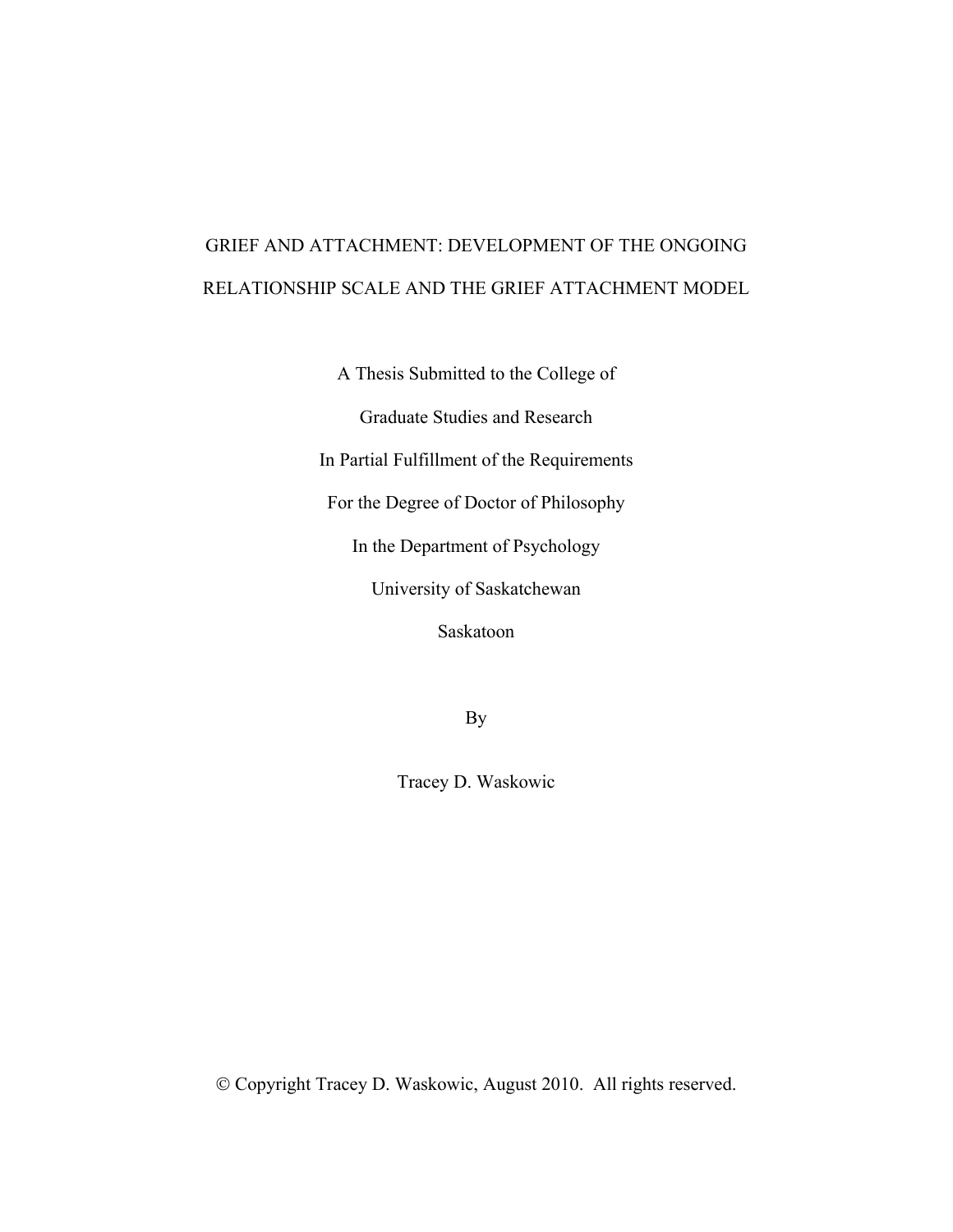### **PERMISSION TO USE**

In presenting this thesis in partial fulfillment of the requirements for a Postgraduate degree from the University of Saskatchewan, I agree that the Libraries of this University may make it freely available for inspection. I further agree that permission for copying of this thesis in any manner, in whole or in part, for scholarly purposes may be granted by the professor or professors who supervised my thesis work or, in their absence, by the Head of the Department or the Dean of the College in which my thesis work was done. It is understood that any copying or publication or use of this thesis or parts thereof for financial gain shall not be allowed without my written permission. It is also understood that due recognition shall be given to me and to the University of Saskatchewan in any scholarly use which may be made of any material in my thesis.

Requests for permission to copy or to make other use of material in this thesis in whole or part should be addressed to:

Head of the Department of Psychology University of Saskatchewan Saskatoon, Saskatchewan S7N 5A5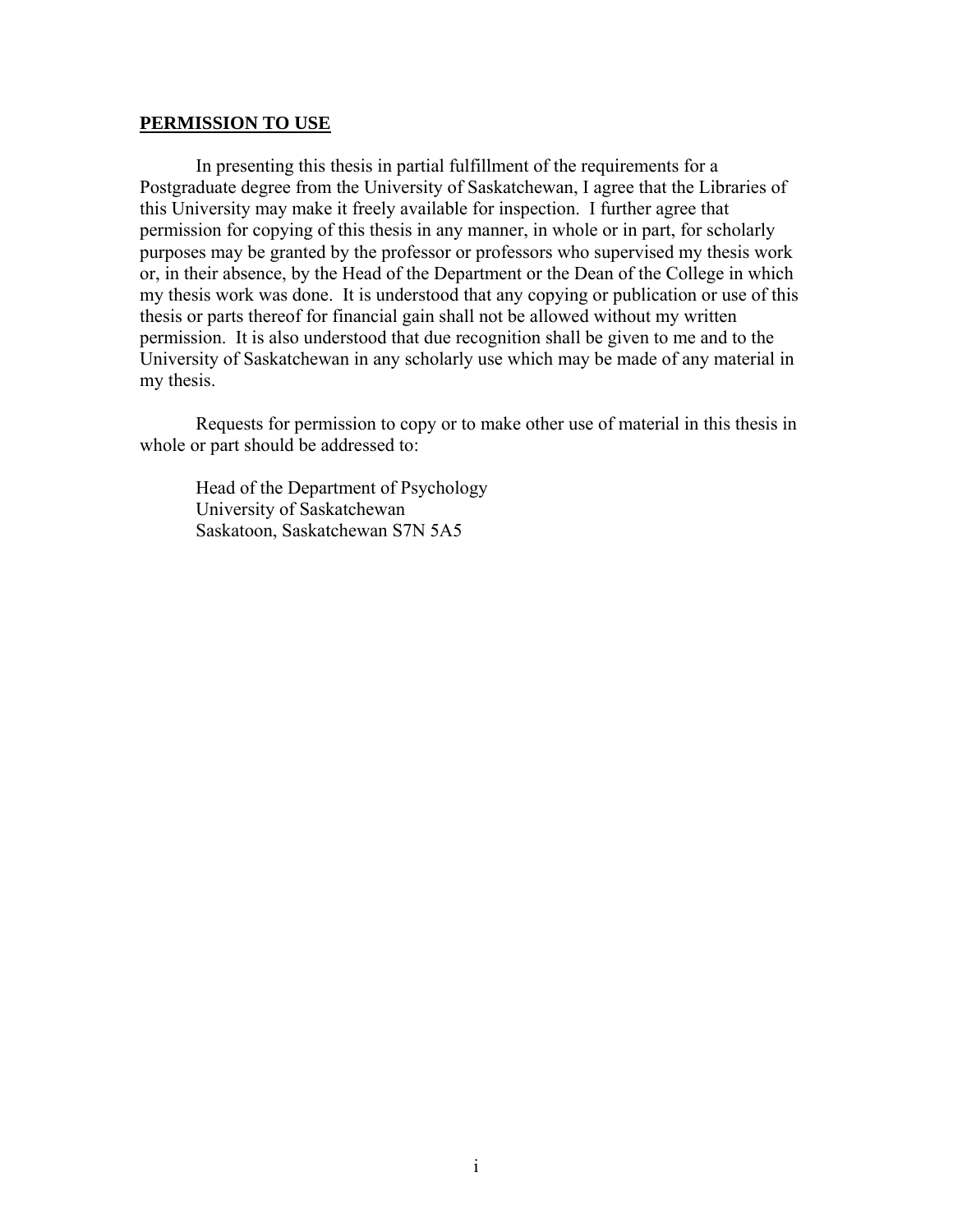### **ABSTRACT**

Loss is an inevitable human experience. How each individual reacts to loss may be affected by various factors – among these is one's attachment style. The present studies examine the ultimate form of loss, the death of a significant attachment relationship in one's life. Specifically, the research focuses on how people respond to and cope with the death of an attachment figure. In so doing, the relationship between grief and attachment theory is discussed and an integrated model of grief and attachment is proposed, which accounts for various differences in how individuals respond to the death of an attachment figure in adulthood.

Study 1 examined the notion that in order to maintain an ongoing relationship with a deceased person and engage in behaviours that maintain this relationship, one must have had a close relationship to the deceased prior to his or her death. Seventy-three undergraduate students who reported having experienced the death of someone they knew were recruited to complete the online survey. This study utilized a measure specifically designed for the present research, the Ongoing Relationship Scale (Waskowic & Chartier, 2006), to demonstrate the necessity of a close relationship in order to engage in behaviours that maintain an ongoing relationship with the deceased.

The ORS was used to distinguish between whether one perceived engaging in ongoing behaviours with the deceased attachment figure as positive or negative, that is, whether engaging in certain behaviours brought an individual comfort or discomfort. The findings showed that those who identified themselves as having had a closer relationship to the deceased were more likely to engage in behaviours consistent with maintaining an ongoing relationship; whereas those who did not report having had a close relationship to

ii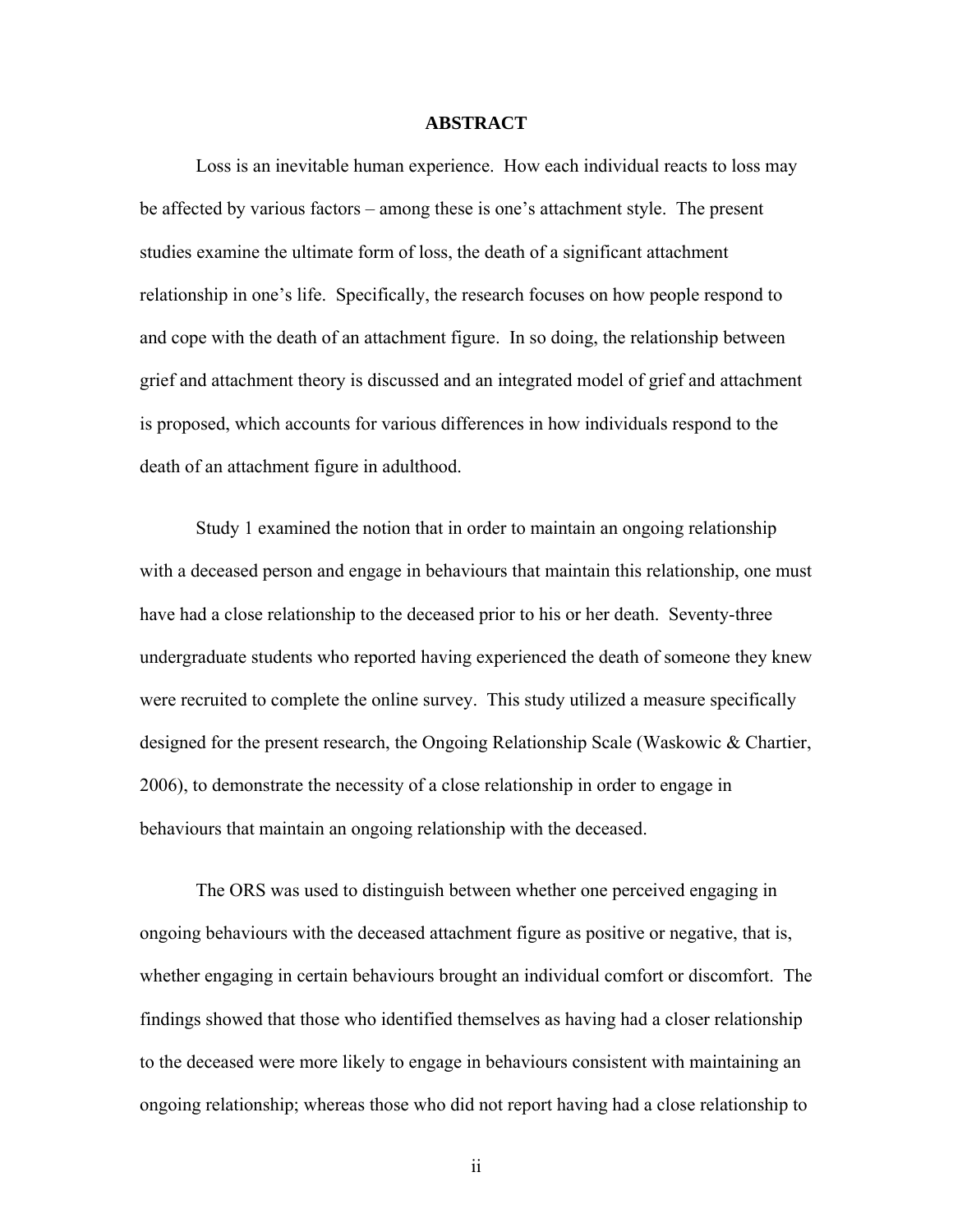the deceased were less likely to do so. Preliminary psychometric data for the ORS demonstrated good reliability. Convergent and discriminant validity for the measure are also provided.

Study 2 extends the findings from the first study by exploring a specific type of close relationship, the attachment relationship, and how one copes with the grief upon the death of the attachment figure. One hundred and ninety three participants who experienced the death of either a partner or parent were recruited to participate in the study. Participants were asked to complete a survey containing measures of attachment style, relationship closeness, grief, coping with the loss, interpersonal dependency, ongoing relationship with the deceased, and resilience. Utilizing Stroebe, Schut, and Stroebe's (2005) Dual Processing Model and O'Leary and Ickovics's (1995) Outcome of Challenge Model the differences in coping with the death of an attachment figure were explored based on one's type of attachment. Based on the findings from the present research that there are differences between the four types of attachment (i.e., secure, preoccupied, fearful, and dismissing) in how each copes with the death of a significant attachment figure, a new comprehensive model of grief, which integrates previous theories within an attachment theoretical framework is offered. This new model, referred to as the Grief Attachment Model, accounts for observed differences in the way people cope with the death of a significant attachment figure in their lives, and suggests that researchers focus on the attachment relationship to explain variability in a person's grief response.

The results of Study 2 provide support for this new integrated model and encourage others to consider using attachment theory, and its theoretical speculations, for

iii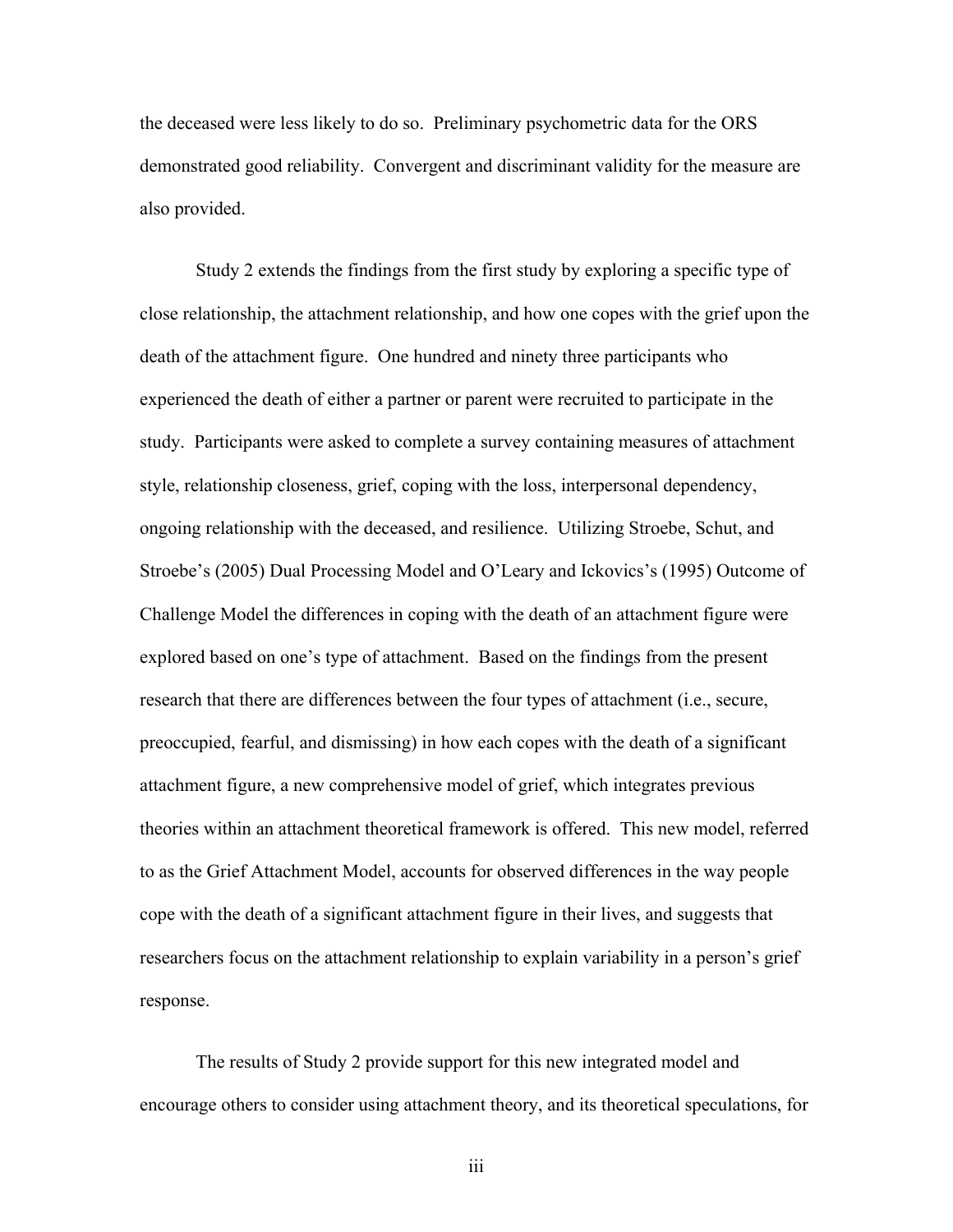how individuals with different attachment styles (i.e., secure, preoccupied, fearful, and dismissing) will respond to the death of an attachment figure in adulthood.

The present studies' findings advance our understanding of the relationship between attachment theory and grief in that they go beyond present theory and provide empirical data for the current theoretical assertions. Further, the findings are reported in regards to specific attachment styles, rather than the secure versus insecure distinction that has been more commonly utilized when conducting research on attachment style differences. Implications and directions for future research are also proposed.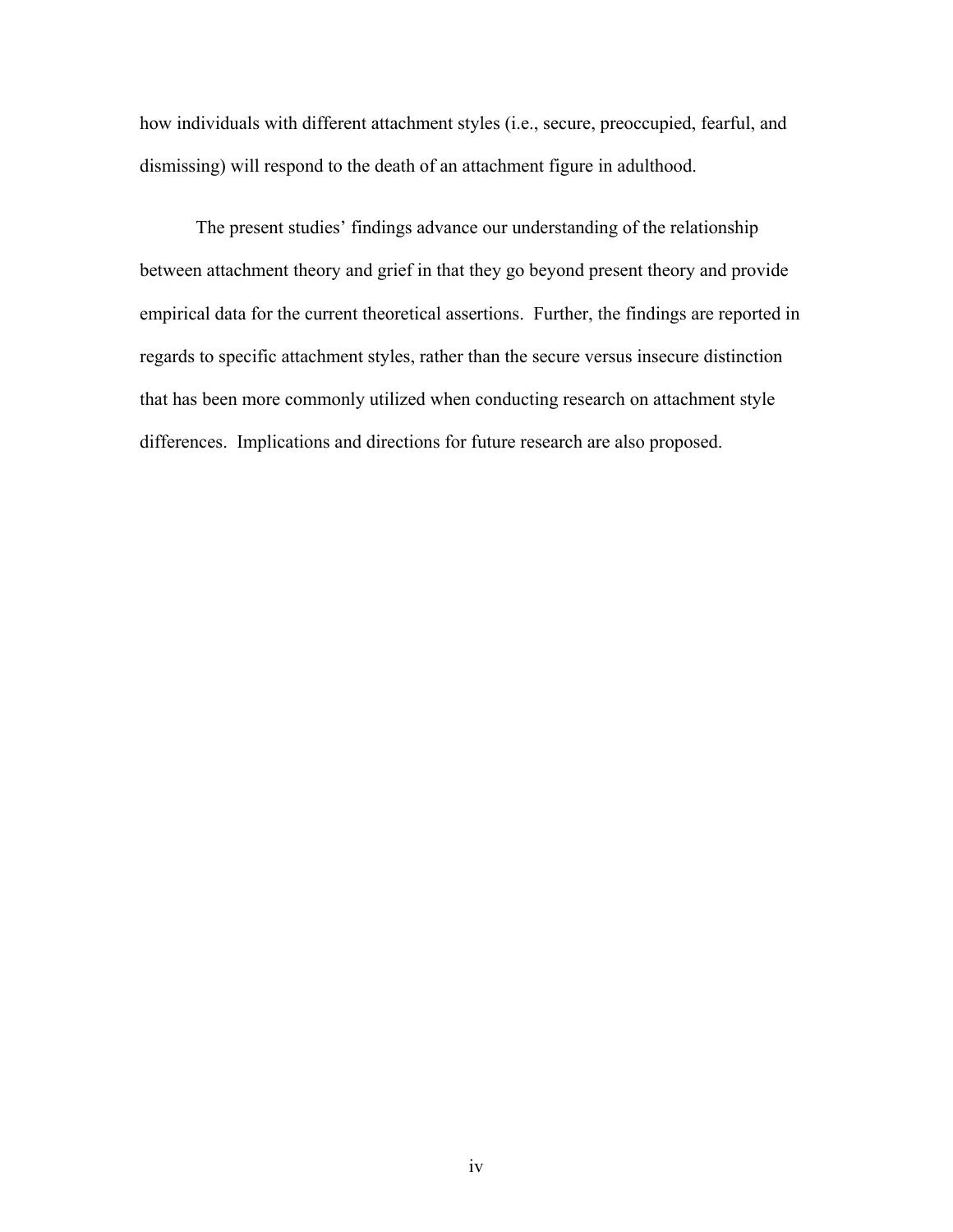### **ACKNOWLEDGMENTS**

It's true what they say; it does take a village to raise a child or in this case to complete a PhD. There have been several people who I would like to acknowledge for helping me with this project from its moment of conception to its final graduation. To an amazing supervisor, Dr. Brian Chartier, who always seemed to know just when to push and when to back off – a delicate balance so expertly executed. You have been a tremendous support and someone whose skills I highly respect. To my committee, Dr. Karen Wright, Dr. Patti McDougall and Dr. Michael MacGregor; your time, input, and support over these years is much appreciated. I would also like to thank Dr. Kathleen Gilbert, the external examiner from Indiana University who set her schedule aside on short notice to be present at the defense. To my mom, my brother Darcy, and my extended family of friends (you all know who you are) who have always been in my corner cheering me on, believing in me, and telling me to just hang in there for a little while longer...thanks.

To my own little family, at last mommy's forever report is completed. To Peter, the love of my life and best friend forever I have only two words for you – It's done! And lastly, to Jacob and Jaime, you have been the greatest inspiration. Thank you for inspiring me every day to be the best that I can be. I love you and your daddy very much. Let's go to Disney World!

v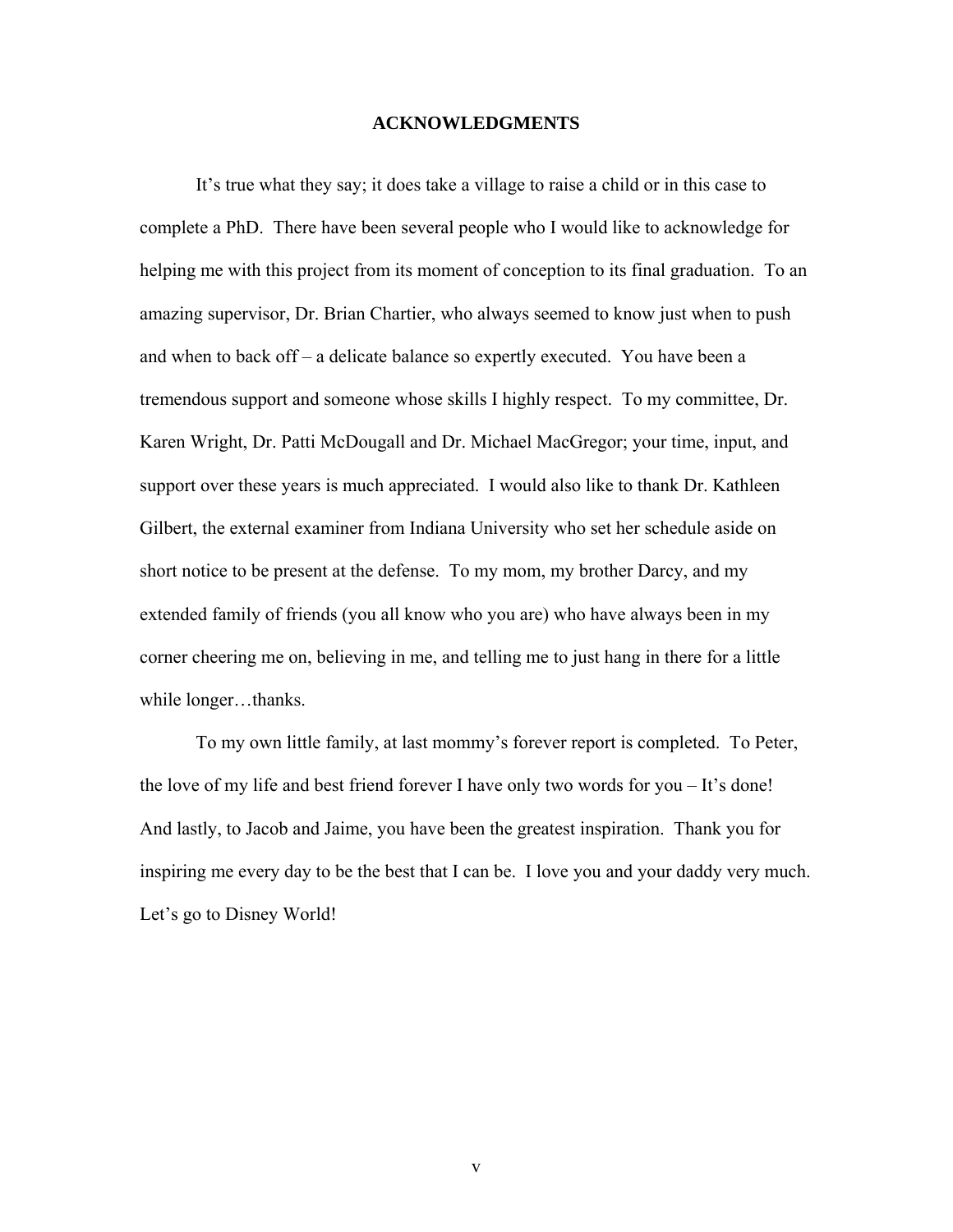| Measures. | 72 |
|-----------|----|

### **TABLE OF CONTENTS**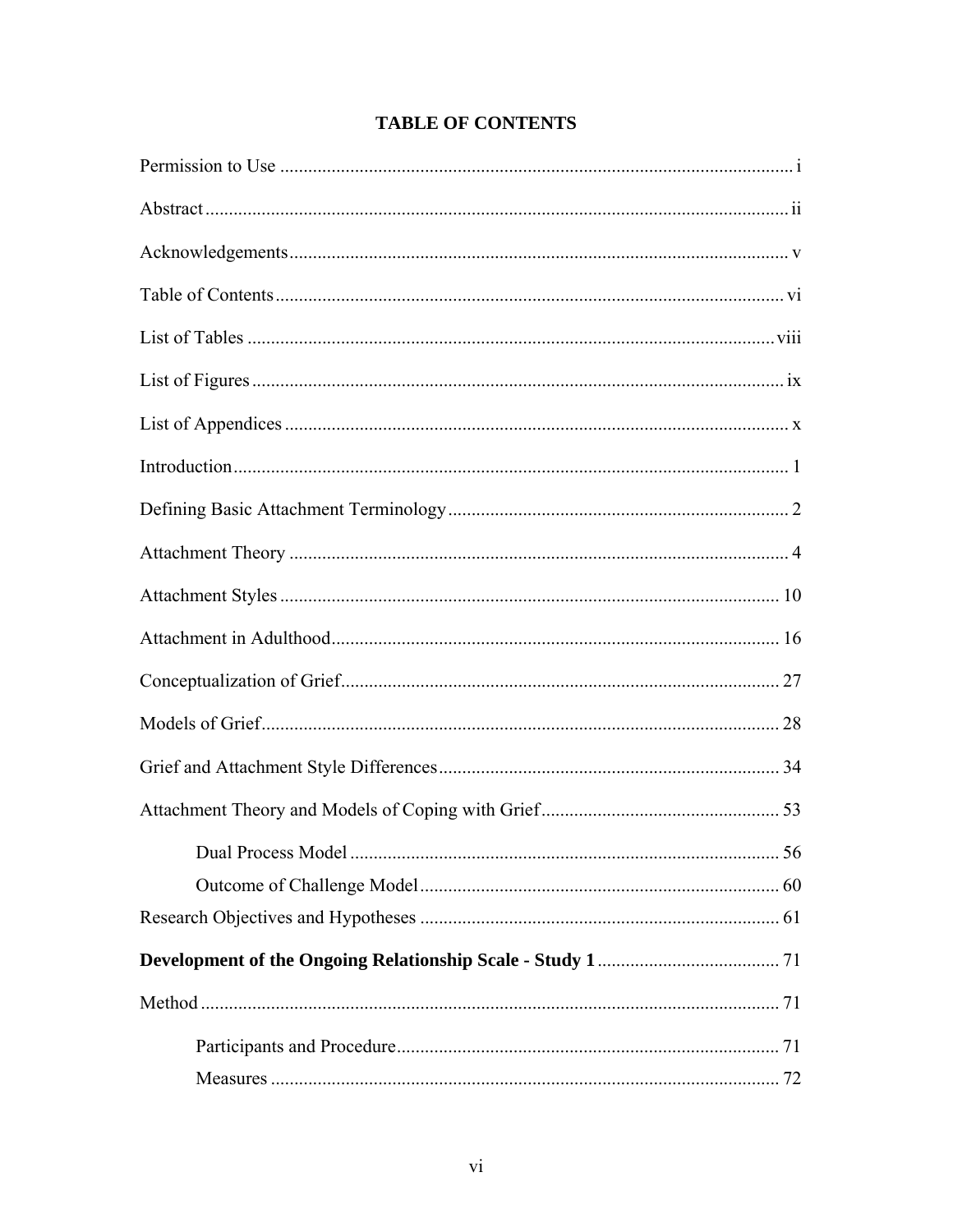| 190 |
|-----|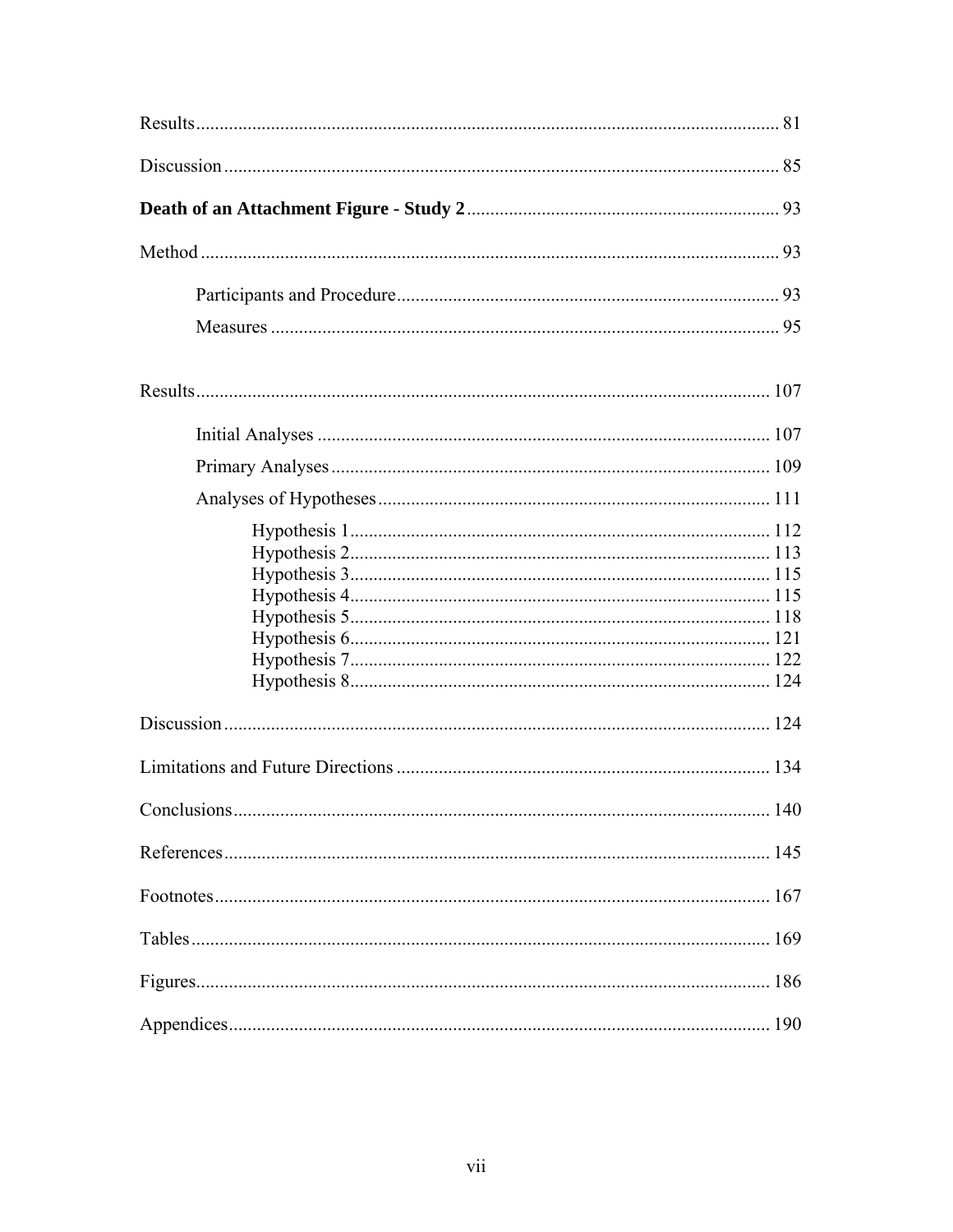### **List of Tables**

| Table 2. Intercorrelations and Scale Internal Consistencies Between Measures 170  |  |
|-----------------------------------------------------------------------------------|--|
| Table 3. Correlation Matrix for Determining Suitability of Factor Analysis  171   |  |
|                                                                                   |  |
|                                                                                   |  |
| Table 6. Independent Samples t-Test Examining Gender Differences on Measures  174 |  |
|                                                                                   |  |
| Table 8. Independent Samples t-test Examining Mode of Completion on Demographic   |  |
| Table 9. Independent Samples t-Test Comparing Mode of Completion on Measures 177  |  |
| Table 10. Independent Samples t-Test Comparing Relationship to Deceased on        |  |
| Table 11. Independent Samples t-Test Comparing Relationship to Deceased on        |  |
| Table 12. Test of Normality of Distribution on Different Scales  182              |  |
| Table 13. Test of Normality of Scales Based on Attachment Style 183               |  |
| Table 14. Test of Homogeneity of Variance for Different Scales  184               |  |
| Table 15. Kruskal-Wallis Test of Differences between Attachment Types  185        |  |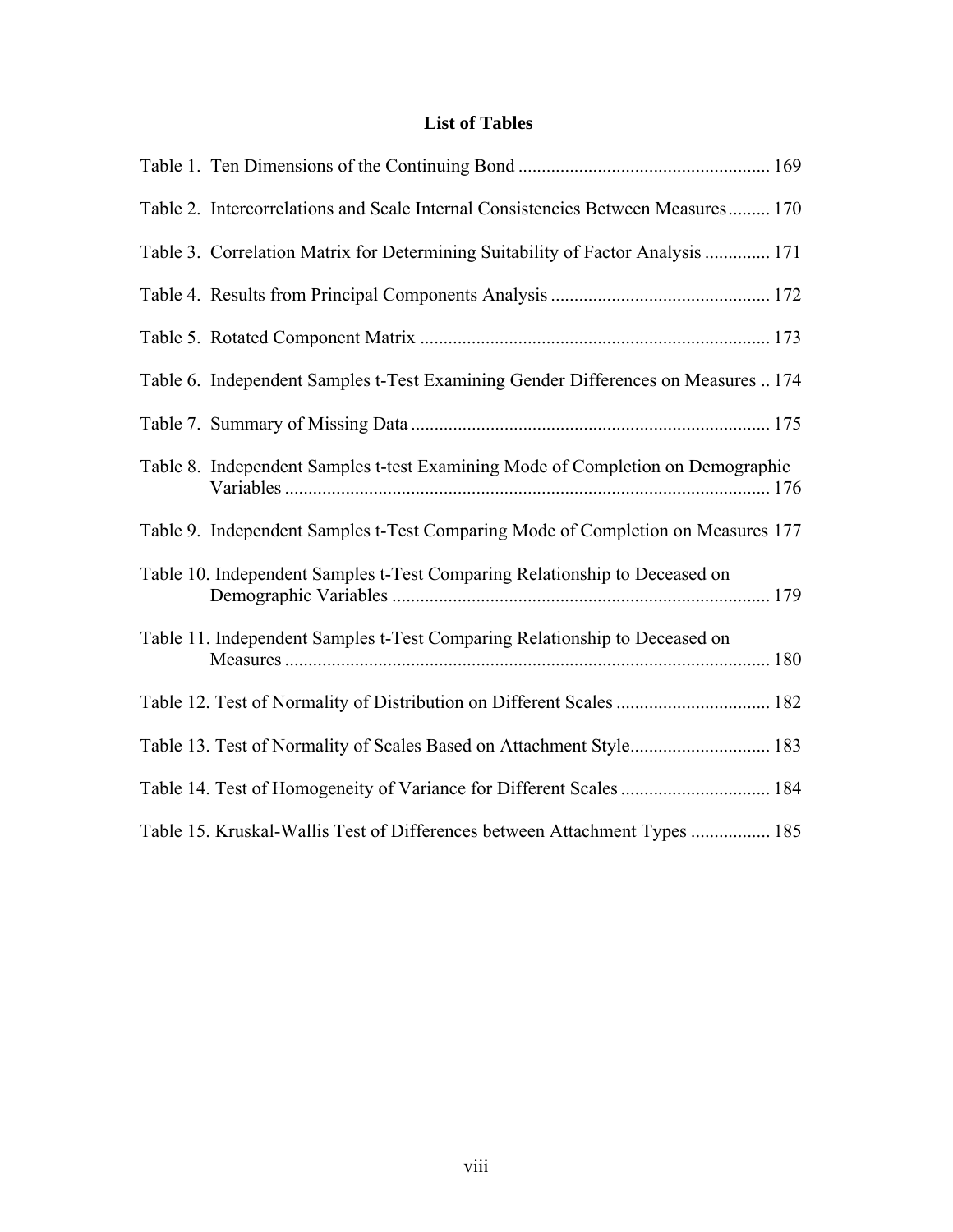## **List of Figures**

| Figure 1. Two Dimensional Model of Differences Between Four Attachment Styles. 186 |  |
|------------------------------------------------------------------------------------|--|
|                                                                                    |  |
| Figure 3. Outcomes of Challenge: Potential Consequences for a Single Hypothetical  |  |
|                                                                                    |  |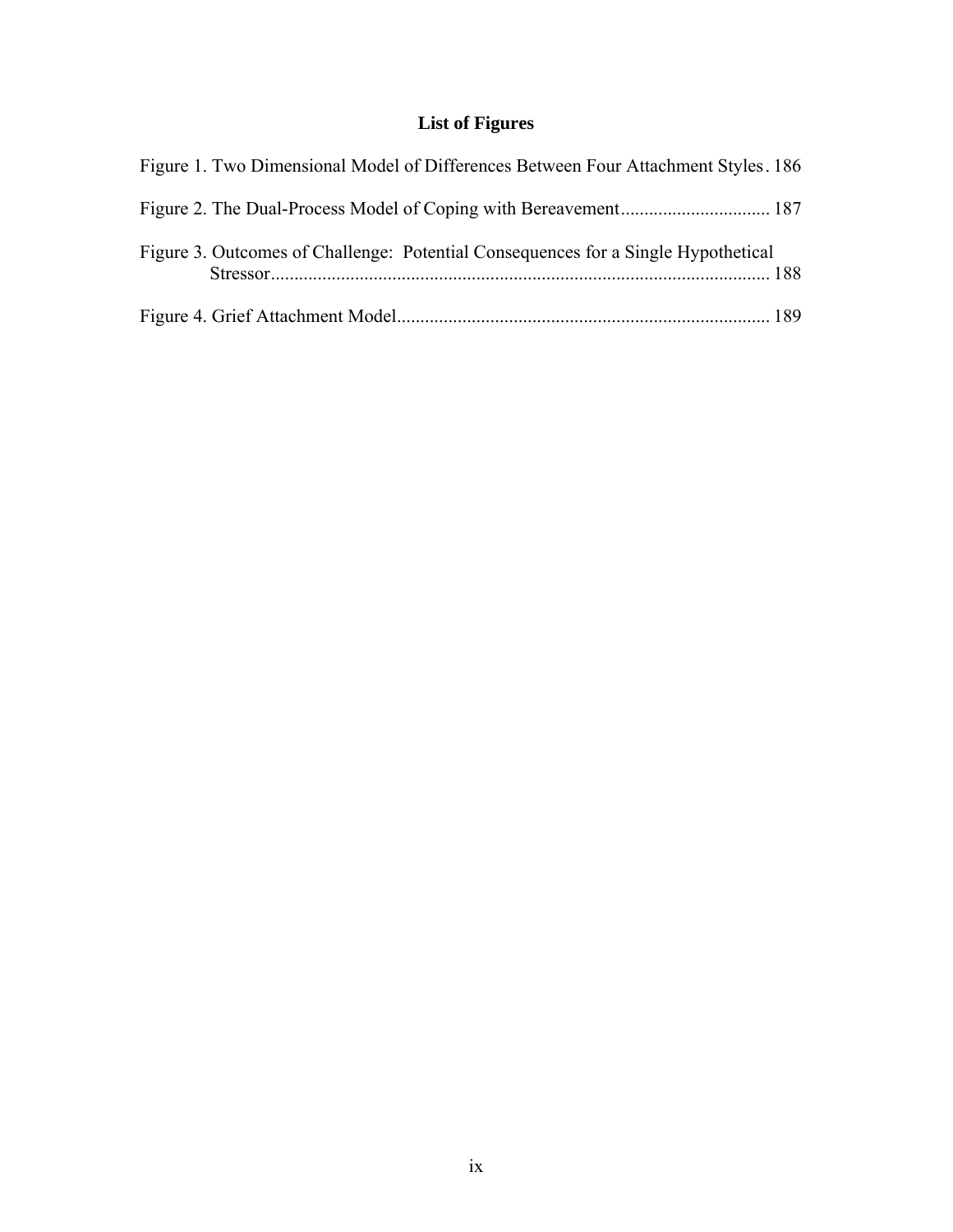## **List of Appendices**

| Appendix L. Study 2 Demographic Questionnaire (Spouse/Partner Loss)  203 |  |
|--------------------------------------------------------------------------|--|
|                                                                          |  |
|                                                                          |  |
|                                                                          |  |
|                                                                          |  |
|                                                                          |  |
|                                                                          |  |
|                                                                          |  |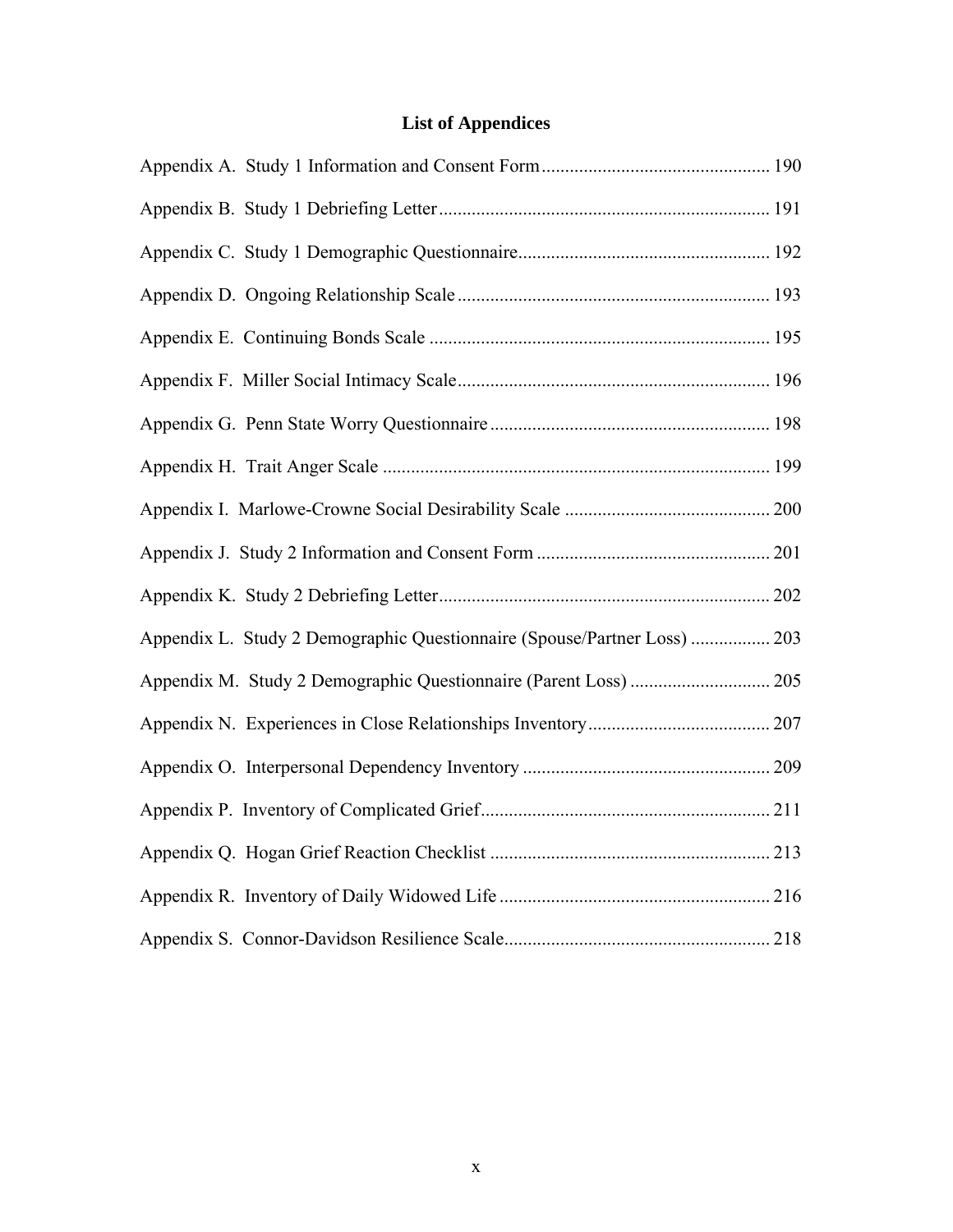### **Introduction**

The relationship between attachment theory and coping with grief, following the death of a significant person, has gained more of an interest in the bereavement literature (e.g., Stroebe, Schut, & Boerner, 2010). Throughout the past several decades many have offered various theoretical conceptualizations of grief and bereavement. Among these conceptualizations is attachment theory; a theory that at one time was considered to be "one of psychology's best kept secrets" (Karen, 1994) and was later referred to by Stroebe (2002) as "the most powerful theoretical force in contemporary bereavement research" (p.127).

Noppe (2000) identified an obvious shortcoming between attachment theory and grief when she stated, "Sadly these two fields of inquiry appear to be siblings that frequently experience poor communication. Attachment theory reflects the initial establishment and psychological incorporation of relationships, whereas many theories of bereavement and grief are either about the reworking of relationships or the detachment from such relationships in the face of physical loss" (p.516). Parkes (2001) echoed these sentiments when he wrote that "an entire literature has grown up around the psychopathology and phenomenology of loss, which pays little attention to the literature on attachment and child development…yet all of these fields of study must be integrated if we are to obtain a balanced view of bereavement" (p. 25).

 For several years, there has been a debate in the bereavement literature of whether or not one should maintain an ongoing attachment to a deceased individual, or if one should break or relinquish the attachment bond. The present research attempts to merge the areas of attachment and the diverse bereavement theories to explain differences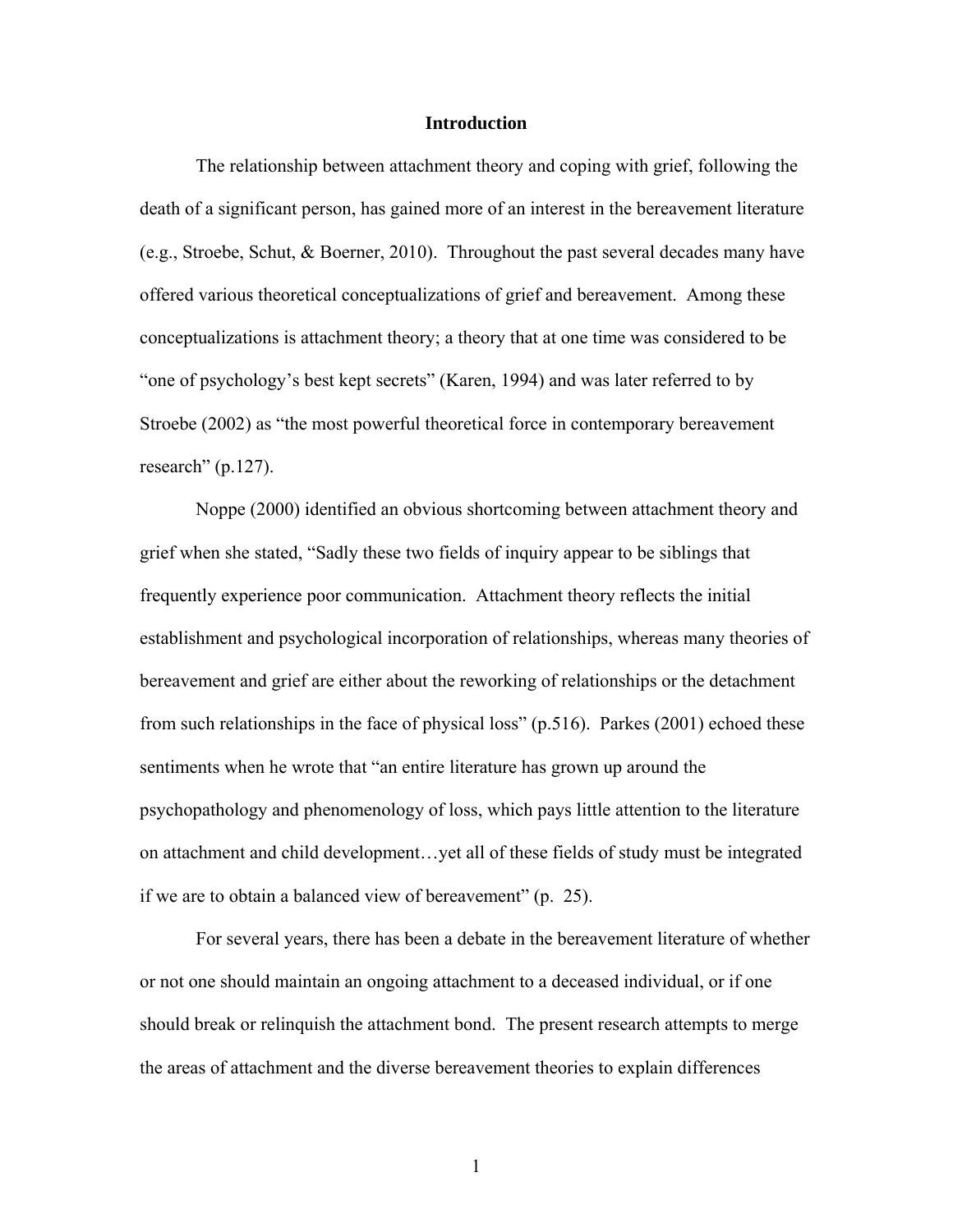between individual's grief experiences and coping following the death of a significant attachment figure. Specifically, three theoretical models, that is, Bartholomew's (1990) Four-category Model of Attachment Styles, Stroebe and Schut's (1999) Dual Processing Model of Adaptive Coping with Bereavement, and O'Leary and Ickovics's (1995) Outcome of Challenge Model are used to provide the basis for understanding and explaining various grief responses (e.g., absent, normal, chronic, and complicated).

Therefore, the present research represents an attempt to build a bridge and improve the communication between bereavement and attachment theory, two seemingly connected and related perspectives, by extending the research and providing not only a model integrating attachment theory and bereavement theory to account for differences between individuals' coping and grief reactions following the death of an attachment figure, but to also provide preliminary empirical evidence for such a model. Prior to discussing this model, it is important to first gain an understanding of what is meant by the term attachment.

### **Defining Basic Attachment Terminology**

In the past there has been some confusion regarding the use of attachment terminology in the grief literature. Researchers have attempted to explain loss using attachment theory, but have failed to define what is meant by the terms used in their research, often leading to improper interpretation and an altogether misrepresentation of attachment theory. In an attempt to waylay this shortcoming in the present research, it is felt that it is first necessary to provide the appropriate nomenclature to which subsequent mention of these terms will refer.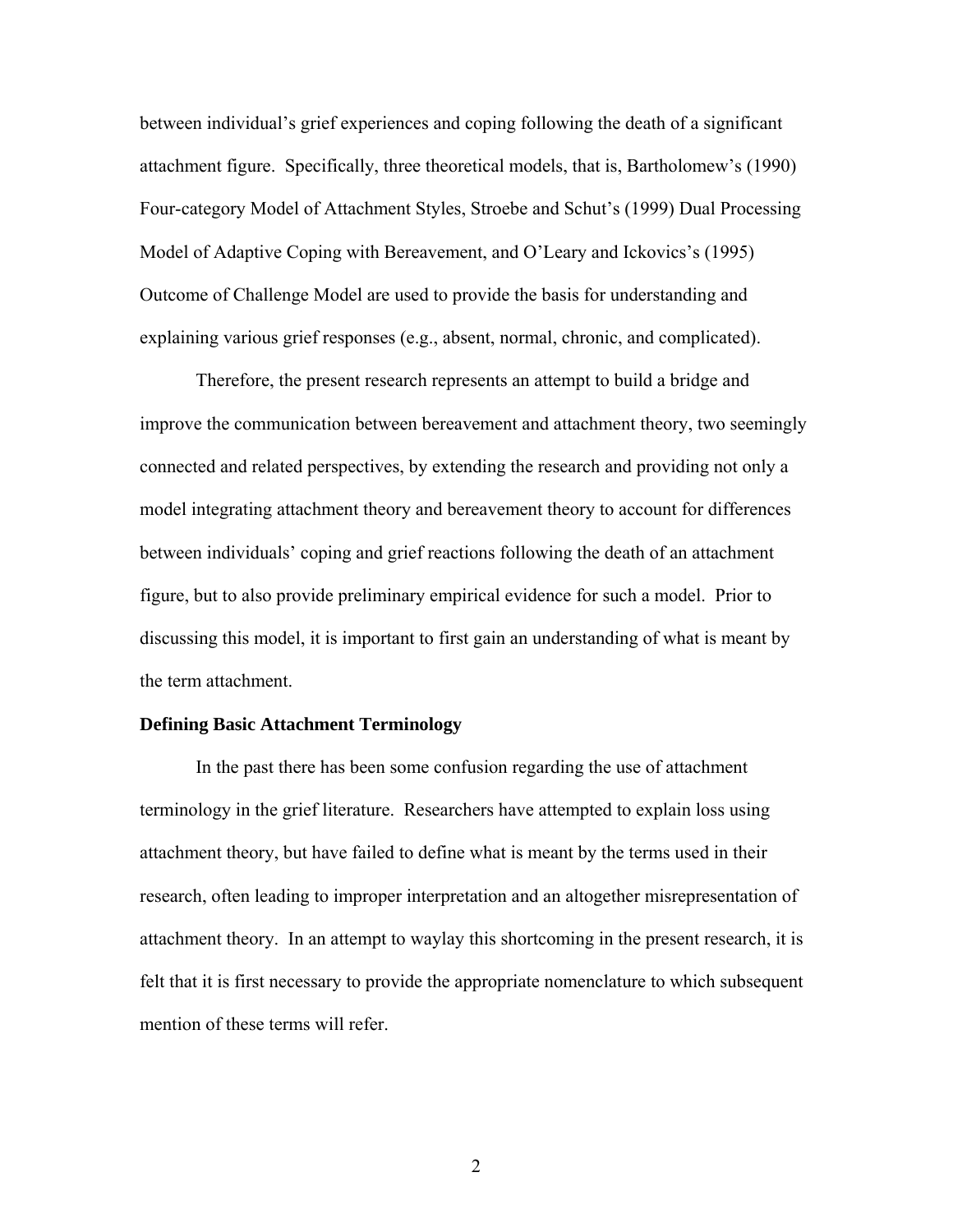Throughout this document, the term "attachment figure" will be used to represent the preferred individual to whom one relies on for attachment needs in times of stress (Rholes & Simpson, 2004). Further, "attachment behaviour" will refer to efforts to maintain or achieve physical or psychological contact with an attachment figure (Rholes & Simpson, 2004). While, the term "attachment behaviour" is used to describe the means or behaviours used to promote proximity to an attachment figure, the term "attachment behavioural system" refers to the organization of these attachment behaviours within the individual (Cassidy, 2008). The term "attachment bond" will refer to the emotional connections between individuals and their attachment figures (Rholes & Simpson, 2004).

According to Rholes and Simpson (2004), "attachment style" or "attachment type" refers to the stable, global individual differences in one's tendency to seek and feel comfort and emotional support from someone with whom one has an attachment bond, and the beliefs one holds regarding the responsiveness of the attachment figure to one's efforts to obtain comfort and support. Stated more simply, attachment styles represent the beliefs and expectations people have developed about themselves and their close relationships on the basis of their attachment histories. For the purposes of this research it should be noted that the terms attachment style and attachment type are used interchangeably to refer to the same concept.

With the above definitions in mind, attachment theory seems to have a natural affinity to the experience of coping with the grief following the death of a significant attachment figure. Such a connection seems obvious since so much attachment research is focused on childhood loss and what the implications of such losses are in adulthood. The parallels between childhood expressions of loss or separation, and that which can be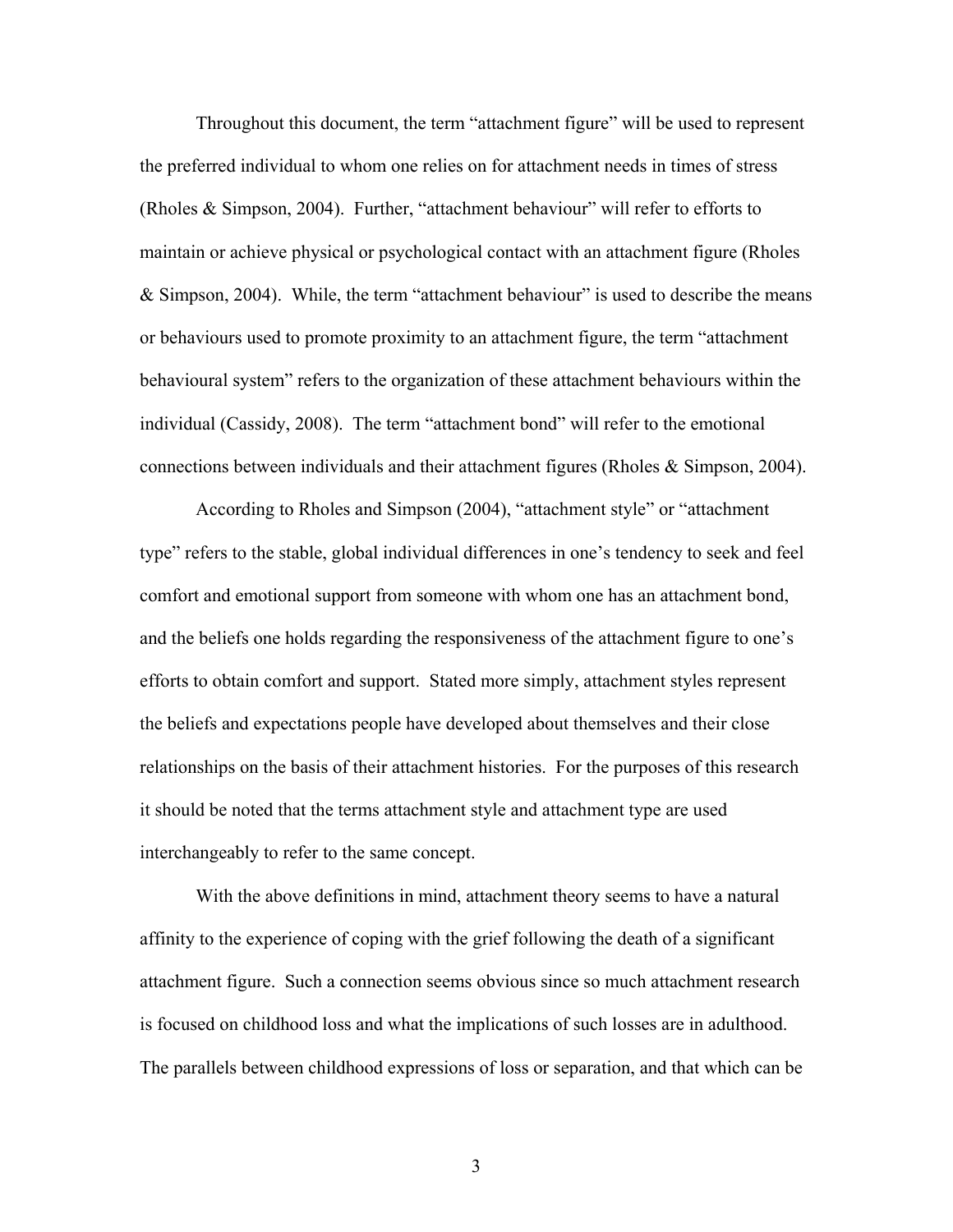observed in adulthood are striking. What is not so obvious are the reasons that researchers have failed to go beyond theoretical explanations of adult grief from within an attachment theory framework and to provide empirical evidence for such musings.

With this brief introduction to the terminology utilized in attachment theory, and to what these terms will be referred to in the present research, the discussion will now focus more directly on providing an overview of attachment theory. The discussion will begin with a brief overview of attachment theory to provide a more comprehensive understanding of the foundation and formulation of attachment relationships. Part of the rationale for inclusion of such information is to attempt to avoid improper interpretation and misrepresentation of the theory.

### **Attachment Theory**

Shaver and Tancredy (2001) suggest that attachment theory was originally "designed to explain the psychological impact of loss" (p. 73). Since its inception, attachment theory has become one of the most comprehensive and extensive theories in psychology (Rholes & Simpson, 2004). Attachment theory provides a biosocial explanation of how close relationships are developed, maintained, and dissolved over an entire lifetime. The theory accounts for how relationships influence those involved in them, sometimes even on a permanent basis (Bowlby, 1979). Rholes and Simpson (2004) add that attachment theory "articulates constructs and processes that are relevant to understanding elements of social development, interpersonal behaviour, relationship functioning, psychosocial adjustment, and clinical disorders" (p. 3).

The roots of attachment theory originate with the work of a British psychiatrist, John Bowlby (1969, 1973, 1979, 1980) and subsequent development by Mary Ainsworth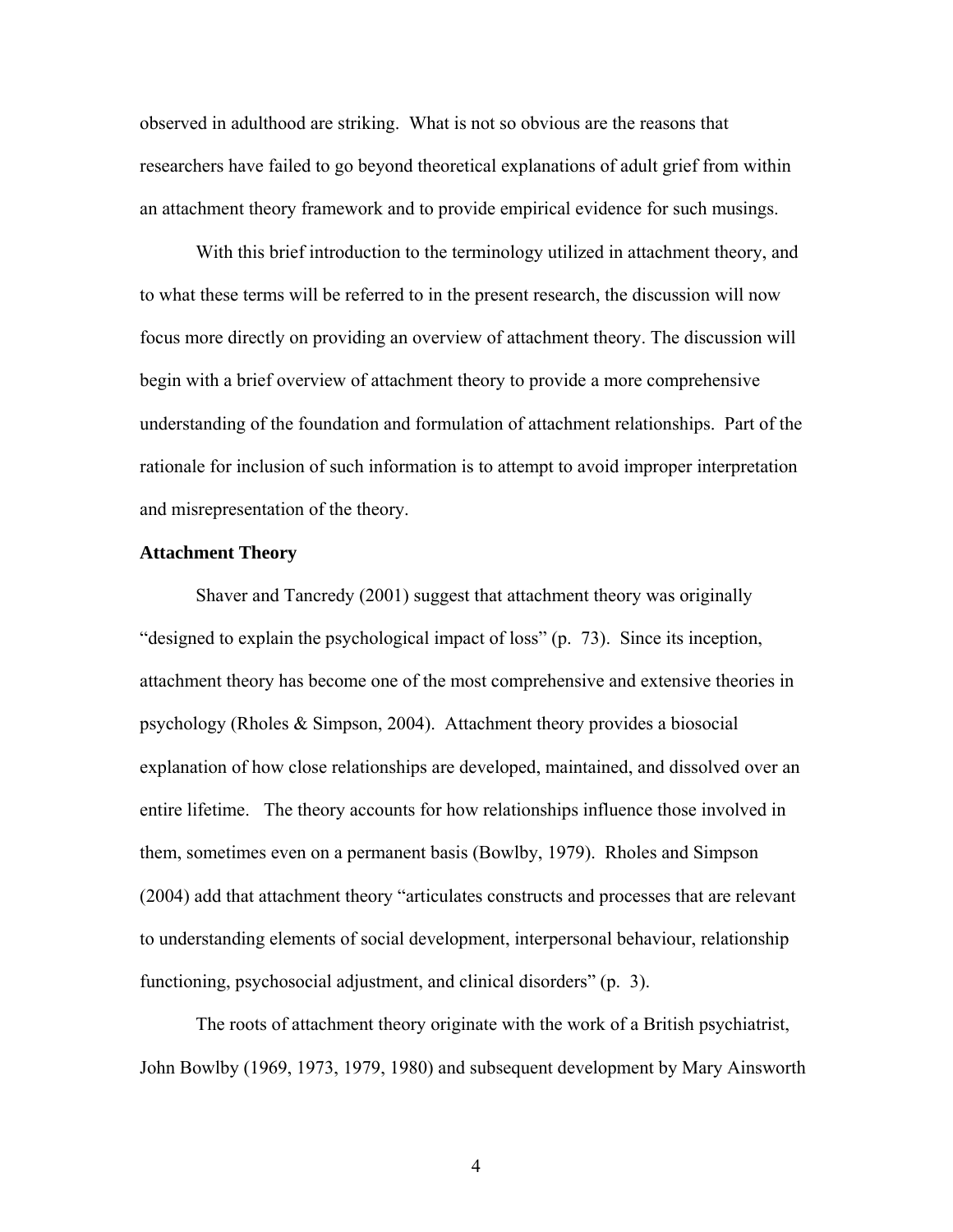(Ainsworth, Bleher, Waters, & Wall, 1978). Traditionally attachment theory, as proposed by Bowlby (1969, 1973, 1980), has been used to explain the emotional distress experienced by infants when separated from their primary caregivers, the formation of defensive reactions when such relationships do not meet the affiliative needs of infants, and the similarities between the mourning of adults and children (Bretherton, 1985).

Attachment theory evolved from the idea that human beings, like other primates, possess an innate bias to social life. Stated differently, attachment theory claims that "human beings have an evolved, biologically based predisposition to direct attachment behaviours (e.g., searching for, promoting physical contact with, looking at, following, visually tracking) toward persons who serve as their primary caregivers" (Rholes  $\&$ Simpson, 2004, p. 5). Bowlby (1973) saw attachment behaviour as "any form of behaviour that results in a person attaining or retaining proximity to some other differentiated and preferred individual, usually conceived as stronger and/or wiser" (p. 292). The attachment behavioural system is comprised of a loosely organized set of behaviours whose primary goal is to increase both physical and psychological proximity to the attachment figure. The attachment system is thought to have evolved given its ability to increase physical proximity between infants and their caregivers (Rholes & Simpson, 2004).

During the first year of an infant's life, attachment theory asserts that primary caregivers become increasingly differentiated from other people in the infant's mind. Bowlby referred to this differentiation as 'monotropy'. Monotropy represents the infant's bias to have a hierarchy of preferences, with one highly preferred attachment figure, often but not always, the mother (Goldberg, 2000). These attachment figures are typically the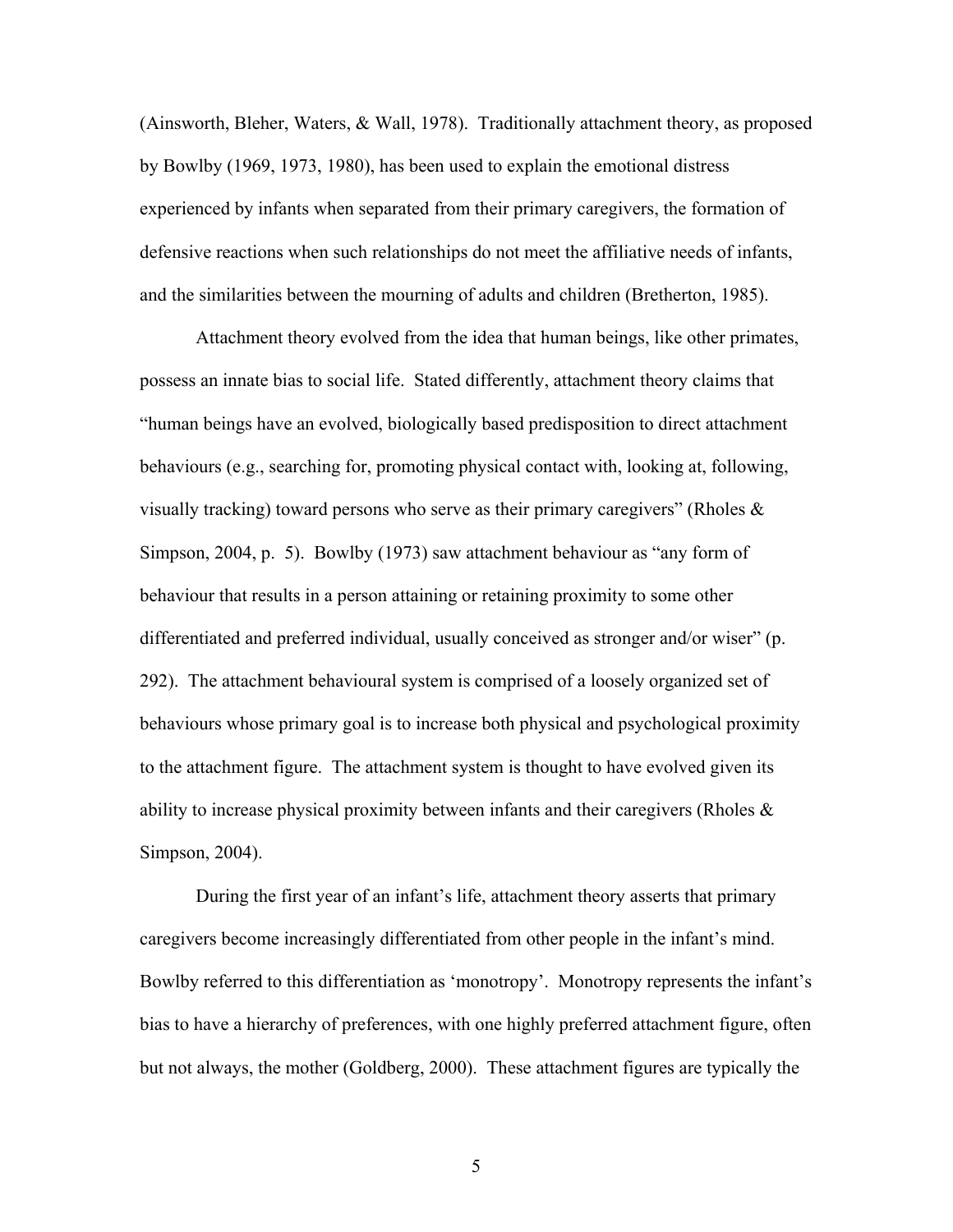key focal point of the infant's social world. The process of forming these attachments is thought to be universal. A central assertion of attachment theory is that natural selection favoured those infants who became attached because in so doing those children were more likely to survive due to greater protection from danger and predation in ancestral environments (Rholes & Simpson, 2004). From the outsider's perspective the attachment system's goal is to "regulate behaviours designed to establish or maintain contact with an attachment figure", whereas the attached person's goal is "felt security" (Feeney  $\&$ Noller, 1996, p.3).

The three defining features of an attachment relationship, as identified by attachment theory, include proximity seeking, secure base, and safe haven (Feeney & Noller, 1996). Described in more general terms, the attachment figure serves as a secure base from which an infant is able to feel safe and explore and master his or her environment. In circumstances where no apparent threat is evident, the infant will most likely engage in exploratory behaviour, rather than attachment behaviours. However, should a perceived or actual threat become apparent in the infant's environment, it is most probable that the child will seek out the primary caregiver. And so, it becomes apparent that the primary caregiver also serves as a safe haven, to which the child will turn for comfort and reassurance during times of distress. Therefore, "when the attachment behavioural system is in its goal state (i.e., there is adequate proximity and contact for the environmental conditions), attachment behaviours are not evident, but if threats to safety are perceived, attachment behaviours are activated" (Goldberg, 2000, p.9).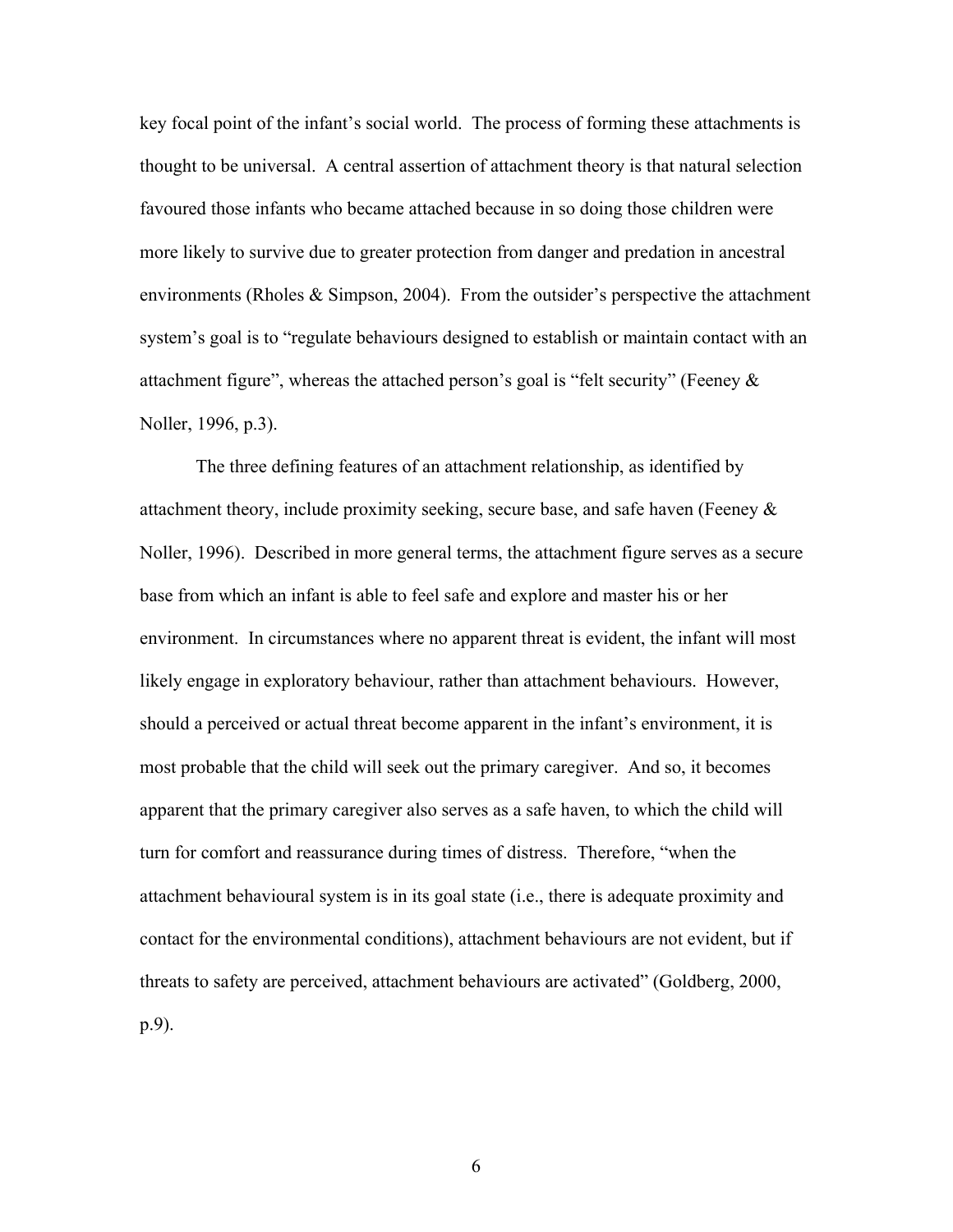As a child develops the goals of the attachment system are modified such that separations of greater duration and distances are regarded as safe (Goldberg, 2000). In gaining proximity to and protection from the attachment figure, the child feels a sense of relief and security, a feeling that the world is a safe place and that the attachment figure is helpful when called upon (Mikulincer & Shaver, 2008). As such the child learns to explore their environment with confidence and curiosity and to engage in rewarding ways with other people (Mikulincer & Shaver, 2008).

Bowlby balances the notion that the attachment system has evolved through natural selection and is universal in human nature by addressing the issue of individual differences. The subsequent main points from Bowlby's (1973) theory of attachment address this issue of individual differences (p. 235):

- 1. When an individual is confident that an attachment figure is available whenever he or she desires it, that person is much less prone to either intense or chronic fear than an individual who, for any reason, has no such confidence.
- 2. Confidence in the availability of attachment figures, or lack of such confidence, is built up slowly during the years of immaturity (infancy, childhood, and adolescence); whatever expectations are developed during those years tends to persist relatively unchanged throughout the rest of life.
- 3. The varied expectations of the accessibility and responsiveness of attachment figures that individuals develop during the years of immaturity are tolerably accurate reflections of the experiences those individuals have actually had.

A central feature of these propositions is the role that one's expectations of the attachment figure plays. Attachment within the realm of social relationships represents a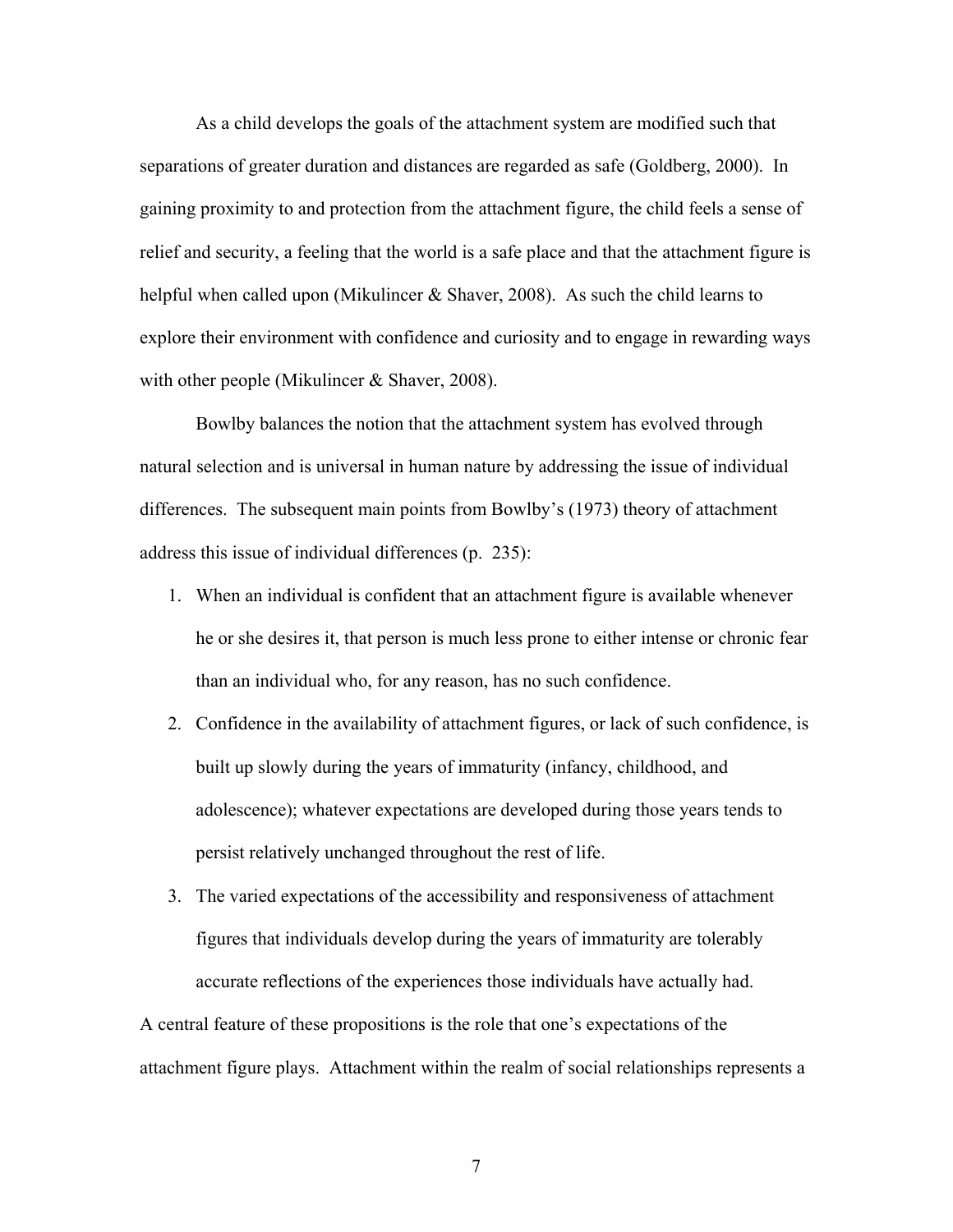situation in which "a weaker, less skilled individual relies on a more competent and powerful one for protection" (Goldberg, 2000, p. 9). From within this context it is thought that each participant experiences emotional connection to the other and develops an internal representation of both the relationship and those involved in it, and that each individual involved engages in behaviours that serve to maintain the relationship (Goldberg, 2000). Further, attachment theory proposes that one's expectations regarding the availability and responsiveness of the attachment figure are integrated into internal working models of attachment (Feeney & Noller, 1996).

Stated simply, Bowlby's (1973) conceptualization of a person's internal working model of attachment relationships is used to describe one's internal representation of the world, his or her attachment figures, himself or herself, and the relations between one's internal representation, his or her attachment figures, and himself or herself. Bowlby (1973) described the internal working model as follows:

> In the working model of the world that anyone builds, a key feature is his notion of who his attachment figures are, where they may be found, and how they may be expected to respond. Similarly, in the working model of the self that anyone builds a key feature is his notion of how acceptable or unacceptable he himself is in the eyes of his attachment figures. On the structure of these complementary models are based that person's forecasts of how accessible and responsive his attachment figures are likely to be should he turn to them for support. And, in terms of the theory now advanced, it is on the structure of those models that depends, also, whether he feels confident that his attachment figures are in general readily available or whether he is more or less afraid that they will not be available—occasionally, frequently or most of the time. (p.203)

This internal working model represents the psychological structures underlying the various styles of attachment (Collins & Read, 1994; Collins, Guichard, Ford, & Feeney, 2004). Therefore, the internal working model and attachment styles, which have a systematic effect on attachment relationships, are created by experiences from early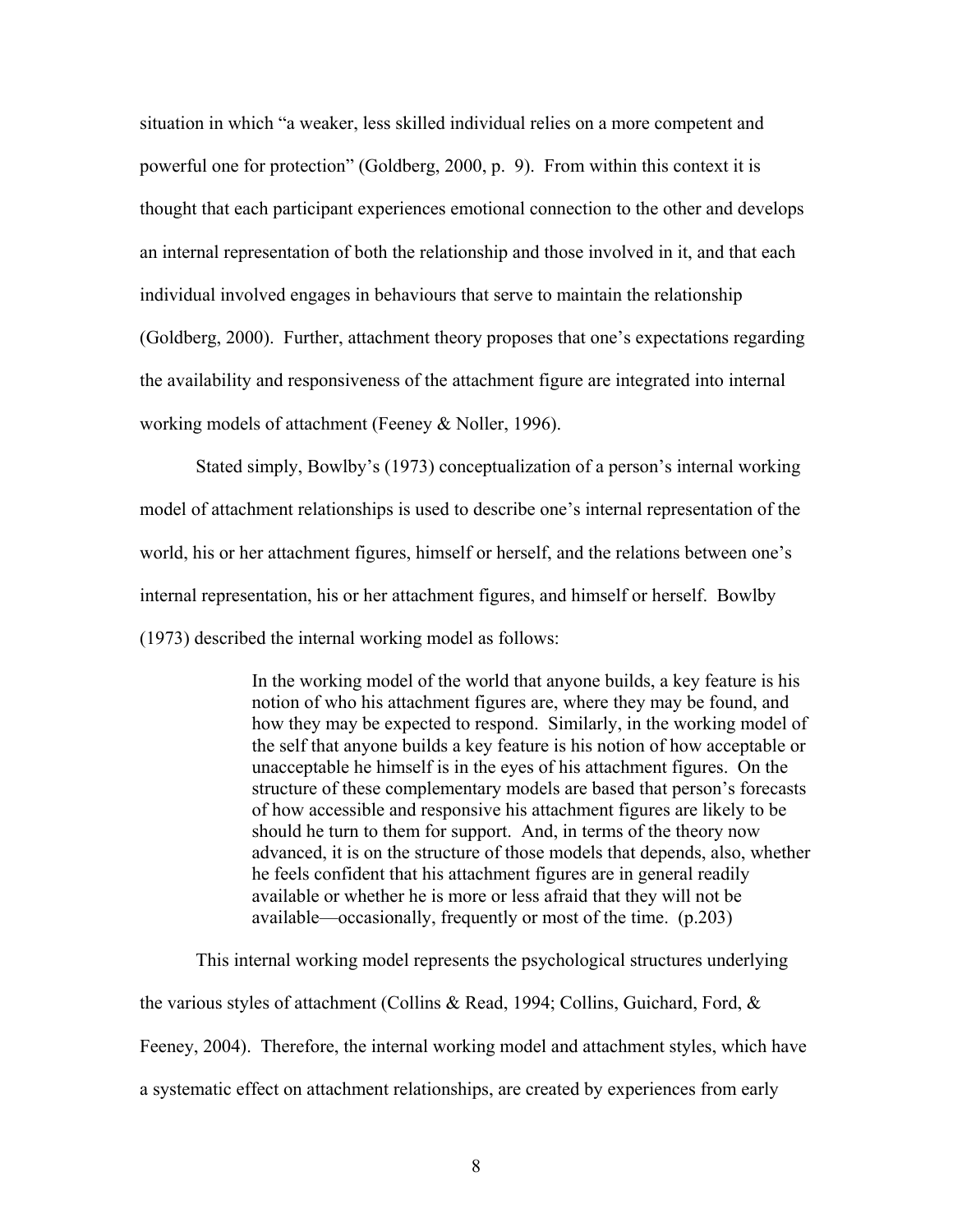relationships and therefore, provide "rough-and-ready blueprints for what should be expected and what is likely to occur in different interactions with attachment figures" (Rholes & Simpson, 2004, p. 7). Since internal working models are thought to be composed of both conscious and unconscious parts, it is thought that they also influence mental processes that are both consciously, as well as those that are unconsciously and automatically controlled (Rholes & Simpson, 2004).

Within close relationships, internal working models serve to organize behaviour, cognition, and affect, and provide a guide for how to act, what should be expected or anticipated, as well as how one should interpret the meaning of unclear interpersonal interactions (Rholes & Simpson, 2004). As people develop new relationships, they, in part, rely on their previous expectations of how likely others are to behave and respond toward them, and their internal working models are used to interpret their partners' goals or intentions (Hazen & Shaver, 1987). In addition to this, internal working models are said to be responsible for drawing attention to and memory for information related to attachment relevant events, and for regulating affect, especially negative affect, once attachment relevant stressors have been encountered (Rholes & Simpson, 2004).

One's expectations regarding the availability and responsiveness of the attachment figure depends upon two variables, model of others and model of self. Model of others addresses whether the attachment figure is perceived to be the type of person who is responsive to calls for support and protection, whereas model of self addresses whether the individual perceives the self to be the type of person to whom others are likely to respond in helping ways (Feeney & Noller, 1996).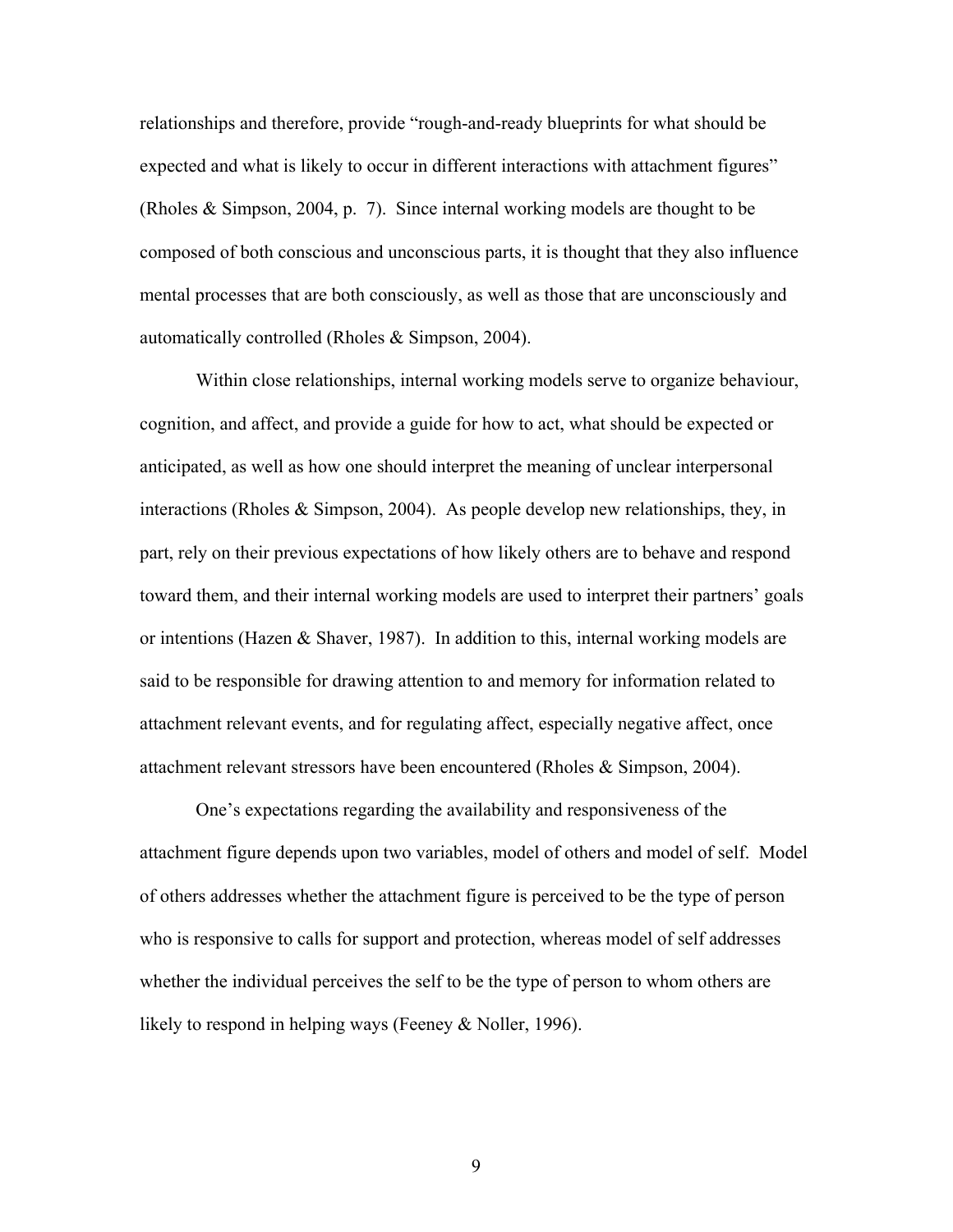### **Attachment Styles**

Different types of attachment styles have been described. Specifically, attachment theory claims that different styles of attachment develop depending upon how caregivers respond to infants' attachment behaviours (Ainsworth, Blehar, Waters, & Wall, 1978). Ainsworth, Blehar, Waters, and Wall (1978) identified three types of attachment. These attachment types include a secure type and two insecure attachment types, resistant or anxious-ambivalent and avoidant attachments. The patterns of infant behaviour used to describe each of these styles of attachment are related to the amount of interaction between primary caregiver and child and to the caregiver's sensitivity and responsiveness to the child's needs and signals (Feeney & Noller, 1996).

Secure attachments in infants are thought to develop in response to caregivers who are responsive to their child's cues of distress and are able to find effective ways to comfort their child. These caregivers continue to be physically and emotionally available to their infants without being disruptive or intrusive even when the infant is not distressed. Children with secure attachments to their caregivers are identified as directly seeking comfort from their primary attachment figure, are easily calmed, and after which are then able to carry on with other activities.

Children with anxious-ambivalent attachments tend to display mixed reactions to their primary caregivers, they continue to be agitated, and they do not go back to other activities. Children classified as having an avoidant attachment tend to ignore or disregard their primary caregivers, display signs of emotional withdrawal and disengagement, and utilize distraction to avoid the distress they are experiencing (Ainsworth, Blehar, Waters, & Wall, 1978).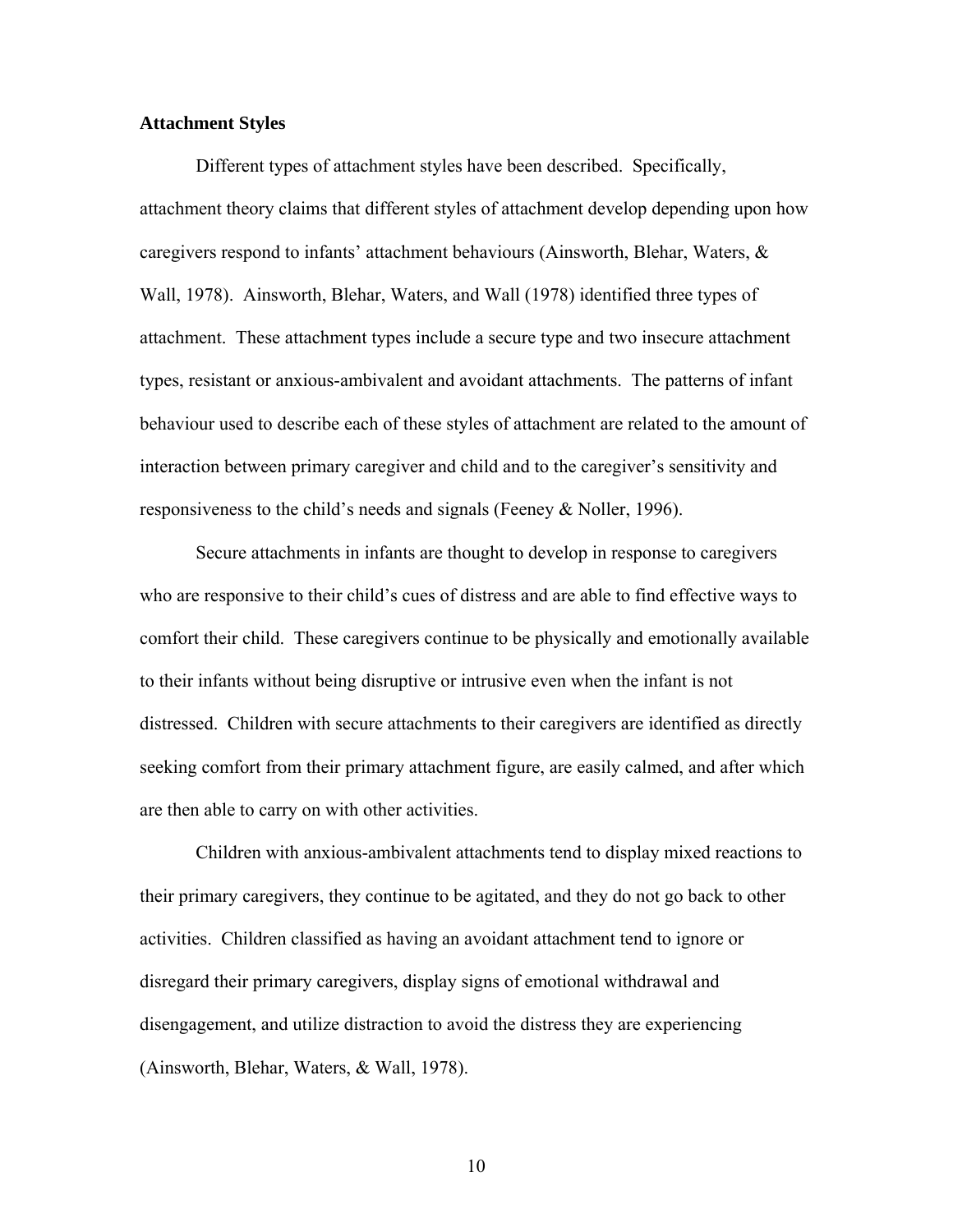When attempting to place infants into one of the above styles of attachment, not all infants were so easily classified. As a result, a fourth group or type of attachment relationship was developed. This category was labelled as a disorganized or disoriented style of insecure attachment (Main & Solomon, 1986). Individuals classified in this category tend to display contradictory reunion behaviour (i.e., simultaneously approaching and avoiding the attachment figure), confusion or apprehension in response to the approaching attachment figure, and affect that is changeable or depressed (Feeney & Noller, 1996).

Attachment styles, as defined by attachment theory, provide ways for how one responds when confronted with emotionally distressing situations. For this reason attachment theory has been described as a theory of affect or emotion regulation (Kobak & Sceery, 1988; Sroufe & Waters, 1977). Thompson (1994) offered the following definition: "Emotion regulation consists of the extrinsic and intrinsic processes for monitoring, evaluating and modifying emotional reactions, especially their intensive and temporal features, to accomplish one's goals" (p.27). How an infant utilizes his or her caregiver as a resource for regulating emotional discomfort in times of distress is one of the main features utilized for identifying behavioural patterns or styles of attachment (Goldberg, 2000).

Each of the styles of attachment described earlier (i.e., secure, avoidant, and resistant) can be thought of in terms of strategies for both regulating and expressing emotions. For example, infants with a secure attachment style are described as being able to freely and directly express their needs for comfort and protection, whereas those with an avoidant style are limited in their expression of attachment needs, and resistant infants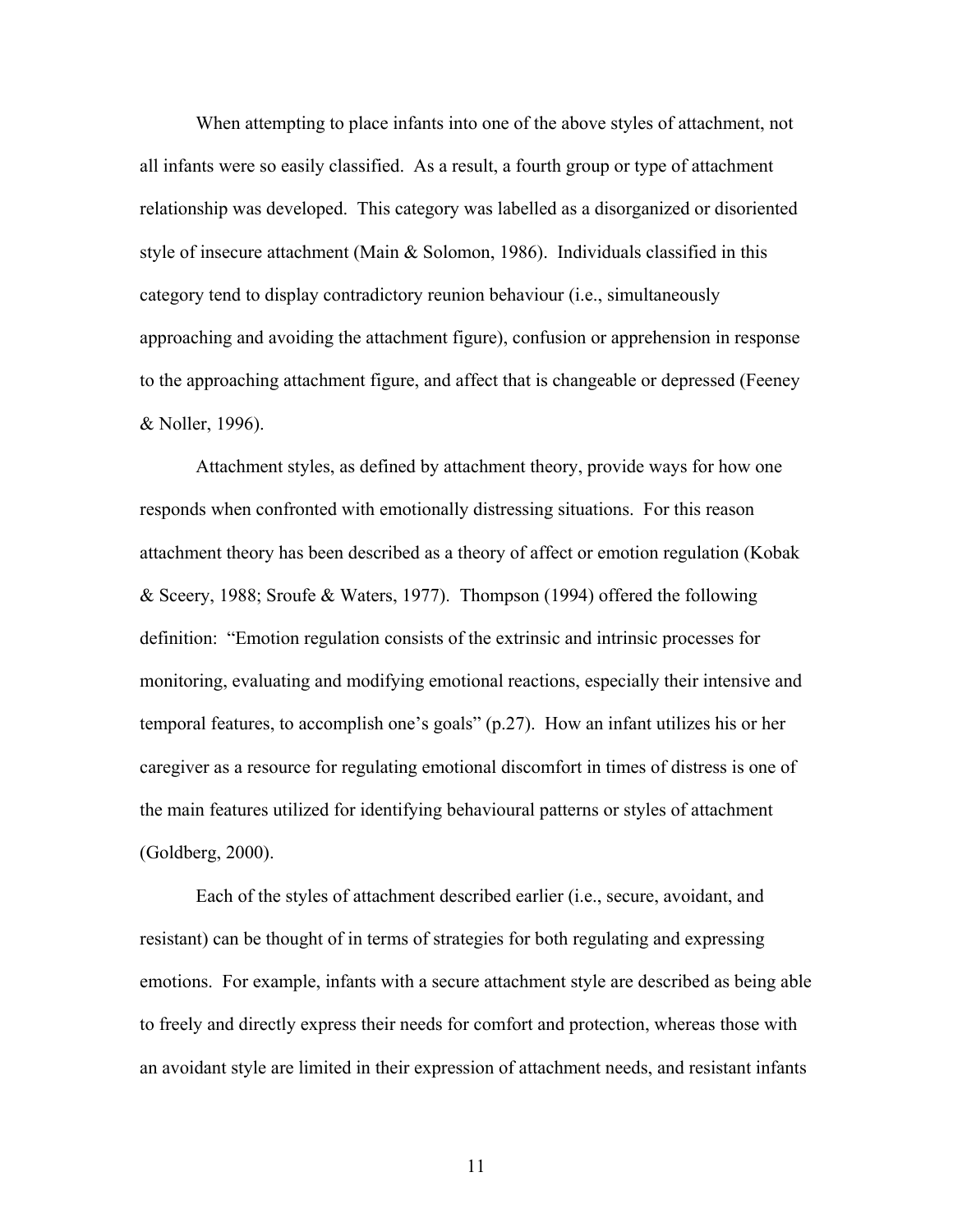tend to be exaggerated in their attachment needs (Goldberg, 2000). When classifying each of these patterns of attachment secure infants tend to be described as demonstrating positive affective sharing with the caregiver prior to separation, various degrees of distress during separation, and a quick return to positive affect upon reunion with the attachment figure. Infants classified as avoidant demonstrate a distinct lack of either positive or negative affective expression, whereas the resistant infant is represented by displaying a majority of negative affect prior to, during, and after separation (Goldberg, 2000). It is thought that the infant's distresses, as well as the parent's response to it, are the main features that direct the development of the resulting differences in attachment styles (Goldberg, 2000).

Kobak (e.g., Cassidy & Kobak, 1988; Kobak, Cole, Forenz-Gillies, & Fleming, 1987; 1993; Kobak & Sceery, 1988) suggests that affect regulation represents one of the key components of the attachment system. Kobak provides a description of the various attachment styles as a set of organized rules that govern one's attention and response to emotional arousal. For example, an individual with a secure attachment style tends to be governed by a set of rules that allow him or her to acknowledge the distress and turn to others for support. Those with an avoidant attachment style are governed by rules that restrict their acknowledgement of the distress. The individual with an ambivalent or resistant attachment style tends to be led by rules that direct his or her attention towards the distress and the attachment figure in a hypervigilant way, which then interferes with the development of autonomy and self-confidence. Therefore, there seems to be a connection between one's internal working model of attachment figures and rules that guide the regulation of distress (Goldberg, 2000).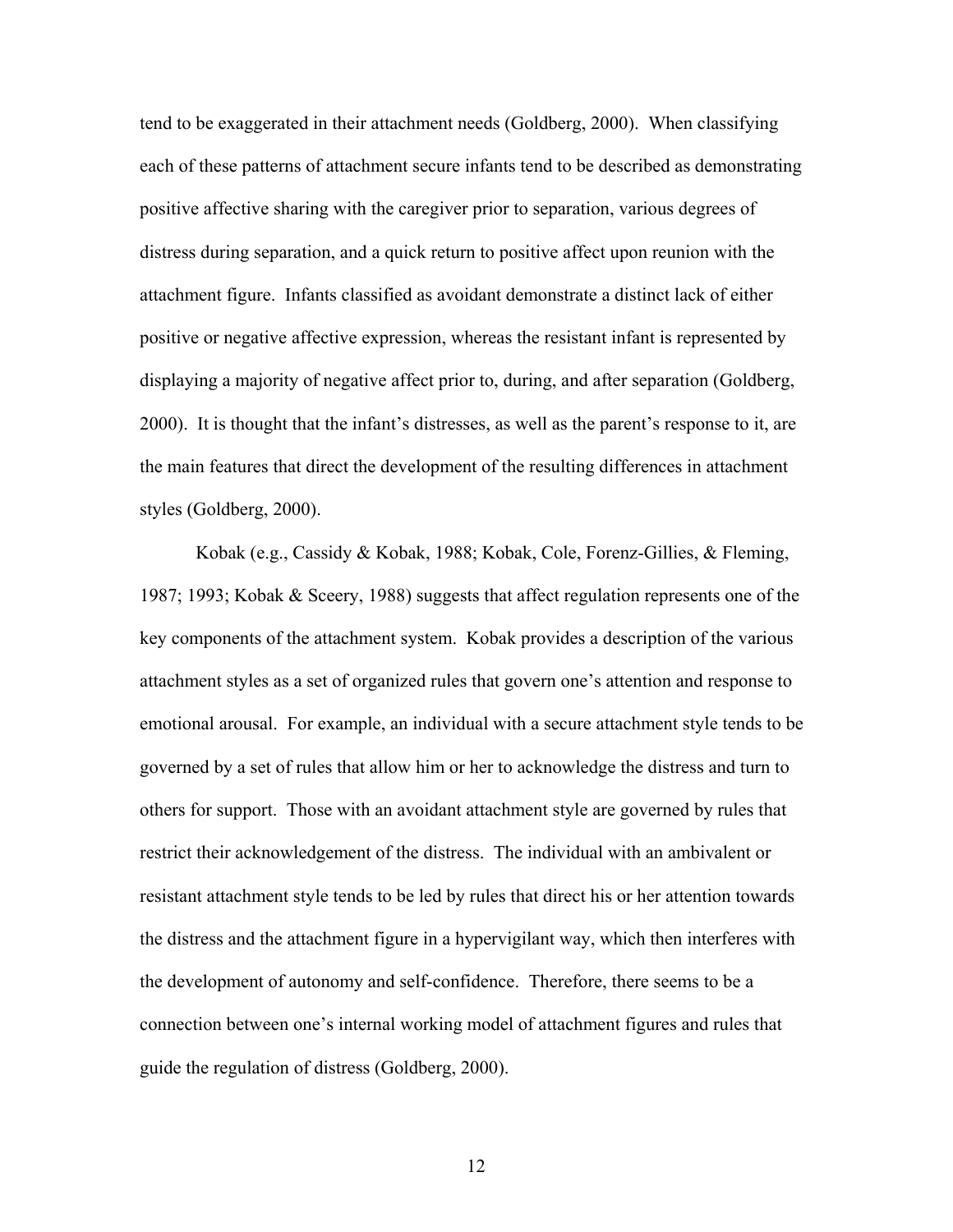Others including Cassidy (1994) have also shared the notion that emotion regulation is a feature of strategies used in attachment. A child who has had a caregiver who was responsive to a vast array of emotions learns the utility of expressing emotion in relationships and that negative affect serves to alert the caregiver to distress the child may be experiencing. When a child is repeatedly ignored or rejected by the primary caregiver, that is, his or her attempts to elicit a protective and supportive response are not addressed, the child gradually learns to restrain from displays of negative affect in order to avoid the painful rejection from the caregiver. Similarly the child also tends to hold back any displays of positive affect as past experience has proven to result in disappointment. Therefore, avoidance tends to be related to the child minimizing emotional expression. Children with caregivers who respond inconsistently to their displays of negative affect are associated with heightened expressions of emotion. These children tend to escalate their emotional arousal as a means for avoiding the risk of losing the caregiver's attention.

The relevance in discussing a connection between attachment theory and emotion regulation is that it demonstrates how the various styles of attachment are related to experiences with the primary caregivers. These experiences involve caregivers relaying distinct messages regarding the rules for emotional expression and, as a result of this, the development of distinct styles of emotional expression and regulation occurs (Goldberg, 2000).

Although Bowlby's (1979) theory of attachment focuses primarily on the bonds developed in childhood it is evident that Bowlby supports the notion that the attachment system plays a vital role throughout the life cycle. Perhaps this notion is most evident in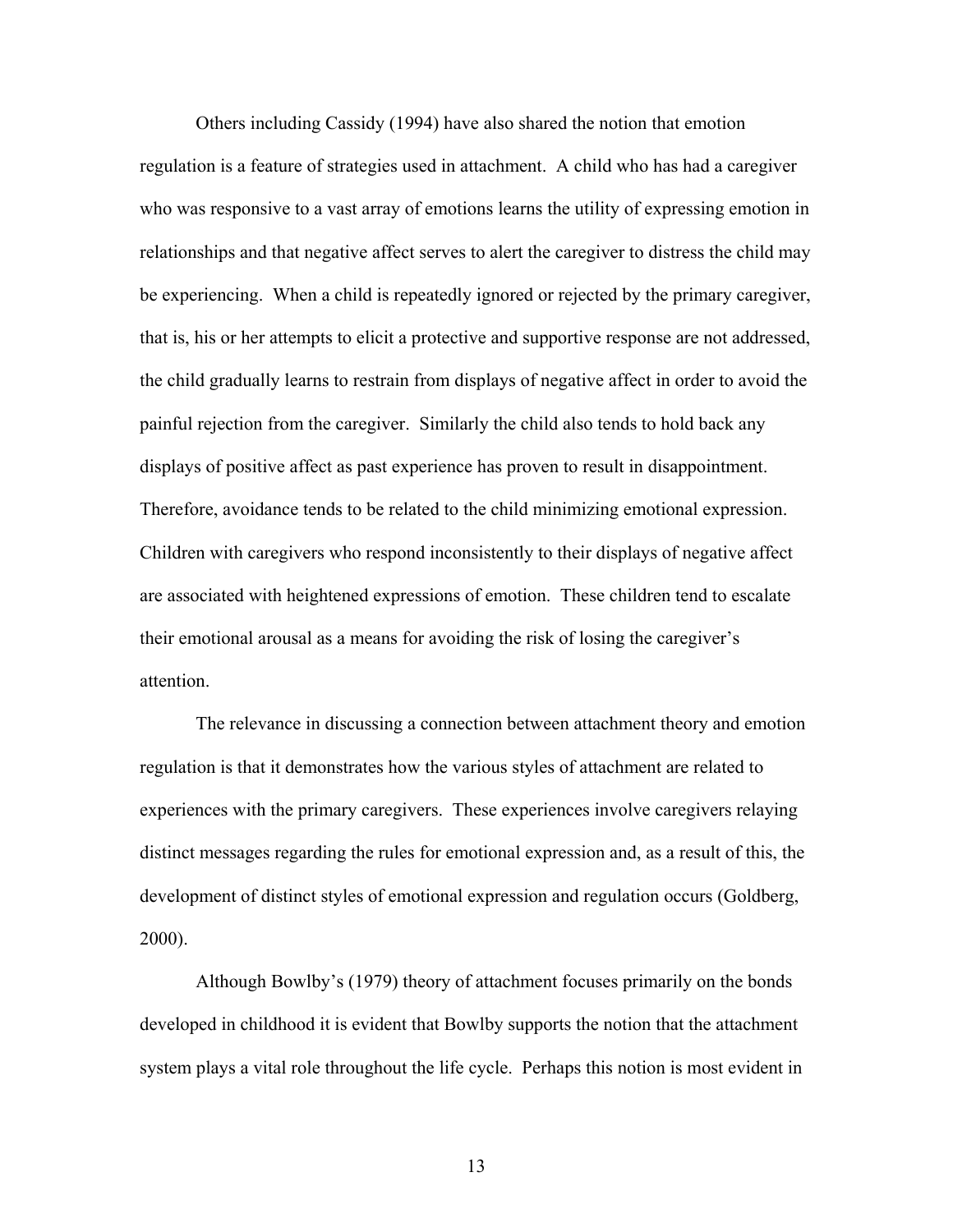his now famous quote that states, "attachment behaviour is held to characterize human beings from the cradle to the grave" (Bowlby, 1979, p. 129). From Bowlby's (1980) perspective this persistence of attachment style can be attributed in part to the persistence of mental models of the self and of others, which he believes are key components of personality.

Finally, it should be noted that although internal working models and attachment styles remain relatively stable over time, they are not completely resistant to change. Novel experiences with attachment figures or reconceptualizations of past experiences with attachment figures are thought to precipitate change. Interested readers can find support for this view from Davila and Cobb (2004) and Fraley and Brumbaugh (2004).

The mental models of self and of others, which become part of an individual's internal working model represent a gradual evolution of experiences with different relationships culminating in a more general working model, which represents an aggregation of the individual's experiences in all these different relationships (Goldberg, 2000). Presumably some relationships are thought to be more influential in shaping this general model than others. In other words, early interactions with others influence the development of attachment behaviours, which then become stored in internal working models. These internal working models will contain cognitive, affective, conscious and unconscious information that will influence personality and behaviour (Goldberg, 2000). With more experience, the internal working model becomes progressively complex, as successive experiences are incorporated into the existing model (Goldberg, 2000).

Further, it has been suggested that over time these ways of thinking about the self and others in relationships (i.e., the internal working model) become automatic and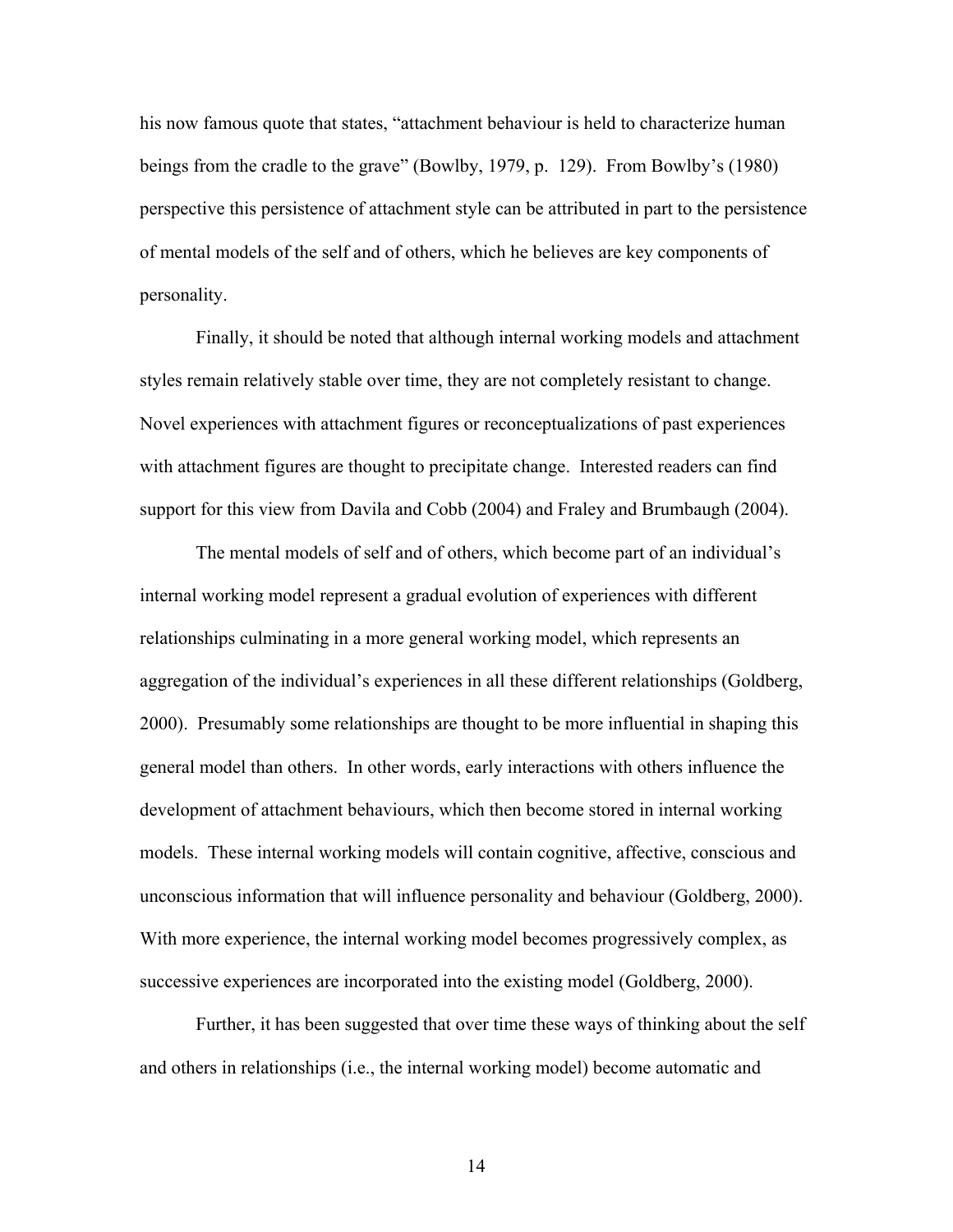habitual, and eventually operate on an unconscious level, resulting in the internal working model becoming more resistant to change (Feeney  $&$  Noller, 1996). Morris (1982) echoes this sentiment of the persistence of the attachment system by arguing that because of the primacy and depth of the attachment relationship between infant and caregiver, the bond that is formed will likely serve as a prototype for future intimate relationships.

Prior to moving into a discussion of attachment in adulthood, it is important to first discuss what distinguishes an attachment bond from an affectional bond. According to Ainsworth (1991), affectional bonds represent "a relatively long-enduring tie in which the partner is important as a unique individual, interchangeable with none other", and that there is a desire to remain close to this individual (p.38). Further, she stated that older children and adults are able to sustain the bond despite time, distance and absences, but that their intermittent desire to re-establish proximity and interaction occurs, and that the individual usually experiences positive feelings upon reuniting. Finally, an unexplained or involuntary separation from the other person in the affectional bond causes distress, and any permanent loss of this individual results in grief (Ainsworth, 1991).

Ainsworth (1991) suggests that attachment bonds represent a type of affectional bond. Like affectional bonds, attachment relationships or bonds, according to Ainsworth, are enduring ties characterized by a desire to maintain close proximity to a partner who is perceived to be unique as an individual and who is not interchangeable with any other. Just as in other affectional bonds, attachments are also characterized by a need to maintain proximity, the experience of distress upon unexplained or involuntary separations, experiencing pleasure when reunited, and grief in the event of a permanent loss.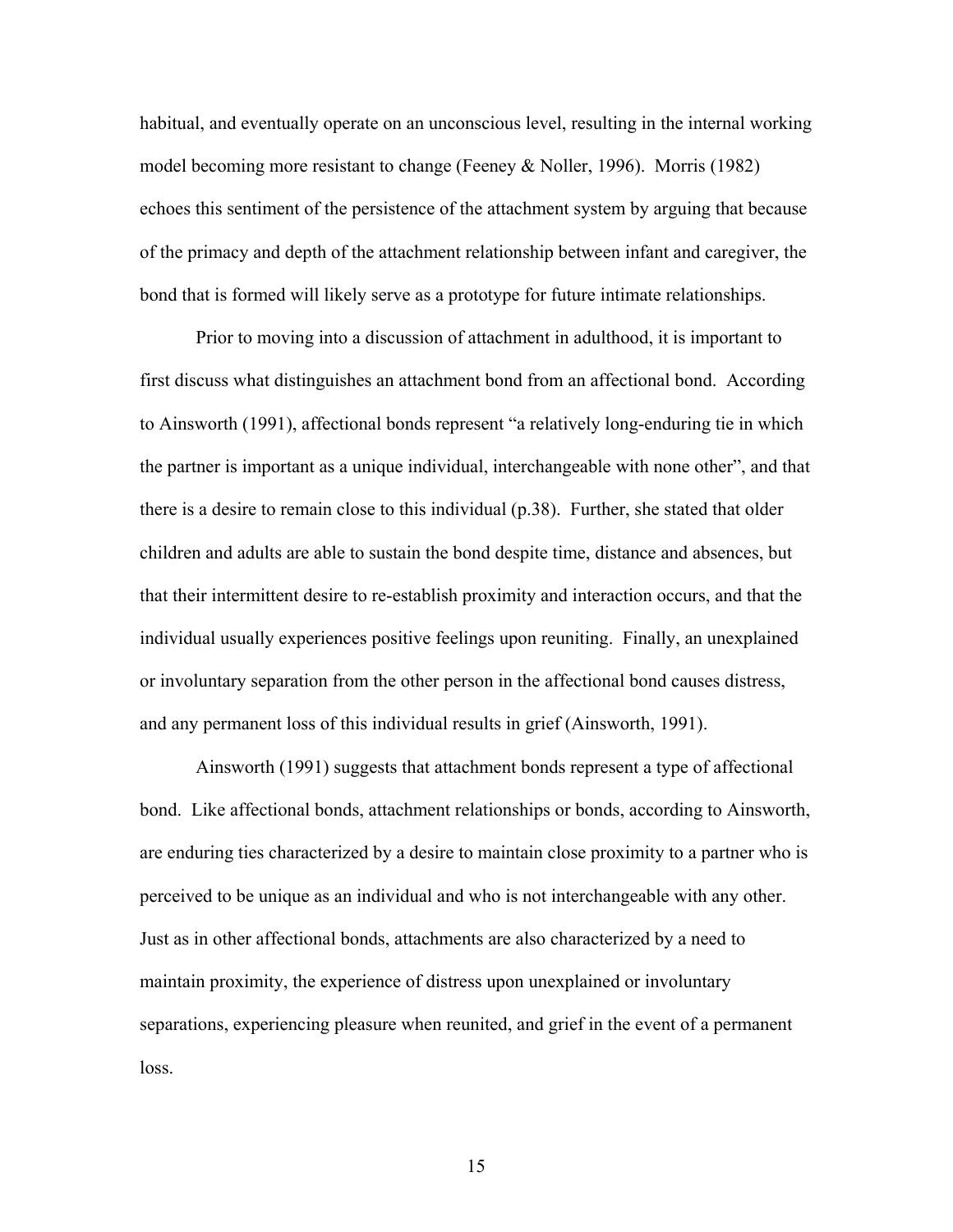The distinguishing feature, however, between attachments and other affectional bonds is that "the individual obtains or seeks closeness from the relationship that, if found, results in feelings of comfort and security" (Feeney & Noller, 1996, p. 20). That is, in an attachment relationship, the individual seeks to get the experience of security and comfort in the relationship with the individual (Cassisdy, 2008). Upon obtaining comfort and security the individual is then able to venture away once again from the secure base provided by the other person and take part in other activities (Ainsworth, 1991). As mentioned earlier, the attachment is deemed to be secure if the individual attains security and insecure if he or she does not (Cassidy, 2008).

Weiss (1991) argues in a similar vein regarding the distinction between attachment bonds and affectional bonds. He suggests that there are three main criteria that distinguish attachment bonds from affectional bonds. Weiss argues that children want to be with the attachment figure (proximity seeking), especially in times of stress; that the child derives comfort and security from the attachment figure (secure base); and lastly that children protest the actual or perceived unavailability of the attachment figure (separation protest). Such a distinction between attachment and affectional bonds can also be made in adult relationships. The discussion will now turn to focus on attachments in adulthood.

### **Attachment in Adulthood**

Ainsworth (1979) and Weiss (1991) both suggest that some adult relationships qualify as attachment relationships and state that many marital and committed nonmarital romantic relationships display characteristics of attachment bonds. Weiss (1991) suggests that in "adults as well as in children, attachments appear to be relationships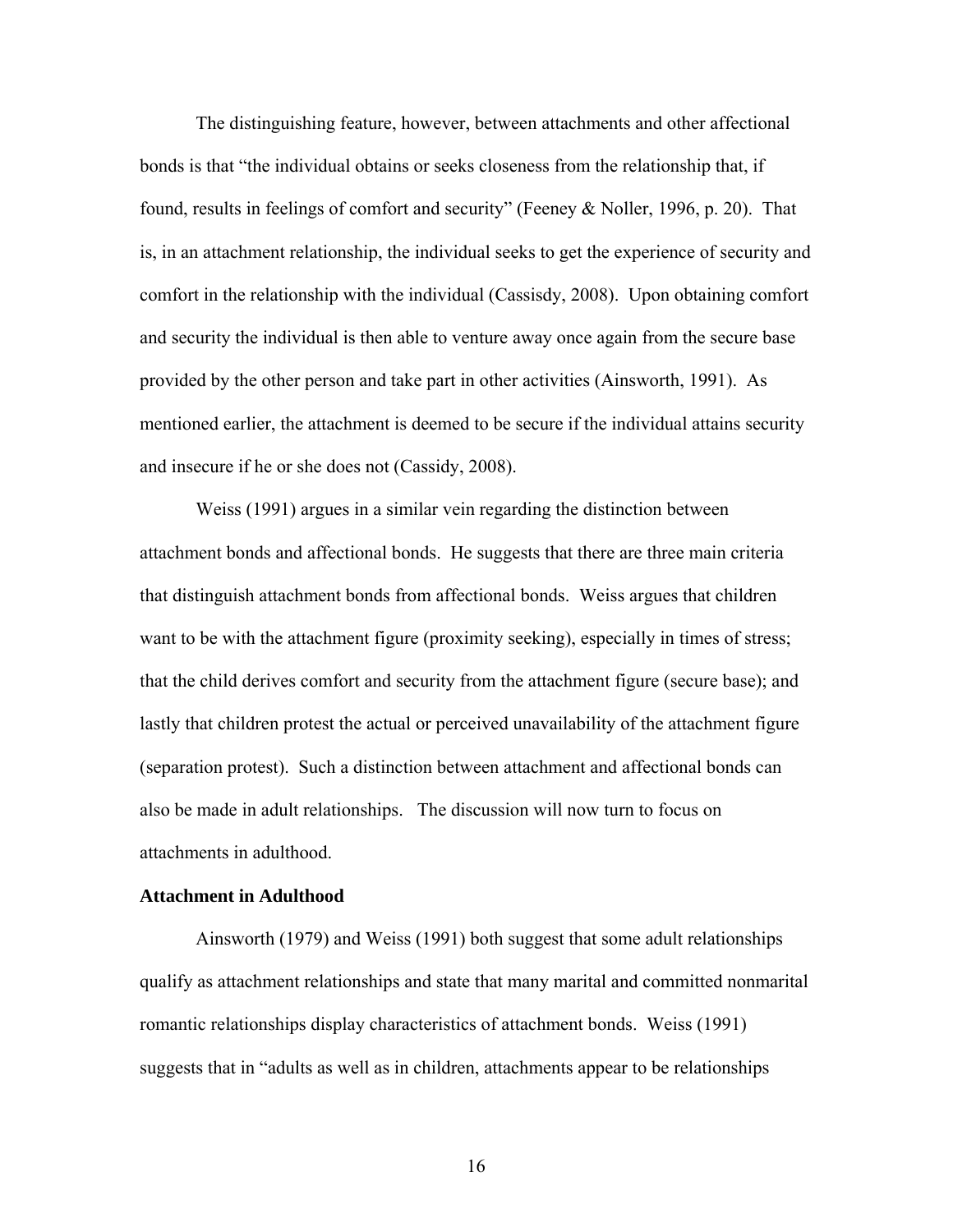critical to continuing security and so to the maintenance of emotional stability" (p. 75). Further, Weiss (2001) purports that an attachment bond is "fundamental to the functioning of marital relationships" (p. 54). Elsewhere, while describing attachment theory, Hazen, Gur-Yaish, and Campa (2004) state that the pair bond relationship represents "the prototypical instantiation of attachment in adulthood" (p. 59).

Hazen and Shaver (1987) have conceived of romantic love, or pair bonding as an attachment process similar in its development and resulting individual differences to that of infant-parent attachment. They suggest that infants and caregivers and adult romantic partners share the following characteristics, which would classify these relationships as attachment relationships: both feel safe when the other is nearby and responsive; both engage in close, intimate, bodily contact; both feel insecure when the other is inaccessible; both share discoveries with one another; both play with one another's facial features and display mutual fascination and preoccupation with each other; and, both engage in baby talk.

Hazen and Zeifman (1999) list the following parallels between child and adult attachments: "the nature of physical contact that typifies and distinguishes attachment bonds; the factors that influence the selection of attachment figures; reactions to attachment disruption and loss; and the role of attachment in biological and psychological fitness" (p. 341). In reference to adult attachment relationships, Mikulincer & Shaver (2007) suggest that the model that is most accessible and has the greatest effect on an adult's attachment system performance both over time and across relationships is that of interactions between parental and romantic partners.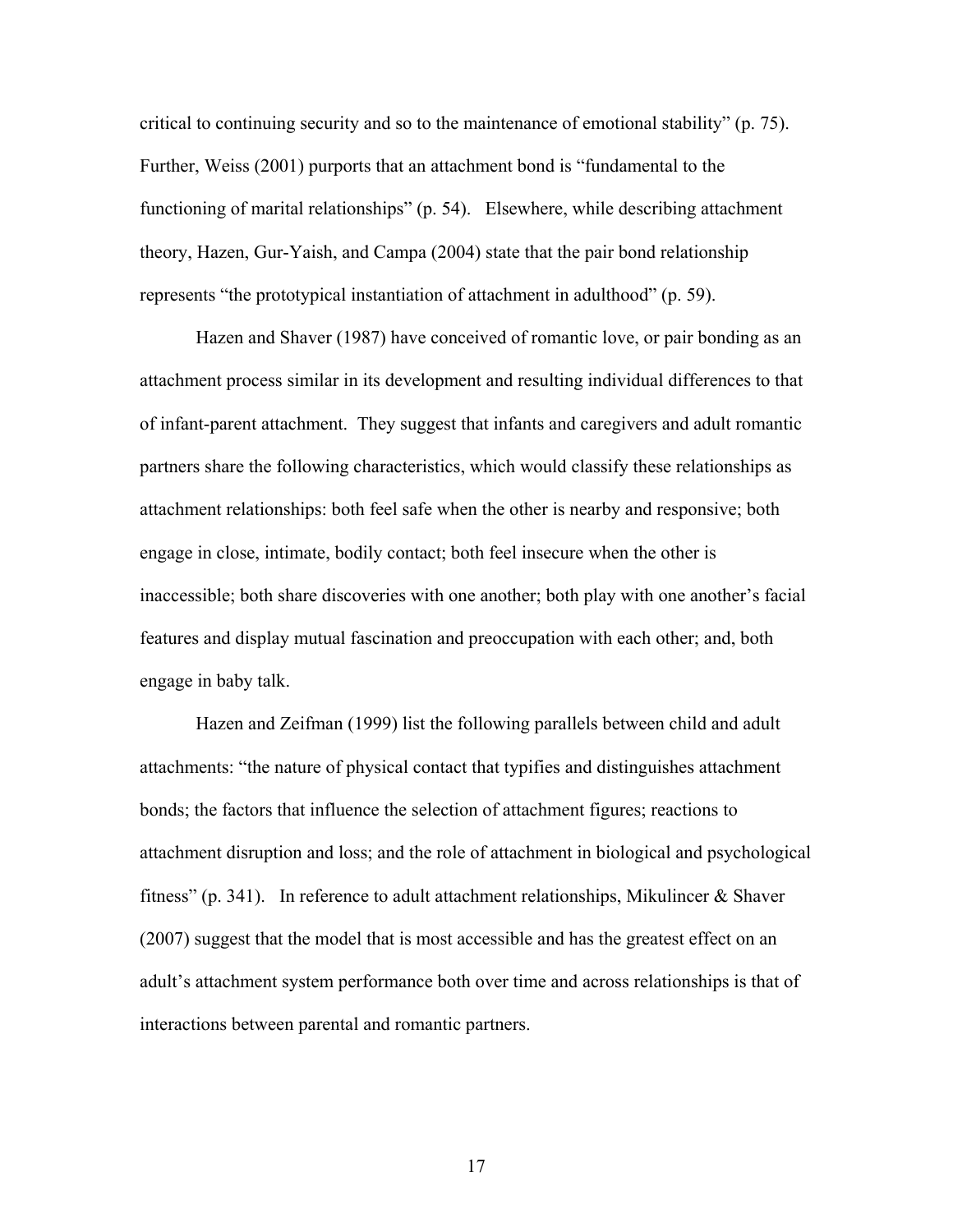According to Mikulincer, Gillath, and Shaver (2002) three functions must be achieved in order for a person to serve as an attachment figure. These three functions are as follows: (1) the individual must be a target for proximity maintenance; (2) the partner should fulfill the role of safe haven in times of distress; and, (3) the partner should serve as a secure base (Mikulincer, Gillath, & Shaver, 2002).

The basic premise of attachment theory in adulthood holds that for those persons who had an attachment figure during their formative years who was responsive (or unresponsive) and provided a dependable (or undependable) and secure (unsafe) environment, these people will continue to be influenced by these experiences in the development, maintenance, and cessation of subsequent relationships (Stroebe, Schut, & Boerner, 2010). In other words, by the time a person reaches adulthood he or she has had thousands of encounters with an attachment figure and has developed an expectation for how others will respond to them in times of distress and whether others will be responsive and available at these times. Therefore, a person's internal working model "includes a vast store of memories related to encounters with threats and experiences with attachment figures, as well as schematic mental representations of those experiences" (Mikulincer & Shaver, 2008, p. 505).

According to attachment theory when the attachment system is activated the primary attachment strategy employed is proximity seeking. That is, when stressed a person tends to seek out their primary attachment figure for support. In adults, it is thought that people can obtain proximity and support from an attachment figure by either physical contact or by relying on "mental images, prototypes, schemas, or specific memories of interactions with...attachment figures" (Mikulincer & Shaver, 2008, p.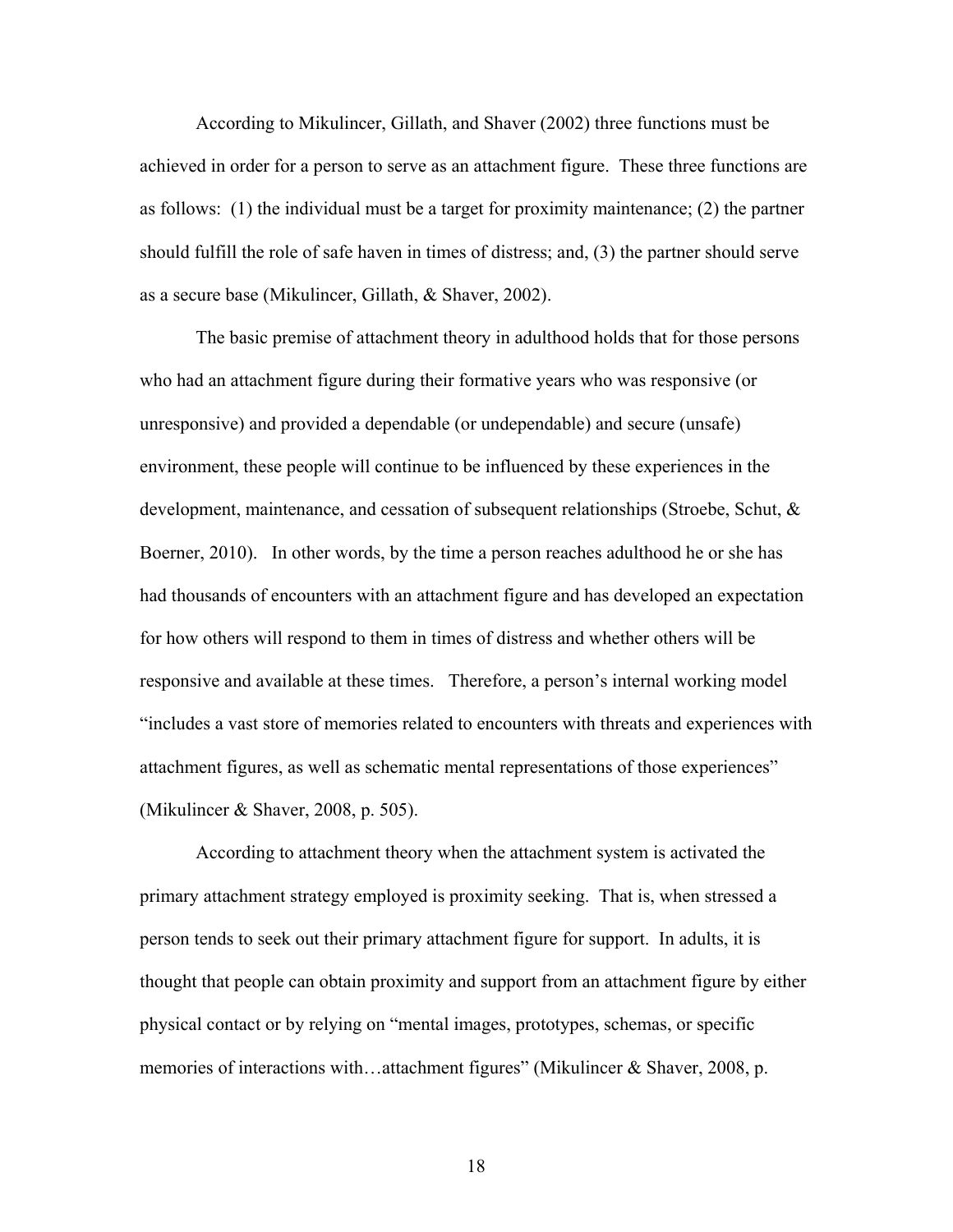507). In other words, for adults, internal representations of the attachment figure can produce a sense of safety and security, which in turn aids the individual in dealing with threats. Therefore, "mental representations of attachment figures can become symbolic sources of protection, and their activation can establish what might be called 'symbolic proximity' to supportive others" (Mikulincer & Shaver, 2007, p. 13). It has also been suggested that adults are able to engage in self-soothing methods that they have learned in previous interactions with an attachment figure (Mikulincer & Shaver, 2004), which allows an adult to delay comfort seeking and need to make physical contact with the attachment figure until such a time that he or she is available (Mikulincer  $\&$  Shaver, 2007).

When an individual believes that the attachment figure is unavailable, this results in attachment insecurity, which then often leads the individual to question the utility and practicality of utilizing proximity seeking as a protective strategy (Mikulincer & Shaver, 2008). When the primary attachment strategy is unlikely to be successful (i.e., physical contact is not possible) Main (1990) outlined two secondary attachment strategies that are often employed. These strategies are known as hyperactivating and deactivating strategies. Hyperactivating strategies include behaviours such as clinging, and cognitive and behavioural efforts to gain proximity, while deactivating strategies include suppressing threats, handling stress on one's own, and keeping one's distance (Stroebe, Schut, and Boerner, 2010). In the traditional fight or flight debate, hyperactivating strategies have been compared to fight strategies, while deactivating strategies have been compared to flight strategies (Mikulincer & Shaver, 2007).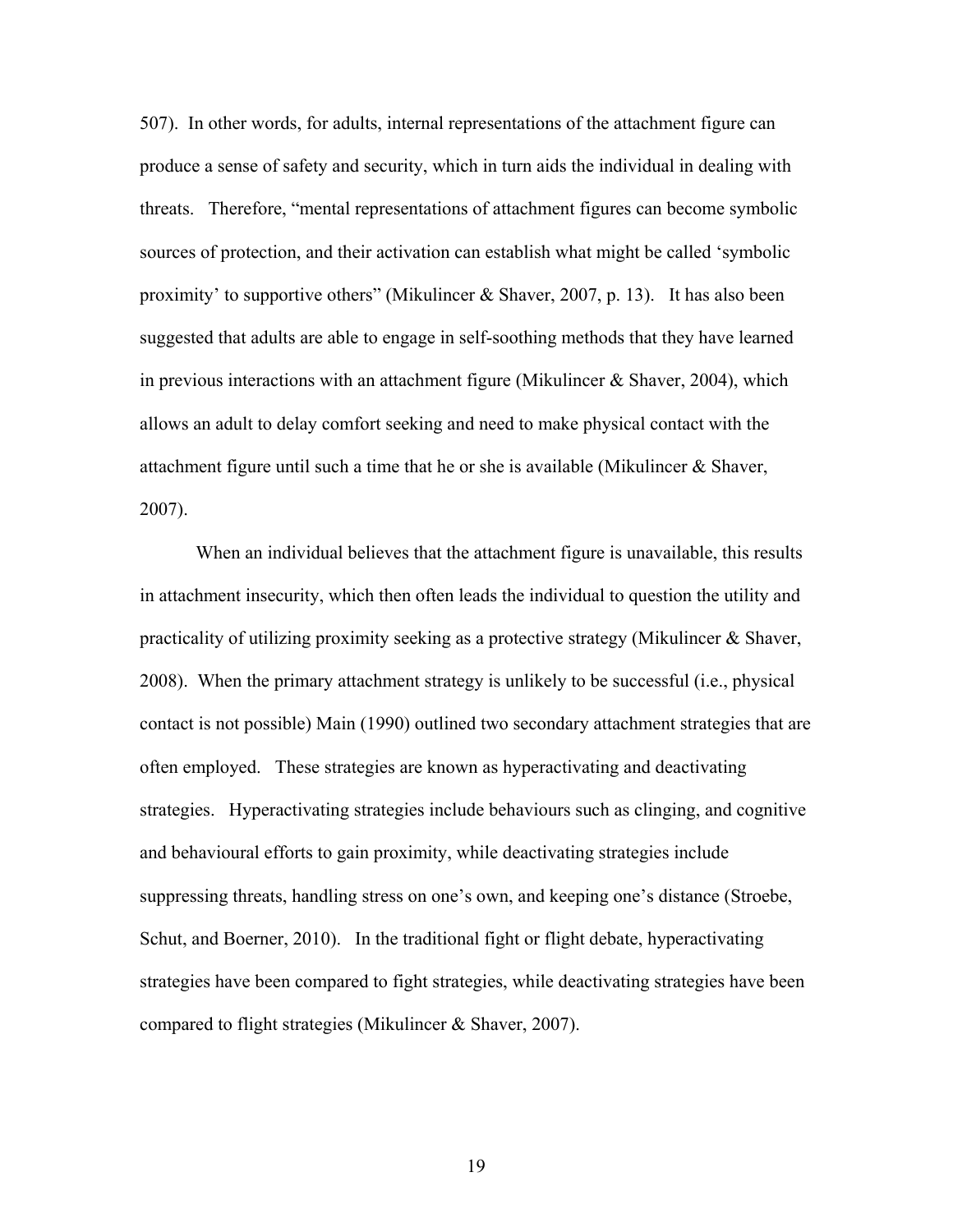The main goal of hyperactivating strategies is to obtain support and attention from the unavailable attachment figure by whatever means necessary (Mikulincer  $\&$  Shaver, 2007). These strategies are most often seen in relationships in which the attachment figure's response to the attachment needs of the other person is intermittent. Such partial reinforcement for attachment seeking behaviours results in producing individuals who constantly worry about the availability and responsiveness of the attachment figure and as a result the individuals tend to be more persistent in their efforts to obtain such support (Mikulincer & Shaver, 2007/2008).

In contrast to hyperactivating strategies, the main goal of deactivating strategies is to shut down or "down-regulate" the attachment system in order to avoid the distress of having to deal with the perceived unavailability of the attachment figure (Mikulincer  $\&$ Shaver, 2007). According to Mikulincer and Shaver (2007) deactivating strategies "lead to dismissal or downplaying of potential threats; suppression or denial of worries, needs, and vulnerabilities; and disavowal of the need for an attachment figure's presence or support" (p. 507). These strategies are most evident in relationships in which the attachment figure tends to punish or disapprove of closeness and demonstrations of need (Mikulincer  $\&$  Shaver, 2008). Individuals in such a relationship learn to hide or suppress attachment related needs and as a result often deal with distress on their own (Mikulincer & Shaver, 2008). Such a downplaying or deactivation of the attachment system is akin to what Bowlby (1969/1982) described as "compulsive self-reliance".

Individual differences or styles of attachment found in infant-caregiver relationships are akin to those seen in romantic or pair bond relationships. In fact when Hazen and Shaver (1987) began their research on romantic attachment they utilized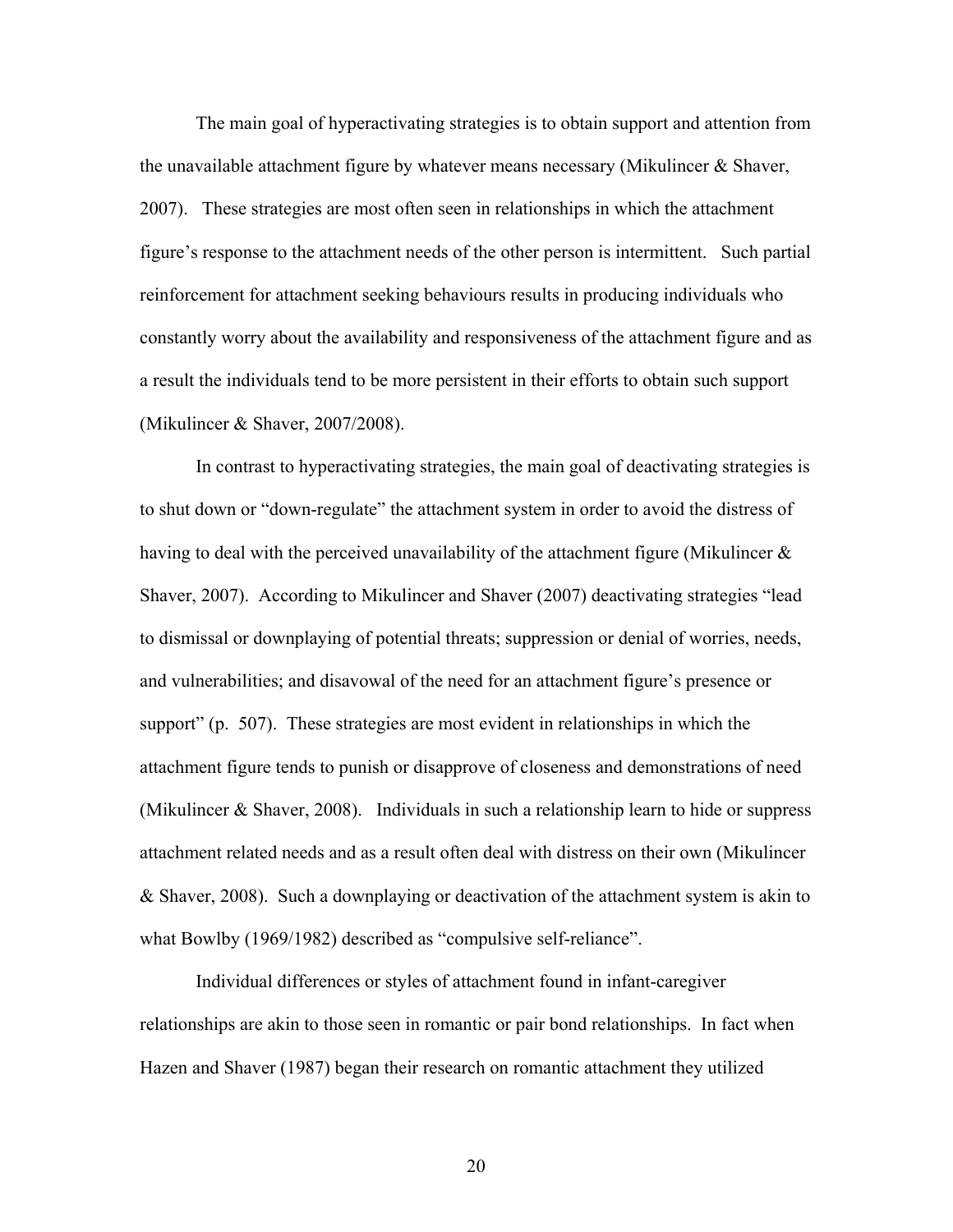Ainsworth's three-category model to develop adult attachment styles analogous to those identified by Ainsworth and colleagues. These analogues were represented in the following descriptions developed by Hazen and Shaver (1987):

> I am somewhat uncomfortable being close to others; I find it difficult to trust them completely, difficult to allow myself to depend on them. I am nervous when anyone gets too close, and often, others want me to be more intimate than I feel comfortable being" (Avoidant). "I find it relatively easy to get close to others and am comfortable depending on them and having them depend on me. I don't worry about being abandoned or about someone getting too close to me" (Secure). "I find that others are reluctant to get as close as I would like. I often worry that my partner doesn't really love me or won't want to stay with me. I want to get very close to my partner, and this sometimes scares people away" (Anxiousambivalent). (p. 515)

Bartholomew (1990) and Bartholomew and Horowitz (1991) were among those researchers who raised questions regarding the three-category model. Bartholomew pointed out that the avoidant pattern represented two theoretically distinct forms of avoidance, which she labelled as fearful-avoidant and dismissing-avoidant. Bartholomew distinguished between the two avoidant patterns by suggesting that dismissing individuals are avoidant in order to maintain a defensive sense of self-reliance and independence; whereas, fearfully-avoidant individuals are avoidant in order to prevent being hurt or rejected by their partners. Hence, a four-category model of adult attachment differences or types was proposed (i.e., secure, preoccupied, fearful and dismissing).

Bartholomew (1990) went on further and suggested that this four-category model could be based along two dimensions: positive versus negative image of self and positive versus negative image of others. The combinations of these dimensions produce the four types of adult attachments: secure (positive image of self and positive image of others), preoccupied (negative image of self and positive image of others), dismissing (positive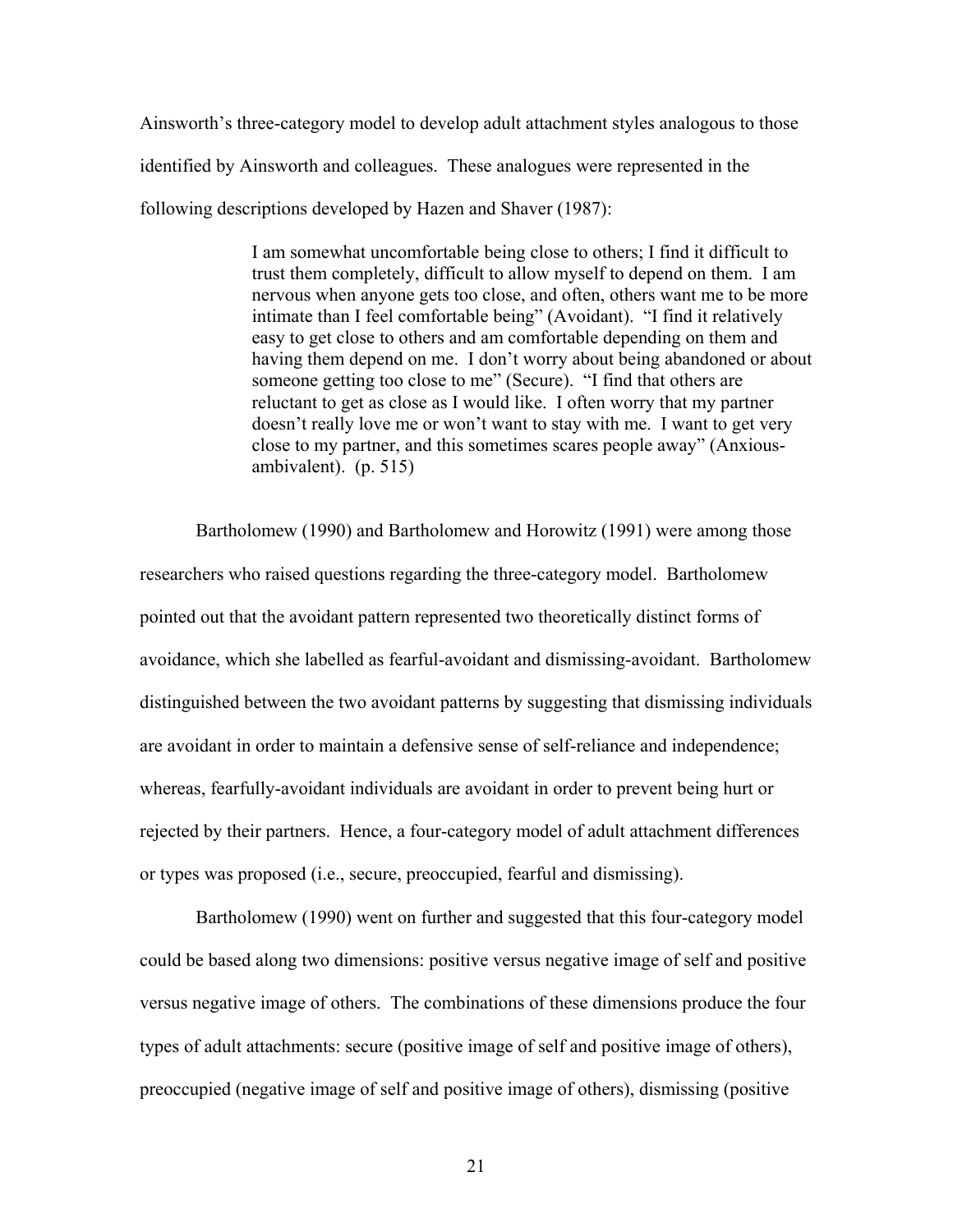image of self and negative image of others), and fearful (negative image of self and

negative image of others).

Bartholomew and Horowitz (1991) offer the following prototypical descriptions of each of the adult attachment styles:

> It is relatively easy for me to become emotionally close to others. I am comfortable depending on others and having others depend on me. I don't worry about being alone or having others not accept me (Secure). I am comfortable without close emotional relationships. It is very important to me to feel independent and self-sufficient, and I prefer not to depend on others or have others depend on me (Dismissing). I want to be completely emotionally intimate with others, but I often find that others are reluctant to get as close as I would like, I am uncomfortable being without close relationships, but I sometimes worry that others don't value me as much as I value them (Preoccupied). I am somewhat uncomfortable getting close to others, I want emotionally close relationships, but I find it difficult to trust others completely or to depend on them. I sometimes worry that I will be hurt if I allow myself to become too close to others (Fearful). (p. 244)

Descriptions of adult attachment styles with respect to emotion or affect

regulation have been identified through interviews in which adults are asked about their childhood relationships and experiences (Goldberg, 2000). Adults classified in the secure attachment category are able to recount a coherent account that includes detailed memories and appropriate affect. These individuals are more readily able to access attachment-related emotional memories and talk about them in a clear manner (Shaver & Tancredy, 2001). Those in the dismissing attachment category have a tendency to present an idealized account of their childhood, are unable to provide memories to support this view, demonstrate a lack of appropriate affect when describing painful experiences, and a tendency to dismiss the emotional consequences of these experiences. These people are inclined to suppress or avoid attachment related emotions (Shaver & Tancredy, 2001).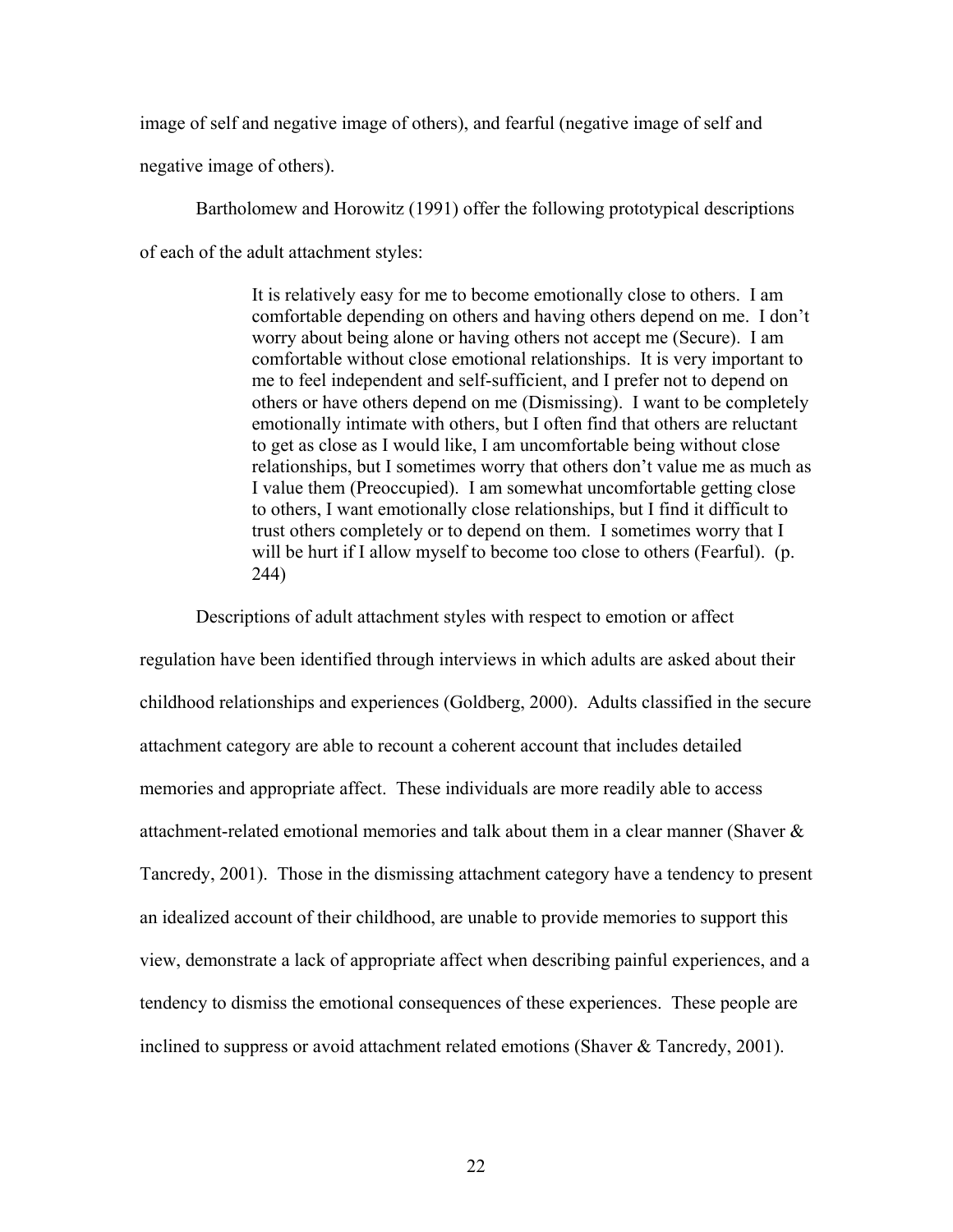Adults classified in the preoccupied attachment category are subsumed with such anger from past issues that they tend to become caught up in the details, and as such, are unable to recount a coherent recollection of their childhood memories and experiences. Although they are often highly emotional and expressive they are not able to deal with attachment related feelings constructively (Shaver & Tancredy, 2001). Fearfully attached individuals are thought to have been traumatized in such ways that impede their ability to think and talk clearly about attachment related loss and abuse (Shaver & Tancredy, 2001).

From this discussion it can be seen that one's expectations regarding the availability and responsiveness of the attachment figure depends upon these two variables, that is one's model of others and one's model of self. The model of others addresses whether the attachment figure is perceived to be the type of person who is responsive to calls for support and protection, whereas the model of self addresses whether the individual perceives the self to be the type of person to whom others are likely to respond in helping ways (Feeney & Noller, 1996).

Brennen, Clark, and Shaver (1998) have also identified two continuous underlying dimensions of these four adult attachment categories – attachment-related avoidance and attachment-related anxiety or ambivalence. The attachment-related avoidance dimension "captures variation in people's tendencies to use avoidant versus proximity-seeking strategies to regulate attachment-related behaviour, thought, and feeling" (Fraley & Bonanno, 2004, p. 880).

Avoidance has been defined mainly by discomfort with psychological intimacy and the desire to maintain psychological independence, even within close relationships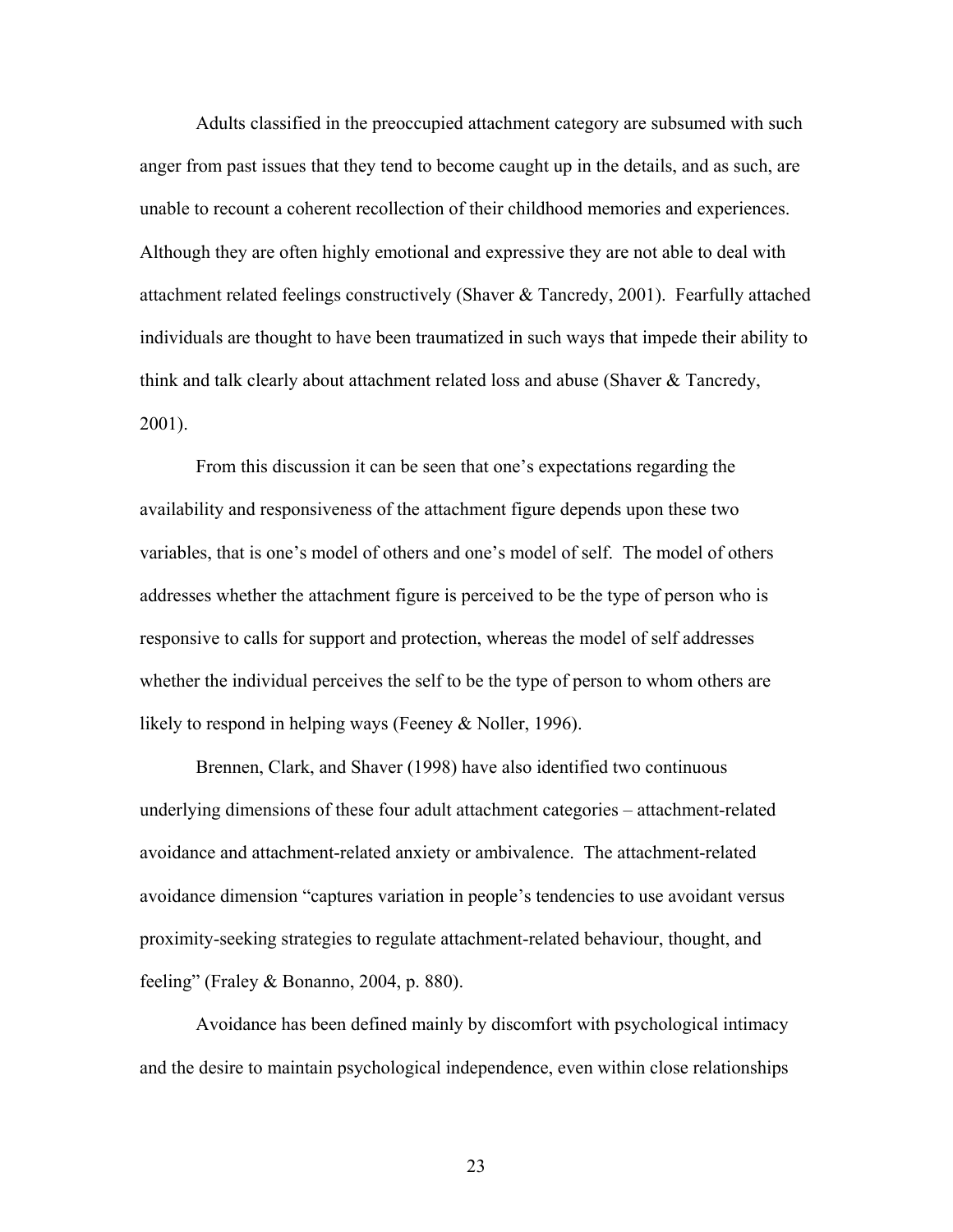such as marriage (Brennen, Clark, & Shaver, 1998). Individuals who fall on the high end of this dimension prefer not to rely on others or open up to them. Whereas, people who fall on the low end tend to be more comfortable being intimate with others and are more secure depending upon and having others depend on them. Therefore, a negative representation of others combined with an inclination towards avoiding closeness is associated with attachment avoidance, while attachment anxiety is associated with a negative representation of self and an inclination towards worrying about rejection and abandonment (Mikulincer, Gillath, & Shaver, 2002).

The anxious or ambivalent dimension describes a strong need for care and attention from attachment figures together with a deep, pervasive uncertainty about the capacity or willingness of attachment figures to respond to such needs (Brennen, Clark,  $\&$ Shaver, 1998). Individuals who score high on this dimension have a tendency to worry whether their partner is available, responsive, and attentive. Those individuals who score low on this dimension are more secure in the perceived responsiveness of their partners.

Within this model then, the secure attachment style is represented by the combination of low avoidance and low anxiety, the anxious style is manifested by high anxiety and low avoidance, the dismissive style is represented as high avoidance and low anxiety, and the fearful style of attachment is reflected by both high anxiety and high ambivalence (Rholes & Simpson, 2004).

Hazen and Shaver's categories, as well as Bartholomew's prototypes can be conceptualized as linear combinations of the attachment-related avoidance and attachment-related anxiety dimensions (Fraley & Bonanno, 2004). Such a conceptualization (see Figure 1) shows a prototypically fearful individual as more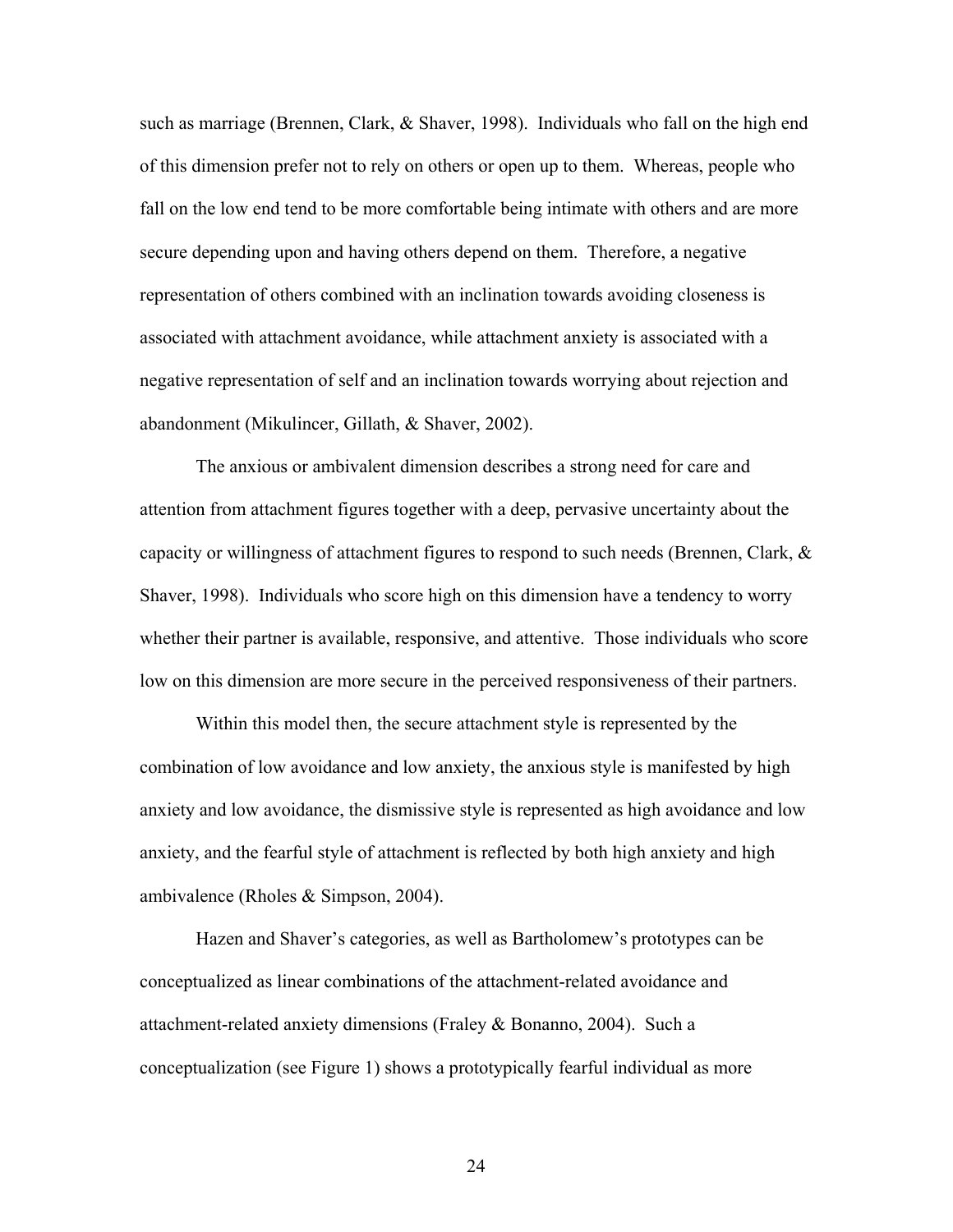attentive to attachment related concerns (i.e., is high on anxiety dimension) and in general, utilizing avoidant strategies to regulate his or her feelings and behaviour (i.e., is high on avoidance dimension). Whereas, an individual with a prototypical dismissive style also tends to use avoidant strategies, but tends to be less attentive to attachmentrelated concerns (i.e., is low on anxiety dimension). Individuals with a preoccupied prototype, like the fearful prototype, also tend to be more focused on attachment related concerns (i.e., is high on anxiety dimension), however, they do not typically utilize avoidant strategies; rather they tend to use more proximity-seeking strategies, to regulate their feelings and behaviours (i.e., is low on avoidance dimension). The secure prototype would be low on both of these dimensions.

In relation to emotion regulation, individuals with an insecure attachment then are more likely to rely on alternate methods. Unlike secure individuals they are not likely to confidently seek out the attention of the attachment figure (Mikulincer & Shaver, 2008). Rather, avoidant individuals will take a more independent stance and rely on themselves to manage the situation and utilize deactivating strategies, as discussed earlier. Alternatively, those with an anxious attachment are more likely to regulate their emotion by utilizing hyperactivating strategies that exaggerate their distress and present themselves as being exceedingly helpless (Mikulincer & Shaver, 2008).

 When discussing adult attachments it should be highlighted that throughout one's development expected changes in the composition and structure of one's attachment hierarchies occur (Hazan & Zeifman, 1999). Bowlby asserted that as one develops into adolescence and adulthood that even though parents tend to remain a permanent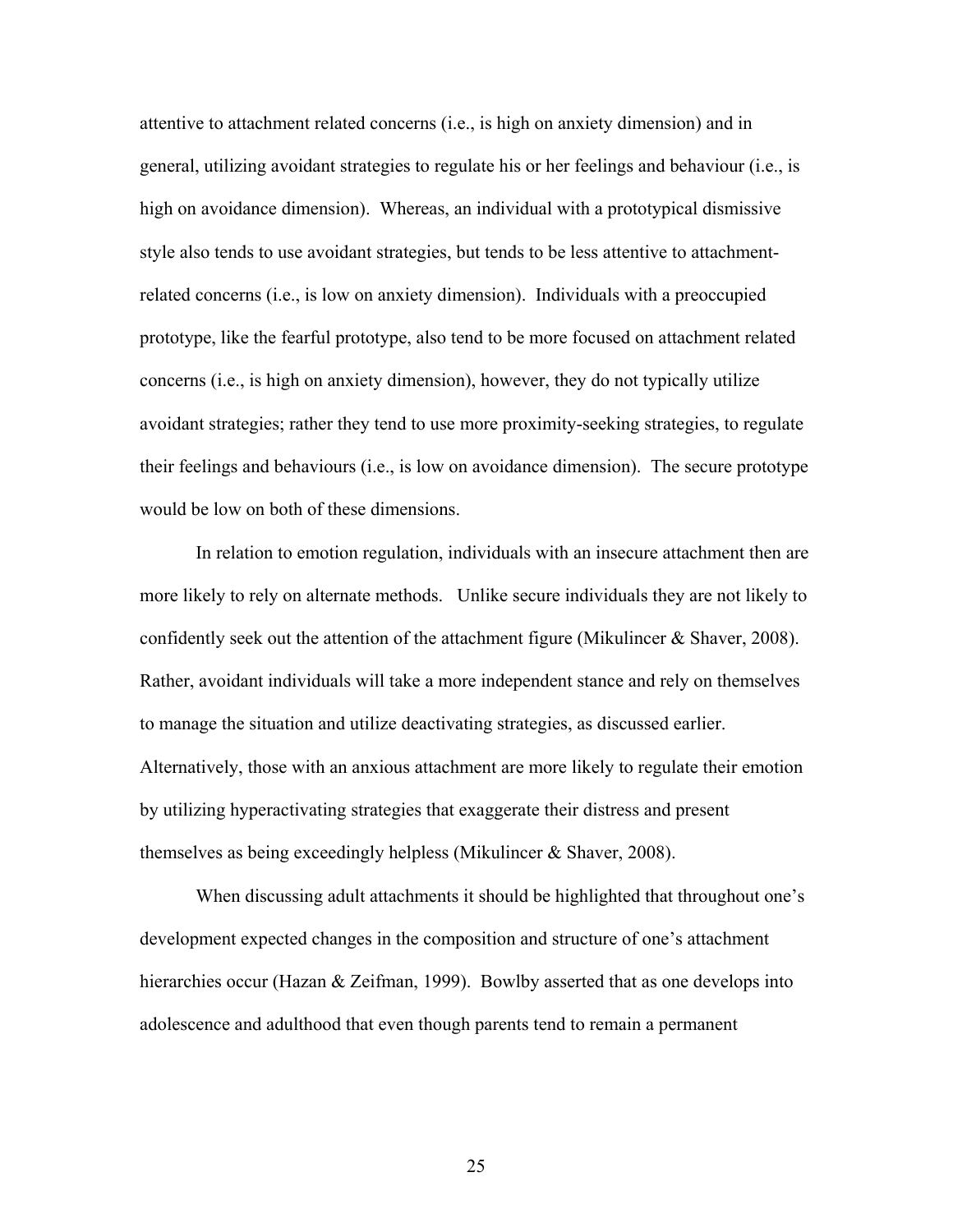component of one's attachment hierarchy, there is a tendency for parents to rank second in relation to a romantic partner.

There is some empirical evidence (Hazen & Zeifman, 1999; Fraley & Davis, 1997) to support this claim (i.e., of the shift from a complementary attachment to a reciprocal attachment), and that romantic relationships or pair bonds can be attachment relationships. For example, Hazen and Zeifman (1999) interviewed over 100 adults aged 18 to 82. They designed the interview questions to measure the various components of attachment (i.e., proximity seeking, secure base, safe haven, and separation distress). Participants were divided into three groups: those who were not in a romantic relationship, those who were in a romantic relationship for less than two years, and those who were in a relationship for at least two years or more.

The results of Hazen and Zeifman's (1999) study showed that for the majority of the participants the proximity-seeking and safe haven attachment behaviours were oriented towards a peer. Further, all groups demonstrated a preference for spending time with, and looking for emotional support from friends or partners, over a parent or sibling. Two of the attachment components (i.e., separation anxiety and secure base) were shown to vary depending upon relationship status. That is, those who were involved in a romantic relationship for at least two years identified their partners as the most preferred individual in both separation distress and secure base components of attachment. In addition, participants who were in a shorter-term or no relationship tended to identify a parent as the person whom they would find most distressing if they were absent and who fulfilled the role of secure base for them. Such a finding lends support to Bowlby's claim that for adults both parents and a romantic partner can serve as attachment relationships.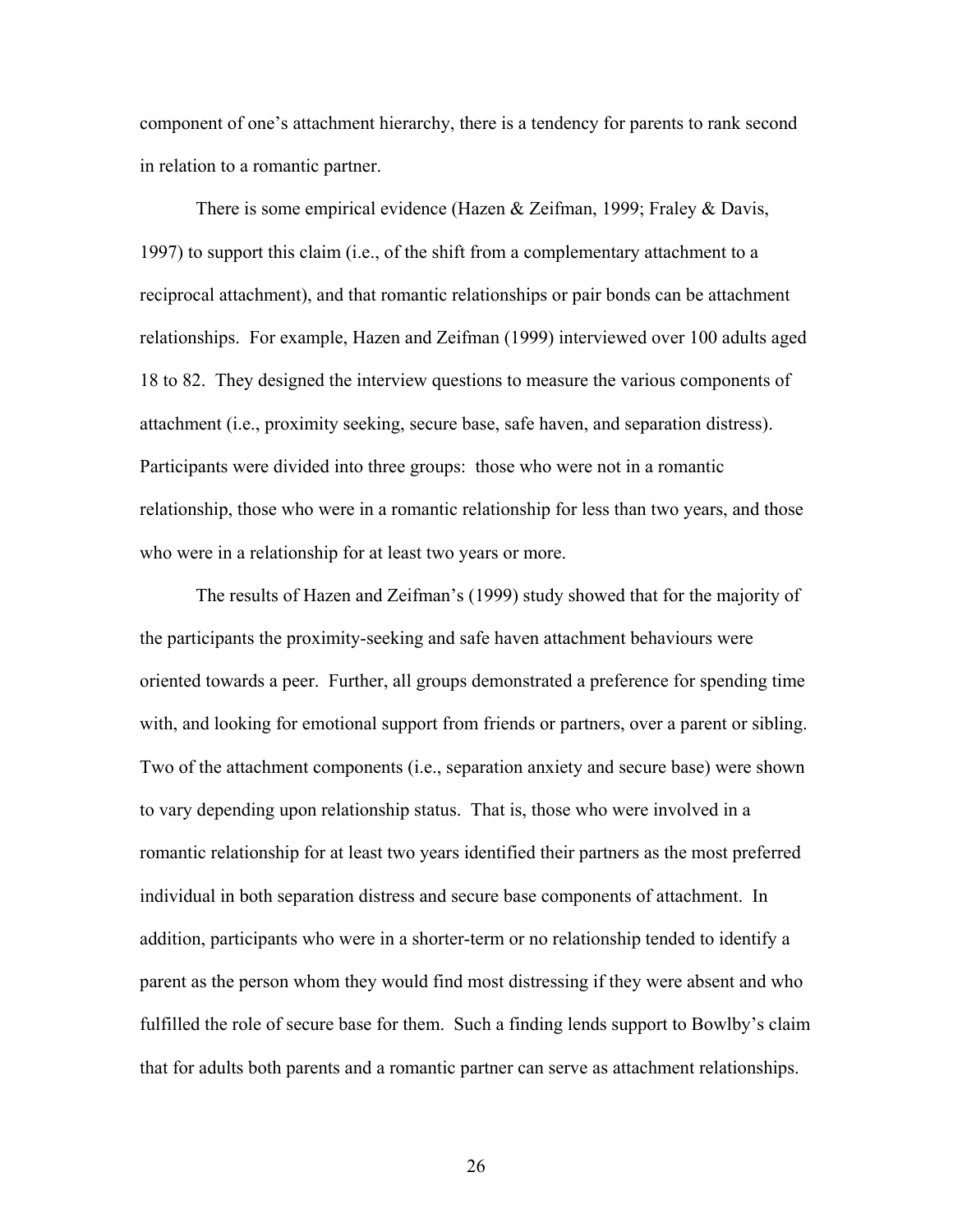Just as presenting a clear and thorough understanding of attachment theory is a necessary prerequisite to discussing the ramifications of what occurs following the death of a significant attachment figure, so too is a necessary discussion of how grief has been conceptualized. The following discussion will now present a context for conceptualizing grief.

### **Conceptualization of Grief**

Like the experience itself, the term grief has been used to refer to many diverse and unique experiences. Grief has been defined as "a primarily emotional (cognitive) reaction to the loss of a loved one through death. It incorporates diverse psychological (cognitive, social-behavioural) and physical (physiological-somatic) manifestations" (Stroebe, Hansson, Stroebe, & Schut, 2001, p.6). Further, grief has been described as being normal, chronic, delayed, inhibited, absent, complicated, and conflicted, just to name a few. Despite all of these descriptions of grief, what is clear is that "grief is a complex state in which a range of specific emotions may be expressed" and that the experience or process that one goes through differs from one individual to another (Weiss, 2008, p. 30). Further, "to know that a condition is grief it is necessary to know not its characteristics – sadness, restlessness, despair – but rather that it was produced by loss" (Weiss, 2008, p. 31).

In an interesting paper Bonanno (2001) clearly distinguished grief from emotion. He noted four differences: (a) Grief is usually more enduring than an emotion and can last anywhere from months to years, compared to seconds to hours for emotions; (b) Several different emotions, both positive and negative, are common during the time of grieving; (c) Grief, unlike emotion, which is a response to an immediate situation, tends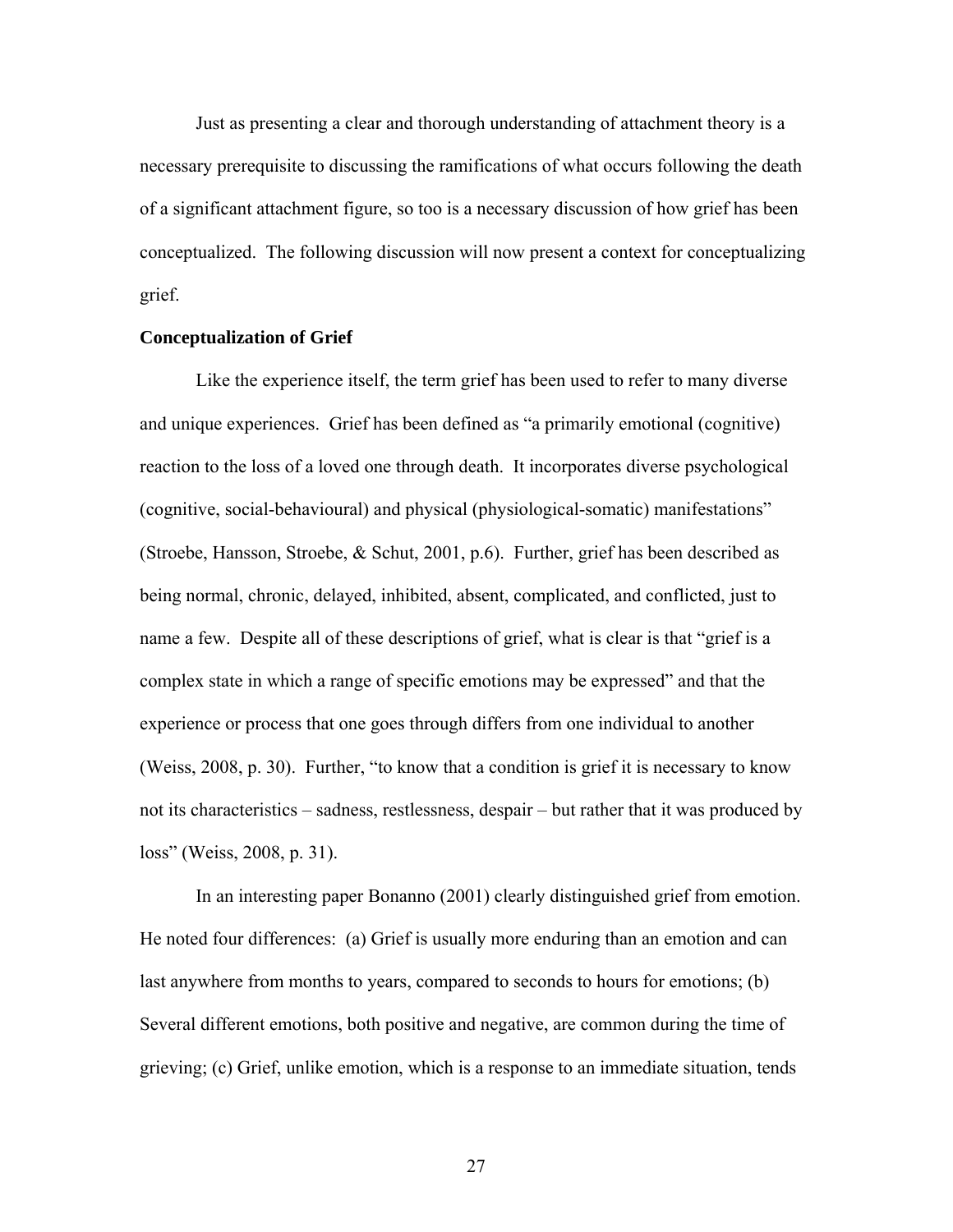to be an enduring expression of an unrecoverable loss; and (d) Grief tends to prompt longer-lasting coping responses aimed at trying to improve ongoing emotional difficulties and changes that have occurred in one's life as a result of the death of someone important (e.g., social roles, financial changes, etc.), while emotion tends to prompt coping responses of a shorter duration focused on improving the present situation. The importance of pointing out such a distinction between grief and emotion is to clarify grief as being a process one goes through and that "a range of specific emotions may be expressed rather than being an emotion itself" (Weiss, 2008, p. 30). With such a conceptualization of grief in mind the discussion will now turn to various models and how the process of grief has been described.

#### **Models of Grief**

In 1973, Thomas Kuhn described scientific progress as a series of discontinuous steps consisting of increasingly comprehensive models of the world, rather than a smooth and relatively continuous path that leads inevitably toward a better understanding of nature. This description aptly describes the state of affairs within the field of bereavement research, such that our understanding of the grief process has been reflected in a series of discontinuous steps, which have led to increasingly more comprehensive models. It is quite evident that with each step we develop a more comprehensive model of the grieving process. Further, it may be argued that the field of thanatology is currently in flux, or in keeping with Thomas Kuhn's way of describing this flux - a paradigm shift is occurring.

Throughout the past century a large amount of literature has accumulated on the grieving process and the best ways in which people may cope with a loss. Stroebe,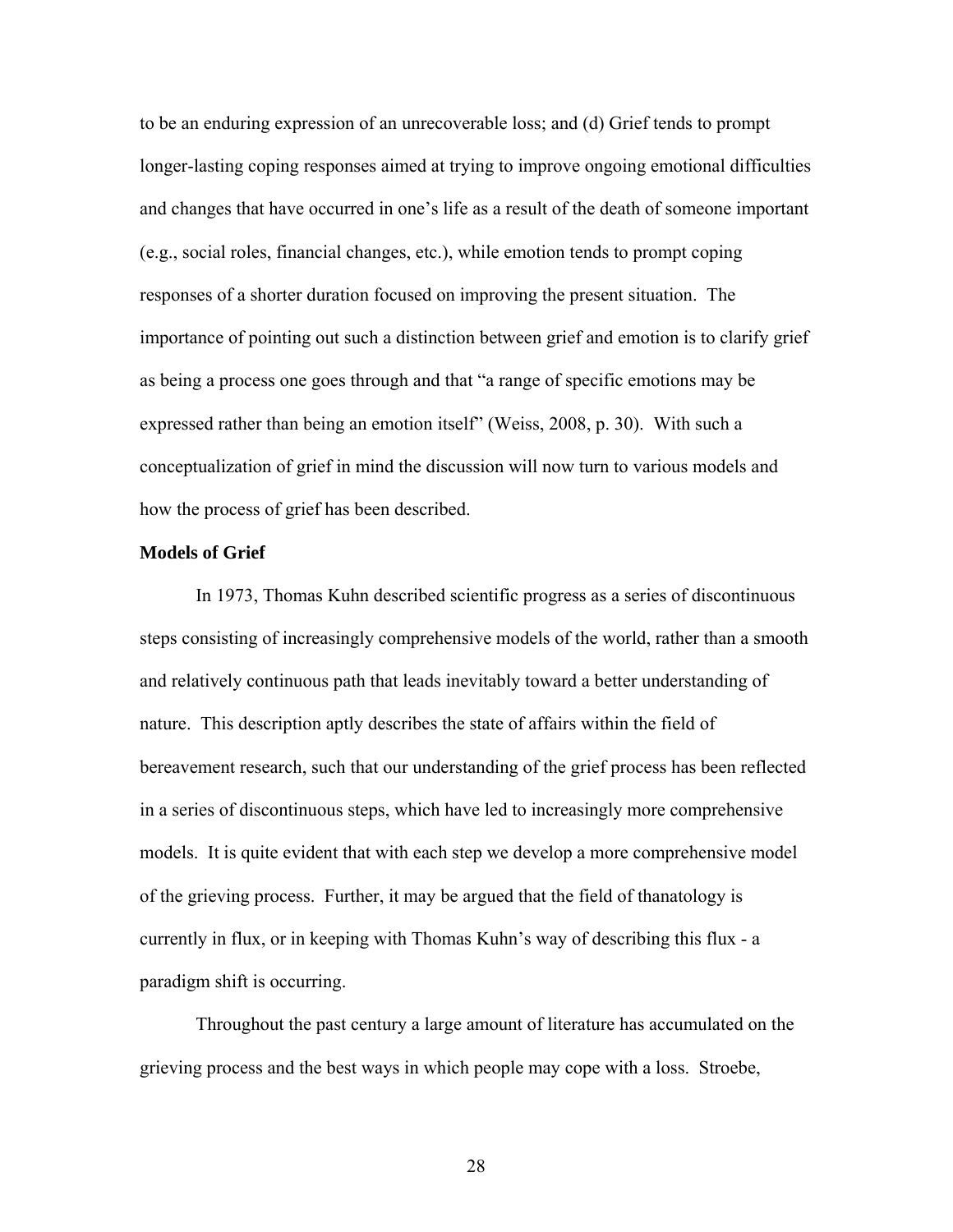Gergen, Gergen, and Stroebe (1995) eloquently suggest that humans' reactions to the death of a loved one and the processes of grieving related to the loss can be grouped into two predominant views – a modernist view and a romantic perspective.

Grief from a modernist perspective suggests that when confronted with loss, people need to deal with the powerful emotions in a prompt and effective manner in order to return to a normal state of functioning as soon as possible. This perspective encompasses most modern theories of grief, which tend to encourage people to work through the grief. These models generally involve several stages or tasks that one must accomplish or experience in order to return to their normal level of functioning. From this perspective breaking ties, or the connection to the deceased person, is viewed as important in order to adjust to the loss.

For example, for the majority of the  $20<sup>th</sup>$  century Freud's grief work model has dominated our understanding of the grieving process. This model, which describes the "work of mourning", suggests that one must sever the "attachment to the non-existent object" (Freud, 1957, p. 166)<sup>1</sup>. Freud (1949) proposed a two-phase model of grief. In the beginning phase the bereaved feels an intense desire to maintain a connection to the deceased. Unwilling to give up the deceased, the individual repeatedly tests the reality of the loss by seeking to include the individual in his or her life (hyper-cathexis). When the individual fails in his or her attempt to maintain the ongoing relationship with the deceased, he or she inevitably comes to the realization that doing so is impossible. The result is that the individual withdrawals libidinous energy from the deceased (decathexis) and eventually reinvests this energy into other relationships. This process has been described by Freud (1949) as follows: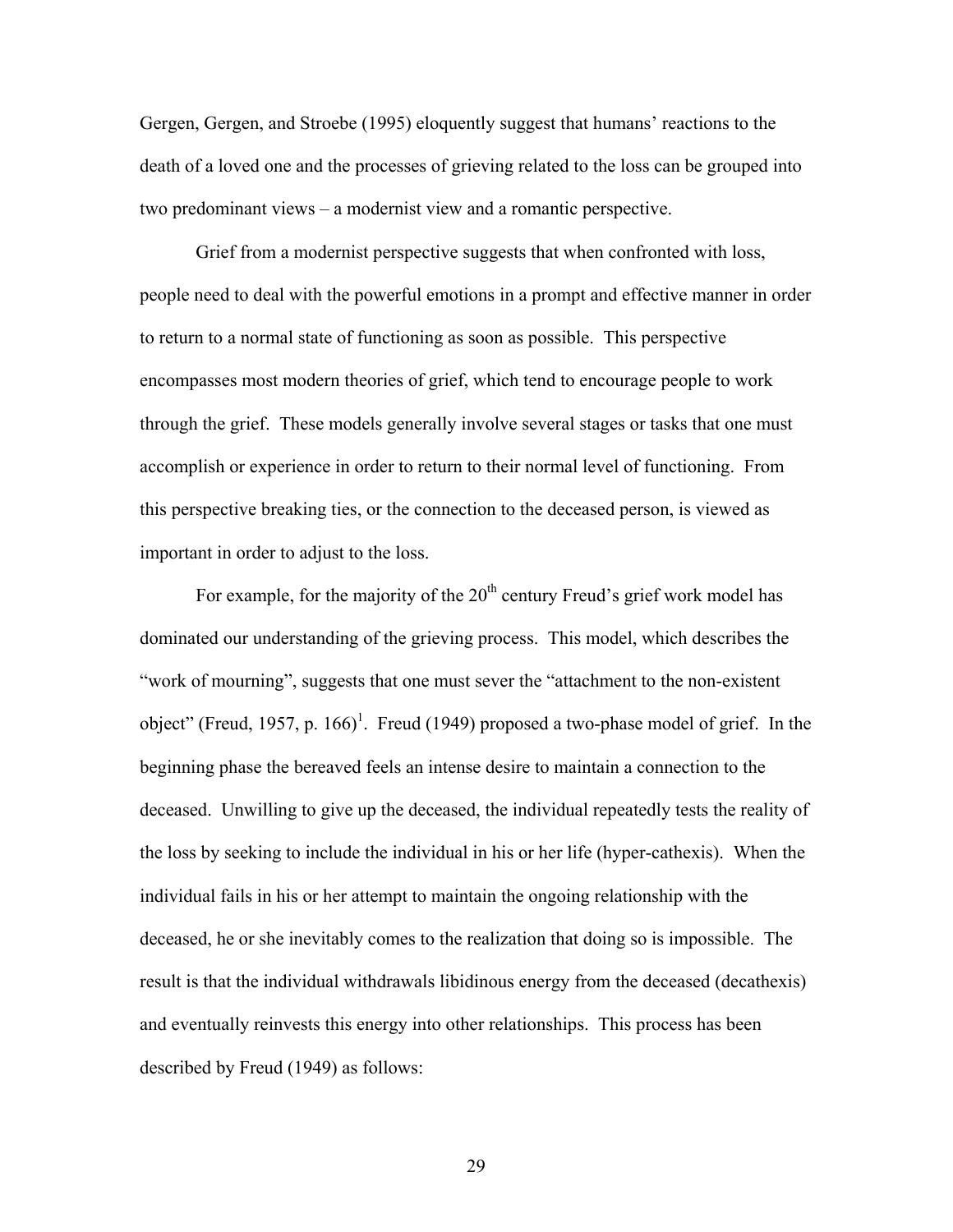The task [of mourning] is now carried through bit by bit, under great expense of time and cathectic energy, while all the time the existence of the lost object is continued in the mind. Each single one of the memories and hopes which bound the libido to the object is brought up and hypercathected, and the detachment of the libido from it accomplished. (p. 154)

According to this model a 'normal' grieving process would then involve grief work of repeated reality testing which would gradually allow the ego to free its investment in the lost object. In other words, the function of grief therefore, would be to sever ties from the deceased who is no longer able to satisfy instinctual drives and to then redirect this energy to another more appropriate substitute who can satisfy these needs (Field, 2008). Complicated or pathological grief from this perspective, is therefore, thought to result from intense ambivalence that interfered with the detachment process (Bonanno & Kaltman, 1999).

The second classification of grief theories, the romantic view, suggests a very different way of viewing grief and the process of it, than that of the modernist perspective. Unlike the modernist view of breaking the ties, the romantic view emphasizes maintaining the bond, in spite of a broken heart. This view is based partially on the premise that grieving represents the significance of the relationship, and by breaking off the connection or bond with the deceased the relationship is then defined as superficial (Stroebe, Gergen, Gergen, & Stroebe, 1995).

One of the more recent models of grief that challenges the traditional breaking bonds model is the continuing bond model. This model places a greater emphasis on maintaining a connection between the survivor and the deceased (Goin, Burgoyne,  $\&$ Goin, 1979; Klass, 1988, 1992-93; Moss & Moss, 1984; Rubin, 1993; Silverman & Worden, 1993). This model states that "the bereaved remain involved and connected to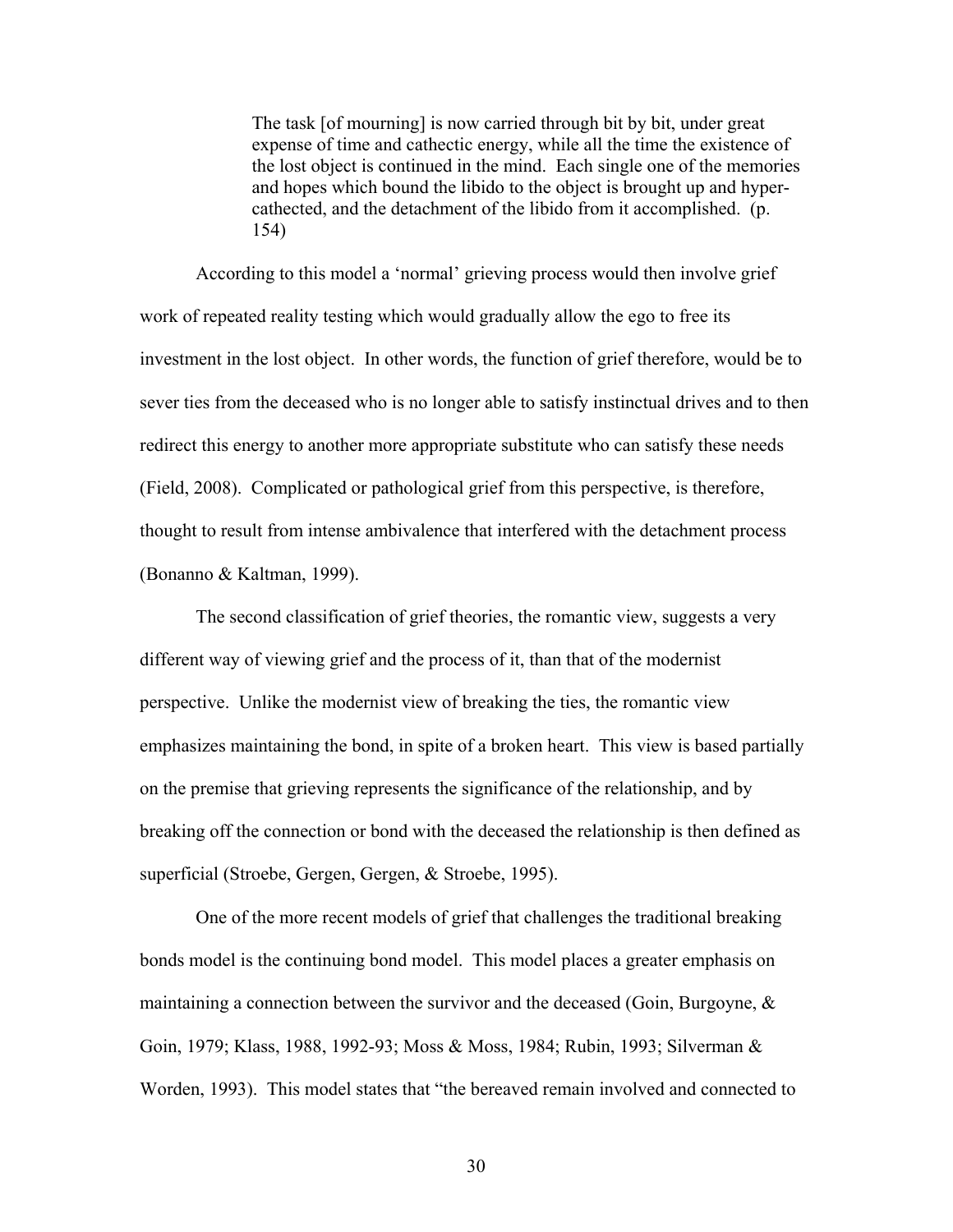the deceased, and that the bereaved actively construct an inner representation of the deceased that is part of the normal grieving process" (Silverman & Klass, 1996, p. 16). Further, it suggests that "death ends a life, but it does not end a relationship, which struggles on in the survivor's mind towards some resolution which it never finds" (Anderson, 1974, p. 77).

The continuing bond model not only addresses the loss of the person, but also the loss of a social role (e.g., husband or wife). The emphasis in this model shifts from letting go, to discovering and developing a new and different type of relationship with the deceased individual (Silverman & Klass, 1996). It acknowledges that the survivor will always be affected by the grief experience however; he or she will never get over it. That is, the relationship continues, albeit in a changed manner. Shuchter and Zisook (1993) elaborate on this view when they state that:

> The empirical reality is that people *do not* relinquish their ties to the deceased, withdraw their cathexes, or "let them go." What occurs for survivors is a transformation from what had been a relationship operating on several levels of actual, symbolic, internalized, and imaging relatedness to one in which the actual ("living and breathing") relationship has been lost, but other forms remain or may even develop in more elaborate forms. (p. 34)

Klass, Silverman, and Nickman (1996) go on further and state that:

Remaining connected seemed to facilitate both adults' and children's ability to cope with loss and the accompanying changes in their lives. These "connections" provided solace, comfort, and support, and eased the transition from the past to the future. (p. xvii-xviii).

Finally, a continuing relationship or bond with the deceased serves to "foster the

continuity of identity, reinforce coping efforts, and provide comfort and support during

the transition to a new life" (Bonanno & Kaltman, 1999, p. 770).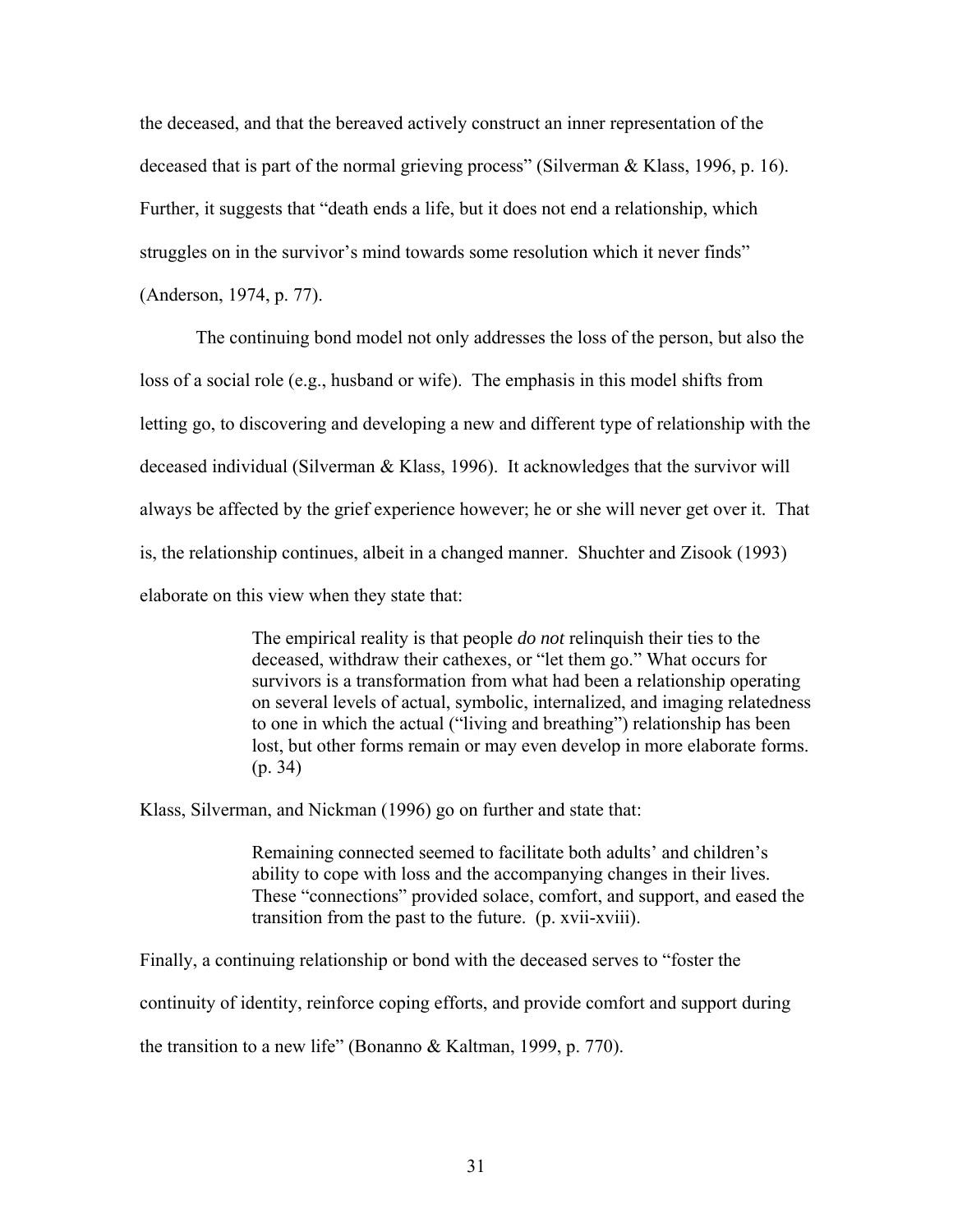Since Klass, Silverman, and Nickman (1996) introduced the concept of the continuing bond much of the emphasis in relation to the continuing bond has been on the adaptive quality of such a connection for the bereaved. Little has been done examining the circumstances in which such a bond may be maladaptive. Field, Nichols, Holen, and Horowitz (1999) are among those few researchers who have examined varying expressions of the continuing bond utilizing an attachment theoretical framework. This study was one of the first to suggest a more complex relationship between continuing attachment and adjustment to bereavement after the death of a partner. Among the findings was the indication that keeping or using the deceased possessions to gain comfort was related to less of a decrease in grief symptoms over time (Field, Nichols, Holen, & Horowitz, 1999). Contrary to this finding was a pattern of results indicating that the bereaved individuals experienced a sense of comfort through memories and that this internal representation, unlike the physical possessions, may represent a more adaptive means for coping with grief. In a study examining the relation between continuing bonds and grief five years post-loss in a group of widows, Field, Gal-Oz, and Bonnano (2003) discovered that a greater use of continuing bonds expressions five years after the death was related to less grief resolution. Higher scores on a measure of continuing bonds expressions were related to more severe symptoms over the five-year post-loss period.

Subsequent studies have found that a greater reliance on one's partner to meet emotional needs resulted in more intense and drawn out grief related symptoms (Parkes & Weiss, 1983). These authors found that individuals who reported having had a dependent relationship with their partner prior to his or her death showed a pattern of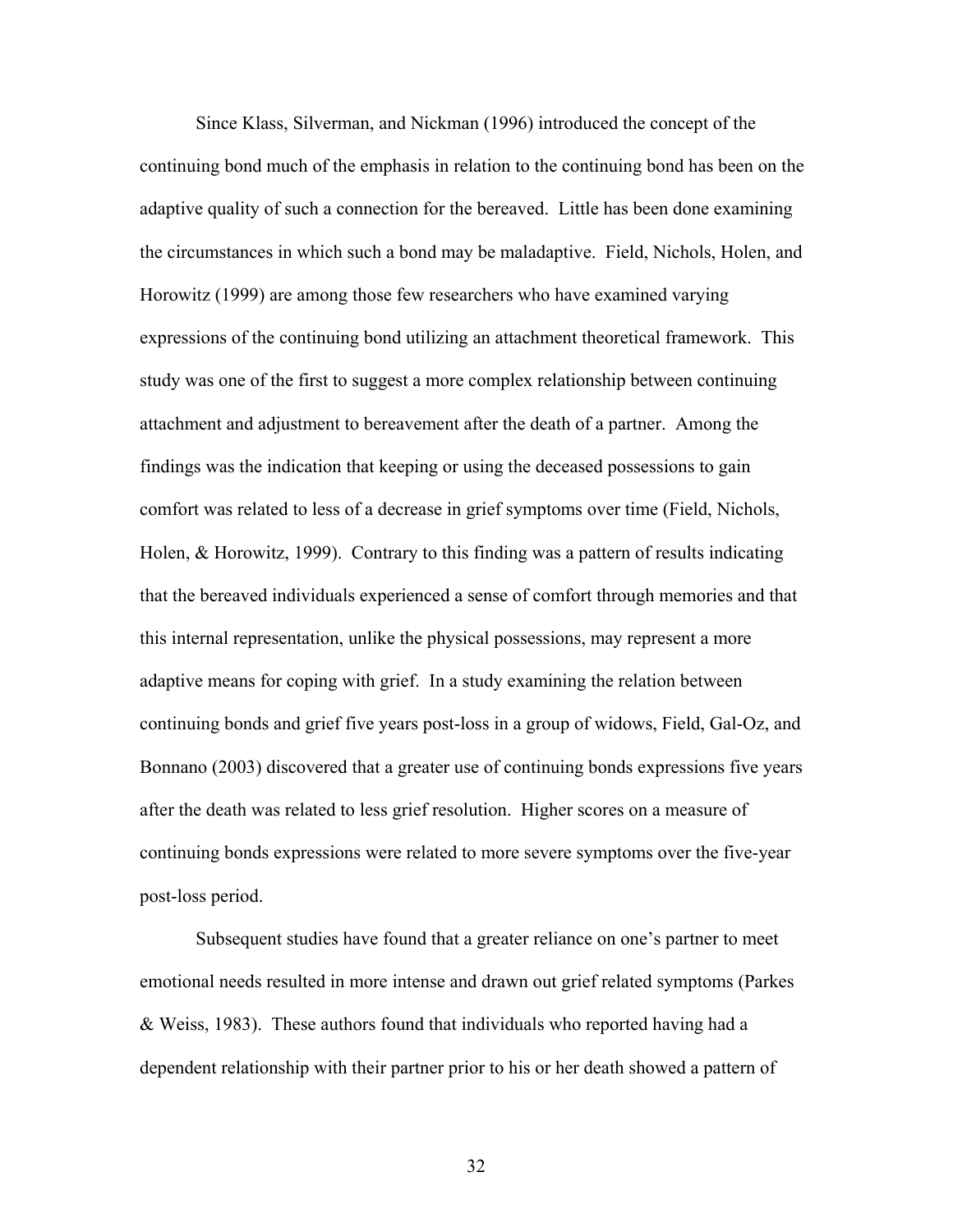chronic grief symptoms, whereas those who reported a discordant relationship demonstrated delayed grief symptoms. Parkes and Weiss (1983) proposed that the grief symptoms for those who reported a dependent relationship was a manifestation of an anxious attachment, while those with a conflicted relationship were an expression of an avoidant attachment. Similarly, Field and Sundin (2001) showed that individuals who had a more anxious attachment to their spouse displayed increased psychological symptoms in the five years following their spouse's death.

Conceptually similar studies have attempted to distinguish the conditions under which the continuing bond is adaptive and maladaptive (e.g., Boerner & Heckhausen, 2003; Field, Gao, & Paderna, 2005). These studies tend to suggest that when examining different manifestations of the continuing bond, that is adaptive versus maladaptive expressions, what appears to be important is "whether the given expression reflects an attempt to maintain a more concrete tie that entails failure to relinquish the goal to regain physical proximity to the deceased versus a more internalized, symbolically based connection that entails greater acceptance of the loss" (Field, 2006, p. 711).

Upon initial examination of these two perspectives on grief (i.e., the grief work model and the continuing bond model), it appears as though they fall on opposite ends of a continuum. It may be argued, however, that they should not be considered as separate, but rather as components of a much more comprehensive model of grief, and that given the uniqueness of the grief experience for each individual both perspectives may play a role in how one copes with the death of a loved one. In a study conducted by Russac, Steighner, and Canto (2002), they suggest that both detachment and continuing bonds play a role in the resolution of grief and that perhaps we should be careful not to "throw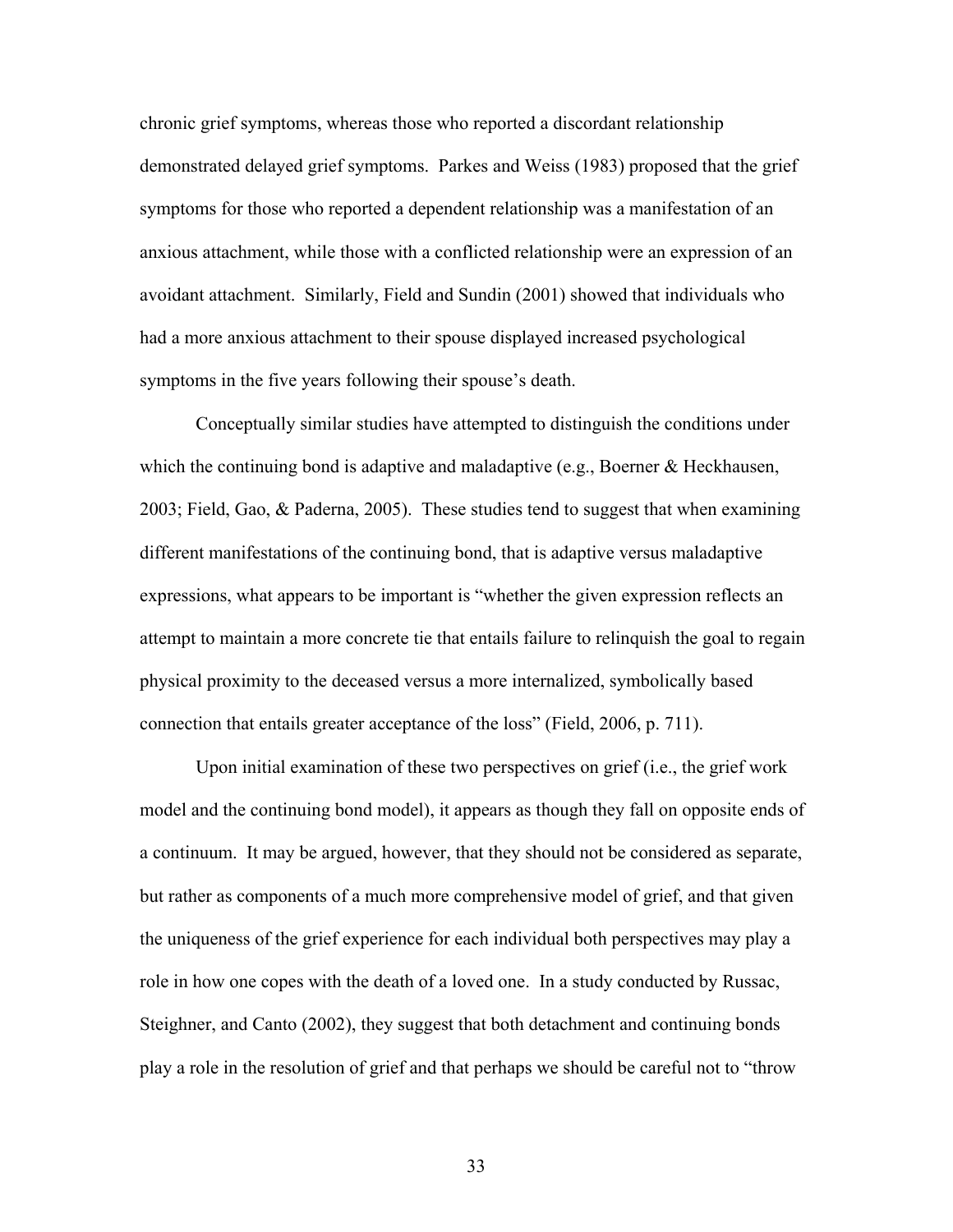the baby out with the bath water" as we struggle to resolve the current paradigm shift in our thinking about the grieving process.

This move or shift to a postmodern view of conceptualizing grief and its process, as Stroebe, Gergen, Gergen, and Stroebe (1995) described it, encourages researchers to "recognize the possibility of multiplicity in perspective" and that "rather than sustaining the disparate conceptions of grief—along with their accompanying theories and practices—we might seek means of integrating or combining them in some fashion" (p. 240). This notion seems to suggest that perhaps a more useful way of conceptualizing the grieving process is to view it as a process that is as unique to each individual as is the individual him or herself and that attempting to describe a single universal grief reaction may be as futile as saying that every human being is the same. Therefore, following Stroebe, Gergen, Gergen, and Stroebe's (1995) suggestion, and in an attempt to integrate these seemingly disparate perspectives, the discussion will take a closer examination of attachment theory in relation to grief and how such a theoretical framework may account for varying outcomes in the grieving process.

### **Grief and Attachment Style Differences**

 Bowlby's attachment theory and conceptualization of grief has been described as addressing three different components: grief in response to the death of an attachment figure whose availability promoted a sense of security; relational styles that explain how one may respond to loss; and, an explanation for how grief changes and subsides over time (Weiss, 2008). The intensity of the grief that one experiences following the death of an attachment figure is thought to be related to the place of importance the deceased person held within the individual's hierarchy of attachment figures (Mikulincer  $\&$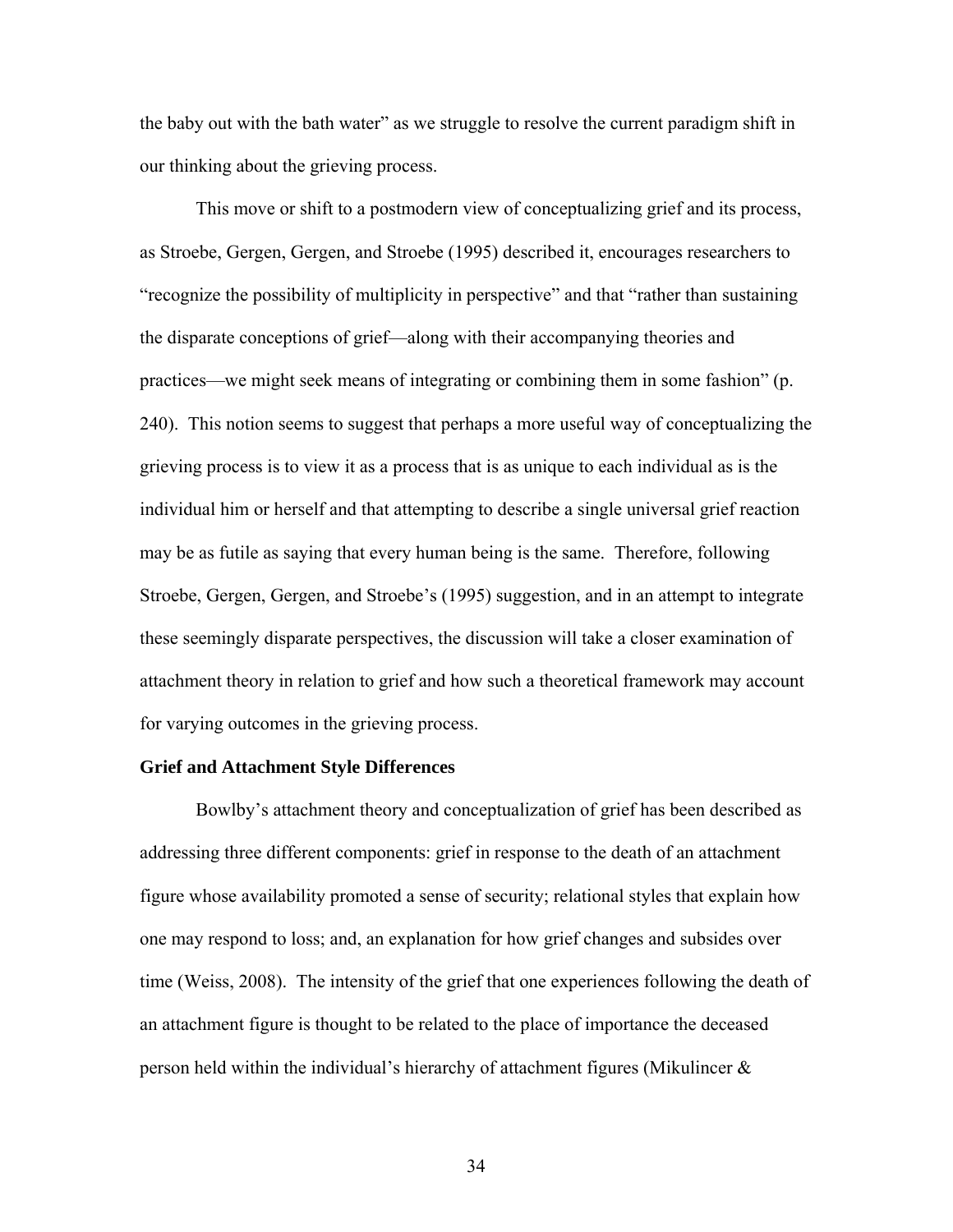Shaver, 2007). Research exists that suggests for most people who are bereaved, their grief experience will involve modest to moderate levels of negative emotions, physiological disorganization, and health problems, and that they will respond to the loss with acceptance and resilience (Bonanno, 2004; Bonnano, Moskowitz, Papa, & Folkman, 2005; Bonanno et al., 2002). Despite this, approximately 10 to 15% will experience more severe grief reactions (Bonanno & Kaltman, 2001; Lichtenthal, Cruess, & Prigerson, 2004). The following section will further elaborate upon the relevance of attachment theory in discussing grief.

According to attachment theory, the absence of an attachment figure activates an innate motivational system that compels the individual to search for the person and to do everything possible to regain that person's proximity and care. When these efforts fail, the bereaved individual experiences profound sorrow and despair. Eventually, the bereaved individual reorganizes his or her representations of the world in a way that allows him or her to return to normal activities and seek out or renew social relationships (Fraley & Shaver, 1999, pp. 738-739).

It is evident that attachment theory differs from the traditional Freudian or grief work approach, which assumes that one must relinquish the attachment in order to invest in a new relationship as a means for drive gratification. Attachment theorists do not view the relationship to be as easily replaced, but rather that the "goal involves reorganization of the relationship with the deceased that accommodates the reality of the ending of the physical relationship" (Field, 2008, p. 115).

From an attachment theory perspective it is thought that upon the death of a loved one, assuming there was an attachment, positive or idealized representations of the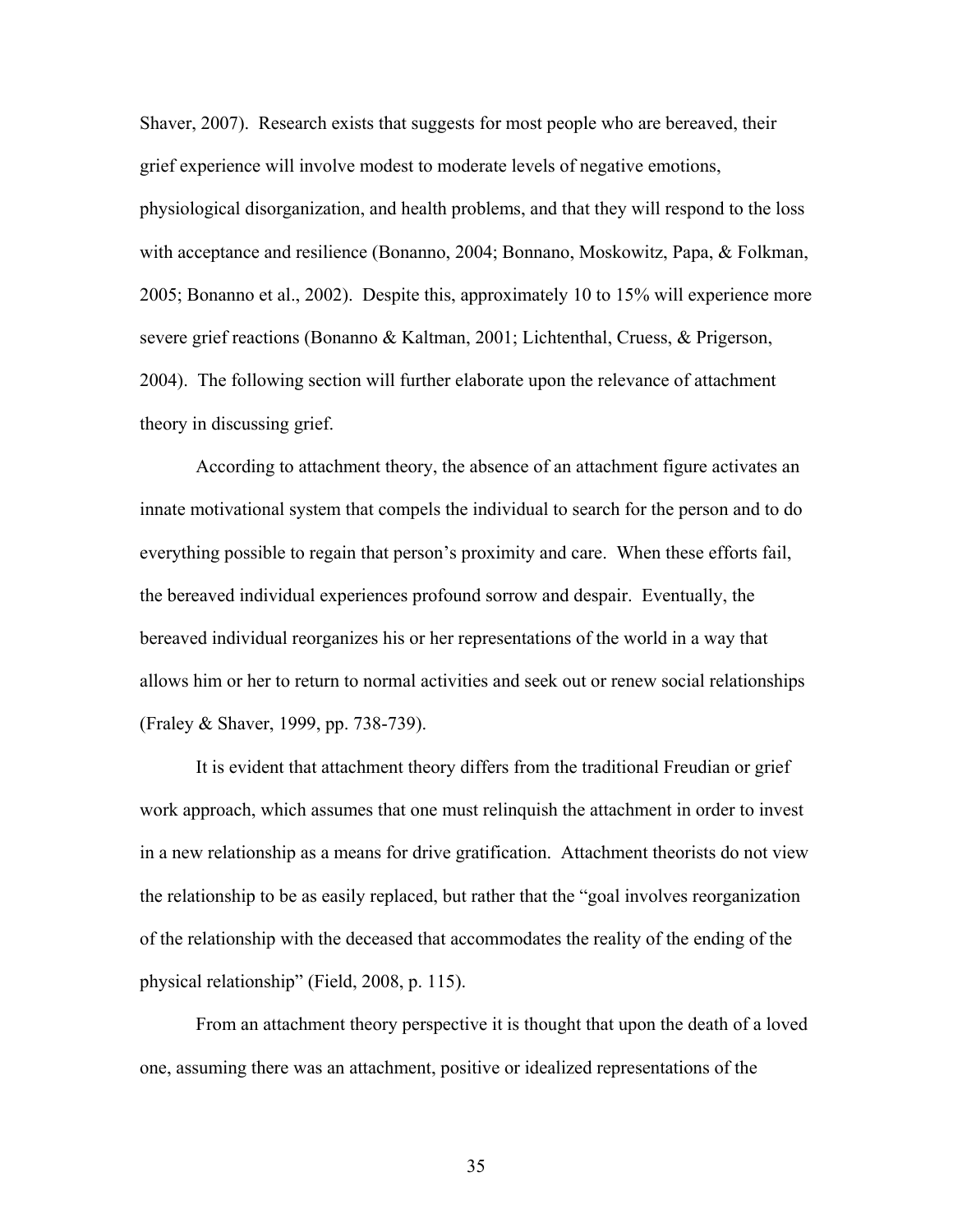deceased serve to mitigate or protect the individual from the painful effects of the loss (Futterman, Gallagher, Thompson, & Lovett, 1990; Lopata, 1979; Parkes & Weiss, 1983). In contrast to this process, complicated bereavement is assumed to be the result of an ambivalent attachment that becomes evident upon a loved one's death and subsequently interferes with the resolution of grief (Bowlby, 1980; Freud, 1957; Krupp, 1972; Lazare, 1989; Lindemann, 1944; Parkes & Weiss, 1983; Rando, 1993; Raphael, 1983; Sanders, 1993).

One of Bowlby's key premises, in relation to whether an individual will exhibit a healthy or problematic pattern of grief, is that how individuals react to loss is dependent upon how his or her attachment system has become organized over the course of his or her development (Fraley & Shaver, 1999). He suggested that individuals whose attachment systems are predisposed to anticipate rejection and loss (e.g., preoccupied or anxious-ambivalent individuals) or to defensively suppress attachment-related feelings (e.g., avoidant or compulsively self-reliant individuals) are those who are more likely to experience physical and psychological distress after a death (Fraley & Shaver, 1999).

Although Bowlby's primary interest was in trying to understand infant-caregiver attachment, he conceived of adult romantic or pair bond relationships from within the same theoretical structure that he used to explain infant attachment. This type of a bond, that is a pair bond, is now often accepted as an attachment relationship (e.g., Field, Gao, & Paderna, 2005; Stroebe, Schut, & Stroebe, 2005). Bowlby (1969/1982, 1980) and others at the time (Parkes & Weiss, 1983; Weiss, 1975) found that adults who are either separated from or lose their romantic attachment figure experience a set of reactions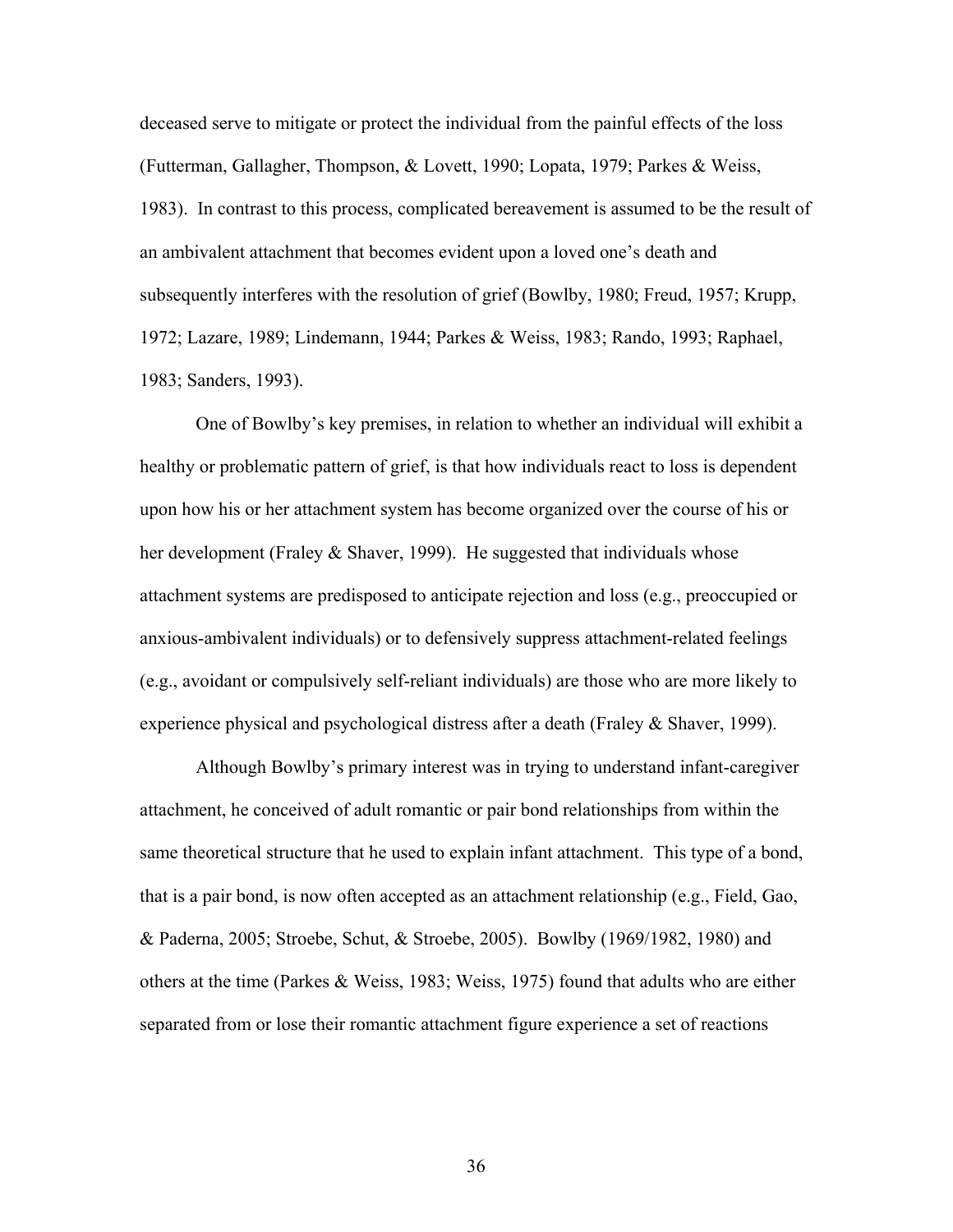comparable to those seen in infants. These reactions represent Bowlby's description of the four phases of normal mourning.

For example, when the attachment figure is deemed to be sufficiently close or accessible, the individual experiences a felt security and is then more likely to engage in normal activities. However, when the attachment figure is either inaccessible or absent, the individual becomes anxious and his or her attachment system becomes activated. The individual is then compelled to vigorously search for the lost attachment figure and do whatever is possible to re-establish the absent attachment figure's proximity and care. This response is known as the protest phase of separation and loss (Fraley  $\&$  Shaver, 1999) and often consists of such behaviours as preoccupation with the missing individual, persistent distress, and lack of interest in different activities (Mikulincer & Shaver, 2008).

The intensity of the individual's protest reactions gradually diminishes as the time of separation increases and as his or her attempts to regain proximity fail. The anxiety, anger, and denial of the protest phase eventually gives way to despair, sadness, and withdrawal. This phase has been referred to as the phase of despair and disorganization and is characterized by eating and sleeping difficulties, social withdrawal, profound loneliness, and intense sorrow (Weiss, 1993; Fraley & Shaver, 1999). Bowlby (1969/1980) perceived the despair phase as a product of the failure of the protest phase to re-establish contact with the attachment figure.

The third phase, labelled originally as detachment and later relabelled as reorganization, represents the gradual recovery and renewal of interest in other activities and social relationships (Fraley  $\&$  Shaver, 1999). It is during this phase that Bowlby felt that individuals rearrange their representations of self and the lost attachment figure so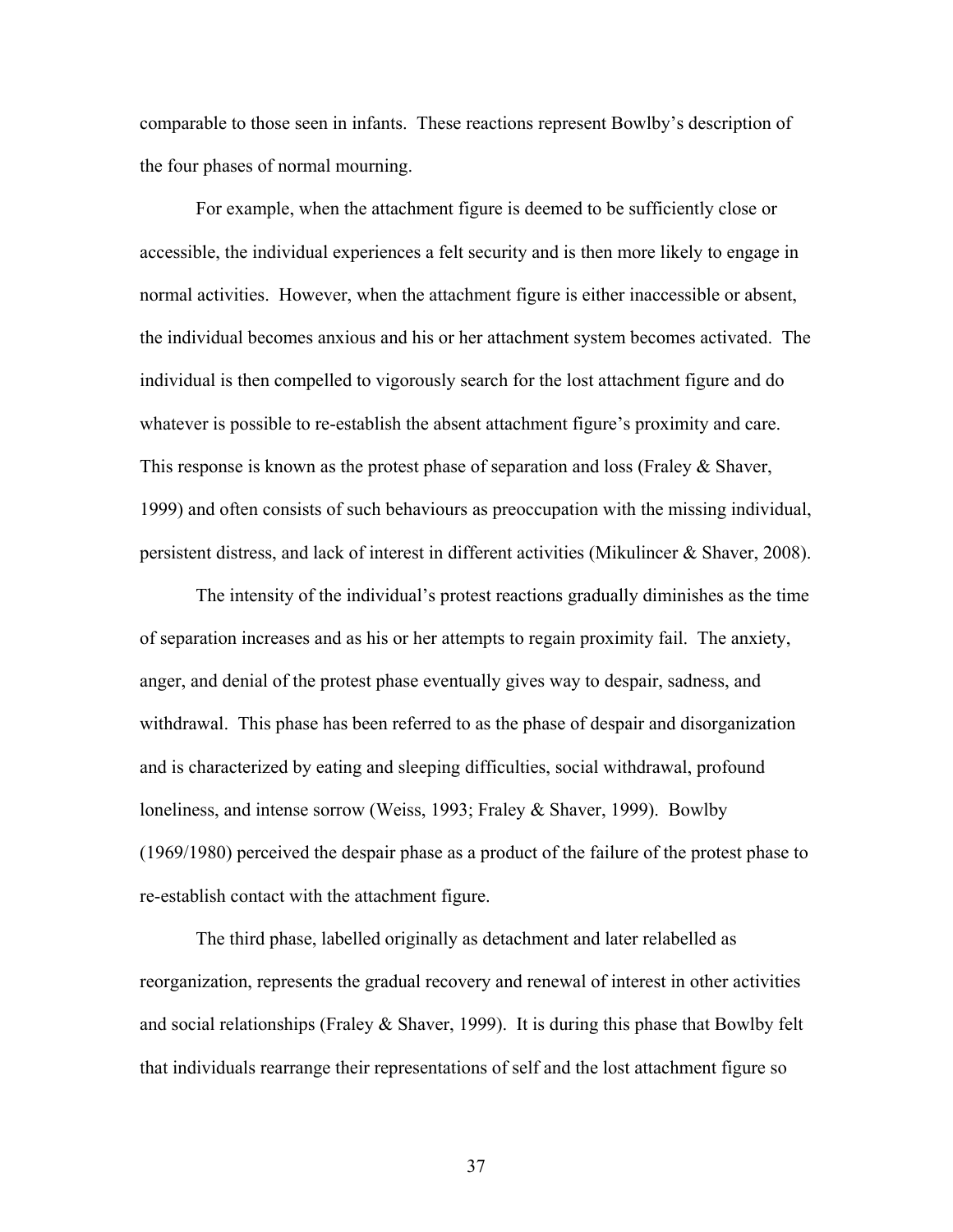that a continuing bond and adjustment to real circumstances is possible (Fraley & Shaver, 1999). This reorganization requires alternate activation of both hyperactivation and deactivation strategies. Stroebe, Schut, and Boerner (2010) describe hyperactivation strategies as those used to obtain the attention of the attachment figure (e.g., clinging, crying, both cognitive and behavioral efforts aimed at attempting to establish proximity); whereas deactivating strategies are those geared towards inhibiting proximity-seeking inclinations and behaviors (e.g., threat suppression, keeping distance, determined to handle stress on own).

Stroebe and Schut (1999) describe this process of going between hyperactivating and deactivating strategies in their Dual Processing Model. In their model they refer to this back and forth process as oscillation. Stroebe, Schut, and Stroebe (2005) state that:

> Oscillation occurs in the short term (transient fluctuations in the course of any particular day) as well as across the passage of time, because adaptation to bereavement is a matter of slowly and painfully exploring and discovering what has been lost and what remains: what must be avoided or relinquished versus what can be retained, created, and built on. (p. 52)

As the individual is able to effectively reorganize the attachment system, the process of oscillation lessens and the person will begin to feel safe and protected by internal images of the deceased person (Mikulincer & Shaver, 2008).

Bowlby's later works on loss in adulthood included a new initial phase of numbing, which acknowledged the finding that individuals often initially fail to register the loss of the attachment figure, seemingly due to the loss being too painful and incomprehensible (Fraley & Shaver, 1999).

Given the differences in how individuals with various attachment patterns view their model of self and model of other it is thought that attachment style would have an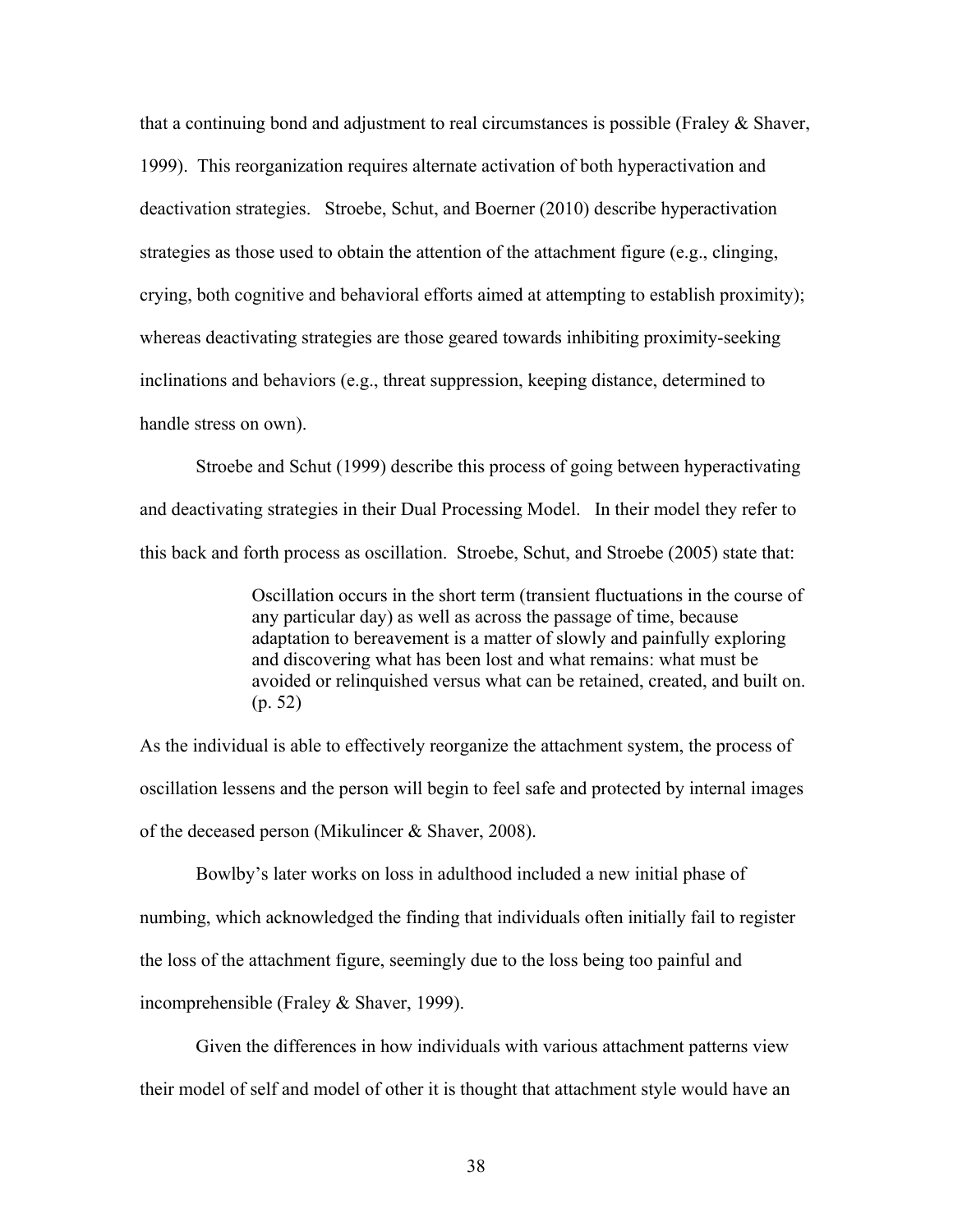impact on how an individual copes with the grief following the death of an attachment figure. Stroebe, Schut, and Stroebe (2005) theorized that attachment theory would therefore, predict that individuals with a secure attachment would experience and express the emotion of grief to a moderate degree, that is: more than those with a dismissing attachment style, but less than those with a preoccupied or fearful attachment style. Individuals with a disorganized or fearful attachment pattern would be associated with highly troubled grieving.

Stroebe, Schut, and Stroebe (2005) also purported that grief work is likely to be done in balance by securely attached individuals, to be avoided by those with a dismissing attachment style, to be undertaken more relentlessly by preoccupied individuals, and to follow a disturbed, incoherent course among those classified as having a disorganized or fearful attachment style. Further, they suggested that unless the nature of the bereavement is traumatic, individuals with a secure attachment are not likely to experience difficulties in their grief. In contrast to this they speculated that those who do not have a secure attachment are more prone to different forms of complicated grief.

Shaver and Tancredy (2001) also suggested, "people with different attachment patterns handle emotions differently" (p. 77). In describing how each attachment pattern would react to loss, they indicated that those with a secure pattern of attachment have an easier time accessing attachment-related emotional memories and can articulate and talk about these memories with relative ease. Those with a dismissing attachment were described as having a tendency towards suppressing or avoiding attachment related emotions, while those with a preoccupied attachment were described as being very emotional and expressive, but not able to constructively deal with their attachment-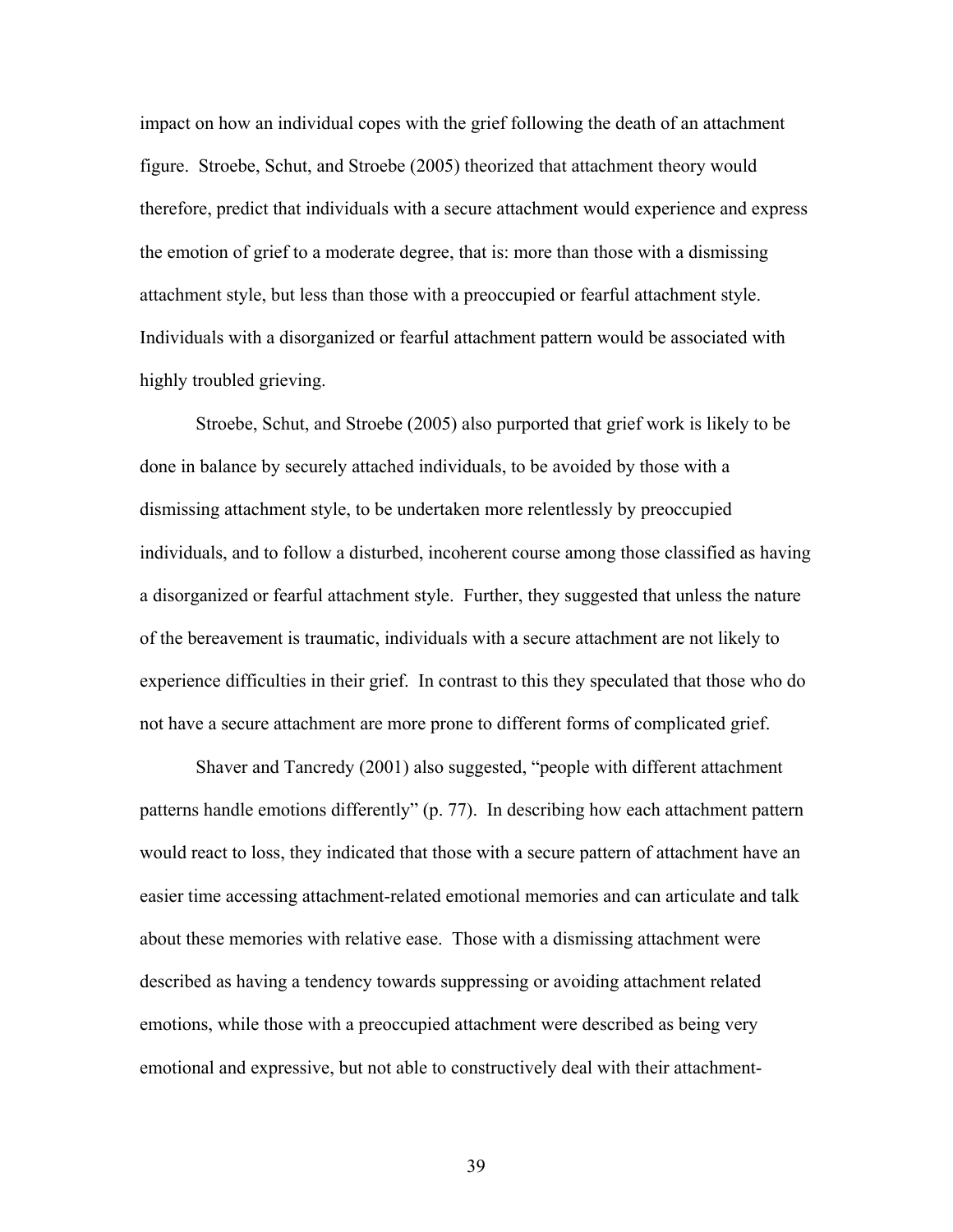related emotions. The final attachment group, that is, those with a fearful attachment, were described as those individuals who have experienced trauma that has resulted in impeding their ability to think or talk about attachment-related losses (Shaver  $\&$ Tancredy, 2001).

Given these descriptions Shaver and Tancredy (2001) speculated that individuals with each of the various attachment styles would react differently to the loss of a significant attachment figure. Those in the secure group would react emotionally to the loss but would not be overwhelmed by grief. Secure people, according to Shaver and Tancredy, should be able to put together a meaningful story about the loss and what follows and as such are not likely to experience great self-blame or lower self-esteem. Unlike secure individuals, those with a dismissing attachment are not likely to become emotional over the loss of the attachment figure, as they are more independent and less emotionally dependent upon the attachment figure. Individuals in the preoccupied group are among those who are likely to be the most emotional and preoccupied following the death of an attachment figure as this is how they were in the relationship prior to the loss (Shaver & Tancredy, 2001). The final group the fearful group will express an inability to discuss the loss in any meaningful manner (Shaver & Tancredy, 2001). Others have also suggested conceptually similar theoretical speculations for how individuals with differing attachment styles will react to the death of an attachment figure (e.g., Mikulincer & Shaver, 2007; Stroebe, Schut, and Boerner, 2010); however, despite these thorough theoretical descriptions still few have gone on further to provide empirical support for their ideas and speculations.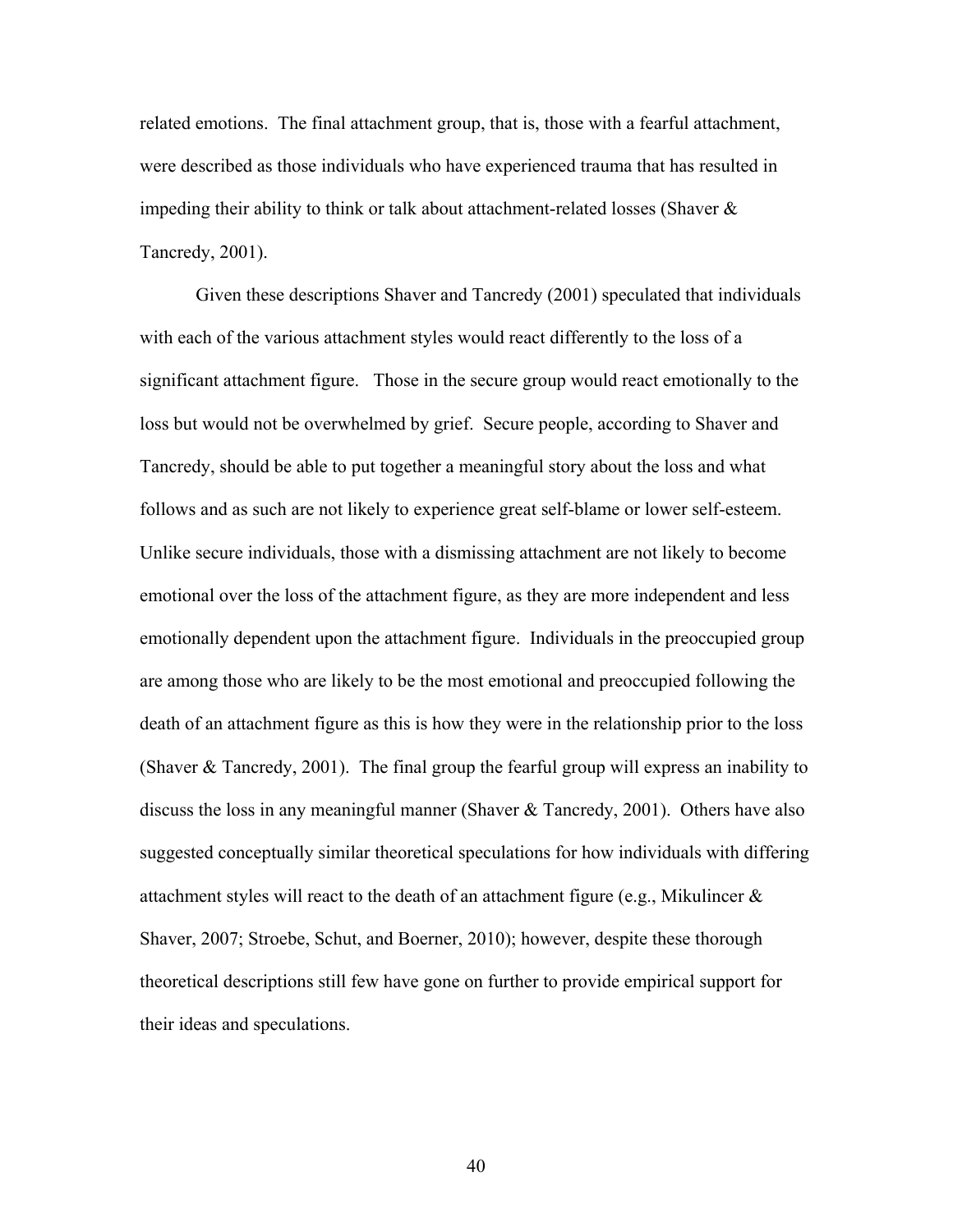Fraley and Bonanno (2004) conducted a study in which they examined the differences between attachment style and grief, thus providing empirical evidence, rather than mere theoretical speculations, for observed differences between the groups. In their study, 59 bereaved adult participants completed ratings of anxiety, depression, grief and posttraumatic distress at two time points (4 and 18 months) to examine how grief changed over time between individuals identified as having one of the four attachment styles.

Fraley and Bonanno (2004) discovered that participants with a dismissing style demonstrated signs of resilience (lower levels of anxiety, depression, grief, and posttraumatic distress), which was similar to those with a secure attachment style. Contrary to this finding, they discovered that those with a fearful attachment style scored higher on all of the measures. Participants categorized as preoccupied were similar to those with a fearful attachment style on measures of anxiety and depression but had lower levels of grief and posttraumatic distress. Their scores were however, still higher than those in either the secure or dismissing groups. Fraley and Bonanno (2004) found that those with attachment styles higher on the anxiety end of the continuum tended to be more affected by loss. In general, these were individuals who required more reassurance, comfort, and contact with their partner when he or she was alive, and as such were greatly impacted when they were no longer able to do so after the person's death.

In a more recent study conducted by Mancini, Robinaugh, Shear, and Bonanno (2009), 50 bereaved spouses participated in a study examining the role of attachment style and marital adjustment in dealing with the death of a spouse. Using longitudinal data collected at two time points (i.e., 4 and 18 months post-loss) the authors showed that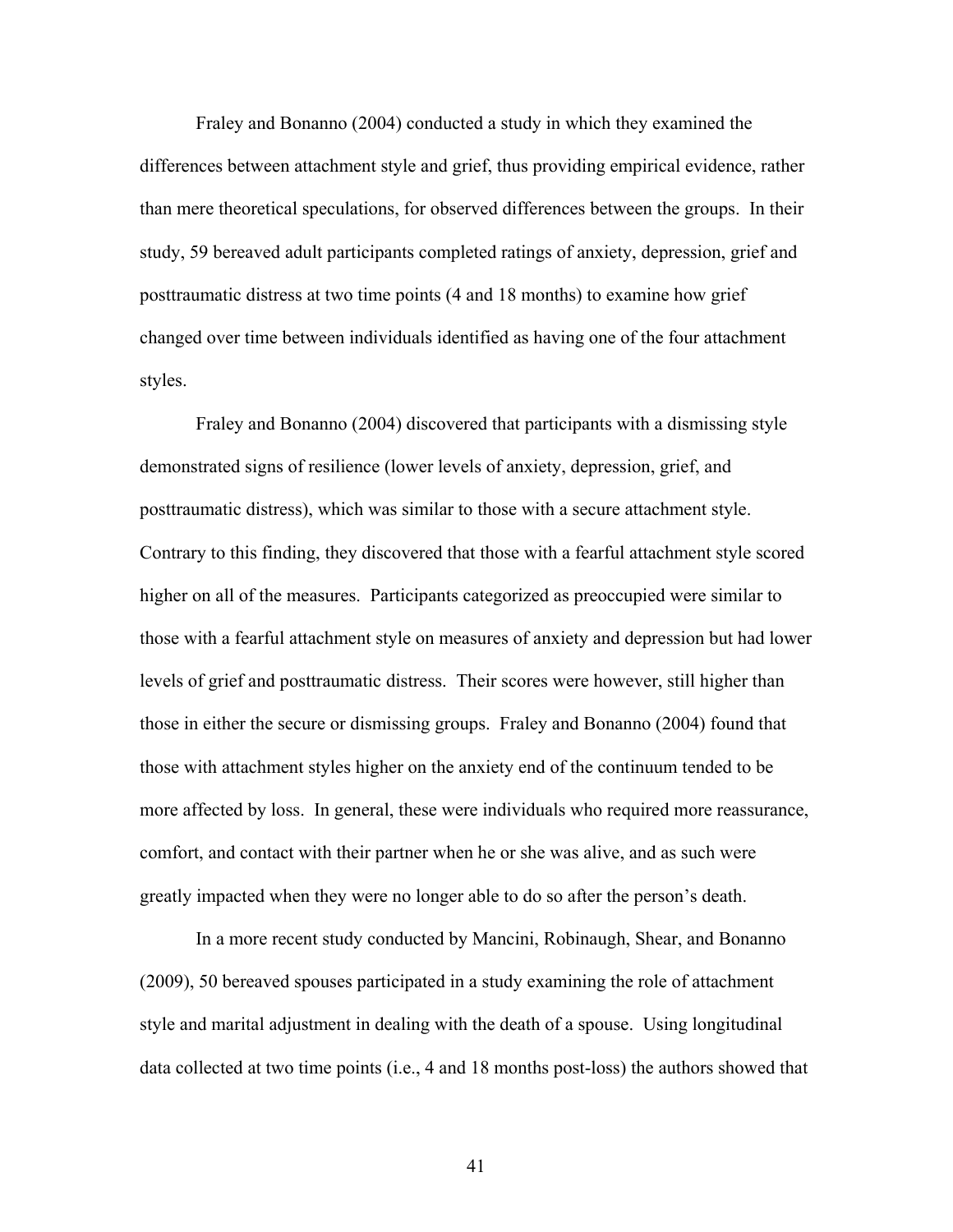when comparing individuals with a dismissing attachment who reported having high marital quality in their post-loss relationship with their spouse versus those who reported having had low marital quality, those with a high quality post-loss relationship had a significant decrease in complicated grief symptoms (Mancini, Robinaugh, Shear, & Bonanno, 2009). The data with regards to the other three styles of attachment showed that as marital quality moved from low to high, symptoms of complicated grief showed a slight increase from the first to second time point.

In relation to disordered patterns of mourning, Bowlby also provided a conceptual framework from which to explain atypical forms of mourning. According to Bowlby (1980), adults' reactions to a separation from or the loss of an attachment figure can be conceived along a single conceptual dimension, which he labelled on one end as "chronic mourning" to "prolonged absence of conscious grieving" on the other (p.138). Research on adults' responses to the loss of an attachment figure support such a conceptualization demonstrating that some people experience chronic anxiety after the loss of an attachment figure, while others do not show any difficulties in their well-being after the loss (Parkes, 1985/2006; Parkes & Weiss, 1983).

Characteristics of chronic mourning are prolonged grief and difficulty in normal functioning (Fraley & Shaver, 1999). Mikulincer and Shaver (2007) described chronic mourning as involving feelings of overwhelming anxiety and sorrow, drawn out problems in re-establishing normal activities and routines, ruminating and worrying about the missing attachment figure, and actively maintaining a strong attachment to the deceased person. An individual suffering chronic mourning may have a preoccupation with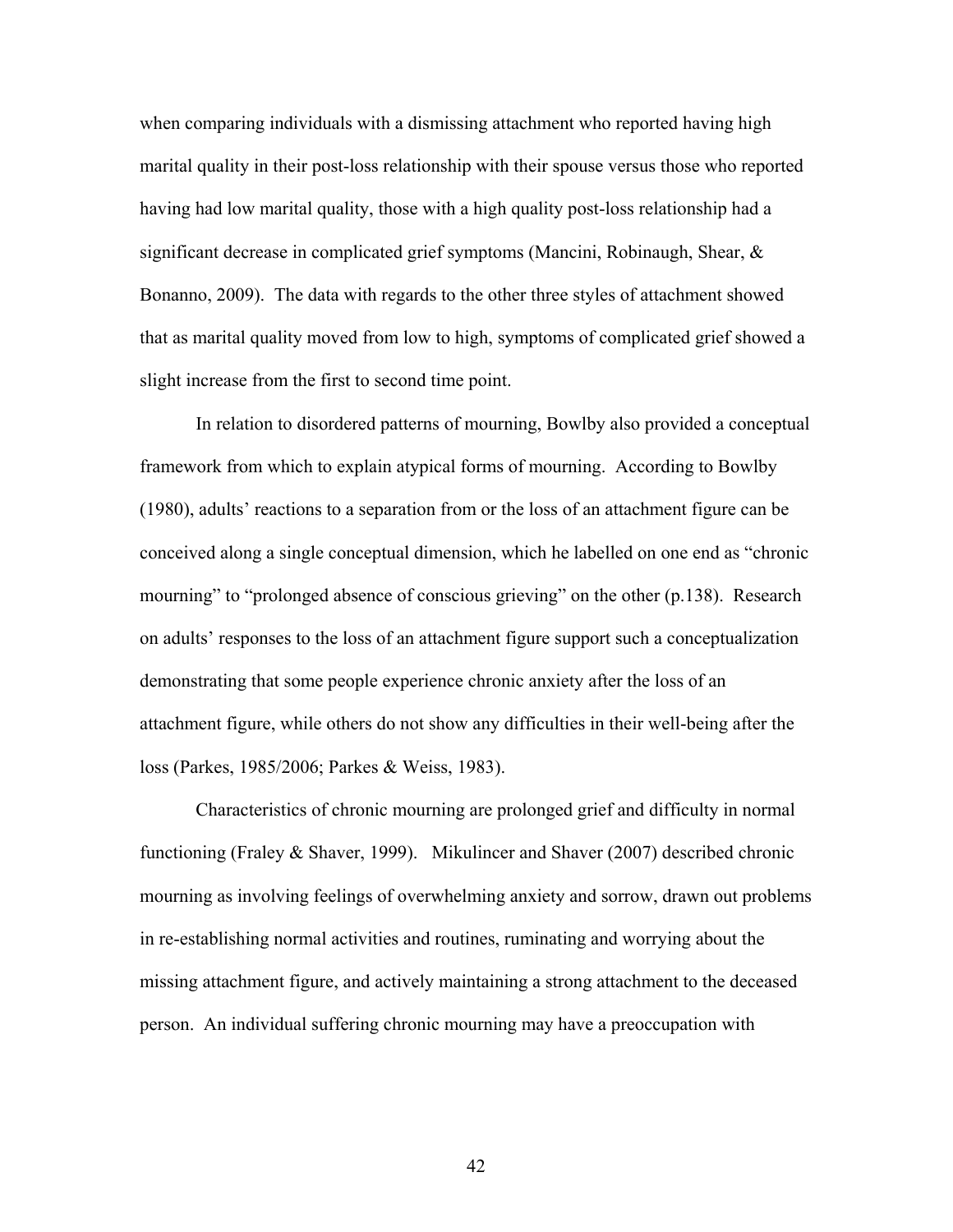thoughts about the deceased attachment figure and may not be able to return to normal functioning for years following the death (Mikulincer & Shaver, 2007).

Contrary to this is an absence of grief, which is characterized by a striking lack of conscious sorrow, anger, or distress (Fraley & Shaver, 1999). Mikulincer and Shaver (2007) note that this "prolonged absence of conscious grieving" manifests in a detachment from the lost attachment figure and continuation of one's day to day life without any noted disruptions (p. 73). Bowlby (1980) suggested that individuals displaying an absence of grief might demonstrate little distress following the loss of the attachment figure, they may continue with their jobs or activities with little noticeable disruption, and may seek little comfort from others (Fraley & Shaver, 1999). Individuals with avoidant tendencies attempt to deny their attachment needs, repress thoughts and emotions related to attachment, and restrain unwanted drives to seek proximity or support (Mikulincer & Shaver, 2003). Following the death of an attachment figure this type of person will likely downplay and avoid thoughts and memories of the deceased (Mikulincer & Shaver, 2008). Such a reaction is what Bowlby (1980) was referring to when he discussed an absence of grief.

In regards to adult pair bond or romantic attachments the way in which attachment behaviours and emotions are organized tends to be reminiscent of the nature of the romantic relationship (Collins & Read, 1990; Hazen & Shaver, 1987; Kirkpatrick & Davis, 1994). Fraley and Shaver (1994) have found that adults who display the most distress, that is distress similar to chronic mourning, are those individuals who were least likely to have had a stable relationship with their partner. These relationships tended to be brief, and measures of these individual's representational model indicated that these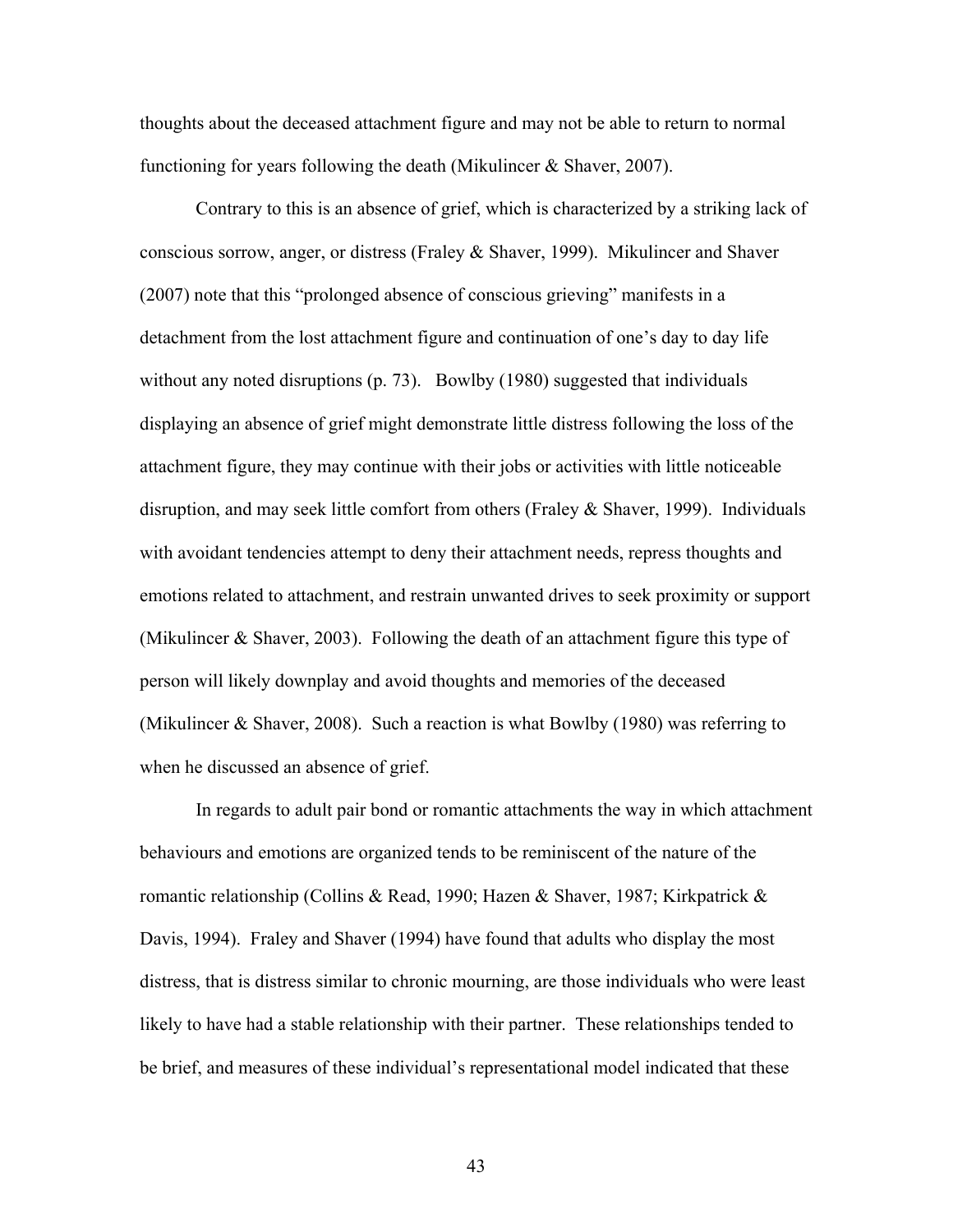adults were concerned about getting the stability, security, and care that they desire in a relationship (Fraley & Shaver, 1999). This romantic attachment pattern referred to as ambivalent or preoccupied seemed to be related to chronic mourning when the relationship ended. Further, Fraley, Davis, and Shaver (1997) found that preoccupied adults tend to display distress and disturbance when an exclusive relationship is terminated. It has also been suggested that preoccupied adults, as compared to other adults, tend to cry, cling, and yearn for their absent attachment figures for longer periods of time (Fraley & Shaver, 1999).

Adults categorized as insecure, dependent, anxious, or fearful are often those who experience chronic mourning following the death of a significant other (Parkes & Weiss, 1983; Sanders, 1989; Vachon, Sheldon, Lancee, Lyall, Rogers, & Freeman, 1982). Bowlby believed that chronic mourning derives from an anxious-ambivalent attachment organization and that an individual's vigilance and sensitivity to cues in relation to separation, rejection, and loss are heightened due to a lack of responsiveness from the attachment figure (Fraley  $&$  Shaver, 1999). It is therefore thought that because of this heightened sensitivity and vigilance when the death of an attachment figure occurs, ambivalent or preoccupied individuals then have a difficult time resolving the loss since their attachment systems are all set to continue yearning and searching for the absent attachment figure (Fraley & Shaver, 1999).

According to attachment theory, when an attachment figure becomes unavailable or is absent, this unavailability then activates an innate motivational system (i.e., the attachment system), which compels the individual to search for the person and to do everything possible to regain that person's proximity and care. When these efforts fail,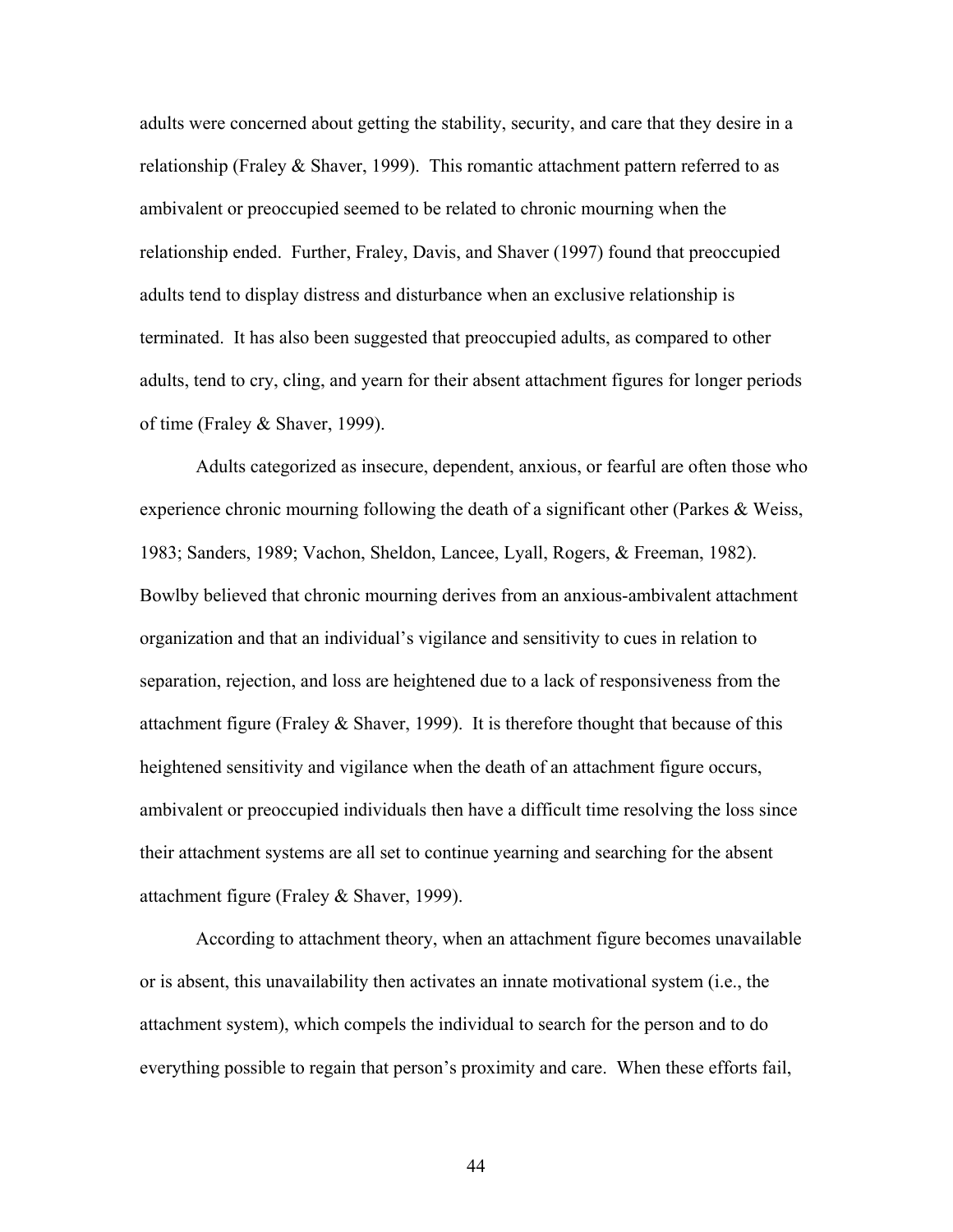the bereaved individual then experiences profound sorrow and despair. In time, the bereaved individual reorganizes his or her representations of the world such that it allows him or her to return to normal activities and seek out or renew social relationships (Fraley & Shaver, 1999).

Bowlby (1980) explains the apparent absence of grief observed in some individuals following the loss of a significant attachment figure in terms of a more general pattern of personality organization, which he referred to as compulsive selfreliance. Bowlby contends that compulsive self-reliance originates from early attachment experiences in which any expression of emotion is discouraged, as is evident in the following statement by Bowlby (1980), "Not infrequently, it seems, a person who grows up to assert his independence of affectional ties has [grown up in a family where] affectional bonds are little valued, attachment behaviour is regarded as childish and weak and is rebuffed, all expression of feeling is frowned upon and contempt expressed for those who cry" (pp. 224-225). In Bowlby's opinion these types of experiences can result in an individual asserting his or her independence, even in situations that involve permanent loss (Fraley & Shaver, 1999).

It has been suggested that for those individuals who did not seek reassurance and support, or were not emotionally attached to the attachment figure before the figure's death, it stands to reason that when the attachment figure dies, these individuals are not as likely to suffer from intense grief or anxiety after the loss (Mikulincer & Shaver, 2007). For these individuals such an apparent lack of grief may be just that – an actual lack of distress (Mikulincer & Shaver, 2007). Empirical evidence in line with such a view shows that for several of those who do not show many signs of grief after the death of an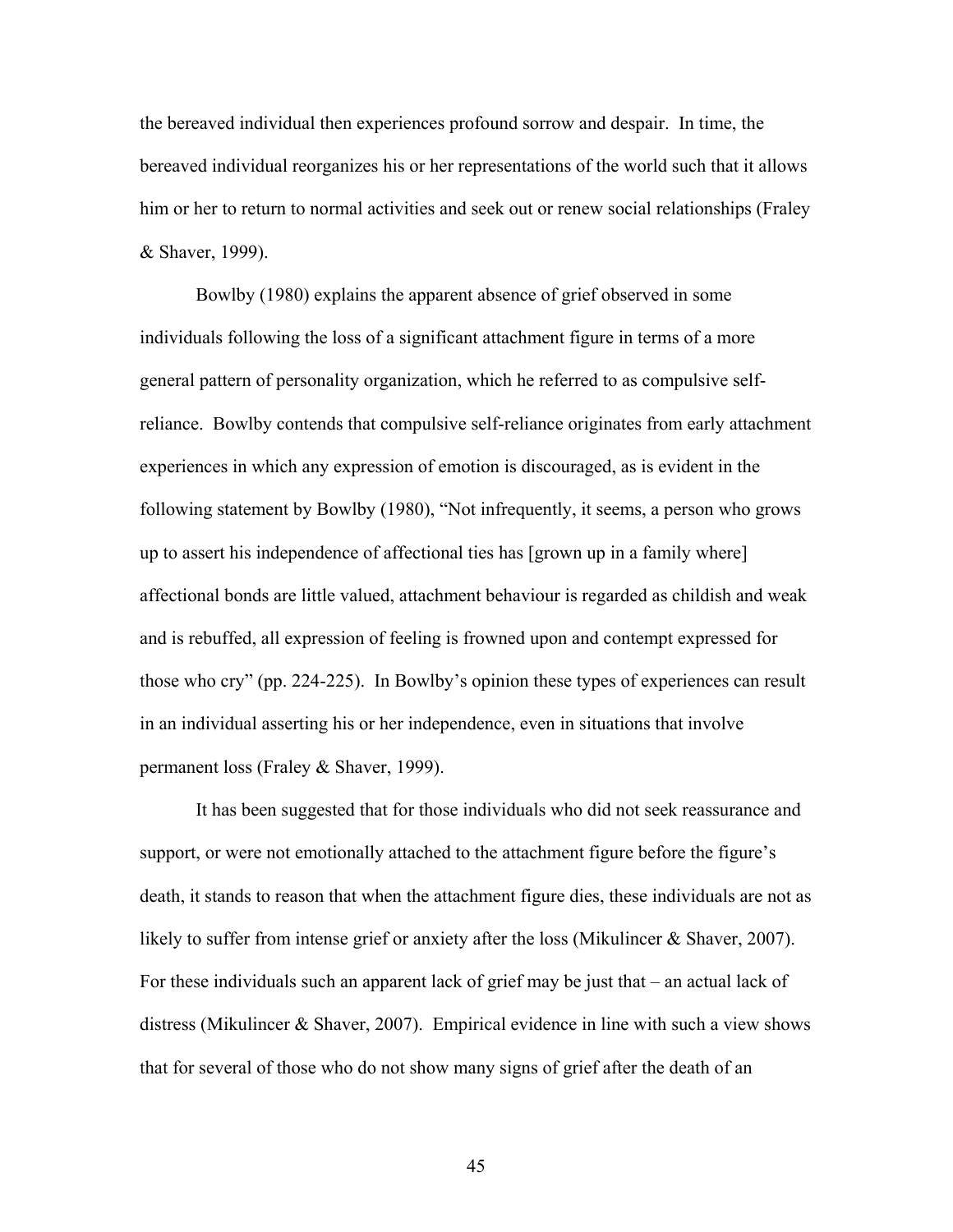attachment figure continue not to show any signs months or even years after the loss (Bonanno, 2001).

Bowlby asserted that an individual becomes vulnerable to physical and psychological illnesses when he or she fails to confront the loss of an attachment figure. Two reasons for this assertion have been provided. First, if representations of the experience become cut-off from other representations in one's memory, an individual may then have a difficult time becoming aware of his or her thoughts related to the loss and may have a tendency, therefore, not to work through the walled off memories and expectations (Fraley & Shaver, 1999). Since these dissociated representations are not activated very often, it is difficult for the individual to habituate naturally to the emotions related to them. When this occurs, it may then only require slight, but personally meaningful stimuli to reactivate representations of the lost attachment figure, which may then result in feelings of distress and anxiety (Fraley & Shaver, 1999).

A second reason for Bowlby's assertion that segregated memory systems can lead to physical or psychological difficulties is because the partial activation of these systems continues to prime the attachment system (Fraley  $\&$  Shaver, 1999). However, it is possible that the bereaved individual may not even realize that everyday routine activities, for example, that were usually centered around the lost attachment figure may be responsible for causing these feelings of anxiety and distress. This lack of awareness is especially the case if he or she has not fully acknowledged the loss-related meaning implicit in such daily routines or habitual activities (Fraley & Shaver, 1999).

A fundamental component of the recovery process, according to Bowlby, is the acknowledgement of beliefs, expectations, and emotions related to the lost attachment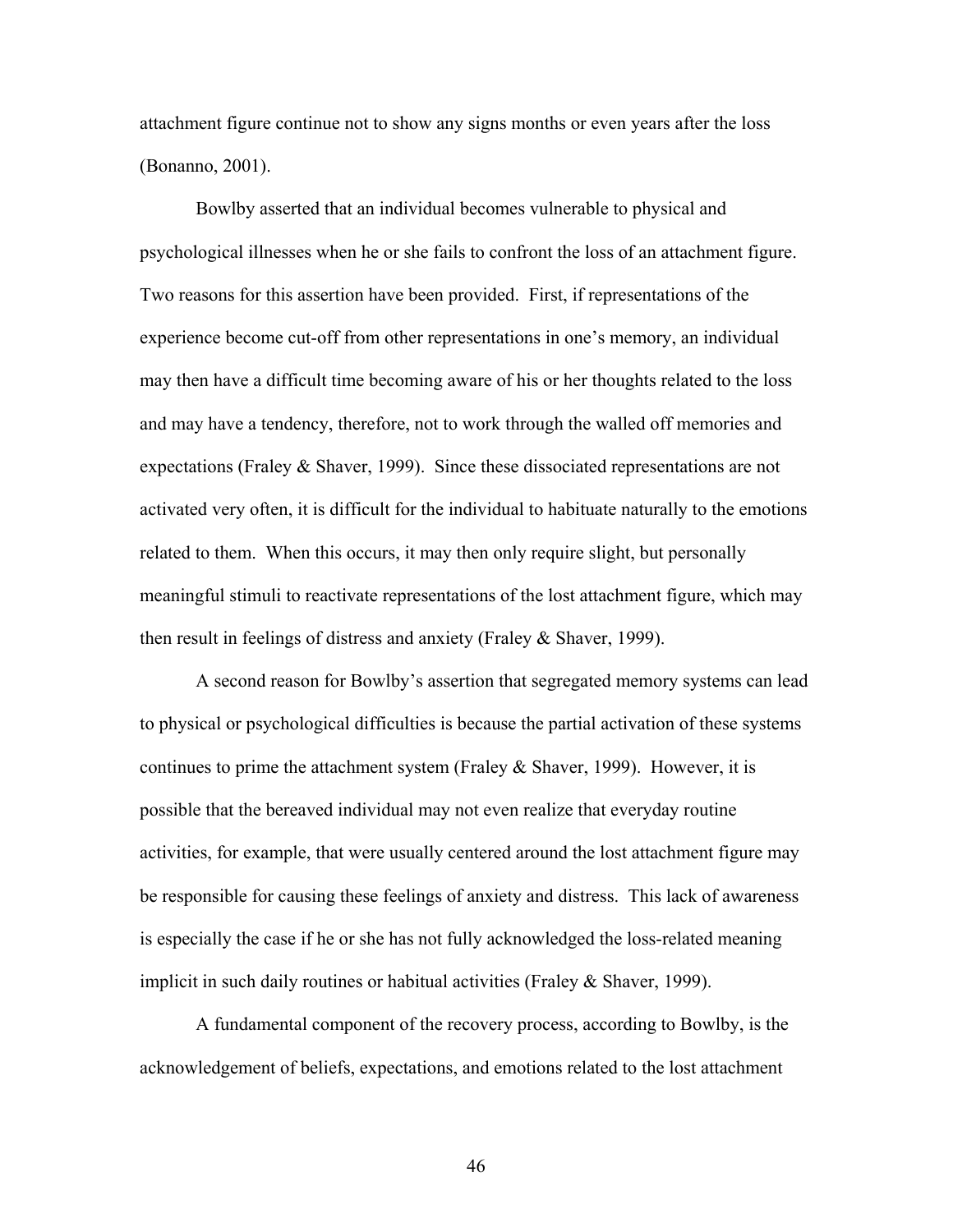figure. Stated differently, he asserted that it is necessary for the bereaved individual to reorganize working models in such a way so as to concurrently and logically acknowledge the absence of the attachment figure and not defensively isolate feelings or memories associated with the loss (Fraley  $&$  Shaver, 1999). This notion has been aptly summarized by Parkes (1988) when he states:

> The death of a spouse invalidates assumptions that penetrate many aspects of life, from the moment of rising to going to sleep in an empty bed. Habits of action (setting the table for two) and thought ("I must ask my husband about that") must be revised if the survivor is to live as a widow. (p. 56)

Therefore, according to attachment theory, there are two major psychological tasks involved in adjusting to the loss of an attachment figure. The first task involves accepting the death, returning to normal life activities, and restructuring one's attachment figure hierarchy by either forming new attachment relationships or upgrading previous ones (Mikulincer & Shaver, 2007). The second task requires that the bereaved formulate a new inner representation of the reality that involves continuing a symbolic attachment to the deceased (Mikulincer & Shaver, 2007).

These tasks are what has been referred to in attachment theory as the process of reorganization and is what has been often referred to as grief work in the literature. Grief work simply refers to the way in which this reorganization occurs (Field, 2008). Attachment reorganization "requires a gradual transfer of attachment functions from the deceased to other security providing figures, so that proximity seeking can be addressed to these real figures" (Mikulincer & Shaver, 2007, p. 74). Therefore, an individual's ongoing feeling of security and reassurance relies on both the symbolic or inner representation of the deceased attachment figure, as well as the new or renewed living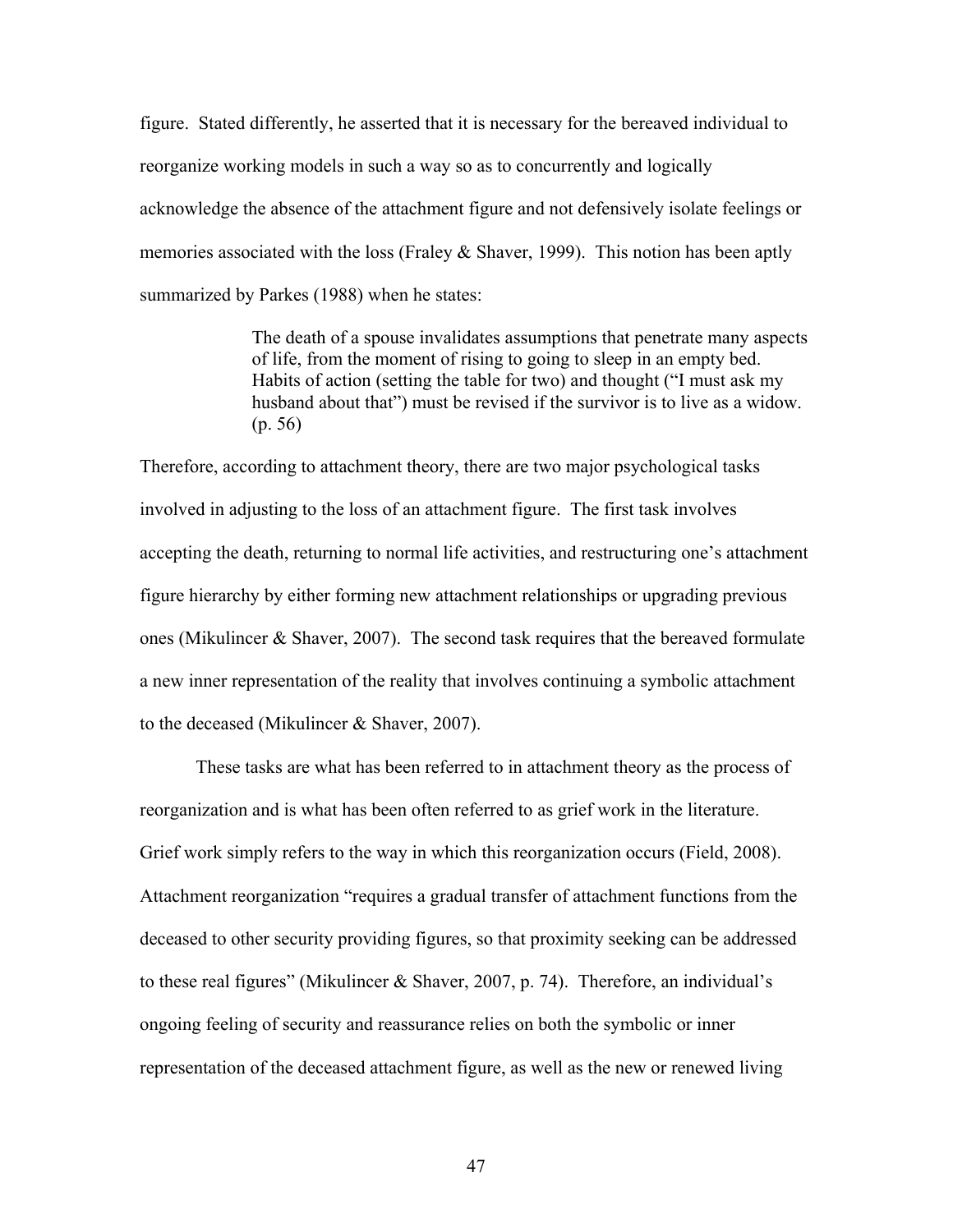attachment figures (Mikulincer & Shaver, 2007). Once the individual has been able to effectively internalize the deceased and experience his or her inner comforting presence this then makes it possible for the bereaved individual "to be emotionally sustained by the mental representation of the deceased with less need for the physical presence of the other" (Field, Gao, & Paderna, 2005, p. 284). In other words, if this mental representation of the deceased is effective in serving as a secure and safe base, the bereaved individual should be able to utilize the continuing bond as a means for coping in affect regulation (Field, Gao, & Paderna, 2005).

Support for such a notion has been demonstrated by Field and Friedrichs (2004). In their study, 30 widows, 15 whose husbands had died four months before, and 15 whose husbands had died two years prior, were asked to complete measures to determine whether expressions of continuing bonds were associated with coping with mood regulation. Their findings suggested that the usefulness of continuing bonds expressions for regulating affect may be dependent on the amount of time passed since the death. Continuing bonds expressions were associated with more negative outcomes earlier in bereavement, while it appeared to be more adaptive in later bereaved widows for affect regulation.

Despite Bowlby's assertion that an absence of grief represents a defensive coverup of hidden grief he did acknowledge exceptions to this pattern. This manner of thinking is especially evident in the following statements by Bowlby (1980):

> Some of those who proclaim their self-sufficiency are in fact relatively immune to loss. (p. 213)

Some individuals having this disposition [of compulsive self-reliance] have made such tenuous ties with parents, or a spouse or a child that, when they suffer loss, they are truly little affected by it. (p. 211)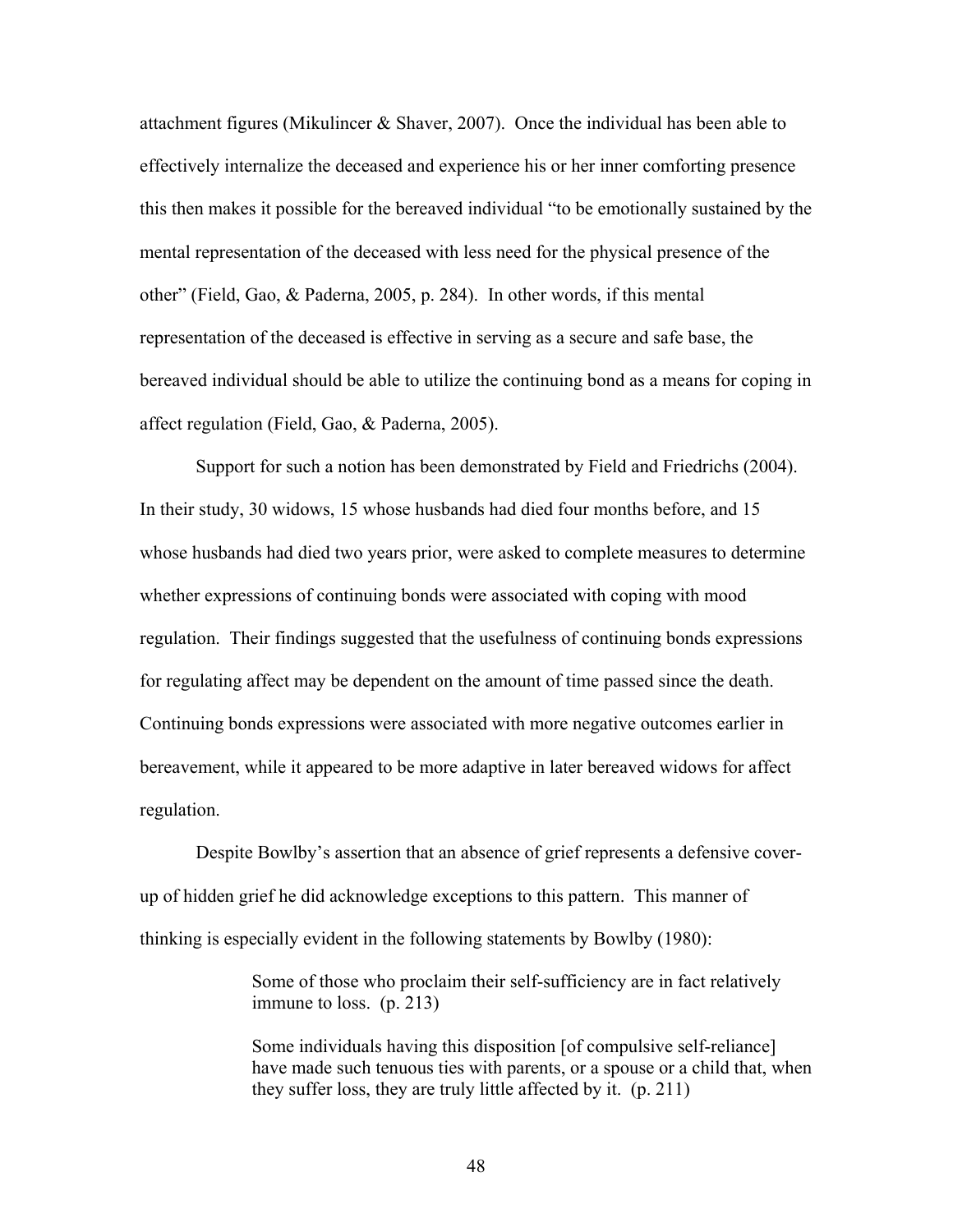The more frequently a child is rejected or experiences a separation, moreover, and the more anxious and distressed he becomes the more frequent and painful are the rebuffs he is likely to receive and the thicker therefore will grow his protective shell. In some persons, indeed, the shell becomes so thick that affectional relationships are attenuated to a point at which loss ceases almost to have significance. (p. 240)

From these statements, it seems apparent that Bowlby perceived some of the individuals who display an apparent absence of grief, to be genuinely undisturbed by the loss, or at the very least, less bothered than others. It has been suggested that the reason for this apparent absence of grief is because either these individuals have never, in the first place, established a close, emotional attachment to their partners and/or these individuals have developed such highly organized defenses that they are able to effectively turn off their emotions (Fraley & Shaver, 1999).

As mentioned earlier, Bowlby held that part of the process of recovery involves reorganizing one's representations of the world in such a manner so as to integrate the reality of the loss with one's implicit assumptions about the world. However, the extent to which these assumptions are organized around their relationship partners can vary from one person to the next. As such, in cases where one is relatively unattached to his or her partner, the relationship will then be of less significance to one's sense of wellbeing and security. The partner will not be perceived as a valued aspect of the self, and his or her memories will not be organized extensively around this other person. In the event that such a relationship ends there may not, therefore, be as much for these individuals to work through, and the lack of grief may represent a real absence of grief, rather than just a masking of powerful emotions (Fraley & Shaver, 1999).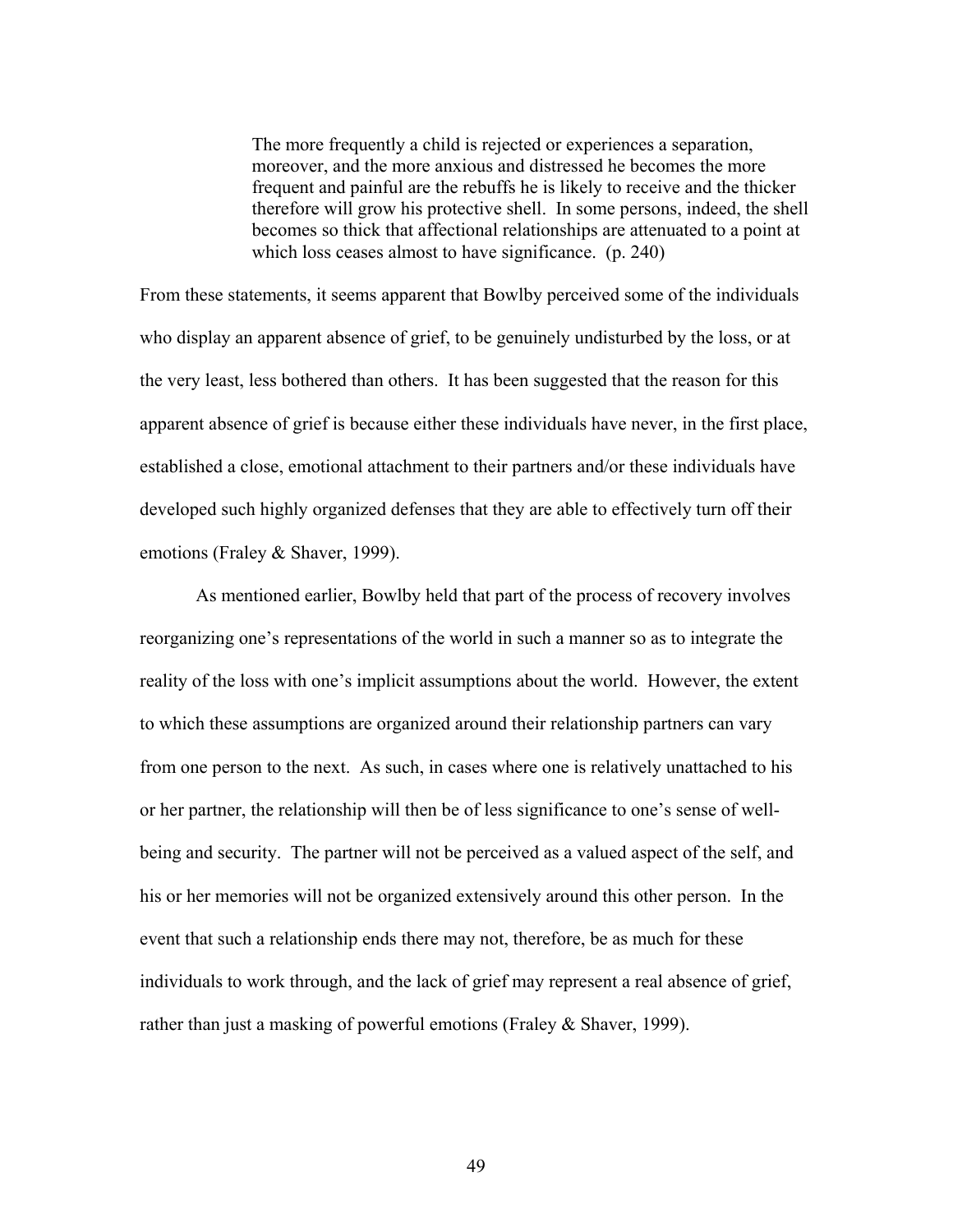Research suggests that dismissing-avoidant individuals, who are conceptually similar to Bowlby's compulsively self-reliant individuals, are least likely to formulate emotional attachments to their partners (Fraley & Davis, 1997). It is these individuals, therefore, who, when their relationships end, display comparatively little anxiety or sorrow (Fraley, Davis, & Shaver, 1997). From this research, it seems that the apparent absence of grief is dependent on the centrality of the lost figure to the bereaved individual. Stated differently, this way of reasoning would suggest that the link between emotional suppression and recovery is mediated by the perceived importance of the relationship to the bereaved individual (Fraley & Shaver, 1999).

Further to this, Bowlby's theory indicates that for some, suppression may be beneficial; while at the same time may be detrimental for others. That is, for those individuals, such as dismissing adults, who are able to deactivate their feelings with reasonable success because their attachment systems over the course of their development have allowed them to do so, adjustment to a loss of such figures may be relatively easy. Alternatively for those individuals whose defenses are not organized in such a way attempts to suppress their emotions may result in greater suffering. Therefore, this theory would suggest that the relation between suppression and recovery is dependent upon the manner and success in which one's defenses are organized (Fraley & Shaver, 1999).

Going beyond the theoretical speculation, Fraley and Bonanno (2004) provide some empirical support for the relation between different attachment styles and patterns of grief. They found that the anxiety symptom levels of both secure and dismissing prototypes' were lower than those exhibited by both preoccupied and fearful prototypes. Further, they found that there was an increase over time in anxiety symptom levels of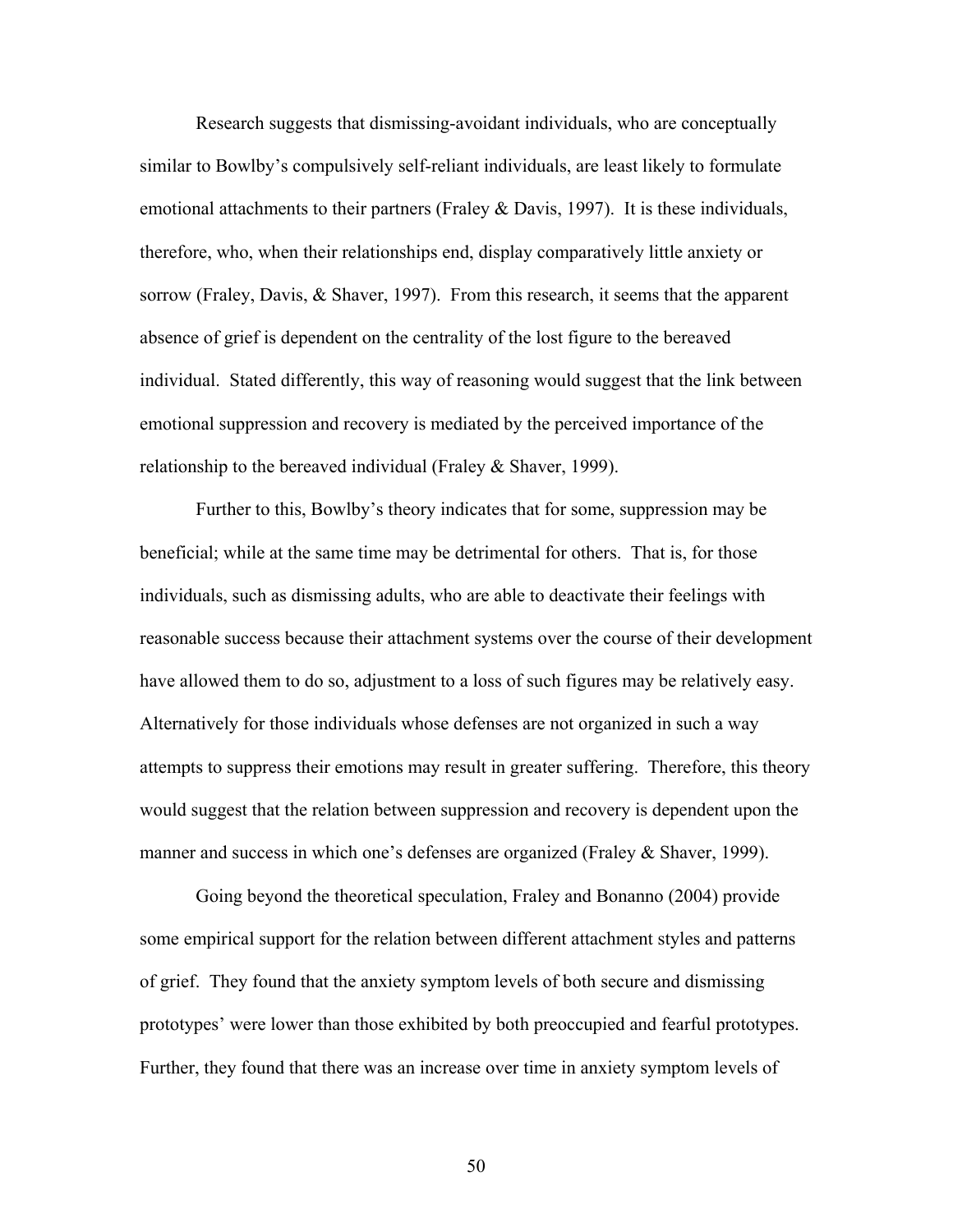fearful and preoccupied individuals, but no such increase was found with secure and dismissing types. With respect to depression, the researchers found that preoccupied and fearful prototypes were associated with increased levels of depression over time, whereas those with a dismissive style initially had low levels of depression and demonstrated no increase of depressive symptoms over time. In measuring grief symptoms, they found that over time preoccupied and fearful types were associated with increased levels of grief and that just as with depression, both the secure and dismissing prototypes showed a resilient pattern of change in grief. Finally, Fraley and Bonanno (2004) also found evidence suggesting that prototypically fearful individuals were more likely to show symptoms of Posttraumatic Stress Disorder, suggesting greater problems coping with the death, as well as longer-term difficulties.

A limited number of studies have been carried out that have attempted to explicitly examine the differences in coping with the death of an attachment figure. In general, the findings from those studies that have been conducted lend support to the notion that a secure attachment style tends to ease the emotional adjustment during bereavement (Mikulincer & Shaver, 2008). One such study that examined the differences in coping with the death of an attachment figure was conducted by Fraley and Bonanno (2004). These researchers found that at four and 18 months after the death of a spouse, individuals with a secure attachment reported lower levels of grief, anxiety, depression, and posttraumatic distress in relation to bereavement.

Other studies have provided evidence of complicated grief reactions in those with an anxious attachment (Field & Sundin, 2001; Fraley & Bonnano, 2004; Waymant & Vierthaler, 2002). Additional studies have provided evidence in relation to type of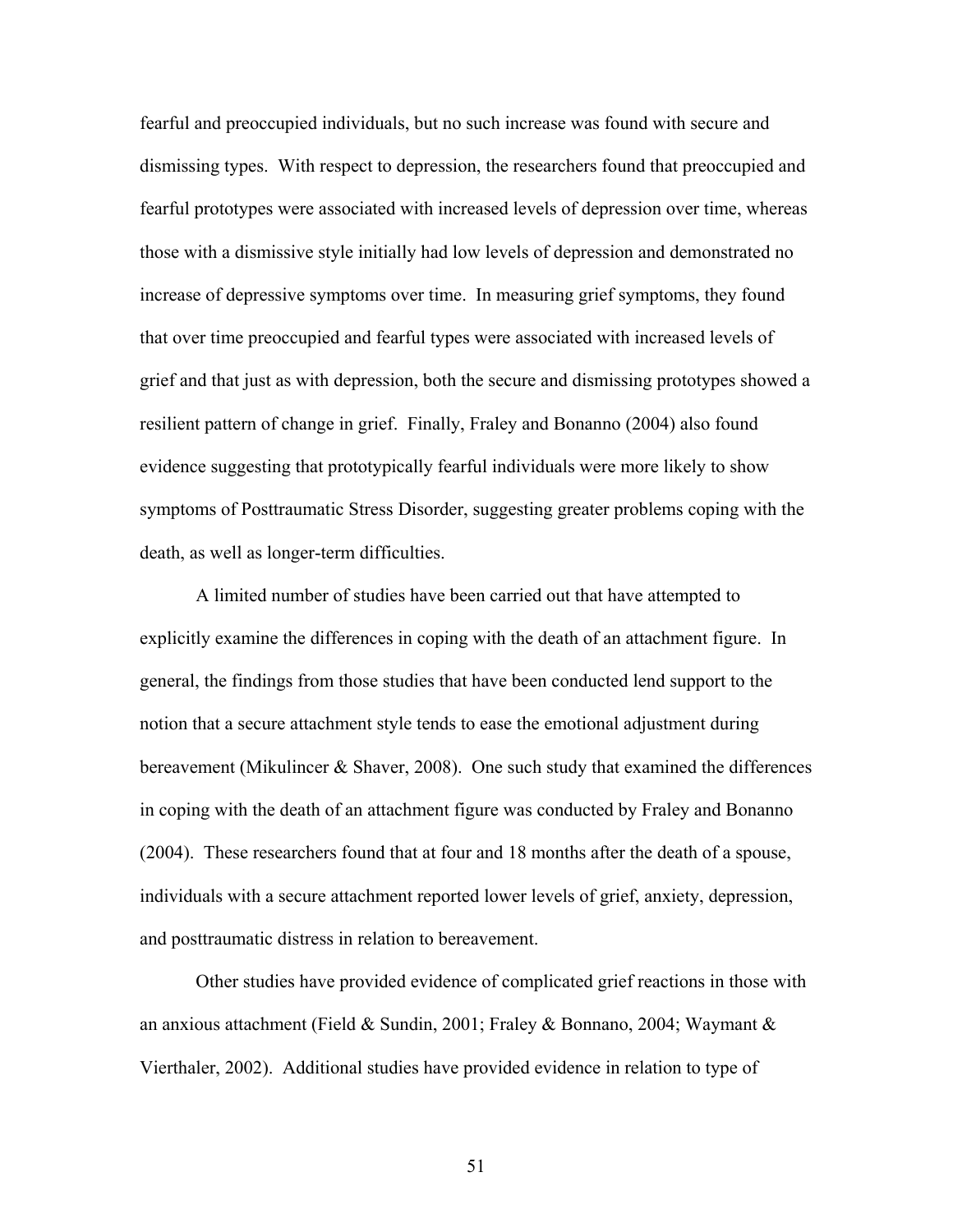attachment and how this manifests in the ongoing relation with the deceased attachment figure (e.g., Field & Sundin, 2001; Waskowic & Chartier, 2003). For example, Nager and de Vries (2004) conducted an interesting study in which they examined memorials placed online by adult daughters for their deceased mothers. Participants in the study were also required to complete measures of attachment type and intensity of their grief. Two coders analyzed the written memorials and found differences according to attachment status.

The results of Nagar and de Vries's (2004) research indicate that, in general, the securely attached daughters tended to utilize more narrative approaches and descriptions of their mothers, describe a sense that their mothers were watching over them, and utilized expressions of love in their memorials of them. The daughters with a fearful attachment tended to utilize approaches in their memorials that indicated missing their mothers, were focused on the self, indicated a feeling of being watched over, used narrative, and a considerable reference to love and family issues. The preoccupied daughters' memorials tended to focus on missing the mothers, emphasizing the self, used hyperbolic descriptions, and were inclined to talk about negative emotions. Finally, those with a dismissing attachment created online memorials that were more narrative and descriptive of the deceased, while focusing on the self to a modest degree.

From the above discussion it is evident that there is variability in how an individual will respond to a significant loss. Most people will demonstrate an ability to navigate their way through the difficult experience with short-lived and fleeting disruptions in functioning and within one to two years they will return to a normal level of functioning (Mancini, Robinaugh, Shear, & Bonanno, 2009). For others, however,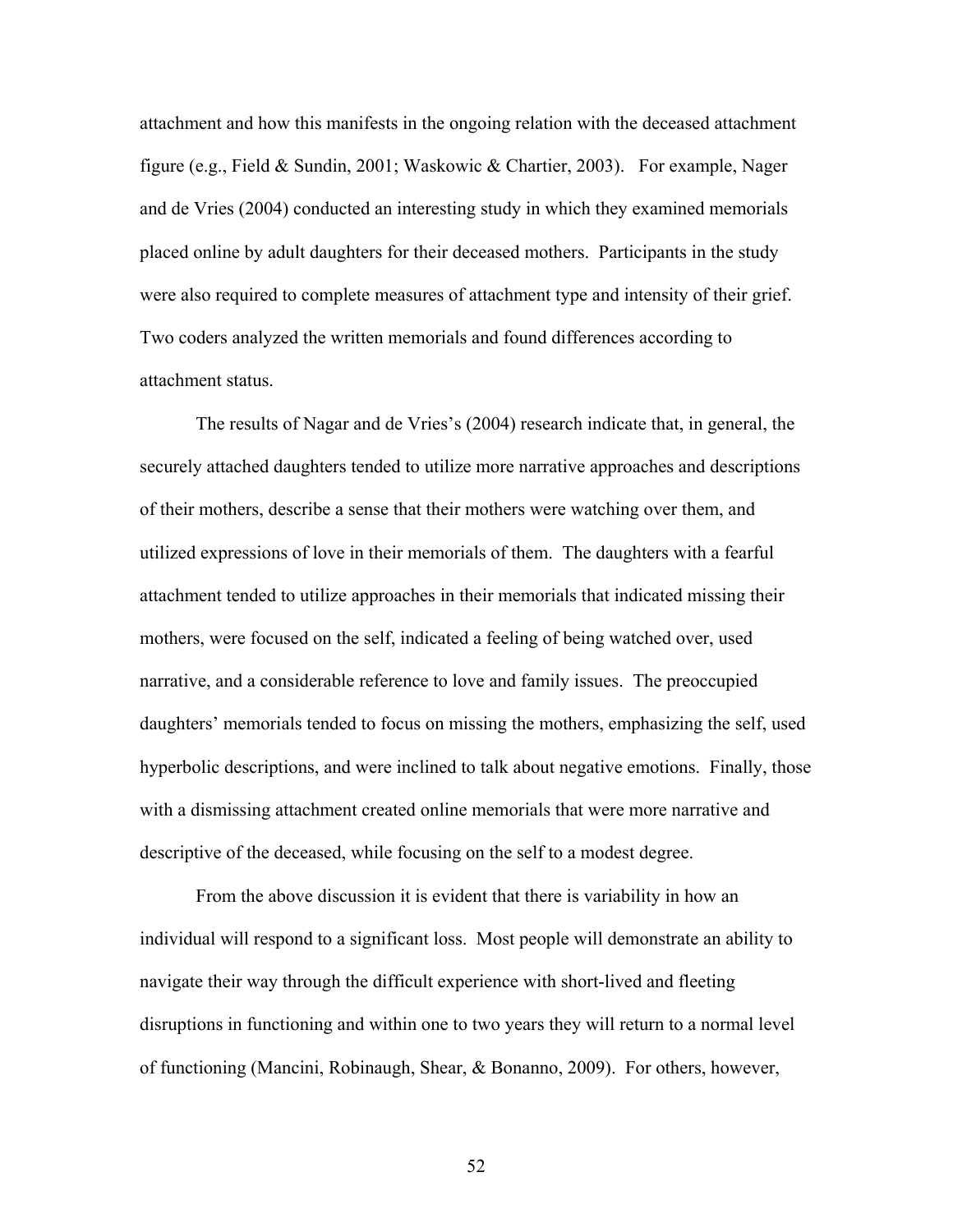(approximately 10-15%) they will evidence longer and more distressing difficulties that can last for years (Mancini, Robinaugh, Shear, & Bonanno, 2009). The following discussion will focus on how different people cope with a significant loss utilizing an attachment framework to account for the variability in people's grief experiences.

## **Attachment Theory and Models of Coping with Grief**

It seems evident from the above discussion that Bowlby did not suggest, as some researchers have implied, that one completely sever all connections and bonds to the deceased attachment figure. In fact, it was Bowlby (1980) himself who stated, "The resolution of grief is not to sever bonds but to establish a changed bond with the dead person" (p. 399). Further evidence for Bowlby's assertion that the bond need not be severed is especially evident in his following statements:

> There is no reason to regard any of these experiences as either unusual or unfavourable, rather the contrary. For example, in regard to the Boston widows Glick (1974) report: "Often the widow's progress toward recovery was facilitated by inner conversations with her husband's presence…this continued sense of attachment was not incompatible with increasing capacity for independent action" (p. 154). Although Glick [et al. regard] this finding as paradoxical, those familiar with the evidence regarding the relations of secure attachment to the growth of selfreliance…will not find it so. On the contrary, it seems likely that for many widows and widowers it is precisely because they are willing for their feelings of attachment to the dead spouse to persist that their sense of identity is preserved and they become able to reorganize their lives along lines they find meaningful. (Bowlby, 1980, p. 98)

> [A secure] person... is likely to possess a representational model of attachment figure(s) as being available, responsive and helpful and a complementary model of himself as at least a potentially lovable and valuable person…On being confronted with the loss of someone close to him such a person will not be spared grief; on the contrary he may grieve deeply…[But] he is likely to be spared those experiences which lead mourning to become unbearable or unproductive or both…Since he will not be afraid of intense and unmet desires for love from the person lost, he will let himself be swept by pangs of grief; and tearful expression of yearning and distress will come naturally. During the months and years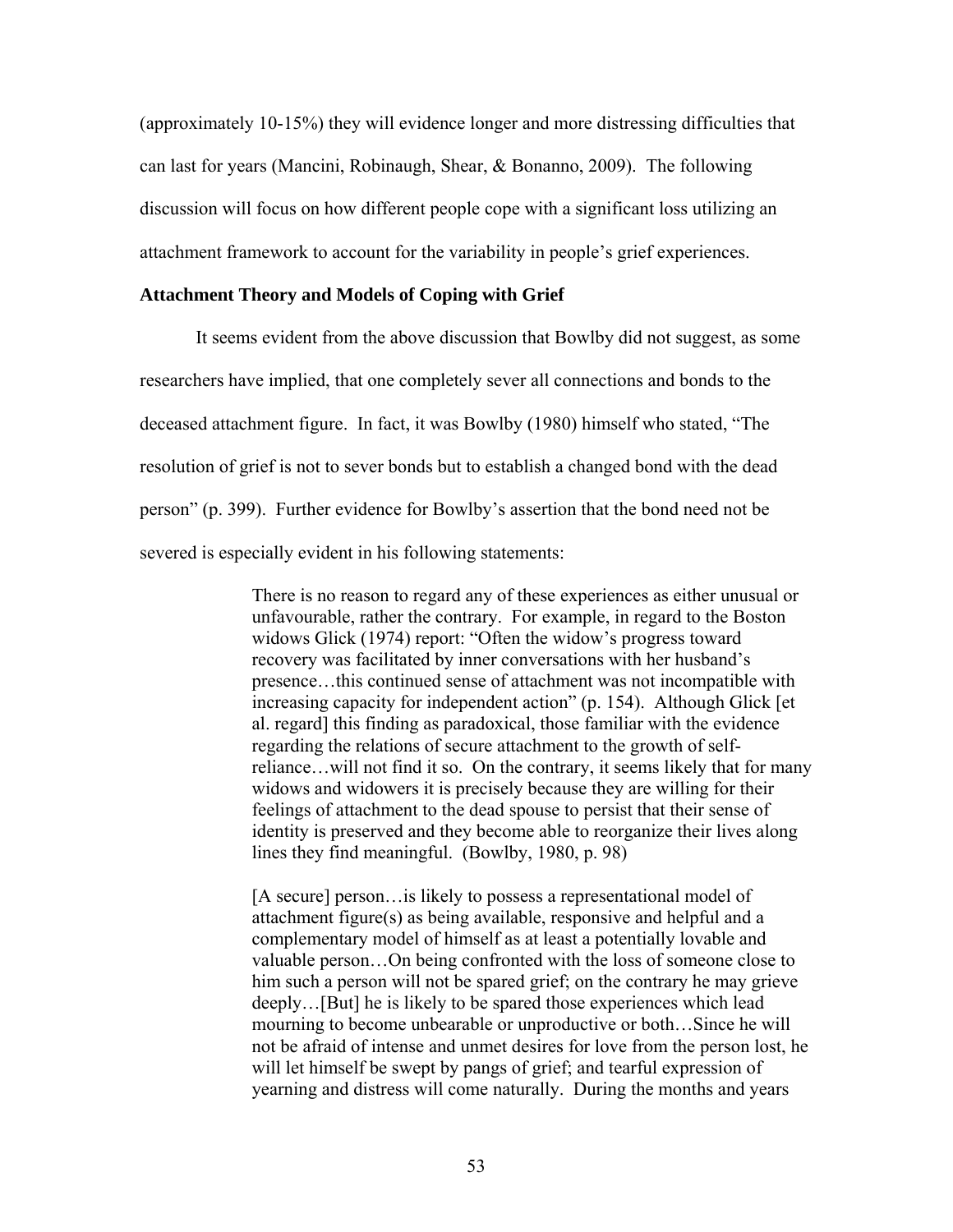that follow he will probably be able to organize life afresh, fortified perhaps by an abiding sense of the lost person's continuing and benevolent presence. (Bowlby, 1980, pp. 242-243)

Bowlby's perception, therefore of a continuing bond with an absent attachment figure was that it is a natural result of the dynamics of the attachment system—a system whose purpose is to ensure proximity between an individual and his or her attachment figure, regardless of whether the attachment figure is physically available or not (Fraley  $\&$ Shaver, 1999). Further, it is clear from this that relinquishing the mental bond to a person is not necessary in order to formulate bonds with others (Shaver & Fraley, 2008).

From this perspective healthy recovery involves discovering how to maintain a secure bond with the attachment figure, while at the same time acknowledging the reality that the attachment figure is not physically available to provide comfort and security. Neimeyer, Prigerson, and Davies (2001) recognize that "Bereavement…prompts us to 'relearn the self' and 'relearn the world' in the wake of loss" (p. 239). This process of reorganizing one's internal working model to acknowledge the loss, it can be argued, is the continuing bond or ongoing relationship – a transition to finding new ways for getting one's attachment needs met that rely on cognitive and emotional representations of the deceased attachment figure.

Boerner and Heckhausen (2003) described the ongoing relationship with a deceased person by stating that it is "based on representations of events, episodes, images, and interactions that involve the deceased" (p. 212). Further, they suggest that maintaining an ongoing relationship with a deceased person is dependent on two different types of explicit mental representations. The first includes representations of the deceased person that were evident before the loss and that can be recovered by either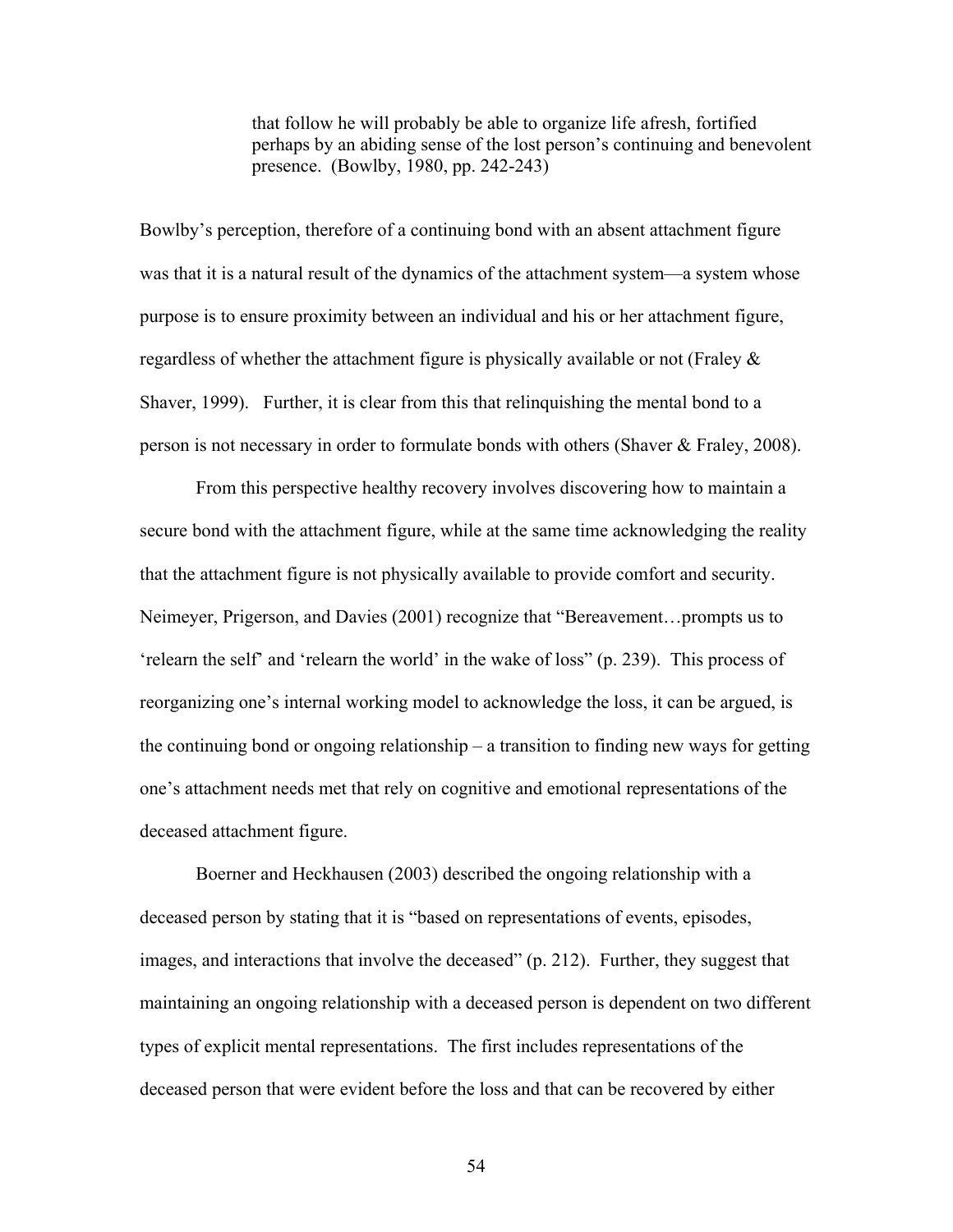recall or recognition. The second involves newly developed representations that are created by utilizing existing representations and/or by finding more information about the deceased (Boerner & Heckhausen, 2003). Boerner and Heckhausen (2003) stated "that the frustration and distress caused by the repeated experience of unmet expectations not only leads to the deconstruction of certain representations of the deceased, but also triggers the need to find new ways of relating to the deceased" (p. 218).

In other words, as the secure individual engages in the process of reorganization, he or she begins to find new ways of maintaining an ongoing attachment (e.g., linking objects, visiting the grave, reminiscing about the deceased) and eventually learns to relinquish or let go of those attachment-seeking behaviours previously engaged in (e.g., phoning the person, having a conversation, meeting for coffee) to maintain physical proximity to the attachment figure. Therefore, as Archer (2008) states "it is the style of attachment, rather than the process of forming and breaking attachment bonds, that is the important issue" (p. 59-60). How one copes with the loss, or the "processes, strategies, and styles of managing (reducing, mastering, tolerating) the situation in which bereavement places the individual" will determine what type of ongoing relationship the individual will have following the death of an attachment figure (Stroebe, Hansson, Schut, & Stroebe, 2008, p. 11).

The discussion will now focus more closely at two distinct models of coping with bereavement and the relation between these models and attachment theory. These models are the Dual Process Model of Adaptive Coping with Bereavement (Stroebe & Schut, 1999) and the Outcome of Challenge Model (O'Leary & Ickovics, 1995).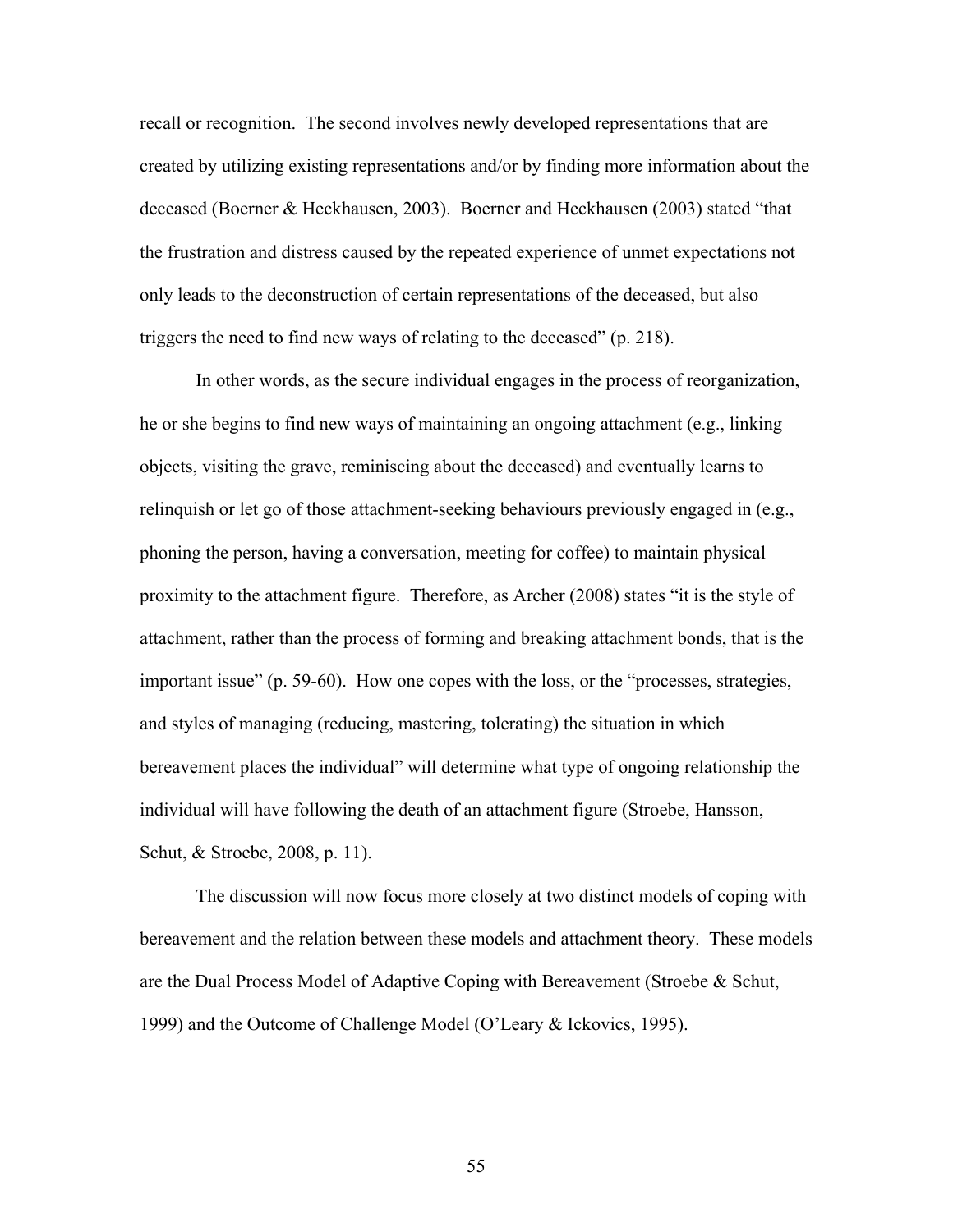**Dual Process Model.** Stroebe and Schut (1999) have proposed a model of adaptive coping with bereavement called the Dual Process Model (see Figure 2). Their model has interesting implications for how the various types of attachment, described earlier, will respond to and cope with the grief following the death of a significant attachment figure. The Dual Process Model provides a means for conceptualizing the process of reorganization and relinquishing the physical attachment, whilst retaining an ongoing relationship. According to Parkes (2001) the Dual Processing Model "highlight[s] the way in which bereaved people oscillate between the pangs of grief (separation orientation), in which attention is focused on the lost person, and the less dramatic but equally important periods of apathy and direction of attention away from the loss and toward the other life tasks (restoration orientation)" (p. 40).

According to Stroebe and Schut (1999) the Dual Process Model distinguishes between two types of stressors: loss-oriented (focusing on the deceased and death events; confronting and dwelling on loss) and restoration-oriented (dealing with secondary stressors, such as coping with finances or learning to run a household, that come about as a result of the death). The model suggests that in the course of adjustment both of these aspects need to be dealt with, leading to the process of confrontation and avoidance of both loss-oriented and restoration-oriented stressors, a process the authors refer to as oscillation.

From this perspective adaptive grieving is not just grief work as defined in the traditional sense, but rather a complex process of confrontation and avoidance of the positive and negative emotions and cognitions associated with loss and its consequences for ongoing life (Stroebe, 2002). Further, it is the "change in the structures of meaning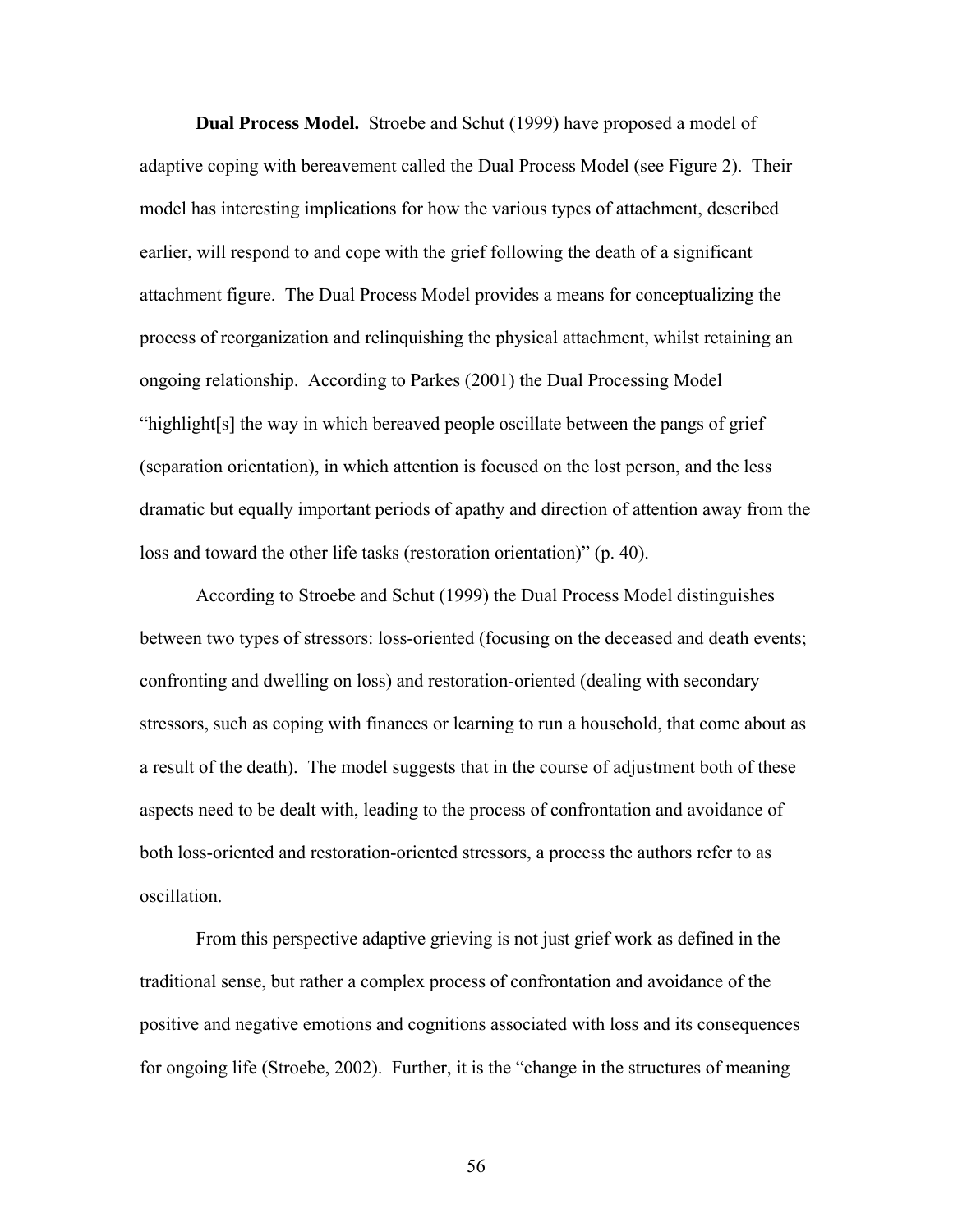that invest our lives are gradual and involve incorporating and reinterpreting the past rather than giving it up" (Parkes, 2001, p. 41). In other words, adaptive coping would involve a gradual change (reorganization) of one's internal working model to account for and incorporate the loss and obvious inaccessibility of a physical attachment figure. According to Parkes (2001) it is when "one or both of these processes becomes inhibited can the grief be said to have become pathological" (p. 40). Mikulincer and Shaver (2007) suggest without a balanced focus on both hyperactivation and deactivation strategies, an individual may not be able to fully comprehend the magnitude and meaning of the loss and may not then be able to transfer attachment related needs to a new living attachment figure. Without such a balance the person may not be able to resolve their grief (Mikulincer & Shaver, 2007).

With regards to the implications of this model for the four adult attachment styles, the model suggests that individuals identified as having a secure attachment style will generally experience and express their emotions to a moderate degree, oscillating with reasonable ease between the loss-oriented and restoration-oriented tasks in their coping (Stroebe, Schut, & Stroebe, 2005). These individuals will experience and express more grief than individuals with a dismissing style, who, in the extreme are highly preoccupied with the tasks of restoration at the expense of confronting the loss of the loved person (Stroebe, Schut, & Stroebe, 2005).

Oscillation away from restoration orientation is inhibited, which may be associated with absent, delayed, or inhibited grief in extreme cases (Stroebe, Schut,  $\&$ Stroebe, 2005). Securely attached individuals, by contrast, tend to grieve less than preoccupied ones, who in the extreme may immerse themselves in their loss and think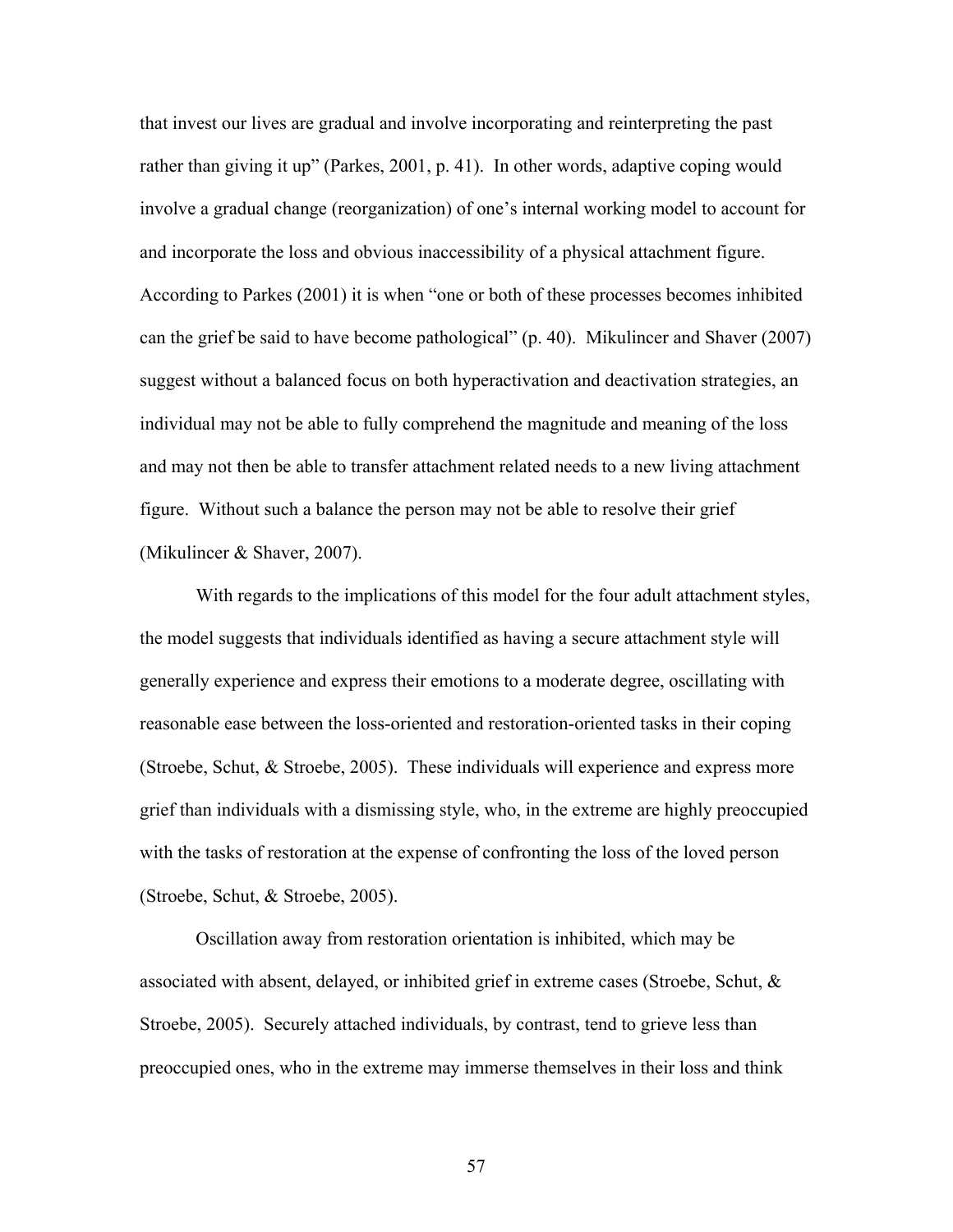and talk about it constantly, but in a predominantly ruminative, rather than reconstructive manner, showing little oscillation away from loss orientation (Stroebe, Schut, & Stroebe, 2005). In such cases, this could be manifested as a chronic grief syndrome. Individuals who fall within the disorganized category will be prone to unresolved grief, evidencing disturbances perhaps manifested—in extreme cases—in terms of related disorders such as Posttraumatic Stress Disorder, anxiety, or depression. (Stroebe, Schut, Stroebe, 2005).

Therefore, within the context of their Dual Processing Model, Stroebe, Schut, and Stroebe (2005) have proposed that individuals with a secure attachment are better able to move back and forth between loss-oriented and restoration-oriented coping, while those with a preoccupied attachment are more likely to focus on loss-oriented coping. Further, they suggested that individuals with an avoidant style of coping are more likely to focus on restoration-oriented tasks while avoiding loss-oriented coping. From this perspective Stroebe, Schut, and Stroebe (2005) have also speculated that people with a fearful attachment are likely to have difficulty with grieving.

Bowlby's (1980) perspective coincides well with Stroebe and Schut's (1999) Dual Processing Model in that they have conceptualized adjustment to or coping with a loss as a dynamic oscillation between loss orientation and restoration orientation. One can conceive of loss orientation as being akin to attachment-system hyperactivation and restoration orientation like attachment-system deactivation (Mikulincer & Shaver, 2008). Within the Dual Processing Model the process of oscillating between loss-oriented and restoration-oriented coping results in a "gradual reorganization of life and mind, such that the deceased is integrated into one's identity and the bereaved individual expands the function of the other relationships, establishes new relationships, and finds new meanings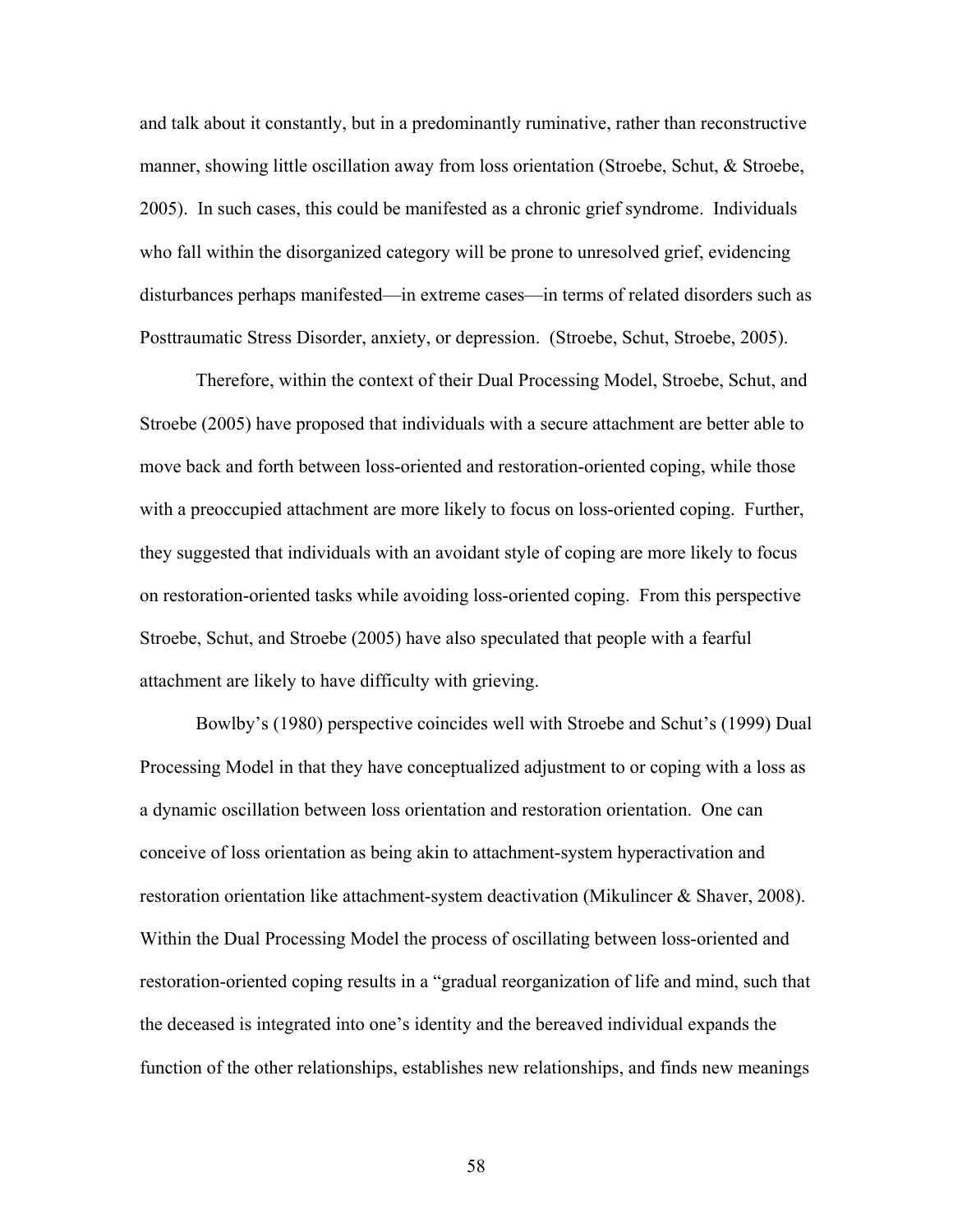in life" (Mikulincer & Shaver, 2008, p. 96). Within such a framework, one can see how both secondary attachment strategies (i.e., loss-oriented/hyperactivation and restorationoriented/deactivation) can have both adaptive and maladaptive consequences (Mikulincer & Shaver, 2007). For example, for the individual who utilizes one or the other strategy as a long term means for coping with the loss of the attachment figure it seems likely that doing so may have negative consequences for one's mental and physical health, and impede the development of new relationships (Mikulincer & Shaver, 2007).

Although speculations regarding the importance of the role of both hyperactivating and deactivating strategies have been predominantly theoretical some evidence does exist to suggest that both strategies have a role in resolving one's grief (Mikulincer & Shaver, 2007). In a study conducted by Schut, Stroebe, and van den Bout (1997), 23 widows and 23 widowers who had increased levels of distress 11 months after the death of their partner were randomly assigned to one of two groups. The groups were either an emotion focused-intervention or a problem-focused intervention group. These groups were then compared to a group of 59 non-intervention controls. The results showed that men who normally utilized avoidance strategies to cope with the grief benefited from an intervention that encouraged them to focus on neglected parts of the loss. Furthermore, they found that women who normally focused on the meaning and implications of the loss benefited more from an intervention that was more problemfocused and taught them how to deal with more practical issues related to the loss (Schut, Stroebe, & van den Bout, 1997). Therefore, it seems that for some the appropriate intervention may be to focus less on one secondary strategy while emphasizing another (Mikulincer & Shaver, 2007).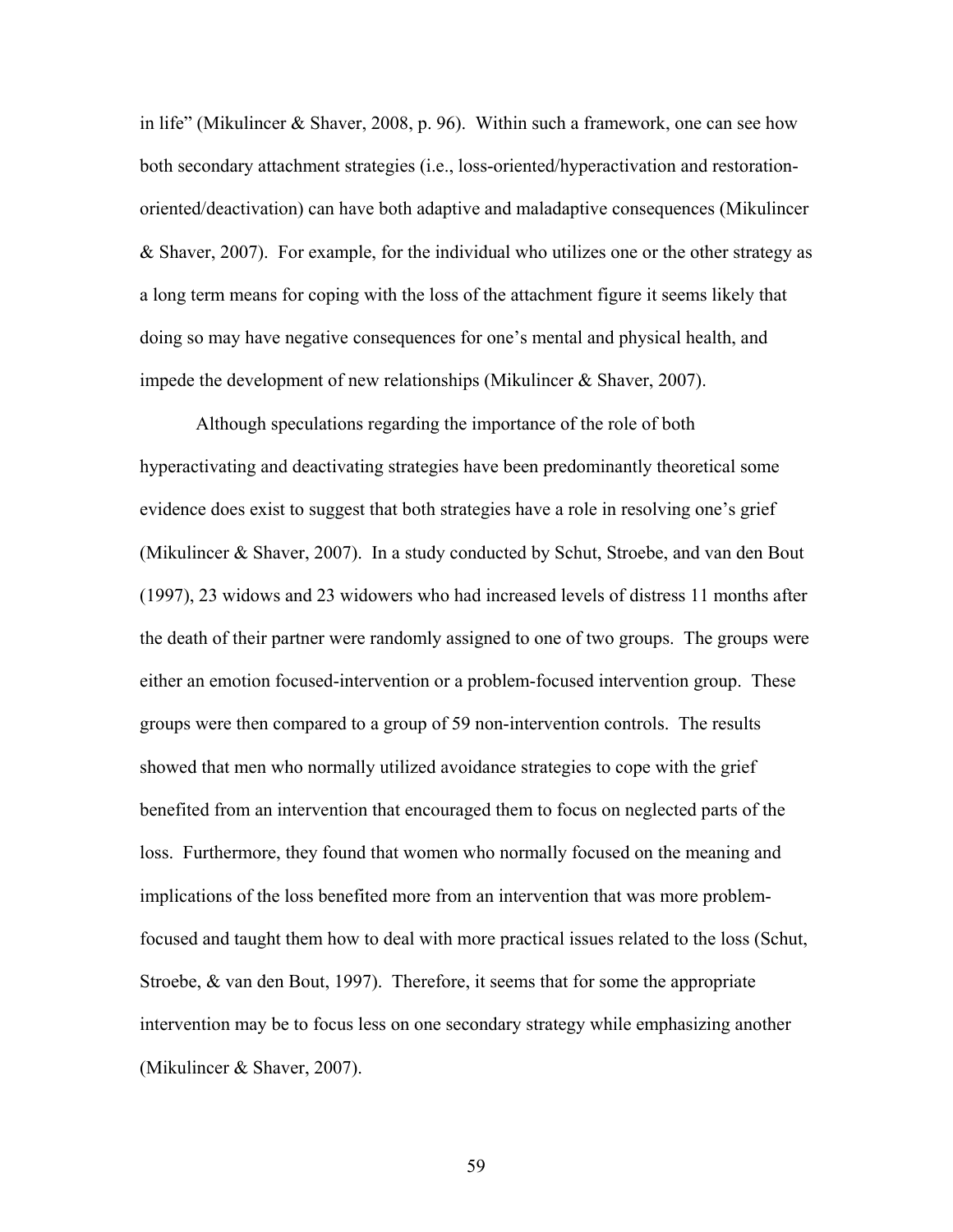**Outcome of Challenge Model.** A second model that can help aid in our understanding of the differences between how individuals cope with the grief following the death of an attachment figure, based on one's attachment style, is O'Leary and Ickovics's (1995) Outcome of Challenge Model. O'Leary and Ickovics describe a model in which they suggest that there are three potential outcomes for change following a challenge. These outcomes are survival, recovery, and thriving (see Figure 3). According to O'Leary and Ickovics the term survival is used to refer to people who never really regain their previous level of functioning. In other words, they merely survive and function at a lower level than previous to the challenge. Recovery or a return to baseline, involves regaining homeostasis. That is, returning to the level of functioning one was at prior to the occurrence of the challenge.

The ability to progress, grow, or develop beyond one's original level of psychosocial functioning, or what has been referred to as personal growth, may be thought of in this model as thriving. Thriving may occur in affective, cognitive, or behavioural ways (O'Leary & Ickovics, 1995). Thriving involves an obvious progression or growth from recovery and is dependent on the individual to confront the adversity. Further, the authors point out that the likelihood of thriving is increased when individual and social resources are more readily available to the person (O'Leary and Ickovics, 1995).

O'Leary and Ickovics's (1995) model can be thought of in terms of differences in people's level of resiliency following a stressor. Defined simply, resilience is "a measure of stress-coping ability, and it describes personal qualities that allow individuals and communities to grow and even thrive in the face of adversity" (Connor, 2006, p. 46).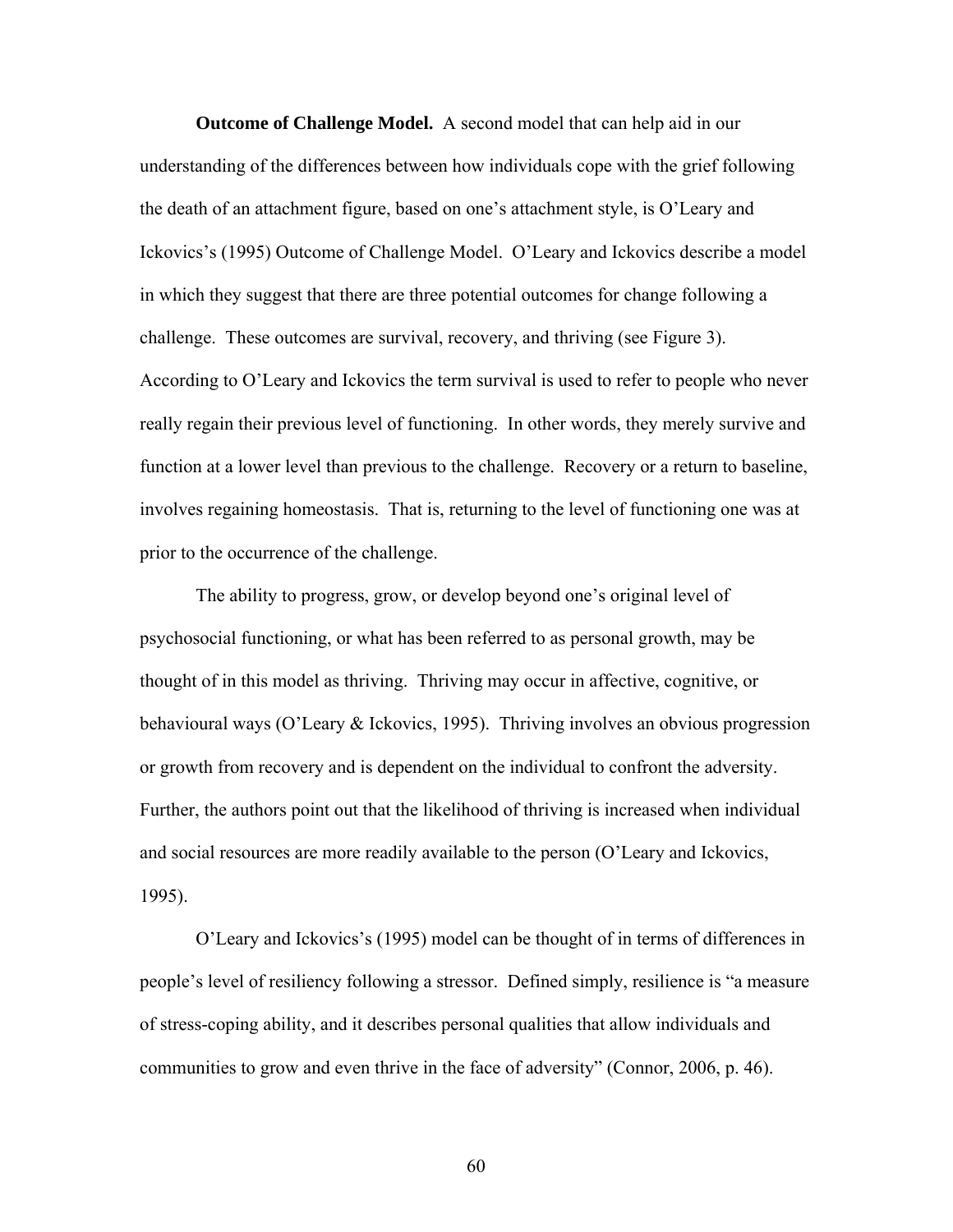Wagnild and Young (1993) have defined resilience as the ability to successfully cope with change or misfortune. When confronted with adversity or challenge resilient people are those who tend to demonstrate adaptive behaviour in the areas of morale, social functioning, and somatic health (Connor, 2006). Connor (2006) describes these people as:

> …capable of engaging the support of others; forming close, secure attachments with both personal and social networks; and striving toward personal or collective goals. Such individuals exhibit a greater sense of selfefficacy together with a sense of humor when "up against it"' they have strong self-esteem and display an action-oriented approach toward solving problems. Resilient individuals believe that stress can have a strengthening effect, and they are more capable of adapting to change; they can use past successes to confront current challenges... (p. 47)

The relevance in drawing one's attention to such a model of coping is to point out its natural affinity and striking resemblance to differences in grief reactions according to attachment style discussed earlier. Within an attachment theoretical context, secure individuals' responses could be described as thriving, preoccupied and fearful as surviving, and dismissing as recovering. Such outcomes and coping responses will be elaborated further in the following section and described within a novel integrated model of grief.

# **Research Objectives and Hypotheses**

The grief literature remains conflicted about whether relinquishing bonds or alternatively maintaining an ongoing relationship, helps bereaved individuals cope with the grief (Stroebe & Schut, 2005). Further, the literature seems to imply that maintaining an ongoing relationship or continuing bond is a positive and healthy means for resolving one's grief. Recently, however, the literature has begun to question this notion and consider the possibility that for some maintaining an ongoing relationship may be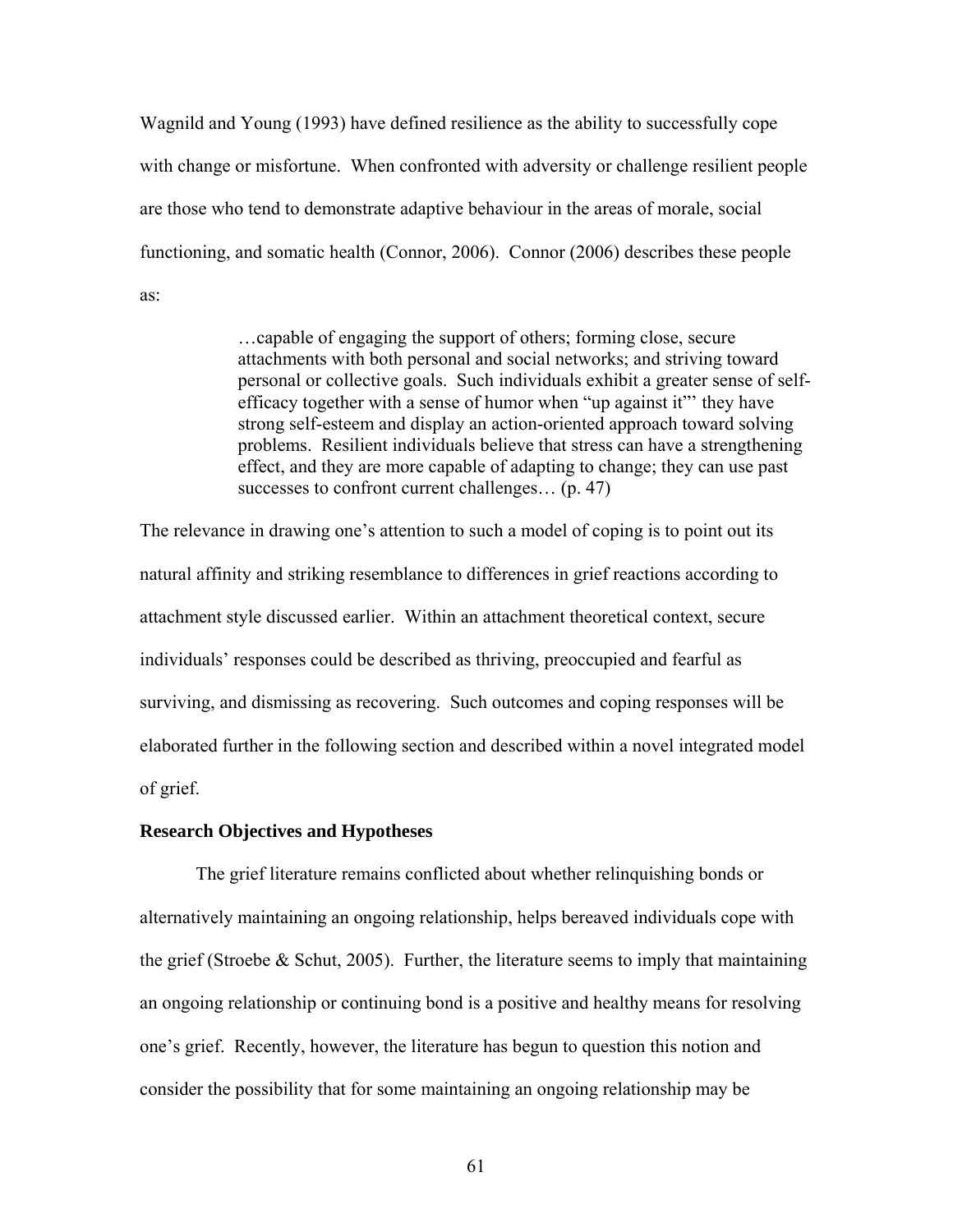beneficial, while for others it may not. For example, Stroebe and Schut (2006) challenge "research efforts to be channelled toward establishing who among the bereaved actually benefit from retaining versus relinquishing their ties" (p. 490). The present research addresses this challenge by examining the role various types of attachment play in how an individual copes with the death of a significant attachment figure. Specifically, the present research is designed to explore the impact of the death of a primary attachment figure and how one's type of attachment to this figure impacts the way the continuing bond or ongoing relationship manifests itself.

In the present research the experience and expression of one's grief following the death of a primary attachment figure (i.e., either a romantic partner or spouse or a parent) is conceptualized as part of a more comprehensive model of grieving. Such a model would involve attachment style, grief response, and a clear definition of what is meant by a "continuing bond". This model would account for some of the variation observed in those who maintain an ongoing relationship and the variety of grief coping reactions following the death of a significant attachment figure. Further, such a model challenges one to reconsider the current ways of conceptualizing grief and calls into question various labels that have been assigned to bereaved individuals (i.e., complicated grief, maladaptive grief, delayed grief, conflicted grief, unresolved grief, chronic grief, absent grief, etc.) and whether such labels are appropriate or merely represent how individuals with different attachment styles respond or cope with the death.

As can be seen in Figure 4, the proposed model, which will be referred to as the Grief Attachment Model, illustrates that one's internal working model or attachment organization will have an impact on how an individual will respond to the death of a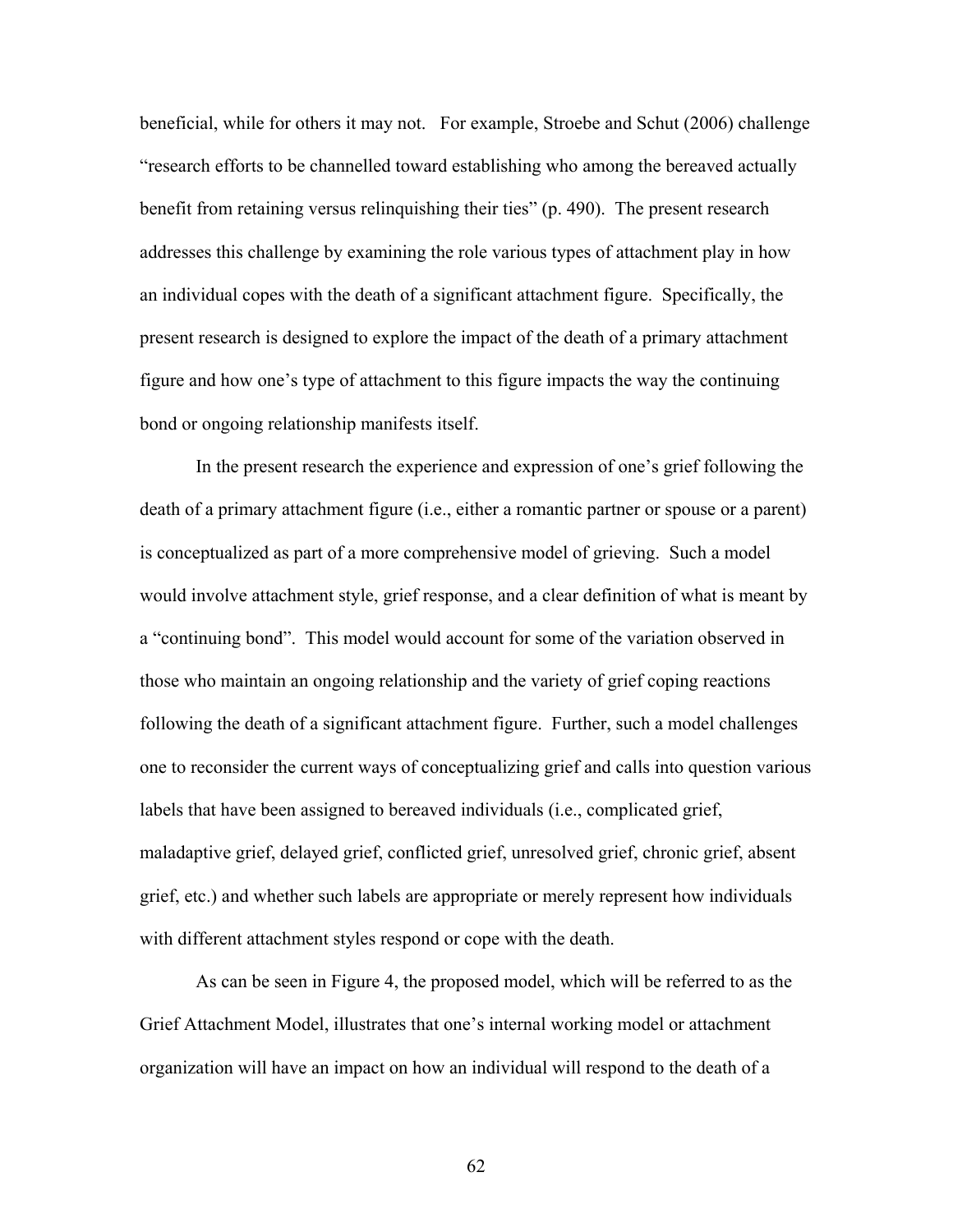significant attachment figure. The model suggests that the death of an attachment figure activates one's attachment system causing the individual to have to cope with and regulate the anxiety-provoking emotions (i.e., grief) that result from the loss on his or her own, as the attachment figure is no longer physically accessible to serve in such a capacity. As the individual begins to navigate his or her way through these feelings, how he or she will cope and the level of functioning one will return to after the death, will depend upon what type of attachment he or she had to the deceased individual prior to his or her death.

Such a conceptualization suggests that the death of an attachment figure triggers one's attachment system resulting in differences between how individuals with various attachment styles will cope with the death and the level of functioning to which the person will return following the death. The model further suggests that the process of coping with the death of an attachment figure is a developmental process during which the attachment relationship is, over time, reorganized such that the individual is able to maintain an inner mental or psychological attachment. The need for physical proximity in the attachment relationship is given up over time as the person eventually realizes that he or she can no longer turn to the deceased person to meet these attachment-related needs.

When a person's style of attachment impedes this developmental process, as is thought to be the case with the preoccupied and fearful attachment styles, these individuals find it difficult to cope with the death and often remain "stuck" in the grieving process and therefore, tend to demonstrate a difficulty assimilating and accommodating the loss into their lives.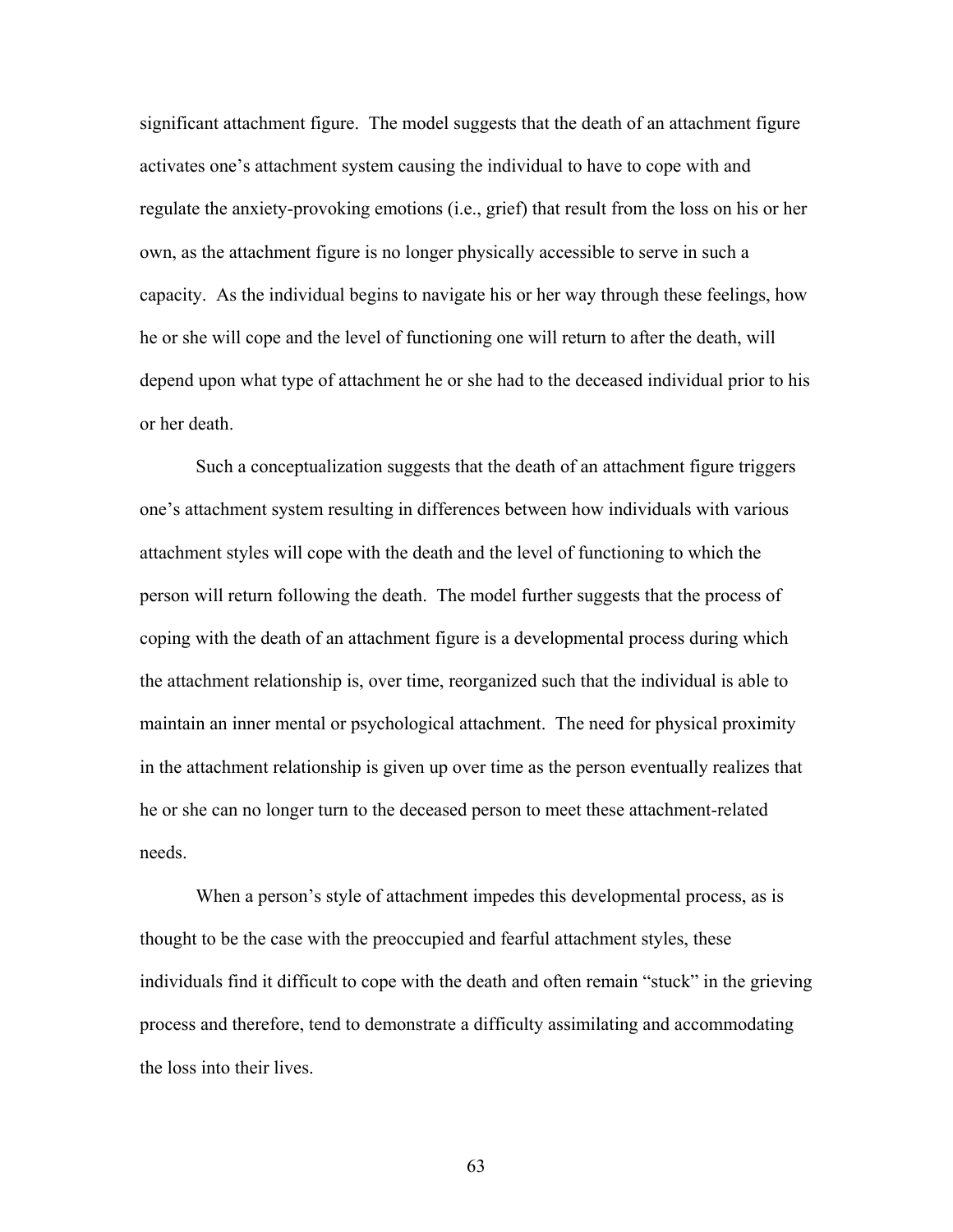The model indicates that because those with a secure attachment style are low on both proximity-seeking and avoidance attachment strategies and are comfortable depending on others and having others depend on them, they are able to work through both loss-oriented and restoration-oriented tasks. These individuals are less reliant than others (i.e., preoccupied attachment) on the physical proximity of the attachment figure and are better able to rely on and utilize a mental representation or internal working model of the deceased (which was already developed prior to the person's death) to meet attachment related needs. Over time these individuals are able resolve the grief-related tasks (i.e., loss-oriented and restoration-oriented tasks) and will eventually relinquish any remaining physical attachment relationship needs, thus leaving the inner mental attachment intact. This inner mental representation will thus likely be manifested in an ongoing comforting relationship with the deceased individual. Because of the ability of those with a secure attachment style to be comfortable with both depending on others and having others depend on them and to utilize these resources when faced with adversity, they are likely to return to a level of functioning that is beyond where they were prior to the death of the attachment figure, as is represented in Figure 4 by the term thriving.

Individuals with a preoccupied attachment style tend to utilize more proximityseeking behaviours to regulate their feelings and behaviours and are uncomfortable being without close relationships. The Grief Attachment Model indicates that because these individuals engage in more proximity-seeking behaviours and desire complete emotional intimacy they will cope with the death of an attachment figure by primarily focusing their attention on the loss-oriented tasks and as such likely experience more difficulties in letting go of the attachment relationship. They are likely to experience increased and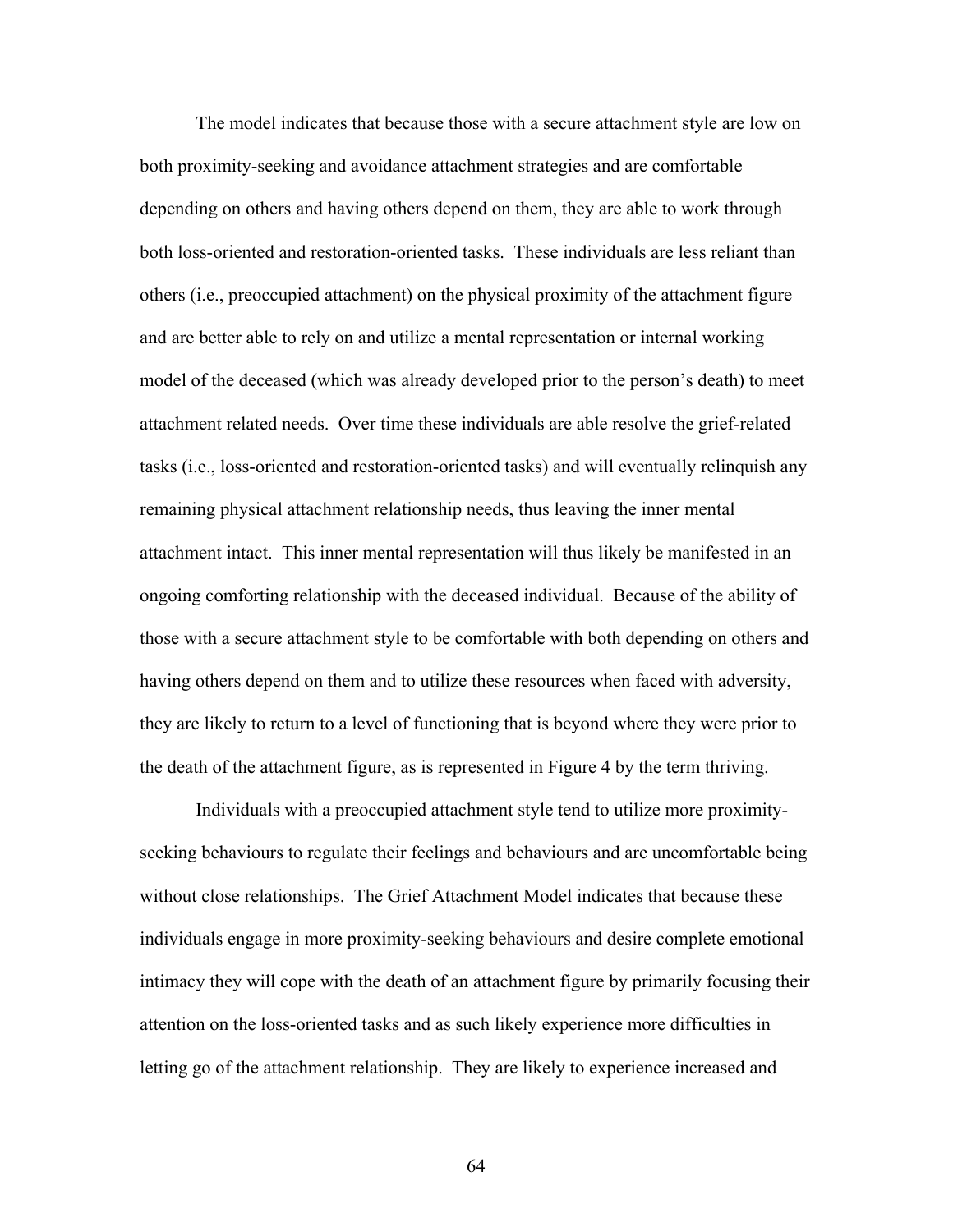prolonged grief-related symptoms and their ongoing relationship will likely be marked by a tendency to remain focused on the deceased individual. Thus, these individuals find themselves at a lower level of functioning than what they were at prior to the death of the attachment figure.

In contrast, individuals with a fearful attachment type tend to be highly anxious and utilize avoidant strategies. Their ambivalence towards depending upon others and having others depend on them and their fear of being hurt, leads them to avoid the lossoriented tasks (i.e., those grief-related tasks that revolve around the deceased individual) and focus more on the restoration-oriented tasks, impeding their ability to resolve the loss of the attachment figure. The difficulty these individuals encounter is that their high anxiety and high avoidance coping strategies result in them avoiding dealing with those grief-related tasks that cause them to feel the pain. Thus, the idea of relinquishing the physical attachment relationship is too painful for these people and hinders their ability to resolve the loss, prolonging the grief and resulting in a lower level of functioning than what was previously experienced (i.e., represented as 'Survival' in Figure 4).

Finally, although those with a dismissing attachment type tend to use avoidant strategies, they differ in that they are low on attachment-related concerns, feel comfortable without close relationships, and prefer independence and self-sufficiency. Due to such tendencies, when faced with the death of an attachment figure, dismissing individuals are able to work through both the loss-oriented and restoration-oriented tasks with relative ease. These individuals are able to do so because the attachment figure was never really a central component to begin with and so issues related to each of these tasks are fewer and do not require much resolution. Therefore, individuals with a dismissing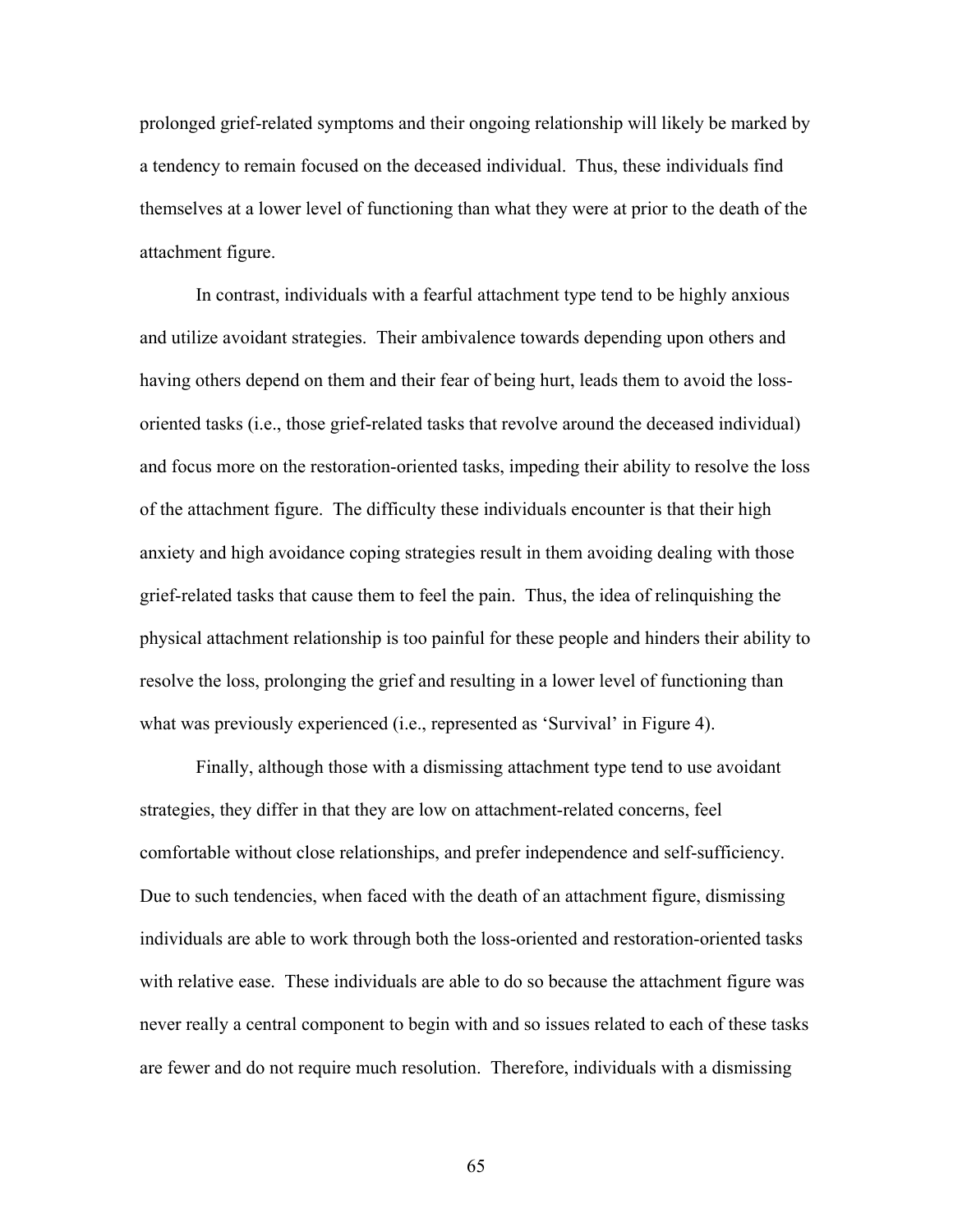attachment style are able to quickly relinquish the attachment relationship and return to a baseline or previous level of functioning (represented in Figure 4 as 'Recovery').

To summarize, the Grief Attachment Model suggests that those with a secure attachment style are able to rely on an internal working model of the deceased to aid them in working through grief-related tasks. In working through these tasks the individual is, as such, able to relinquish the attachment-related needs and maintain an ongoing bond with the deceased person. It is suggested that those categorized as preoccupied or fearful are not readily able to relinquish the physical component of the attachment bond, as they are more dependent upon the physical reassurance, rather than being able to rely on an internal representation of the deceased as is the case for the secure attachment type. Therefore, people with either a preoccupied or fearful attachment style tend to get mired or remain "stuck" in the process of oscillation/reorganization. Hence, the process of grieving becomes a more difficult task for these individuals to work through. For those whose attachment style does not revolve or center around the primary attachment figure (i.e., the dismissing style), the attachment component is more easily relinquished in that it was never really centered around the other person in the first place.

Ultimately the Grief Attachment Model suggests that one begins to conceptualize the continuing bond as a developmental process that occurs as one adjusts to the loss of a significant attachment relationship (i.e., akin to the process of reorganization), and whose course of development is influenced in part by the type of attachment one had to the deceased individual. Vaillant (1993) summarizes the necessary process of reorganizing one's attachment:

> With identification, we assimilate a person's real strengths and become our strength. We can also acknowledge the person's faults and leave those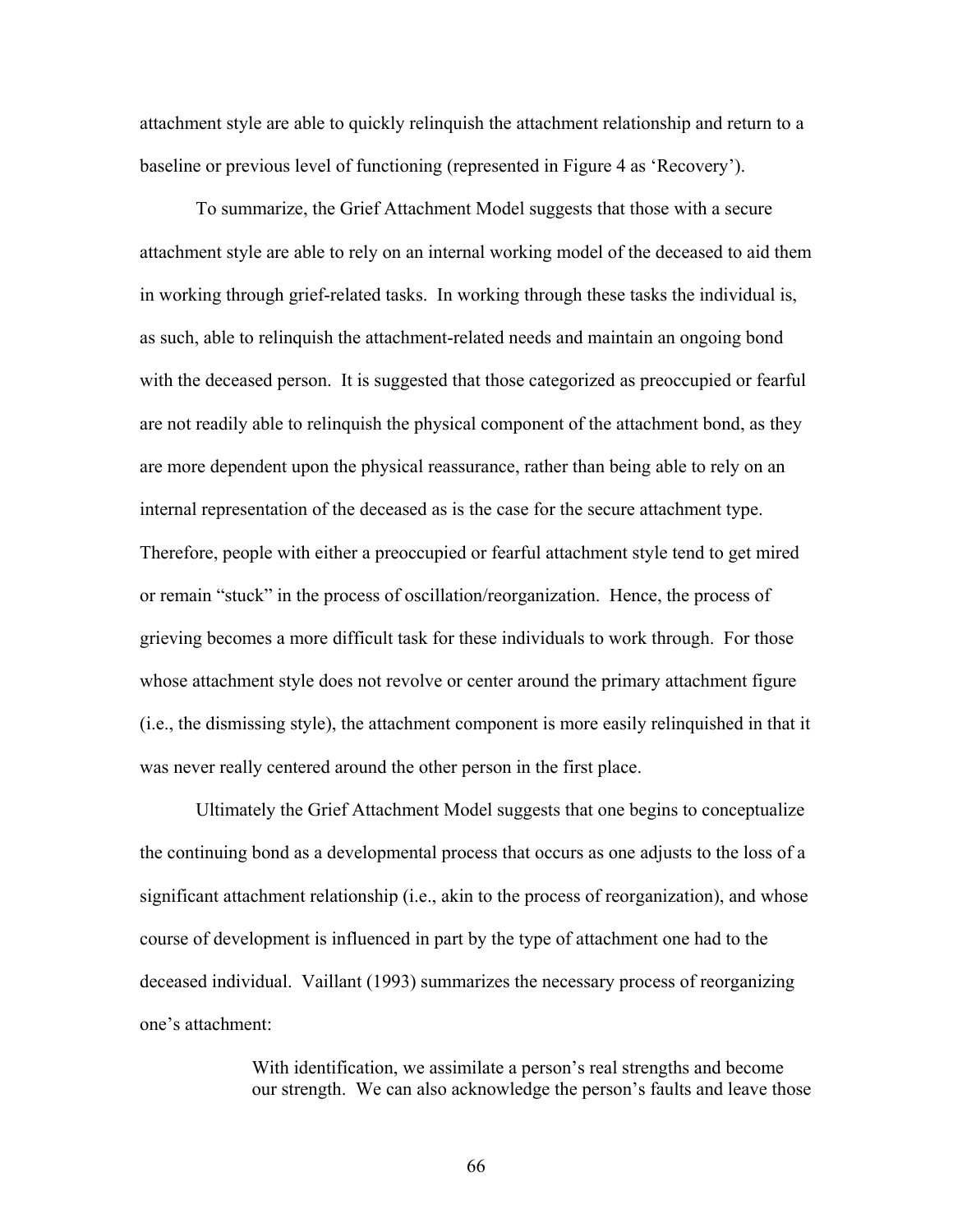faults behind…Identification enhances our capacity to gain self-esteem. Always, the aim of identification is to continue a relationship with another person by transferring the relationship from the outer to the inner world. (p. 352)

This process clearly illustrates how having such an inner connection with the deceased serves to enhance the bereaved person's sense of self, illustrating a healthy attachment that acknowledges the reality of the death (Field, 2008).

What is clear from the literature is that bereaved individuals develop mental representations of their relationships with their deceased attachment figures, and these representations and the bonds they integrate can serve either to promote security or threaten it (Fraley  $&$  Shaver, 1999). The idea of resolution in current attachment theory does not advocate complete severance of affectional bonds or total elimination of mental representations of the dead attachment figure. Rather, the theory places more emphasis on the individual's ability to talk comfortably and coherently about the loss (Fraley  $\&$ Shaver, 1999). "Through mourning, we find ways to continue our bonds with attachment figures even though they are no longer physically present and someone new may serve as a more "proximate" attachment figure. In both cases, some people reorganize their attachment systems in a way that facilitates this balance, whereas others have more difficulty" (Fraley & Shaver, 1999, p. 755). Such a model argues for the importance of assessing attachment in understanding the resolution of grief. And finally, the type of resolution appears to be related to one's attachment style.

The two studies described herein seek to demonstrate that a close relationship is a prerequisite for the maintenance of a continuing relationship with a known deceased individual. Further, the present studies explored the notion that how a continuing relationship manifests following the death of a significant close relationship and how one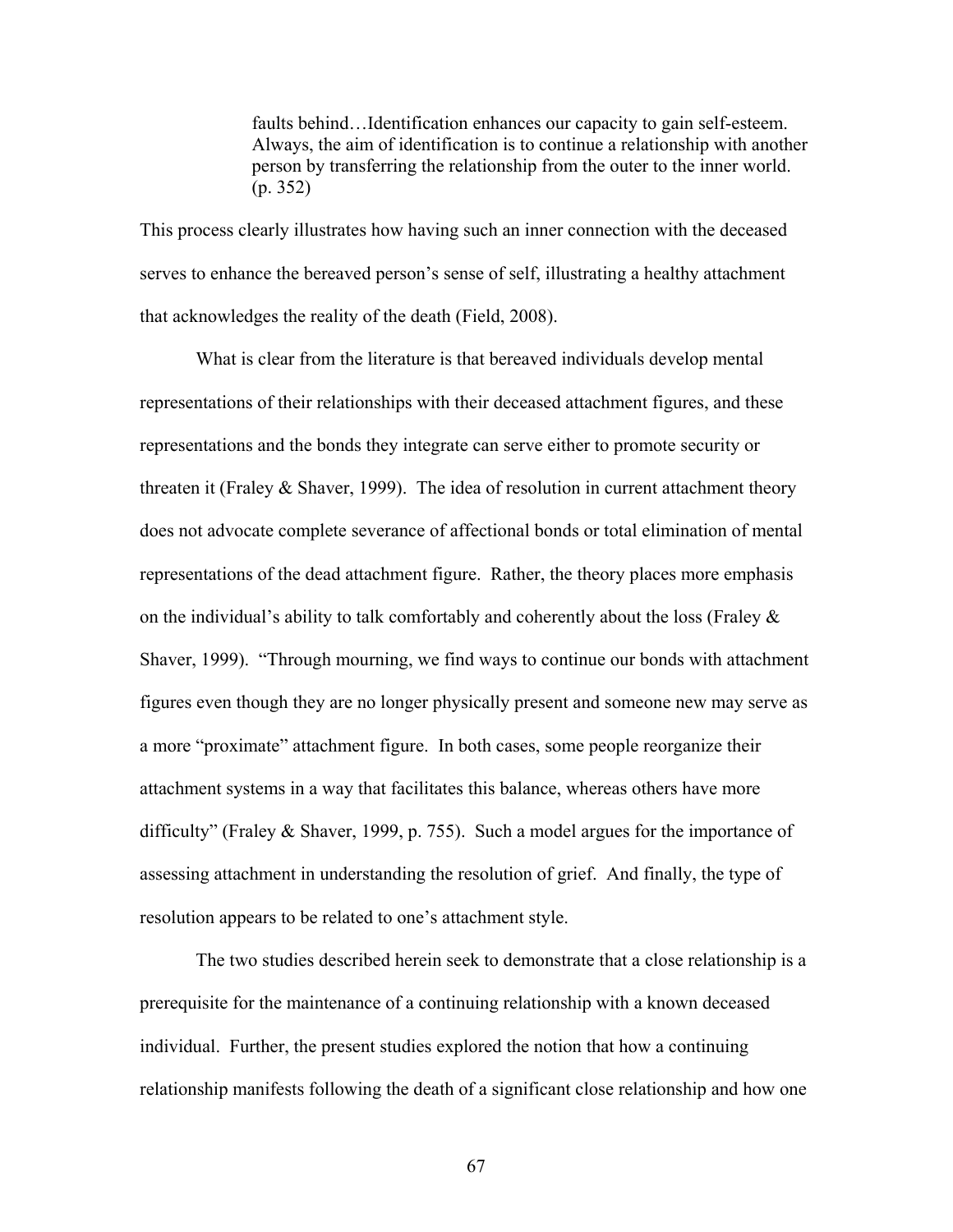copes with the ensuing grief, is dependent upon the type of attachment he or she had to this person prior to his or her death.

Study 1 provides preliminary psychometric data for the Ongoing Relationship Scale, a measure of behaviours related to maintaining an ongoing relationship and the extent to which engaging in such behaviours brings comfort, was developed specifically for the present research. This study also examined whether there is a correlation between closeness of the relationship and a tendency for one to engage in certain ongoing behaviours with the deceased. Study 2 examined how individuals cope with bereavement following the death of either a partner or a parental attachment figure.

 In light of the preceding discussion and theoretical review of attachment theory, models of grief, and the relevance of attachment theory for how one manifests their grief following the loss of a significant attachment figure, the specific research objectives and hypotheses addressed were as follows:

#### Study One:

- 1. Establish preliminary reliability and validity for the ORS.
- 2. Individuals with whom one identified having had a close relationship with a person prior to his or her death will report more frequently engaging in behaviours consistent with maintaining an ongoing relationship (e.g., visiting the grave, reminiscing about the deceased, linking objects, interchanges with deceased, etc.). Whereas, individuals with whom one identified as not having had a close relationship with prior to the individual's death, will not report engaging in behaviours consistent with having an ongoing relationship with the deceased person.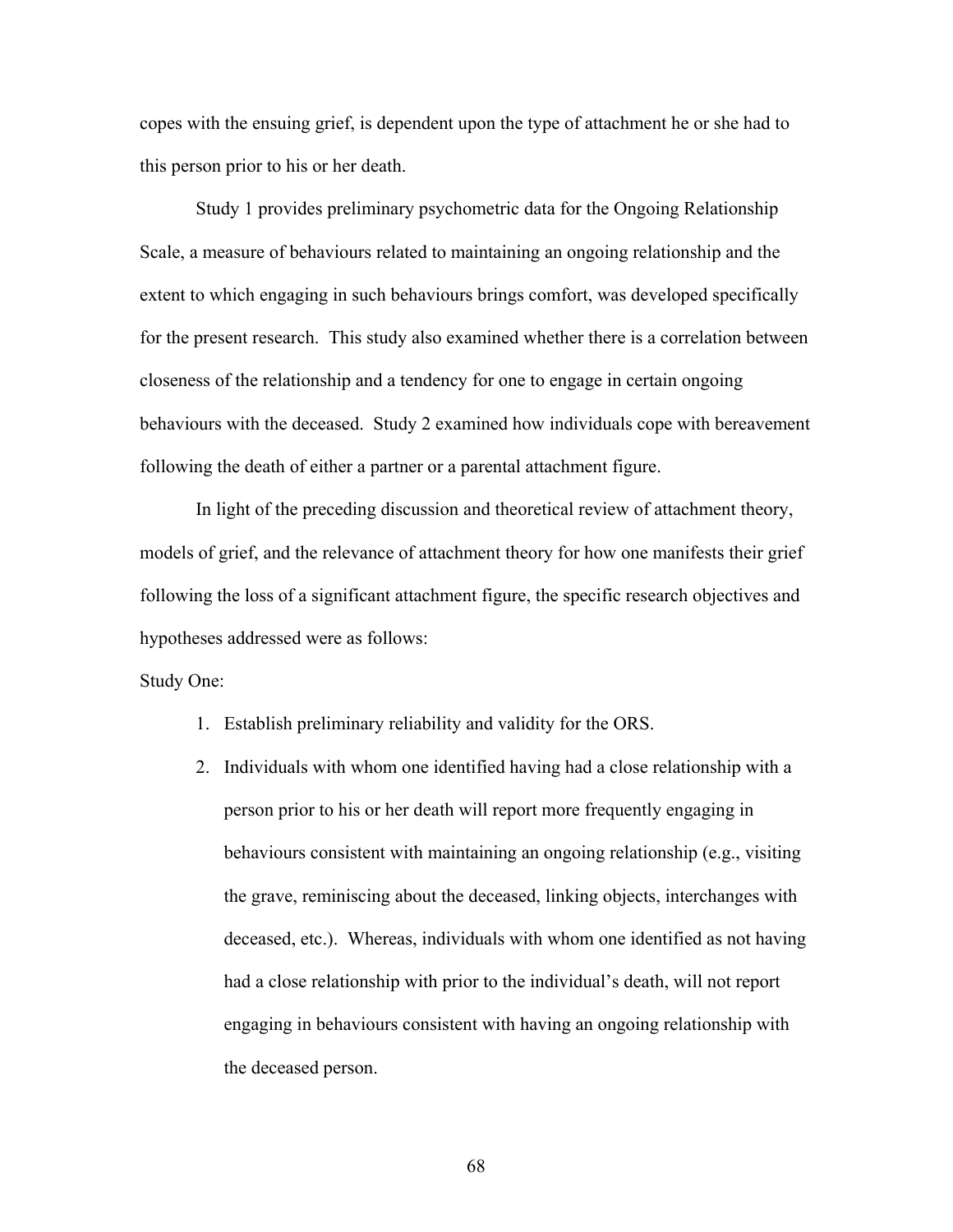Study Two:

- 1. Individuals identified as having had either a secure or dismissing attachment to their deceased attachment figure (i.e., pair bond or romantic partner or parent) will report lower levels of complicated grief; whereas, individuals who had a preoccupied or fearful attachment to their deceased pair bond or romantic partner will report higher levels of complicated grief.
- 2. Individuals who had a secure or preoccupied attachment to their deceased attachment figure will report engaging in more behaviours that maintain an ongoing relationship with the deceased person and greater feelings of comfort from engaging in such behaviours. In contrast, individuals identified as having had a fearful or dismissing attachment to their deceased attachment figure will report engaging in fewer behaviours to maintain such an ongoing relationship, as well as deriving less comfort from engaging in such behaviours.
- 3. Individuals identified as having had a dismissing attachment to their deceased attachment figure will report less personal growth following his or her death than those who had a secure attachment to their deceased attachment figure.
- 4. Individuals who had a secure or preoccupied attachment to their deceased attachment figure will report greater intimacy in their relationship than those who had a fearful or dismissing attachment; whereas, those who had a fearful or preoccupied attachment to their deceased attachment figure will report greater despair and panic behaviours than those who had a secure or dismissing attachment. Those with a dismissing attachment to their deceased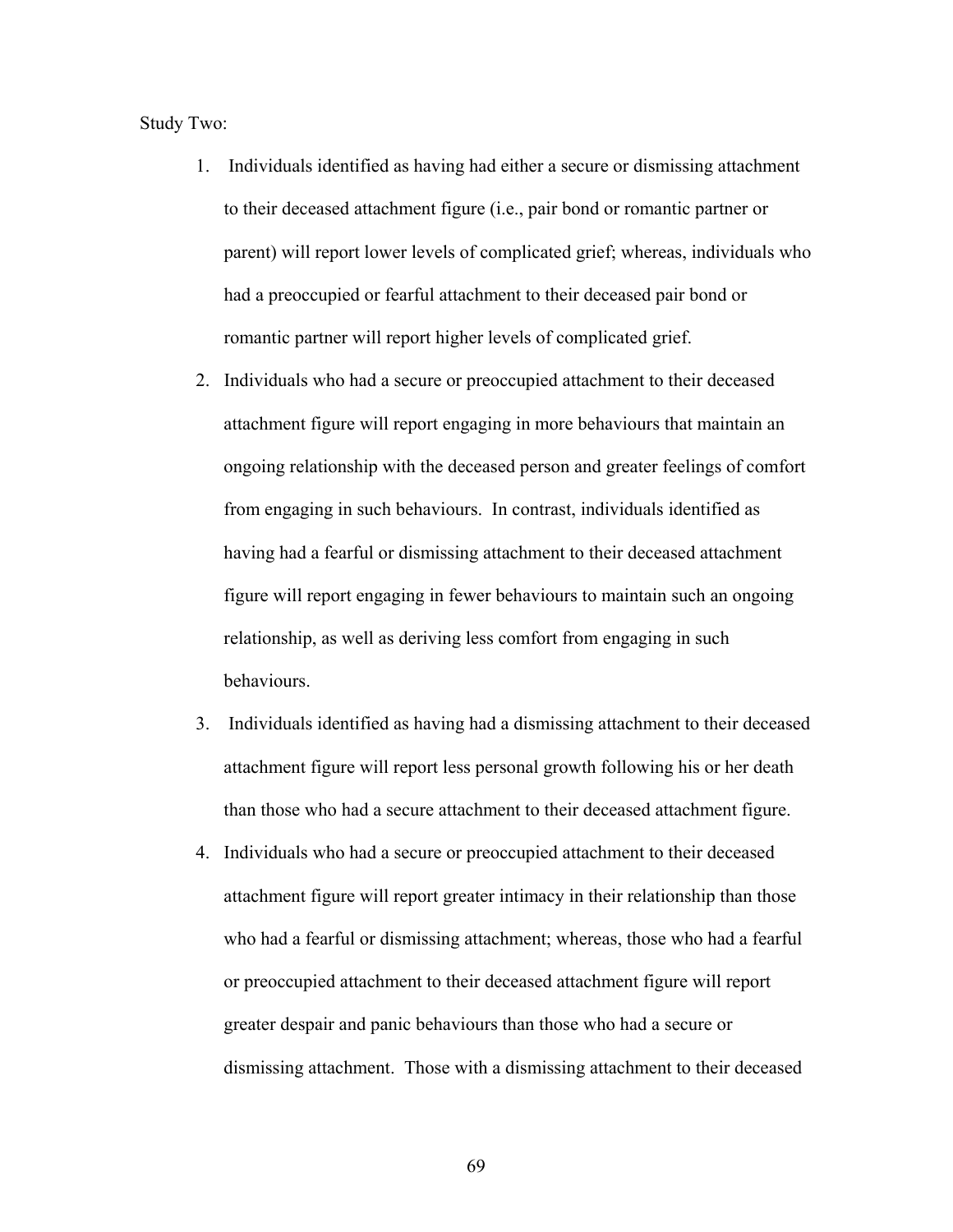- 5. Individuals who had a fearful attachment to their deceased attachment figure will report greater disorganization, detachment, and blame and anger than those who had a secure, preoccupied or dismissing attachment. Individuals who had a dismissing attachment will report experiencing the least of all these.
- 6. Individuals who had a preoccupied attachment to their deceased attachment figure will report a greater degree of interpersonal dependency as reflected by a greater emotional reliance on the attachment figure and a greater lack of social self-confidence, than those who had a secure, dismissing, or fearful attachment. Individuals who had a dismissing attachment will demonstrate greater assertion of autonomy than those who had a preoccupied, secure or fearful attachment.
- 7. Individuals who had a secure or a dismissing attachment to their deceased attachment figure will report engaging equally in both restoration-oriented (e.g., learning to manage a household, dealing with finances) and loss-oriented activities (e.g., focusing on deceased, events surrounding the death); whereas, individuals who had a preoccupied attachment will report more behaviours consistent with loss-oriented activities, and individuals who had a fearful attachment will report engaging in more restoration-orientation behaviours.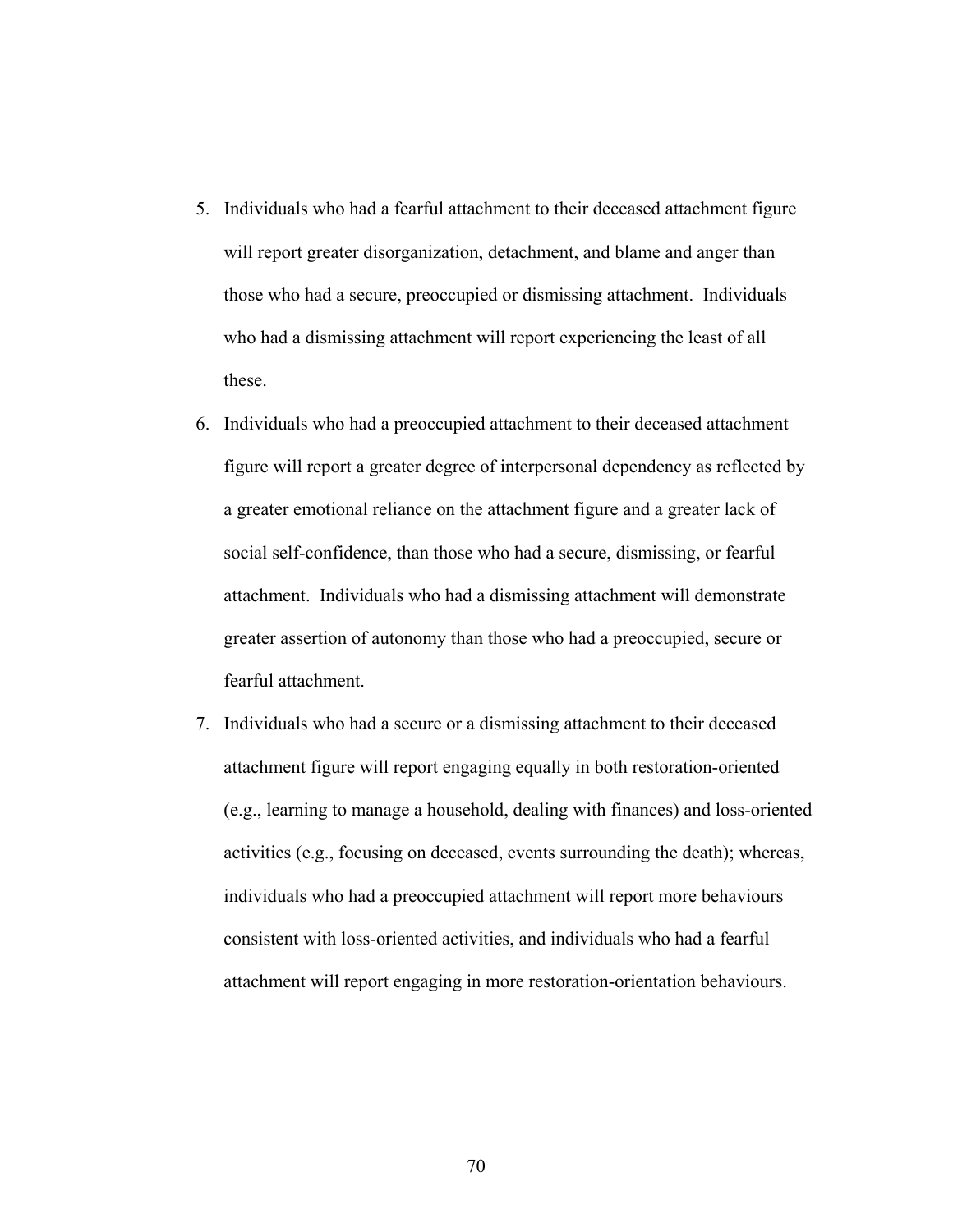8. Individuals who had a secure or dismissing attachment to their deceased attachment figure will show greater resilience compared to individuals who had a preoccupied or fearful attachment.

# **Development of the Ongoing Relationship Scale – Study 1 Method**

## **Participants and Procedure**

A total of 73 participants (21 male, 52 female) who knew someone who had died were recruited from the University of Saskatchewan participant pool to participate in an online survey. Participants were enrolled in introductory psychology classes and received credit toward a course requirement in exchange for their participation. The participants ranged in age from 17 to 42 years, with an average age of 19.6 years,  $SD =$ 4.6. Within the participant group the relationship to the deceased included a parent,  $n =$ 4, 5.5%, a grandparent, *n* = 40, 54.8%, a sibling, *n* = 1, 1.4%, an aunt/uncle, *n* = 8, 11.0%, a cousin,  $n = 1, 1.4\%$ , a friend,  $n = 10, 13.7\%$ , an acquaintance,  $n = 3, 4.1\%$ , and other, *n* = 6, 8.2%. Participants rated the death as sudden, *n* = 22, 30.1%, tragic, *n* = 14, 19.2%, expected,  $n = 30, 41.1\%$ , accidental,  $n = 2, 2.7\%$ , and other,  $n = 5, 6.8\%$ . The amount of time passed since the person's death ranged from 6 months to 28 years with a mean of 5.6 years,  $SD = 5.5$ . Participants reported that the length of relationship they had with the individual prior to his or her death ranged from 1.3 to 24.1 years (mean = 11.9 years).

Participants were asked to complete an online survey containing the measures described below. An information and consent form outlining the study, including its purpose and how the results would be used, as well as a debriefing letter, were also included in the survey (Appendices A  $\&$  B). The researcher's contact information was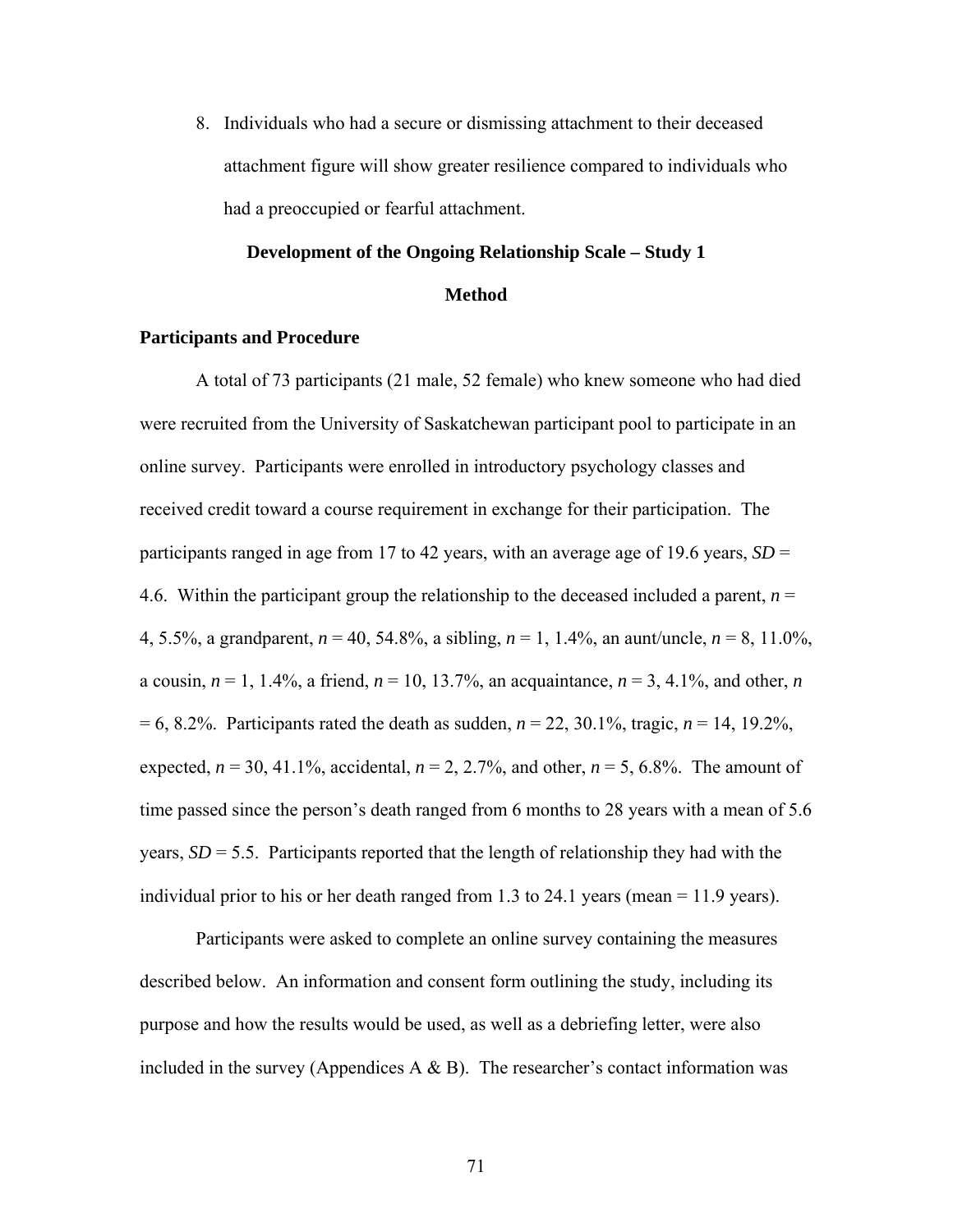provided in case participants had any questions or comments pertaining to the study. Participants were asked not to include any identifying information to ensure their anonymity and confidentiality.

## **Measures**

**Demographic questionnaire***.* This questionnaire (Appendix C) was administered to collect demographic information from participants for the purposes of aiding in analyzing the data, as well as adequately describing the sample. Two of the questions on the demographic questionnaire the 'Relationship-Closeness item' (question 5) and the 'Know-Well item' (question 9) were used as a means for participants to identify the closeness of the relationship they had to the deceased prior to his/her death. These two items will be further elaborated on in a later section.

**Ongoing relationship measure.** The Ongoing Relationship Scale (ORS; Appendix D; Waskowic & Chartier, 2006) was developed specifically for this study to assess whether the individual has an ongoing relationship with the deceased individual as indicated by engaging in behaviours most commonly associated with maintaining such a connection. The items for the ORS were derived from Grund's (1998) Continuing Bond Scale's ten dimensions of grief, which represent commonly discussed features of grief in the literature. See Table 1 for a description of Grund's ten dimensions. The ORS not only measures whether or not a continuing relationship exists, but also assesses whether the individual considers the ongoing relationship to be positive (i.e., brings him or her comfort) or negative (i.e., does not bring him or her comfort). Scores on the ORS range from 0 to 50 with higher scores indicative of a greater tendency to engage in behaviours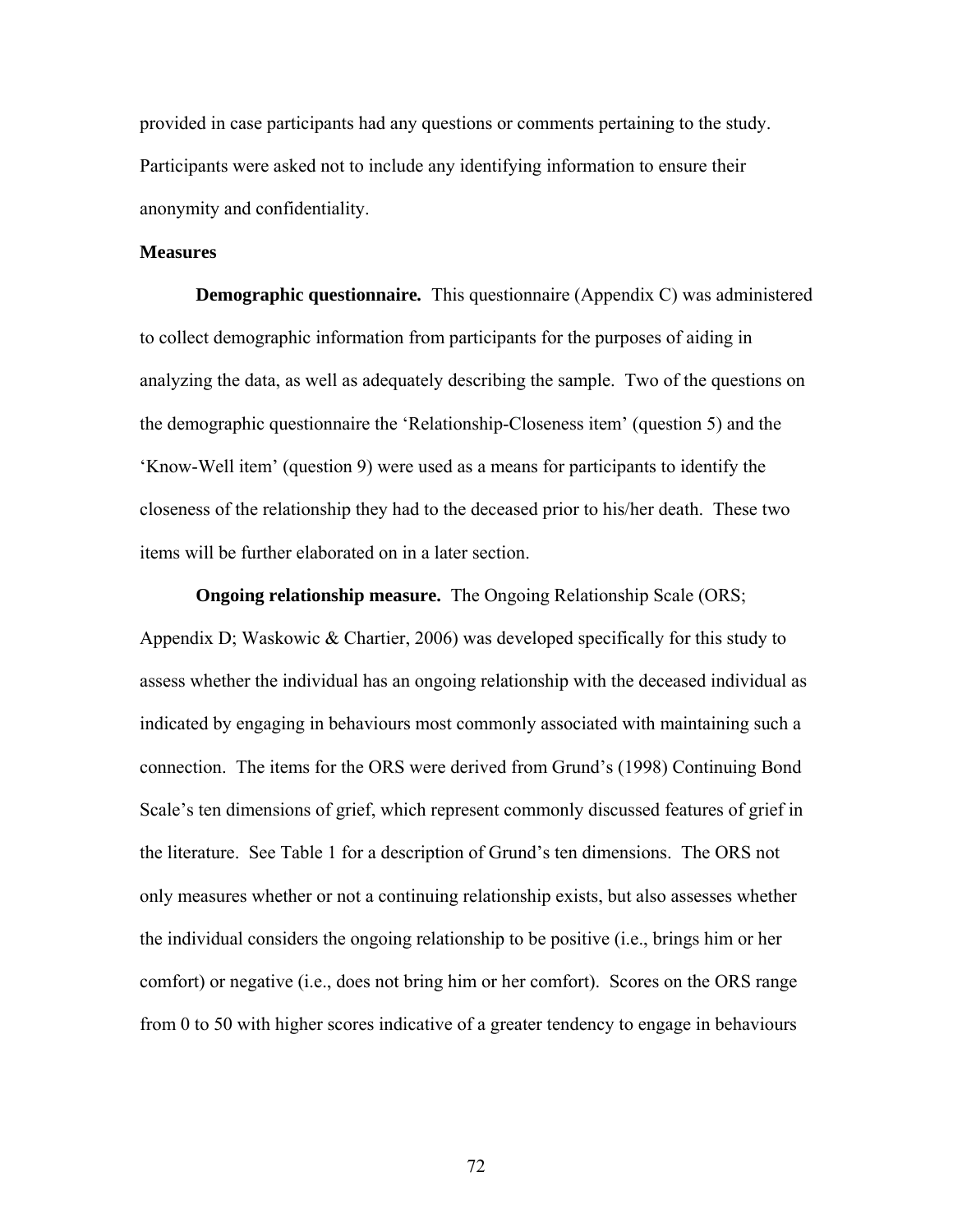that maintain an ongoing tie, as well as a tendency to find comfort in engaging in such behaviours.

The ORS consists of two parts. The first part, which is labelled as the ORS *Behaviour* Scale is composed of 10 items asking the participant (either yes or no) whether or not they engage in various behaviours commonly associated with maintaining an ongoing connection with the deceased. The ORS *Behaviour* Scale is scored by summing the first ten items on the measure, where a yes response equals one and a no response equals zero. The range of possible scores on the ORS *Behaviour* Scale is from 0 to 10. Part 2, labelled the ORS *Comfort* Scale is comprised of ten items asking participants to rate on a five-point Likert-type scale whether or not engaging in such ongoing behaviours is comforting (i.e.,  $0 =$  Does not describe me at all to  $4 =$  Describes me very well). The ORS *Comfort* Scale is scored by summing the last ten items of the measure resulting in a possible range of scores from 0 to 40. The Total ORS Scale score is calculated by summing the total from all items, therefore resulting in a possible range of scores from 0 to 50. As this is a new measure, a partial purpose of this study was to establish the psychometric properties of this measure.

**Continuing bond measure.** The Continuing Bonds Scale (CBS; Appendix E; Field, Gal-Oz, & Bonanno, 2003) examines the extent to which a bereaved individual feels that the deceased person continues to be a part of his or her life. This measure was used in the present study to establish convergent validity for the ORS. Like the ORS, the CBS assesses an array of continuing bonds expressions found in the bereavement literature (e.g., memories, keeping possessions, sense of presence, identification with the deceased, legacy of deceased, deceased as a standard, and reminiscing about deceased)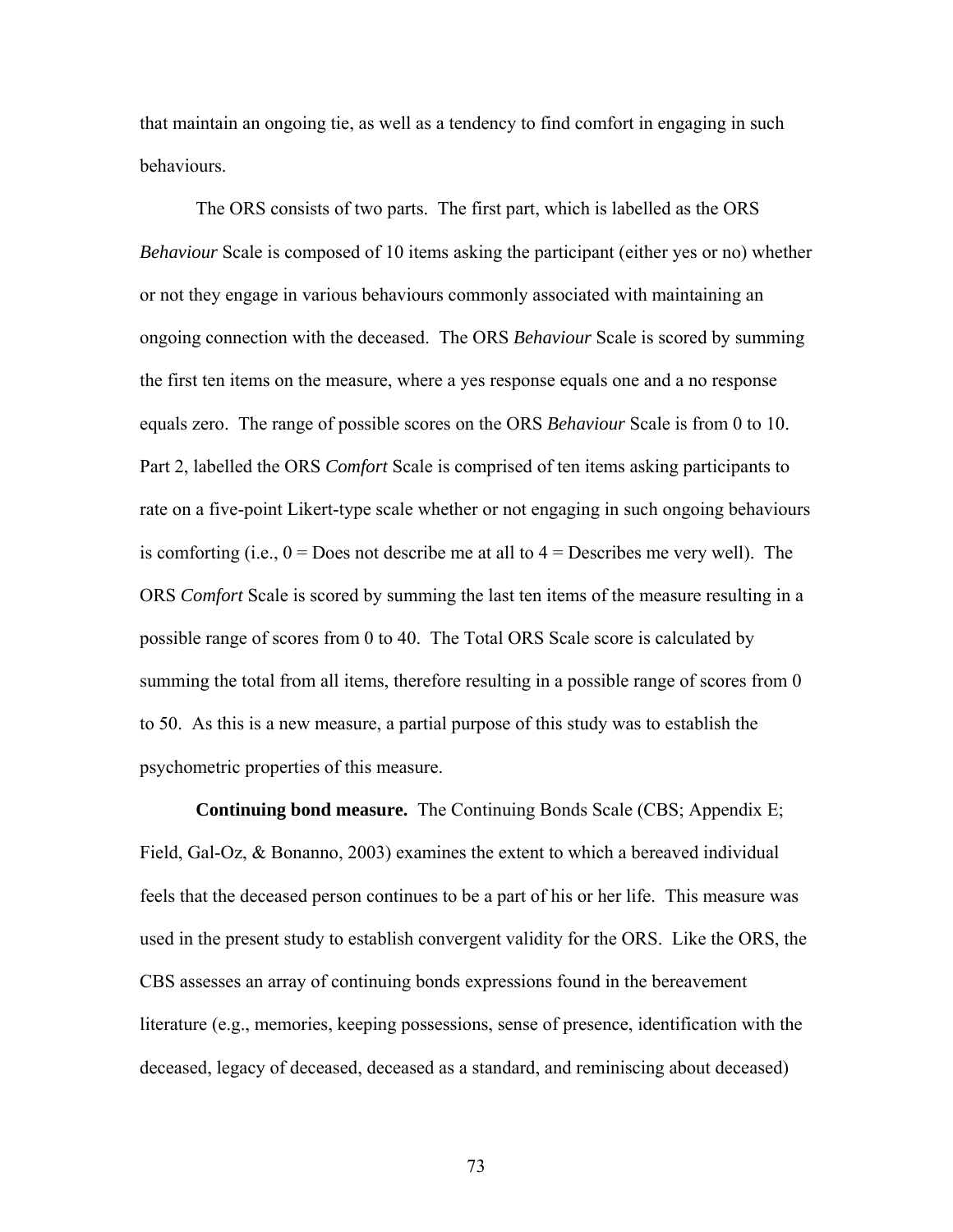and is thought to measure ways in which one maintains an ongoing psychological connection to the deceased (Field, Gal-Oz, & Bonanno, 2003). Participants are asked to rate 11 items on a five-point Likert-type scale on the extent to which each item is true for them in relation to the deceased person (e.g.,  $1 = Not$  at all true to  $5 = Very$  true) resulting in a total possible range of scores from 11 to 55. The higher the score, the more indicative it is that one engages in ways to maintain the ongoing relationship with the deceased individual. Field, Gal-Oz, and Bonanno (2003) reported an internal consistency for the overall scale of .87, while Neimeyer, Baldwin, and Gilles (2006) report an alpha of .90. In the present study the Cronbach alpha coefficient was .90.

The CBS was originally developed for use in a study examining different aspects of the ongoing attachment to a deceased partner (Field, Gal-Oz, & Bonanno, 2003). In their original study, Field, Gal-Oz, and Bonanno (2003) administered the CBS to 39 individuals who had completed a number of other symptom and well-being measures five years prior (Field, Gal-Oz, & Bonanno, 2003). The authors indeed found a significant pattern of correlations between the CBS and grief-specific symptoms lending support to the validity of the measure. For example, the correlation between the CBS and the Texas Revised Inventory of Grief was significant and positive showing convergent validity; whereas, the correlations between the CBS and measures of general psychiatric conditions (e.g., Beck Depression Inventory, Symptom Checklist-90-Revised, and the Positive States of Mind) were all non-significant showing discriminant validity. Further, the authors found a positive relationship between the CBS and relationship satisfaction, a negative correlation between the CBS and amount of blame in a role-play with the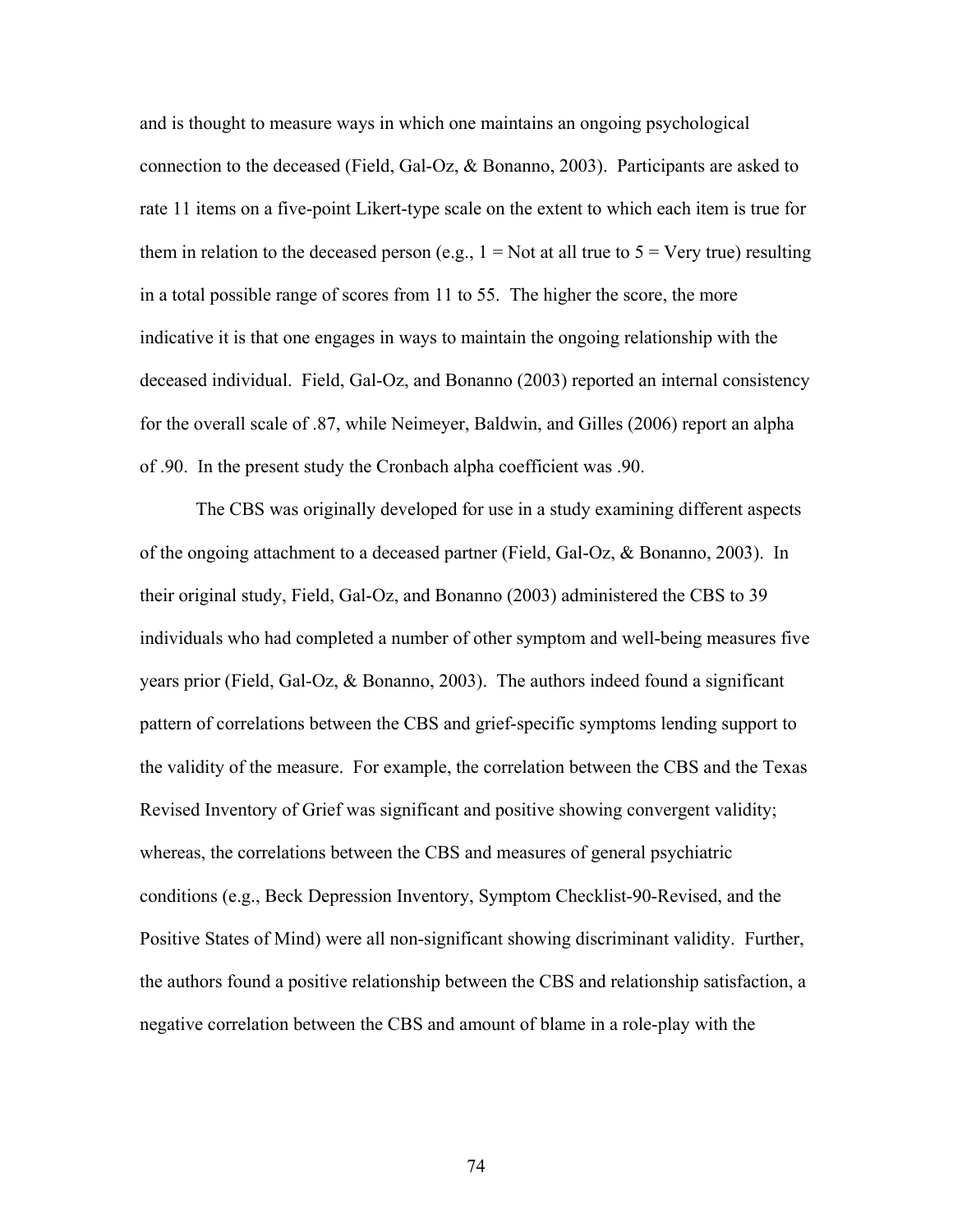deceased, and a positive correlation between the use of continuing bonds and greater helplessness.

**Closeness of relationship measure.** The Miller Social Intimacy Scale (MSIS; Appendix F; Miller & Lefcourt, 1982) along with two other items from the demographic questionnaire (i.e., Relationship-Closeness item and the Know-Well item) were used to determine the closeness of the relationship between the participant and the identified deceased individual. Given that the ORS was designed to measure aspects of an ongoing relationship, the MSIS, the Relationship-Closeness and Know-Well items were also used to examine the convergent validity of the ORS.

The MSIS is a 17-item scale measuring social closeness, with six of the items measuring the frequency of the relationship and the other 11 measuring the intensity. Each question is rated on a five-point Likert-type scale ranging from  $A = \text{very rarely to } E$ = almost always, and asks respondents to rate the frequency of specific behaviours and then assess the affect in their close relationships. Total scale scores range from 17 to 85 with the higher the overall score, the greater the amount of closeness or social intimacy. (See Appendix F for scoring instructions of the MSIS.)

Internal consistencies of the MSIS have been reported to be high with alphas in two different samples of .86 and .91 (Miller & Lefcourt, 1982). Others, such as Downs and Hillje (1991) have reported internal reliabilities consistent with these values. For example, in their study of the utility of the MSIS with nonspousal mixed- and samegender dyads the internal consistencies for the various dyads ranged from .87 to .95 (Downs & Hillje, 1991). The MSIS has also been reported to be very stable with a two-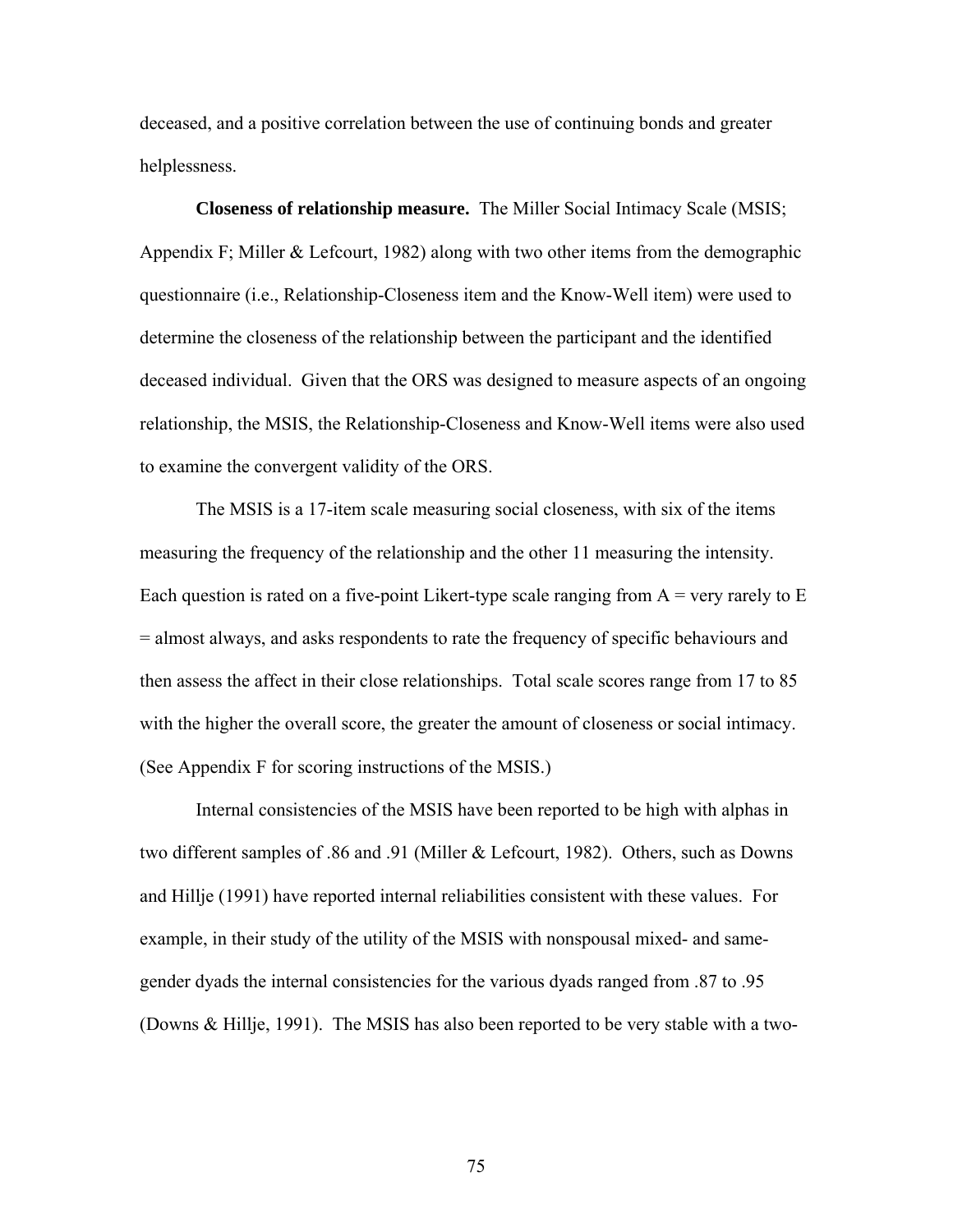month test-retest reliability of .96 and a one-month test-retest reliability of .84 (Miller & Lefcourt, 1982). The Cronbach alpha coefficient obtained for the current study was .94.

The test developers originally validated the MSIS with several groups of individuals: unmarried undergraduate students, married couples associated with a university, and a group of married couples who were seeking conjoint marital therapy at a psychiatric facility (Miller & Lefcourt, 1982). Convergent validity for the MSIS was found to be satisfactory in that individuals who rated their closest relationships high on trust and intimacy also scored high on the MSIS,  $r = .71$ ,  $p < .001$ . Additionally, individuals who rated themselves as lonely also scored low on the MSIS,  $r = -0.65$ ,  $p <$ .001. Discriminant validity was established by demonstrating that the MSIS scores were not positively correlated with either personality or need for approval scales. The measure's construct validity was demonstrated in that individuals reported greater intimacy with a close versus a casual friend,  $t(24) = 9.18$ ,  $p < .001$ , and married participants reported greater levels of intimacy than unmarried participants,  $t(24) = 8.17$ ,  $p < .001$ . Further, the married students who were not in distress reported greater intimacy than those seeking therapy,  $t(63) = 6.41$ ,  $p < .001$ .

As mentioned previously, two additional items from the demographic questionnaire were used. These items asked participants to rate the closeness of their relationship with the deceased individual and how well they felt they knew the deceased individual prior to his or her death. The items are considered to have face validity in that they directly inquire about the closeness of the relationship and how well the respondent knew the person.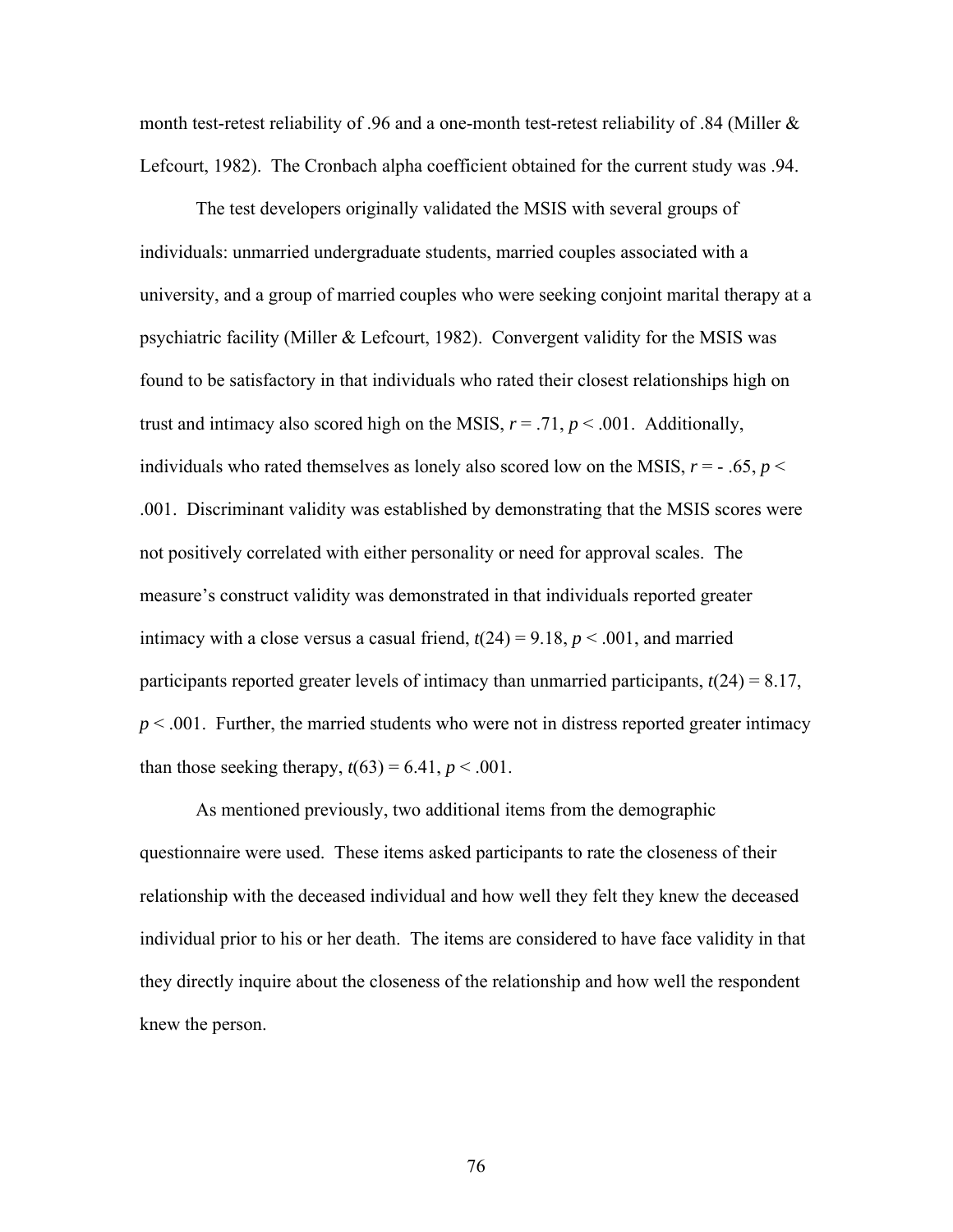The first item, which was labelled as 'Relationship-Closeness' asked participants to rate how close their relationship was relative to other relationships in their lives. Participants rated their responses on a five-point scale from  $1 =$  "Not very close at all" to 5 = "Closer than any relationship I've ever had before or since". The mean for this item was 3.07 with a standard deviation of 0.92. The second item included in the demographic questionnaire asked participants to rate how well they felt they knew the person. Participants responded on a 3-point scale where  $1 = "Not well at all", 2 = "Somewhat",$ and  $3 =$  "Very well". This item was labelled as 'Know-Well'. The mean for the Know-Well item was 2.37 with a standard deviation of 0.63.

**Worry measure.** The Penn State Worry Questionnaire (PSWQ; Appendix G; Meyer, Miller, Metzger, & Borkovec, 1990) was included to examine discriminant validity of the ORS. The PSWQ consists of 16 items designed to measure the trait of worry in adults. The PSWQ encapsulates the general frequency, intensity and uncontrollability of worry without making reference to the content of specific topics (Yilmaz, Gencoz, and Wells, 2008). The questionnaire consists of 16 items and uses a 5 point Likert-type response scale ranging from 1 (not at all like me) to 5 (very typical of me). Scores on the PSWQ range from 16 to 80, with higher scores indicating an increased tendency to worry.

The psychometric characteristics of the PSWQ have been examined in several studies and have, in general, been found to be satisfactory. For example, the internal consistency of the PSWQ has been reported to range from  $\alpha$  = .80 to  $\alpha$  = .95 (Brown, Antony, & Barlow, 1992; Crittendon & Hopko, 2006; Fresco, Heimberg, Mennin, & Tuck, 2002; Stanley, Novy, Bourland, Beck & Averill, 2001; Wetherell, Gatz, & Craske,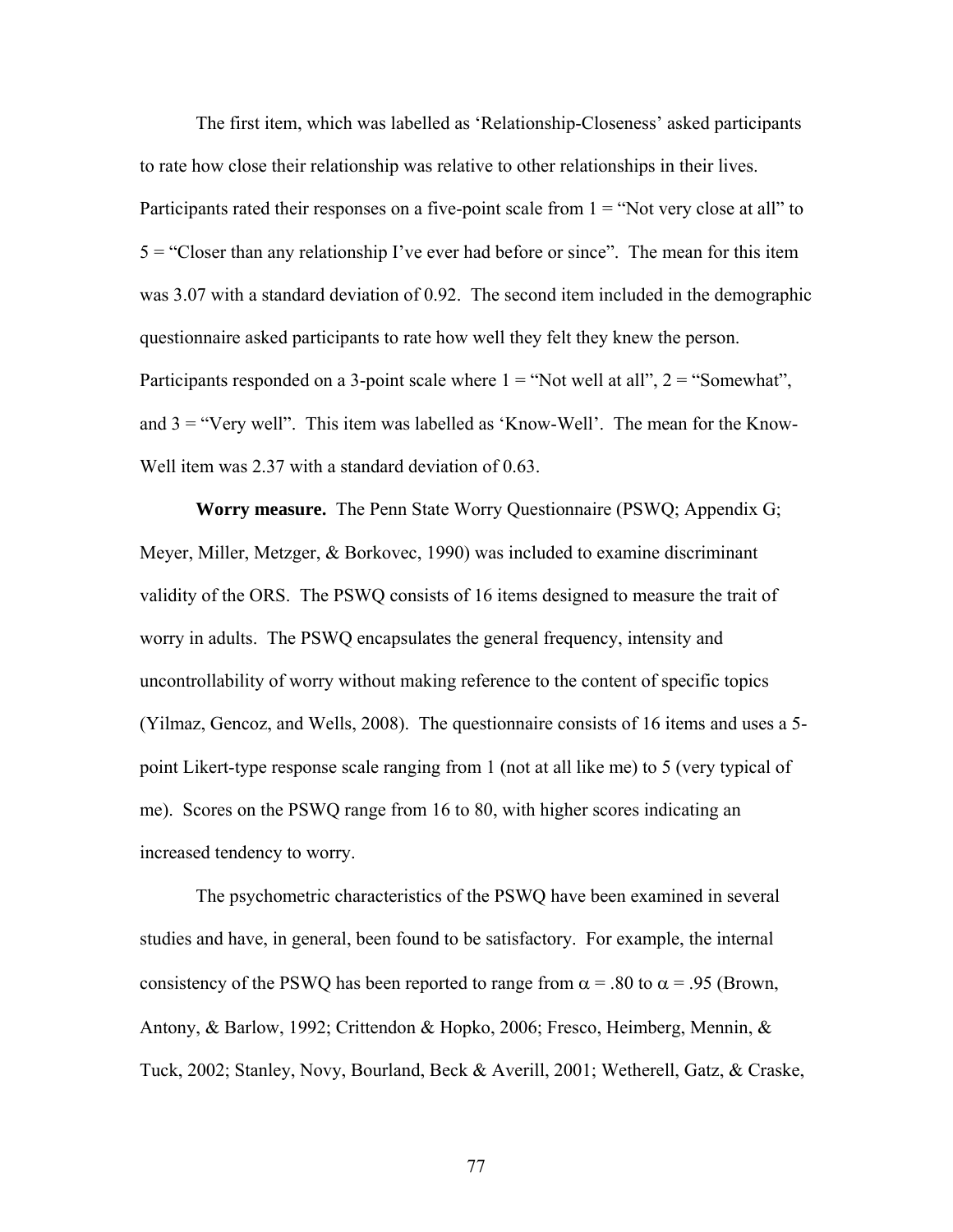2003). The test-retest reliability of the measure was also reported for different time intervals with three independent college samples and was found to range from .74 to .93 (Meyer, Miller, Metzger, & Borkovec, 1990). In the current study a Cronbach alpha of .95 was observed for the PSWQ.

Several studies have demonstrated the convergent validity of the PSWQ by demonstrating that the PSWQ correlates positively with other anxiety constructs. For example, Belzer, D'Zurilla, and Maydeu-Olivares (2002) found a positive correlation between the PSWQ and trait anxiety, Stober and Joorman (2001) found a positive correlation between the PSWQ and state anxiety, and Burns, Keortge, Formea, and Sternberger (1996) found a positive correlation between the PSWQ and obsessivecompulsive symptoms. Brown, Antony, and Barlow (1992) provide further evidence for the validity of the measure in that the PSWQ could differentiate between Generalized Anxiety Disorder and other anxiety disorders and non-anxious participants.

**Anger measure.** The Trait Anger Scale (TAS; Appendix H; Spielberger, Jacobs, Russel, & Crane, 1983) was also used to examine discriminant validity of the ORS. The TAS consists of 10 items designed to measure the trait of anger. Specifically, the TAS was designed to measure one's more habitual response. Participants are asked to rate how generally angry they felt using a 4-point Likert-type scale  $(1 =$  almost never to  $4 =$ almost always). Scores of the TAS range from 10 to 40 with higher scores on the scale indicating greater anger. The internal consistency for this scale has been reported to range from .81 to .91, with college students having the highest reliabilities (Spielberger, 1988). The internal consistency has also been reported at .87 for male navy recruits and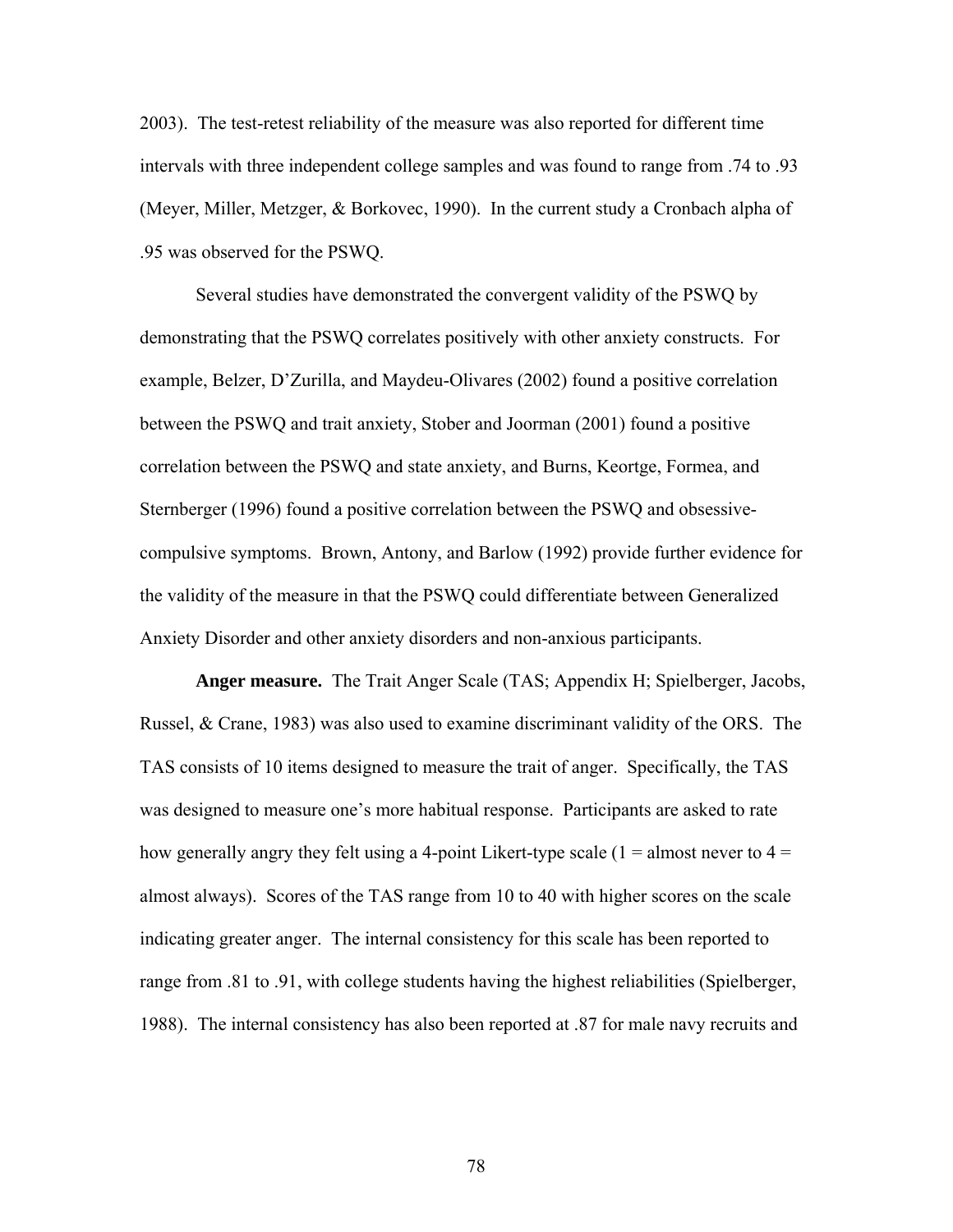.84 for female navy recruits. The observed alpha for the TAS in the present study was .91.

The TAS has also been shown to correlate positively with other anger and hostility measures (Spielberger, 1988) and to discriminate between high and low anger groups (Lopez & Thurman, 1986; Spielberger, 1988). For example, in a series of studies Deffenbacher et al. (1996) demonstrated both convergent and discriminant validity for the measure. In their studies participants were divided into two groups: a high-anger group made up of individuals who scored within the top quartile on the TAS and a lowanger group, made up of those who scored in the bottom quartile of the TAS. In comparing the two groups the high-anger group reported more frequent and intense anger, expressed their anger in less constructive ways, and experienced more frequent and severe consequences from their anger compared to the low-anger group. Further, in examining the correlations between anger and the number of times an individual was angry, anxious, depressed and intoxicated in the last month, Deffenbacher et al. (1996) demonstrated that the TAS was positively related to the frequency of anger and that it was a better predictor of the frequency of anger than any of the other variables measured, demonstrating discriminant validity for the TAS. Finally, they also examined the correlation between the TAS and the intensity of anger-hostility as measured by the Symptom Checklist-90-Revised (SCL-90-R; Derogatis, 1983) as well as with other symptom intensities of the SCL-90-R. The results showed that the correlations between the TAS and anger-hostility were higher than with the other emotional and psychological states as well as the overall index of general symptom intensity, providing evidence for both the convergent and discriminant validity of the TAS as a measure of trait anger.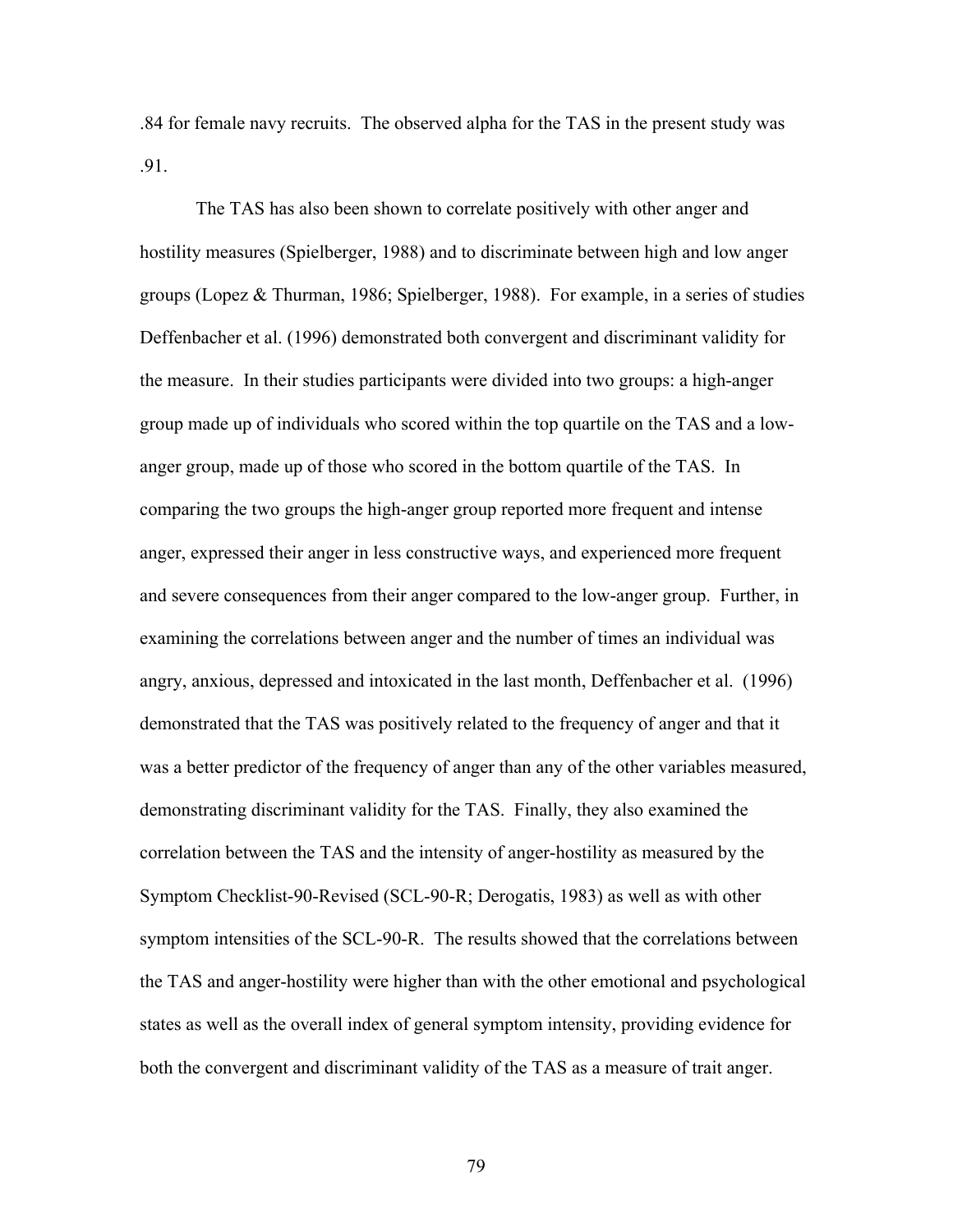**Social desirability measure.** Form-C of the Marlowe-Crowne Social

Desirability Scale (MCSDS; Appendix I; Reynolds, 1982), which was derived from the original 33-item Marlowe-Crowne Social Desirability Scale (Crowne & Marlowe, 1960) was included as a means of assessing participants' level of socially desirable responding or "faking good" on the self-report measures. The MCSDS consists of 13 items in which respondents are asked to respond either true or false to items reflecting culturally approved behaviours that have a low likelihood of occurring. Total scores range from 0 (low) to 13 (high social desirability) with higher scores indicating more socially desirable responding. See Appendix I for scoring instructions. The original 33-item scale has been reported to have good internal consistency ( $\alpha$  = .88; Crowne and Marlowe, 1960). Other studies have also reported good internal consistency of the full scale ranging from .73 to .96 (Ballard, 1992; Barger, 2002; Fischer & Fick, 1993; Loo & Thorpe, 2000; Reynolds, 1982; Strahan & Gerbasi, 1972) and one-month test-retest reliability of .89 (Crowne & Marlowe, 1960). The reliability of the short form of the MCSDS has been reported at .76 (Reynolds, 1982). The six-week test-retest reliability has been reported at .74 (Zook & Sipps, 1985). Others have reported its internal consistency ranging from .62 to .89 (Loo & Thorpe, 2000; Ballard, 1992; and Fischer & Fick, 1993), thus demonstrating an acceptable level of reliability. Loo and Thorpe (2000) also report internal-consistency reliabilities of the MCSDS for a nursing group ( $\alpha$  = .66), a management group ( $\alpha$  = .57), a group of men ( $\alpha$  = .53), and a group of women ( $\alpha$  = .67). The Cronbach alpha for the present study was comparable at .70.

Concurrent validity of Form-C of the MCSDS was demonstrated by examining correlations between Form-C and the standard version of the MCSDS and the Edwards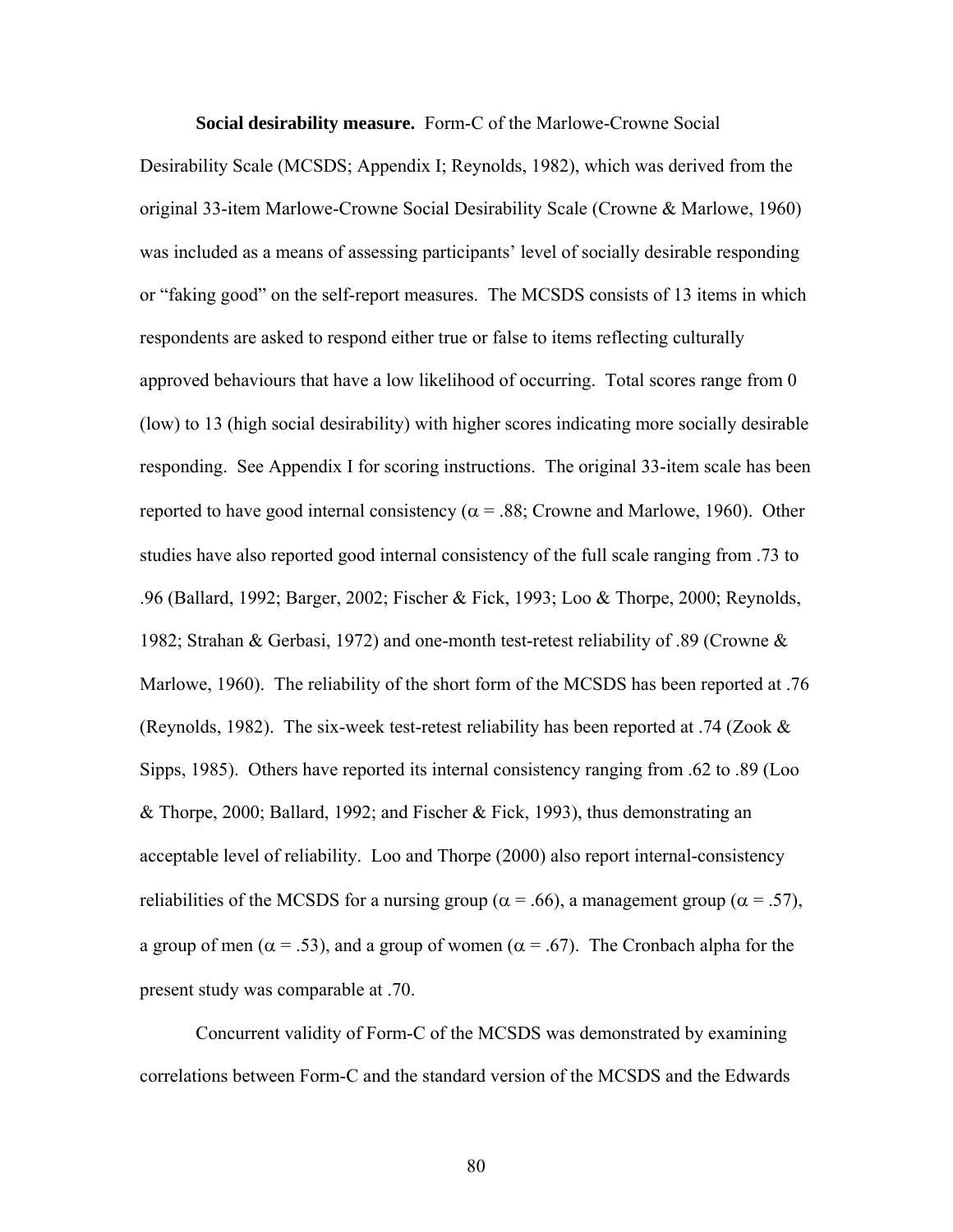Social Desirability Scale (Reynolds, 1982). The results revealed a correlation between Form-C and the standard form of .93, and .41 between Form-C and the Edwards Social Desirability Scale. Others have found the correlation between the full scale and Form C ranging from .91 to .97 (Andrews & Meyer, 2003; Fischer & Fick, 1993; and Loo & Thorpe, 2000).

### **Results**

#### **Analyses**

**Reliability of the ORS.** The reliability of the ORS was determined by calculating the internal consistency for the total measure (i.e., the ORS), as well as the two scales that comprise it (i.e., the ORS *Behaviour* subcale and the ORS *Comfort* subcale). The internal consistency of the ORS produced a Cronbach's alpha of .90 for the total scale. The internal consistency for the ORS *Behaviour* subcale resulted in a Cronbach's alpha of .76, while the internal consistency of the ORS *Comfort* subscale was alpha  $= .90$ .

**Validity of the ORS.** Preliminary validity for the ORS was established using the Continuing Bonds Scale (CBS; Field, Gal-Oz, & Bonanno, 2003) as a measure of convergent validity, since both are designed to measure behaviours an individual engages in to maintain an ongoing connection to a deceased individual. The CBS and the ORS were highly correlated at  $r(71) = .81$ ,  $p < .001$ . Further, the pattern of correlations between the CBS and the other measures (i.e., MSIS, TAS, and the PSWQ) was similar to the pattern of correlations between the ORS and these same measures (see Table 2).

Convergent validity was further examined using the MSIS, the Relationship-Closeness item and the Know-Well item. The correlations between the MSIS and the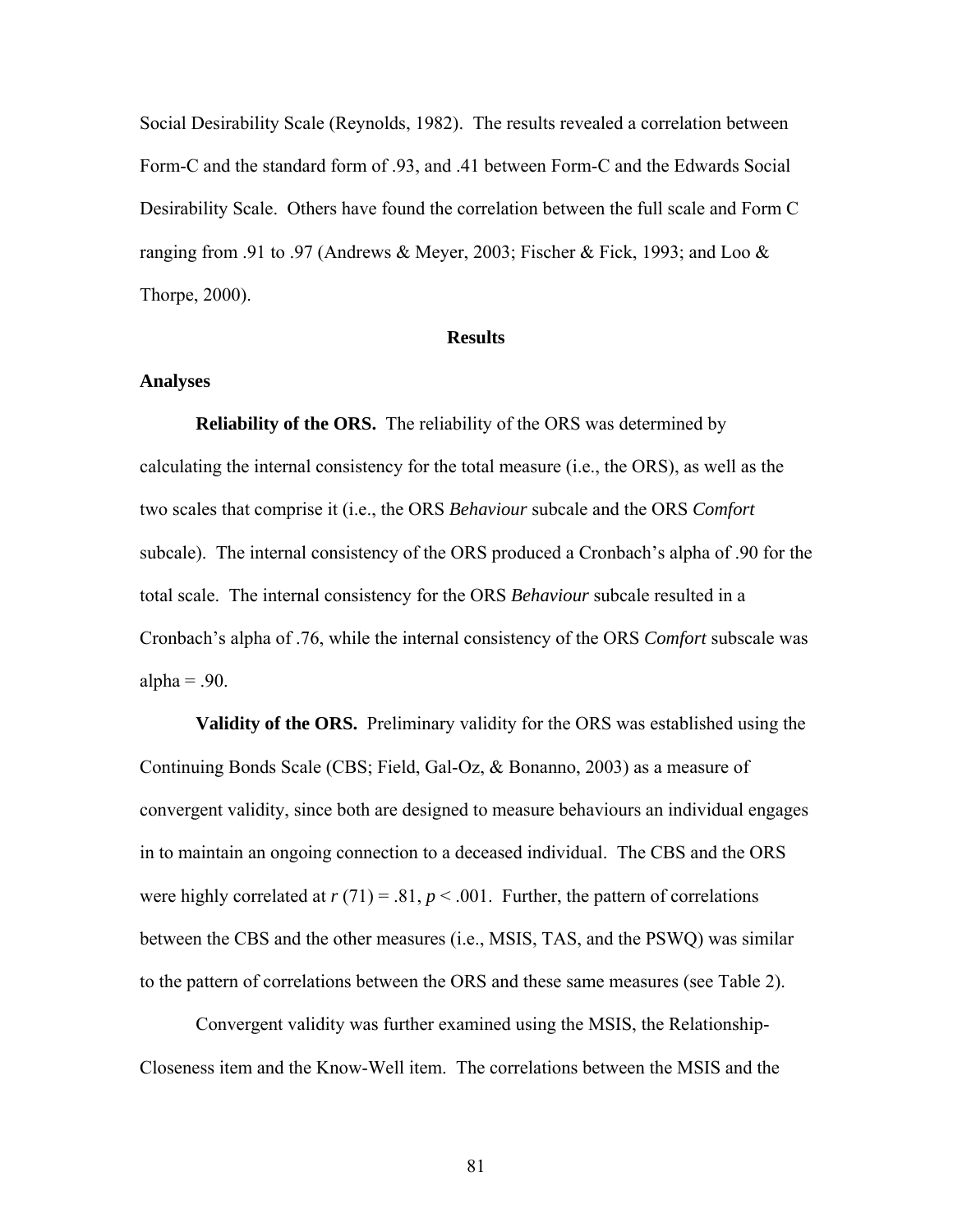Relationship-Closeness item and the Know-Well item were examined first. The relationship between these items was found to be strong with  $r(71) = .71$ ,  $p < .001$  for the Relationship-Closeness item and  $r(71) = .53$ ,  $n = 73$ ,  $p < .001$  for the Know-Well item, suggesting that these items are a good estimate of the closeness of the relationship and how well one knew the other person.

The relationship between the ORS and the MSIS was examined next. As can be seen in Table 2 these measures were moderately correlated  $r(71) = .39, p < .01$ . When the ORS and the Relationship-Closeness and Know-Well items were examined, a moderate correlation was once again found  $r(71) = .31$ ,  $p < .01$  for closeness and  $r(71) =$ .35,  $p < 0.01$  for know-well. Similarly, the relationship between the CBS and these three measures (i.e., MSIS, Relationship-Closeness and Know-Well items) also produced significant positive correlations  $r(71) = .56$ ,  $p < .01$  for the MSIS,  $r(71) = .35$ ,  $p < .01$ for closeness and  $r(71) = .39$ ,  $p < .01$  for know-well.

Two measures, the TAS and the PSWQ were included to establish discriminant validity for the ORS. While the TAS and the ORS were correlated, the relationship was relatively small  $r(71) = .28$ ,  $p = .02$ . Similarly, the PSWQ was also significantly correlated with the ORS, but the correlation was only moderate in size  $r(71) = .37$ ,  $p =$ .001.

To further explore the relationship between the ORS and the full-scale measures (i.e., TAS, PSWQ, MSIS, CBS, and the ORS) the full-scale measures were subjected to principal components analysis (PCA). Prior to performing PCA the suitability of the data for factor analysis was assessed. Inspection of the correlation matrix revealed the presence of several coefficients at or above 0.30 (see Table 3). The Kaiser-Meyer-Oklin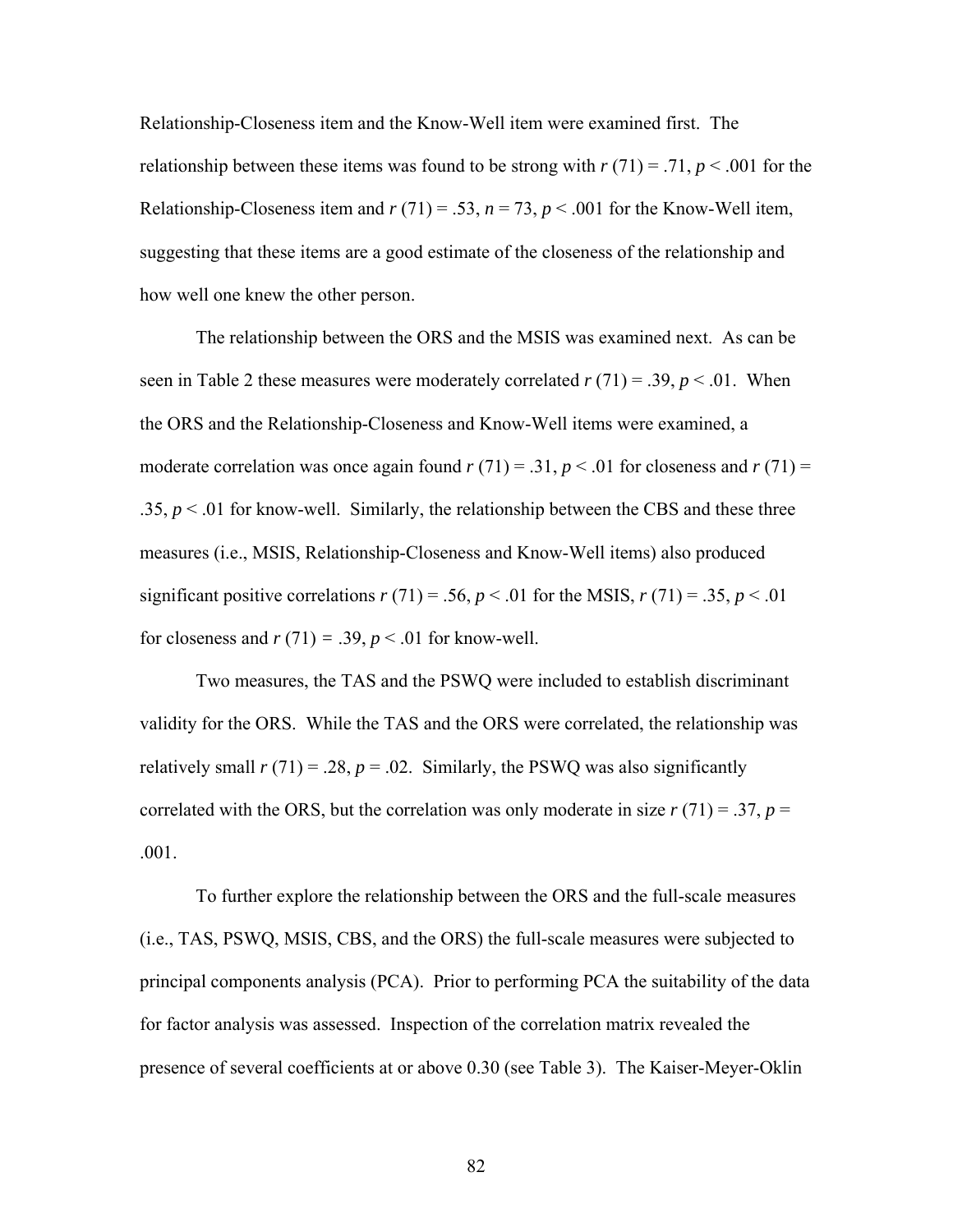value was 0.63, which meets the recommended value of 0.60 (Kaiser, 1970; 1974) and the Bartlett's Test of Sphericity (Bartlett, 1954) was significant ( $p < .001$ ), therefore supporting the factorability of the correlation matrix.

Principal components analysis revealed the presence of two components with eigenvalues exceeding 1, explaining 49.15% and 28.81% of the variance respectively (see Table 4). An inspection of the screeplot revealed a clear break after the second component. To aid in the interpretation of these two components, Varimax with Kaiser Normalization rotation method was conducted (see Table 5). According to Pedhazur and Schmelkin (1991) it is reasonable to utilize an orthogonal rotation method when the oblique rotation method demonstrates a negligible correlation between factors. A nonsignificant correlation was indeed found *r* = .15 when an oblique rotation was conducted. Given this negligible correlation and Pedhazur and Schmelkin's recommendation, it was decided to proceed with the Varimax with Kaiser Normalization rotation method. Such a method makes the assumption that the underlying factors are unrelated.

The rotated solution revealed that the CBS, the ORS and the MSIS had strong loadings, .90, .81, and .82 respectively, on the first component, whereas the TAS and the PSWQ loaded strongly, .85 and .84, on the second component. The results of this analysis lend support for the discriminant validity between the ORS and the TAS and PSWQ, as well as the convergent validity between the ORS and the CBS and MSIS.

**Relationship Closeness and Ongoing Behaviours.** The relationship between the closeness of the relationship (as measured by the MSIS, the Relationship-Closeness item, and the Know-Well item) and one's tendency to engage in behaviours that maintain an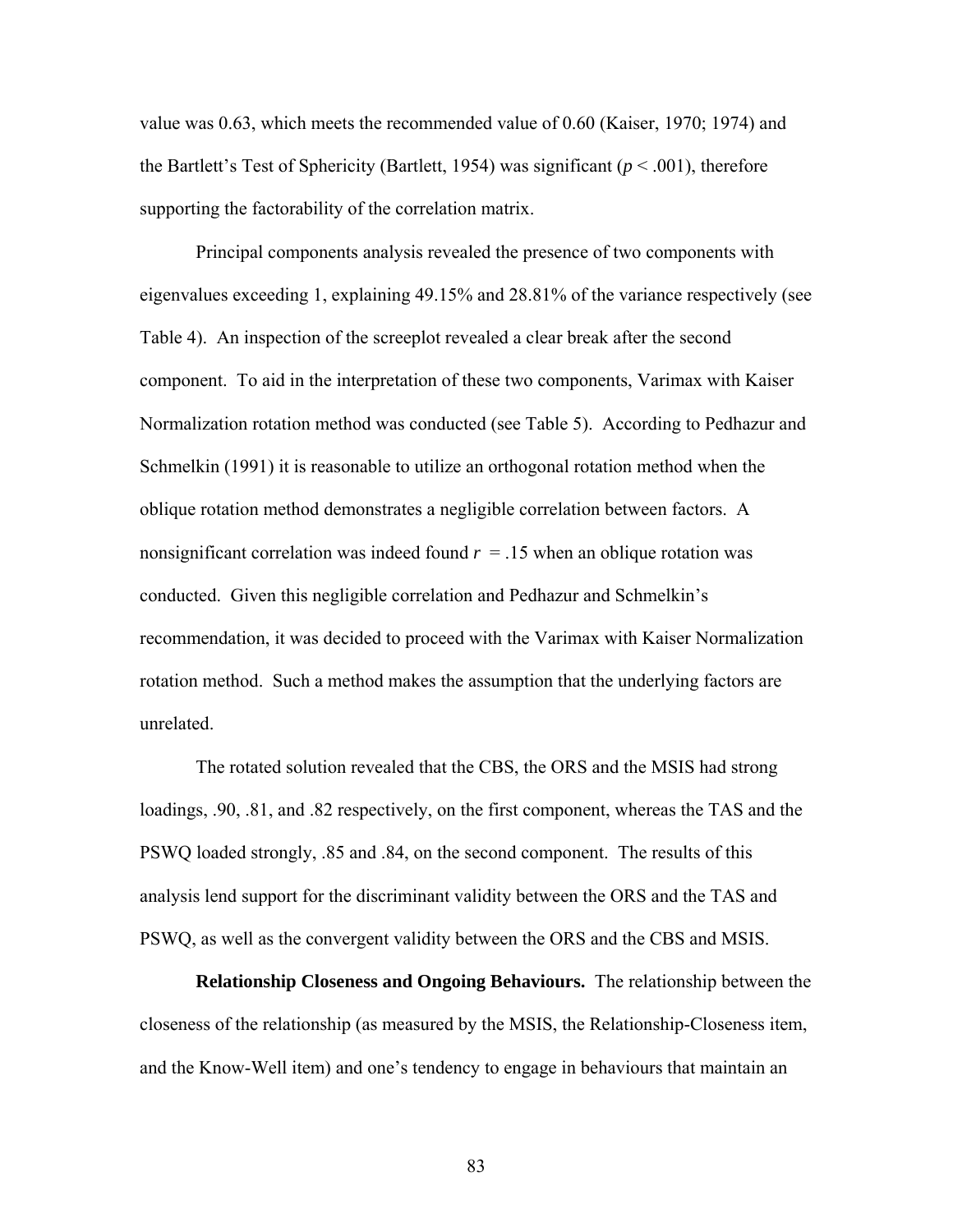ongoing relationship with the individual after his or her death (as measured by the ORS and the CBS) was investigated using Pearson product-moment correlation coefficient (see Table 2).

In examining the relationship between the ORS and the MSIS there was a moderate positive correlation between the two instruments  $r(71) = .39$ ,  $p = .001$  with higher levels of engagement in ongoing behaviours and greater comfort from doing so associated with higher levels of intimacy in the relationship. There was also a strong correlation between the CBS and the MSIS  $r(71) = .56$ ,  $p < .001$ , again indicating that the closer the reported relationship the more likely one is to engage in behaviors that continue the relationship with a deceased person.

When the relationship between the ORS *Behaviour* subscale and the MSIS was examined the correlation was slightly higher than the ORS full scale  $r(71) = .40$ ,  $p <$ .001. A similar pattern was also found when examining the relationship between the ORS and the Relationship-Closeness item *r* (71) = .31, *p* = .009, as well as with the ORS and the Know-Well item  $r(71) = .35$ ,  $p = .002$ . Further, the CBS was also moderately correlated with both the Relationship-Closeness item  $r(71) = .35$ ,  $p = .003$  and the Know-Well item  $r(71) = .39$ ,  $p = .001$ . Consistent with what was hypothesized, participants who reported having had a closer and more intimate relationship with the deceased individual prior to his or her death also reported engaging in more behaviours that maintain an on-going relationship with the person after his or her death and greater comfort in so doing.

**Gender Differences.** Independent-sample t-tests were conducted to compare scores on key variables for males and females. There was a significant difference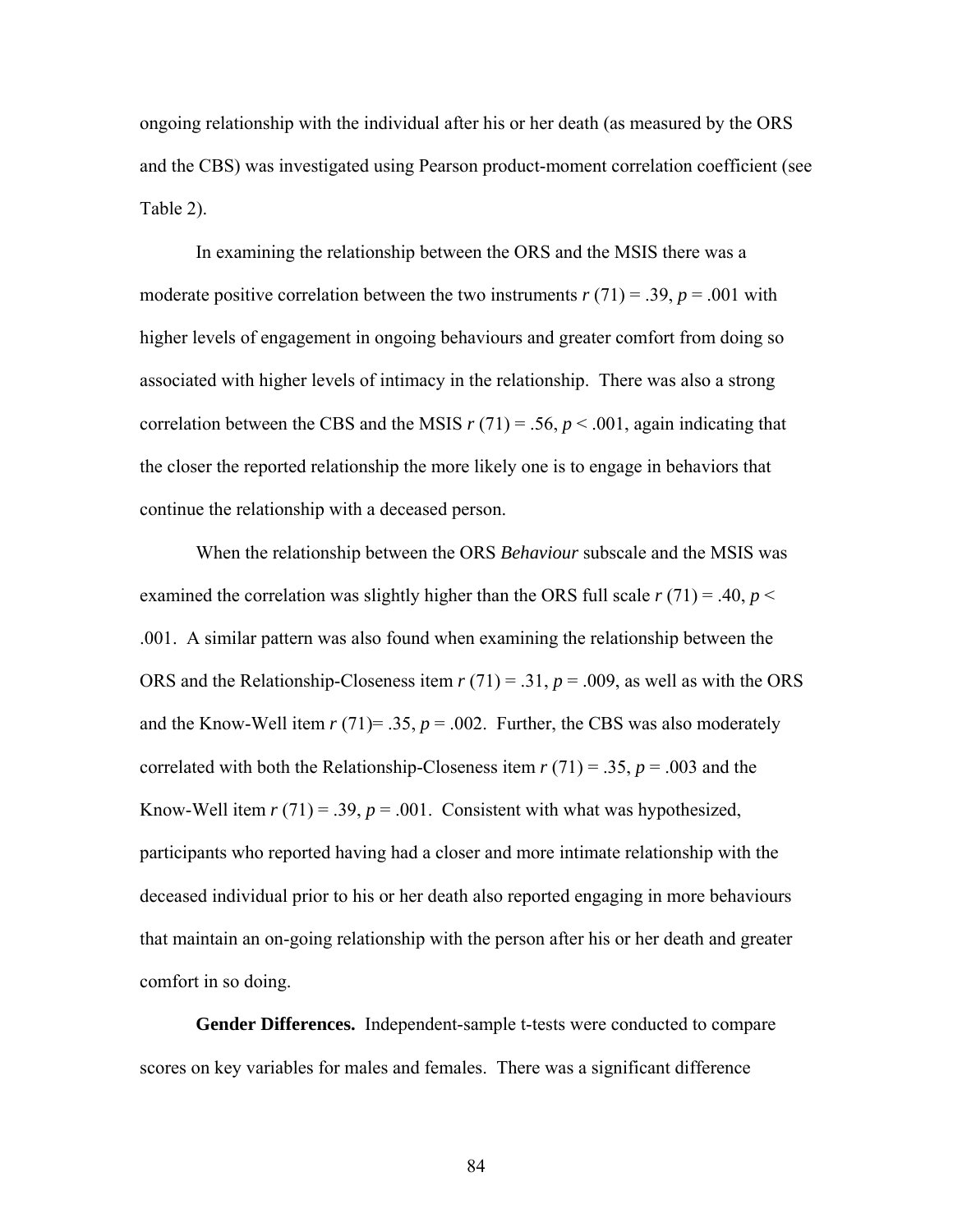between males and females on the PSWQ, the MSIS, the CBS, and the ORS in that female participants scored significantly higher on each of the measures than the male participants (see Table 6). These findings indicate that women report more worry, more social intimacy, and engaging in more behaviours associated with maintaining an ongoing relationship than their male counterparts. In examining the gender differences on the two subscales of the ORS there was no significant difference between male and female participants on whether or not they engage in behaviours that reflect an ongoing relationship. However, there was a significant difference between males and females on whether they felt engaging in such behaviours was comforting in that females scored significantly higher. Therefore, the female participants (as compared to male participants) reported feeling more comfort with engaging in behaviours that maintain an ongoing relationship with a deceased individual. There were no other significant gender differences on the remaining measures.

**Socially Desirable Responding.** The MCSDS scale was used to determine the extent to which participants responded to the measures in a socially desirable manner. The relationship between both the MCSDS and the ORS  $r(71) = -16$ ,  $p = 0.17$  and the MCSDS and the CBS  $r(71) = -16$ ,  $p = 18$  were non-significant (see Table 2). Such a finding indicated that there was no marked socially desirable responding on these two measures.

### **Discussion**

It has been over a decade since the publication of Klass, Silverman, and Nickman's (1996) book on continuing bonds. This book represented an important development in the grief research in that it stressed the importance of maintaining a bond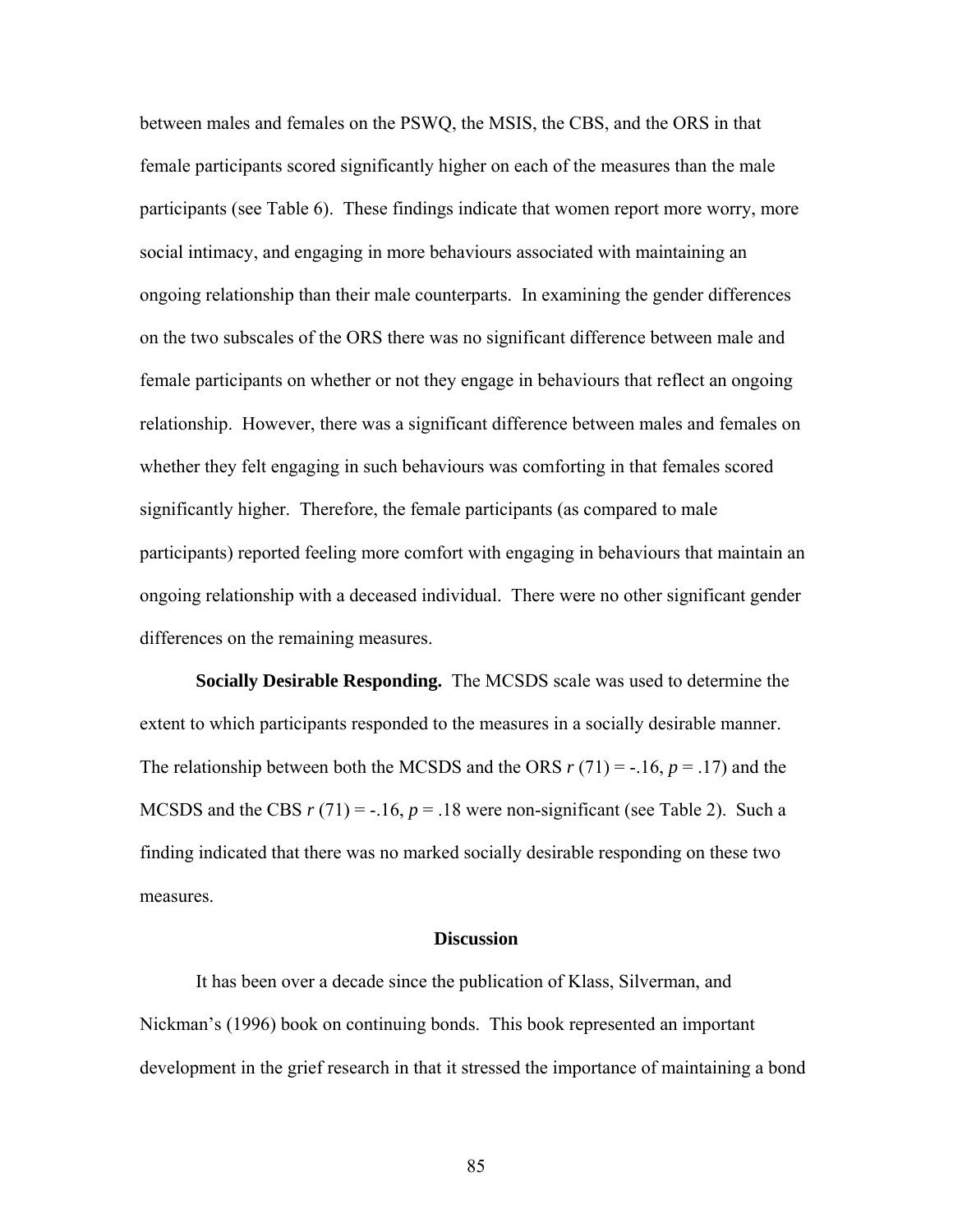or relationship with a deceased loved one over relinquishing the connection. Since this publication the research has continued to explore the impact of maintaining such a bond, and the implications of doing so, on one's grief experience. However, despite the interest in continuing bonds and the seeming acceptance of such a concept in the literature, with the exception of one study conducted by Field, Gal-Oz, and Bonanno (2003) no scale has been developed to measure behaviours associated with maintaining such a continuing bond. Rather, researchers have tended to utilize already existing measures to capture such behaviours.

Further, Field, Gal-Oz, and Bonanno's (2003) Continuing Bond Scale was designed specifically for their study exploring whether such a continuing bond represented a healthy grief resolution. Although their scale had good reliability they did not provide any further psychometric data validating the measure, nor did the scale include questions regarding whether the participants viewed engaging in behaviours that maintained an ongoing connection to the deceased to be a positive or negative experience. For the most part, the grief literature tends to make the assumption that such a continuing bond is perceived to be a positive and seldom entertains the notion that for a bereaved person this continuing bond may not, in fact bring them comfort.

The main purpose of this study was to develop a scale that not only measured the ongoing behaviours a bereaved person engages in to maintain a connection to a deceased individual, but also measured whether engaging in such behaviours is perceived to bring comfort to the person. By utilizing this newly developed scale, this study also set out to examine the relationship between the perceived closeness of one's relationship and the tendency to engage in ongoing behaviours that maintain a connection to the deceased.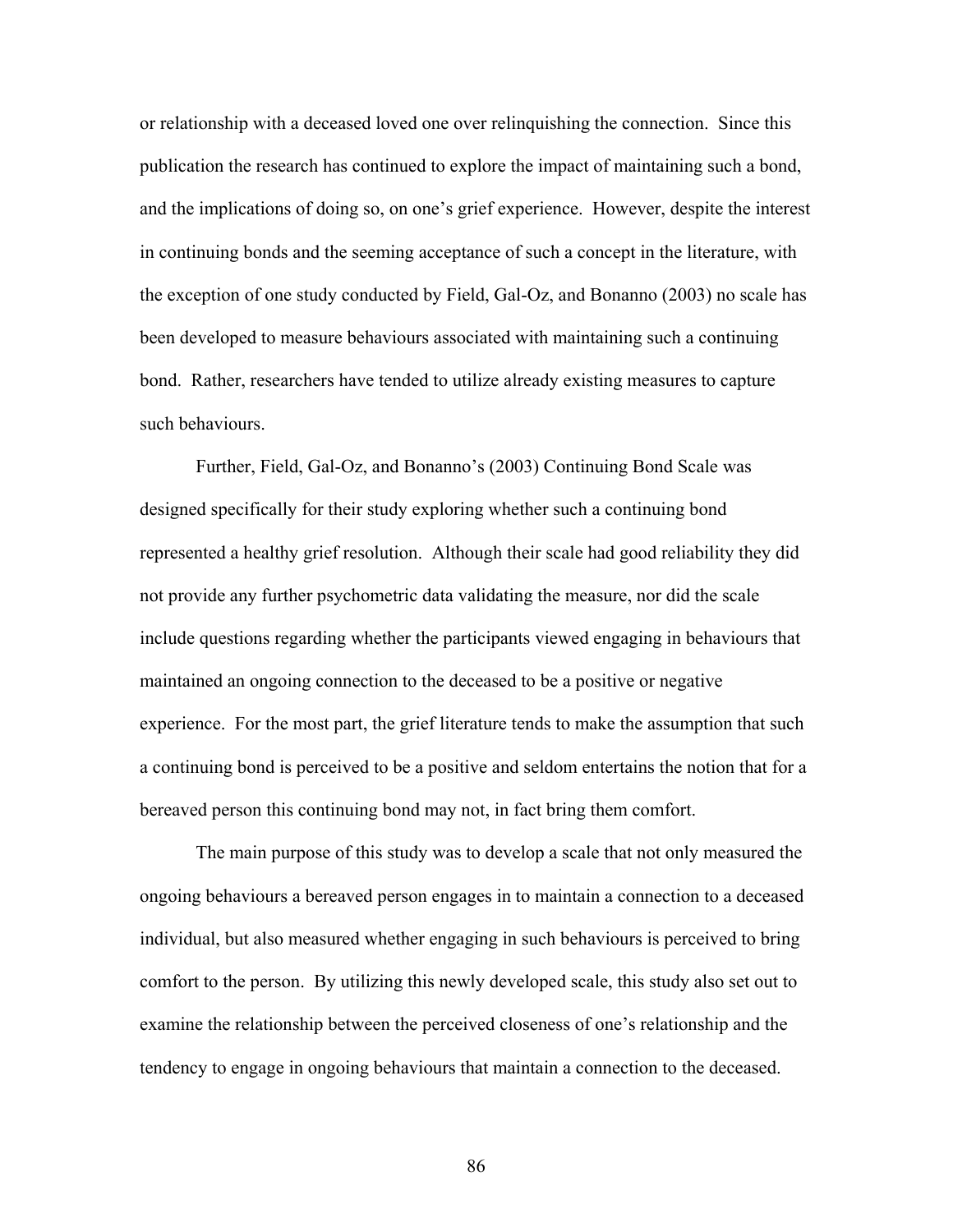As described above the ORS was derived from Grund's (1998) Continuing Bond Scale, which represents commonly discussed features of grief found in the literature. Initial investigation of the psychometric properties of the ORS suggests that both the overall scale, and the two subscales comprising it, have good internal consistency. Field, Gal-Oz, and Bonanno's Continuing Bond Scale was highly correlated to the ORS and produced similar overall patterns with the other measures, as did the ORS, aiding in establishing convergent validity for the ORS.

The two measures utilized in the study to establish discriminant validity for the ORS (i.e., the TAS and the PSWQ), both resulted in small to moderate correlations with the measure. Such a finding is not unexpected given the multifaceted nature of grief and the likelihood that for many grieving individuals both of these emotions (i.e., anger and worry) may be experienced during this period. The use of a factor analysis, specifically a Principal Components Analysis, however, demonstrated that when these measures were examined together the ORS loaded separately from the TAS and the PSWQ suggesting that these scales measure separate components providing preliminary discriminant validity for the ORS. The use of a Principal Components Analysis in establishing validity seems justified in that the purpose of such a technique is to provide an empirical summary of the data set, which demonstrates that similar constructs load onto similar components (Tabachnick & Fidell, 2001). Further, it seems logical that similar items on the various measures should be correlated if they do indeed measure similar underlying dimensions and therefore, would be expected to produce separate components (Field, 2005).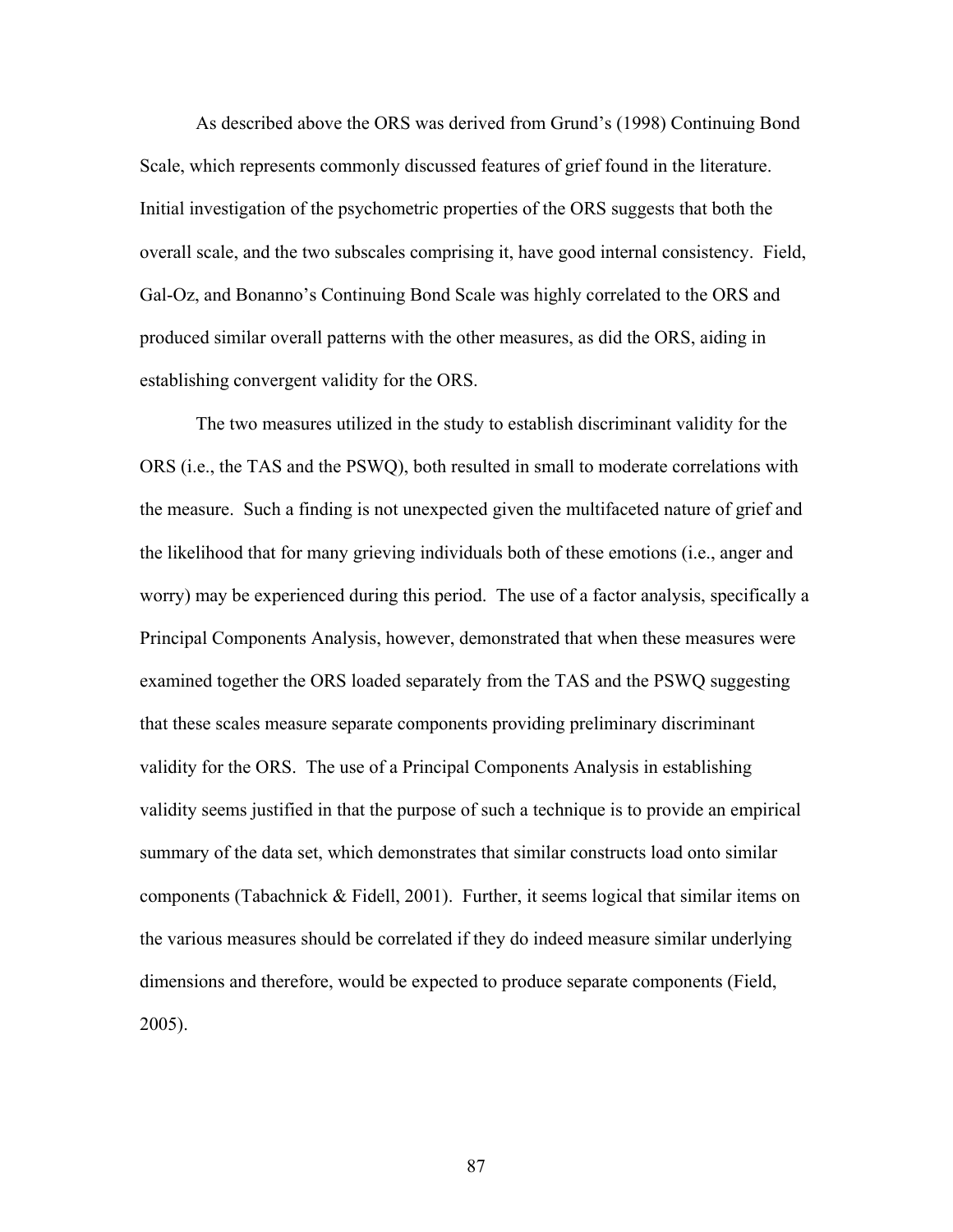It was hypothesized in the present research that the closer the relationship one had with another person the more likely one will be to engage in behaviours that maintain the relationship after the other person's death. Such was the finding in the present research, in that the closer the relationship and the better one reported knowing the person prior to his or her death, the more likely the individual was to engage in behaviours that serve to maintain an ongoing relationship with the deceased, and to experience comfort as a result of engaging in these behaviours. Therefore, this finding lends support to the notion that the closer the relationship the more likely one is to engage in behaviours that serve to maintain an ongoing relationship. Conversely, if an individual does not have much invested in the relationship and does not report having a close relationship prior to the other's death, he or she is less likely to invest much energy into the relationship following the other's death or to engage in those behaviours, as measured by the ORS, to maintain an ongoing relationship.

The present study serves to provide preliminary psychometric data for a new measure addressing a void in the research, as well as demonstrate that a close relationship is a necessary component in order to continue to invest energy into maintaining an ongoing relationship following the death of an individual. Given the focus in the grief literature on maintaining a continuing bond, developing a measure like the ORS is long overdue. The ORS allows one to address the question of whether or not engaging in behaviours that serve to maintain such an ongoing relationship provides comfort to the person, which up until now has been overlooked. Such a consideration of the continuing bond has obvious clinical implications in that it challenges clinicians and grief workers to entertain the possibility that, although for some this continuing bond may be comforting,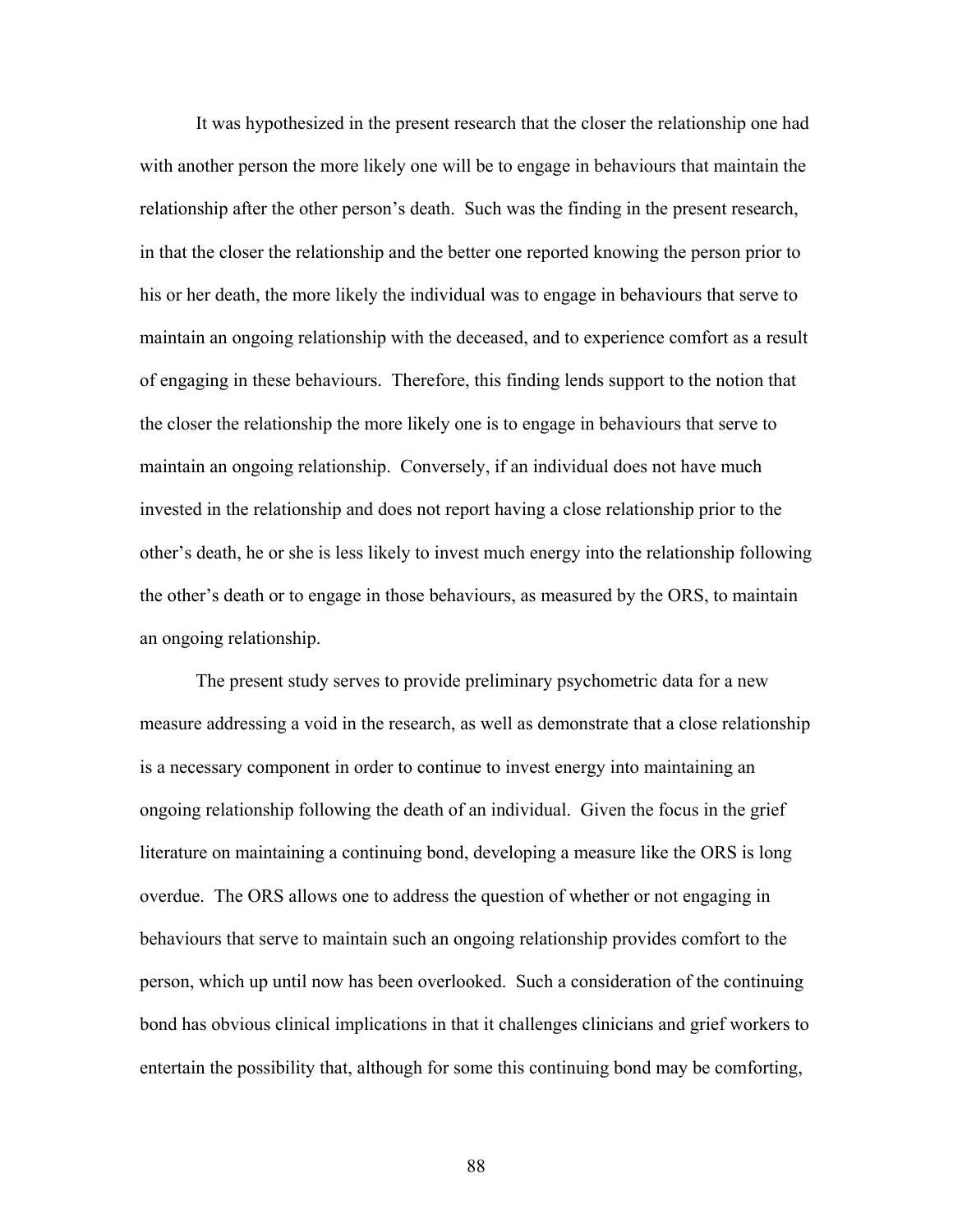this may not be the case for all. As such, clinicians approach to grief work may need to be adjusted accordingly.

The preliminary psychometric properties of the newly developed ORS are encouraging, however, the ORS will benefit from further study and validation utilizing various populations. The findings of the present research, while providing sound evidence for the reliability and validity of the ORS, are limited in that they are based on the responses of a primarily emerging adulthood population. Future research is necessary to establish the psychometric properties and utility of the scale on more diverse adult populations, before any statements of the generalizability of the ORS to older adults can be made.

Future research would also benefit from having participants complete two versions of the ORS, one in which they complete the measure on someone with whom they had a close relationship and one with whom they did not. Such a research design would allow for a better comparison between the impact that the closeness of the relationship had on the ongoing relationship with the deceased and whether the relationship was perceived as being comforting and positive.

During the analysis of participants' responses on the ORS, an interesting finding was noted. It was found that several participants, despite rating not engaging in an ongoing behaviour, went on to report various degrees of comfort when asked how much comfort they derive from engaging in such behaviours. While such a finding would at first seem unexpected, it is possible that this represents more of a perceived level of comfort; or perhaps from an attachment perspective, is indicative of an ability to access an internal working model of how one might react if the given behaviour were engaged in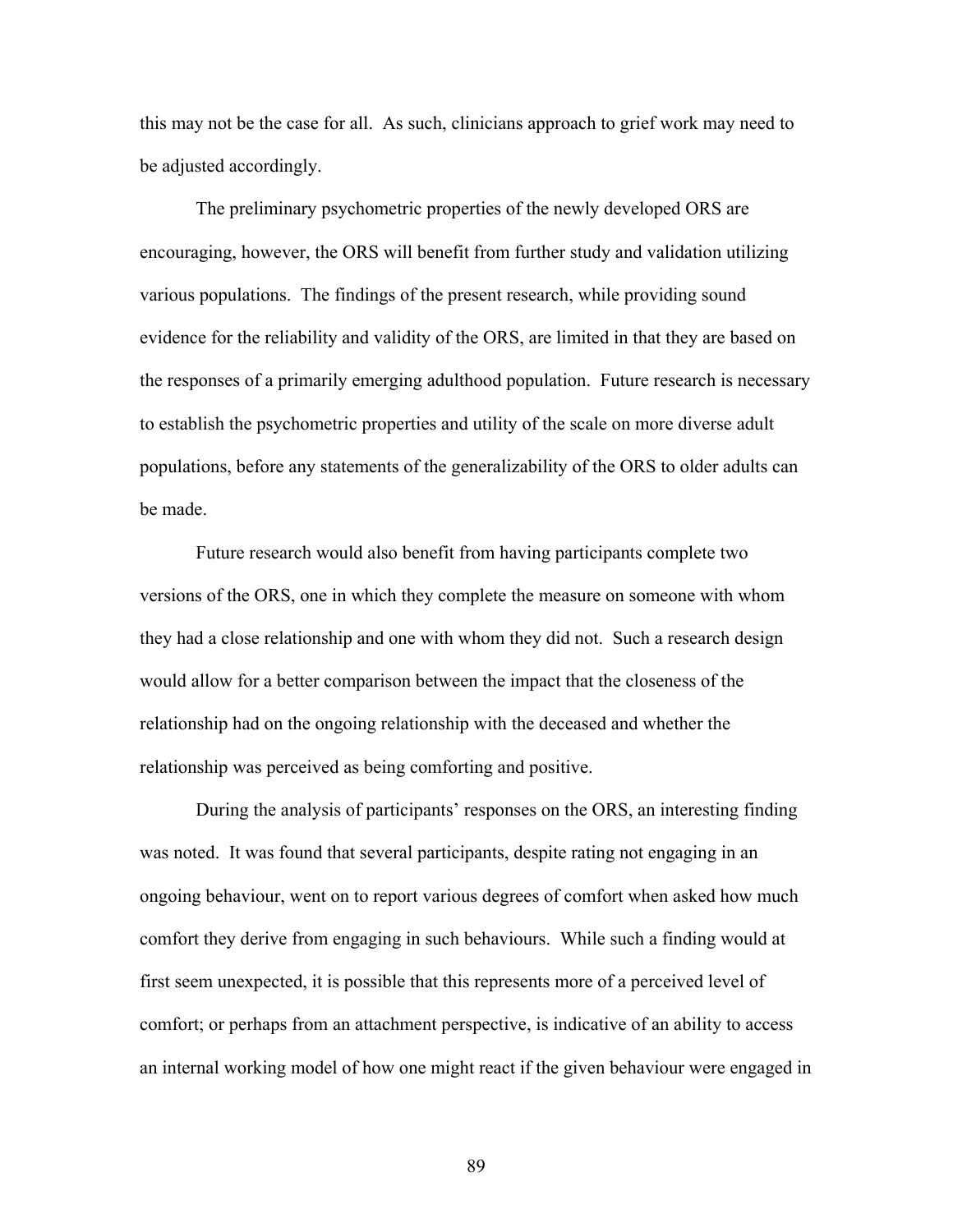without having to actually engage in the behaviour. In other words, it is possible that just the thought of engaging in the behaviour is enough to meet attachment-related needs.

After conducting additional analyses to investigate the impact of responding in this manner virtually no differences were discovered, which therefore, had little to no bearing on the reported findings<sup>2</sup>. Despite the lack of impact on the findings of the study, it may be possible to eliminate such a response tendency in future use of the scale by restructuring the format of the questions. For example, questions could be asked such that participants rate the level of comfort immediately following the behaviour for which they have endorsed.In a recent study, Field and Filanosky (2010) utilized a newly developed 16-item scale assessing the continuing bond with a deceased individual. Their scale was comprised of two subscales: an internalized continuing bond subscale and an externalized continuing bond subscale. Their research has interesting implications for the present research in that it points out a potential limitation of the ORS in the present research in that such a distinction was not explicitly examined. Although such a distinction was not explicitly made on the ORS, it may be argued that the measure contains both types of means for maintaining a connection to the deceased and that such a difference is more implicit in the items. Field and Filanosky's (2010) research certainly merits further exploration and consideration for future research utilizing the ORS. Perhaps future research should include both measures as a means for measuring the ongoing relationship, especially since the ORS contains a means for the individual to express the extent to which they find maintaining the ongoing relationship as being comforting, whereas Field and Filanosky's continuing bond measure does not.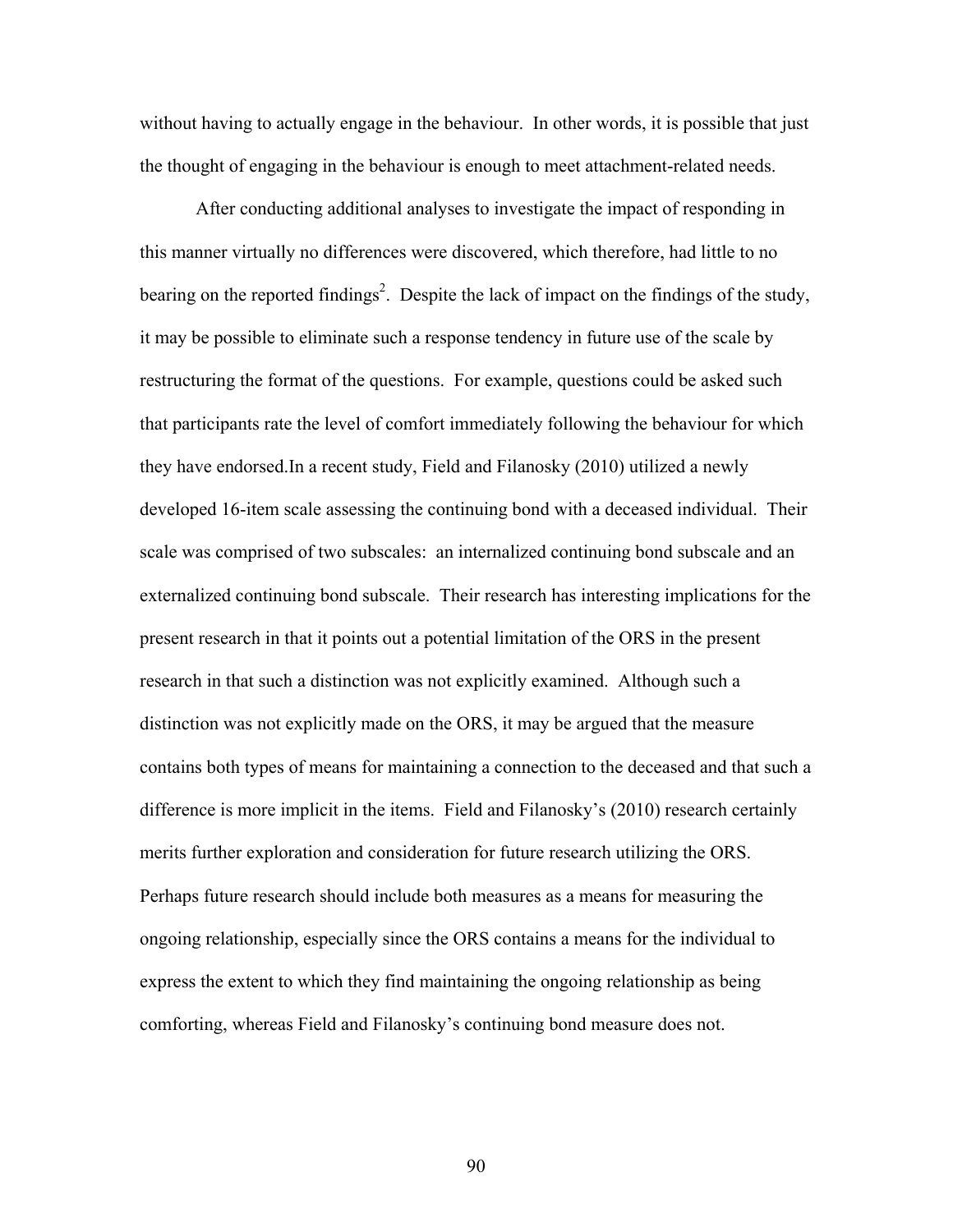Although gender differences were not a primary focus for the present research, exploratory analyses were conducted. The present findings showed that female participants reported significantly higher levels of intimacy and worry, and endorsed more continuing bond and ongoing relationship behaviours, than their male participant counterparts. Further, a post-hoc analysis of the ORS subscales found that the female participants reported significantly greater feelings of comfort from engaging in ongoing behaviours. There was not however, a significant difference between the genders on the subscale endorsing whether or not they engage in ongoing behaviours. That is, it was found that male participants were just as likely as females to engage in behaviours that maintain the ongoing relationship, but were less likely than females to report obtaining comfort from engaging in such behaviours. Whether such differences are due to an unwillingness or difficulty for male participants to disclose personal feelings, a function of the nature of the questions asked on the measure, or a genuine difference in how men and women grieve is certainly worthy of future research.

While previous research tends to focus on who experiences greater distress, widows or widowers (e.g., Stroebe, Stroebe, & Schut, 2001; Lund, Caserta, & Dimond, 1986; Chen, Bierhals, Prigerson, Kasl, Mazure, & Jacobs, 1999; Gilbar & Dagan, 1995), and on differences between adjustment to the loss (e.g., Boelen & Bout, 2003; Bennet, Hughes, & Smith, 2005), the present findings suggest yet another avenue to explore. For example, the relationship between gender, perception and maintenance of the ongoing relationship, and likelihood of engaging in such behaviours are possible areas for future exploration.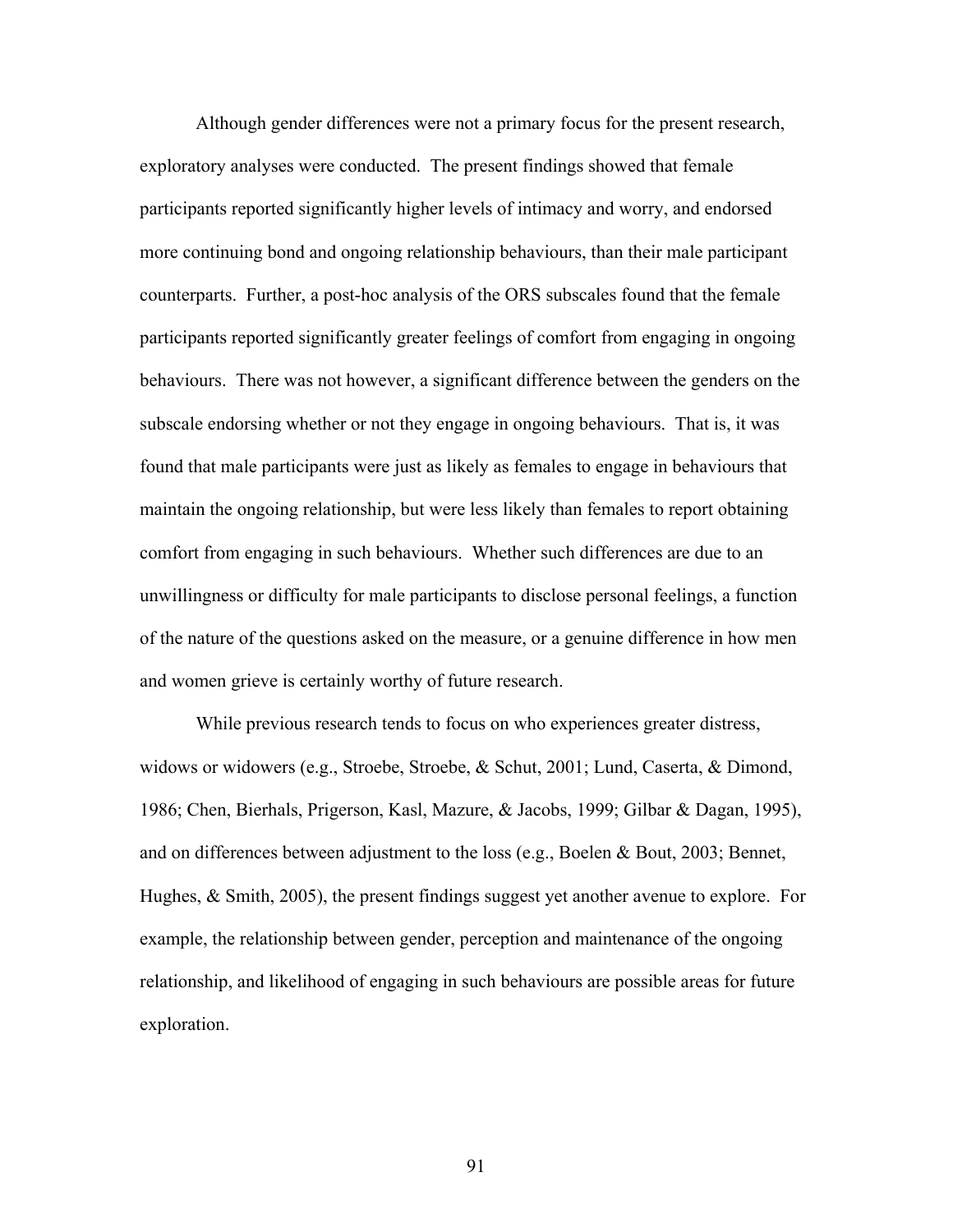Since Klass, Silverman, and Nickman's (1996) introduction of the concept of the continuing bond to the bereavement literature, researchers, clinicians, and others working in the field of thanantology, have been intrigued and captivated with the concept. In their book, *Continuing Bonds: New Understandings of Grief,* they present a wealth of information on various populations who have experienced grief of varying origins. The authors have concluded that, regardless of its origins, resolution of grief involves maintaining an inner representation or continuing bond to the deceased and "that it is normative for mourners to maintain a presence and connection with the deceased" (p. 18).

Several contributors to the book identify areas most commonly thought to maintain the ongoing relationship and cite such behaviours as evidence for an ongoing relationship between the deceased individual and the survivor. Included in these are areas such as having a sense of the deceased's presence, dreaming about the deceased, visiting the cemetery, reaching out to the deceased, recalling memories, retaining objects that belonged to the deceased, interacting with the deceased (e.g., talking or praying to deceased), and becoming a living legacy (Klass, Silverman, & Nickman, 1996). The development of the ORS in the present study represents a psychometrically reliable and satisfactory means for assessing these areas and determining whether or not one engages in behaviours that are thought to represent the ongoing relationship with the deceased person. Not only has the present research demonstrated good reliability for the ORS, but it has also provided evidence for both convergent and discriminant validity.

With so much focus and attention in the bereavement literature on the continuing bond, a measure such as the ORS, which not only measures areas commonly cited as evidence that one has maintained an ongoing relationship, but also provides a means to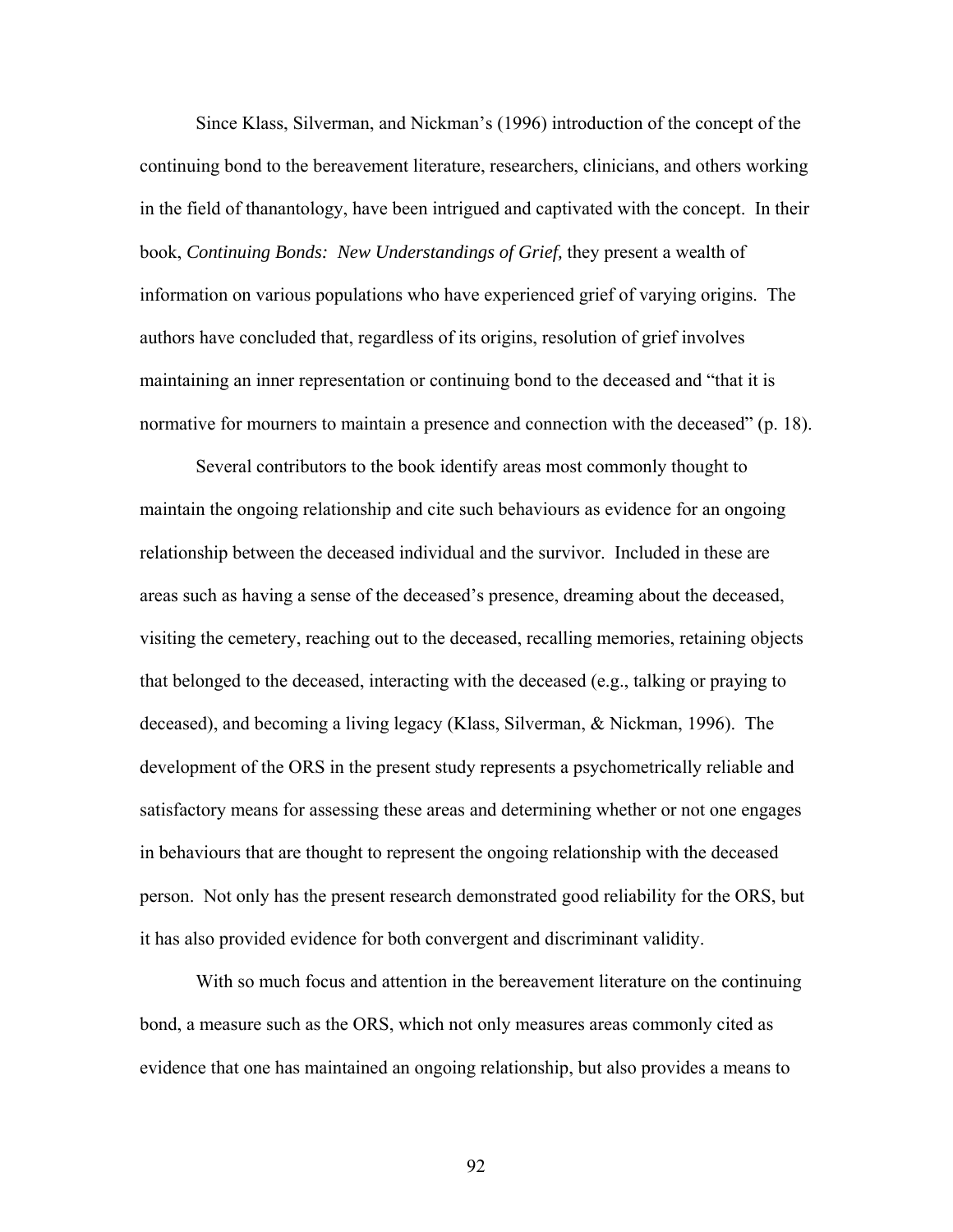measure whether engaging in such behaviours is deemed comforting to the survivor is necessary. Such an extension to the previously existing continuing bond measures by both Field, Gal-Oz, and Bonanno (2003) and Field and Filanosky (2010), opens the door to exploring more fully the nature of the ongoing relationship, as well as the person's perception of it (i.e., whether it is viewed as a positive or negative experience). It is hoped that the present research will serve as a springboard for future studies to consider not only the behaviours that represent the ongoing relationship, but also the impact or consequence that maintaining such a relationship may have on the individual.

## **Death of an Attachment Figure - Study 2**

## **Method**

## **Participants and Procedure**

Individuals who experienced the death of a spouse/partner or a parent, and for whom the death had occurred at least six months prior, were invited to participate in this study. One hundred and ninety three participants (155 female, 38 male) were recruited from community support groups for widows/widowers and a snowball sampling technique to complete a survey package. Each survey package contained the measures described below, as well as an information and consent form (Appendix J) and a debriefing letter (Appendix K). Of the 193 participants, 132 participants (68.4%) reported having experienced the death of a parent, while the remaining 61 participants reported that they had (31.6%) experienced the death of a spouse/partner.

Recruitment for the snowball sampling involved contacting individuals who were either known to the primary researcher, or whose contact information had been provided to the primary researcher as individuals who may be interested in participating in the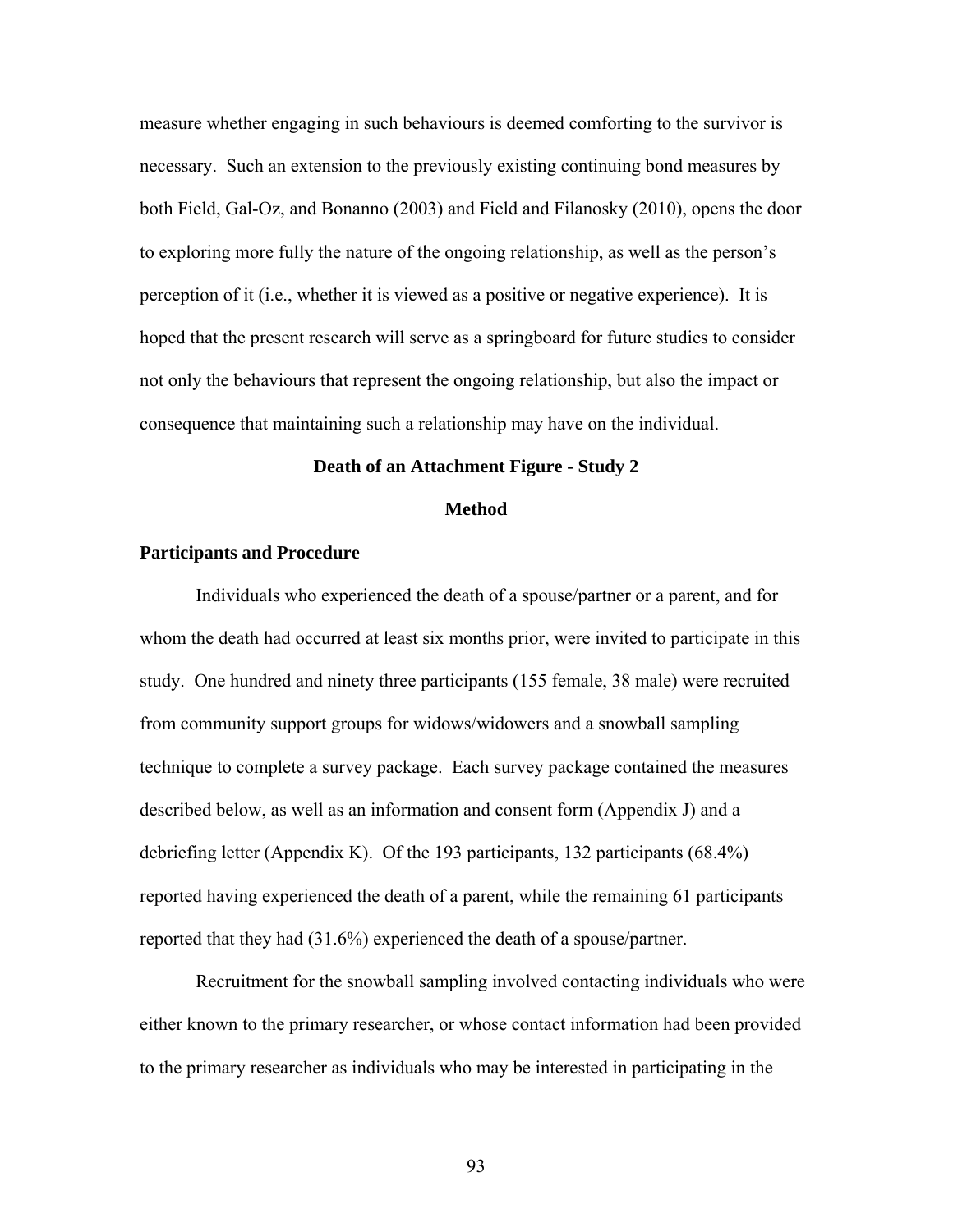study. These individuals were then either contacted in person, or sent an email and asked to consider participating in the research themselves, or passing along the study information to those whom they knew met the inclusion criteria and might be interested in participating.

A total of three hundred and ninety five paper questionnaire packages were given out in the manner described above. Of these 395 packages handed out, 159 (40% response rate) were returned. In addition to the paper format the questionnaire was also available for completion in an online format. Participants were able to access the online version by following the link provided in the email that was sent out. There were a total of 159 participants who completed the survey via the paper format and 34 who completed the survey online. All participants provided informed consent to participate in the study.

Participants ranged in age from 26 to 89 years with the mean age being 56 years. The average length of relationship with the deceased prior to his/her death was 38 years. The average age of the participant at the time of the death was 45 years, while the average age of the deceased at his/her death was 69 years. The average amount of time since the attachment figure's death was 10.9 years. For 54.9% of the participants the death was expected, for 33.2% it was sudden, for 3.1% it was tragic, for 2.1% it was accidental, and for 6.2% the death was identified as 'other'. With reference to closeness of the relationship to the deceased 35.2% identified the relationship as closer than any relationship they have ever had before or since, 35.8% said it was closer than most relationships they have had with other people, 17.6% said it was about as close as most of their relationships with others, 7.8% said it was not as close as most of their relationships, and 2.6% said it was not very close at all.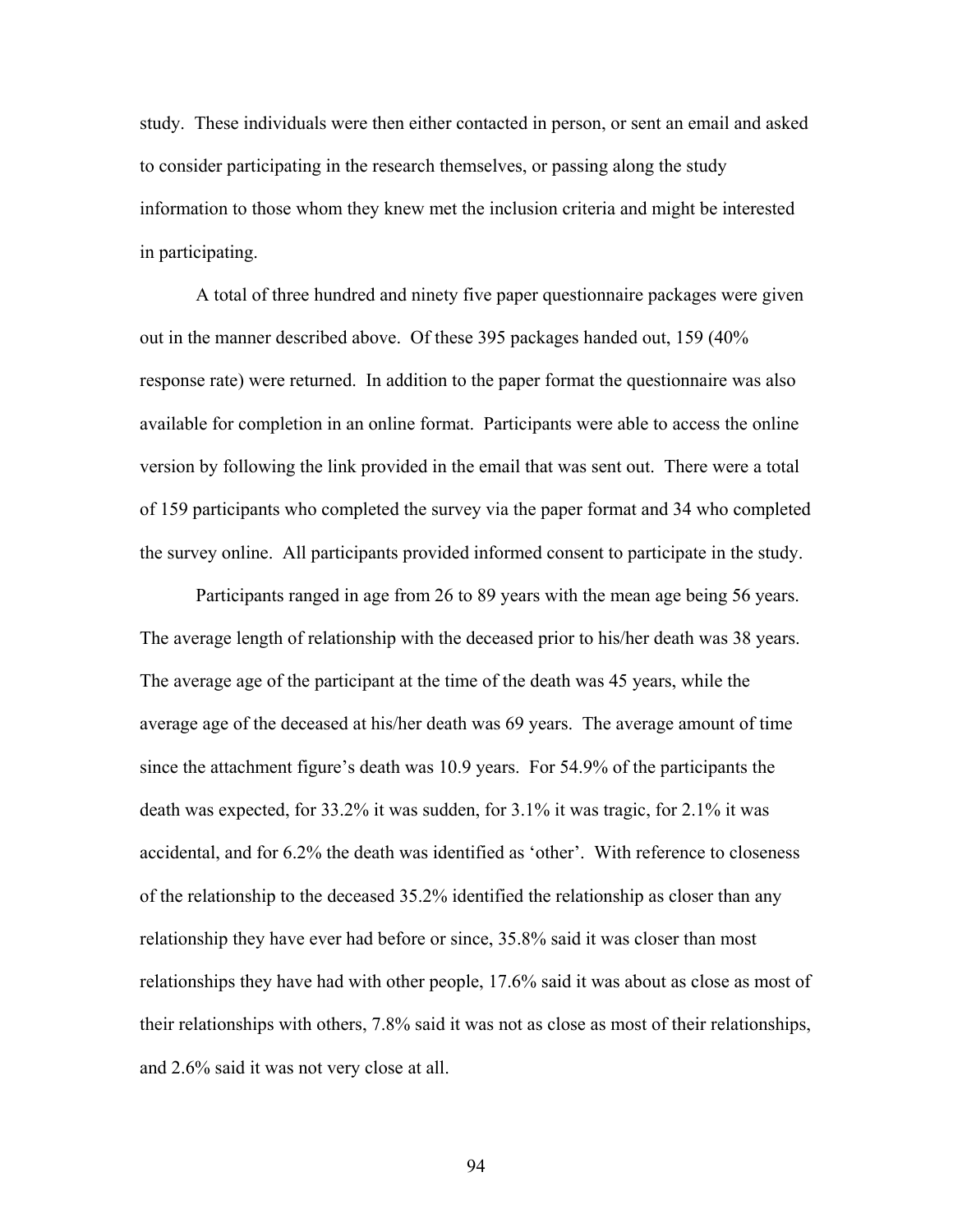## **Measures**

**Demographic questionnaire.** The demographic questionnaire was designed to collect demographic information from participants for the purposes of aiding in analyzing the data, as well as to adequately describe the sample. Two versions of the demographic questionnaire were developed, one for those participants who were reporting on the loss of a spouse/partner (Appendix L) and one for those reporting on the loss of a parent (Appendix M).

**Ongoing relationship measure.** The Ongoing Relationship Scale (ORS; Appendix D; Waskowic & Chartier, 2006) as described in the previous study was used to assess whether the participant had a continuing relationship with the deceased individual and whether he/she considered the ongoing relationship to be positive (i.e., brings him or her comfort), or negative (i.e., does not bring him or her comfort). In the first study the ORS produced a Cronbach's alpha of .90 for the overall scale, .76 for the ORS *Behaviour*  subscale, and .90 for the ORS *Comfort* subscale. The internal consistency of the ORS for the present study was comparable, producing an alpha of .91 for the overall scale, while the ORS *Behaviour* subscale produced an alpha of .76 and the ORS *Comfort* subscale an alpha of .93.

Both convergent and discriminant validity of the ORS was demonstrated in Study 1. In the first study, the ORS was shown to be highly correlated to the CBS,  $r(71) = .81$ ,  $p < .001$ , a scale that, as previously described also measures the behaviours one engages in to maintain an ongoing connection to a deceased individual. Further, the pattern of correlations between the ORS and measures of closeness, anger and worry were also comparable to the correlations between the CBS and the same measures. Discriminant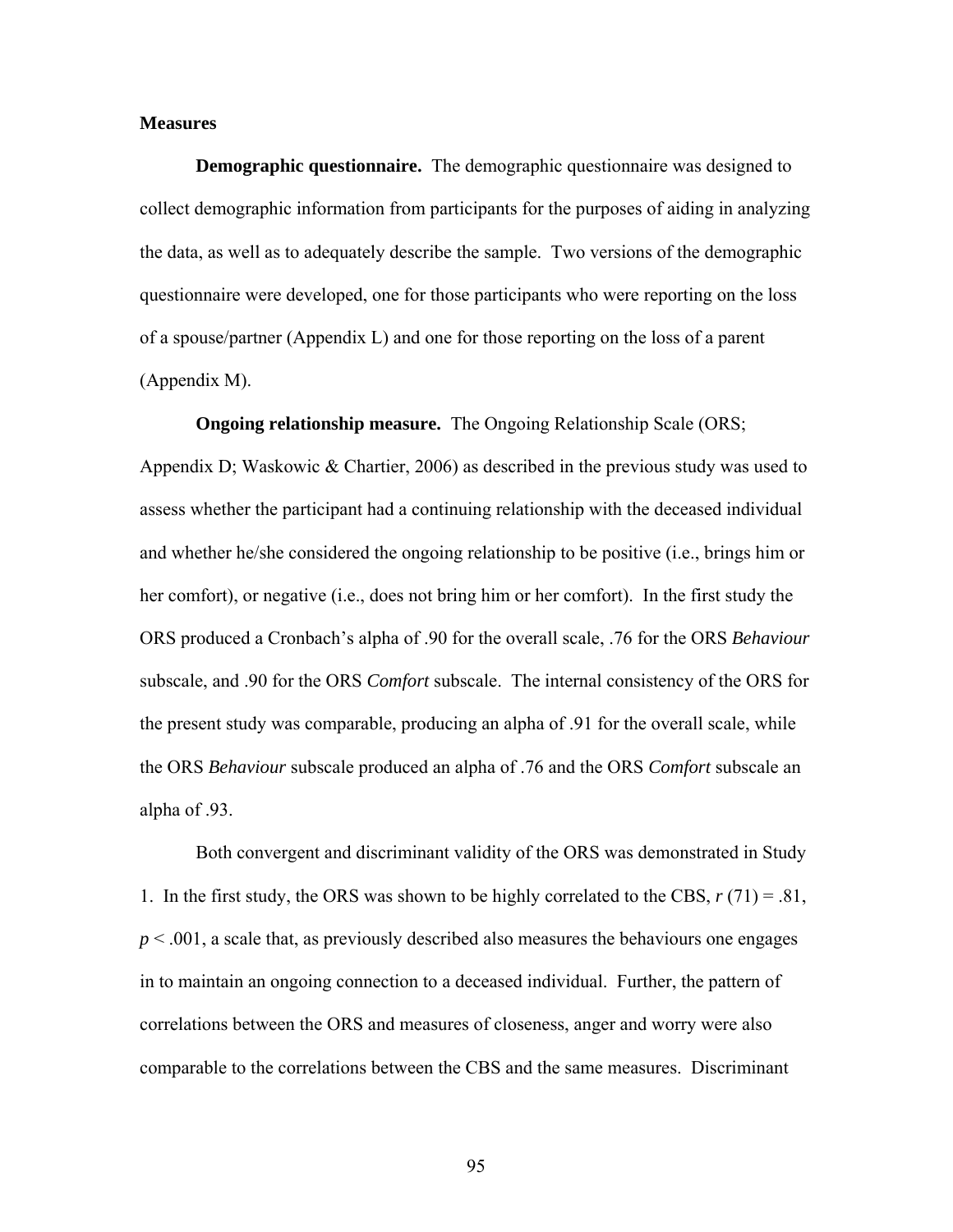and convergent validity was demonstrated for the ORS in the first study by utilizing a principal components analysis, which produced two components. The analysis demonstrated that the ORS, the CBS, and the MSIS loaded strongly on the first component, while the TAS and the PSWQ loaded strongly on the second.

**Attachment measure.** The Experiences in Close Relationships Inventory (ECRI; Appendix N; Brennan, Clark, & Shaver, 1998) was used to assess the participants' type of attachment to the deceased. The ECRI is a 36-item self-report measure of attachment derived from a factor analysis of the majority of self-report measures of adult romantic attachment. The measure creates two subscales, Avoidance (or discomfort with closeness and discomfort depending on others) and Anxiety (or fear of rejection and abandonment) on which the four-category model previously described is based. Participants respond to a series of statements regarding how they feel in certain relationships (i.e., romantic or parental depending upon relationship to deceased) using a seven-point Likert-type scale  $(1 = \text{Disagree Strongly to } 7 = \text{Agree Strongly}).$  Participants are then classified into one of the four attachment categories by comparing where their scores fall on the two dimensions (i.e., anxiety and avoidance) to those of Brennan, Clark, and Shaver's original sample (see Appendix N for scoring instructions).

Bartholomew and Shaver (1998) have reported internal consistencies for the ECRI to be .94 for the avoidance subscale and .91 for the anxiety subscale, suggesting the measure has good internal consistency. Others (e.g., Lopez & Gormley, 2002; Lopez, Mauricio, Gormley, Simko, & Berger, 2001; Lopez, Mitchell, & Gormley, 2002; Vogel & Wei, 2005; Wei, Russell, Mallinckrodt, & Vogel, 2007; Wei, Mallinckrodt, Russell, & Abraham, 2004) have also found similar reliability for the anxiety subscale ( $\alpha$  ranges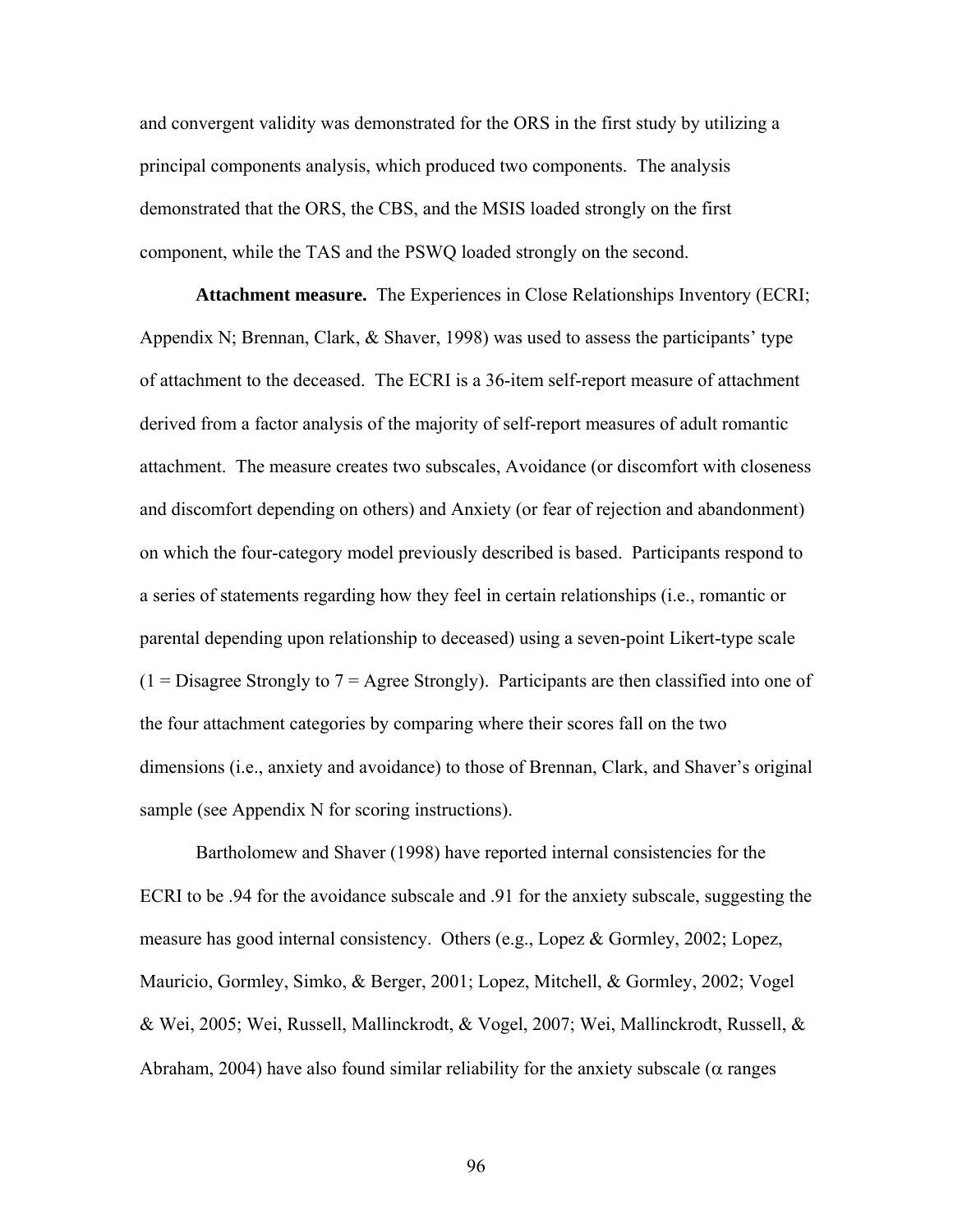from .89 to .94) and avoidance subscale ( $\alpha$  ranging from .91 to .95). Adequate test-retest reliability for the measure has been reported at .71 for the avoidance subscale and .68 for the anxiety subscale over a six-month time interval (Lopez  $\&$  Gormley, 2002) and .82 for the anxiety subscale and .86 for the avoidance subscale over a one-month time interval (Wei, Russell, Mallinckrodt, & Vogel, 2007). The internal consistency of the ECRI for the present study was comparable at .92 for the avoidance subscale and .87 for the anxiety subscale.

Brennan, Clark, and Shaver (1998) provide support for the validity of the ECRI in identifying the different attachment categories. Using a sample of 1082 undergraduate students these researchers classified individuals based on attachment style using both Bartholomew's four-category self-classification measure and the ECRI's cluster-based method. The comparison between the two methods of classification was significant, demonstrating considerable similarity between these two methods.

The two methods of classification (i.e., Bartholomew's four-category and clusterbased ECRI) were further examined in relation to theoretically related variables (i.e., intimate touch and romantic sexuality). The results produced similar highly significant differences for each method; however, the ECRI results were all much higher than the four-category method, which not only lends support for the validity of the measure, but also as the authors have suggested, indicates that the ECRI's dimensional approach allows for more precise classification than the four-category model.

**Closeness of relationship measure.** The Miller Social Intimacy Scale (MSIS; Appendix F; Miller  $&$  Lefcourt, 1982) described in the previous study was used to assess the closeness of the relationship between the participant and the deceased individual. The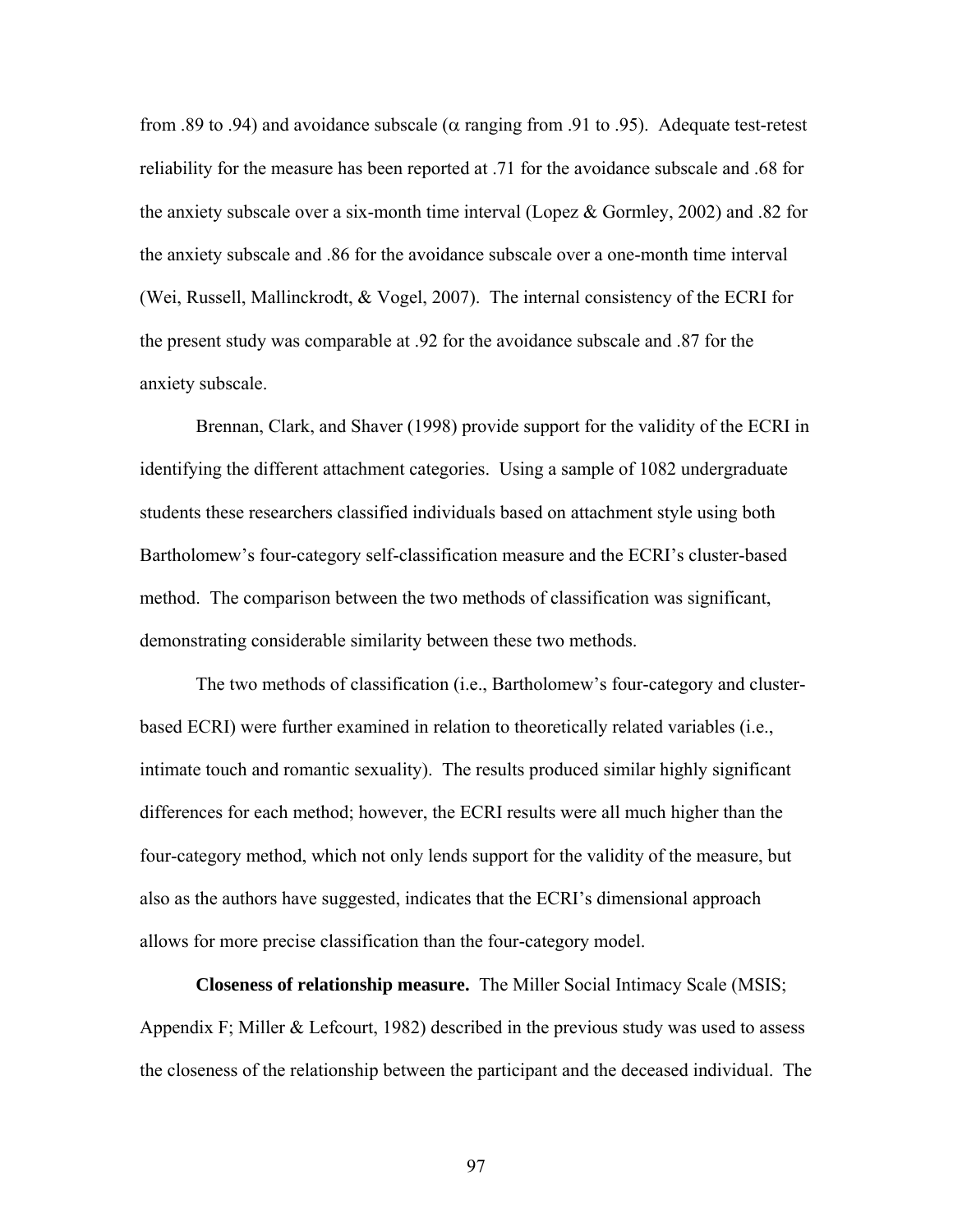internal consistency of the scale for this study was alpha = .94 which is consistent with the alpha reported in Study 1 as well as the alpha reported by Fisher and Corcoran (2007). Interested readers may refer to Study 1 for further information on the reliability and validity of the MSIS.

**Interpersonal dependency.** The Interpersonal Dependency Inventory (IDI; Appendix O; Hirschfeld, Klerman, Gough, Barrett, Korchin, & Chodoff, 1977) was used to measure interpersonal dependency (i.e., the degree to which one's thoughts, feelings, beliefs, and behaviours focus on the need to associate with, interact with, and rely upon valued individuals; Hirschfeld et. al., 1977). The IDI is a 48-item self-report inventory comprised of three subscales that capture three aspects of dependency: emotional reliance on another person, lack of social self-confidence, and assertion of autonomy. Given lack of consensus and data supporting a single formula for deriving the total scores, the authors have recommended separate scoring and reporting of each subscale (Hirschfeld et al., 1977; Bornstein, 1994).

In completing the IDI participants are asked to rate on a four-point Likert scale (*1 = rarely or not at all* to *4 = almost always*) how much time they spend on various activities, tasks, or issues. Higher scores on each subscale are more representative of the area being measured by that scale (see Appendix O for scoring instructions).

Using three different samples (i.e., a combined group of psychiatric patients and college students, a group of college students, and a group of psychiatric outpatients), Hirschfeld et al. (1977) assessed the split-half reliabilities for each of the three subscales of the IDI for each group. Such an investigation revealed the following reliability coefficients for each of the respective groups: .87, .86, and .85 for the Emotional reliance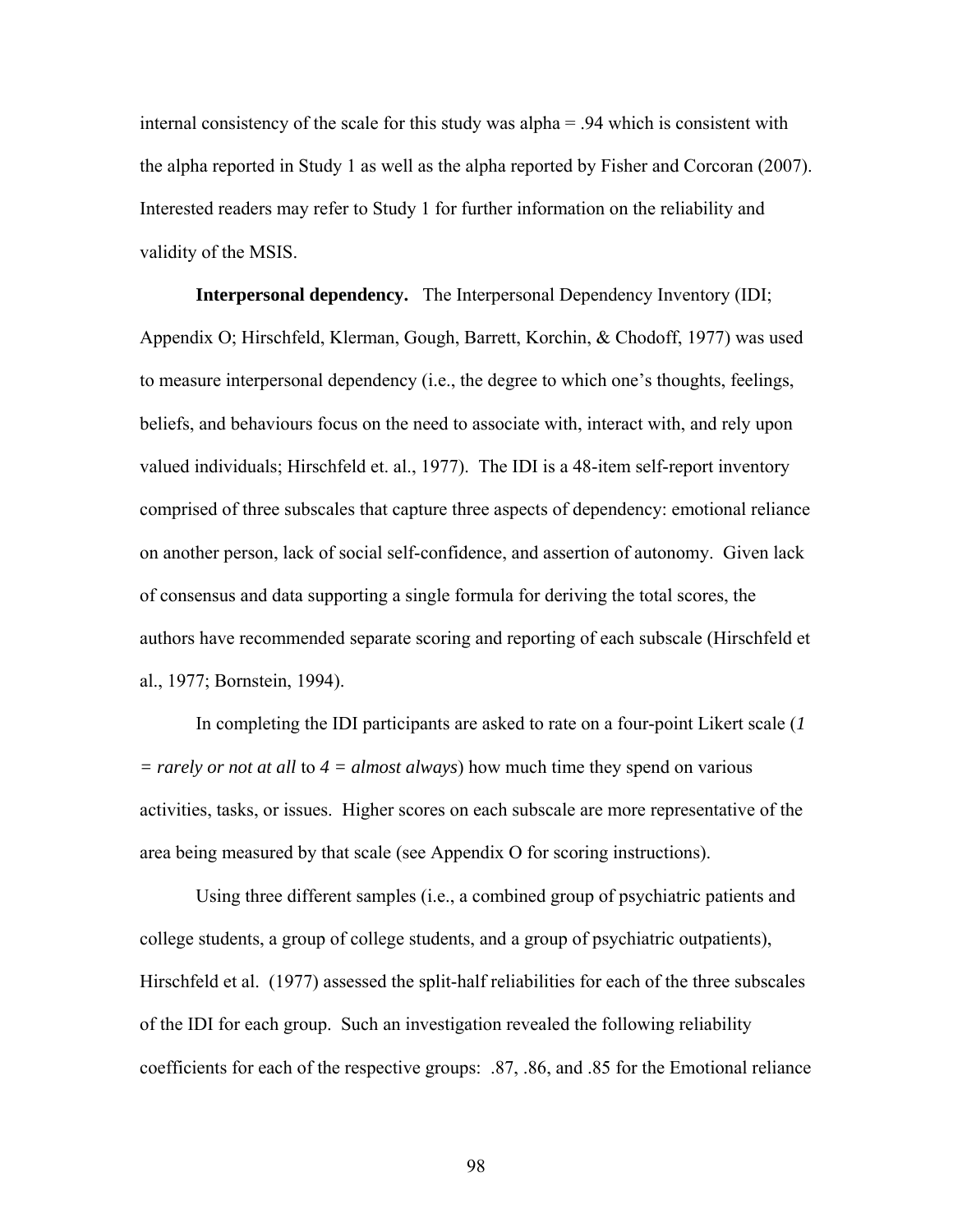on another person subscale; .78, .76, and .84 for the Lack of social self-confidence subscale; and, .72, .84, and .91 for the Assertion of autonomy subscale. Frank, Kupfer, Jacob and Jarrett (1987) found that scores on the IDI were stable over a period of 17 weeks using a sample of psychiatric outpatients. The retest reliability on the subscales in their study were .77 for Emotional reliance, .85 for Lack of social self-confidence, and .61 for Assertion of autonomy (Frank, Kupfer, Jacob, & Jarrett, 1987).

Using a sample of college students, Bornstein, Rossner, and Hill (1994) examined the retest reliability of the IDI over a period of 16 weeks, 28 weeks, and 60 weeks. The retest reliabilities for the three subscales were reported ranging from .39 to .63 at 16 weeks for women and .60 to .69 for men, from .51 to .89 at 28 weeks for women and .39 to .68 for men, and from .68 to .78 at 60 weeks for women and .26 to .54 for men. The internal consistency for the present sample produced alphas of .85 (Emotional reliance), .81 (Lack of social self-confidence), and .78 (Assertion of autonomy).

The IDI has been shown to correlate with dependency scales from the Millon Clinical Multiaxial Inventory and the Dependent Personality Scale (Overholser, 1992). Bornstein, Rossner and Hill (1994) reported interscale correlations between the IDI and the Rorschach Oral dependency scale. Their findings illustrated significant positive correlations indicating that high dependency scores on one measure were associated with high dependency scores on the other measure. Bornstein, Rossner, and Hill (1994) also found that ratings of life events were unrelated to changes in participants' scores on the IDI lending support to the construct validity of the measure. In another study Overholser (1996) compared a psychiatric group to a nonpsychiatric control group. In comparing the two groups Overholser (1996) found a significant positive correlation between the IDI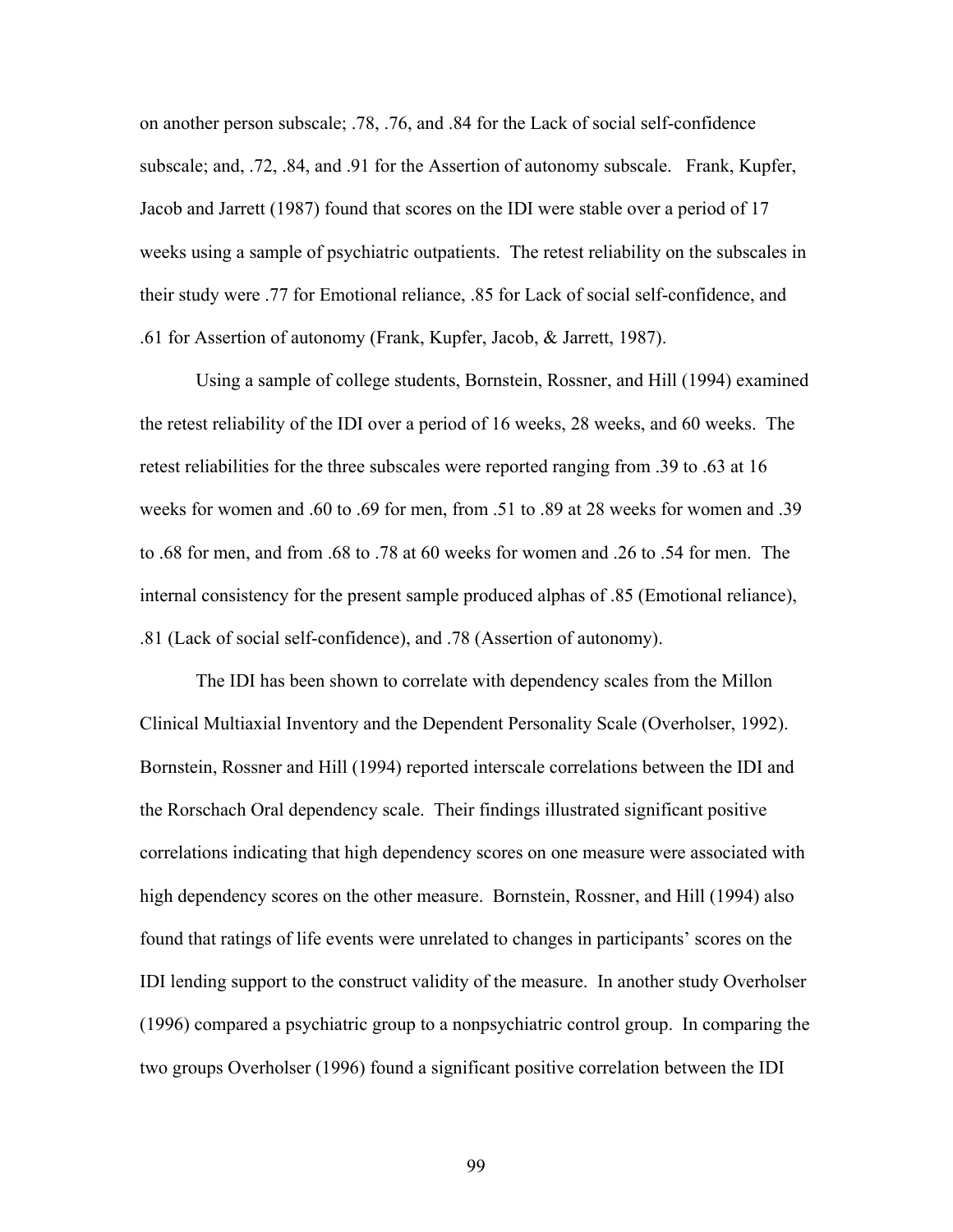and the Dependent Personality Scale  $r(43) = .72$  for the psychiatric group and  $r(64) =$ .54 for the control group,  $p < .001$  for both, lending further support to the convergent validity of the IDI.

Further validity for the IDI was demonstrated in a study examining the relevance of interpersonal dependency in treatment of batterers (Carney & Buttell, 2006). In this study a group of batterers court ordered to attend a treatment program for domestic violence were compared to a control group of men with no history for domestic violence to determine whether a treatment group for batterers would impact level of interpersonal dependency. The results indicated that treatment had no effect and that the batterers group scored significantly higher than the non-violent group (Carney & Buttell, 2006).

**Grief measures.** The Inventory of Complicated Grief (ICG; Appendix P; Prigerson et al., 1995) was used to assess the experience of complicated grief. This 19 item self-report scale measures the more maladaptive symptoms of loss. Participants are asked to report the frequency ( $0 = never$  to  $4 = always$ ) with which they experience emotional, cognitive, and behavioural states described by each item. Overall scores on the ICG can range from 0 to 76. Participants with ICG scores  $> 25$  tend to have more impaired social, general, mental, and physical health functioning and bodily pain versus those with scores  $\leq 25$ .

The internal consistency of the ICG, as reported by Prigerson et al. (1995), was .94 and the test-retest reliability was .80. The internal consistency for the present study was also high at .91. Prigerson et al. reported relatively high concurrent validity of the ICG in relation to other scales. For example, the ICG produced a correlation of .67, *p* < .001 (n = 91) with the Beck Depression Inventory, a correlation of .87,  $p < .001$  (n = 95)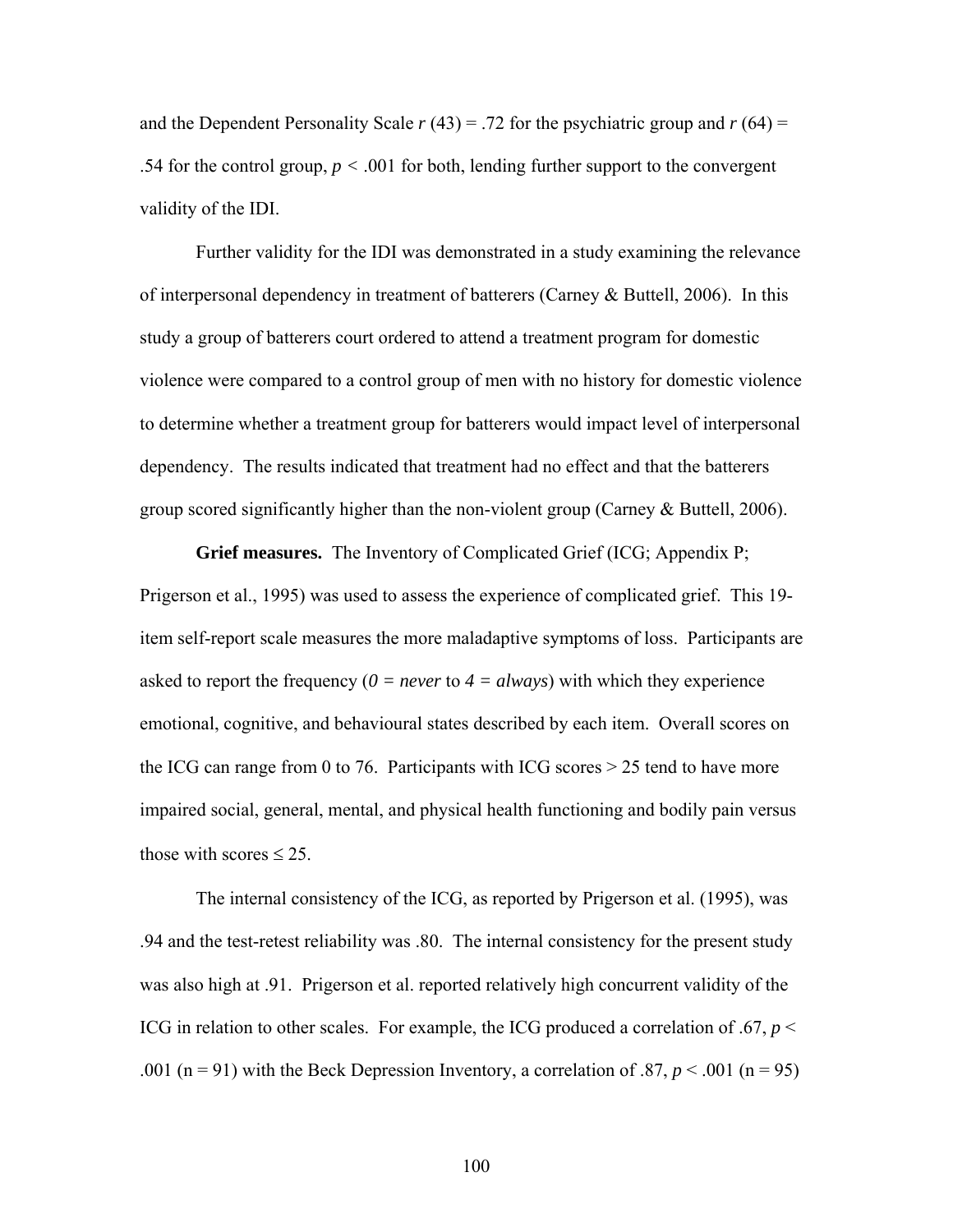with the Texas Revised Inventory of Grief, and a correlation of .70,  $p < .001$  (n = 32) with the Grief Measurement Scale. Further, Prigerson et al. (1995) demonstrated criterion-related validity by providing evidence for the ICG's ability to distinguish between complicated and uncomplicated grievers in relation to measures of quality of life.

The Hogan Grief Reaction Checklist (HGRC; Appendix Q; Hogan, Greenfield, & Schmidt, 2001) was used to measure the multidimensional nature of the grief process. The HGRC is a 61-item, self-report measure that consists of six scales: Despair (measures separation stress), Panic Behaviour (measures physiological features), Blame and Anger (measures feelings of bitterness, hostility, and vengeance), Detachment (measures avoidance of tenderness, withdrawal from others, and change in identity), Disorganization (measures certain cognitive difficulties), and Personal Growth (measures spiritual and existential awareness). Five of the six scales (i.e., despair, panic, blame/anger, detachment, and disorganization) may be combined to assess one's grief misery (Gamino, Sewell, & Easterling, 2000).

When completing the HGRC, participants are asked to rate the degree to which each item describes him or herself using a five-point Likert-type scale from 1 (*Does not describe me at all*) to 5 (*Describes me very well*). Higher scores on the HGRC subscales excluding the personal growth subscale are indicative of greater grief misery, whereas higher scores on the personal growth scale indicate greater personal growth. (See Appendix Q for possible range of scores for each subscale).

Internal consistencies for each of the HGRC scales have been reported by Hogan, Greenfield, and Schmidt (2001) as .89 for despair, .90 for panic behaviour, .82 for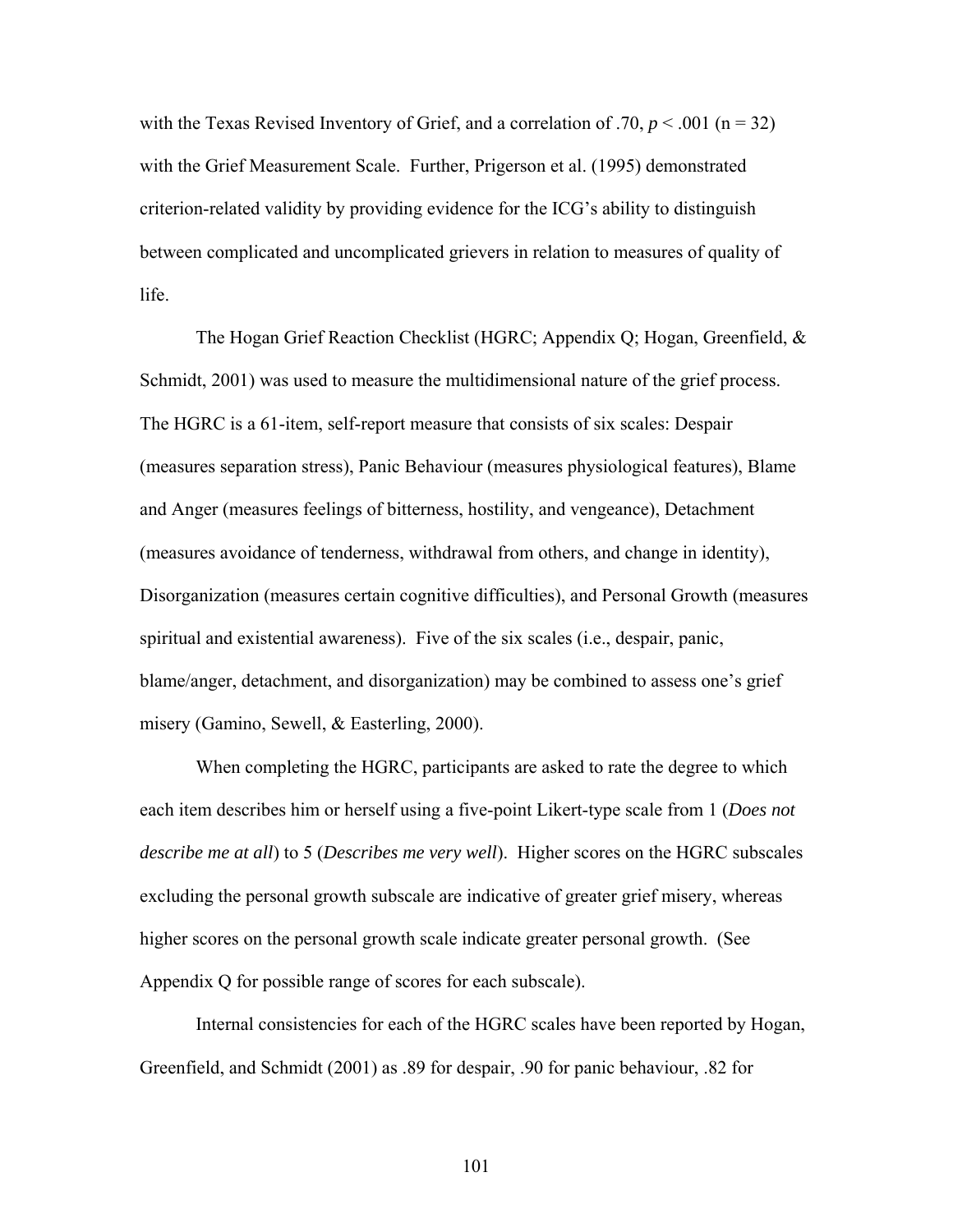personal growth, .79 for blame and anger, .87 for detachment, and .84 for disorganization. The internal consistency for the total scale was reported at .90. Comparable internal consistencies have been reported by Mathews and Servaty-Seib (2007) with alpha coefficients ranging from .76 (blame and anger) to .88 (personal growth) and an alpha coefficient of .92 for the total scale. In the present study similar internal consistencies were observed: .92 for despair, .91 for panic behaviour, .90 for personal growth, .86 for blame and anger, .92 for detachment, and .89 for disorganization. The total scale score produced an alpha of .96. Test-retest reliability of the HGRC subscales over a four-week interval have been reported as follows: .84 for despair, .79 for panic, .81 for personal growth, .56 for blame and anger; .77 for detachment, and .85 for disorganization (Hogan, Greenfield, & Schmidt, 2001).

Hogan, Greenfield, and Schmidt (2001) demonstrated convergent and divergent validity for the HGRC by comparing the subscale scores to subscales from the Texas Revised Inventory of Grief (TRIG), the Grief Experience Inventory (GEI), and the Impact of Events Scale (IES). As expected the authors found that the subscales from the HGRC correlated with the appropriate subscales from these other measures. For example, the HGRC despair subscale and the GEI despair subscale were positively correlated, the HGRC growth subscale was negatively correlated with each of the other subscales of the HGRC as well as with the GEI, TRIG, and IES subscales, the HGRC Blame and Anger subscale showed a significant positive correlation with the GEI anger and hostility subscale, the HGRC detachment subscale correlated positively to both the IES intrusion subscale and the two GEI subscales of despair and social isolation, and the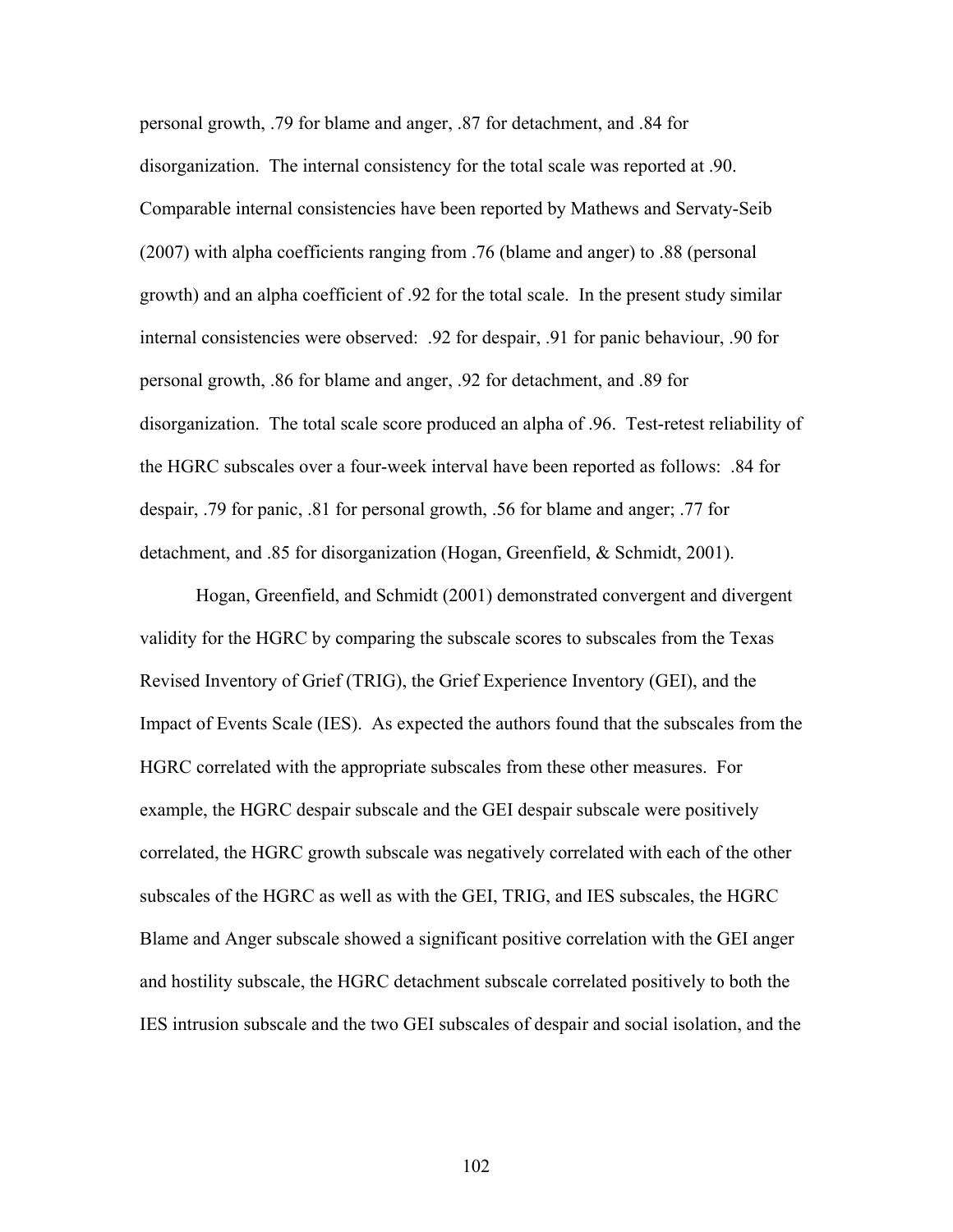HGRC disorganization subscale correlated positively to the GEI depersonalization subscale (Hogan, Greenfield, and Schmidt, 2001).

Discriminant validity of the HGRC was also assessed by Hogan et al. (2001). Using a sample of bereft mothers, the authors demonstrated that various subscales of the HGRC were significantly lower for mothers for whom more time had passed since the death of their child, and that certain HGRC subscales distinguished the course of mother's grief between those whose child died as the result of illness and accident from those who died from suicide or homicide.

The Inventory of Daily Widowed Life (IDWL; Appendix R; Caserta & Lund, 2007) is a 22-item scale that consists of 11 loss-oriented and 11 restoration-oriented Likert-type items. The IDWL is intended to measure the degree to which bereaved individuals engage in loss-oriented coping processes, restoration-oriented processes and the oscillation between the two (Caserta & Lund, 2007). Responses on each item of the IDWL range from 1 (*rarely or not at all)* to 4 (*almost always)*. For the present study the IDWL was used to measure the loss-orientation, restoration-orientation, and oscillation balance processes of the Dual Process Model.

Scores on the IDWL range from  $-33$  (solely loss-oriented focus) to  $+33$  (solely restoration-oriented focused). A score of zero represents a "perfect" oscillation balance between the loss-oriented and restoration-oriented processes (Caserta & Lund, 2007, p.510). (See Appendix R for scoring instructions for the Loss- and Restoration-oriented subscales, and oscillation balance for the IDWL.)

According to the Dual Process Model, oscillation is used to represent the alternating movement of the bereaved person's focus between loss-oriented and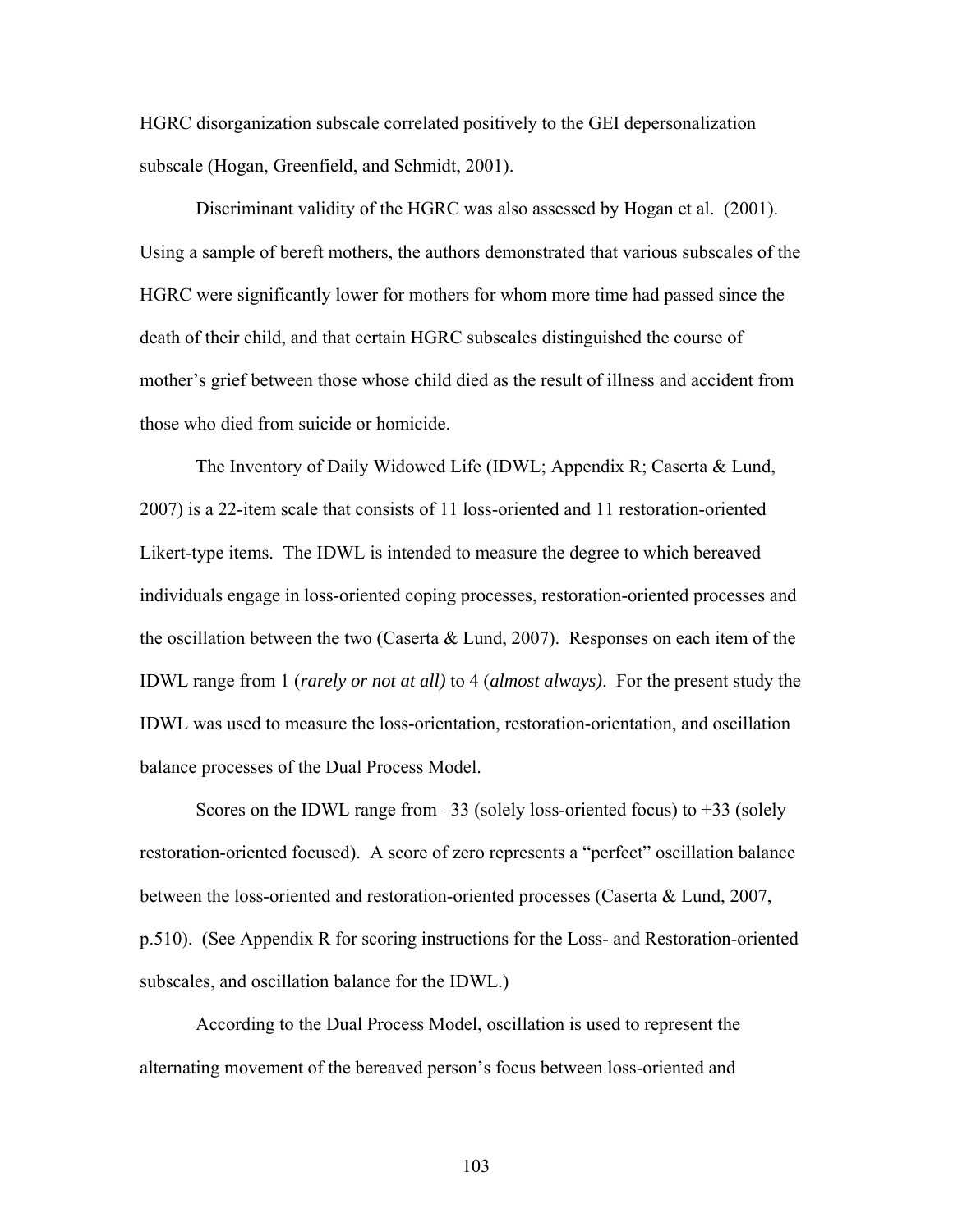restoration-oriented coping processes (Stroebe & Schut, 1999). Therefore, a perfect oscillation would represent equal endorsement by the bereaved individual of both lossoriented and restoration-oriented processes. Caserta and Lund (2007) utilize intervals based on one standard deviation above and below the center point of zero for interpreting the relationship between oscillation balance and other study outcomes. These authors suggest the following balance categories: primarily loss-oriented (a score  $\leq$  -10), moderately loss-oriented (scores ranging from  $-9$  to  $-5$ ), relatively balanced (scores between  $-4$  to  $+4$ ), moderately restoration-oriented (scores between  $+5$  to  $+8$ ), and primarily restoration-oriented (scores  $\geq$  +10). However, because these categories were arbitrary, it was decided to analyze the raw scores.

Caserta and Lund (2007) reported internal consistencies for the Loss-orientation subscale of the IDWL ranging from .88 for a group of individuals widowed 12 to 15 months to .91 for those more recently widowed. The Restoration-orientation subscale produced an alpha of .78 for both the 12 to 15 month widowed group and the more recently widowed group. Caserta and Lund (2007) reported nearly no correlation between the Loss-orientation and Restoration-orientation subscales,  $r = -0.06, p > 0.05, n =$ 163, suggesting that these subscales represent independent dimensions. As would be expected, both subscales were highly correlated with the oscillation balance  $r = -0.78$  for the Loss-orientation subscale and  $r = .67$  for the Restoration-orientation subscale, both at  $p < .001$ . The internal consistencies for the present study were .89 for the Loss-oriented subscale and .83 for the Restoration-oriented subscale.

Validity of the IDWL was demonstrated by Caserta and Lund (2007). By using a variety of outcome measures commonly used in bereavement research and other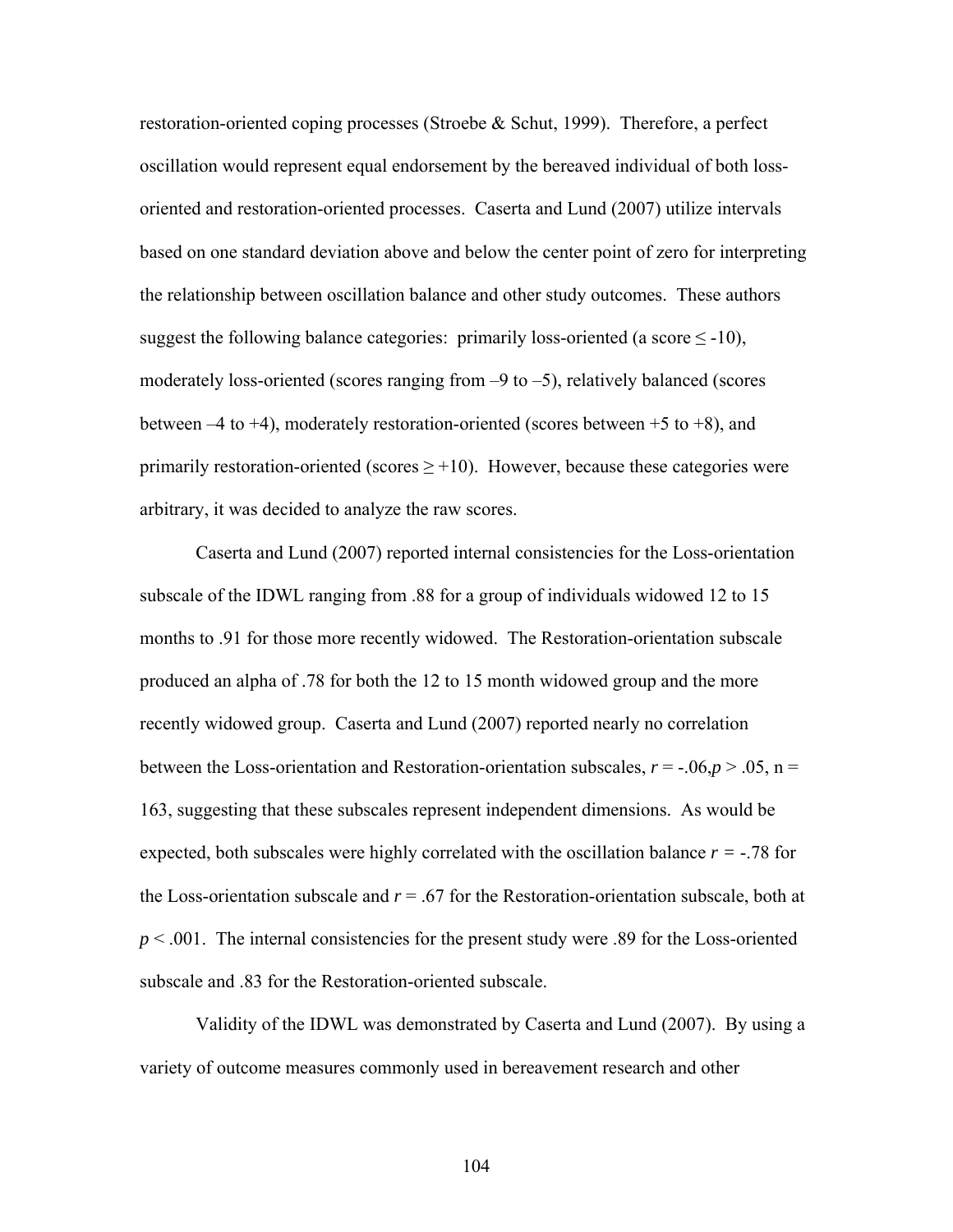measures that are conceptually related to the restoration-oriented process, Caserta and Lund demonstrated validity of the IDWL. They showed that both the loss-oriented and restoration-oriented subscales were significantly related to higher levels of grief, depression, loneliness, and bereavement coping self-efficacy. Specifically, they found that higher loss-orientated scores and lower restoration-oriented scores were correlated with higher levels of grief, depression, and loneliness. Contrary to this, higher bereavement coping self-efficacy was correlated with lower loss-oriented coping and greater restoration-oriented coping. Further, restoration-oriented coping was shown to significantly correlate with measures of self-care and daily living skills, such that the higher the level of restoration-oriented coping the greater the perception of competency in these areas. A higher perception of active coping ability was correlated with lower levels of loss-oriented coping and greater levels of restoration-oriented coping. Lastly, Caserta and Lund (2007) found a significant relation between restoration-oriented coping and personal growth. No such relationship was found with the loss-oriented coping.

**Resilience measure.** The Connor-Davidson Resilience Scale (CD-RISC; Appendix S; Connor & Davidson, 2003) is comprised of 25 items, with each item rated on a 5-point Likert scale (*0 = Not true at all* to *4 = True nearly all of the time*). The total scale score ranges from 0 to 100 with higher scores indicative of greater resilience. The CD-RISC was used in the present study as a means to quantify resilience for the different types of attachment (i.e., as a measure of stress-coping ability).

Connor and Davidson (2003) have reported sound psychometric properties of the CD-RISC with a good internal consistency of .89 for the full scale, with item-total correlations ranging from .30 to .70. Test-retest reliability was also reported to be good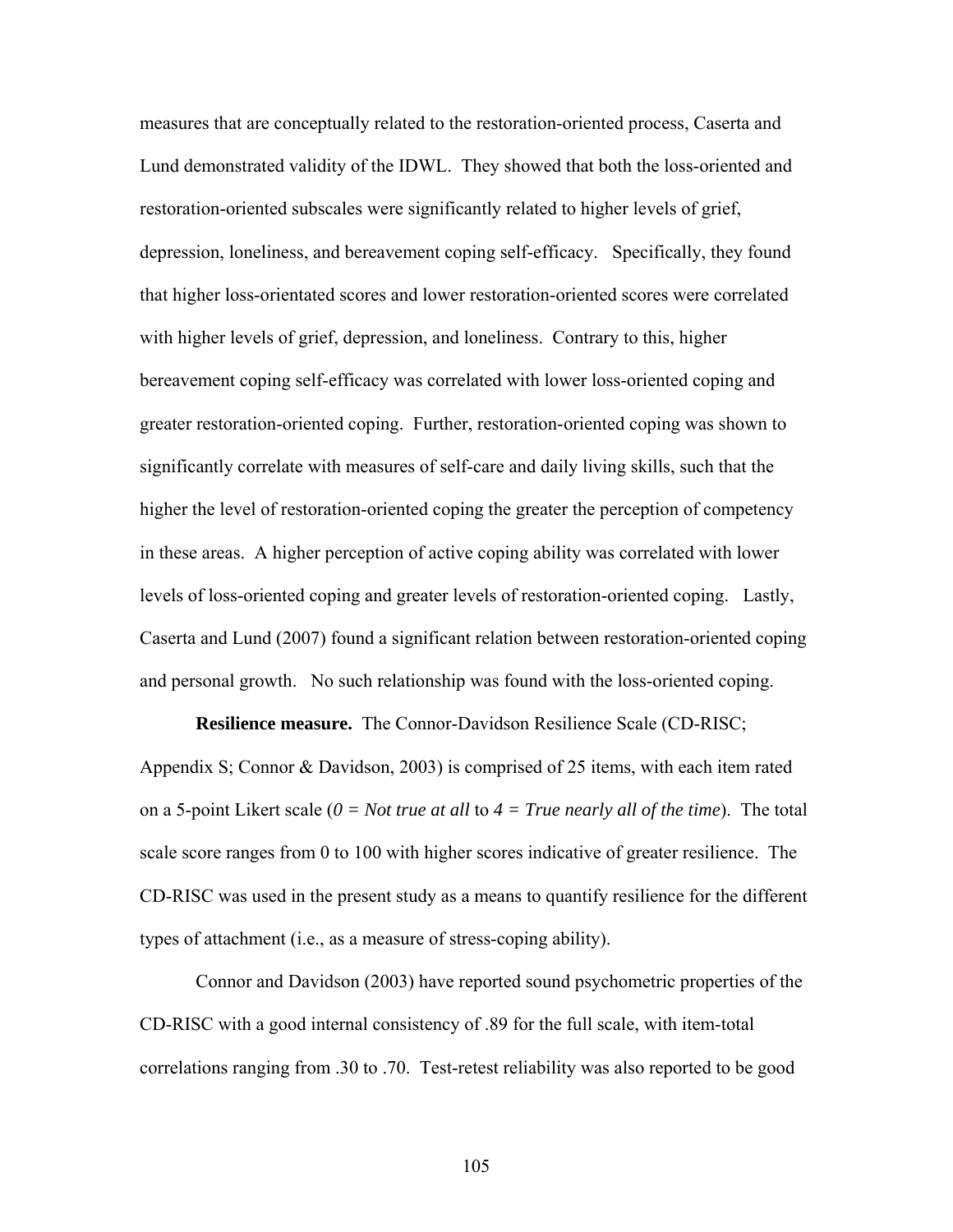with intraclass correlation coefficient of .87 between two different groups. Internal consistency for the measure has been reported elsewhere at .92 (Lamond et al., 2009) and .89 (Sexton, Byrd, & von Kluge, 2010). The internal consistency of the CD-RISC for the present study was alpha = .93.

The CD-RISC has also demonstrated acceptable convergent validity (Connor  $\&$ Davidson, 2003) in that it produced a significant positive correlation with a measure of hardiness and a measure of social support. When compared to measures of perceived stress, stress vulnerability and disability, the CD-RISC produced significant negative correlations, as would be expected of a measure of resilience.

Connor and Davidson (2003) also provide support for the discriminant validity of the CD-RISC by demonstrating a significant negative correlation between the CD-RISC and a sexual experience scale at two different time points. Sexton, Byrd, and von Kluge (2010) showed significant negative correlations between the CD-RISC and fertilityspecific distress, as well as with general distress scores, and a significant positive correlation with active coping skills among women recruited from various fertility clinics. As further evidence for the validity of the CD-RISC, Lamond et al. (2009) showed that the CD-RISC was strongly associated with emotional well-being and optimism.

**Socially Desirable Responding.** The Marlowe-Crowne Social Desirability Scale (MCSDS; Appendix I; Reynolds, 1982) as previously described in the first study was once again used as a means for assessing participants' tendency to provide socially desirable responses. The internal consistency of the MCSDS for the present study was .73, which is comparable to the alpha of .76 reported by Reynolds (1982).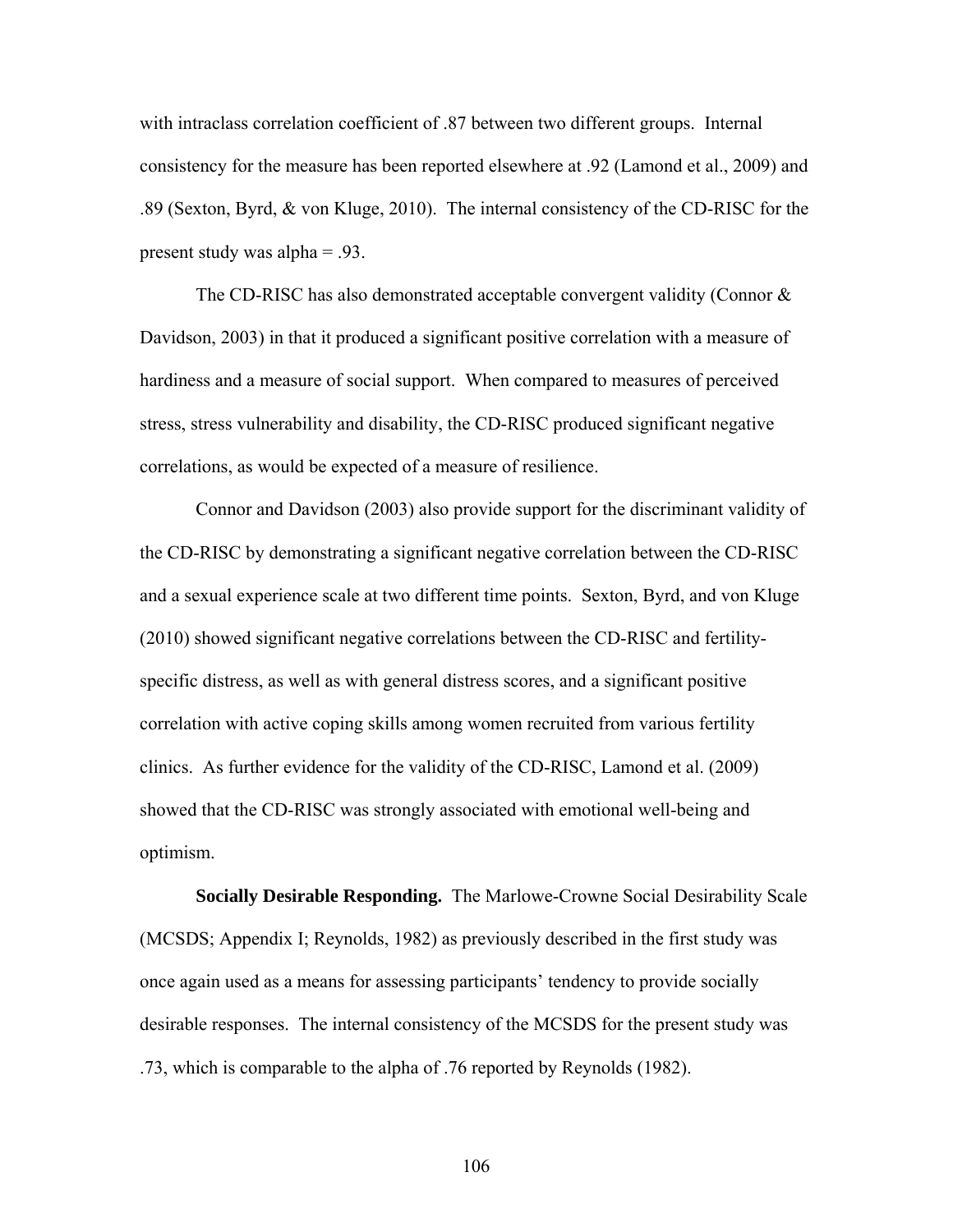### **Results**

## **Initial Analyses**

**Handling Missing Data***.* The series mean was used to replace missing data in cases where less than 10.0% of the data for a participant was missing for any of the scales or subscales. Given that there were no participants missing more than 10.0% of the data for any one scale or subscale, no participants had to be eliminated from the analyses. See Table 7 for summary of missing data. For this study, the total percent of missing data ranged from 1.6% (IDWL – Loss-oriented subscale, and both the Anxiety and Avoidance subscales of the ECRI) to 5.7% (MSIS and IDI Emotional Reliance subscale). The total percentage of cases for which the series mean was inserted for missing data was 3.5%.

**Differences Between Paper versus Online Completion.** Prior to conducting any of the primary analyses the data were checked using independent samples t-tests to determine whether there were any significant differences between the modes of completing the survey (see Table 8). That is, analyses were conducted to examine whether there were any differences between those who completed the survey via paper (n  $= 158$ ) versus those who completed the survey online (n = 35). Participants who completed the survey in the paper format were older, the length of marriage for those reporting on the loss of a spouse was longer, the participants were older when the death occurred and more time had passed since the death than those who completed the online survey.

A comparison between the two groups (i.e., paper completion versus online mode of completion) on the primary measures and their subscales was also conducted using independent samples t-tests (see Table 9). Participants who completed the survey online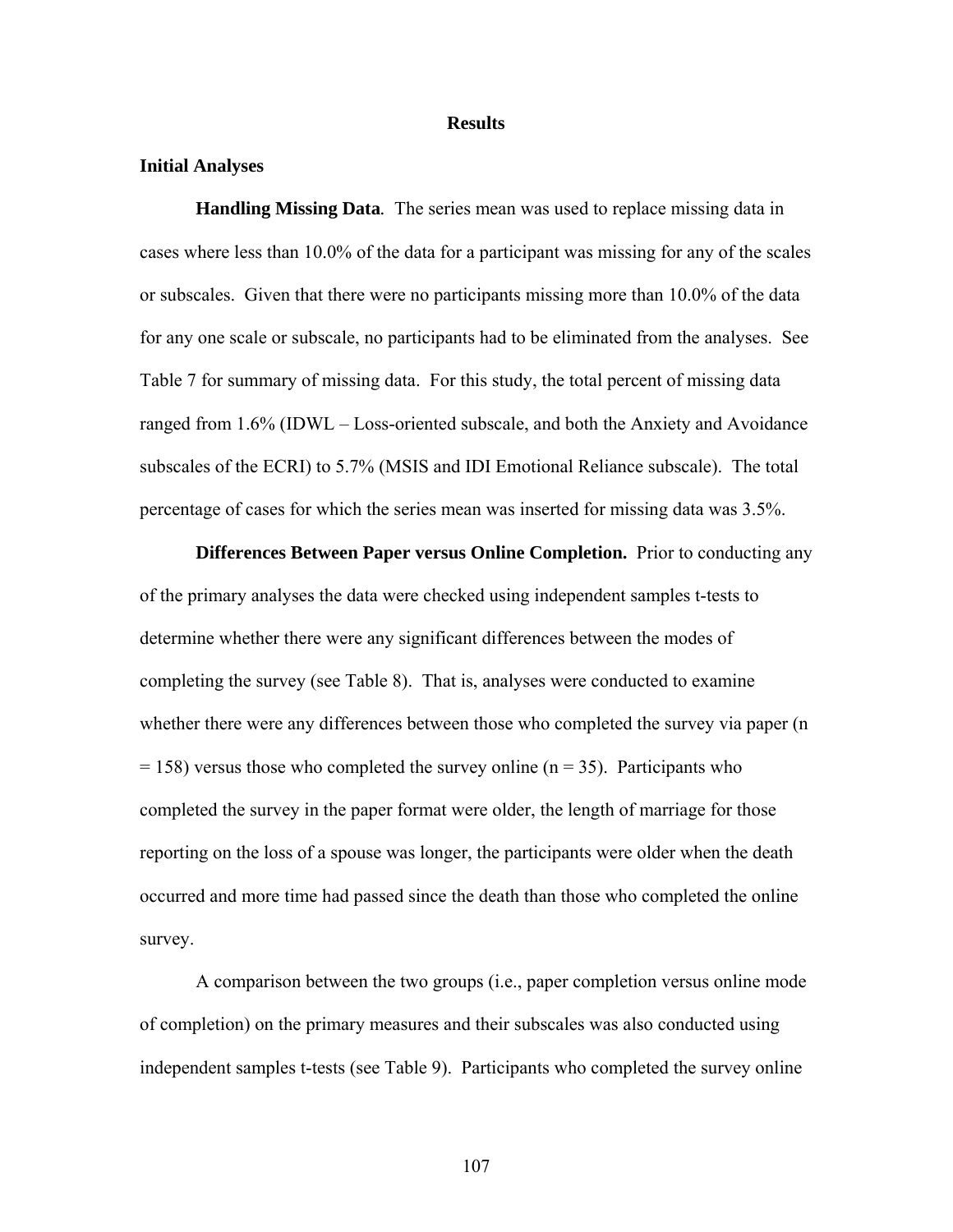reported higher scores on the ORS and engaging in significantly more ongoing behaviours than those who completed the survey using the paper format.<sup>3</sup> Further, those who completed the online version had lower scores on the Marlowe-Crowne Social Desirability scale. While there were some statistically significant differences, these differences were in the order of only a half-standard deviation. The pattern was that the online completion participants were more disclosing compared to the paper completion participants. This difference may reflect a somewhat greater openness from online participants. Despite this, it was decided that the magnitude of difference was not large and hence, the two groups were collapsed into one overall group for all further analyses.

**Differences Between Loss of Parental versus Spousal Attachment Figure.** An independent samples t-test was used to compare those who reported on the death of a parent ( $n = 132$ ) versus those who reported on the death of a spouse ( $n = 61$ ; see Table 10). Participants who reported on the death of a spouse were older, the deceased's age at his or her time of death was younger, the participant's age at the time of the deceased's death was younger, and the relationship with the deceased was reported as being closer than those who reported on the death of a parental attachment figure.

As a further comparison, an independent samples t-test was conducted to determine whether there were any differences on key variables of interest between those who experienced the death of a parental attachment figure and those who experienced the death of a spouse or partner on the measures (see Table 11). The analysis revealed a number of significant differences between these groups. Individuals who had experienced the death of a spouse or partner reported significantly more maladaptive symptoms of loss, higher separation stress, increased cognitive difficulties, more loss-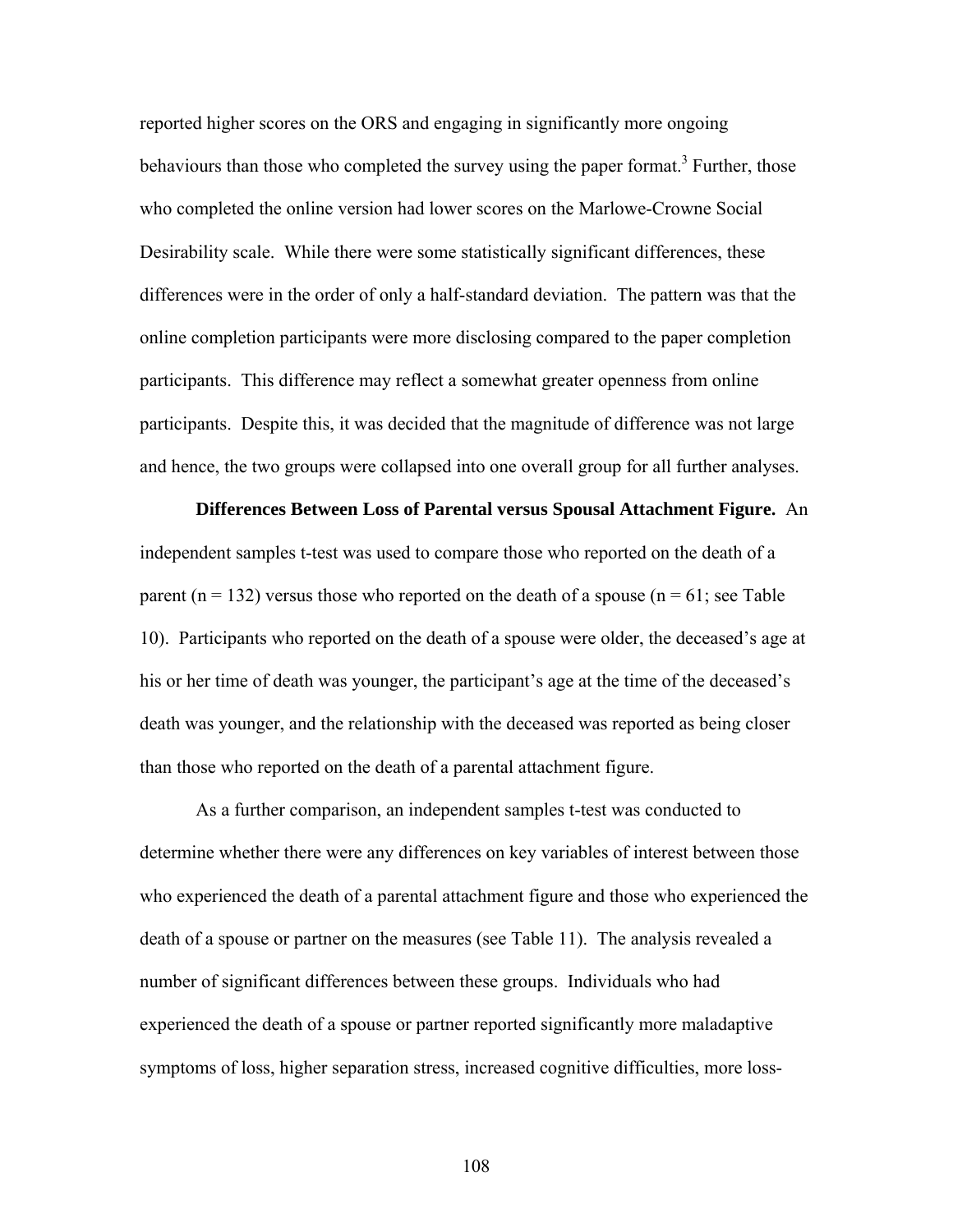oriented and restoration-oriented tasks, a closer relationship to the deceased, and more socially desirable responses than those who experienced the death of a parent. Individuals who reported on the death of a parent experienced greater emotional reliance on their parent and greater assertion of autonomy than those whose spousal attachment figure had died.

The frequency of participants representing each of the four types of attachment groups was examined for both the parental loss group and the spousal loss group. The results showed that for the parental loss group there were 74 secure, 12 fearful, four preoccupied, and 42 dismissing versus 44 secure, six fearful, five preoccupied, and six dismissing in the spousal loss group. Because of the overall lower base rates for the fearful and preoccupied attachment types in both of the groups (i.e., the parental versus spousal loss groups) it was decided that despite the differences between the groups the data would be combined into one group for all remaining analyses. Combining the parental loss and spousal loss groups thus allowed for better comparisons between the four types of attachments on all the measures.

## **Primary Analyses**

**Assessing for Normality.** The normality of the distribution of scores for each of the variables was assessed in order to determine suitability for using parametric analyses. The result of this analysis is shown in Table 12. As can be seen in the table, all but two of the distributions (i.e., HGRC Growth subscale and ORS *Comfort* subscale) violate the assumption of normality (i.e., the Kolmogorov-Smirnov statistical significance value is less than .05). Appropriate transformations based on the type of skewness and kurtosis, as recommended by Tabachnick and Fidell (2001) were applied to those variables that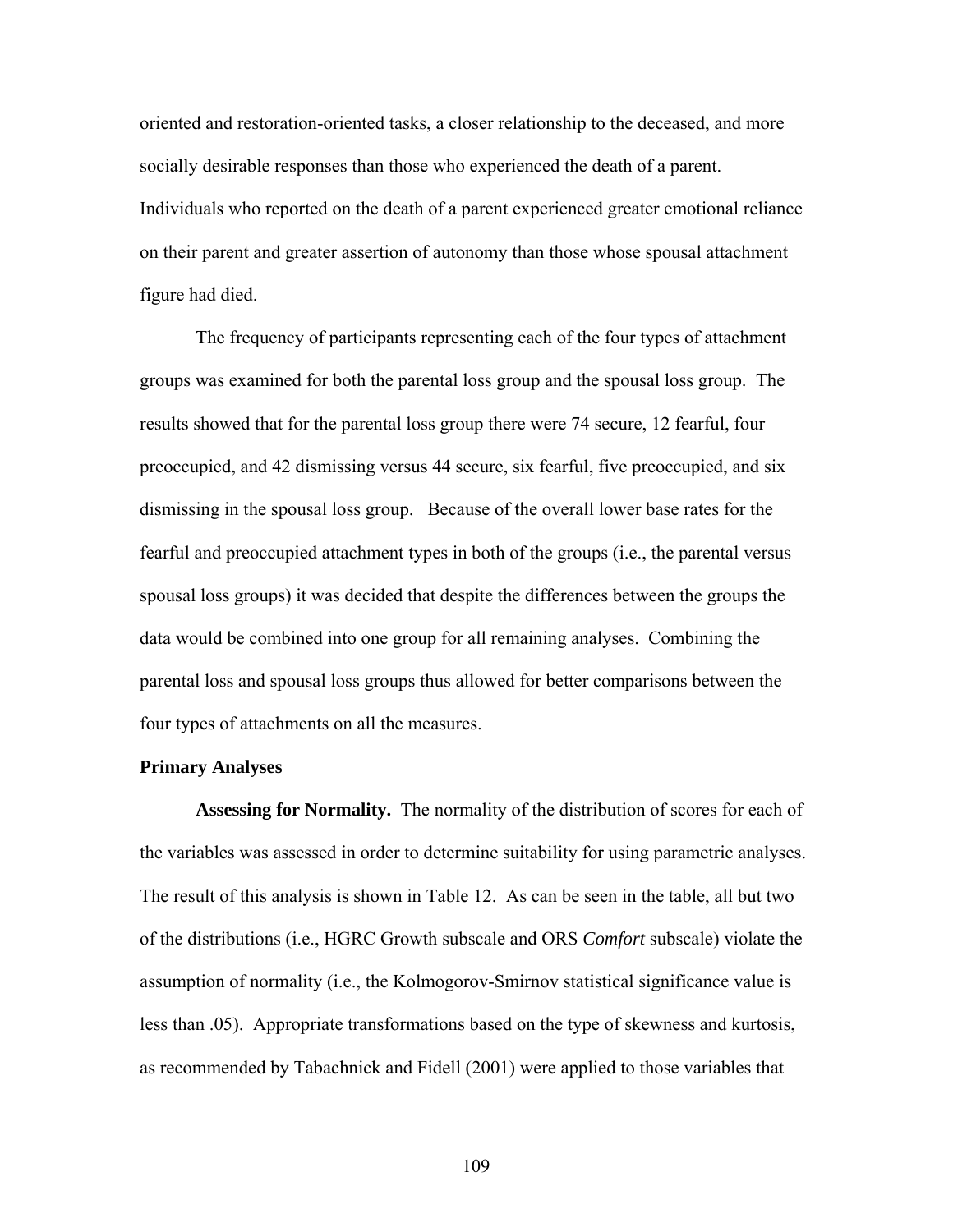violated the assumption of normality. Transforming the data resulted in six more of the variables no longer violating the assumption of normality using the Kolmogorov-Smirnov statistic. These variables were the ICG ( $p = .09$ ), the IDWL Loss-orientation subscale ( $p$ )  $=$  .20), the CD-RISC ( $p = .20$ ), the IDI Lack of Confidence ( $p = .20$ ), IDI Assertion of Autonomy ( $p = .06$ ), and the MSIS ( $p = .20$ ).

Despite attempts to transform the data, the remaining nine variables continued to violate the assumption of normality. These variables were then separated into four groups based on their attachment style. The normality of each group was checked using the Kolmogorov-Smirnov test (see Table 13). For those groups in which normality was violated (i.e., the significance value was less than .05) the data was examined for outliers (i.e., values that fall outside 2 standard deviations from the mean). Following Tabachnick and Fidell's (2001) suggestion, outliers were assigned a raw score that was one unit larger (or smaller) than the next most extreme score, thus making the outlier less influential. Following this the Kolmogorov-Smirnov test of normality was again used. In all but one case, reassigning the outliers to less extreme values did not change the significance of the variables, thus continuing to violate the assumption of normality for the remaining variables.

Levene's test was used to test for homogeneity of variance across the four attachment groups on the various measures. All but four of the variables were significant  $(i.e.,  $p < .05$ ) suggesting that the data was not homogeneous (see Table 14) across the$ groups. Given the violations of both the assumptions of normality and homogeneity of variance a decision was made to utilize nonparametric tests for the remainder of the analyses. Specifically, the Kruskal-Wallis test was used. According to Field (2005), the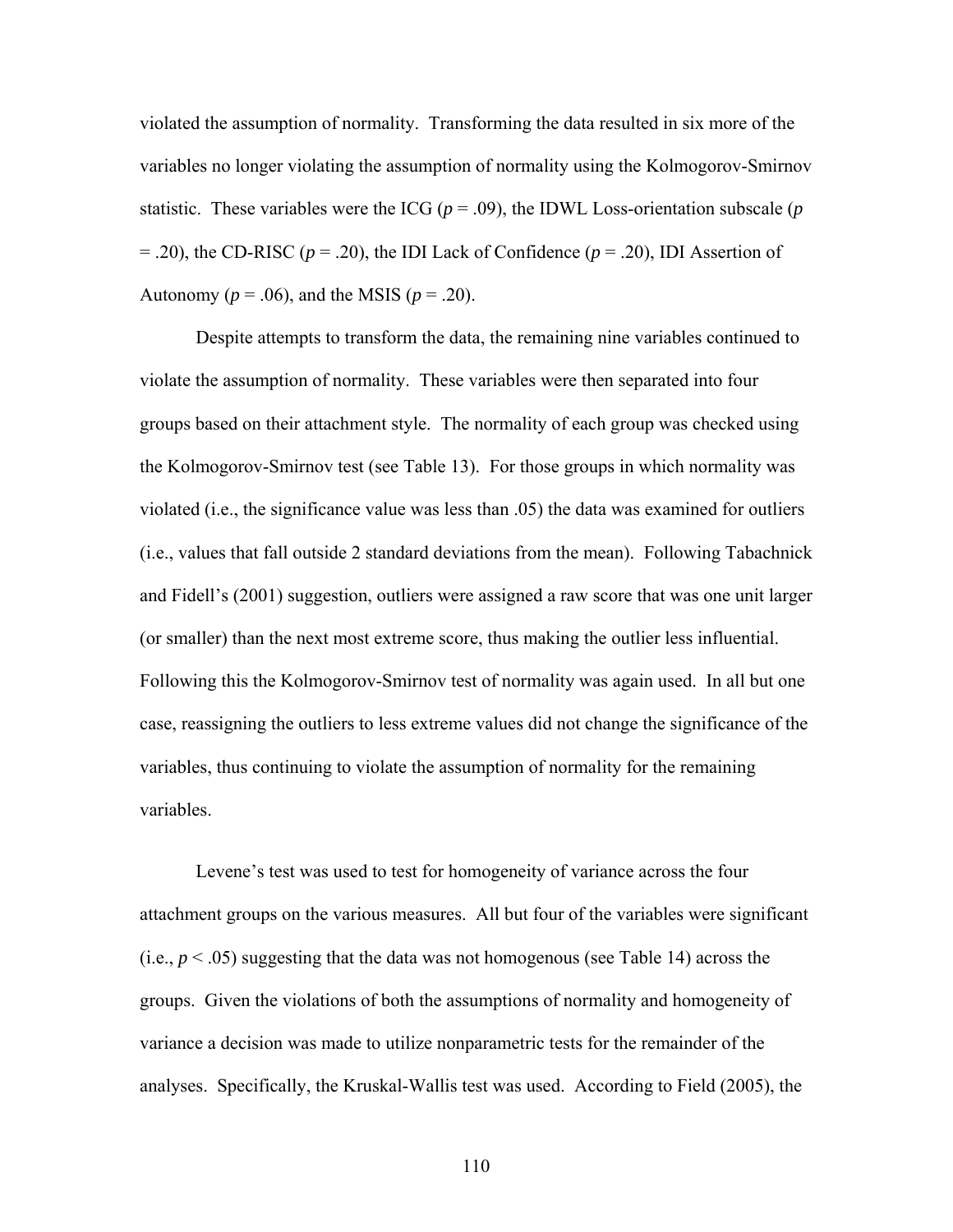Kruskal-Wallis test provides an alternative method for examining the differences between several independent groups when the data is non-normally distributed, or some other assumption has been violated, as is the case with the present study's data. The Kruskal-Wallis test is based on ranked data and utilizes the mean rank for each group to make comparisons. Briefly described, the theory behind the test is that if there were no differences between the groups one would expect the same number of high and low ranks in each of the groups. That is, all scores are first ranked in order regardless of which group the score belongs. Following this, the ranked scores are then placed back into their original groupings. When all of these ranks are added, it is expected that the average of the total ranks in each group would be approximately equal if no differences existed between the groups being compared.

#### **Analyses of Hypotheses**

A Kruskal-Wallis test was used to evaluate the differences between the four attachment style groups (i.e., secure, fearful, preoccupied, and dismissing) on the various scales (see Table 15). This test is like a one-way ANOVA, but utilizes ranked rather than continuous data. The results of each analysis have been reported following the appropriate hypothesis. In cases in which the Kruskal-Wallis test demonstrated a significant difference between the groups, follow-up analyses were conducted. In each case the Mann-Whitney U Test with Bonferroni Correction (to control for Type I errors) was used to compare pairwise differences.

The Mann-Whitney Test is a statistical technique that is utilized to test the differences between two independent groups on a continuous measure. It is a nonparametric alternative to the independent samples t-test. According to Field (2005), the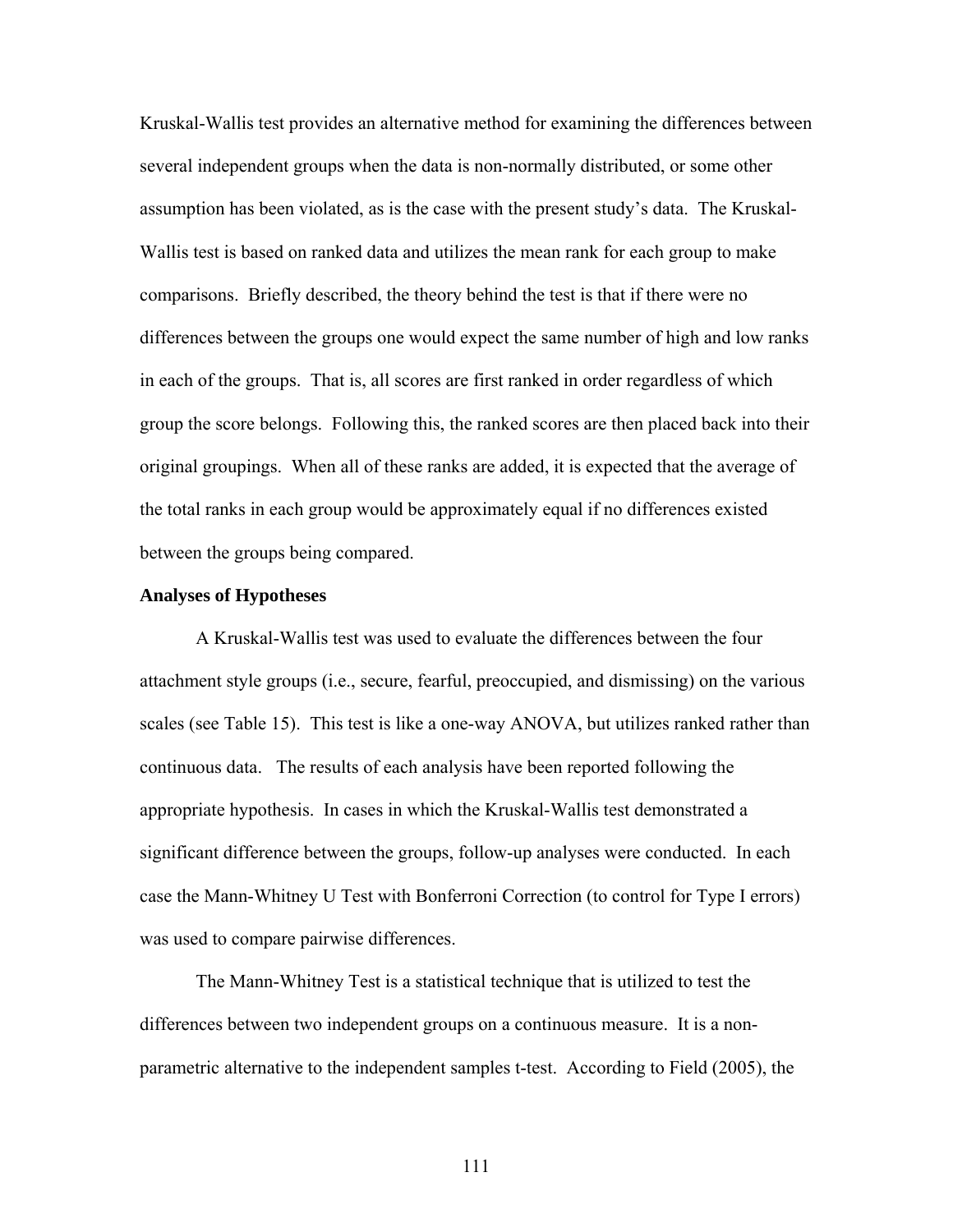Mann-Whitney Test works by first converting the scores on the continuous variable to ranks, across the two groups. Following this conversion, the ranked scores for the two groups are then compared to one another to determine whether there are significant differences between the two groups. The critical value used to determine significance for any post-hoc comparisons is determined based on the accepted alpha level of .05 divided by the number of pairwise comparisons.

Hypothesis 1: *Those with a secure or dismissing attachment will report lower levels of complicated grief whereas those with a preoccupied or fearful attachment will report higher levels of complicated grief.* 

The results of the Kruskal-Wallis Test revealed a significant difference between the four groups on the Inventory of Complicated Grief  $\chi^2(3, N = 193) = 30.96, p < .001$ . The mean rank scores suggest that those with a preoccupied attachment had higher scores on complicated grief (152.72), followed by fearful (114.58), secure (104.08), and dismissing (62.54) styles of attachment.

Follow-up analyses, using the Mann-Whitney Test with Bonferroni Correction, were conducted to evaluate pairwise differences among the four groups. The results of these comparisons indicated that three of the six pairwise differences were significant (using .008 as the critical value). These differences were between the secure group and dismissing group,  $z = -4.39$ ,  $p < .001$ , the fearful group and the dismissing group,  $z = -1$ 3.48,  $p < .001$ , and the preoccupied group and the dismissing group,  $z = -3.96$ ,  $p < .001$ . The mean rank scores for these pairs indicate that those with a secure attachment scored higher (mean rank of 93.94) on complicated grief than those with a dismissing attachment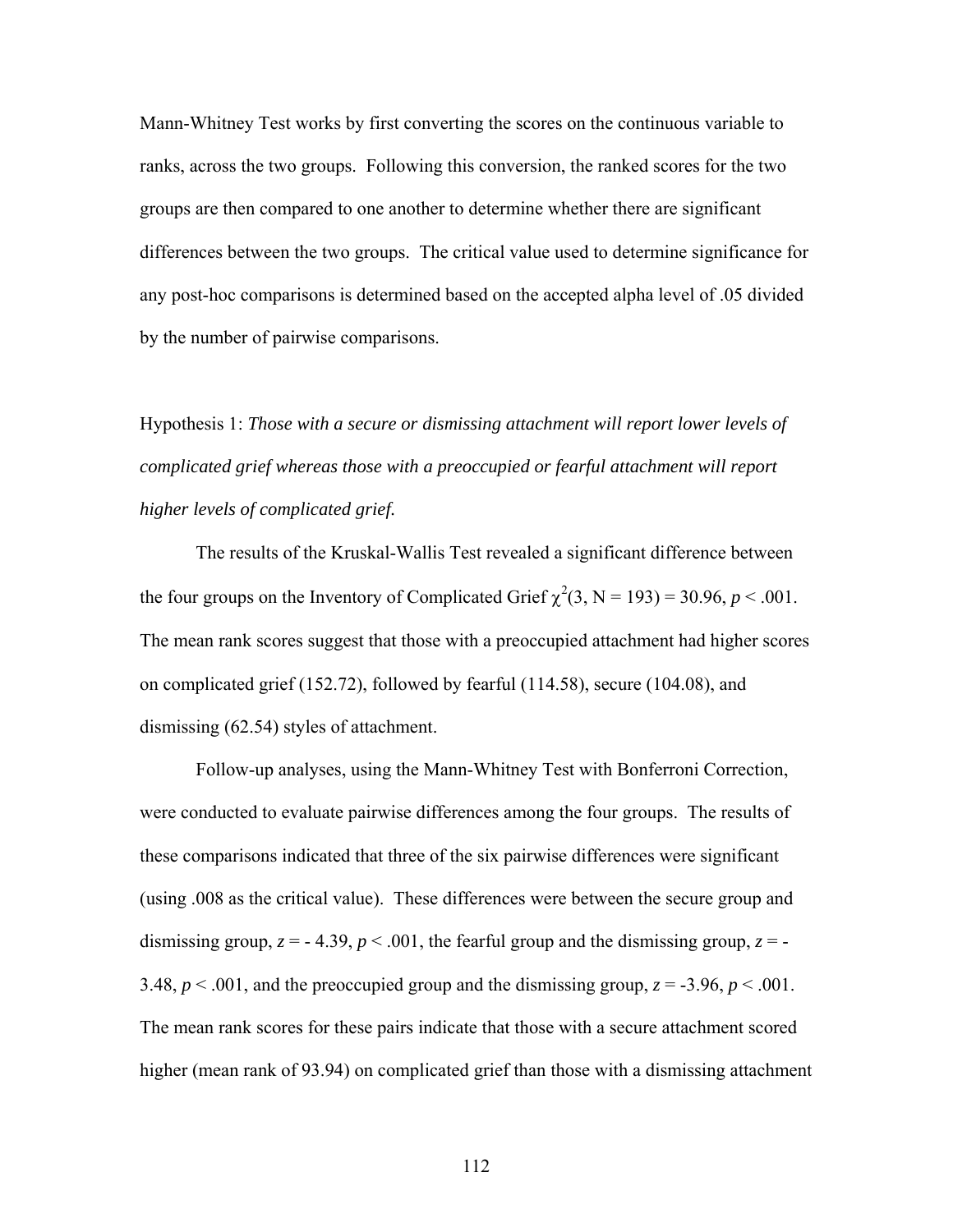style (mean rank 57.83), that those with a fearful attachment (mean rank 46.92) scored higher than those with a dismissing style (mean rank 28.47), and that those with a preoccupied attachment (mean rank 49.06) scored higher than those with a dismissing attachment (mean rank 25.24).

Notably, the difference between the secure group and the preoccupied group on the measure of complicated grief approached significance,  $z = 2.63$ ,  $p = .009$ . Inspection of the mean ranks suggests that those with a preoccupied attachment (95.06) tended to score higher on complicated grief than those with a secure attachment (61.63).

The overall results of these analyses provide partial support for the hypothesis in that it was demonstrated that those with a dismissing attachment scored significantly lower on the measure of complicated grief than all three of the other groups.

Hypothesis 2: *Those with a secure or preoccupied attachment will report engaging in more behavi*ours *that maintain an ongoing relationship with a deceased attachment figure, as well as greater feelings of comfort from doing so than those with a fearful or dismissing attachment.* 

A Kruskal-Wallis Test examining the differences between the attachment groups on the measure of the extent to which engaging in behaviours to maintain an ongoing relationship are comforting (i.e., the ORS) showed a significant difference between the four groups  $\chi^2(3, N = 193) = 20.92$ ,  $p < .001$ . The mean ranks showed that those with a preoccupied attachment (mean rank of 115.94) were ranked highest followed by secure (109.08), fearful (88.58) and dismissing (66.90) attachments.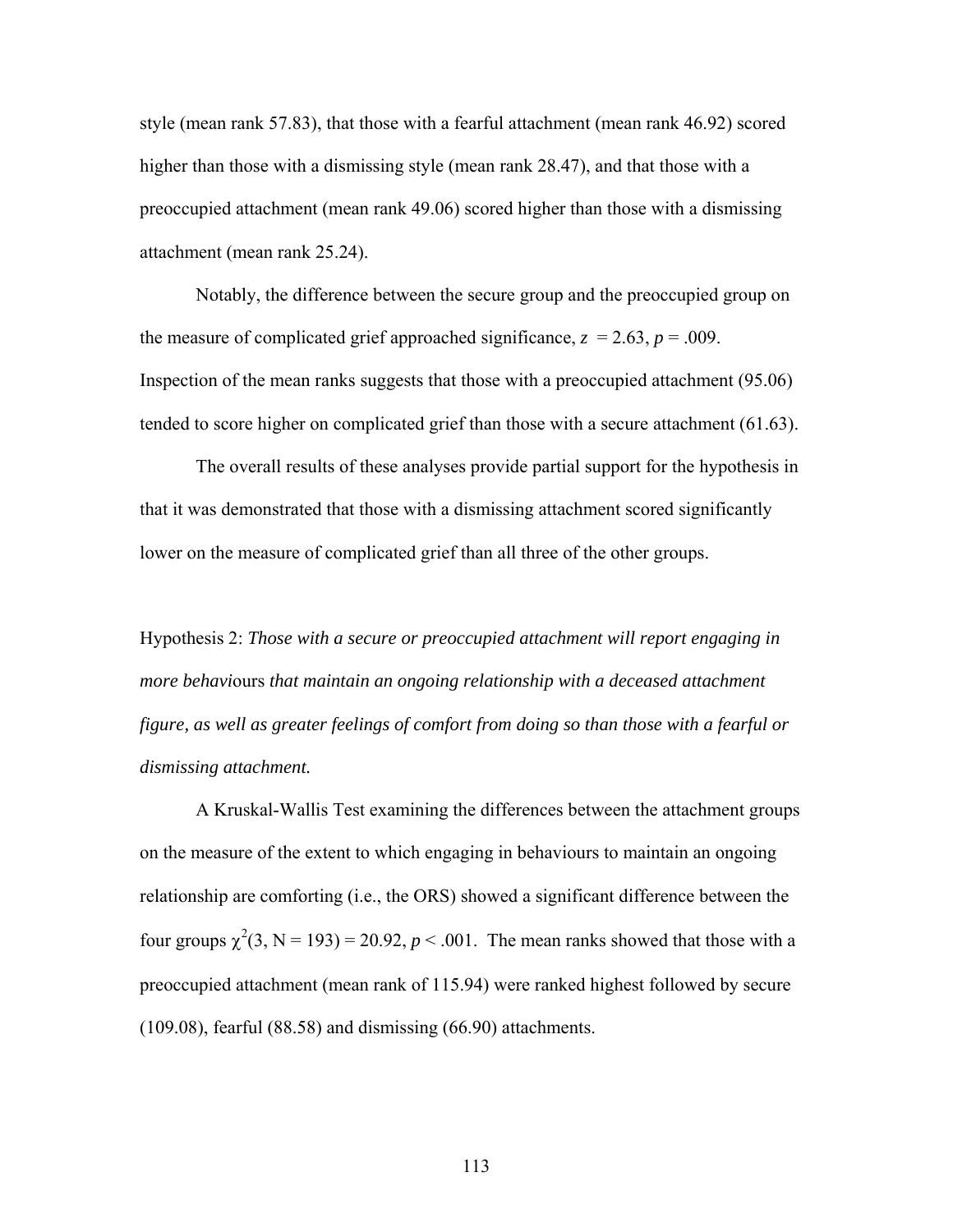Further investigation using the Mann-Whitney Test with Bonferonni Correction showed that the only significant pairwise comparison (using .008 as the critical value) was between the secure and dismissing groups ORS,  $z = -4.49$ ,  $p < .001$ . The mean rank scores indicated that those with a secure attachment scored higher (94.19) than those with a dismissing attachment (57.23). The comparison between the dismissing and preoccupied groups approached significance,  $z = -2.15$ ,  $p = .03$ , demonstrating a tendency for those with a preoccupied attachment (mean rank of 39.89) to score higher than those with a dismissing attachment (mean rank of 27.08) on a measure of deriving comfort from engaging in ongoing behaviours with the deceased.

When the differences between these groups were examined with a Kruskal-Wallis Test for the separate subscales of the ORS (i.e., the ORS *Behaviour* and the ORS *Comfort*) the results showed that there were significant differences between the groups on each of these subscales,  $\chi^2(3, N = 193) = 12.76$ ,  $p = .005$  for ORS *Behaviour* and  $\chi^2(3, N)$  $= 193$ )  $= 21.50, p < .001$  for ORS *Comfort* (see Table 15). The mean ranks for the ORS *Behaviour* subscale indicated that the secure group scored the highest (107.44), followed by the preoccupied (93.44), fearful (92.00) and dismissing groups (73.86). On the ORS *Comfort* subscale the mean ranks indicated that the preoccupied (117.33) scored the highest, followed by the secure (108.98), fearful (90.47) and dismissing (66.19) groups. To further explore these differences Mann-Whitney pairwise comparisons with Bonferonni Correction were computed for both subscales.

The only significant pairwise difference on the ORS *Behaviour* subscale (using .008 as the critical cutoff) was between the secure and dismissing groups,  $z = -3.54$ ,  $p <$ .001. Examination of the mean ranks for these groups showed that individuals with a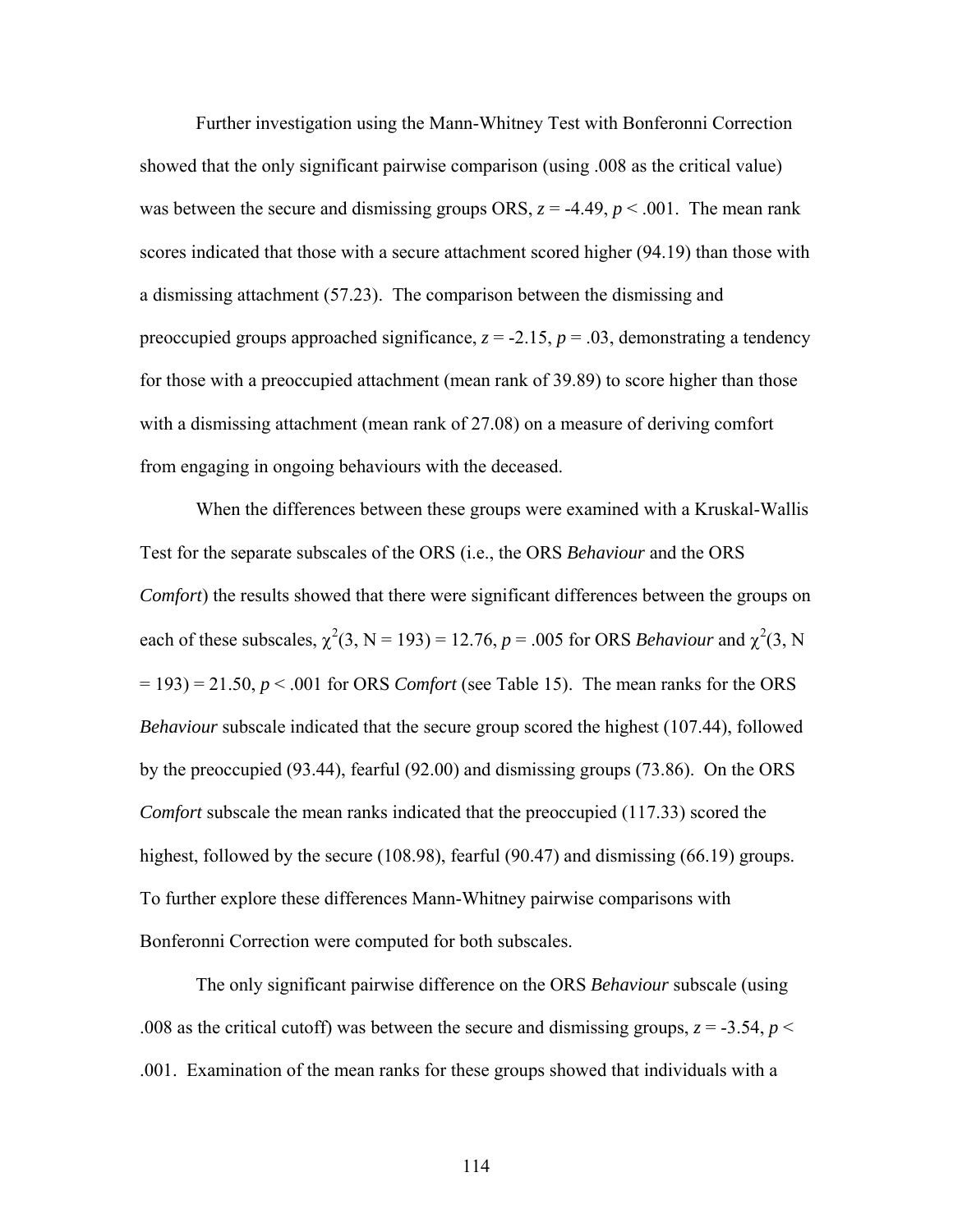secure attachment (91.84) scored higher than those with a dismissing attachment (63.00). Similarly, for the ORS *Comfort* subscale the only significant difference was between these same two groups,  $z = -4.59$ ,  $p < .001$ , where the secure group (mean rank of 94.42) scored higher than dismissing group (mean rank of 56.66). There was also a tendency for the preoccupied group (mean rank of 40.00) to score higher on the ORS *Comfort* subscale than the dismissing group (mean rank of 26.94) as indicated by the significance level,  $z =$  $-2.17, p = .03$ .

The results of the analyses conducted for hypothesis two provided partial support for the hypothesis in that significant differences were found between the secure and dismissing groups on the overall scale as well as the subscales of the ORS.

# Hypothesis 3: *Individuals with a dismissing attachment will report less personal growth than those with a secure attachment.*

A Mann-Whitney Test was utilized to examine the differences between the dismissing and secure groups on the measure of personal growth (i.e., HGRC Growth). The analysis revealed no significant difference between the two groups,  $z = -1.64$ ,  $p =$ .10. Therefore, the hypothesis was not supported. Despite the nonsignificant findings, the average rank scores suggested that the secure group tended to score slightly higher on personal growth (87.39) than the dismissing group (73.94).

Hypothesis 4: *The secure and preoccupied groups will score higher on intimacy than*  both the fearful and dismissing groups. The preoccupied and fearful groups will score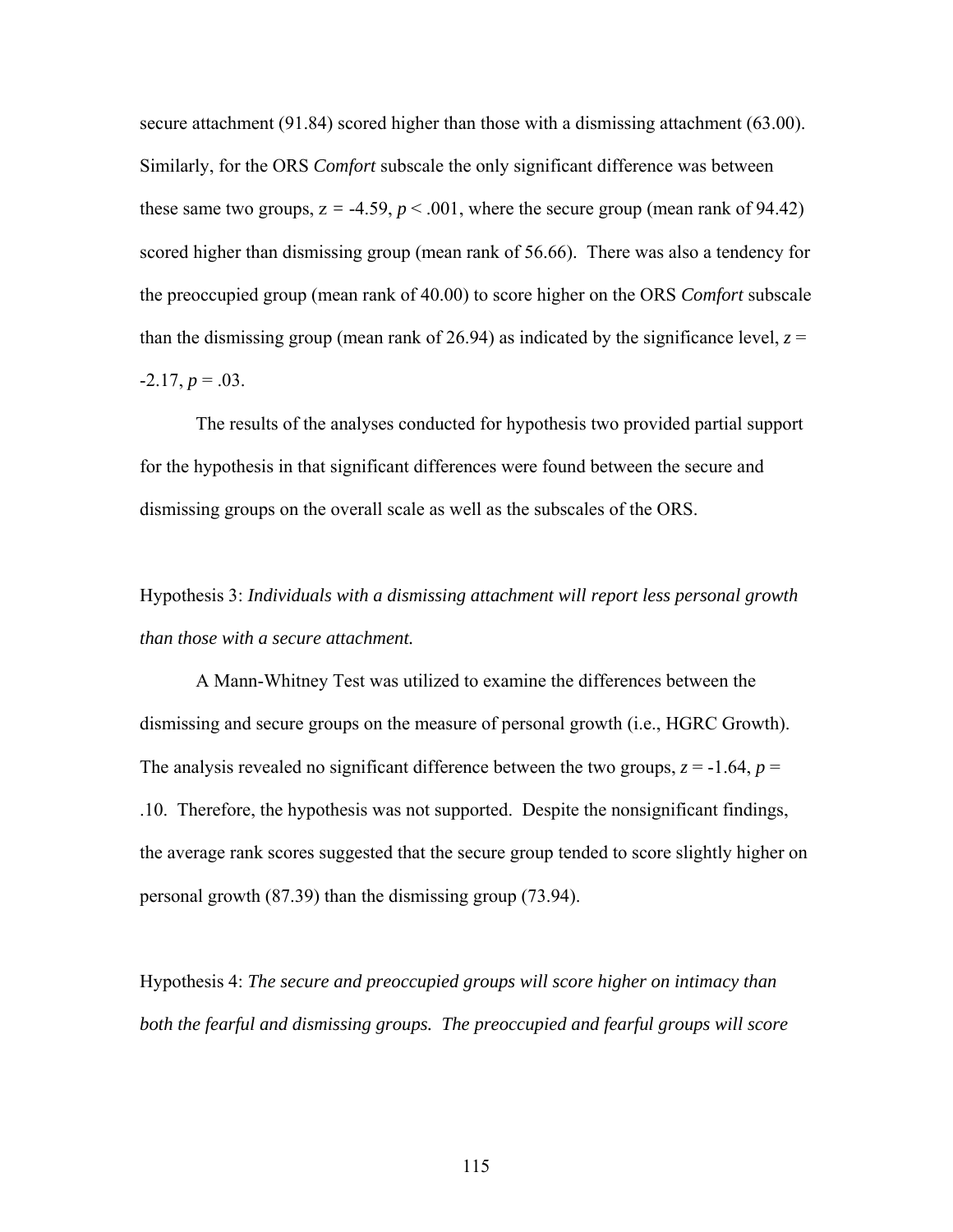*higher on despair and panic behaviours than either the secure or dismissing groups. The dismissing group will report experiencing the least of all these symptoms.*

To evaluate the differences between these groups on the measures of intimacy, despair, and panic behaviours, a Kruskal-Wallis Test was used for multiple group comparisons. This test indicated that there were significant differences between the four attachment groups on all three variables: that is, on intimacy  $\chi^2(3, N = 193) = 80.38$ ,  $p <$ .001, despair  $\chi^2(3, N = 193) = 13.91$ ,  $p = .003$ , and panic  $\chi^2(3, N = 193) = 8.76$ ,  $p = .03$ (see Table 15). The mean rankings on the Kruskal-Wallis Test indicated that on the measure of intimacy (i.e., the MSIS) those with a secure attachment (123.67) had the highest scores followed by those with a preoccupied (112.50), fearful (52.69) then dismissing attachment (45.14). The mean rankings on the measure of despair (i.e., the HGRC Despair) revealed that those with a preoccupied attachment (129.83) scored higher than those with a fearful (117.08), secure (100.53) and dismissing attachment (74.62). The mean ranks for the final measure of panic (i.e., HGRC Panic) showed that the fearful group (125.86) scored higher than the preoccupied (116.78), secure (96.47) and dismissing groups (83.77).

A further examination of the differences between the groups was conducted using the Mann-Whitney Test with a Bonferonni Correction being applied. The tests showed significant differences between three of the six pairs on the measure of intimacy (i.e., the MSIS) using the corrected critical cutoff of  $p = 0.008$ . Significant pairwise differences were found between the secure and fearful groups,  $z = -5.14$ ,  $p < .001$ , the secure and dismissing groups,  $z = -8.18$ ,  $p < .001$ , and the preoccupied and dismissing groups,  $z = -$ 3.13,  $p = .002$ . Inspection of the mean rank scores indicated that the secure group ranked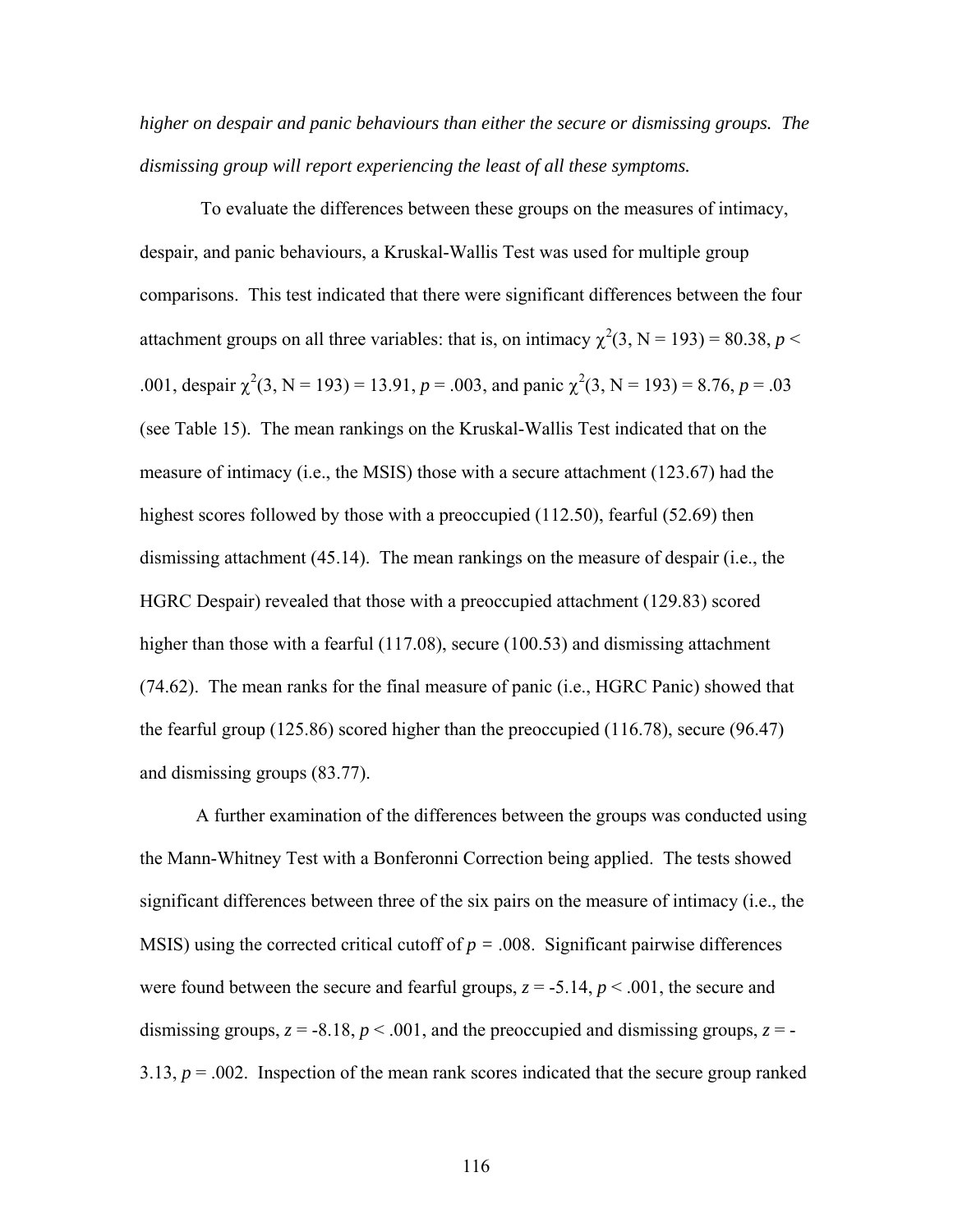higher (75.28) on intimacy than the fearful group (24.08), that the secure group (102.96) scored higher than the dismissing group (35.67), and that the preoccupied group (44.89) scored higher than the dismissing group (26.02). The difference between the fearful and preoccupied groups on the measure of intimacy (i.e., MSIS) using the Mann-Whitney test approached significance,  $z = 2.50$ ,  $p = .012$ , suggesting that those in the fearful group (mean rank of 11.31) tended to rank lower on intimacy than those in the preoccupied group (mean rank of 19.39).

Post-hoc pairwise comparisons utilizing the Mann-Whitney Test with Bonferonni Correction (critical cutoff of .008) were used to further examine the differences between the four attachment groups on the measure of despair (i.e., HGRC Despair). The tests revealed significant differences between the secure and dismissing groups, *z* = -2.73, *p =* .006, the dismissing and preoccupied groups,  $z = -2.66$ ,  $p = .008$ , and the dismissing and fearful groups,  $z = -2.90$ ,  $p = .004$ . There were no other significant differences between the remaining three pairs. The mean rank scores showed that the secure group (89.92) scored higher than the dismissing group (67.72), that the preoccupied group (42.22) scored higher than the dismissing group (26.52), and that the fearful group (44.47) scored higher than the dismissing group (29.39).

The Mann-Whitney Test with Bonferonni Correction (critical cutoff value of .008) was used to examine the differences between the four attachment groups on the measure of panic behaviour (i.e., HGRC Panic). The results of the test revealed that the only significant difference was between the dismissing and fearful groups,  $z = -2.84$ ,  $p =$ .004. The mean rankings showed that the fearful group scored higher (44.36) than the dismissing group (29.43). The difference between the secure and fearful groups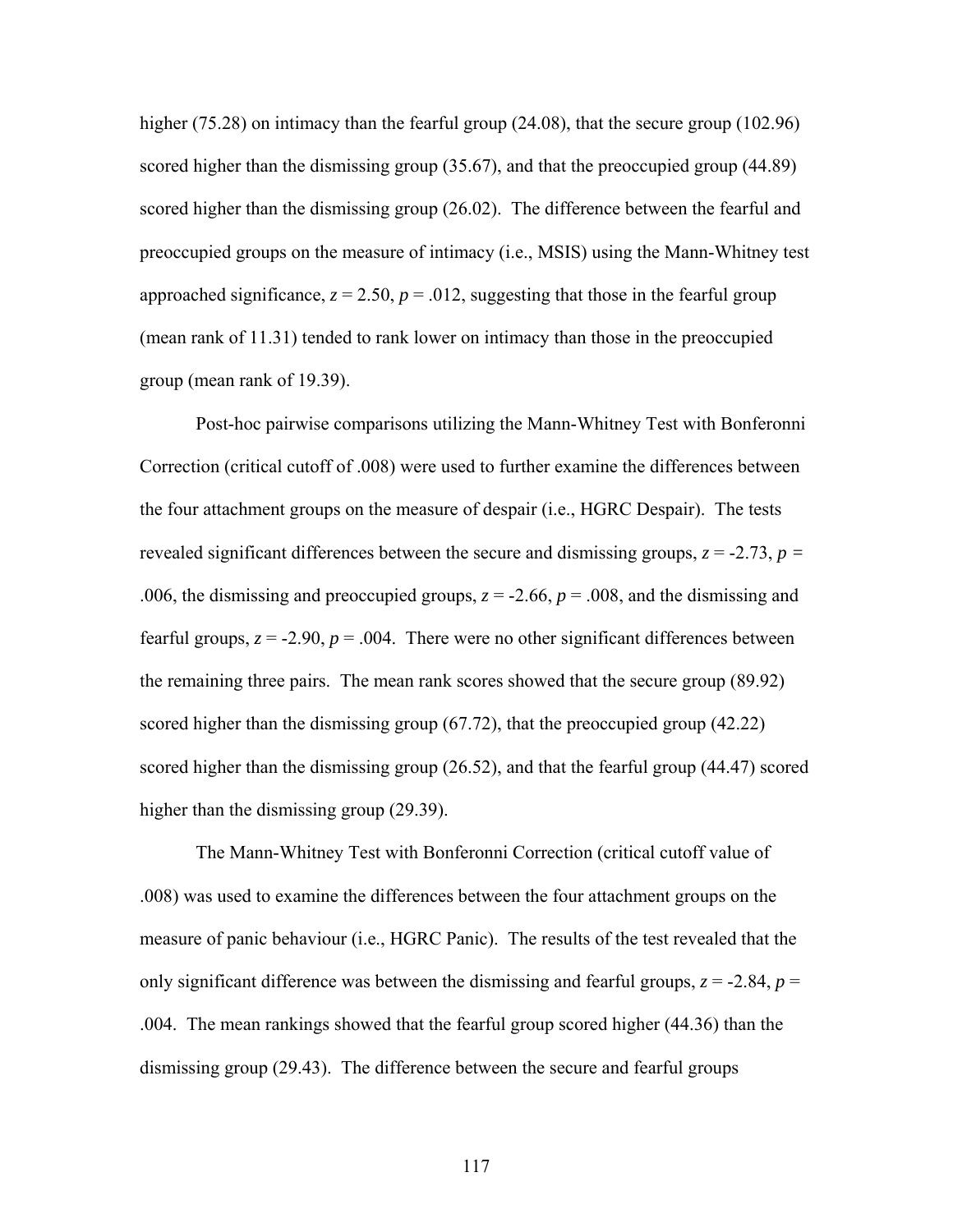approached significance,  $z = 2.03$ ,  $p = .043$ , demonstrating a tendency for the fearful group (mean rank of 85.94) to score higher on this measure than the secure group (mean rank of 65.84). No other differences were noted.

With regards to the hypotheses, partial support was demonstrated for the differences on intimacy. For example, significant differences were found which indicated that the secure group did score higher on intimacy than both the fearful and dismissing groups, and that the preoccupied group scored higher than the dismissing group. Partial support for the hypothesis that the fearful and preoccupied groups would score higher on measures of despair and panic was also demonstrated. It was shown that both the preoccupied and the fearful groups scored significantly higher on despair than the dismissing group and that the fearful group scored significantly higher than the dismissing group on symptoms of panic. Further, the analyses also demonstrated partial support for the hypothesis that the dismissing group would score lower than the other groups on each of the measures. All, but three of the comparisons between the dismissing groups and the other groups on the three measures were significant demonstrating that the dismissing group tended to have lower scores.

Hypothesis 5: *The fearful group will report greater disorganization, detachment, and blame/anger than the secure, preoccupied, and dismissing groups. The dismissing group will report experiencing the least of all these behaviours.* 

The Kruskal-Wallis Test was used to determine whether any significant differences existed between the groups on these measures. The test revealed that there were significant differences between the groups on all three measures. That is, on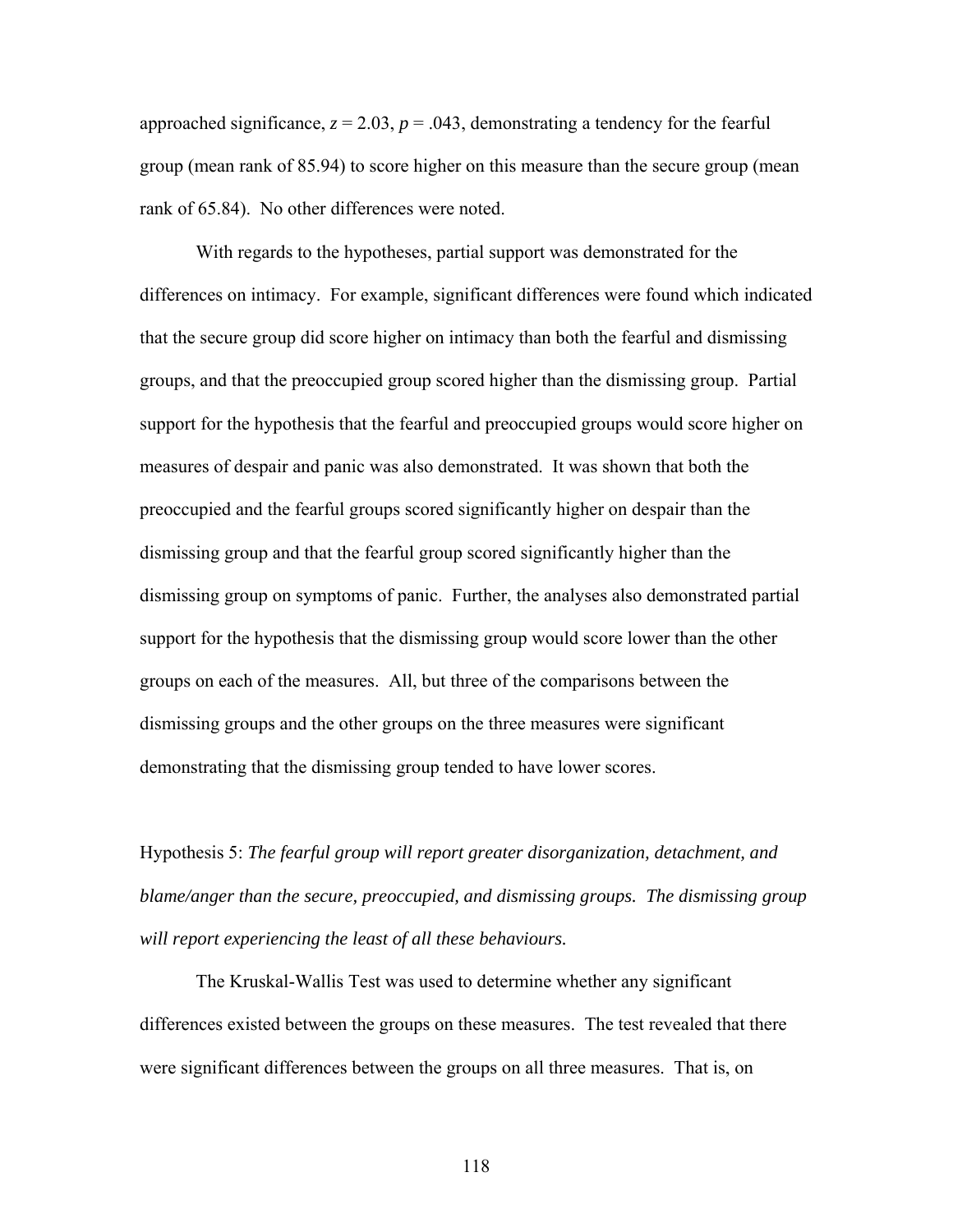disorganization  $\chi^2(3, N = 193) = 11.12$ ,  $p = .011$ , detachment  $\chi^2(3, N = 193) = 15.07$ ,  $p =$ .002, and blame/anger  $\chi^2(3, N = 193) = 11.94$ ,  $p = .008$ . Table 15 shows the results of this test along with the mean rankings for each group on the measures. The mean rankings showed that the fearful group (128.92) scored higher on disorganization followed by the preoccupied (113.89), secure (97.62) and dismissing groups (80.33). On the detachment measure the mean ranks show that the fearful group (137.44) scored higher than the preoccupied (127.33), secure (91.76) and dismissing groups (89.03). Finally, the mean rankings on the blame and anger measure indicate that those with a fearful attachment (130.58) also scored higher than those with a preoccupied (124.94), secure (93.58) and dismissing attachment (87.58). These differences were further explored using Mann-Whitney pairwise comparisons.

A closer look at the measure of disorganization (i.e., HGRC Disorganization) using the Mann-Whitney Test with a Bonferonni Correction being applied (i.e., critical cutoff of .008) showed that the only significant difference was between the dismissing and fearful groups,  $z = -3.13$ ,  $p = .002$ . Inspection of the mean ranks of these two groups showed that those with a fearful attachment (45.44) scored higher on the measure than those with a dismissing attachment (29.02). The difference between the secure and fearful groups approached significance,  $z = 2.24$ ,  $p = .03$ , showing a tendency for those with a secure attachment (mean rank of 65.55) to score lower than those with a fearful attachment (mean rank of 87.83). These findings provide partial support for the hypothesis in that there were significant differences found between the fearful and dismissing group on the measure of disorganization.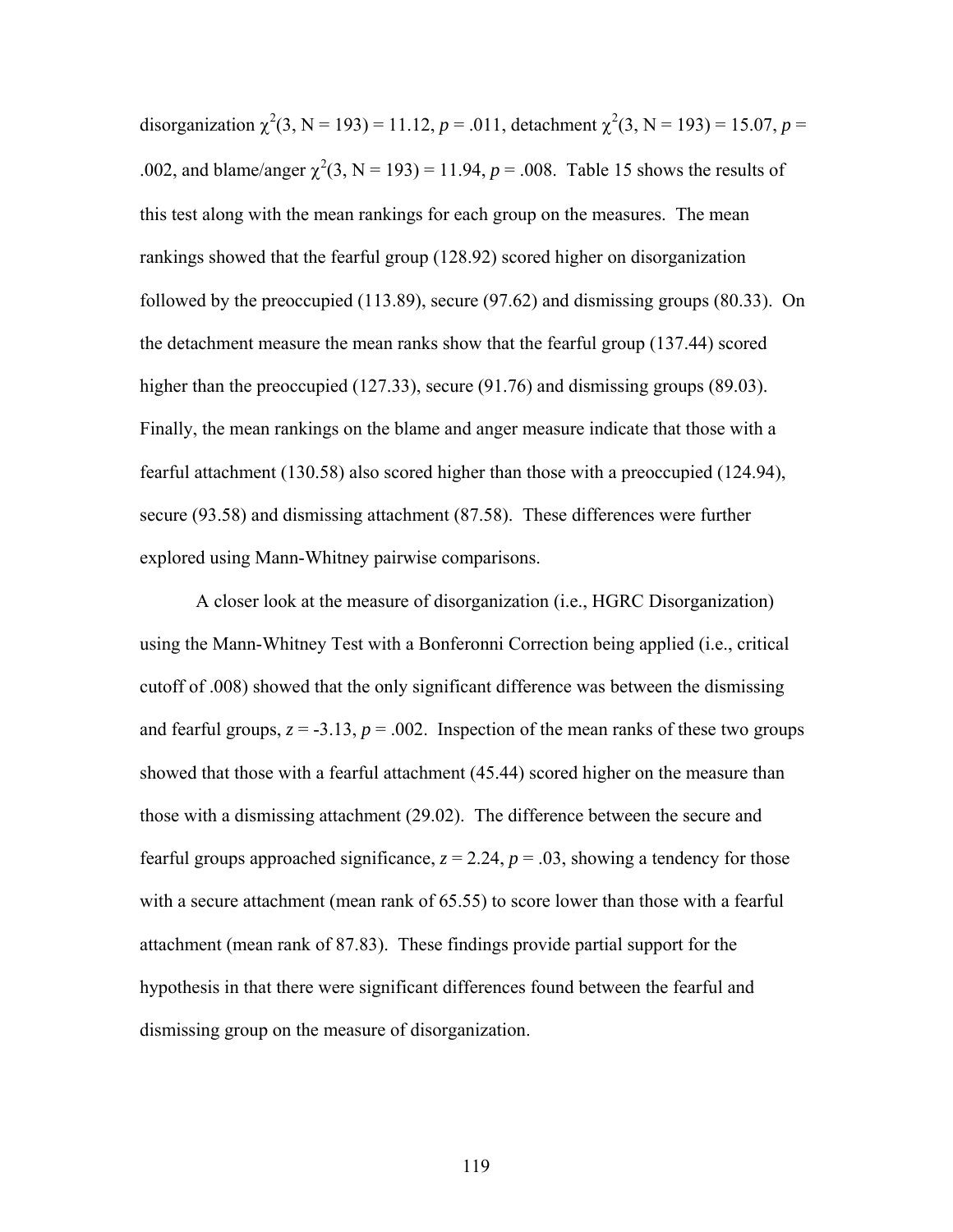The Mann-Whitney Test with Bonferonni Correction was also used to examine the differences between the groups on the measure of detachment (i.e., HGRC Detachment). The analyses showed that there were significant differences between the secure and fearful groups,  $z = 3.22$ ,  $p = .001$ , and the dismissing and fearful groups,  $z = -$ 3.47,  $p = 0.001$ . The mean ranks revealed that the secure group (64.39) scored lower than the fearful group (95.42) and that the dismissing group (28.61) scored lower than the fearful group (46.53). The test also showed that the difference between the dismissing and preoccupied groups approached significance,  $z = -2.08$ ,  $p = .038$ , where the preoccupied group (mean rank of 39.22) tended to score higher than the dismissing group (mean rank of 27.08). The results of these analyses provide partial support for the hypothesis in that significant differences were found between the fearful and secure groups, and the fearful and dismissing groups, in which the fearful group did indeed score higher.

Differences on the measure of blame and anger (i.e., HGRC Blame/Anger) were also examined more closely using the Mann-Whitney Test with Bonferonni Correction (i.e., critical cutoff of .008). The test showed significant differences on this measure between the secure and fearful groups,  $z = 2.76$ ,  $p = .006$ , and the dismissing and fearful groups,  $z = -2.96$ ,  $p = .003$ . The mean rank scores indicated that the secure group (65.06) scored lower than the fearful group (91.06) and the dismissing group (29.46) scored lower than the fearful group (44.28). The analyses provide partial support for the hypothesis in that the fearful group scored significantly higher on blame and anger than both the secure and dismissing groups.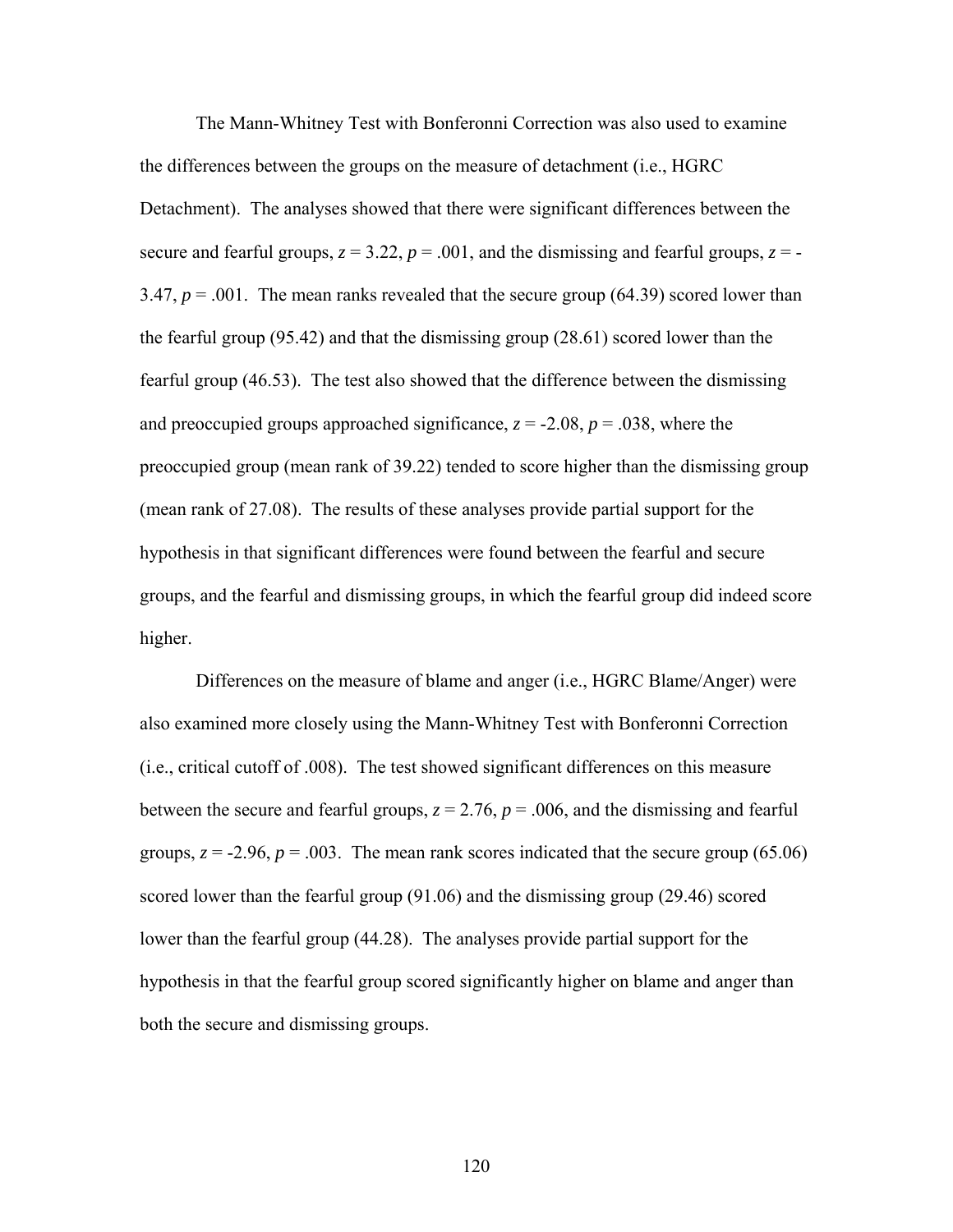Hypothesis 6: *The preoccupied group will report greater interpersonal dependency (i.e., greater emotional reliance and higher lack of social self-confidence) than the secure, dismissing, or fearful groups. The dismissing group will report greater assertion of autonomy than the preoccupied, secure or fearful groups.* 

A Kruskal-Wallis Test was used to examine the differences between the four groups' scores on measures of interpersonal dependency (i.e., the IDI Emotional Reliance, IDI Lack Confidence, and IDI Autonomy subscales) (see Table 15). The test showed a significant difference between the groups on the IDI Emotional Reliance subscale  $\chi^2(3, N = 193) = 20.23$ ,  $p < .001$ , where those with a preoccupied attachment had the highest mean rank (145.17) followed by the fearful group (132.86), the secure group (95.92), and the dismissing group (77.19). The differences between the groups on the IDI Lack of Social Self-Confidence and the IDI Assertion of Autonomy subscales were nonsignificant.

Mann-Whitney pairwise comparisons (using a Bonferonni Corrected critical cutoff of .02) were used to further explore the differences on the IDI Emotional Reliance subscale between the preoccupied group and the other three groups. Significant differences were found between the preoccupied and secure groups,  $z = 2.61$ ,  $p = .009$ , and the preoccupied and dismissing groups,  $z = -3.13$ ,  $p = .002$ . Inspection of the mean rank scores indicated that the preoccupied group scored higher (94.83) than the secure group (61.65) and that the preoccupied group also scored higher (44.89) than the dismissing group (26.02). No significant differences were found between the fearful and preoccupied groups,  $z = .67$ ,  $p = .50$ , on the measure of emotional reliance on others.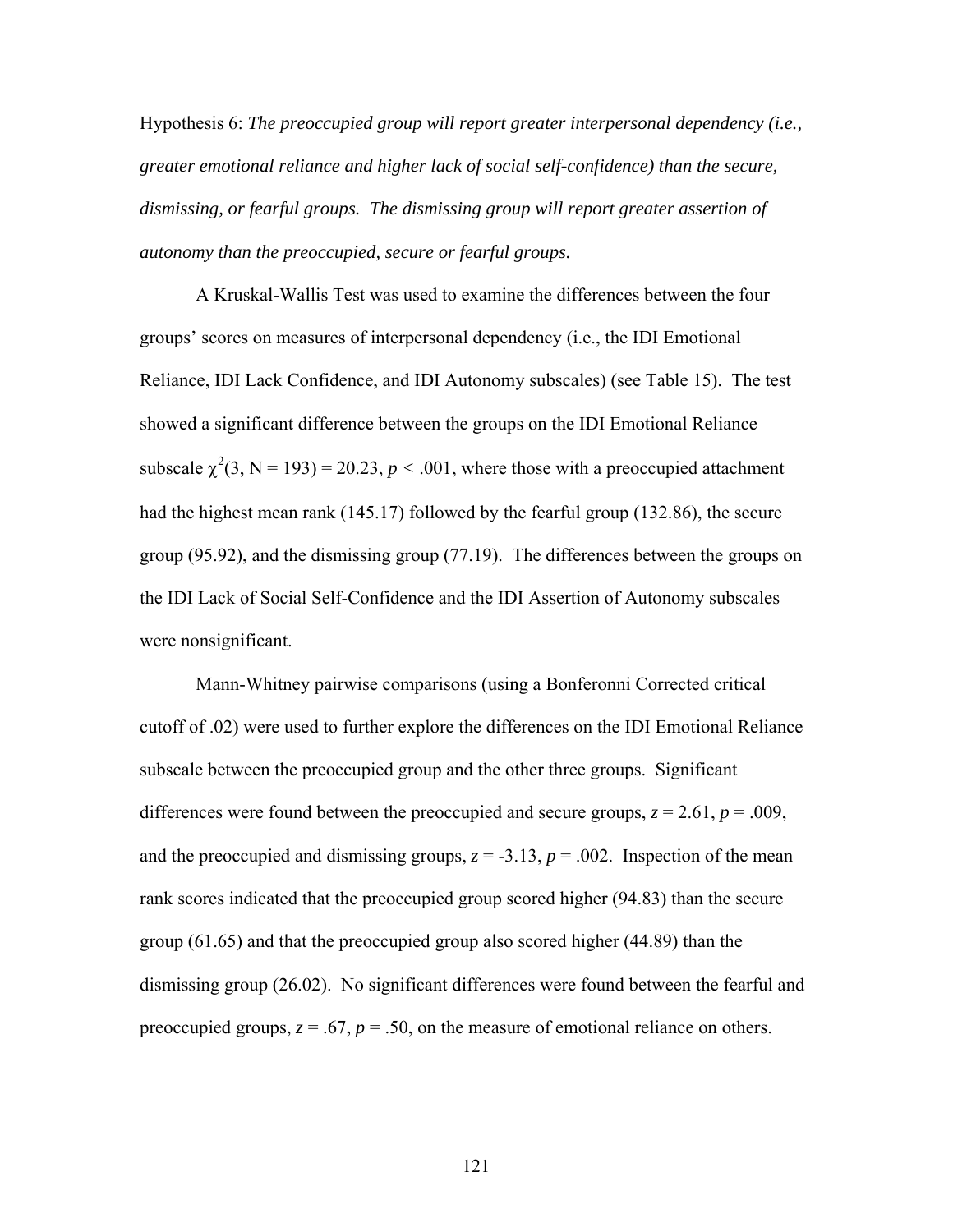These findings provide partial support for the hypothesis in that those with a preoccupied attachment scored higher on interpersonal dependency than both the secure and dismissing groups. However, the analyses failed to support any differences between the groups on lack of social self-confidence and assertion of autonomy.

Hypothesis 7: *Those with a secure or dismissing attachment will report engaging in both restoration-oriented activities and loss-oriented activities; whereas the preoccupied group will report more loss-oriented activities and the fearful group will report more restoration-oriented activities.*

The results from a Kruskal-Wallis (see Table 15) Test showed a significant difference between the attachment style groups on the measure of oscillation (i.e., IDWL Oscillation)  $\chi^2(3, N = 193) = 15.93$ ,  $p = .001$ , where those with a dismissing attachment had the highest mean rank (123.61) followed by the fearful group (102.17), the preoccupied group (86.67), and the secure group (86.14). Mann-Whitney pairwise comparisons were used to follow-up this finding. A Bonferroni Correction was applied and so all effects are reported at a .008 level of significance. The only significant difference on the oscillation score was between the secure and the dismissing groups,  $z =$ 4.16,  $p < 0.001$ . The mean rank scores of these two groups indicated that individuals with a dismissing attachment (107.82) tended to score higher on oscillation than those with a secure attachment (73.61). These findings provide partial support for the hypothesis in that those with a dismissing attachment style do endorse more balanced levels of oscillation between loss-oriented and restoration-oriented coping processes. Support for the secure attachment style scoring similarly, was not found. Rather, the secure group's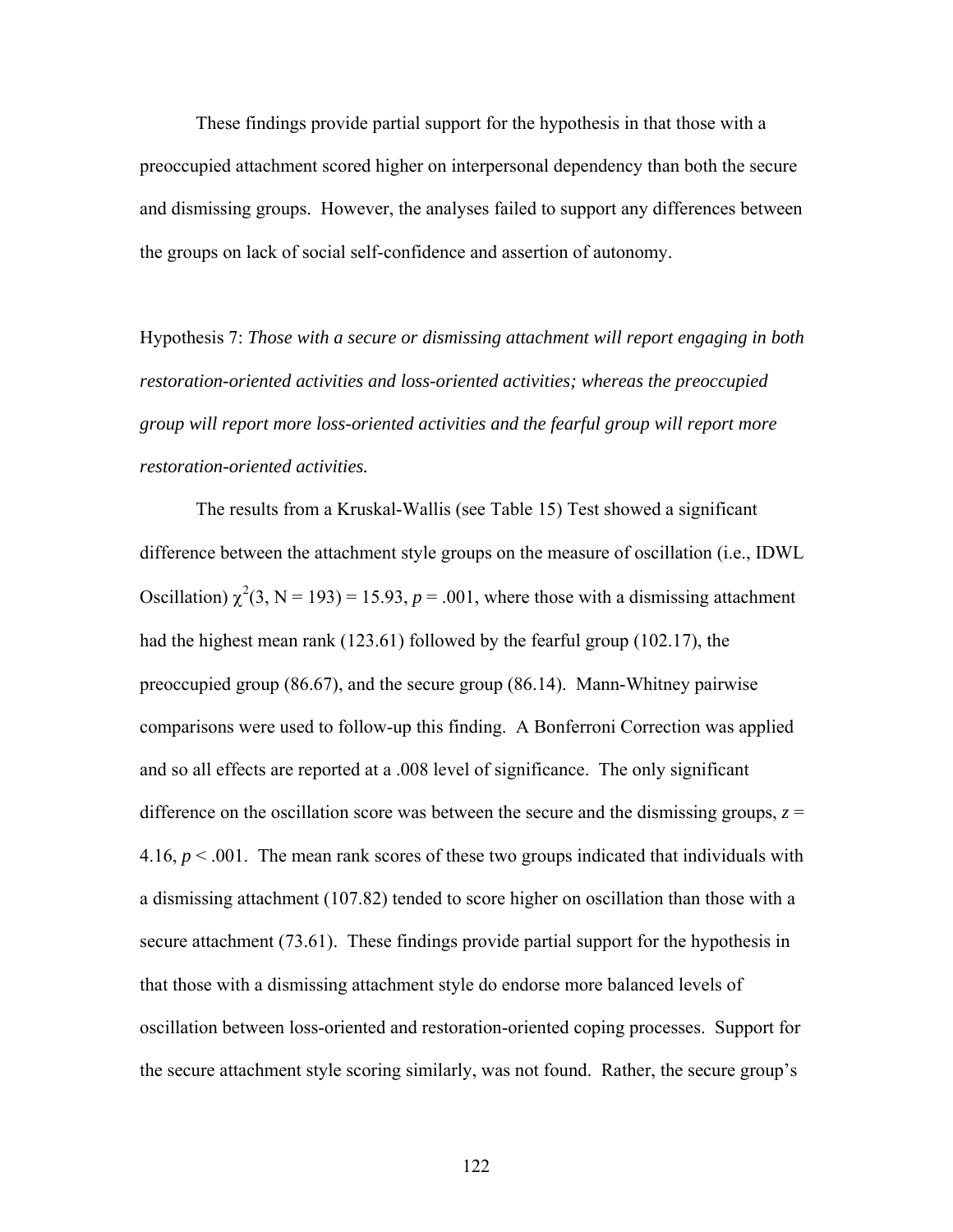rankings suggest that they tend to report the least balanced score between the loss- and restoration-orientated coping processes.

An examination of the differences between the groups on the loss-oriented subscale utilizing the Kruskal-Wallis test revealed a significant difference between the four attachment style groups,  $\chi^2(3, N = 193) = 23.42$ ,  $p < .001$ . The mean rankings suggest that the preoccupied group had the highest mean rank scores (128.72), followed by the secure group (107.51), the fearful group (98.86), and the dismissing group (64.51). Mann-Whitney Tests were utilized with a Bonferroni Correction at the .008 level of significance.

The post-hoc analyses showed a significant difference between the secure and dismissing groups,  $z = -4.56$ ,  $p < .001$ , and the preoccupied and dismissing groups,  $z = -$ 3.02,  $p = 0.002$ . The mean rankings indicated that those with a secure attachment (94.32) tended to score higher on loss-oriented tasks than those with a dismissing attachment (56.91). Further, individuals with a preoccupied attachment (44.28) also tend to score higher on loss-oriented tasks than those with a dismissing attachment (26.14). Since the only significant group difference between the preoccupied group and the other groups was with the dismissing group, only partial support for the hypothesis resulted.

 In examining the differences between the groups on the restoration-oriented tasks a Kruskal-Wallis test did not reveal any significant differences between the four attachment groups,  $\chi^2(3, N = 193) = 1.47$ ,  $p = .688$ . Therefore, no post-hoc comparisons were conducted. Despite the non-significant differences, the mean ranks were as follows: preoccupied group (111.00), fearful group (104.50), dismissing group (99.98) and secure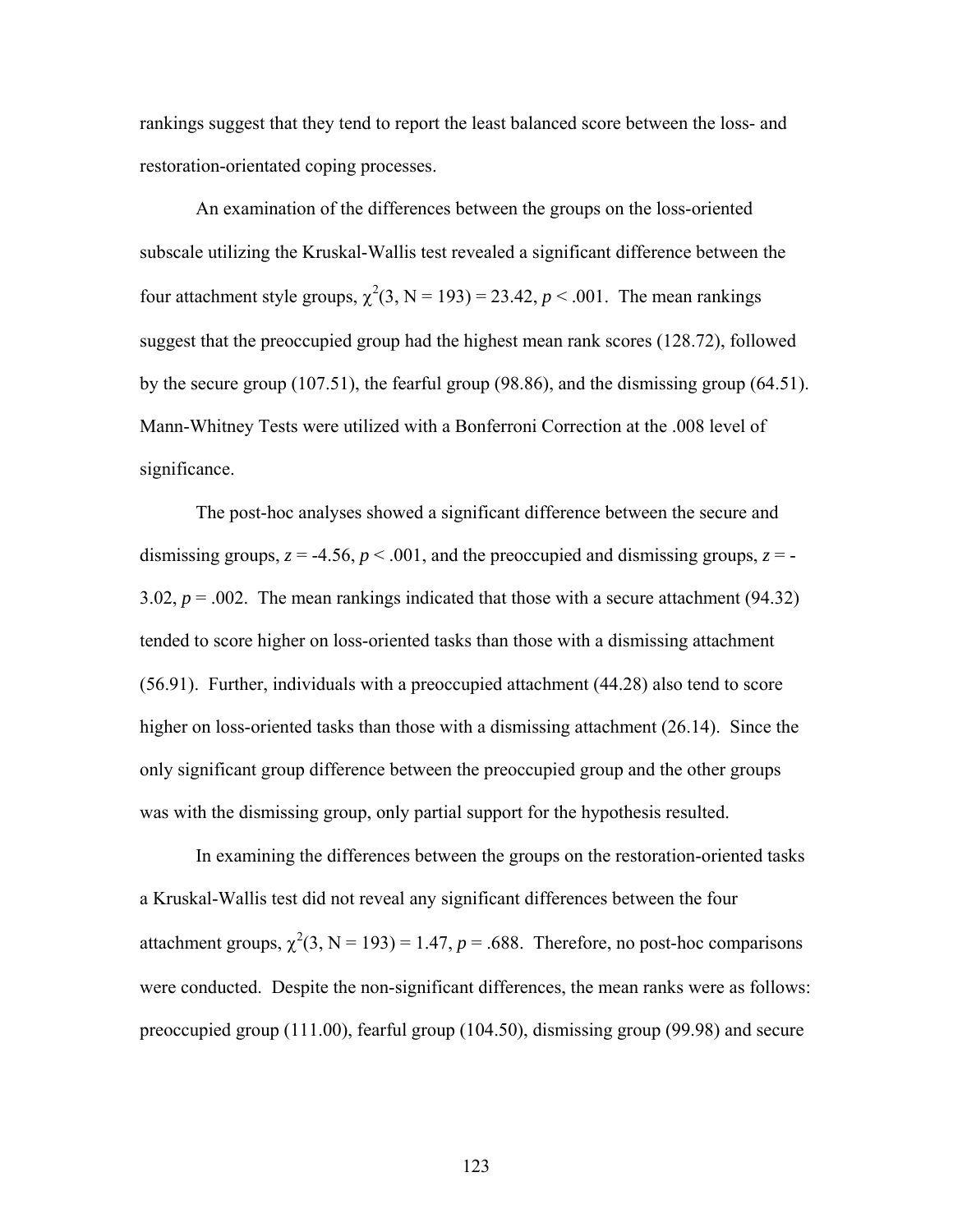(93.58) group. Given the lack of significant differences between the four groups on the measure of restoration-oriented tasks the hypothesis was not supported.

Hypothesis 8: *Individuals with a Secure or Dismissing attachment style will report being more resilient than those with a Preoccupied or Fearful attachment style.*

The four groups were compared on a measure of resilience (i.e., CD-RISC) using the Kruskal-Wallis Test to determine if there were any differences between one's style of attachment and level of resilience reported. The results of the test indicated that there were no significant differences between the four attachment styles,  $\chi^2(3, N = 193) = 3.25$ ,  $p = 0.36$ . Therefore, no posthoc analyses were conducted and the hypothesis was not supported. Examination of the mean ranks from the Kruskal-Wallis Test were as follows: dismissing group (104.33), preoccupied group (98.28), secure group (97.04), and fearful group (76.56) group, albeit no significant differences existed.

## **Discussion**

The present research has proposed an integrated model for conceptualizing the relationship between attachment theory and adaptation to bereavement. It has attempted to take on the challenge in the literature to identify those individuals who benefit from maintaining versus relinquishing the ongoing attachment to the deceased (Stroebe  $\&$ Schut, 2006). Utilizing an attachment theoretical framework and the ensuing four adult attachment patterns the results of the present study suggest that how one copes with the death of an attachment figure is, in part, impacted by the type of attachment one had to the deceased individual.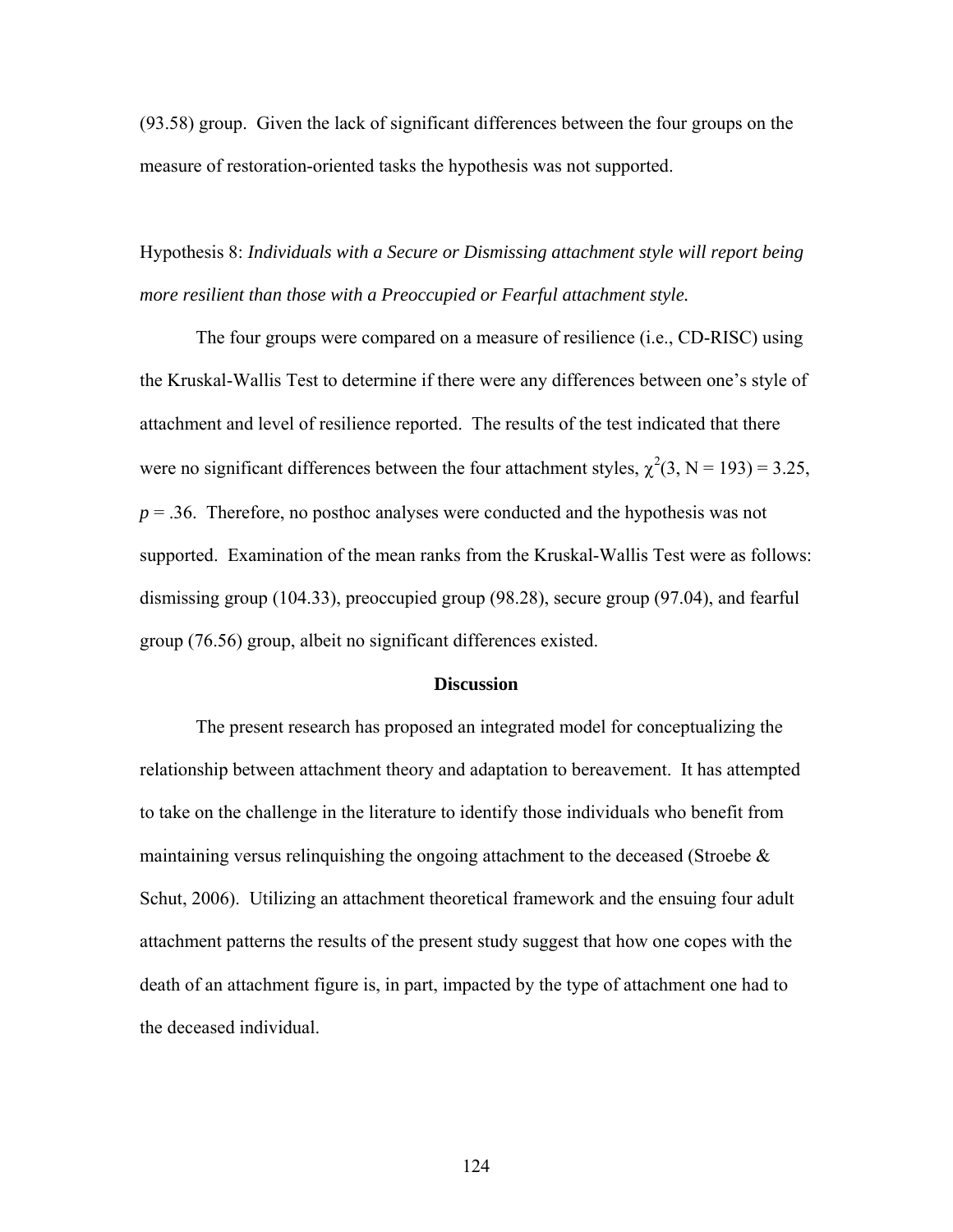In conducting the present research, an integrated model of individual differences and coping with the death of an attachment figure was proposed (see Figure 4). This model, which has been theoretically derived, illustrates the various expected grief outcomes and differences in managing the loss, when attachment type is taken into account following the death of a significant attachment figure. In a recent paper, Stroebe, Schut, and Boerner (2010) also outlined a comparable theoretical model that predicts the maladaptiveness and adaptiveness of continuing and relinquishing an ongoing relationship. They too utilized attachment theory and bereavement models (including the Dual Processing Model) to explain patterns of individual differences in the ongoing relationship with a deceased attachment figure. Like the present research, these authors theorized that differences in attachment style could be used to explain differences in how one experiences the grief following the loss of an attachment figure, and whether maintaining or relinquishing an ongoing bond was adaptive or maladaptive. While they provide an interesting discussion and theoretical conceptualization they did not provide any empirical support for their views, but rather highlighted the need for empirical investigations of such claims.

Several researchers including Stroebe, Schut, and Boerner (2010), Shear and Shair (2005), Parkes (2001), Shaver and Tancredy (2001), Stroebe and Schut (1999) and Mikulincer and Shaver (2008) have provided succinct and interesting theoretical descriptions based on attachment theory of expected differences in grief responses based on one's attachment style. In short, these authors have all speculated that those with a secure attachment are most representative of what has been called 'normal' or 'healthy' grieving that the majority of individuals will experience following the loss of a significant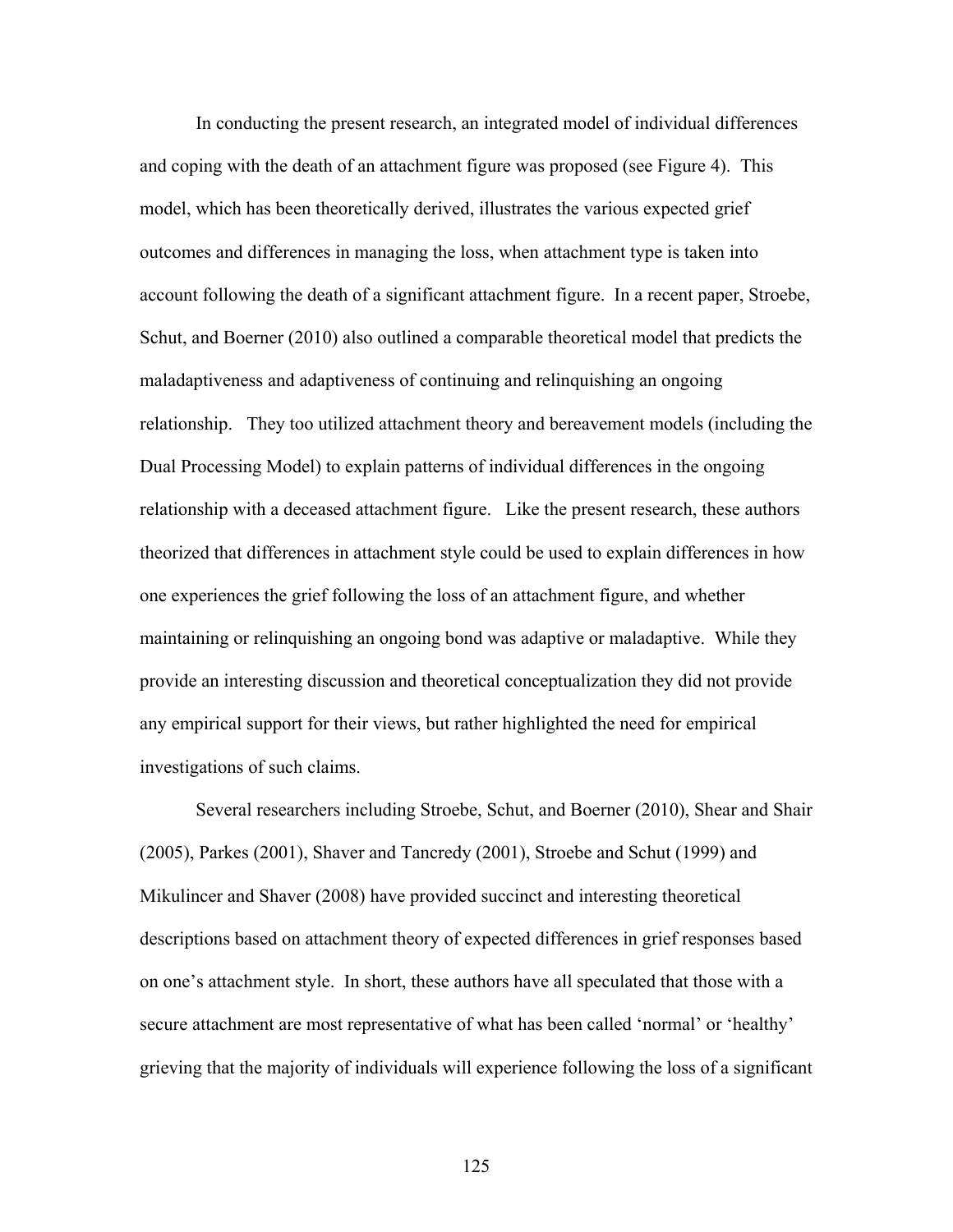relationship. Those with a preoccupied attachment have been conceived of as those individuals who tend to ruminate over the deceased person and remain focused on the loss, whereas those with a fearful attachment experience difficulty in dealing with and talking about the loss. Finally, dismissing individuals have been described as being selfreliant, and tend to not show overt signs of distress or emotional upset over the loss.

The present research has gone beyond describing these theoretically speculated differences and has attempted to empirically test whether such descriptions hold true, and thus, differs from others in that it provides empirical support for the proposed theoretical model. As expected and predicted in attachment theory, the results demonstrated that individuals with a preoccupied or fearful attachment tended to rank higher on measures of complicated grief and grief misery. It was shown that those with a preoccupied attachment, in general, reported more symptoms of complicated grief and despair followed by those with a fearful, secure, and finally a dismissing attachment. Further, it was found that those identified as having a fearful attachment ranked highest on measures of grief misery (i.e., panic, disorganization, detachment, blame and anger) followed by those with a preoccupied, secure, and lastly a dismissing attachment style.

Although the differences between each of the attachment groups on the post-hoc comparisons were not all significant what is more relevant, and of greater interest, is the order of the overall rankings of each attachment group. It is believed that these overall placements are more in line with the theoretical predictions in that the theory tends to discuss attachment and the differences between the four attachment types along a continuum. Having said that, an examination of the overall rankings lends support to the hypothesized grief reactions and differences based on attachment type. The present study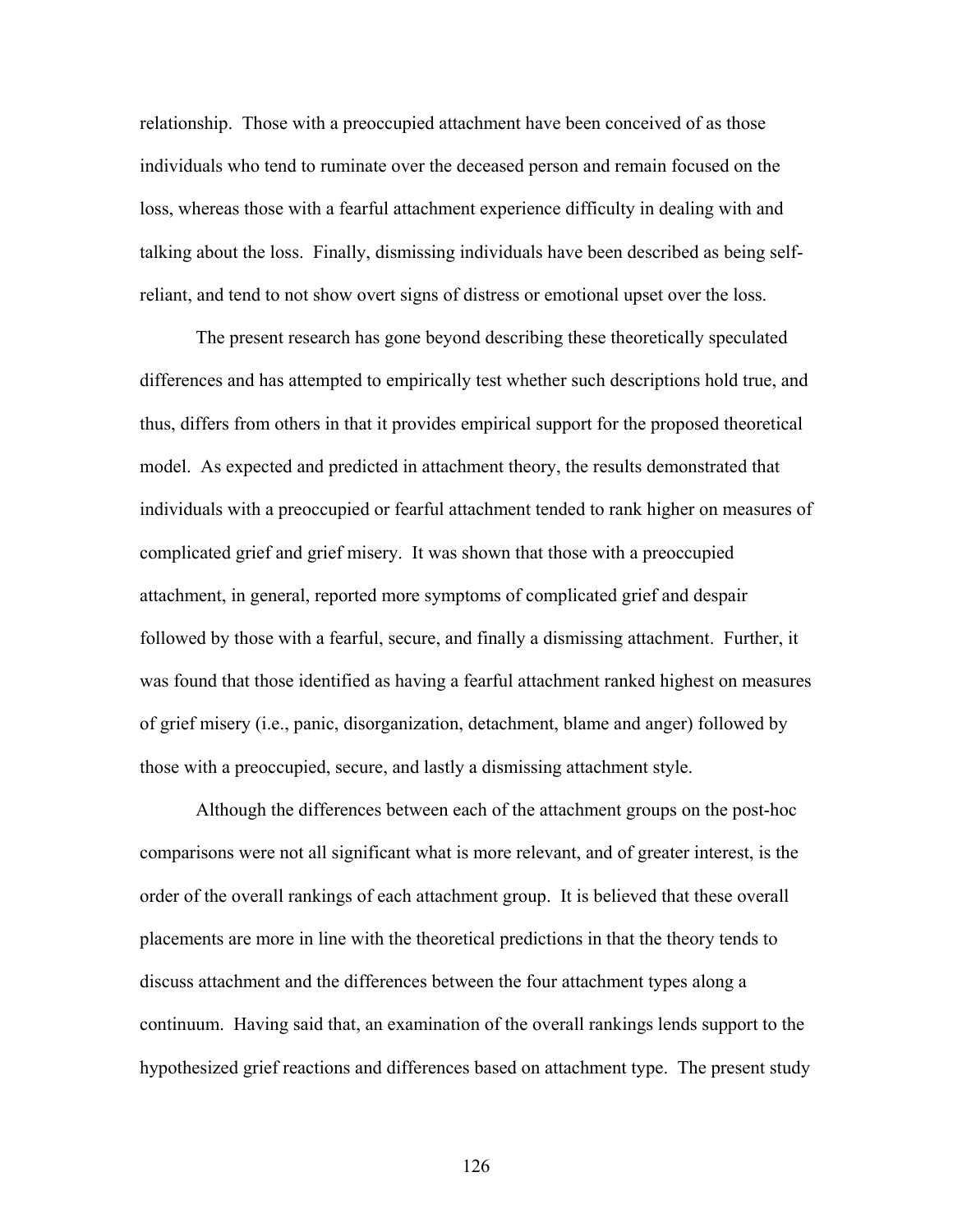did find that individuals with a preoccupied or fearful attachment tended to report more symptoms of maladaptive grief and difficulties coping with the loss. Also, in line with what attachment theory predicts regarding grief reactions and attachment type, those with a dismissing attachment style ranked the lowest on all the measures of complicated grief and grief misery, suggesting that Bowlby's (1980) conceptualizations of the self-reliant individual and an absence of grief may be correct.

The present findings also lend support to Shaver and Tancredy's (2001) notion that individuals with a secure attachment will react emotionally to the death of a significant person, but that their grief will not overwhelm them. The findings indeed suggest that securely attached individuals experience and express a moderate degree of grief "more than dismissing individuals but less than preoccupied ones" (Shaver  $\&$ Tancredy, 2001, p. 80), as is evident in their rankings just above those with a dismissing attachment on all the measures of complicated grief and grief misery.

In considering Bartholomew's (1990) and Brennen, Clark, and Shaver's (1998) models of attachment, the present study addressed both intimacy and interpersonal dependency. These models suggest that those with a secure or preoccupied attachment style should score higher on a measure of intimacy than either the dismissing or fearful types, given their positive model of others. However, according to Brennen, Clark, and Shaver's model, the difference between the groups would lie in their level of anxiety. Following their model, the secure group would be low on anxiety, whereas the preoccupied group would be high. As such, the preoccupied group would tend to ruminate more on the loss and the deceased individual, and expend more time and energy into maintaining the relationship. Therefore, one would expect that the preoccupied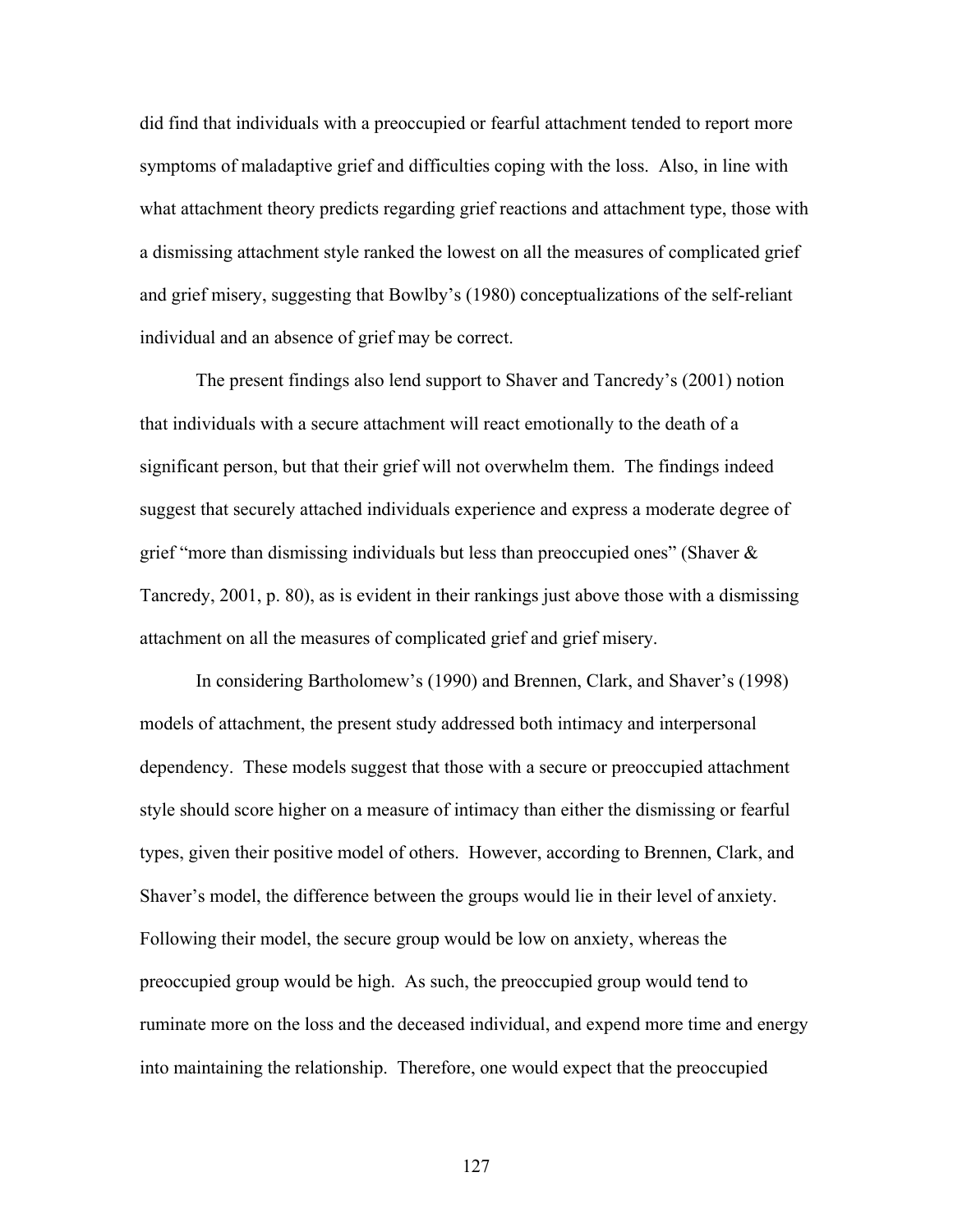group would rank highest on a measure of interpersonal dependency. Given that the model of others for both the dismissing and fearful groups is negative the models would suggest that these groups would score lowest on intimacy and dependency. More specifically, one would speculate that those with a dismissing type of attachment would rank the lowest of all the groups, given their combination of negative model of others, low anxiety, and high avoidance.

As would be expected from what the models suggest regarding the various attachment styles, the findings from the present research support such propositions in that they indicated that the secure group ranked highest on intimacy followed by the preoccupied, fearful, and dismissing groups. With regards to interpersonal dependency, the placement of the groups on their overall rankings showed that indeed those attachment types higher on the anxiety dimension reported greater interpersonal dependency scores than those low on the anxiety. Specifically, the rankings supported the placement of each attachment style in that those with a preoccupied attachment ranked the highest on interpersonal dependency followed by the secure, fearful, and dismissing attachment types, thus demonstrating the expected differences between the attachment types.

Such a finding that the preoccupied group would rank the highest on interpersonal dependency, and alternatively, that the dismissing group would rank the lowest is unsurprising given that interpersonal dependency refers to the extent that a person's thoughts, feelings, beliefs, and behaviours focus on the need to interact, associate with, and depend on other valued people (Hirschfeld et al., 1977). Such a finding lends support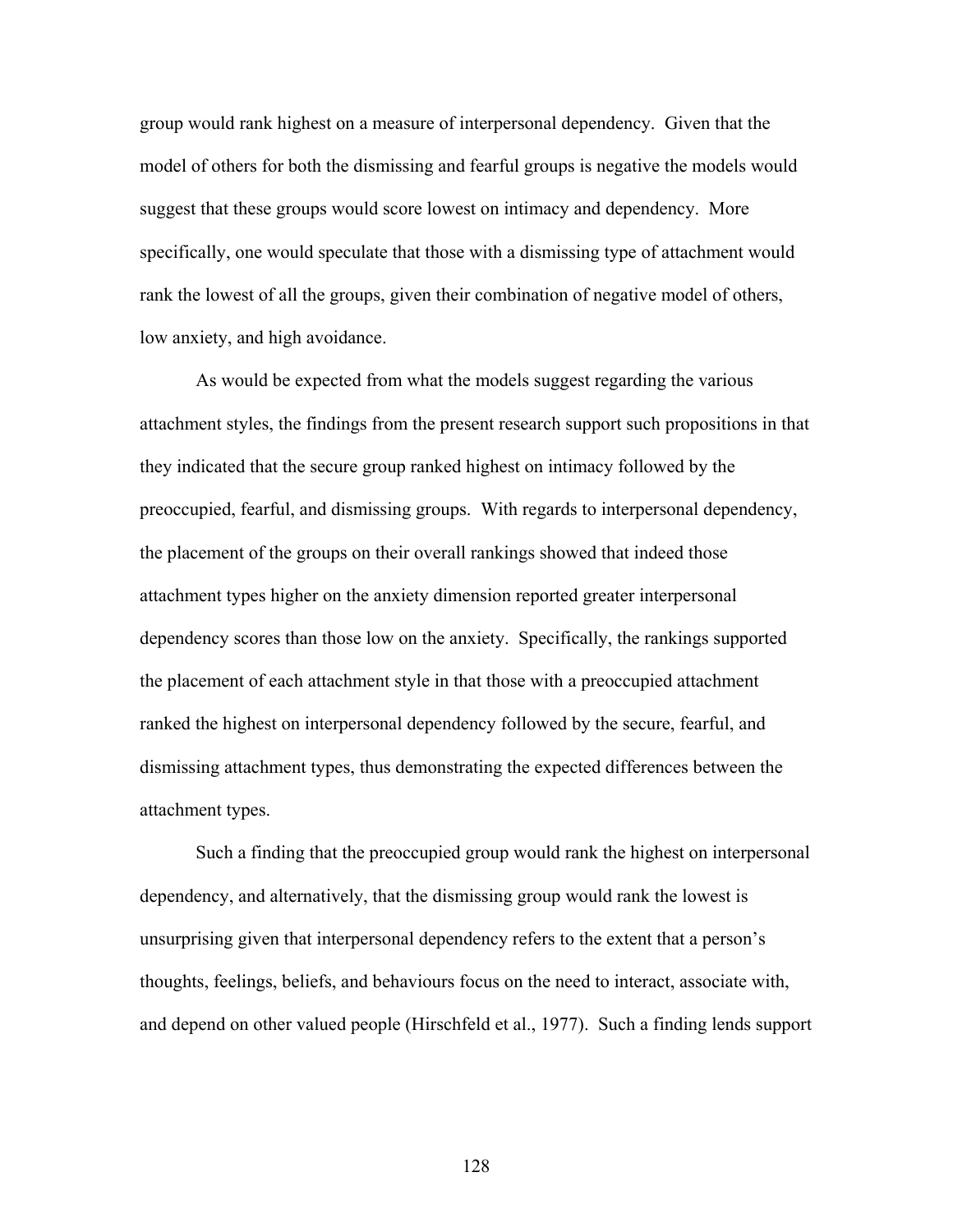to attachment theories premise outlining the centrality of the attachment figure in the life of the preoccupied individual and the lack thereof for the dismissing type.

Attachment theory has described those with a preoccupied attachment as having a tendency to ruminate and focus on the deceased and the loss. Using the newly developed Ongoing Relationship Scale (Waskowic & Chartier, 2006), a scale that explicitly focuses on interactions with the deceased and the relationship with this person, it is not surprising that the preoccupied group would rank the highest in engaging in such behaviours that maintain an ongoing relationship with a deceased attachment figure and experiencing comfort from so doing. Also not surprising is that the secure group would rank second on such a measure given the positive model of other in their attachment system hierarchy.

A separate examination of the two subscales on the ORS provides further evidence for and clarity in the differences between the attachment groups. The results showed that the secure group was ranked highest on engaging in behaviours to maintain an ongoing relationship followed by the preoccupied, fearful, and dismissing groups. However, on the subscale measure the degree of comfort that engaging in such behaviours bring to the individual, it is the preoccupied group that ranked the highest followed by the secure, fearful, and dismissing groups. The placement of the rankings suggests that the preoccupied group gets more comfort from engaging in such behaviours. Perhaps, for those with a preoccupied attachment doing so reflects an inability to reorganize one's attachment system and may be a sign of a continuing need or dependency on engaging in the primary attachment strategy. Such a finding lends support to the notion that these individuals find it extremely difficult to move beyond the primary attachment strategy of proximity seeking and that engaging in such behaviours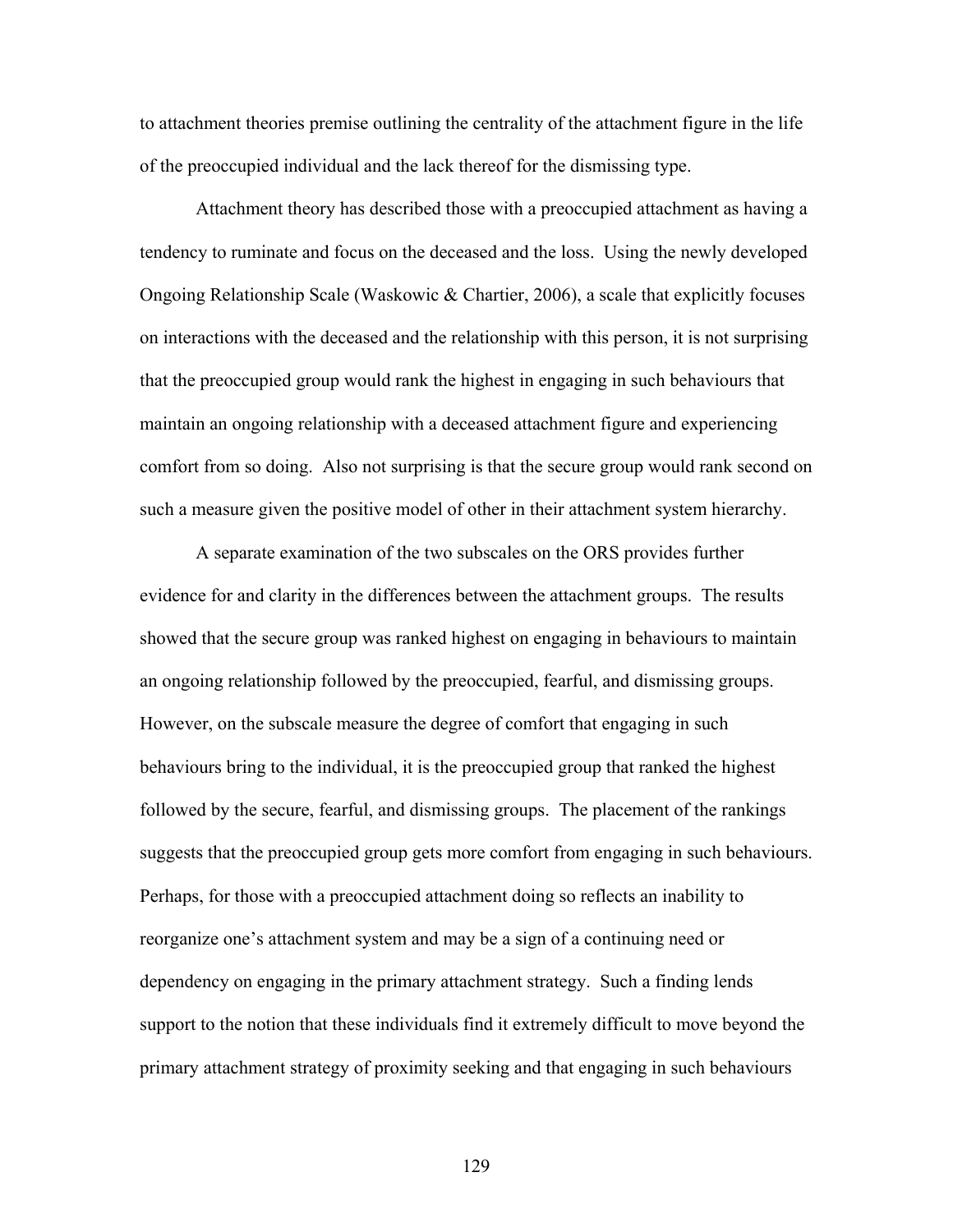represents an attempt to regain proximity. These individuals seem to be seeking comfort and security from an inaccessible attachment figure and are therefore, utilizing a strategy that is likely ineffective for them.

It is interesting to note that those with the dismissing attachment style once again placed in the bottom of all the groups on the ORS. Thus, these individuals report engaging in the least amount of ongoing behaviours and being less comforted from so doing. Such a finding again can be construed as providing support for Bowlby's (1980) conceptualization of these individuals as being unlikely to express overt signs of grief or to be overly affected by such a loss. The evidence thus supports the possibility of an apparent lack or absence of grief. It may be that for some people who were not invested much in the relationship, and who were not dependent upon the other to provide security and reassurance while the person was alive, that they do not experience the degree of grief that others do who did depend on the other person in these ways.

Within the context of their Dual Processing Model, Stroebe, Schut, and Stroebe (2005) advocate for a model of coping with bereavement, a model that as discussed earlier is much akin to Bowlby's (1980) process of reorganization and secondary attachment strategies (i.e., hyperactivating and deactivating attachment strategies). Like others, Stroebe, Schut, and Stroebe (2005) present an interesting theoretical model based on attachment theory. However, they too fall short of providing empirical support for their speculations that those with a preoccupied attachment will focus more time and attention on loss-oriented tasks, secure attachments will demonstrate a balance between loss-oriented and restoration-oriented tasks, fearful attachments will exhibit difficulty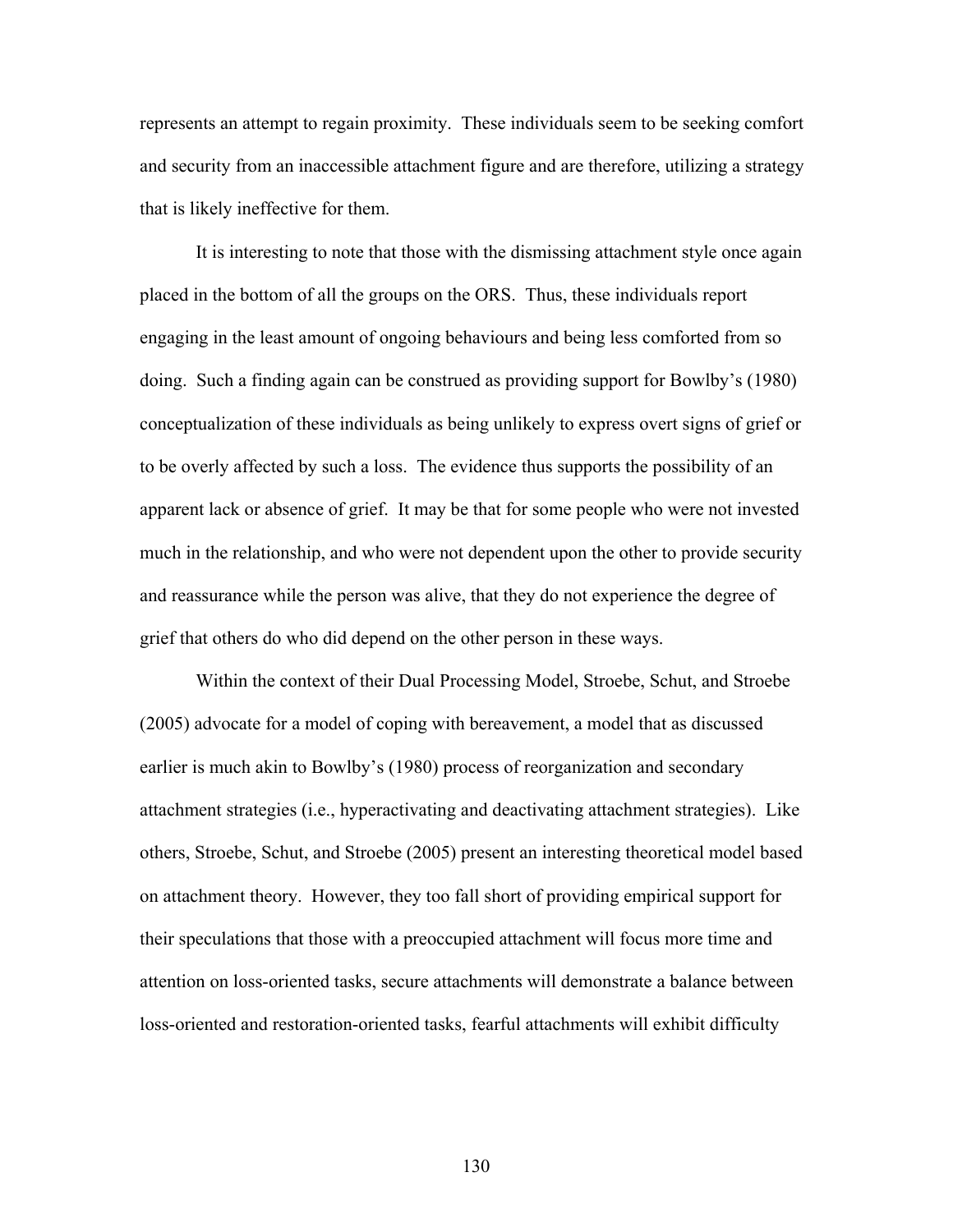coping with their grief, and that individuals with avoidant attachment types will be more restoration-oriented.

The results from the present research provide partial empirical support for Stroebe, Schut, and Stroebe's (2005) above theoretical speculations. The rankings of the dismissing group place them highest on oscillation, lowest on loss-oriented tasks, and second lowest on restoration-oriented tasks in coping with the grief. Individuals with a secure attachment tended to report coping with bereavement by ranking lowest on both oscillation and restoration-oriented tasks and second highest on loss-oriented tasks. Individuals with a fearful attachment style were ranked second highest on oscillation, second lowest on loss-oriented tasks, and second highest on restoration-oriented tasks. Finally, those in the preoccupied attachment group ranked second lowest on oscillation and highest on both loss-oriented and restoration-oriented tasks.

Taken as a whole, the findings from the present research can be interpreted using Leary and Ickovics (1995) predicted outcomes, as well as Bowlby's (1980) concept of reorganization. Within this context, the various rankings of the attachment types become clearer. For example, the lower rankings of the dismissing group on both the lossoriented and restoration-oriented tasks and highest ranking on the tendency to oscillate between the two tasks suggests that for these individuals there may be little to resolve in the way of loss-oriented and restoration-oriented tasks. As such, these people are able to move quickly between and through these tasks and show a quick "recovery" from the loss with minor to no disruption to their lives or daily functioning, likely because their attachment schema required little, if any, modification or reorganization.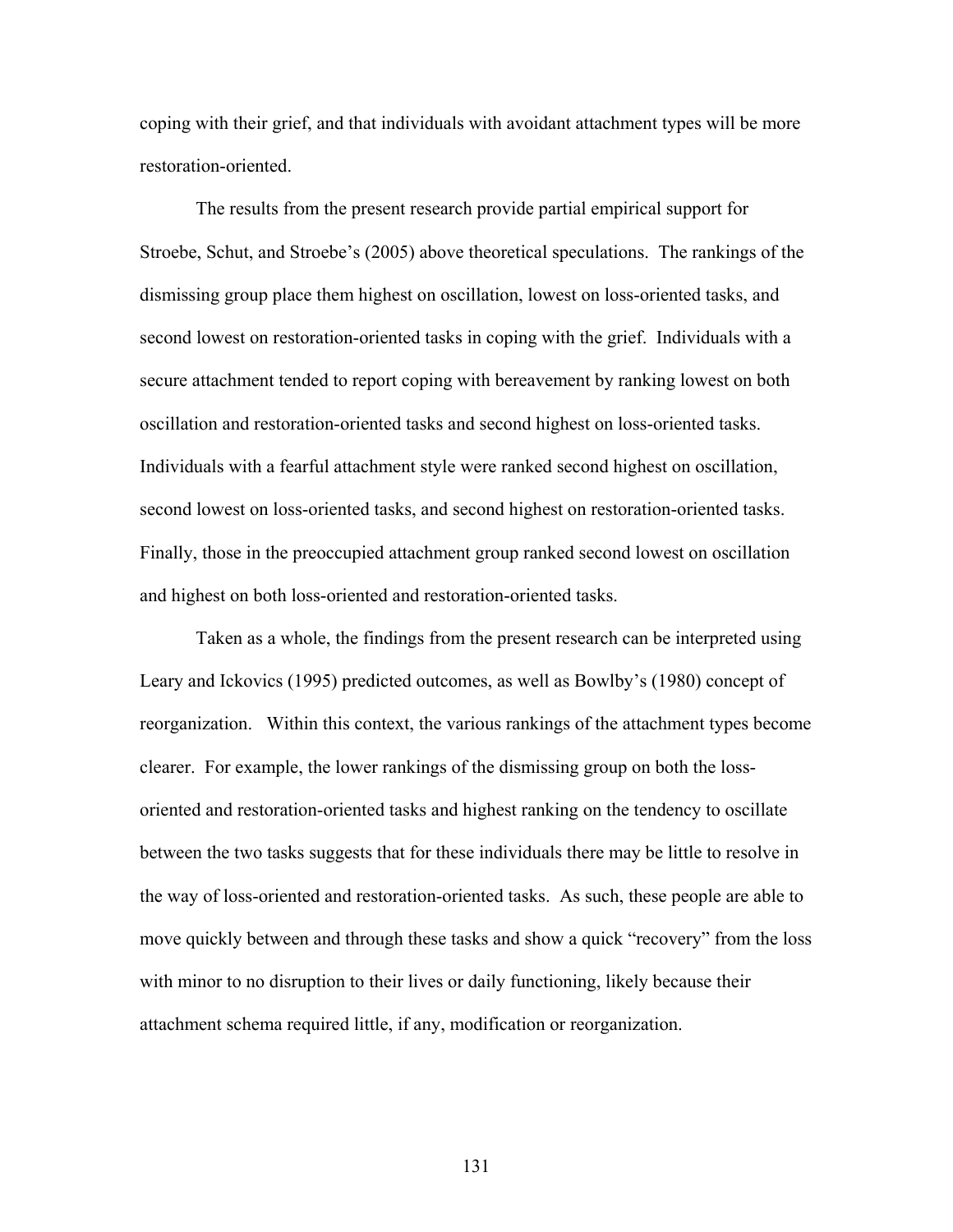Contrary to this are those who fall into the preoccupied attachment group. These people appear to fit into the "survival" category of Leary and Ickovics's (1995) model in that they remain focused on the loss and its consequences in their lives. Consequently, these people experience greater difficulty in coping with loss, as is evident in their higher reports of complicated grief and grief misery. Such difficulty lends credence to the notion that these individuals are experiencing more difficulties in accomplishing the process of reorganization and being able to formulate and utilize a symbolic bond rather than relying on the need for the physical presence and reassurance of the attachment figure.

The fearful group's placements illustrate the expected approach/avoidance coping style (i.e., their desire for closeness, but fear of rejection) that would be predicted by attachment theory. In their attempt to cope with the death of an attachment figure fearful individuals appear to go back and forth (oscillate) between loss-oriented and restorationoriented tasks favouring the restoration-oriented tasks over the loss-oriented. It is likely that their desire for closeness draws them to the loss-oriented, but their fear of being rejected and difficulty trusting others to be there for them in times of distress, draws them more to those tasks associated with restoration. Such a conundrum causes confusion for these individuals and leaves them feeling unsure of what to do, and hence unable to manage the process of reorganization or make the shift to a symbolic bond. For these people dealing with the loss is too threatening, yet not dealing with it keeps them from what they desire most – closeness. Therefore, like those with a preoccupied attachment style, fearful individuals find themselves struggling at a lower level of functioning (i.e., "survival") than where they were prior to the death of the attachment figure. They seem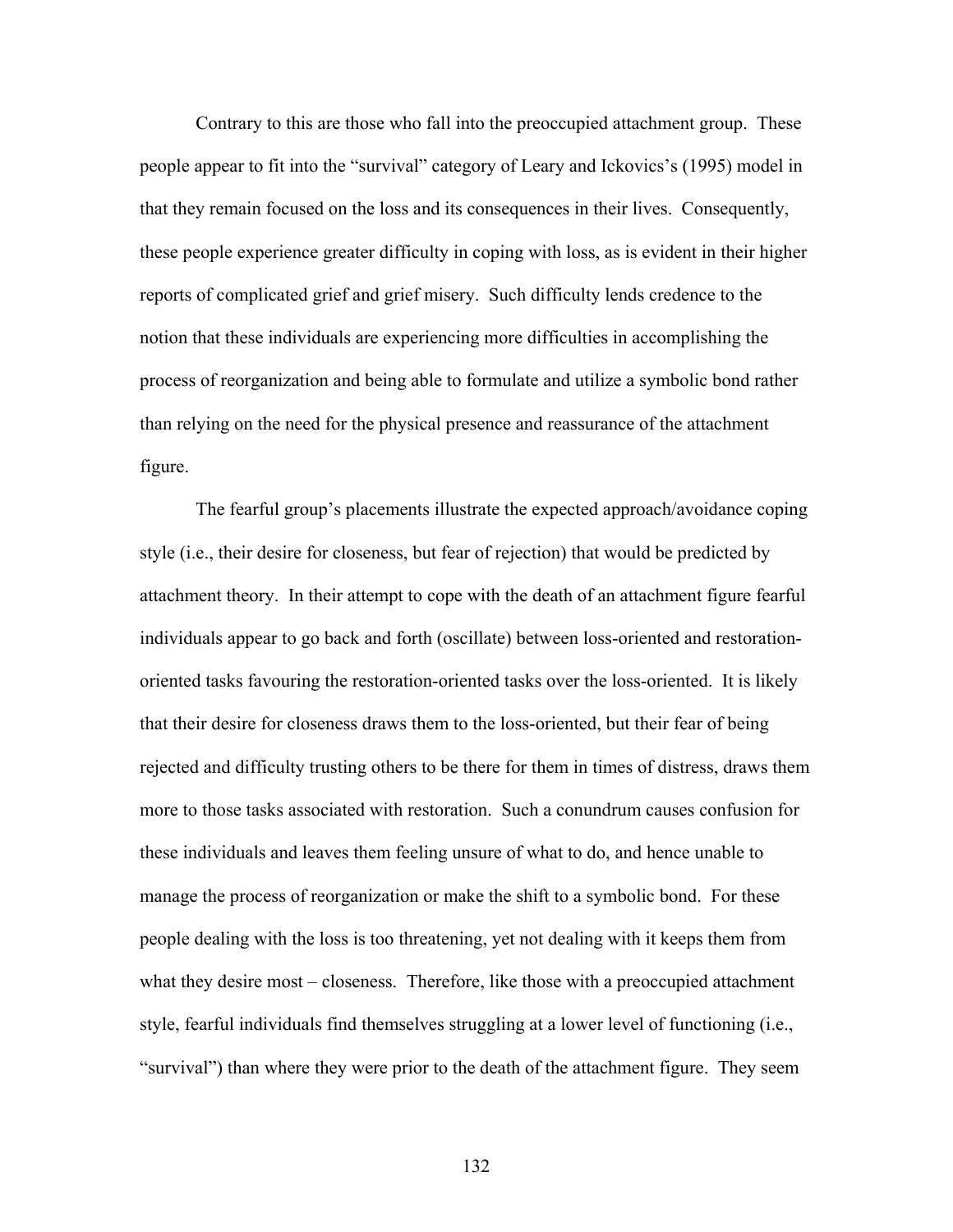to get caught between the demands of the two tasks, and as can be seen from the present findings, report higher levels of complicated grief and grief misery than their counterparts.

The final group, the secure group produced some unexpected results in that they ranked the lowest on the tendency to go between loss-oriented and restoration-oriented tasks, showing rather a tendency to focus more on the loss-oriented rather than restoration-oriented tasks. Although one would have expected the secure group to oscillate more in balance, upon closer examination the findings may not be as unexpected as originally thought. A possible explanation for the results may be that because these individuals find it relatively easy to rely on others and have others depend on them perhaps certain tasks are more readily accomplished. Perhaps certain tasks are more easily accomplished because these people tend to be more likely to allow others to assist and support them, or to seek out such support from others if needed. Further, given their report of lower rankings on both symptoms of complicated grief and grief misery coupled with their tendency towards loss-oriented tasks, such a combination may be more reflective of a symbolic bond to the deceased and a sign of successful reorganization. That is, although these people continue to focus on the deceased person and the loss, they, unlike those with a preoccupied attachment do not seem to report the same level of maladaptive symptoms of grief – a possible indicator that the deceased has been reallocated in the attachment hierarchy to a position of symbolic attachment.

Although the difference between the secure and dismissing groups on the measure of personal growth was not significant, it is interesting to note that the overall ranks between them were in the expected direction. That is, the trend in the data was that the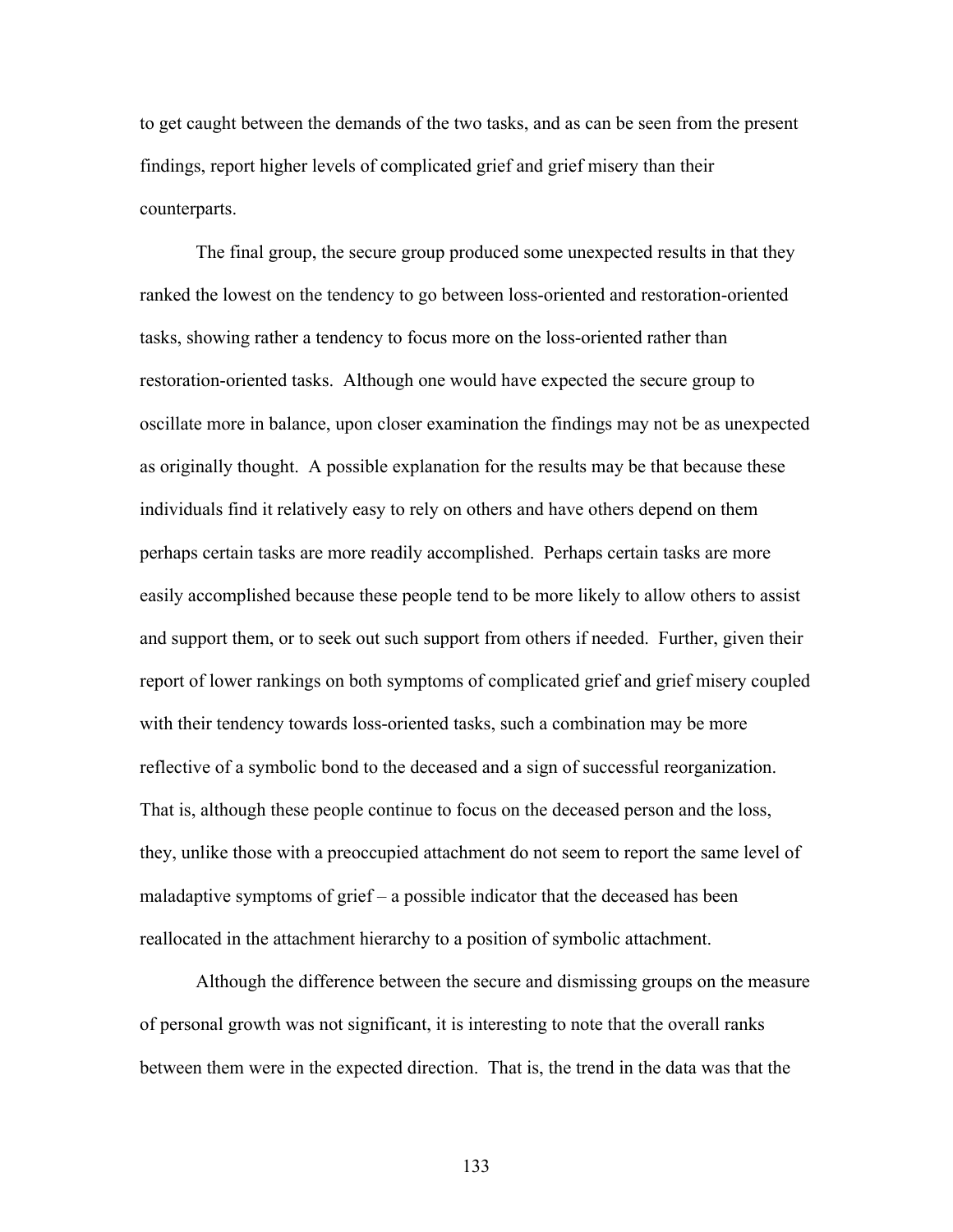secure group tended to rank higher than the dismissing group, possibly suggesting a tendency for those with a secure attachment to report greater personal growth. Admittedly, the personal growth measure utilized in the study was brief and general. Therefore, it would be suggested that more specific measures be utilized in future studies in order to better examine the impact attachment style has on reports of personal growth following the death of a significant attachment figure.

Similarly, when the four attachment groups were compared on a measure of resilience although no significant differences were found between the groups the overall rankings suggest an interesting trend that may be worthwhile pursuing in future research. For example, the rankings resulted in the dismissing group being the highest and the fearful group the lowest. Again, such findings appear to be in line with what would be predicted by attachment theory in that dismissing individuals would likely perceive themselves as more self-reliant and able to handle the loss on their own, whereas those with a fearful attachment would likely be more confused and experience a desire for support, but be unable to ask or receive it for fear that they would be rejected. Clearly, more research needs to be conducted in this area.

### **Limitations and Future Directions**

Like all research conducted, the present study is not without its limitations. In conducting the research a combined sample consisting of participants who experienced either the death of a parental or partner attachment figure were utilized. While it would have been ideal to collect and analyze the data separately based on type of attachment relationship (i.e., parental versus spouse), it was decided to combine the groups in an effort to increase the sample size and ensure adequate numbers of each attachment style,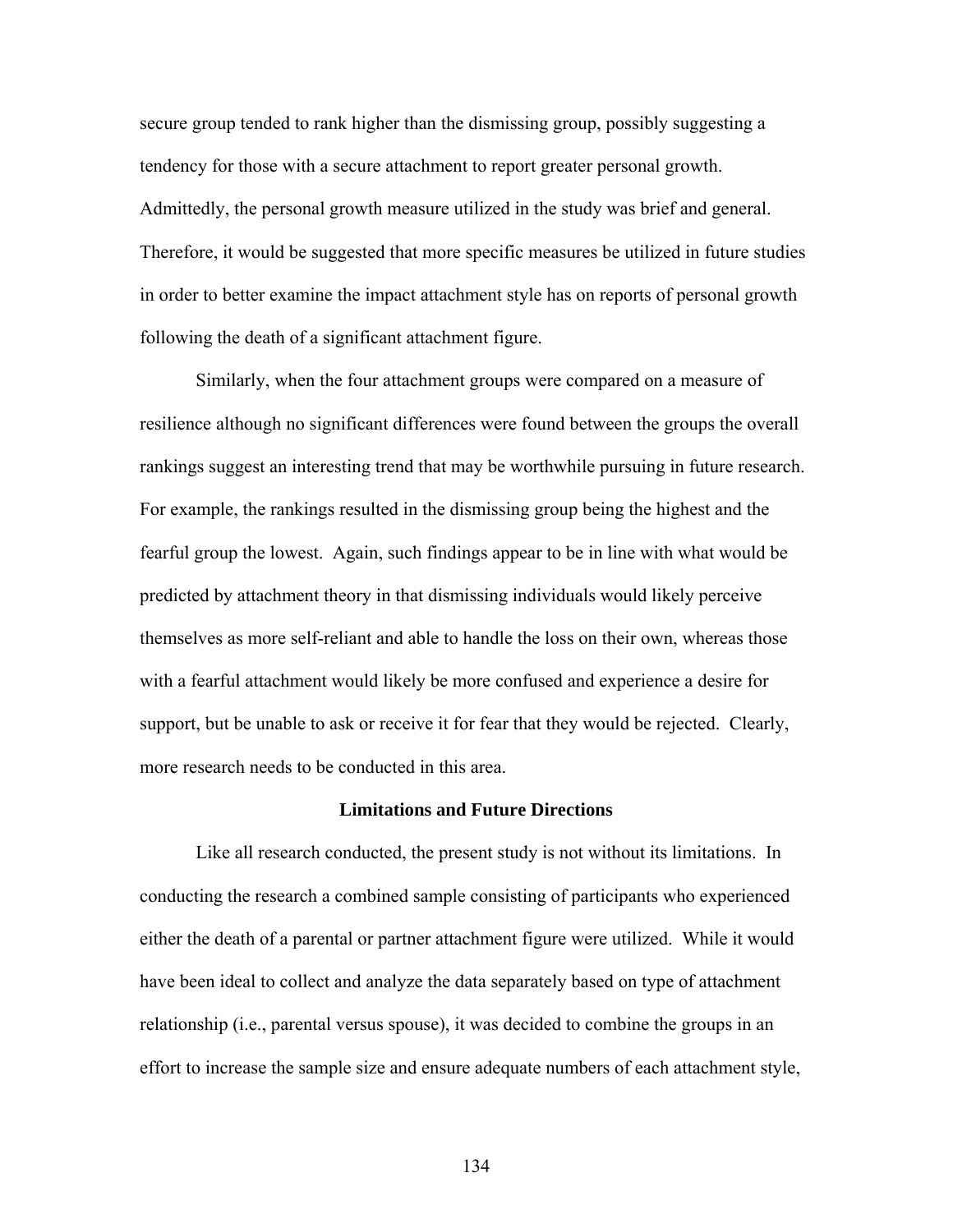especially since the base rates of insecure attachments tends to be lower in the overall population. It should be noted however, that the decision to combine the groups was only done after the two groups were analyzed to compare whether or not there were any significant differences between them on the measures used in the present study. Ideally, future research would seek a larger sample and conduct separate analyses for each group.

Such an approach would allow one to address another shortcoming in the literature, which Magai (2008) highlights as the paucity of research on the adult child's experience of parental loss compared to the greater amount available on spousal bereavement. Additionally, in conducting research in using distinct groups such as loss of a parental versus partner attachment figure future research would do well to include measures that account for the possible effect that placement of the individual in one's attachment hierarchy has on the results. Specifically, it is suggested that future research should include measures that explicitly examine placement of the deceased in one's attachment hierarchy and availability of alternate potential attachment figures in coping with the loss. Exploring differences in various combinations of losses (e.g., both parent and spouse are deceased, spouse deceased and parent still living, spouse living and parent deceased) might then help to explain whether having the alternate attachment figure serves to buffer against the effects of the loss for people with the various attachment styles.

Another consideration in the present study, in regards to the sample, is how the surveys were completed. That is, in recruiting participants to complete the study some completed the survey online while others completed a paper copy. Again to address this issue, the groups were compared to determine any significant differences. Although a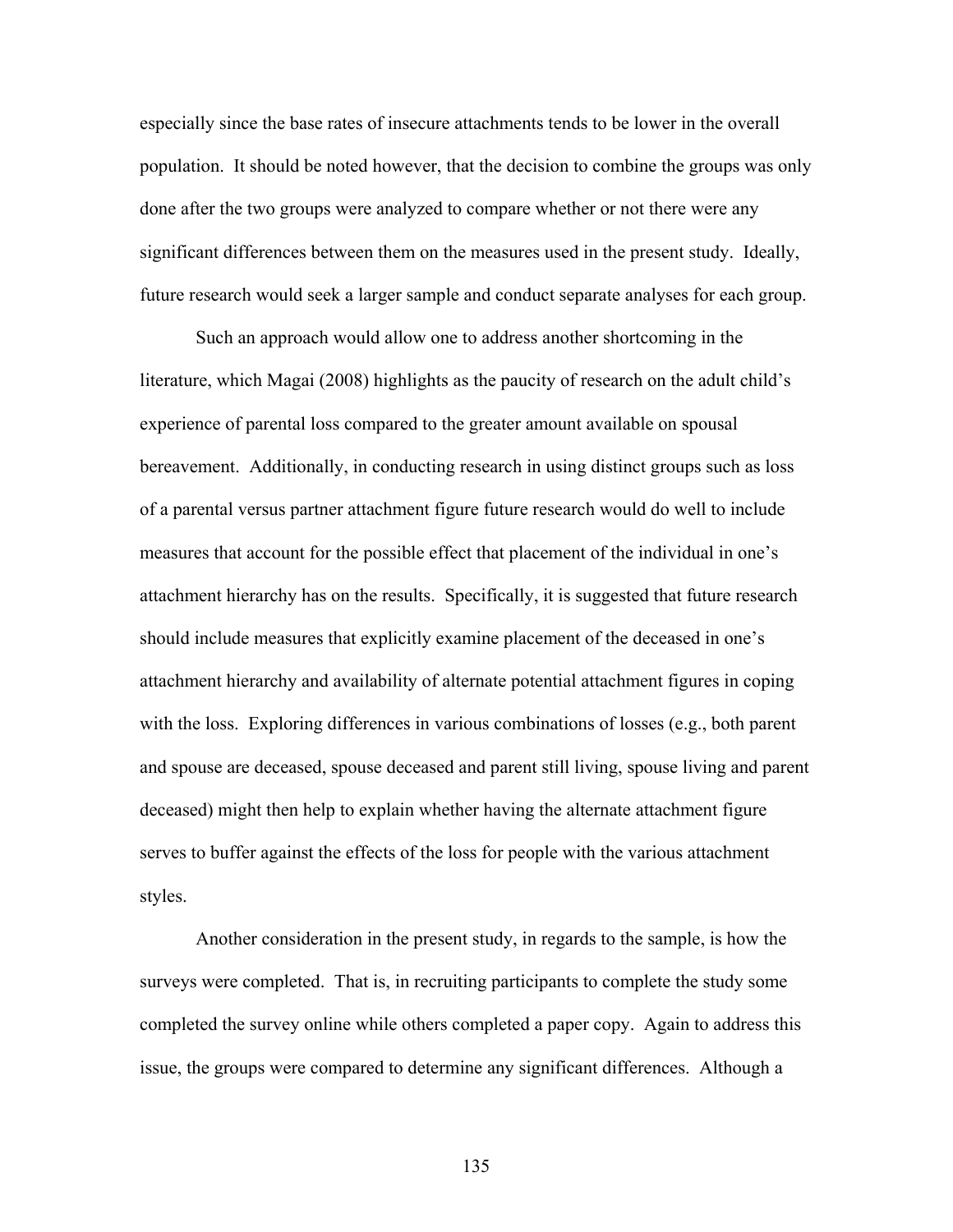significant difference was found between the groups on the Ongoing Relationship Scale, a separate analysis was done to determine whether the pattern of findings on the ORS for the online versus the paper participants was similar. The separate analyses demonstrated that the pattern of results for both groups were similar, so it was decided at that point to combine the groups and report the results together.

A final limitation to note in relation to the sample is the method of recruitment employed; specifically, the use of the nonprobability snowball sampling technique. While use of such a technique allows access to members of the target population, it is not without its limitations. One such limitation of this approach is the possibility of sampling bias and generalizability of the findings. However, given that no complete list of the target population exists (i.e., a list of all those who have either lost a partner/spouse or parent due to death) such an approach represents an appropriate and useful technique for accessing this hard to find and not easily identifiable population.

In regards to the type of analyses utilized to examine the data in the present research, some may view the use of nonparametric statistics as a limitation. Despite all attempts to address the violations to the assumptions of normality and homogeneity of variance no methods were successful for transforming the data. Therefore, following Field's (2005) suggestion nonparametric statistical methods were used.

The most obvious disadvantage of utilizing nonparametric statistical techniques is that, in general, these tests tend to be more conservative than their more traditional parametric counterparts. In other words, when using these tests there is a greater likelihood that the test will fail to detect differences between the groups that may actually exist (i.e., increases the likelihood of a Type II error). The fact that the present research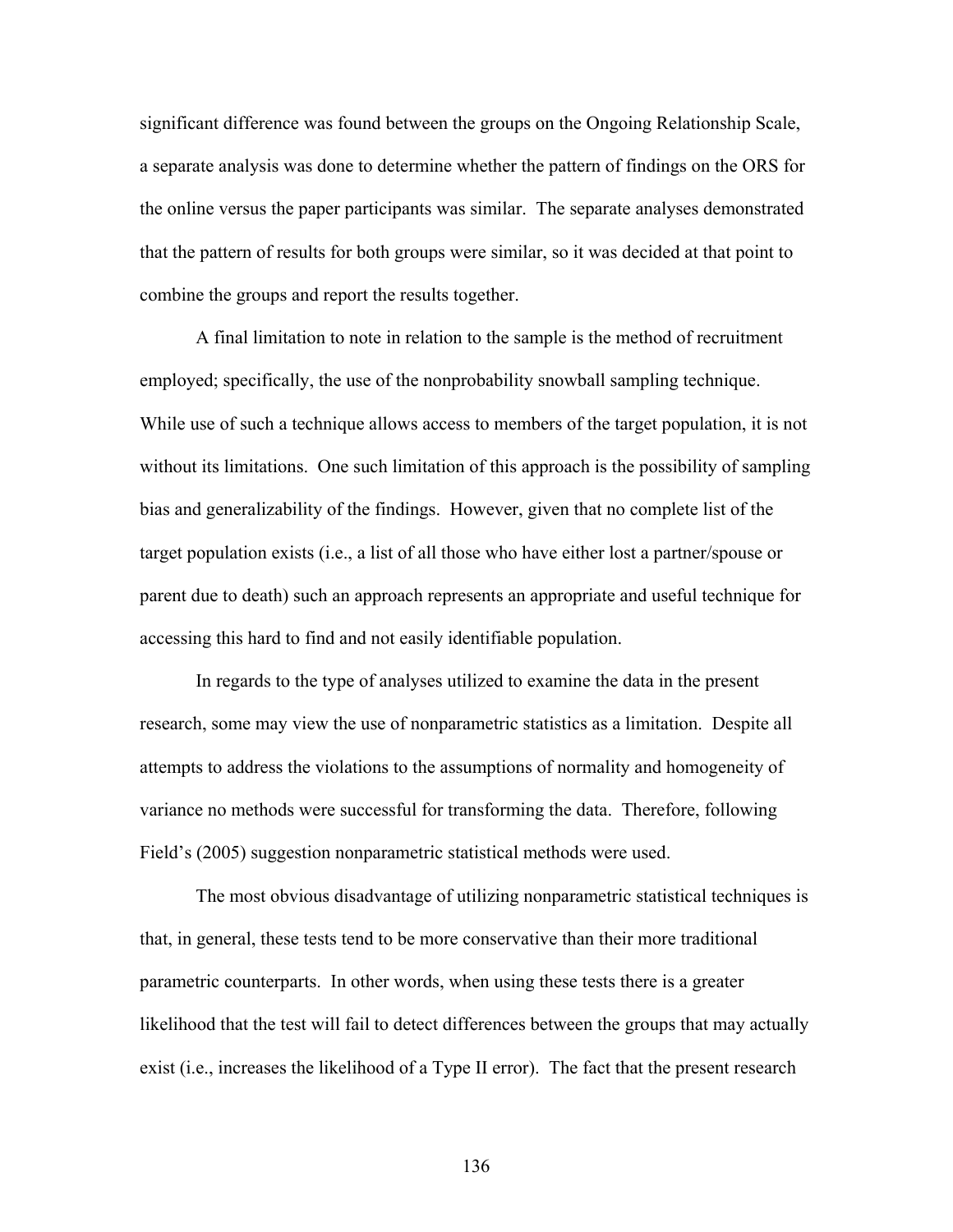still detected significant differences between the attachment style groups, despite the limitations of the statistical methods, seems to only lend greater credence to the findings. Further, the advantage of utilizing these techniques also lies in the ability to report the relative rankings of the four attachment groups on the various measures. Thus, it enables one to better conceptualize how each group performed and what the differences between them were based along a continuum per se.

Another limitation regarding the methods utilized in the current research that should be addressed is in regards to the study's design. The collection of the data for the present study was cross-sectional and dependent upon participants' retrospective recall of information. One must consider the potential for memory bias affecting the recall of information, especially as the amount of time increases between the loss and time of recall. Ideally future research would utilize a longitudinal design that would make use of repeated measures. Implementing such a design would provide the necessary groundwork for being able to assess for any changes that may occur in individual's symptoms over time.

With regards to the cross-sectional collection of data utilized in the present research (although not ideal), some evidence does exist that recall of grief-related symptoms at six-months post-loss could be recalled fairly accurately by individuals at an approximately five-year post-loss time frame (Safer, Bonanno, & Field, 2001). However, it is recognized that inclusion of prospective data that gathers information regarding one's attachment to the deceased prior to the individual's death would help to alleviate confounds associated with bias that may occur from participants recall being influenced by bereavement.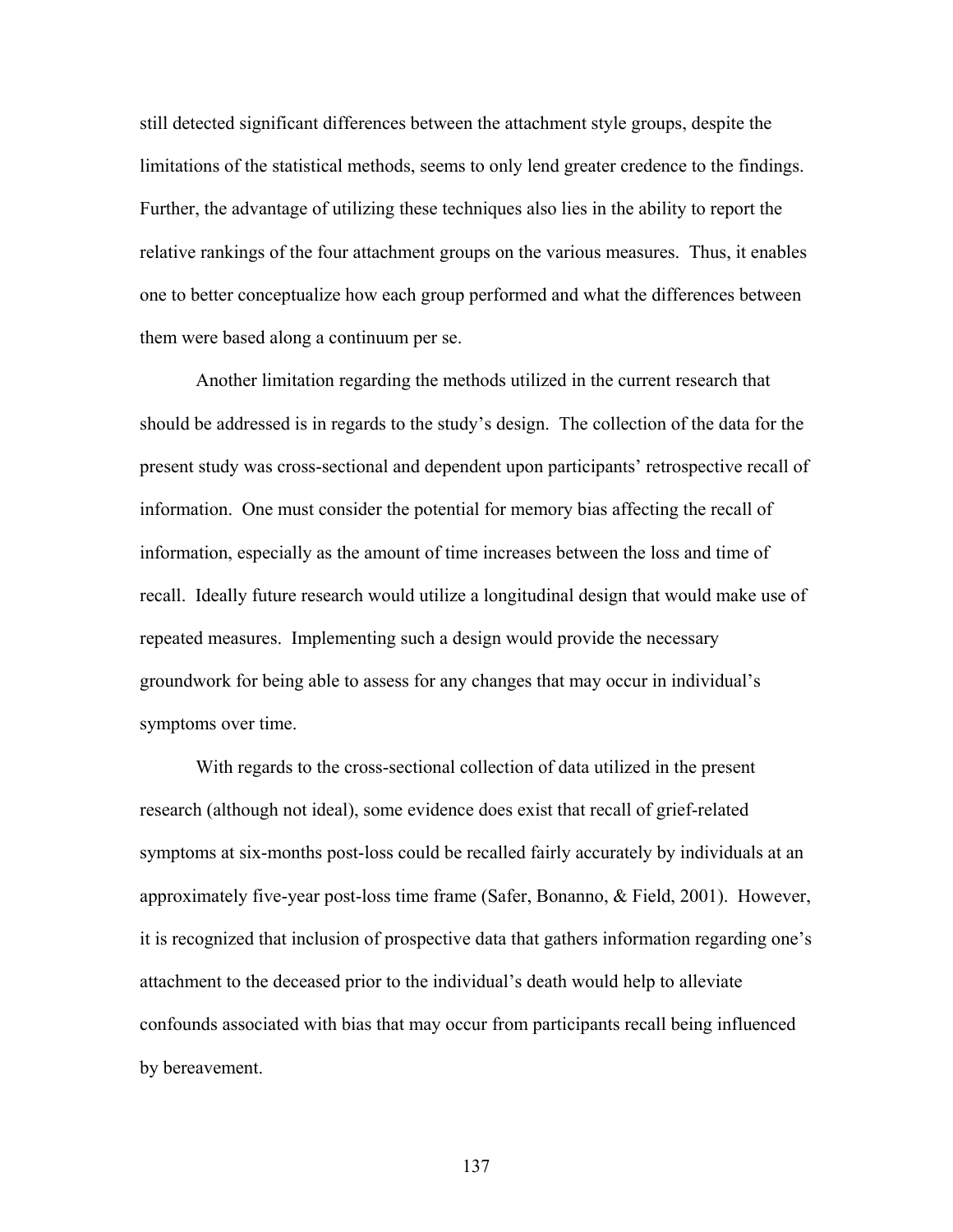The current research challenges one's conceptualization of grief and how we as researchers and clinicians respond to and attempt to assist those who are bereaved. The uniqueness of each person's grief experience becomes more evident when we begin to explore individual differences, and as such we should be approaching each person's experience in a manner that is as unique as the person. Given the impact that attachment style has on how one copes with and manages the distress of the loss of a significant person, it is key that we consider one's attachment style when designing or deciding upon appropriate forms of treatment. It appears from the results of the present research, that maintaining an ongoing relationship is for some adaptive, whilst for others maladaptive. It is evident that current research on attachment styles and their relation to ways of coping with the grief has the potential to change the way clinicians work with bereaved persons. Instead of holding steadfast to the assumption that people must engage in grief work, clinicians need to consider providing a range of possible interventions suited to the situation and characteristics of each person with whom they are working.

Future research exploring these differences and measuring the utility of implementing secondary strategies (i.e., hyperactivation versus deactivation, or lossoriented versus restoration-oriented) geared towards the needs of each specific attachment style to aid an individual in the grieving process and the reorganization of their attachment system schema are certainly warranted. It appears that Bowlby's (1988) assertion that an important role for the therapist is to either challenge or disconfirm an individual's typical interpersonal patterns does merit closer consideration. Further, the present findings also have interesting implications for Vogel and Wei's (2005) research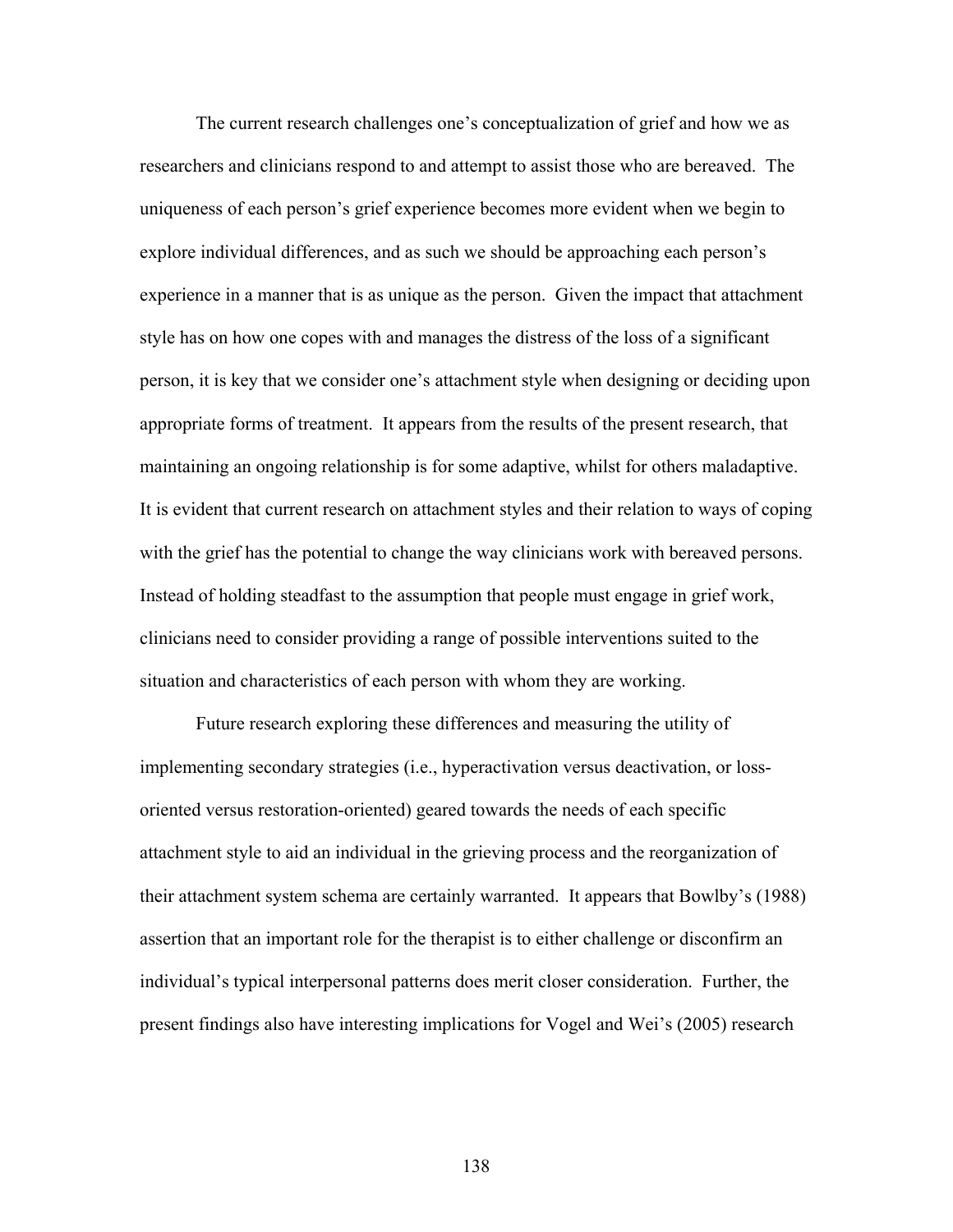that demonstrates that individuals with different types of attachment report different levels of willingness to seek help for psychological distress.

While the Grief Attachment Model in the present research addresses various grief outcomes and manifestations of the ongoing relationship, it is somewhat limited in that it focuses on specific attachment relationships in adults, namely those of a parent and a partner. Further, certain implicit assumptions that these relationships represented attachment relationships, and that the deceased served as an attachment figure were made. While previous researchers provide some support for making such implicit assumptions (e.g., Weiss, 2001, Hazen, Gur-Yaish, & Campa, 2004, Mikulincer & Shaver, 2007) continued research in this area should consider including measures to address this issue. It is possible that for some, the deceased figure was not part of their attachment hierarchy and therefore, did not serve as an attachment figure. Therefore, it is recommended that future research consider inclusion of a measure such as Griffin and Bartholomew's (1994) Relationship Scale Questionnaire to enquire about the specific attachment to the deceased, as well as items that ask directly whether this was someone to whom the individual depended on for security and comfort in times of distress. Inclusion of such measures would provide a means for validating the individual's type of attachment and the nature of the attachment relationship.

Prior to discussing any overall conclusions, one final limitation needs to be addressed regarding the present research. As most researchers will acknowledge, a study's findings are only as good as the measures utilized. While for the most part, the measures in the present research have satisfactory reliability and validity; the IDWL is not without its limitations. The IDWL represents a fairly recent means for measuring the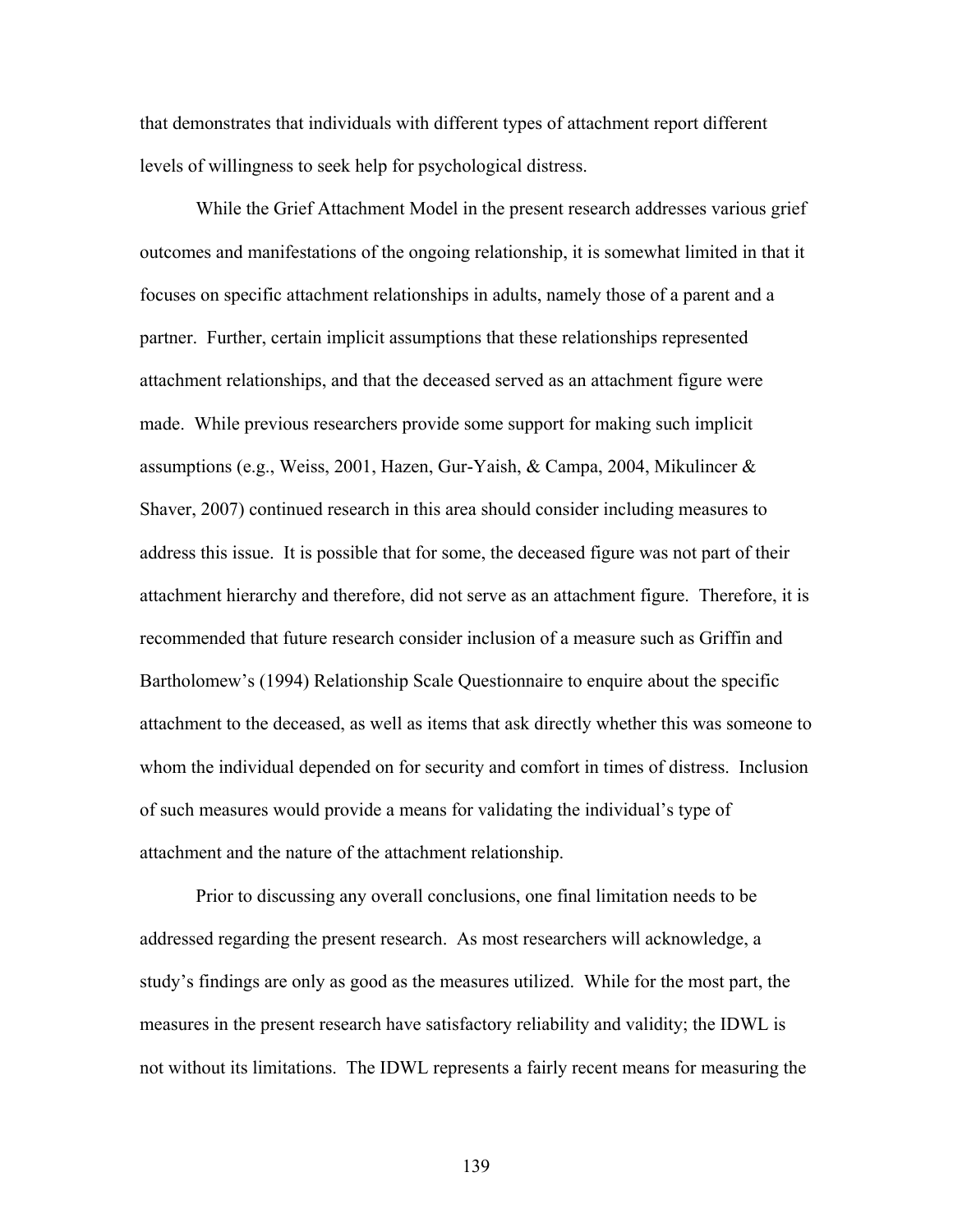coping processes associated with the Dual Process Model, and as such the concept of oscillation is not as well defined and validated in their initial research, as are the Lossoriented and Restoration-oriented subscales.

In the initial development and validation of their measure, Caserta and Lund (2007) recommend further "exploration into the nature and measurement of the dimension of oscillation" (p. 526). Among their suggestions for further development of the IDWL they identified five additional dimensions of oscillation, besides balance, which the measure currently assesses. These additional dimensions include: oscillation depth, frequency of movement between the two coping processes, awareness of oscillating, perceived control over oscillation, and what the bereaved person's intent or motive is for engaging in the coping processes. (See Caserta & Lund (2007) for further explanation of these dimensions).

While it is acknowledged that such development would enrich our understanding of the process of oscillation, the present study is limited to the extent that such additional dimensions have not, as of yet, been developed. Despite this limitation however, it is felt that the present research in regards to the IDWL, provides theoretical and empirical support for the existing measure in that it provides a theoretical basis for understanding differences found in previous research regarding amount of focus or use of loss-oriented versus restoration-oriented coping processes.

#### **Conclusions**

 With all of this in mind it seems that the answer to the question of whether the ongoing bond should be relinquished or continued is not that simple to answer. In fact, the question becomes quite complex once attachment to the deceased is taken into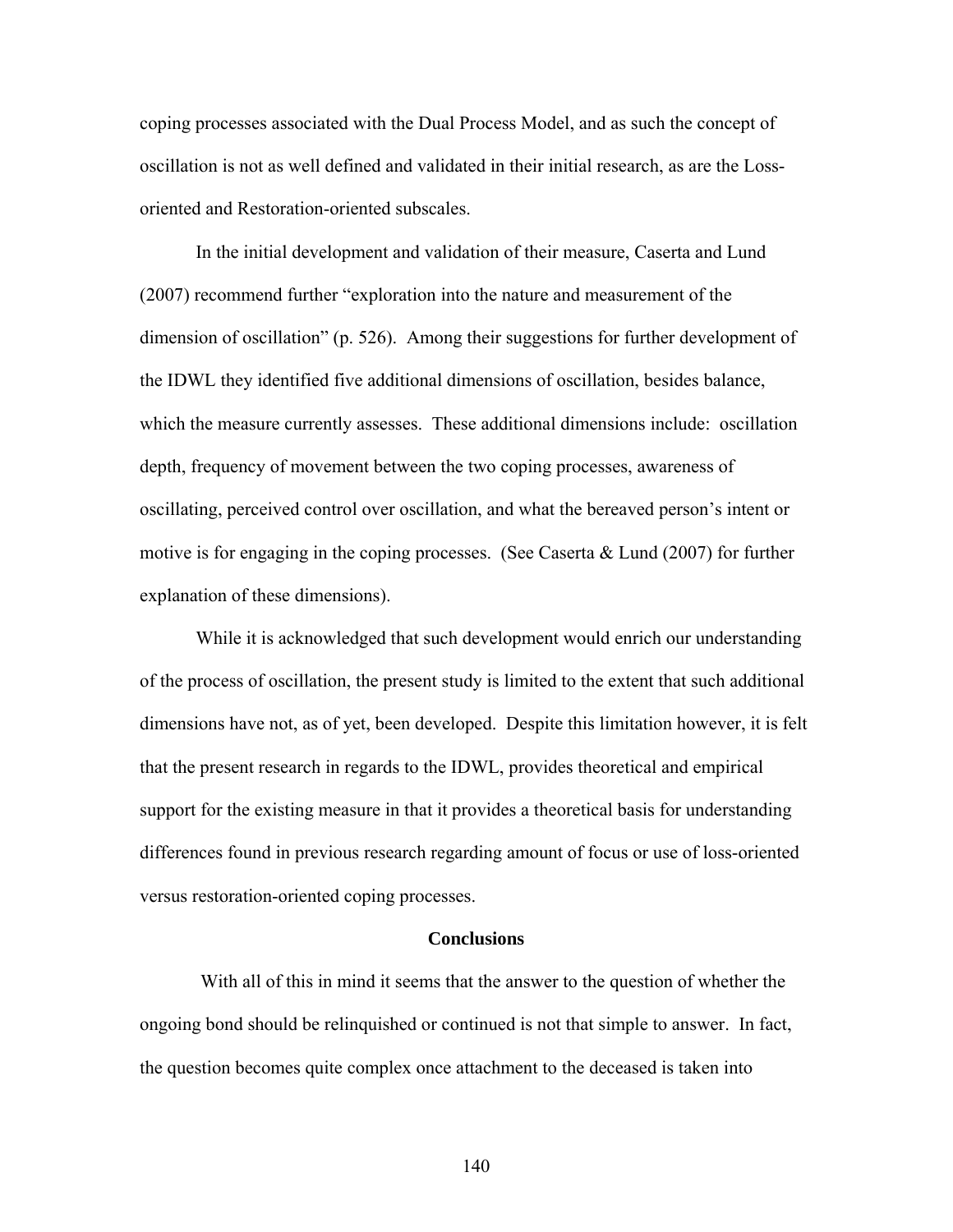consideration. Attachment theory allows one to understand how it is possible to simultaneously relinquish and retain a connection or attachment to the deceased individual, and suggests that it is both necessary to continue and end some aspects of the relationship in order to resolve the loss – a process referred to in attachment theory as "reorganization". Although one must give up the goal of re-establishing physical proximity to the deceased, this is different than having to give up the attachment altogether. It is possible to establish proximity to the deceased at the mental representational level, or psychological closeness, while fully accepting the permanence of the loss (Field, Gao, & Paderna, 2005). The notion therefore, is that when one is able to successfully integrate and reorganize one's attachment schema that accounts for the loss of the attachment figure it is then possible to maintain an attachment to the deceased and cope with the loss.

The current findings seem to support such a notion in that for those individuals classified as having a secure attachment, they are able to engage in ongoing attachment behaviours, report feeling comforted from doing so, and have lower reports of problematic symptoms of grief. Contrary to this however, is the notion that if one is unable to relinquish the physical attachment and accept the reality of the death then the expression of grief becomes maladaptive and interferes with the individual's ability to work through the grief. Once again, the present research seems to support such a notion in that those with a preoccupied attachment tend to report increased and more problematic symptoms of grief despite engaging in ongoing attachment behaviours with the deceased. Clearly, future research replicating the current findings would be beneficial in furthering our understanding of these differences.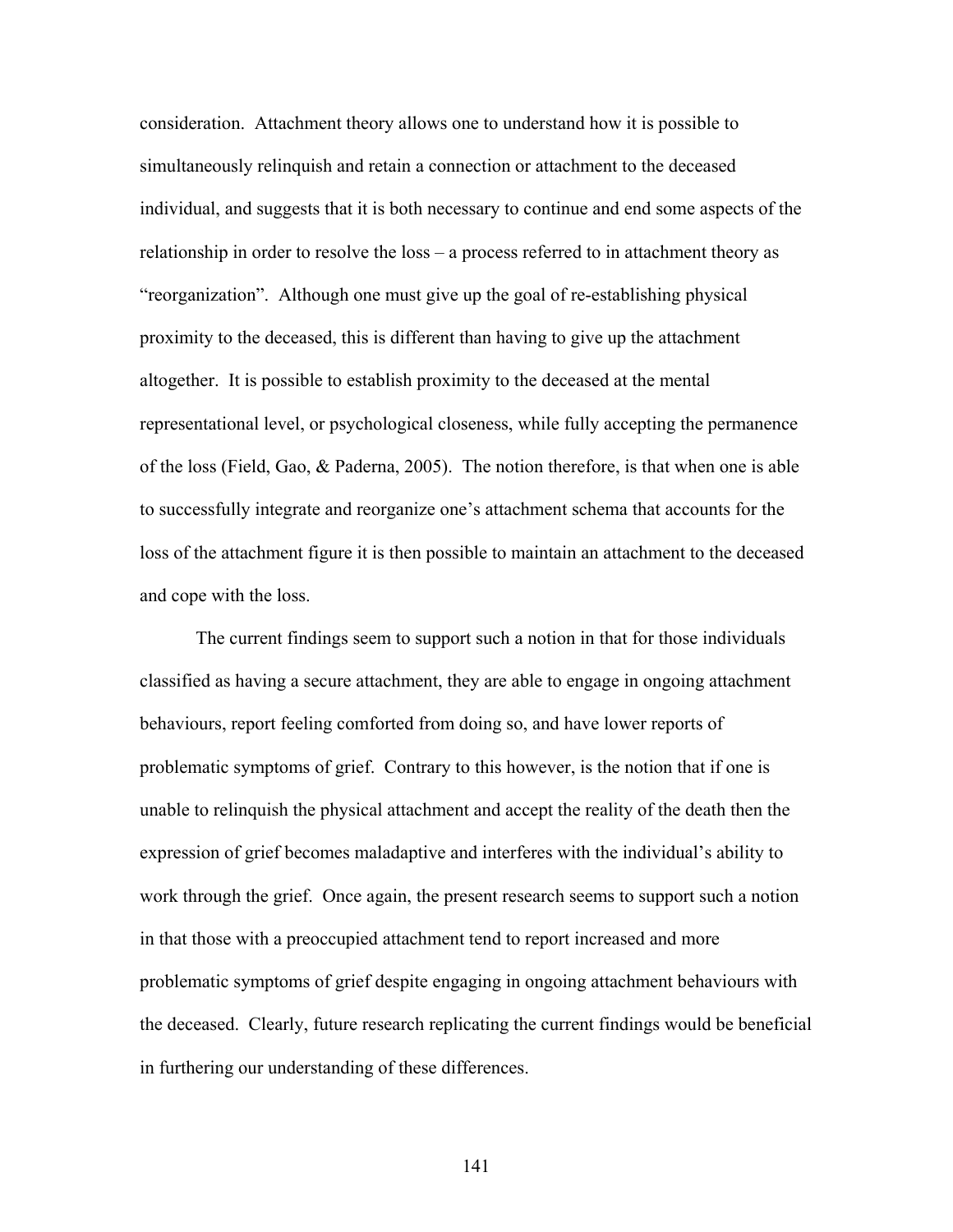There has been much discussion in the grief literature that has focused around the effects that occur when a relationship ends due to the death of a loved one. Further, this research has examined various types of relationships (e.g., parent-child, spouse, sibling, friend, etc.) and the impact that such a loss has on the person left behind. The bereavement research has extensively addressed the emotional manifestation, grief, behaviors, and experiences of such losses, but has yet to comment, as extensively on the impact such losses have on an individual, when the deceased person served as a primary attachment figure.

Attachment theory has been conceived of as having a direct impact on the quality and closeness of the attachment relationship, and also to play a role in the death of an attachment figure. The findings from the present research have attempted to provide evidence for how attachment theory can inform our understanding of the grieving process. It is hoped that this research will motivate others to embark on the task of transforming theoretical speculations into more tangible evidence that can be used to understand and aid those who are grieving.

By demonstrating differences in how individuals with various attachment styles respond to the death of an attachment figure it is hoped that researchers, clinicians, and all those who work with the bereaved will take a moment to consider how they conceptualize grief. For example, researchers have recently advocated and presented compelling data for inclusion of a new classification of prolonged grief (e.g., Prigerson, Vanderwerker, & Maciejewski, 2008; Holland, Neimeyer, Boelen, & Prigerson, 2009) in the fifth edition of the Diagnostic and Statistical Manual of Mental Disorders. Given the findings of the present research such an inclusion begs the question of whether this then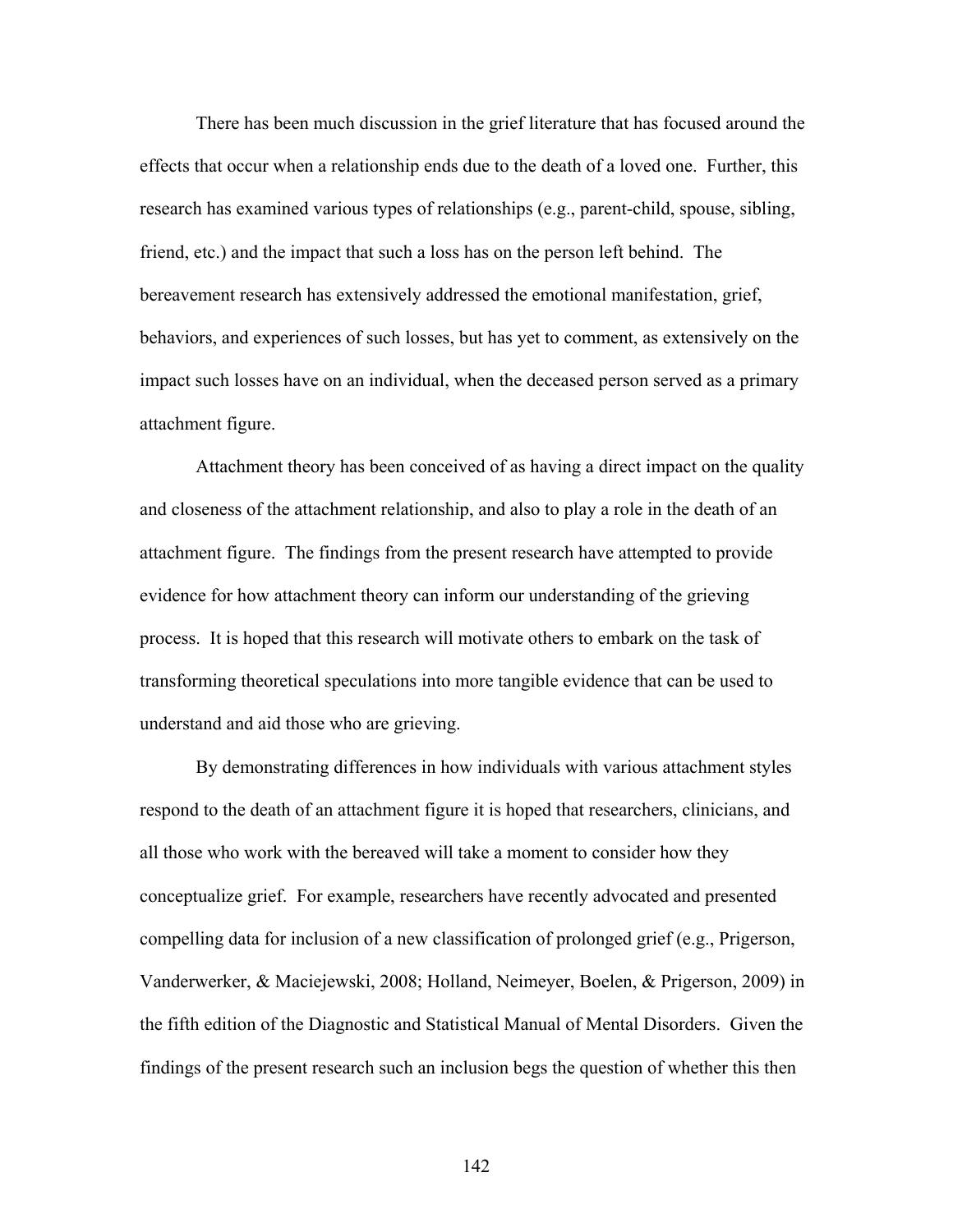pathologizes individuals with certain types of attachments. Are we then suggesting that attachment style be considered a potential risk factor? Stroebe and Schut's (1999) comment seems just as valid today as it did 10 years ago when they cautioned perceiving grief as "something that needs curing, needs to be overcome, is bad. There is the implicit assumption that, after the death of a close person, one must return to a positive state of mind and well-being as soon as possible. The danger, following this line of reasoning, is that human suffering, integral to grief as we know it, will be considered bad, and that the human condition should only, ideally, encompass positive states and emotions, a view that is far from universal" (p. 203).

Although most people will at one time in their lives experience the death of someone close to them, not all types of losses will be experienced or grieved similarly. The present research has focused specifically on the relation between individuals' grief responses and their attachment style following the death of a significant attachment figure. This is not to say, by any means, that the loss of other types of relationships, that is, those that do not involve attachment relationships, are not grieved or experienced as great losses, but rather that the death of an attachment figure may be experienced as more distressing and anxiety evoking, since these are the very figures one seeks out for reassurance, security, and comfort in times of distress. Without the physical presence and accessibility of the attachment figure the bereaved individual must resolve and integrate this loss into a new understanding of what role this attachment figure will or will not fulfill in their new reality.

In identifying various patterns of coping with grief and maintaining an ongoing relationship with a deceased attachment figure the present research has laid a foundation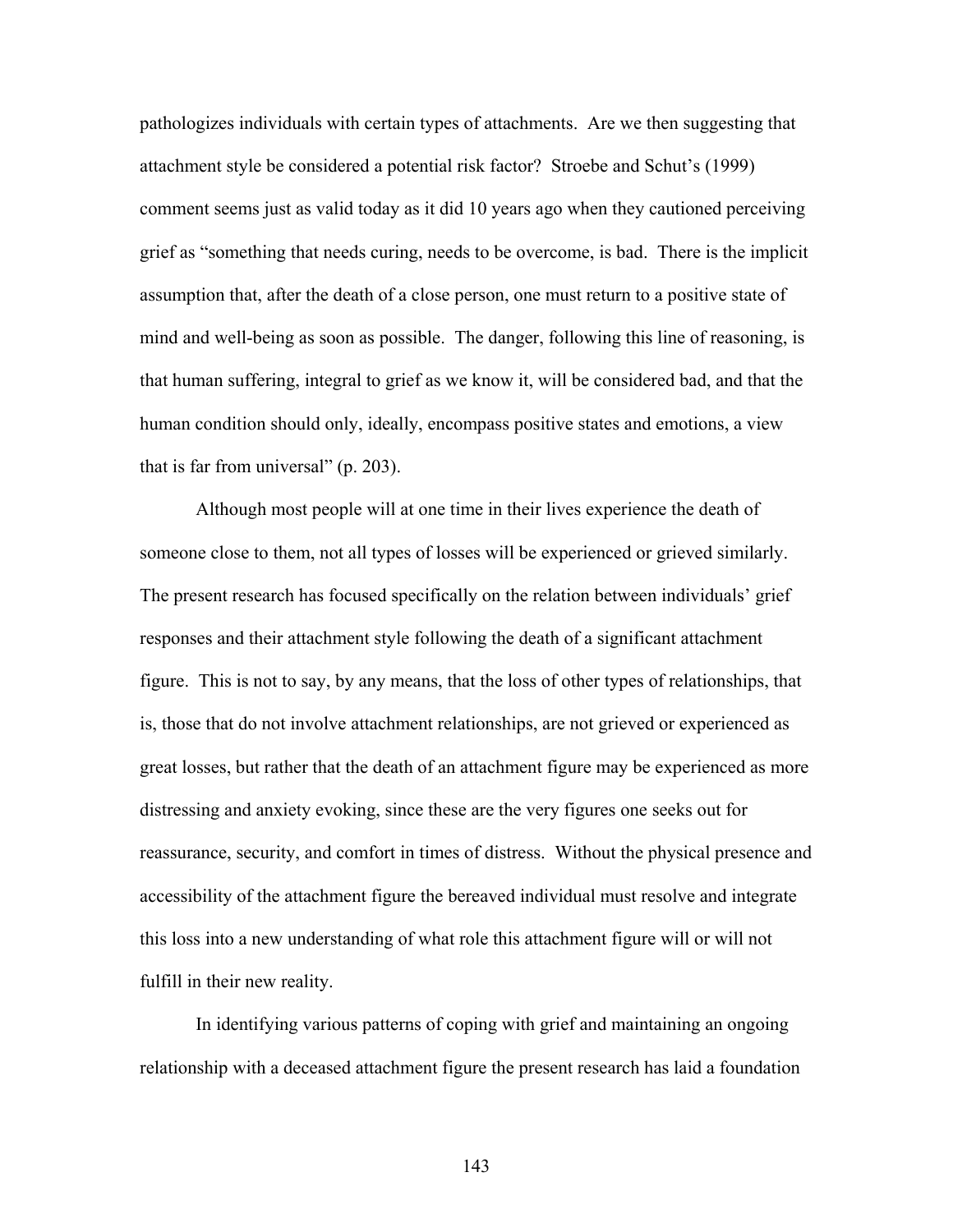for continued research in this area. Although the current findings provide some answers for various outcomes and differences observed between how people grieve it also raises several questions worthy of continued investigation. The present research has stressed the utility and importance of attachment theory in understanding how people respond to the ultimate form of loss – death. It has also served to challenge others to not just describe loss using such a theoretical framework, but to implement and provide empirical data to support such claims.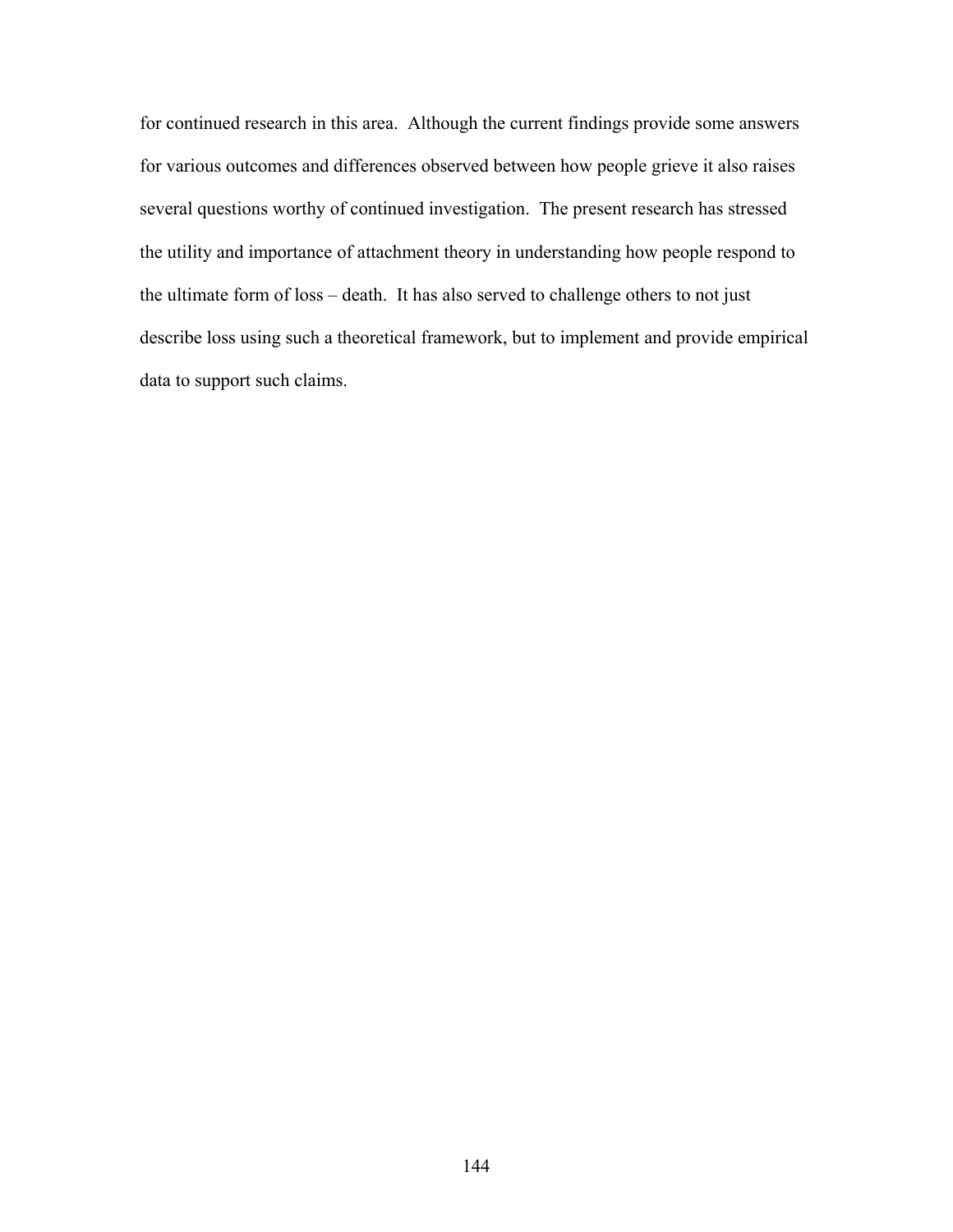### **References**

- Ainsworth, M. D. S., Blehar, M. C., Waters, E., & Wall, S. (1978). *Patterns of attachment: A psychological study of the Strange Situation*. Hillsdale, NJ: Erlbaum.
- Ainsworth, M. D. S. (1979). Infant-mother attachment. *American Psychologist, 34,* 932-937.
- Ainsworth, M. D. S. (1989). Attachments beyond infancy. *American Psychologist, 44,* 709-716.
- Ainsworth, M. D. S. (1991). Attachments and other affectional bonds across the life cycle. In C. M. Parkes, J. Stevenson-Hinde, and P. Marris (Eds.), *Attachment across the life cycle* (pp. 33-51). New York: Routledge.
- Anderson, R. (1974). Notes of a survivor. In S. B. Troop and W. A. Green (Eds.), *The patient, death, and the family.* New York: Scribner.
- Andrews, P., & Meyer, R. G. (2003). Marlowe-Crowne Social Desirability scale and the short form C: Forensic norms. *Journal of Clinical Psychology, 59,* 483-492.
- Archer, J. (1999). *The nature of grief: The evolution and psychology of reactions to loss.* London, England: Routledge.
- Archer, J. (2008). Theories of grief: Past, present, and future perspectives. In M.S. Stroebe, R. O. Hansson, H. Schut, and W. Stroebe (Eds.), *Handbook of bereavement research and practice: Advances in theory and intervention* (pp. 45- 65). Washington, DC: American Psychological Association.
- Ballard, R. (1992). Short forms of the Marlowe-Crowne Social Desirability scale. *Psychological Bulletin, 107,* 238-246.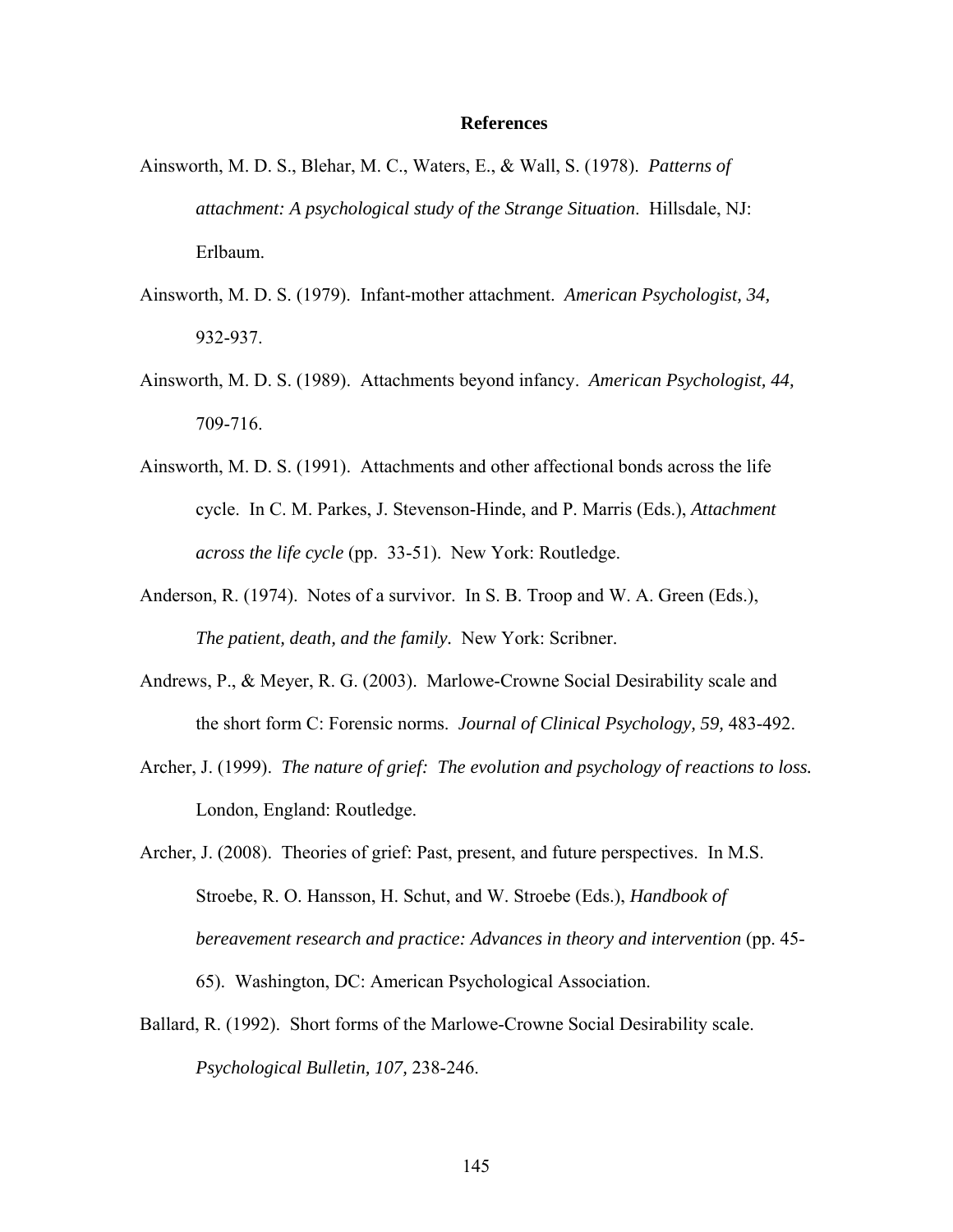- Barger, S. D. (2002). The Marlowe-Crowne affair: Short forms, psychometric structure, and social desirability. *Journal of Personality Assessment, 79,* 286-305.
- Bartholomew, K. (1990). Avoidance of intimacy: An attachment perspective. *Journal of Social and Personal Relationships, 7,* 147-178.
- Bartholomew, K., & Horowitz, L. M. (1991). Attachment styles among young adults: A test of a four-category model. *Journal of Personality and Social Psychology, 61,* 226-244.
- Bartlett, M. S. (1954). A note on the multiplying factors for various chi square approximations. *Journal of the Royal Statistical Society, 16* (Series B), 296-298.
- Belzer, K. D., D'Zurilla, T. J., & Maydeu-Olivares, A. (2002). Social problem solving and trait anxiety as predictors of worry in a college student population. *Personality and Individual Differences, 33,* 573-585.
- Bennett, K. M., Hughes, G. M., & Smith, P. T. (2005). Psychological response to later life widowhood: Coping and the effects of gender. *Omega, 51,* 33-52.
- Boelen, P. A., & van den Bout, J. (2003). Gender differences in traumatic grief symptom severity after the loss of a spouse. *Omega, 46,* 183-198.
- Boerner, K., & Heckhausen, J. (2003). To have and have not: Adaptive bereavement by transforming mental ties to the deceased. *Death Studies, 27,* 199-226.

Bonanno, G. A. (2001). Grief and emotion: A social-functional perspective. In M. S. Stroebe, R. O. Hansson, W. Stroebe, & H. Schut (Eds.), *Handbook of bereavement research: Consequences, coping, and care (pp.493-515).* Washington, DC: American Psychological Association.

Bonanno, G. A. (2004). Loss, trauma, and human resilience: Have we underestimated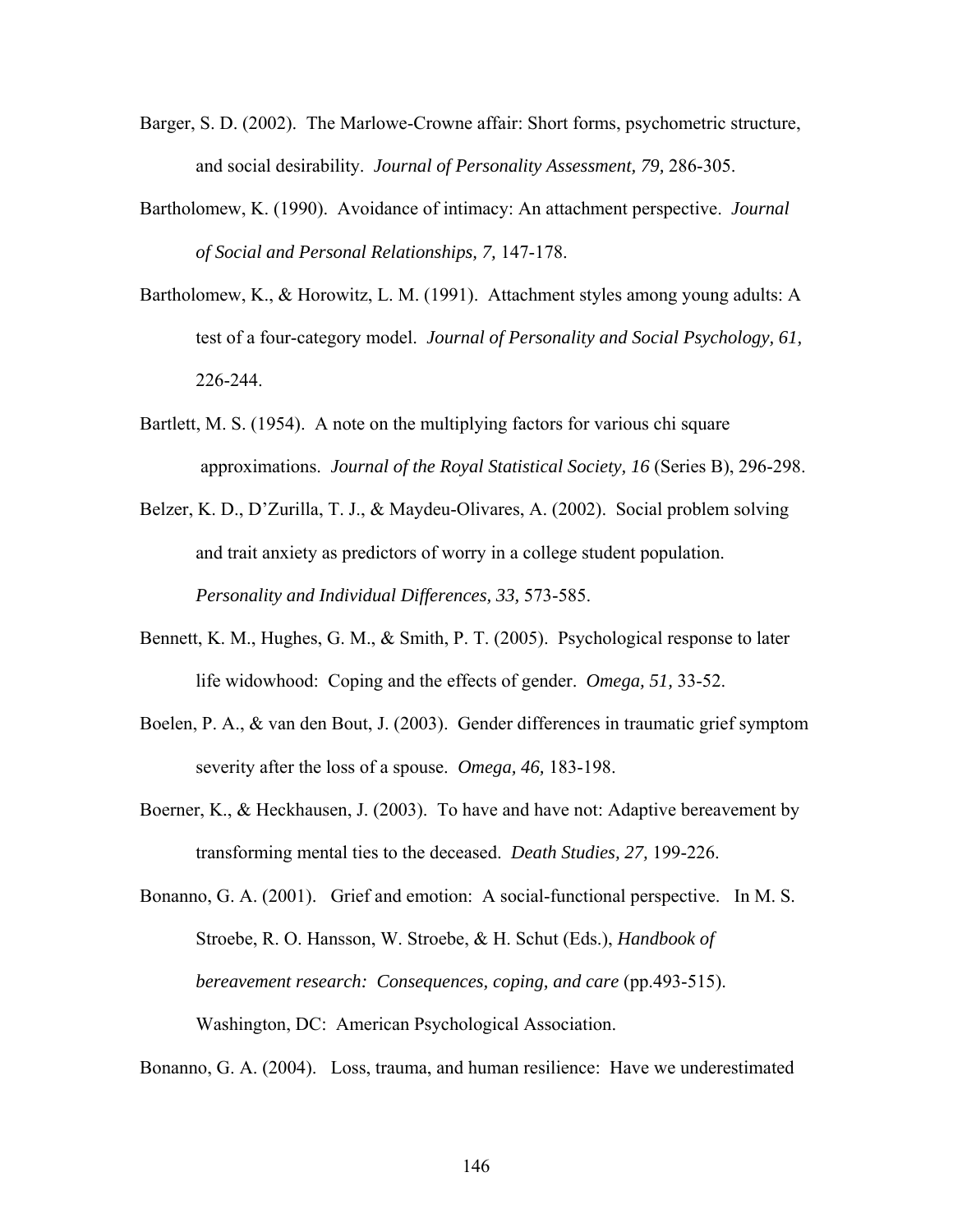the human capacity to thrive after extremely aversive events? *American Psychologist, 59,* 20-28.

- Bonanno, G. A., & Kaltman, S. (1999). Toward an integrative perspective on bereavement. *Psychological Bulletin, 125,* 760-776.
- Bonanno, G. A., & Kaltman, S. (2001). The varieties of grief experience. *Clinical Psychology Review, 21,* 705-734.
- Bonnano, G. A., Moskowitz, J. T., Papa, A., & Folkman, S. (2005). Resilience to loss in bereaved spouses, bereaved parents, and bereaved gay men. *Journal of Personality and Social Psychology, 88,* 827-843.
- Bonnano, G. A., Wortman, C. B., Lehman, D., Tweed, R., Sonnega, J., Carr, D., et al. (2002). Resilience to loss, chronic grief, and their pre-bereavement predictors. *Journal of Personality and Social Psychology, 83,* 1150-1164.
- Bornstein, R. F. (1994). Construct validity of the Interpersonal Dependency Inventory: 1977-1992. *Journal of Personality Disorders, 8,* 64-76.
- Bornstein, R. F., Rossner, S. C., & Hill, E. L. (1994). Retest reliability of scores on objective and projective measures of dependency: Relationship to life events and intertest interval. *Journal of Personality Assessment, 62,* 398-415.
- Bowlby, J. (1969). *Attachment and loss: Vol. 1. Attachment*. New York: Basic Books.
- Bowlby, J. (1973). *Attachment and loss: Vol. 2. Separation: Anxiety and anger*. New York: Basic Books.
- Bowlby, J. (1979). *The making and breaking of affectional bonds*. New York: Methuen.
- Bowlby, J. (1980). *Attachment and loss: Vol. 3. Loss: Sadness and depression*. New York: Basic Books.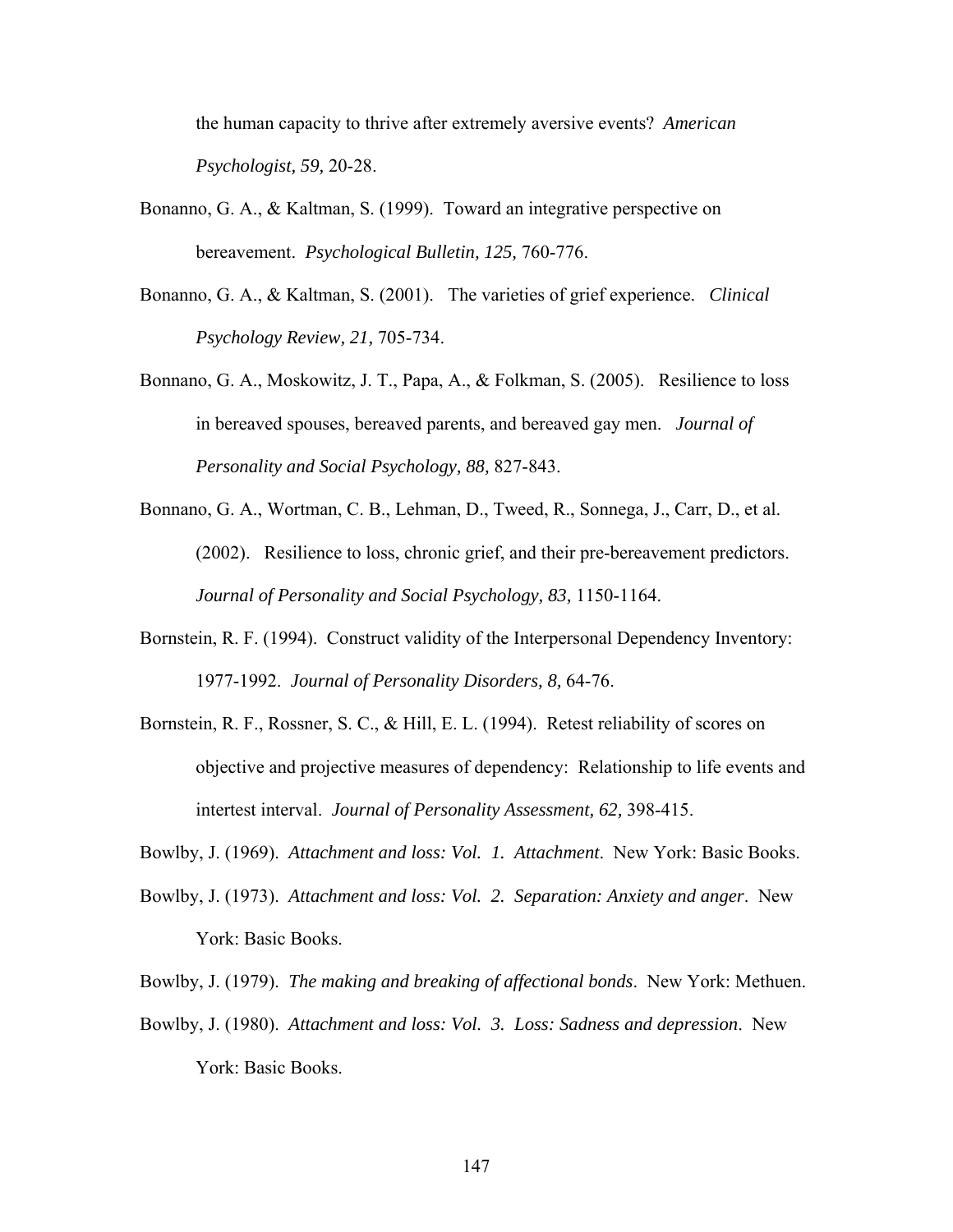- Bowlby, J. (1982). *Attachment and loss: Vol. 1. Attachment (2nd ed.).* New York, NY: Basic Books.
- Bowlby, J. (1988). *A secure base: Parent-child attachment and healthy human development.* New York, NY: Basic Books.
- Brennen, K. A., Clark, C. L., & Shaver, P. R. (1998). Self-report measurement of adult attachment: An integrative overview. In J. A. Simpson & W. S. Rholes (Eds.), *Attachment theory and close relationships* (pp. 46-76). New York: Guilford Press.
- Bretherton, I. (1985). Attachment theory: Retrospect and prospect. *Monographs of the Society for Research in Child Development, 50,* 3-35.
- Brown, T. A., Antony, M. M., & Barlow, D. H. (1992). Psychometric properties of the Penn State Worry Questionnaire in a clinical disorders sample. *Behaviour Research and Therapy, 30,* 33-37.
- Burns, G. L., Keortge, S. G., Formea, G. M., & Sternberger, L. G. (1996). Revision of the Padua inventory of obsessive-compulsive disorder symptoms: Distinctions between worry, obsessions and compulsions. *Behaviour Research and Therapy, 34,* 163-173.
- Carney, M. M., & Buttell, F. (2006). Exploring the relevance of interpersonal dependency as a treatment issue in batterer intervention. *Research on Social Work Practice, 16,* 276-286.
- Caserta, M. S., & Lund, D. A. (2007). Toward the development of an inventory of daily widowed life (IDWL): Guided by the dual process model of coping with bereavement. *Death Studies, 31,* 505-535.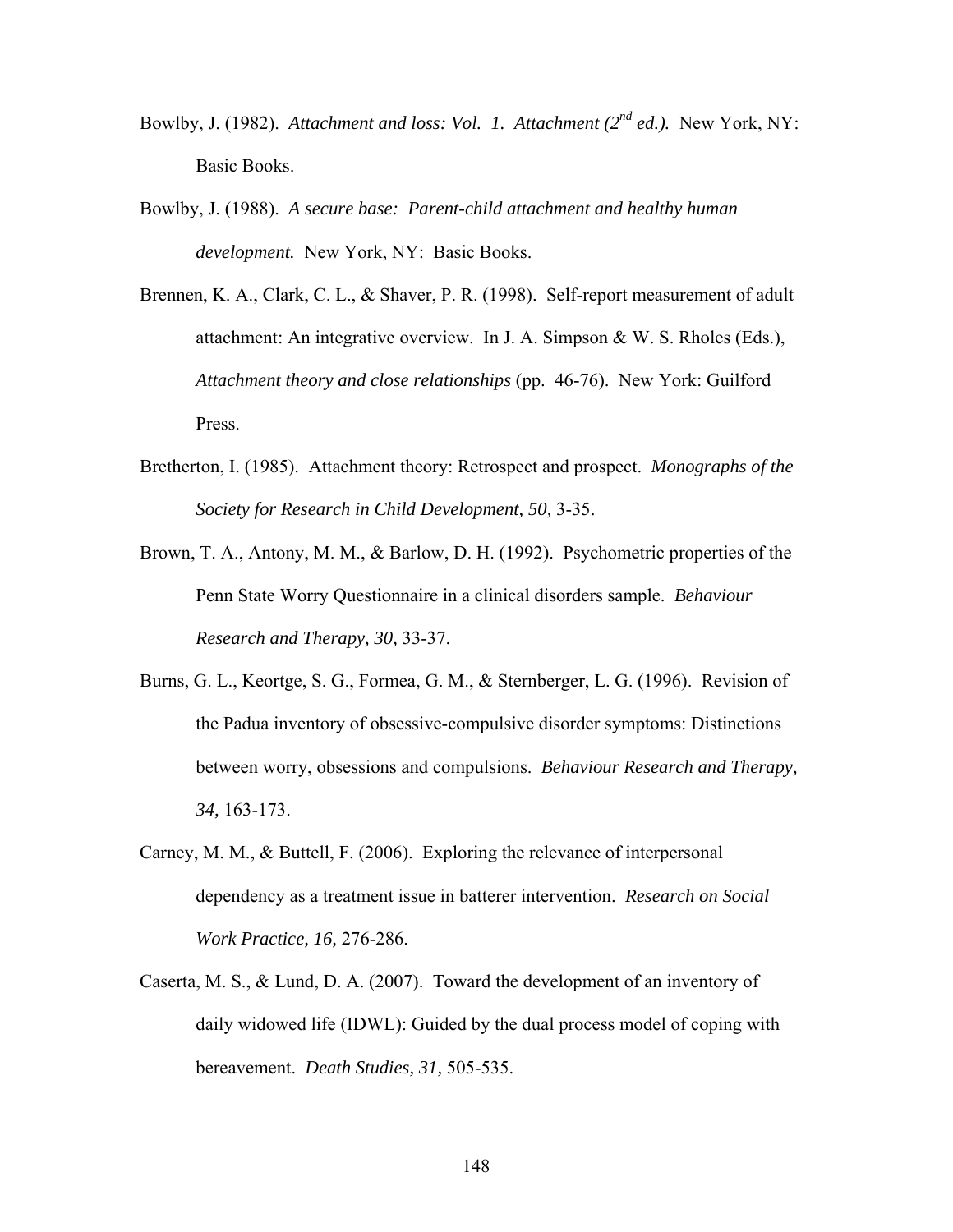- Cassidy, J. (1994). Emotion regulation: Influences of attachment relationships. In Fox, N. A. (Ed.), The development of emotion regulation: Biological and behavioural considerations. *Monographs of the Society for Research in Child Development, 59,* 228-249.
- Cassidy, J. (2008). The nature of the child's ties. In J. Cassidy and P. R. Shaver (Eds.), *Handbook of attachment: Theory, research, and clinical applications* (pp. 3-22). New York: The Guilford Press.
- Cassidy, J., & Kobak, R. R. (1988). Avoidance and its relation to other defensive processes. In Belsky, J. and Nezworski, T. (Eds.), *Clinical implications of attachment* (pp. 300-323)*.* Hillsdale, NJ: Erlbaum.
- Chen, J. H., Bierhals, A. J., Prigerson, H. G., Kasl, S. V., Mazure, C. M., & Jacobs, S. (1999). Gender differences in the effects of bereavement-related psychological distress in health outcomes. *Psychological Medicine, 29,* 367-380.
- Collins, N. L., Guichard, A. C., Ford, M. B., & Feeney, B. C. (2004). Working models of attachment: New developments and emerging themes. In W. S. Rholes & J. A. Simpson (Eds.), *Adult attachment: Theory, research, and clinical implications* (pp.196 – 239). New York: Guilford Press.
- Collins, N. L., & Read, S. J. (1994). Cognitive representations of attachment: The structure and function of working models. In K. Bartholomew & D. Perlman (Eds.), *Advances in personal relationships: Vol. 5. Attachment processes in adulthood* (pp. 53-90). London: Kingsley.
- Connor, K. M. (2006). Assessment of resilience in the aftermath of trauma. *Journal of Clinical Psychiatry, 67,* 46-49.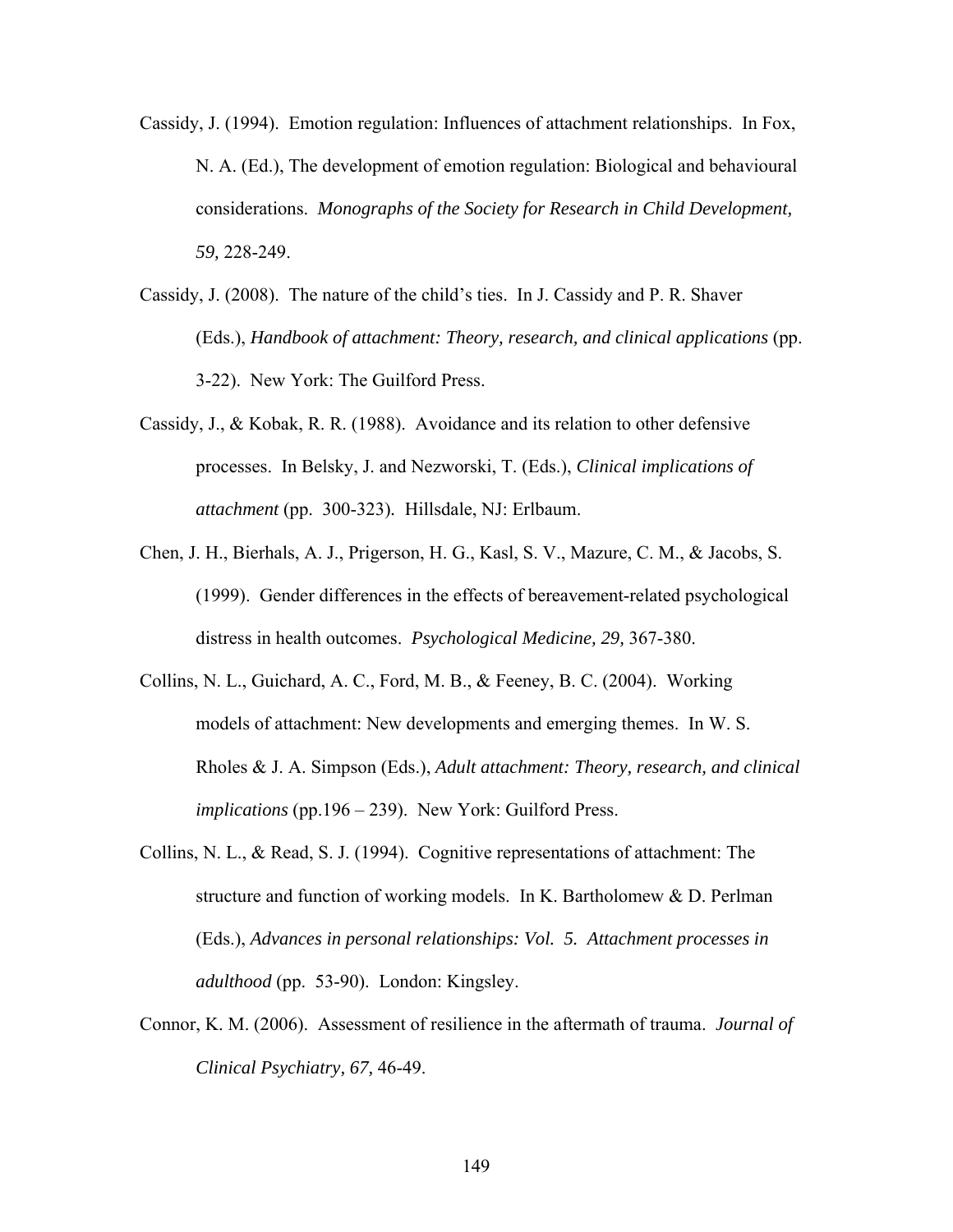- Connor, K. M., & Davidson, R. T. (2003). Development of a new resilience scale: The Connor-Davidson Resilience Scale (CD-RISC). *Depression and Anxiety, 18,* 76- 82.
- Crittendon, J., & Hopko, D. R. (2006). Assessing worry in older and younger adults: Psychometric properties of an abbreviated Penn State Worry Questionnaire (PSWQ-A). *Anxiety disorders, 20,* 1036-1054.
- Crowne, D. P., & Marlowe, D. (1960). A new scale of social desirability independent of psychopathology. *Journal of Consulting Psychology, 24,* 349-354.
- Davila, J., & Cobb, R. J. (2004). Predictors of change in attachment security. In W. S. Rholes & J. A. Simpson (Eds.), *Adult attachment: Theory, research, and clinical implications* (pp. 133 – 156). New York: Guilford Press.
- Deffenbacher, J. L., Oetting, E. R., Thwaites, G. A., Lynch, R. S., Baker, D. A., Stark, R. S., Thacker, S., and Eiswerth-Cox, L. (1996). State-trait anger theory and the utility of the Trait Anger Scale. *Journal of Counseling Psychology, 43,* 131-148.
- Derogatis, L. R. (1983). *SCL-90-R administration, scoring & procedures manual—II.*  Towson, MD: Clinical Psychometric Research.
- Downs, A. C., & Hillje, E. S. (1991). Reassessment of the Miller Social Intimacy Scale: Use with mixed- and same-sex dyads produces multidimensional structures. *Psychological Reports, 69,* 991-997.
- Feeney, J., & Noller, P. (1996). *Adult attachment*. Thousand Oaks, CA: SAGE Publications.
- Field, A. (2005). Discovering statistics using spss ( $2<sup>nd</sup>$  edition). London, England: SAGE Publications.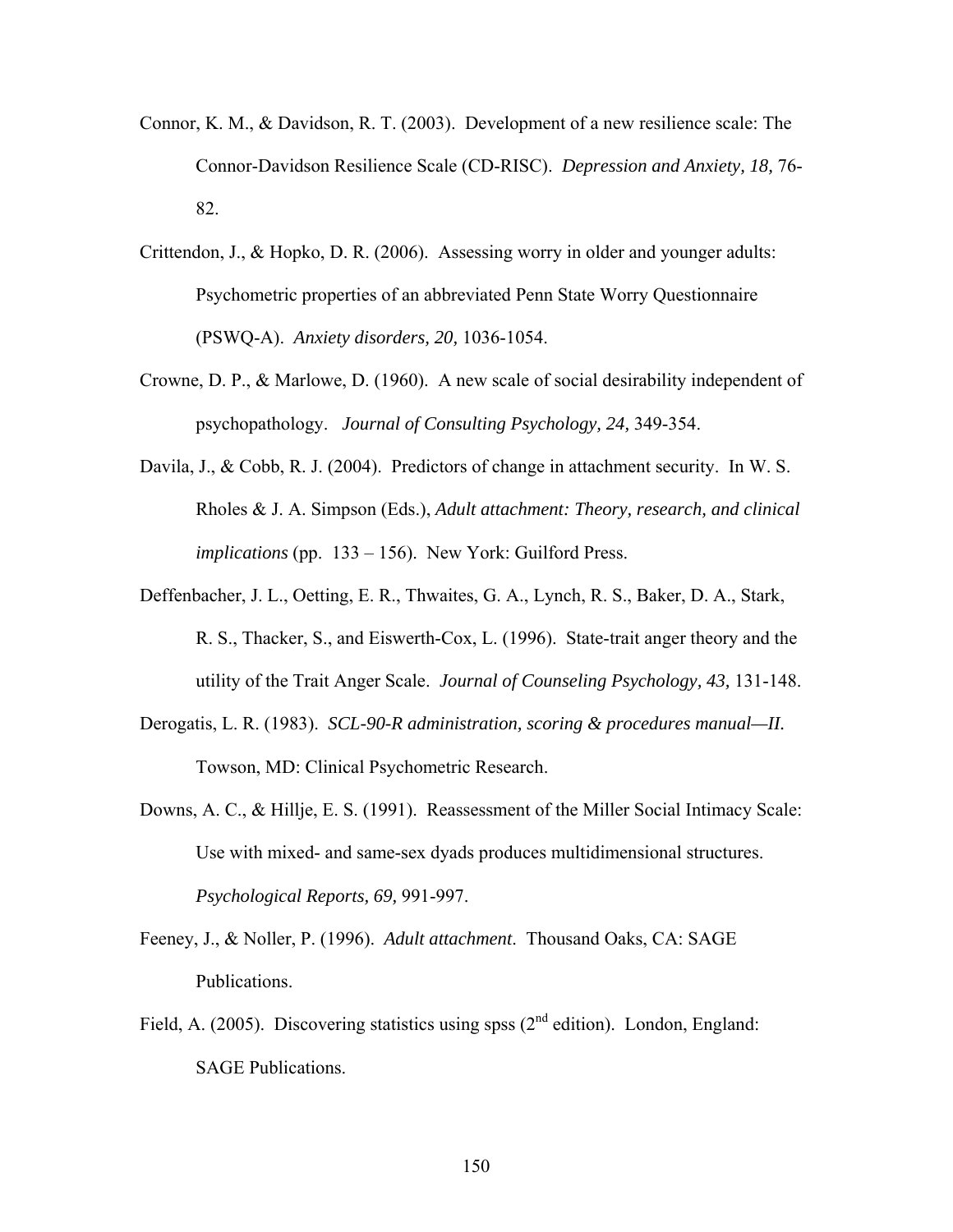- Field, N. P. (2006). Continuing bonds in adaptation to bereavement: Introduction. *Death Studies, 30,* 709-714.
- Field, N. P. (2008). Whether to relinquish or maintain a bond with the deceased. In M.S. Stroebe, R. O. Hansson, H. Schut, and W. Stroebe (Eds.), *Handbook of bereavement research and practice: Advances in theory and intervention* (pp. 113-132). Washington, DC: American Psychological Association.
- Field, N. P., & Filanosky, C. (2010). Continuing bonds, risk factors for complicated grief, and adjustment to bereavement. *Death Studies, 34,* 1-29.
- Field, N. P., & Friedrichs, M. (2004). Continuing bonds in coping with the death of a husband. *Death Studies, 28,* 597-620.
- Field, N. P., Gal-Oz, E., & Bonanno, G. A. (2003). Continuing bonds and adjustment at 5 years after the death of a spouse. *Journal of Consulting and Clinical Psychology, 71,* 110-117.
- Field, N. P., Gao, B., & Paderna, L. (2005). Continuing bonds in bereavement: An attachment theory based perspective. *Death Studies, 29,* 277-299.
- Field, N. P., Nichols, C., Holen, A., & Horowitz, M. J. (1999). The relation of continuing attachment to adjustment in conjugal bereavement. *Journal of Consulting and Clinical Psychology, 67,* 212-218.
- Field, N. P., & Sundin, E. C. (2001). Attachment style in adjustment to conjugal bereavement. *Journal of Social and Personal Relationships, 18,* 347-361.
- Fischer, D. G., & Fick, C. (1993). Measuring social desirability: Short forms of the Marlowe-Crowne Social Desirability scale. *Educational and Psychological Measurement, 53,* 417-424.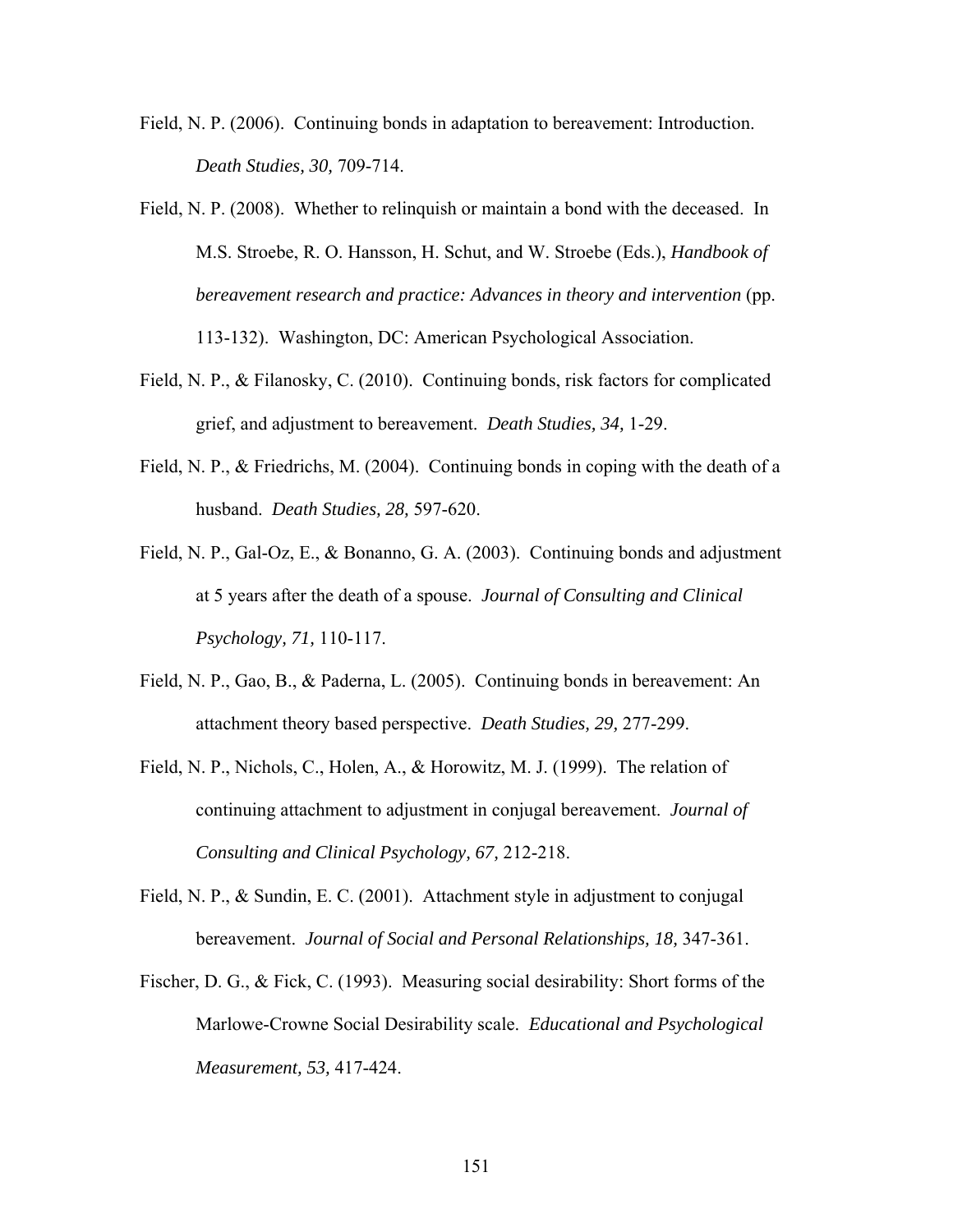- Fisher, J., & Corcoran, K. (2007). *Measures for Clinical Practice, Volume 1: Couples, Families and Children.* New York, NY: Oxford University Press.
- Fraley, R. C., & Bonanno, G. A. (2004). Attachment and loss: A test of three competing models on the association between attachment-related avoidance and adaptation to bereavement. *Personality and Social Psychology Bulletin, 30*, 878- 890.
- Fraley, R. C., & Brumbaugh, C. C. (2004). A dynamical systems approach to conceptualizing and studying stability and change. In W. S. Rholes & J. A. Simpson (Eds.), *Adult attachment: Theory, research, and clinical implications* (pp. 86 – 132). New York: Guilford Press.
- Fraley, R. C., & Davis, K. E. (1997). Attachment formation and transfer in young adults' close friendships and romantic relationships. *Personal Relationships, 4*, 131-144.
- Fraley, R. C., Davis, K. E., & Shaver, P. R. (1997). *Attachment behaviour and romantic relationship dissolution.* Unpublished manuscript, University of California, Davis.
- Fraley, R. C., & Shaver, P. R. (1999). Loss and bereavement: Bowlby's theory and recent controversies concerning grief work and the nature of attachment. In J. Cassidy and R. R. Shaver (Eds.), *Handbook of attachment theory and research* (pp. 735–759). New York: Guilford Press.
- Frank, E., Kupfer, D. J., Jacob, M., & Jarrett, D. (1987). Personality features and response to acute treatment in recurrent depression. *Journal of Personality Disorders, 1,* 14-26.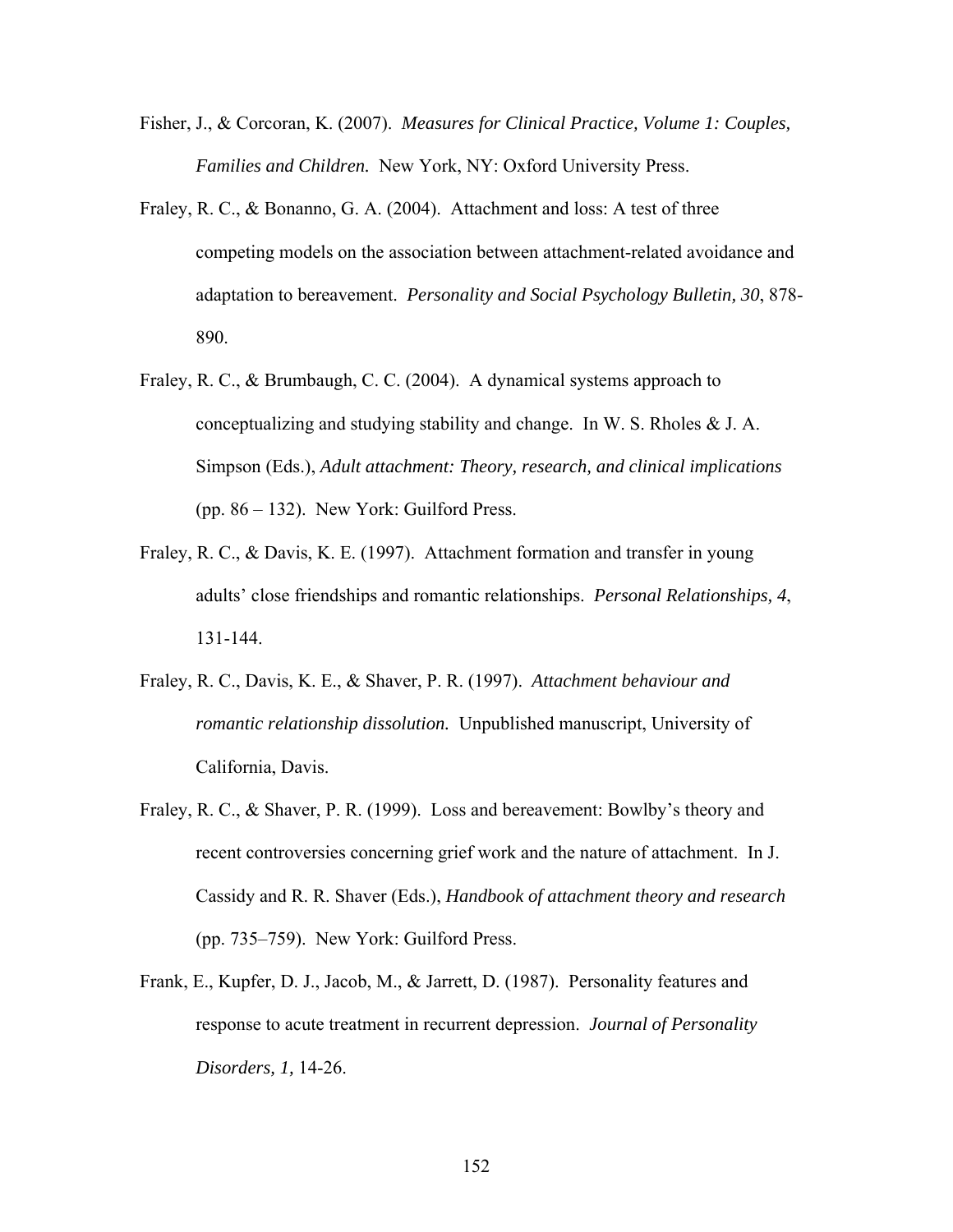- Fresco, D. M., Heimberg, R. G., Mennin, D. S., & Tuck, C. L. (2002). Confirmatory factor analysis of the Penn State Worry Questionnaire. *Behaviour Research and Therapy, 40,* 313-323.
- Freud, S. (1949). Mourning and melancholia. In J. Strachey (Ed. & Trans.), *The standard edition of the complete psychological works of Sigmund Freud* (Vol. 4, pp. 237-258). London: Hogarth Press.
- Freud, S. (1957). Mourning and melancholia. In J. Strachey (Ed.), *The standard edition of the complete psychological works of Sigmund Freud* (Vol. 14, pp. 152-170). London: Hogarth Press.
- Futterman, A., Gallagher, D., Thompson, L. W., & Lovett, S. (1990). Retrospective assessment of marital adjustment and depression during the first 2 years of spousal bereavement. *Psychology and Aging, 5,* 273-280.
- Gamino, L. A., Sewell, K. W., & Easterling, L. W. (2000). Scott and White grief study - phase 2: Toward an adaptive model of grief. *Death Studies, 24,* 633-660.
- Gilbar, O., & Dagan, A. (1995). Coping with loss: Differences between widows and widowers of deceased cancer patients. *Omega: Journal of Death and Dying, 31,* 207-220.
- Goin, M. K., Burgoyne, R. W., & Goin, M. J. (1979). Timeless attachment to a dead relative. *American Journal of Psychiatry, 136,* 988-989.

Goldberg, S. (2000). *Attachment and development*. NY: Oxford University Press.

Griffin, D. W., & Bartholomew, K. (1994). The metaphysics of measurement: The case of adult attachment. In K. Bartholomew & D. Perlman (Eds.), *Attachment processes in adulthood,* (pp. 17-52). London, England: Jessica Kingsley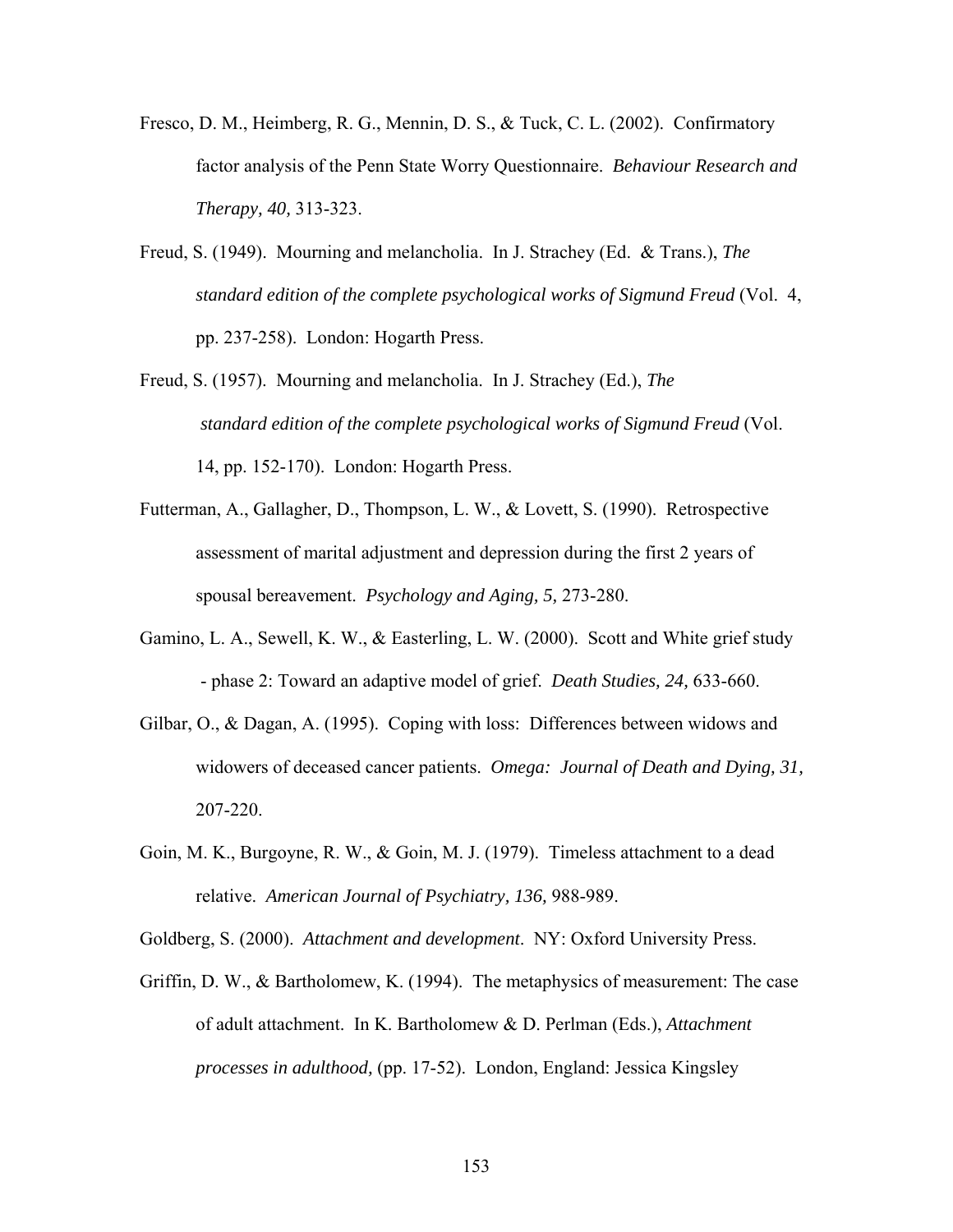Publishers.

- Grossman, K. E., & Grossman, K. (1991). Attachment quality as an organizer of emotional and behavioural responses in a longitudinal perspective. In C. M. Parkes, J. Stevenson-Hinde, and P. Marris (Eds.), *Attachment across the life cycle* (pp. 93-114). New York: Routledge
- Grund, D. (1998). *Positive attachment to the deceased and death anxiety.*  Honours Thesis. University of Saskatchewan.
- Hazen, C., Gur-Yaish, N., & Campa, M. (2004). What does it mean to be attached. In W. S. Rholes & J. A. Simpson (Eds.), *Adult attachment: Theory, research, and clinical implications,* (pp. 55-85). New York, NY: The Guilford Press.
- Hazen, C., & Shaver, P. R. (1987). Romantic love conceptualized as an attachment process. *Journal of Personality and Social Psychology, 59,* 511-524.
- Hazen, C., & Zeifman, D. (1999). Pair bonds as attachments. In J. Cassidy and P. R. Shaver (Eds.), *Handbook of attachment: Theory, research, and clinical applications* (pp. 336-354). New York: The Guilford Press.
- Hirschfeld, R. M. A., Klerman, G. L., Gough, H. G., Barret, J., Korchin, S. J., & Chodoff, P. (1977). A measure or interpersonal dependency. *Journal of Personality Assessment, 41,* 610-618.
- Hogan, N. S., Greenfield, D. B., & Schmidt, L. A. (2001). Development and validation of the Hogan Grief Reaction Checklist. *Death Studies, 25,* 1-32.
- Holland, J. M., Neimeyer, R. A., Boelen, P. A., & Prigerson, H. G. (2009). The underlying structure of grief: A taxometric investigation of prolonged and normal grief reactions to loss. *Journal of Psychopathology and Behavioral*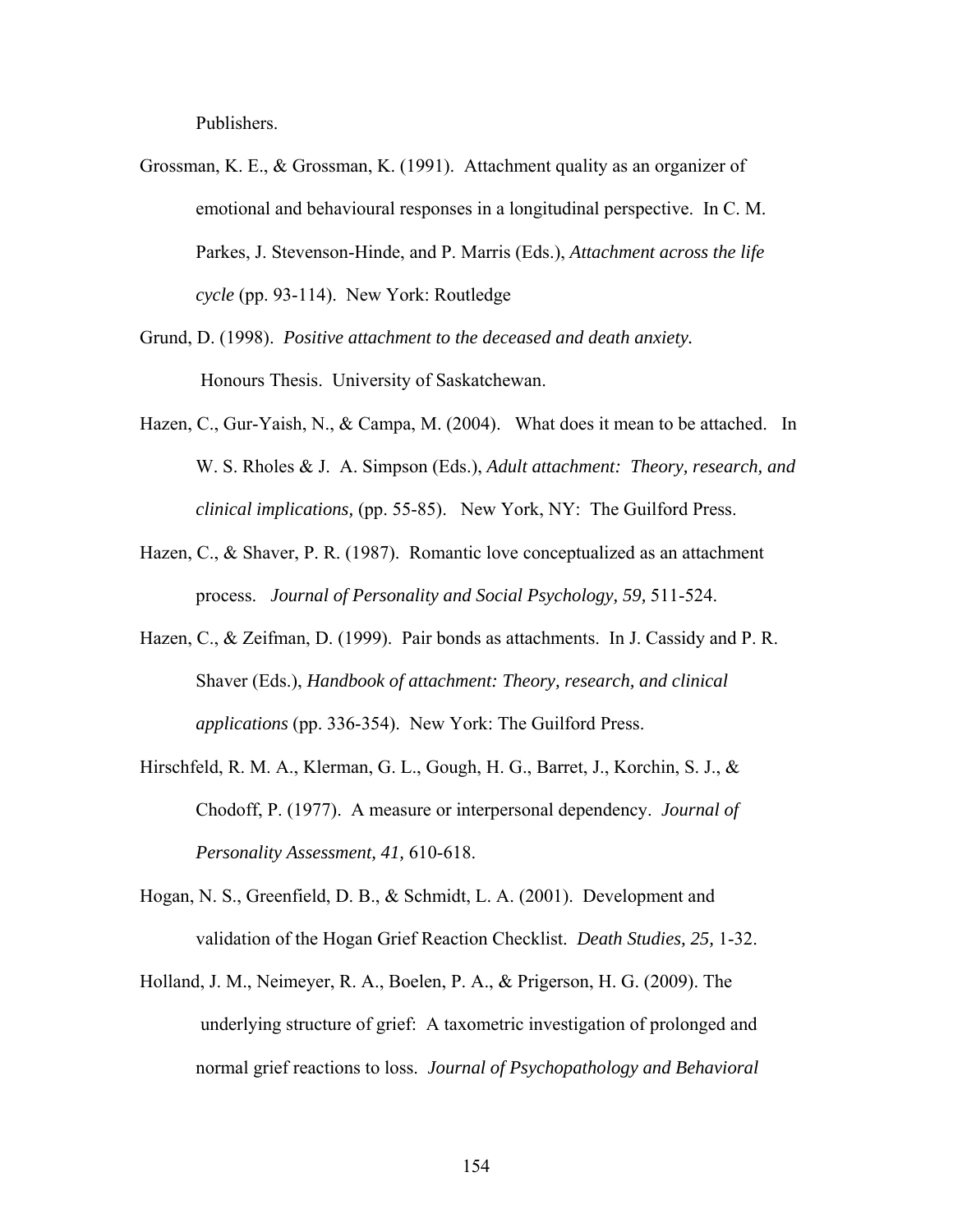*Assessment, 31,* 190-201.

Kaiser, H. (1970). A second generation Little Jiffy. *Psychometrika, 35,* 401-415.

Kaiser, H. (1974). An index of factorial simplicity. *Psychometrika, 39,* 31-36.

Karen, R. (1994). *Becoming attached: Unfolding the mystery of the mother-infant bond and impact on later life.* New York: Warner Books.

Klass, D. (1988). *Parental grief: Solace and resolution*. New York: Springer.

- Klass, D. (1992-93). The inner representation of the dead child and the world views of bereaved parents. *Omega, 26,* 255-272.
- Klass, D., Silverman, P. R., & Nickman, S. L. (1996). *Continuing bonds: New understandings of grief*. Washington, DC: Taylor & Francis.
- Kobak, R. R., Cole, H. E., Forenz-Gillies, R., & Fleming, W. S. (1987). Attachment in late adolescence: Working models, affect regulation, and representation of self and others. *Child Development, 64,* 231-245.
- Kobak, R. R., Cole, H. E., Forenz-Gillies, R., Fleming, W. S., & Gamble, W. (1993). Attachment and emotion regulation during mother-teen problem-solving: A control theory analyasis. *Child Development, 64,* 231-245.
- Kobak, R. R., & Sceery, A. (1988). Attachment in late adolescence: Working models, affect regulation, and representations of self and others. *Child Development, 59,* 135-146.
- Kuhn, T. (1973). *The structure of scientific revolutions.* Chicago: University of Chicago Press.
- Lamond, A. J., Depp, C. A., Allison, M., Langer, R., Reichstadt, J., Moore, D. J., Golshan, S., Ganiats, T. G., and Jeste, D. V. (2009). Measurement and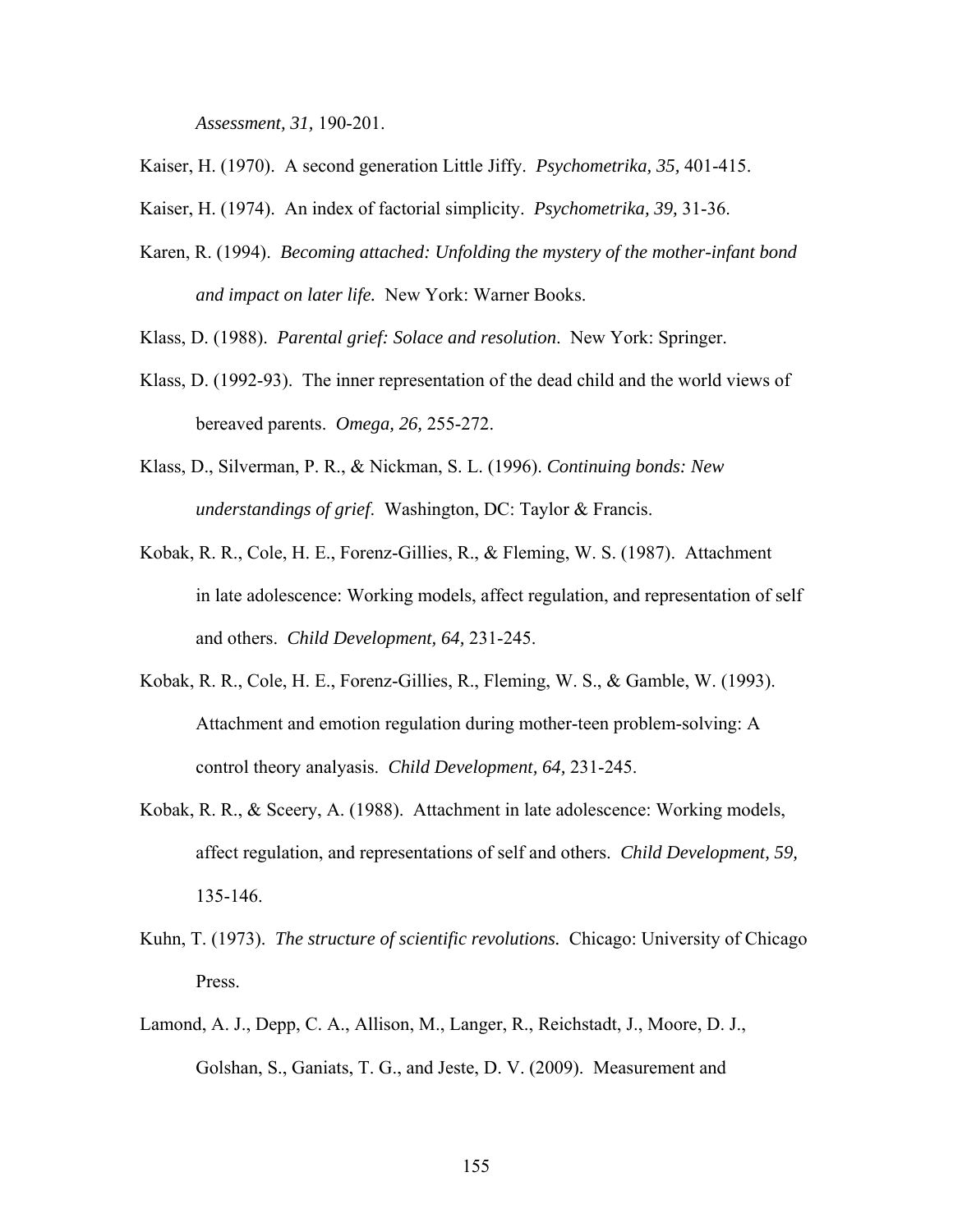predictors of resilience among community-dwelling older women. *Journal of Psychiatric Research, 43,* 148-154.

- Lazare, A. (1989). Bereavement and unresolved grief. In A. Lazare (Ed.), *Outpatient psychiatry: Diagnosis and treatment* (2nd ed., pp. 381-397). Baltimore: Williams & Wilkins.
- Lichtenthal, W. G., Cruess, D. G., & Prigerson, H. G. (2004). A case for establishing complicated grief as a distinct mental disorder in DSM-V. *Clinical Psychology Review, 24,* 637-662.
- Lindemann, E. (1944). Symptomatology and management of acute grief. *American Journal of Psychiatry, 101,* 141-148.
- Loo, R., & Thorpe, K. (2000). Confirmatory factor analyses of the full and short versions of the Marlowe-Crowne Social Desirability scale. *Journal of Social Psychology, 140,* 628-635.

Lopata, H. Z. (1979). *Women as widows: Support systems*. New York: Elsevier.

- Lopez, F. G., & Gormley, B. (2002). Stability and change in adult attachment style over the first-year college transition: Relations to self-confidence, coping, and distress patterns. *Journal of Counseling Psychology, 49,* 355-364.
- Lopez, F. G., Mauricio, A. M., Gormley, B., Simko, T., & Berger, E. (2001). Adult attachment orientations and college student distress: The mediating role of problem coping styles. *Journal of Counseling & Development, 79,* 459-464.
- Lopez, F. G., Mitchell, P., & Gormley, B. (2002). Adult attachment and college student distress: Test of a mediational model. *Journal of Counseling Psychology, 49,*  460-467.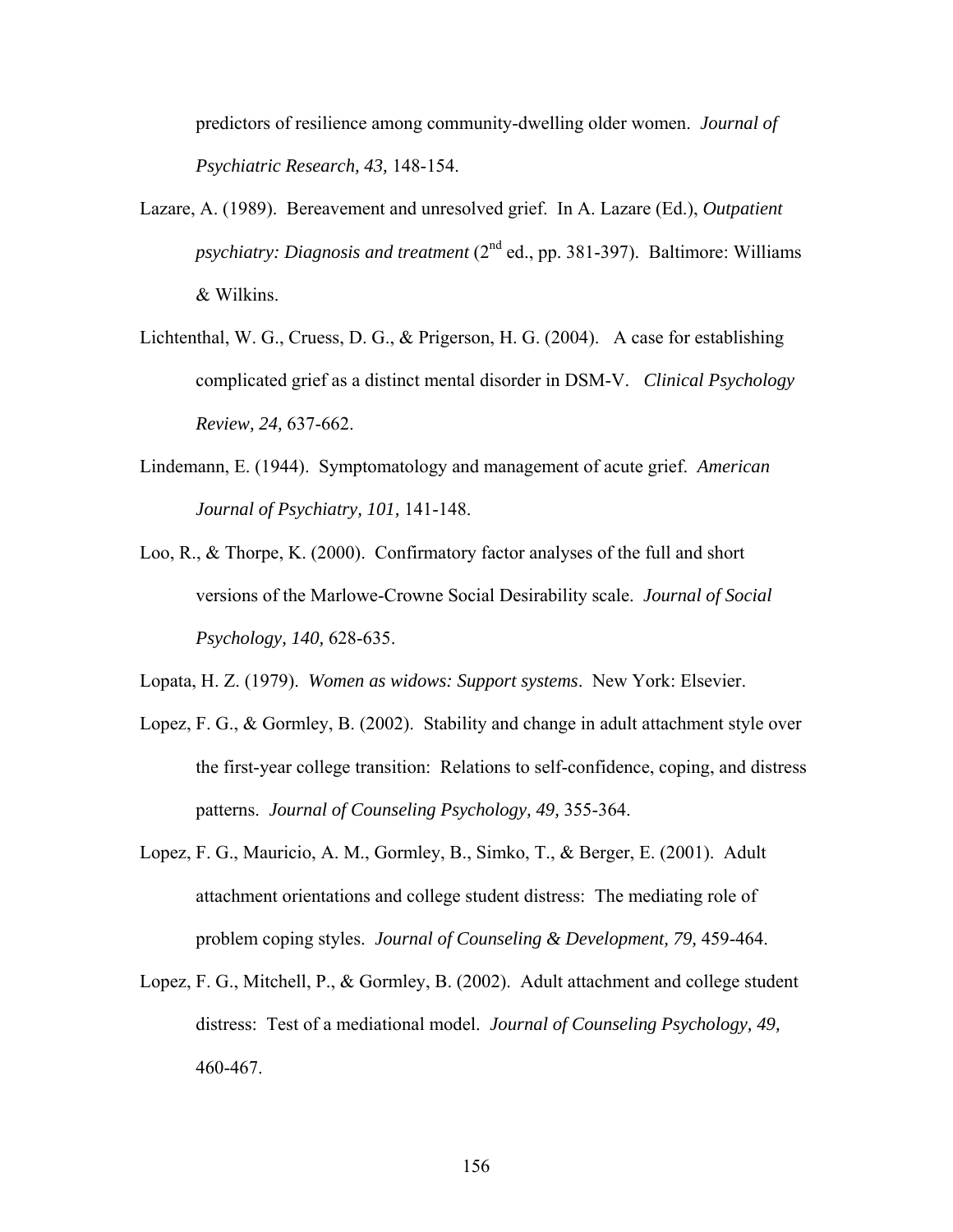- Lopez, F. G., & Thurman, C. W. (1986). A cognitive-behavioral investigation of anger among college students. *Cognitive Therapy and Research, 10,* 245-256.
- Lund, D. A., Caserta, M. S., & Dimond, M. F. (1986). Gender differences through two years of bereavement among the elderly. *Gerontologist, 26,* 314-320.
- Magai, C. (2008). Attachment in middle and later life. In J. Cassidy and P. R. Shaver (Eds.), *Handbook of attachment: Theory, research, and clinical applications,* (pp. 532-551). New York, NY: The Guilford Press.
- Main, M., & Solomon, J. (1986). Discovery of an insecure disorganized/disoriented attachment pattern: Procedures, findings and implications for classification of behaviour. In M. Yogman & T. B. Brazelton (Eds.), *Affective development in infancy* (pp. 95-124). Norwood, NJ: Ablex.
- Mancini, A. D., Robinaugh, D., Shear, K., & Bonanno, G. A. (2009). Does attachment avoidance help people cope with loss? The moderating effects of relationship quality. *Journal of Clinical Psychology, 65,* 1127-1136.
- Mathews, L. L., & Servaty-Seib, H. L. (2007). Hardiness and grief in a sample of bereaved college students. *Death Studies, 31,* 183-204.
- Meyer, T. J., Miller, M. L., Metzger, R. L., & Borkovec, T. D. (1990). Development and validation of the penn state worry questionnaire. *Behaviour Research and Therapy, 28,* 487-495.
- Mikulincer, M., Gillath, O., & Shaver, P. R. (2002). Activation of the attachment system in adulthood: Threat-related primes increase the accessibility of mental representations of attachment figures. *Journal of Personality and Social Psychology, 83,* 881-895.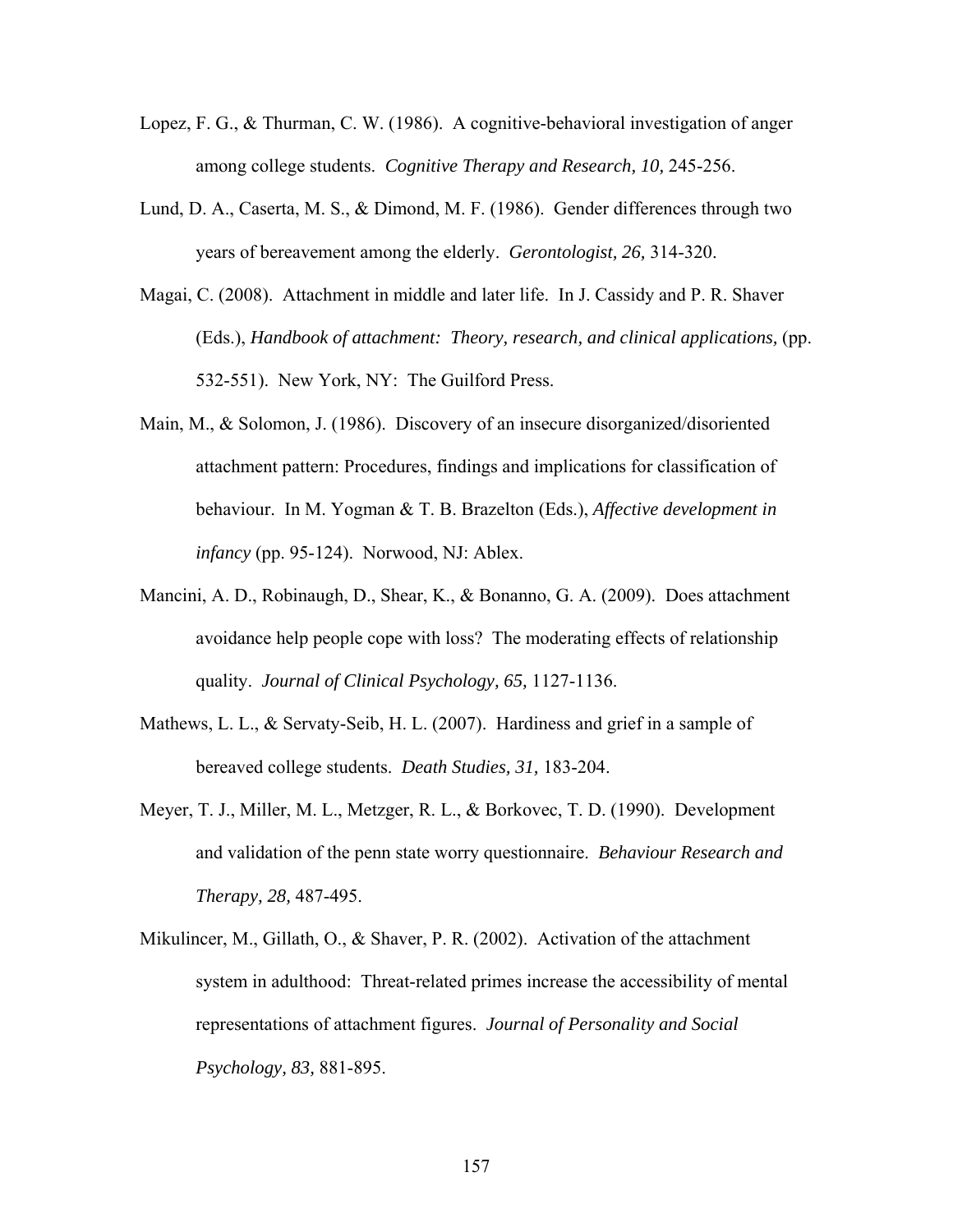- Mikulincer, M., & Shaver, P. R. (2003). The attachment behavioural system in adulthood: Activation, psychodynamics, and interpersonal processes. In M. P. Zanna (Ed.), *Advances in experimental social psychology, 35,* (pp. 53-152). New York: Academic Press.
- Mikulincer, M., & Shaver, P. R. (2004). Security-based self-representations in adulthood: In W. S. Rholes & J. A. Simpson (Eds.), *Adult attachment: Theory, research, and clinical implications,* (pp. 159-195). New York, NY: Guilford Press.
- Mikulincer, M., & Shaver, P. R. (2008). An attachment perspective on bereavement. In M. S. Stroebe, R. O. Hansson, H. Schut, and W. Stroebe (Eds.), *Handbook of bereavement research and practice: Advances in theory and intervention* (pp. 87- 112). Washington, DC: American Psychological Association.
- Miller, R. S., & Lefcourt, H. M. (1982). The assessment of social intimacy. *Journal of Personality Assessment, 46,* 514-518.
- Morris, D. (1982). Attachment and intimacy. In M. Fisher & G. Stricker (Eds.), *Intimacy* (pp. 305-323). New York: Plenum.
- Moss, M. S., & Moss, S. Z. (1984). Some aspects of the elderly widow(er)'s persistent tie with the deceased spouse. *Omega, 15,* 195-206.
- Nager, E. A., & de Vries, B. (2004). Memorializing on the world wide web: Patterns of grief and attachment in adult daughters of deceased mothers. *Omega, 49,* 43-56.
- Neimeyer, R. A. (2001). Meaning reconstruction and loss. In R. A. Neimeyer (Ed.), *Meaning reconstruction and the experience of loss* (pp. 1-9). Washington, DC: American Psychological Association.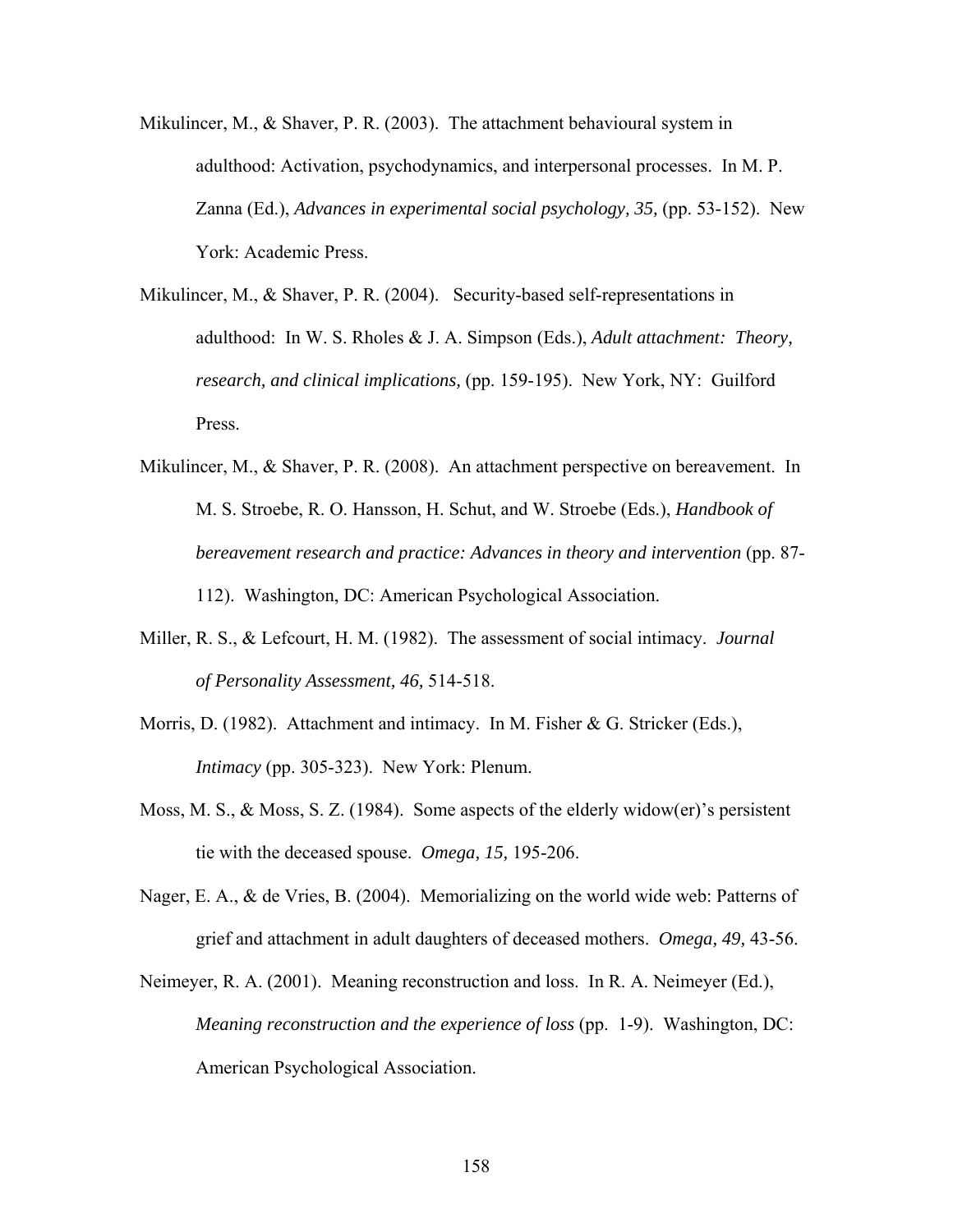- Noppe, I. C. (2000). Beyond broken bonds and broken hearts: The bonding of theories of attachment and grief. *Developmental Review, 20,* 514-538.
- O'Leary, V. E., & Ickovics, J. R. (1995). Resilience and thriving in response to challenge: An opportunity for a paradigm shift in women's health. *Women's Health: Research on Gender, Behaviour, and Policy, 1, 121-142.*
- Overholser, J. C. (1992). Aggregation of personality measures: Implications for personality disorder research. *Journal of Personality Disorders, 6,* 267-277.
- Overholser, J. C. (1996). The dependent personality and interpersonal problems. *The Journal of Nervous and Mental Disease, 184,* 8-16.

Parkes, C. M. (1985). Bereavement. *British Journal of Psychiatry, 146,* 11-17.

- Parkes, C. M. (2001). A historical overview of the scientific study of bereavement. In M. S. Stroebe, R. O. Hansson, W. Stroebe, & H. Schut (Eds.), *Handbook of bereavement research: Consequences, coping, and care* (pp.25-45)*.*  Washington, DC: American Psychological Association.
- Parkes, C. M. (2006). *Love and loss: The roots of grief and its complications.* New York, NY: Taylor & Francis.
- Parkes, C. M., & Weiss, R. (1983). *Recovery from bereavement.* New York: Basic Books.
- Pedhazur, E., & Schmelkin, L. (1991). *Measurement, design and analysis.* Hillsdale, NJ: Erlbaum.
- Prigerson, H. G., Maciejewski, P. K., Reynolds III, C. F., Bierhals, A. J., Newsom, J. T., Fasiczka, A., Frank, E., Doman, J., & Miller, M. (1995). Inventory of complicated grief: A scale to measure maladaptive symptoms of loss. *Psychiatry*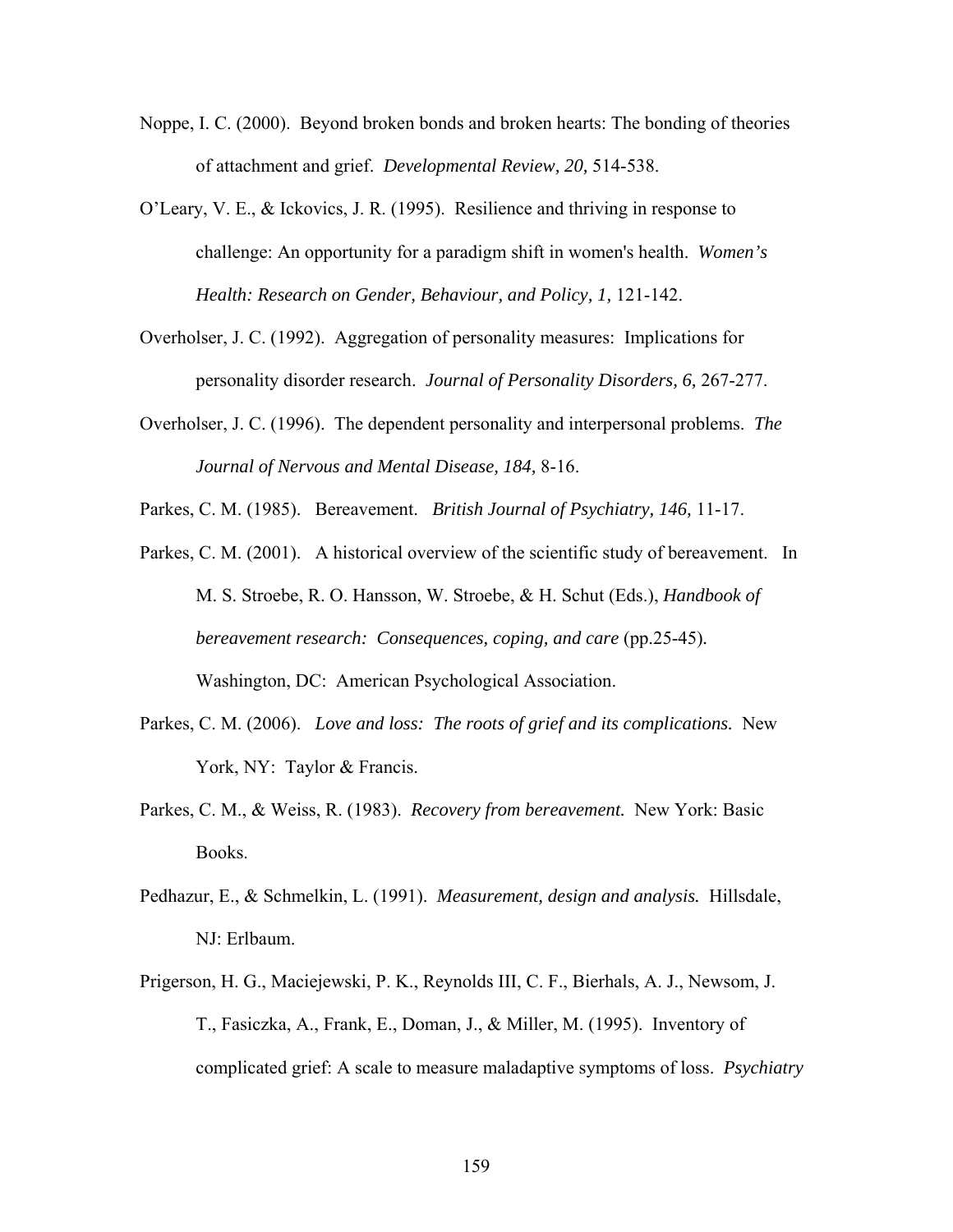*Research, 59,* 65-79.

- Prigerson, H. G., Frank, E., Kasl, S. V., Reynolds, C. F., Anderson, B., Zubenko, G. S., Houck, P. R., George, C. G., & Kupfer, D. J. (1995). Complicated grief and bereavement-related depression as distinct disorders: Preliminary empirical validation among elderly bereaved spouses. *American Journal of Psychiatry, 152,* 22-30.
- Prigerson, H. G., Shear, M. K., Newsom, J. T., Frank, E., Reynolds, C. F., Maciejewski, P. K., Houck, P. R., Bierhals, A. J., & Kupfer, D. J. (1996). Anxiety among widowed elders. *Anxiety, 2,* 1-12.
- Prigerson, H. G., Vanderwerker, L. C., & Maciejewski, P. K. (2008). A case for inclusion of prolonged grief disorder in DSM-V. In M. S. Stroebe, R. O. Hansson, H. Schut, and W. Stroebe, *Handbook of bereavement research and practice: Advances in theory and intervention.* Washington, DC: American Psychological Association.
- Rando, T. A. (1993). *Treatment of complicated grief.* Champaign, IL: Research Press.
- Raphael, B. (1983). *The anatomy of bereavement.* New York: Basic Books.
- Reynolds, W. M. (1982). Development of reliable and valid short forms of the Marlowe-Crowne Social Desirability scale. *Journal of Clinical Psychology, 38,* 119-125.
- Rholes, W. S., & Simpson, J. A. (2004). Attachment theory: Basic concepts and contemporary questions. In W. S. Rholes & J. A. Simpson (Eds.), *Adult attachment: Theory, research, and clinical implications* (pp. 3-14). New York: Guilford Press.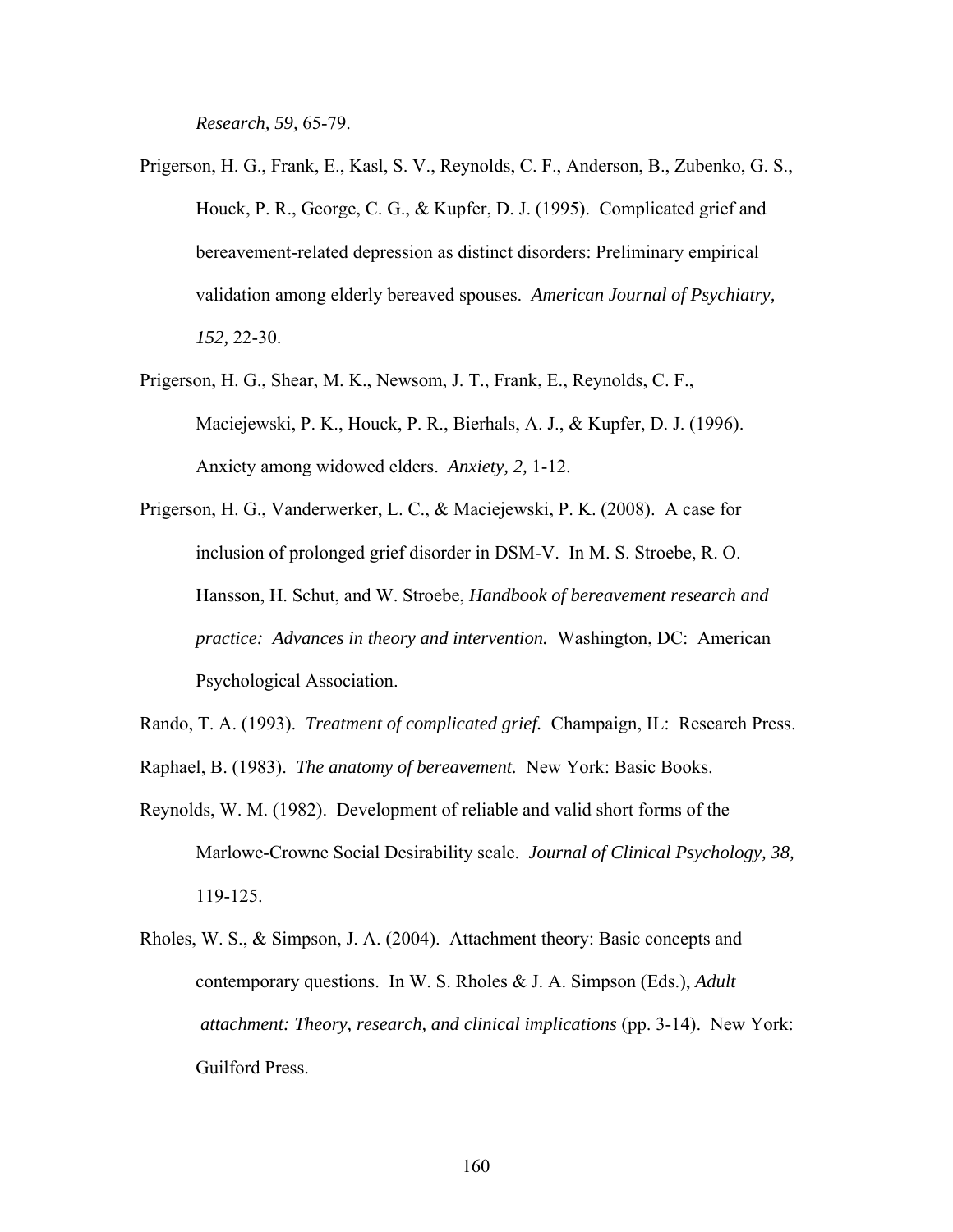- Rubin, S. (1993). The death of a child is forever: The life course impact of child loss. In M. Stroebe, W. Stroebe, & R. O. Hansson (Eds.), *Handbook of bereavement.*  New York: Cambridge University Press.
- Russac, R. J., Steighner, N. S., & Canto, A. I. (2002). Grief work versus continuing bonds: A call for paradigm integration or replacement? *Death Studies, 26,* 463- 478.
- Safer, M. A., Bonanno, G. A., & Field, N. P. (2001). "It was never that bad": Biased recall of grief and long-term adjustment to the death of a spouse. *Memory, 9,* 195-204.
- Sanders, C. M. (1989). *Grief: The mourning after.* New York: Wiley.
- Sanders, C. M. (1993). Risk factors in bereavement outcome. In M. S. Stroebe, W. Stroebe, & R. O. Hansson (Eds.), *Handbook of bereavement: Theory, research, and intervention* (pp. 255-267). Cambridge, England: Cambridge University Press.
- Schut, H. A. W., Stroebe, M. S., & van den Bout, J. (1997). Intervention for the bereaved: Gender differences in the efficacy of two counselling programmes. *British Journal of Clinical Psychology, 36,* 63-72.
- Sexton, M. B., Byrd, M. R., and von Kluge, S. (2010). Measuring resilience in women experiencing infertility using the CD-RISC: Examining infertility-related stress, general distress, and coping styles. *Journal of Psychiatric Research, 44,* 236-241.
- Shaver, P. R., & Fraley, R. C. (2008). Attachment, loss, and grief: Bowlby's views and current controversies. In J. Cassidy and P. R. Shaver (Eds.), *Handbook of attachment: Theory, research, and clinical applications* (pp. 48-77). New York,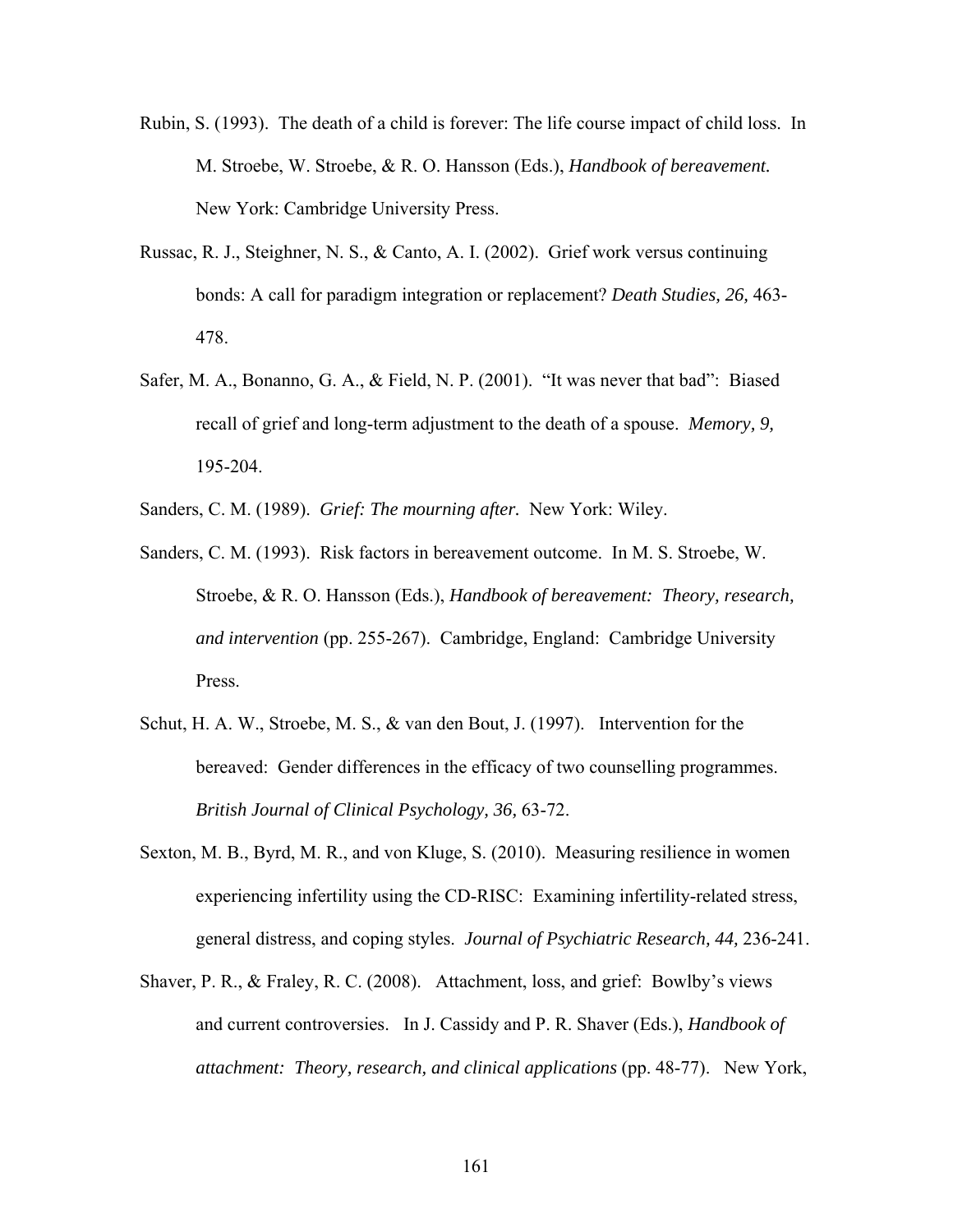NY: The Guilford Press.

Shaver, P. R., & Tancredy, C. M. (2001). Emotion, attachment, and bereavement: A conceptual commentary. In M. S. Stroebe, R. O. Hansson, W. Stroebe, and H. Schut (Eds.), *Handbook of bereavement research: Consequences, coping, and care* (pp. 63-87). Washington, DC: American Psychological Association.

- Shear, K., & Shair, H. (2005). Attachment, loss, and complicated grief. *Developmental Psychobiology, 47,* 253-267.
- Shuchter, S. R., & Zisook, S. (1993). The course of normal grief. In M. S. Stroebe, W. Stroebe, & R. O. Hansson (Eds.), *Handbook of bereavement: Theory, research, and intervention* (pp. 23-43). Cambridge, England: Cambridge University Press.
- Silverman, P. R., & Klass, D. (1996). Introduction: What's the problem? In D. Klass, P. R. Silverman, and S. L. Nickman (Eds.), *Continuing bonds: New understandings of grief* (pp. 3-27). Washington, DC: Taylor & Francis.
- Silverman, P. R., & Worden, W. (1993). Children's reactions to the death of a parent. In M. Stroebe, W. Stroebe, & R. O. Hansson (Eds.), *Handbook of bereavement.*  New York: Cambridge University Press.
- Spielberger, C. D. (1988). *State-Trait Anger Expression Inventory*. Orlando, FL: Psychological Assessment Resources.
- Spielberger, C. D., Jacons, G., Russel, S., & Crane, R. S. (1983). Assessment of anger: The State-Trait Anger Scale. In J. N. Butscher and C. D. Spielberger (Eds.), *Advances in Personality Assessment,* Vol. 2, 158-187. Hillsdale, NJ: Lawrence Erlbaum Associates, Inc.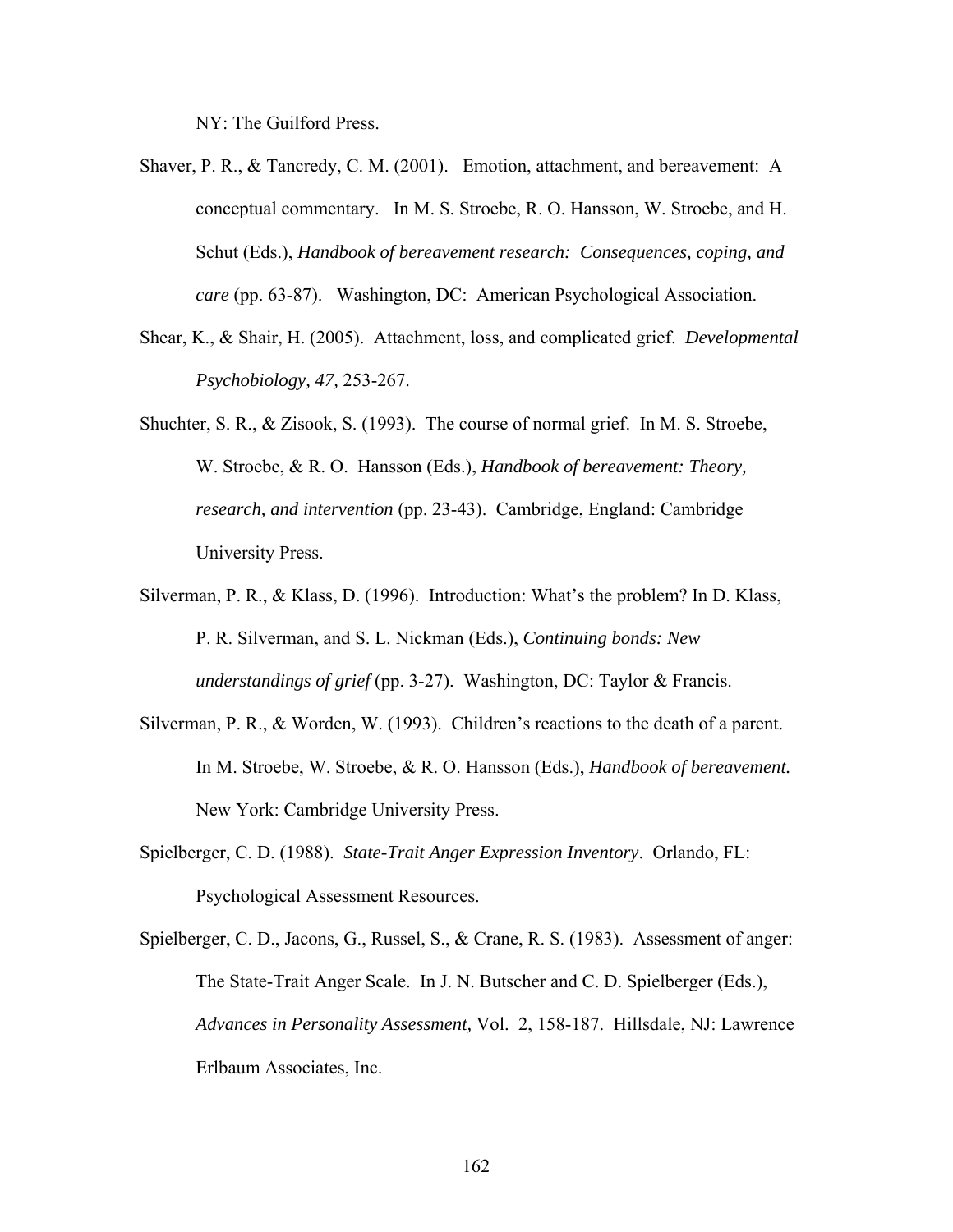- Sroufe, L. A., & Waters, E. (1977). Attachment as an organizational construct. *Child Development, 48,* 1184-1199.
- Stanley, M. A., Novy, D. M., Bourland, S. L., Beck, J. G., & Averill, P. M. (2001). Assessing adults with generalized anxiety: A replication and extension. *Behaviour Research and Therapy, 39,* 221-235.
- Stober, J., & Joormann, J. (2001). Worry, procrastination, and perfectionism: Differentiating amount of worry, pathological worry, anxiety, and depression. *Cognitive Therapy and Research, 25,* 49-60.
- Strahan, R., & Gerbasi, K. C. (1972). Short, homogenous versions of the Marlowe-Crowne Social Desirability scale. *Journal of Clinical Psychology, 28,* 191-193.
- Stroebe, M. S. (2002). Paving the way: From early attachment theory to contemporary bereavement research. *Mortality, 7,* 127-138.
- Stroebe, M. S., Gergen, M. M., Gergen, K. J., & Stroebe, W. (1995). Broken hearts or broken bonds: Love and death in historical perspective. In L. A. DeSpelder and L. Strickland (Eds.), *Readings in death and dying: The path ahead* (pp. 231-241). Mountain View, CA: Mayfield Publishing Company.
- Stroebe, M. S., Hansson, R. O., Schut, H., & Stroebe, W. (2001). Introduction: Concepts and issues in contemporary research on bereavement. In M. S. Stroebe, R. O. Hansson, W. Stroebe, and H. Schut (Eds.), *Handbook of bereavement research: Consequences, coping, and care (pp. 3-22).* Washington, DC: American Psychological Association.
- Stroebe, M., & Schut, H. (1999). The dual process model of coping with bereavement: Rationale and description. *Death Studies, 23,* 1-28.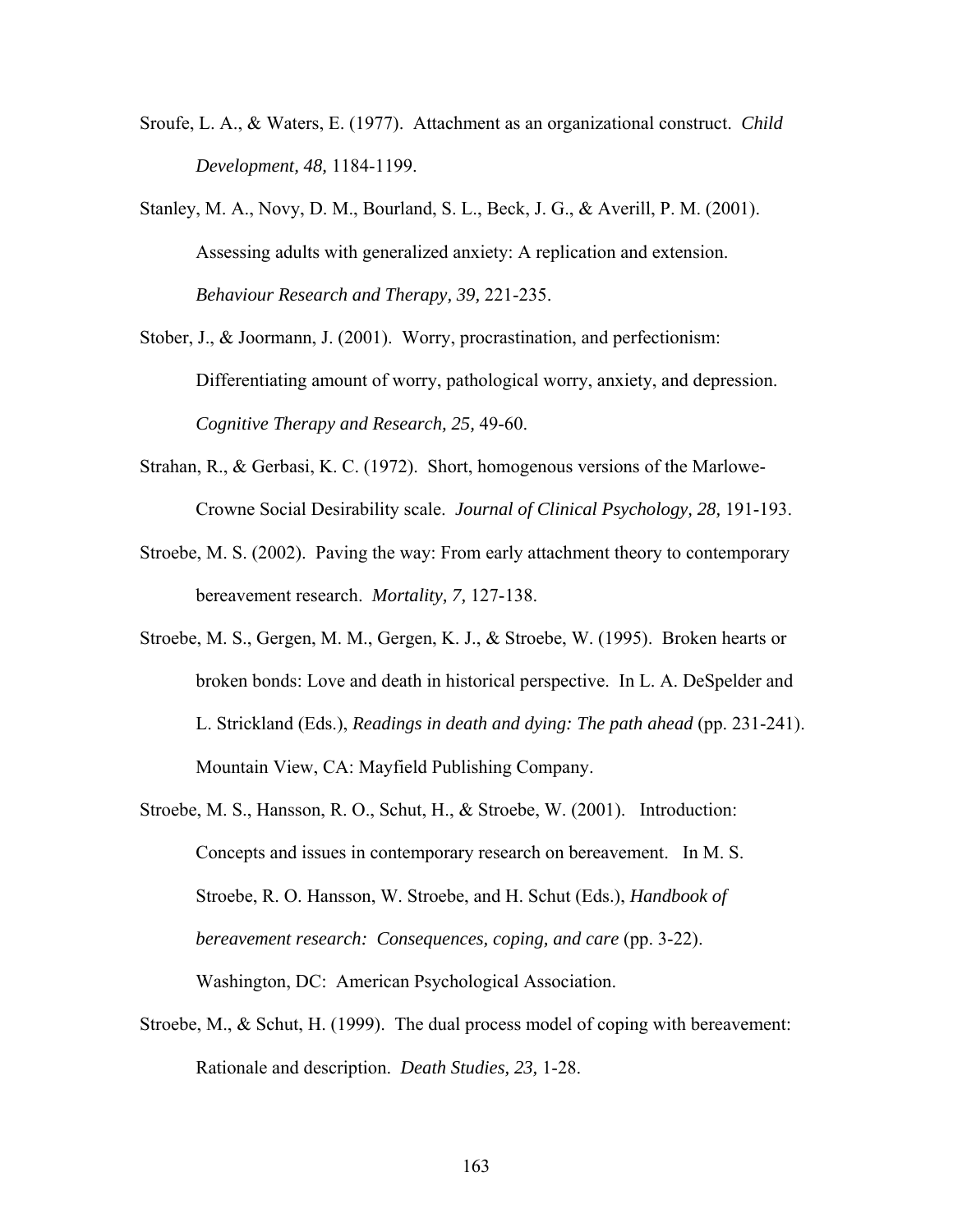- Stroebe, M. & Schut, H. (2005). To continue or relinquish bonds: A review of consequences for the bereaved. *Death Studies, 29,* 477-494.
- Stroebe, M., Schut, H., & Boerner, K. (2010). Continuing bonds in adaptation to bereavement: Toward theoretical integration. *Clinical Psychology Review, 30,* 259-268.
- Stroebe, M., Schut, H., & Stroebe, W. (2005). Attachment in coping with bereavement: A theoretical integration. *Review of General Psychology, 9,* 48-66.
- Stroebe, M., Stroebe, W., & Schut, H. (2001). Gender differences in adjustment to bereavement: An empirical and theoretical review. *Review of General Psychology, 5,* 62-83.
- Tabachnick, B. G., & Fidell, L. S. (2001). *Using multivariate statistics*  $(4^{th}$  *ed.*). Needham Heights, MA: Allyn & Bacon.
- Tedeschi, R. G., Park, C. M., & Calhoun, L. G. (1998). Posttraumatic growth: Conceptual issues. In R.G. Tedeschi, C. L. Park, & L. G. Calhoun (Eds.), *Posttraumatic growth: Positive changes in the aftermath of crisis*. Mahwah, NJ: Lawrence Erlbaum Associates.
- Tedeschi, R. G., Park, C. M., & Calhoun, L. G. (1998a). *Posttraumatic growth: Positive changes in the aftermath of crisis*. Mahwah, NJ: Lawrence Erlbaum Associates.
- Vachon, M. L. S., Sheldon, A. R., Lancee, W. J., Lyall, W. A. L., Rogers, J., & Freeman, S. J. J. (1982). Correlates of enduring stress patterns following bereavement: Social network, life situation and personality. *Psychological*  Medicine, 12, 783-788.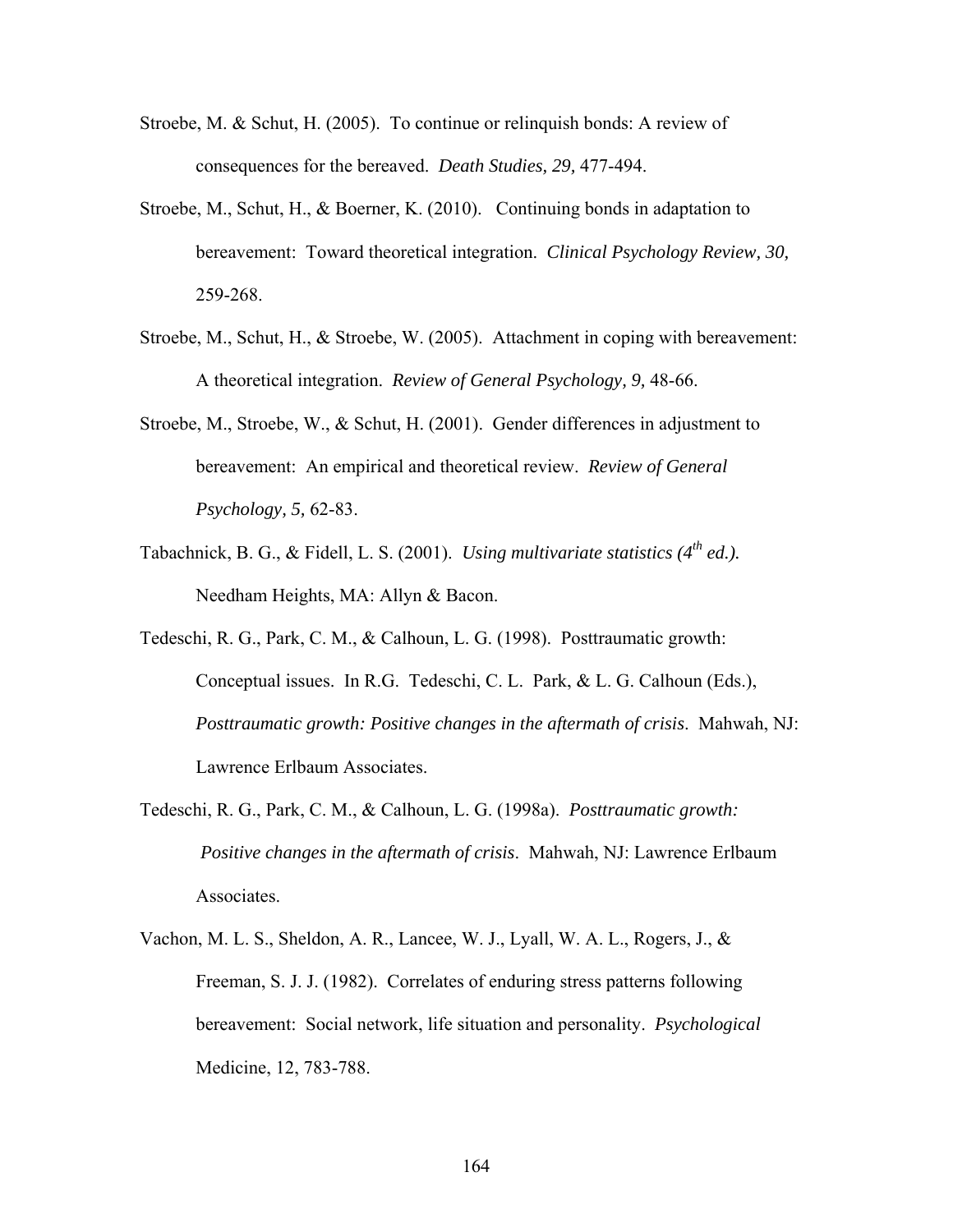- Vogel, D. L., & Wei, M. (2005). Adult attachment and help-seeking intent: The mediating roles of psychological distress and perceived social support. *Journal of Counseling Psychology, 52,* 347-357.
- Wagnild, G. M., & Young, H. M. (1993). Development and psychometric evaluation of the Resilience Scale. *Journal of Nursing Measurement, 1,* 165-178.

Waskowic, T. D., & Chartier, B. (2006). *Ongoing relationship scale.* Unpublished.

- Waskowic, T. D., & Chartier, B. M. (2003). Attachment and the experience of grief following the death of a spouse. *Omega: The Journal of Death and Dying, 47,* 77-91.
- Waymant, H. A., Vierthaler, J. (2002). Attachment style and bereavement reactions. *Journal of Loss and Trauma, 7,* 129-149.
- Wei, M., Mallinckrodt, B., Russell, D. W., & Abraham, T. W. (2004). Maladaptive perfectionism as a mediator and moderator between attachment and negative mood. *Journal of Counseling Psychology, 51,* 201-212.
- Wei, M., Russell, D. W., Mallinckrodt, B., & Vogel, D. L. (2007). The Experiences in Close Relationship scale (ECR)-short form: Reliability, validity, and factor structure. *Journal of Personality Assessment, 88,* 187-204.
- Weiss, R. S. (1975). *Marital separation.* New York: Basic Books.
- Weiss, R. S. (1982). Attachment in adult life. In C. M. Parkes & J. Stevenson-Hinde (Eds.), *The place of attachment in human behaviour* (pp. 171-184). New York: Basic Books.
- Weiss, R. S. (1986). Continuities and transformations in relationships from childhood to adulthood. In W. W. Hartup & Z. Rubin (Eds.), *Relationships and*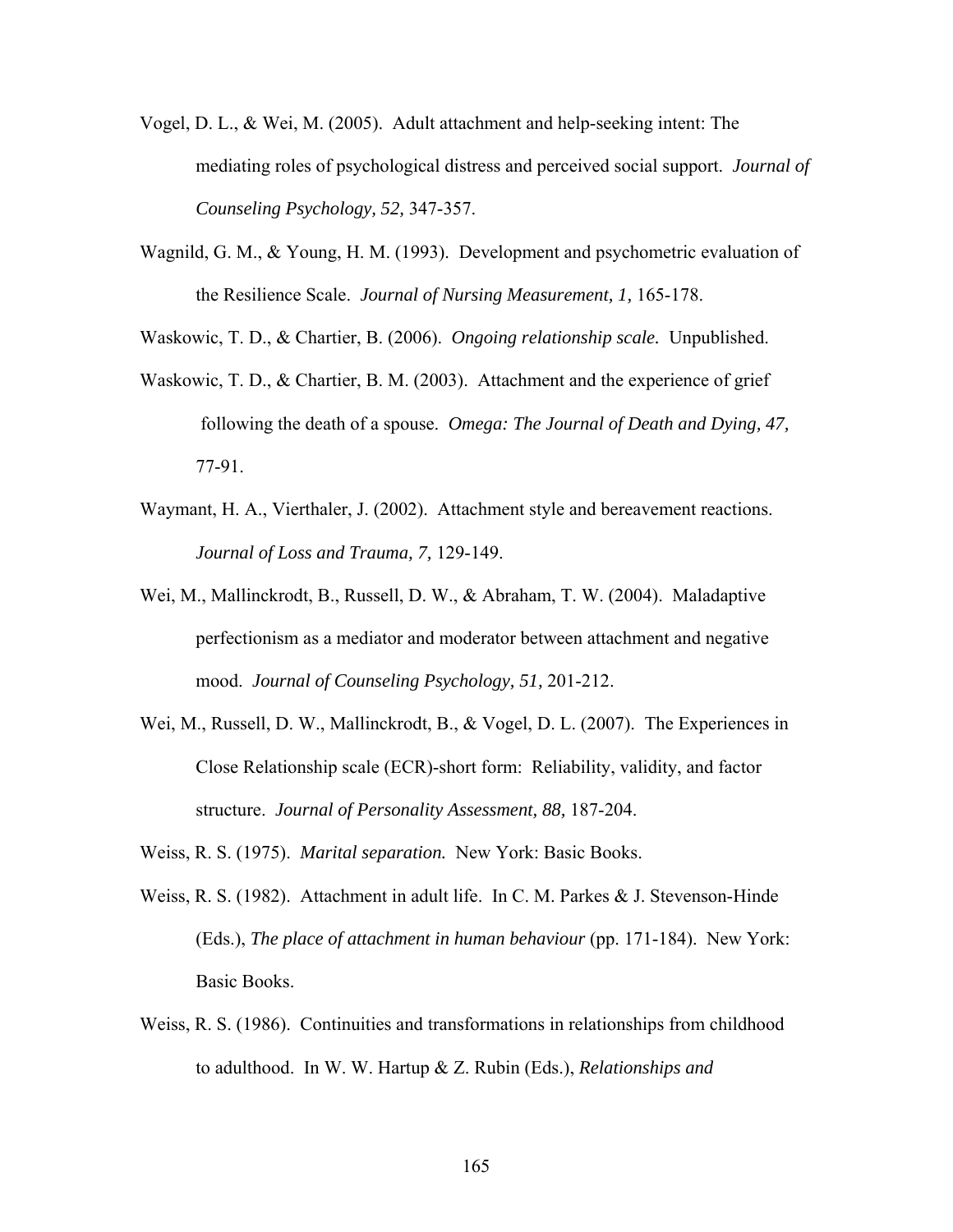*development* (pp. 95-110). Hillsdale, NJ: Lawrence Erlbaum.

- Weiss, R. S. (1991). The attachment bond in childhood and adulthood. In C. M. Parkes, J. Stevenson-Hinde, & P. Marris (Eds.), *Attachment across the life cycle* (pp. 66-76). New York: Routledge.
- Weiss, R. S. (1993). Loss and recovery. In M. S. Stroebe, W. Stroebe, & R. O. Hansson (Eds.), *Handbook of bereavement* (pp. 271-284). New York: Cambridge University Press.
- Weiss, R. S. (2001). Grief, bonds, and relationships. In M. S. Stroebe, R. O. Hansson, W. Stroebe, and H. Schut (Eds.), *Handbook of bereavement research: Consequences, coping, and care* (pp. 47-62). Washington, DC: American Psychological Association.
- Weiss, R. S. (2008). The nature and causes of grief. In M. S. Stroebe, R. O. Hansson, H. Schut, & W. Stroebe (Eds.), *Handbook of bereavement research and practice: Advances in theory and intervention* (pp. 29-44). Washington, DC: American Psychological Association.
- Wetherell, J. L., Gatz, M., & Craske, M. G. (2003). Treatment of generalised anxiety disorder in older adults. *Journal of Consulting and Clinical Psychology, 71,* 31- 40.
- Zook, A., & Sipps, G. J. (1985). Cross-validation of a short form of the Marlowe-Crowne Social Desirability Scale. *Journal of Clinical Psychology, 41,* 236-238.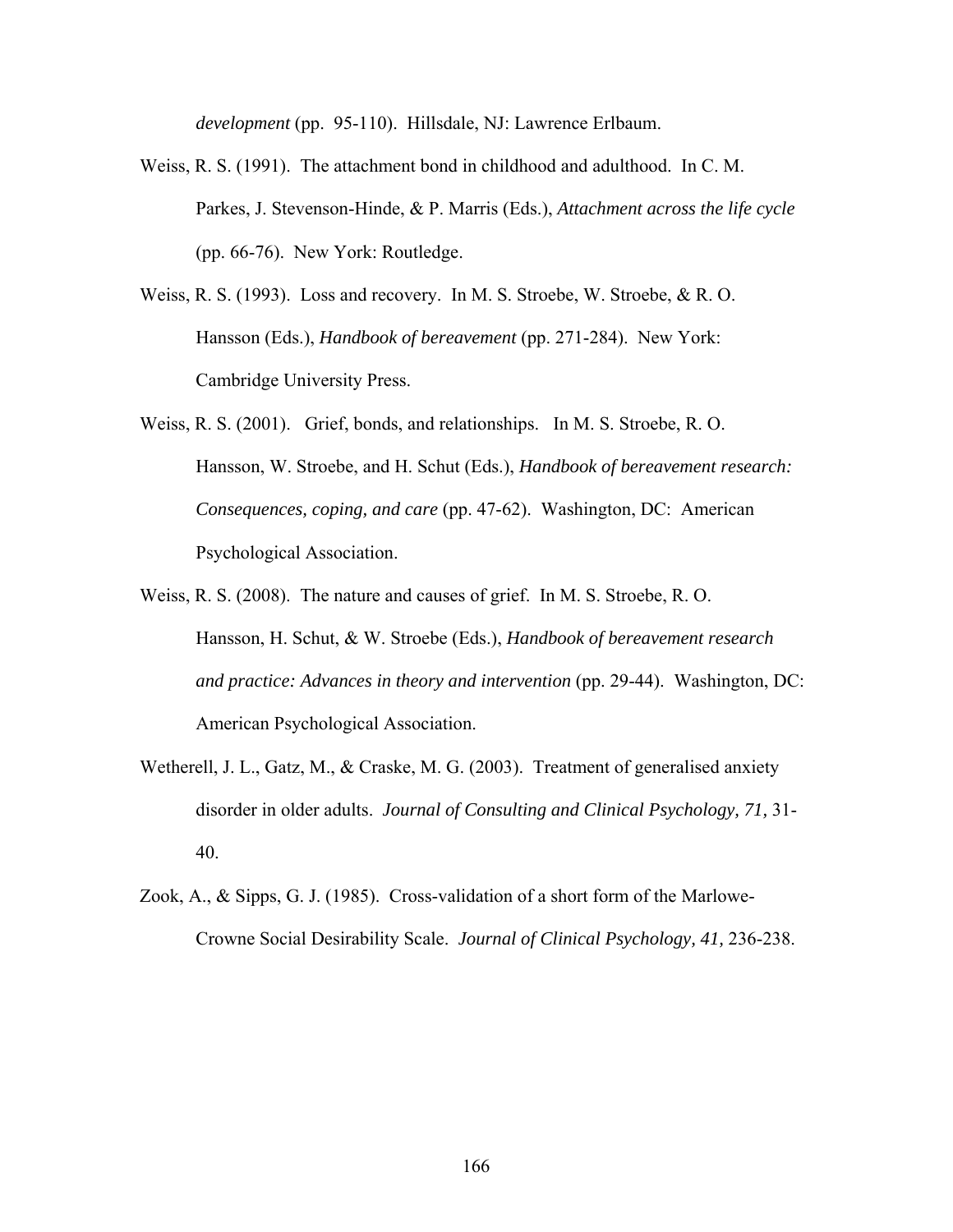## **Footnotes**

<sup>1</sup> It should be pointed out that in developing his theory of grief Freud had not yet experienced the deaths of his daughter or grandson. It was after their deaths, and in a letter Freud wrote to a friend, who had just lost his son that Freud acknowledged that grief was in some senses inconsolable (Archer, 1999). Such an acknowledgement perhaps suggests a changed view, rather than complete decathexis.

 $2^2$  Separate analyses were conducted in which responses for the comfort subscale were assigned a value of zero for those items in which respondents indicated they did not engage in the corresponding behaviour. In addition to this recoding, values on the comfort subscale were recoded such that the values were 0, .25, .5, .75, and 1.0, which resulted in an equal weighting for both the behaviour and comfort subscales (i.e., both subscales' possible ranges were from 0 to 10). Following this, all analyses were rerun, which resulted in the same pattern of findings as the original data. In addition, the correlation between the two versions of the scale was .97. When the analyses were rerun in which the values of the subscale were recoded, but the items in which individuals rated comfort but not engaging in the behaviour were unchanged, the pattern of results was again virtually the same as the results from the original data. Furthermore, the correlation between the original scale and the recoded version was .99.

<sup>3</sup> Separate analyses were conducted with and without the online participants for the analysis that involved the ORS to see if the pattern of findings were the same. The results showed the same pattern of findings and significant differences for each group.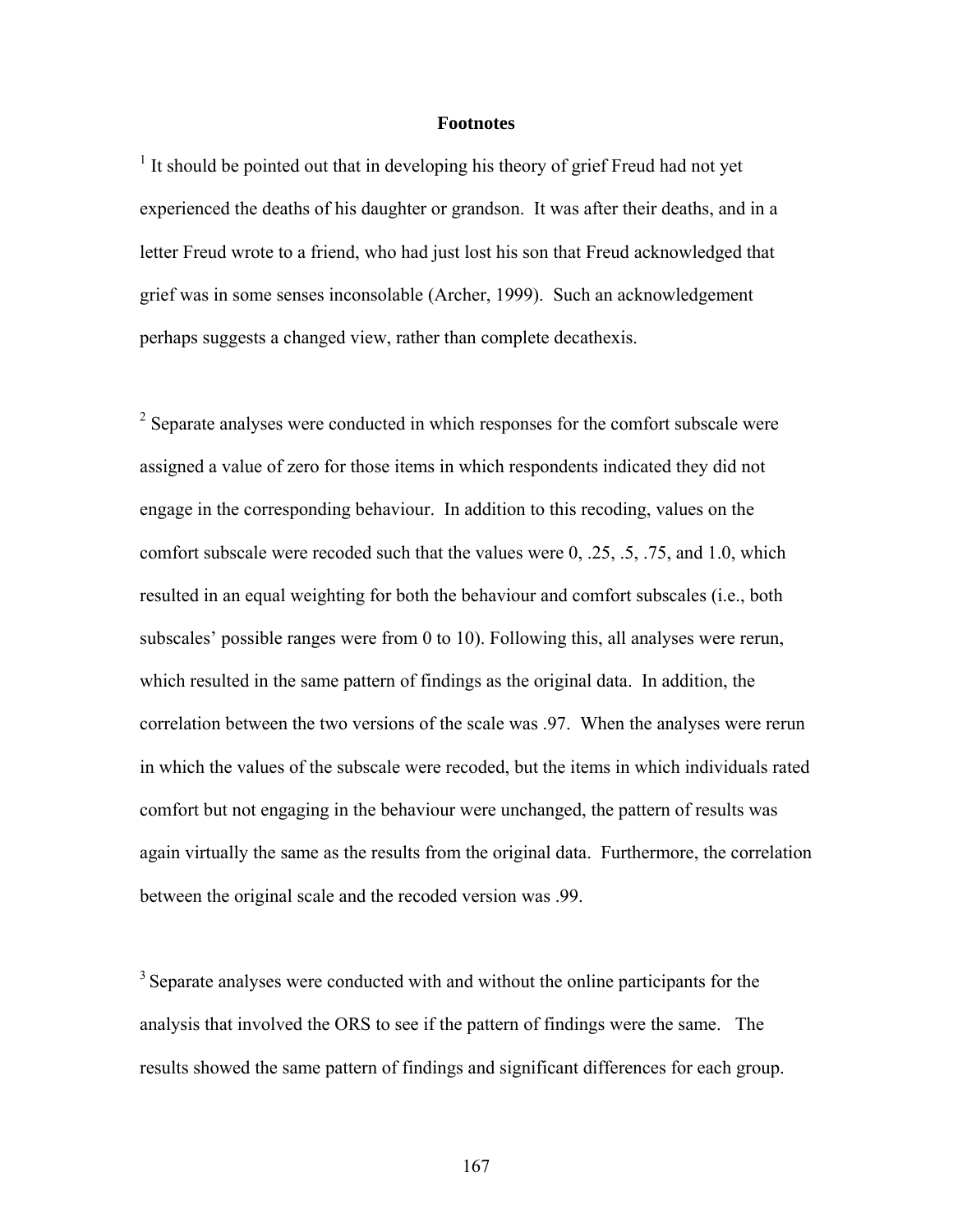Therefore, it was decided given the same pattern of finding between the analyses involving just the paper group and the combined paper and online group that the reported results would be on the combined paper and online sample.

<sup>4</sup> At the authors' request the full version of the CD-RISC was not included. Rather, the authors requested that the published version, which contains partial item content rather than full item content, be included in the appendix. Requests for the complete version of the CD-RISC should be forwarded to Dr. Jonathan Davidson at Duke University, Department of Psychiatry, Chapel Hill, NC.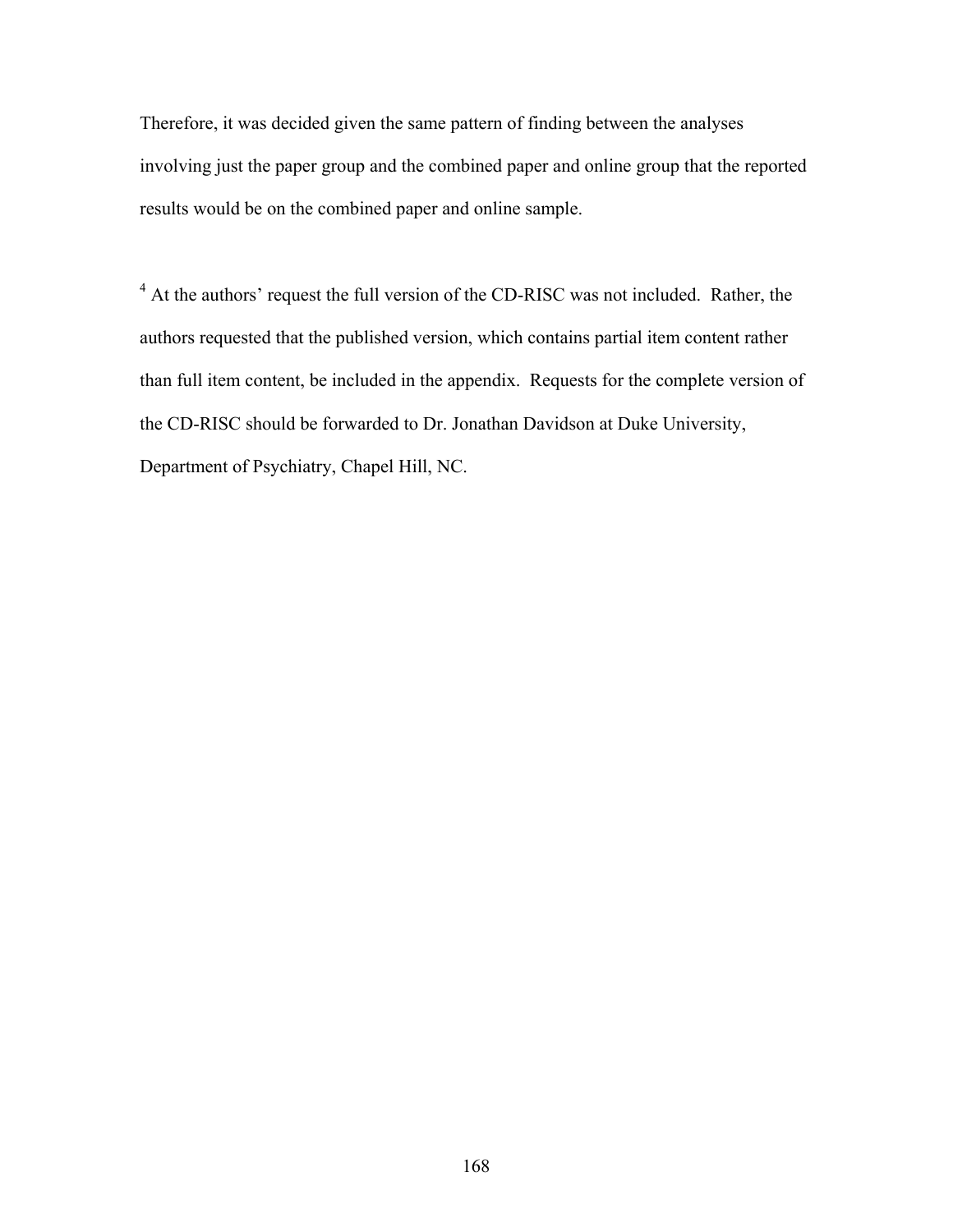# Table 1

Ten Dimensions of the Continuing Bond.

| Subscale |                              | Explanation                                     |
|----------|------------------------------|-------------------------------------------------|
| 1.       | Visiting the Grave           | Visiting the deceased and interacting with them |
|          |                              | as was done previous to the death.              |
| 2.       | Positive Interchanges        | Dialoguing with the deceased as was done        |
|          |                              | previous to the death.                          |
| 3.       | <b>Anticipated Reunion</b>   | Anticipating a reunion with the deceased as one |
|          |                              | would anticipate the reuniting with a loved one |
|          |                              | gone on a long trip.                            |
| 4.       | Reminiscing about the        | Maintaining the affect experienced while the    |
|          | Deceased                     | deceased was alive through reliving life events |
|          |                              | with others through reminiscing.                |
| 5.       | Linking Objects              | Experiencing the deceased through objects once  |
|          |                              | owned by the deceased.                          |
| 6.       | Ongoing Expressions of Love  | Continuing to express devotion and love to the  |
|          |                              | deceased as one would express to a living loved |
|          |                              | one.                                            |
| 7.       | Becoming a Living Legacy     | Adopting characteristics and ideologies         |
|          |                              | possessed through sightings, feelings, or       |
|          |                              | sensations.                                     |
| 8.       | Experiencing the Loved One's | Experiencing the presence of the deceased       |
|          | Presence                     | through sightings, feelings, or sensations.     |
| 9.       | Ongoing Influence of the     | Making decisions based on what the deceased     |
|          | Deceased                     | would have done or wanted, or asking for, and   |
|          |                              | receiving guidance from the deceased.           |
| 10.      | Dreaming About the Deceased  | Dreaming about the deceased and interacting     |
|          |                              | with them as if they still were alive.          |

*Note*. Adapted from Grund (1998).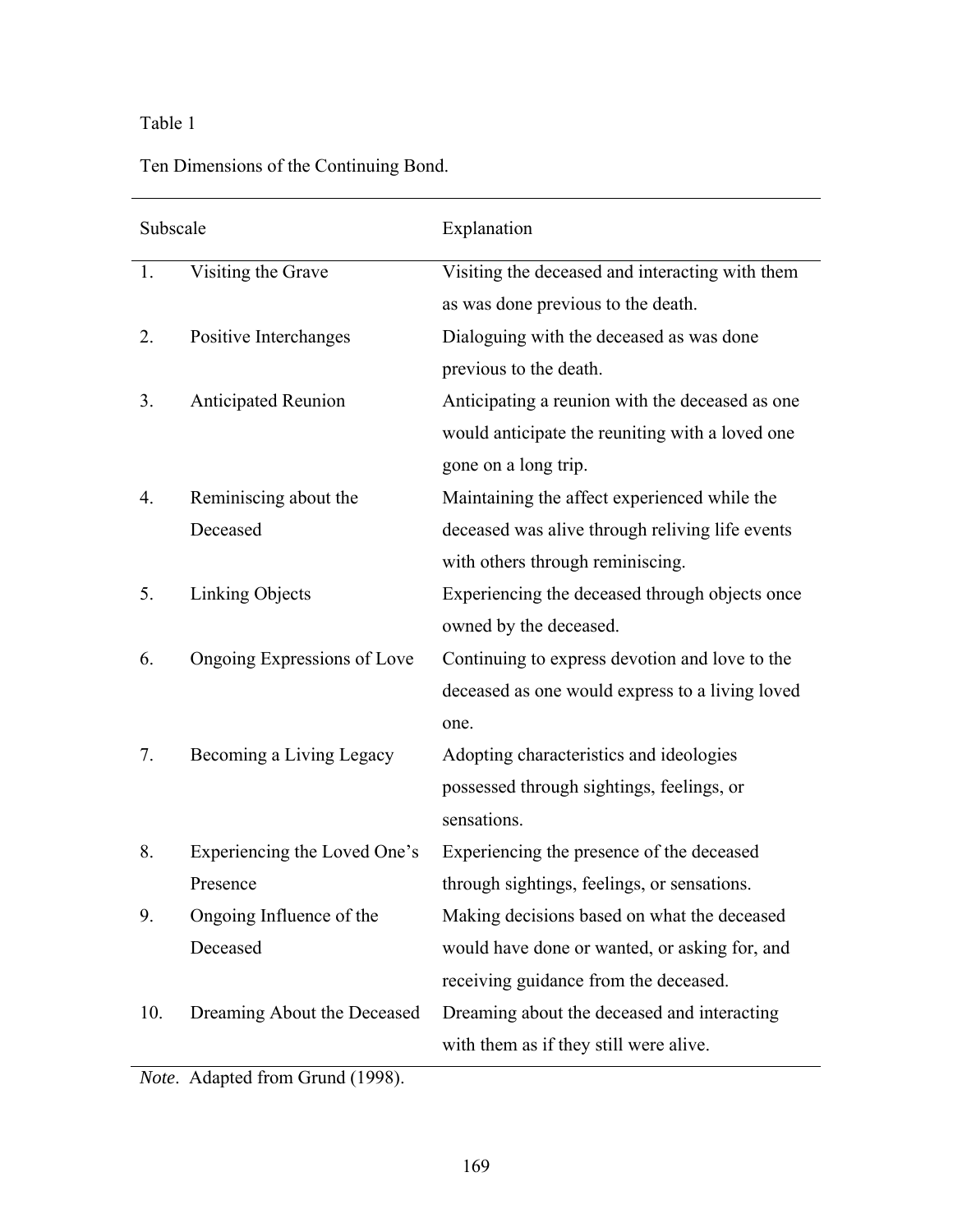Intercorrelations and Scale Internal Consistencies Between Measures.

| Scale             | $\mathbf{1}$ | $\overline{2}$ | $\overline{3}$ | $\overline{4}$ | 5       | 6       | $\tau$  | 8   | 9   |
|-------------------|--------------|----------------|----------------|----------------|---------|---------|---------|-----|-----|
| 1. TAS            | .91          |                |                |                |         |         |         |     |     |
| 2. PSWQ           | $.52**$      | .95            |                |                |         |         |         |     |     |
| 3. MSIS           | $-.11$       | $-.07$         | .94            |                |         |         |         |     |     |
| 4. CBS            | $.28*$       | $.32**$        | $.56**$        | .90            |         |         |         |     |     |
| 5. ORS            | $.28*$       | $37**$         | $.39**$        | $.81**$        | .90     |         |         |     |     |
| 6. ORS-Beh        | .22          | $33**$         | $.40**$        | $.75***$       | $.92**$ | .76     |         |     |     |
| 7. Rel-Close      | $-.13$       | $-.07$         | $.71**$        | $.35**$        | $.31**$ | $.33**$ |         |     |     |
| 8. Know-Well -.00 |              | .11            | $.53**$        | $.39**$        | $.35**$ | $.40**$ | $.41**$ |     |     |
| 9. MCSDS          | $-45**$      | $-.33**$       | .23            | $-16$          | $-16$   | .70     | $.71**$ | .04 | .70 |

 $N = 73$ 

 $df = 71$ 

*Note*. Bold diagonal values represent internal consistencies of measures. TAS = Trait Anger Scale; PSWQ = Penn State Worry Questionnaire; MSIS = Miller Social Intimacy Scale; CBS = Continuing Bonds Scale; ORS = Ongoing Relationship Scale; ORS-Beh = Ongoing Relationship Scale – Behaviour Scale; Rel-Close  $=$  Relationship-Closeness item; Know-Well = Know-Well item; MCSDS = Marlowe-Crowne Social Desirability Scale.

 $*_{p}$  < .05.  $*_{p}$  < .01.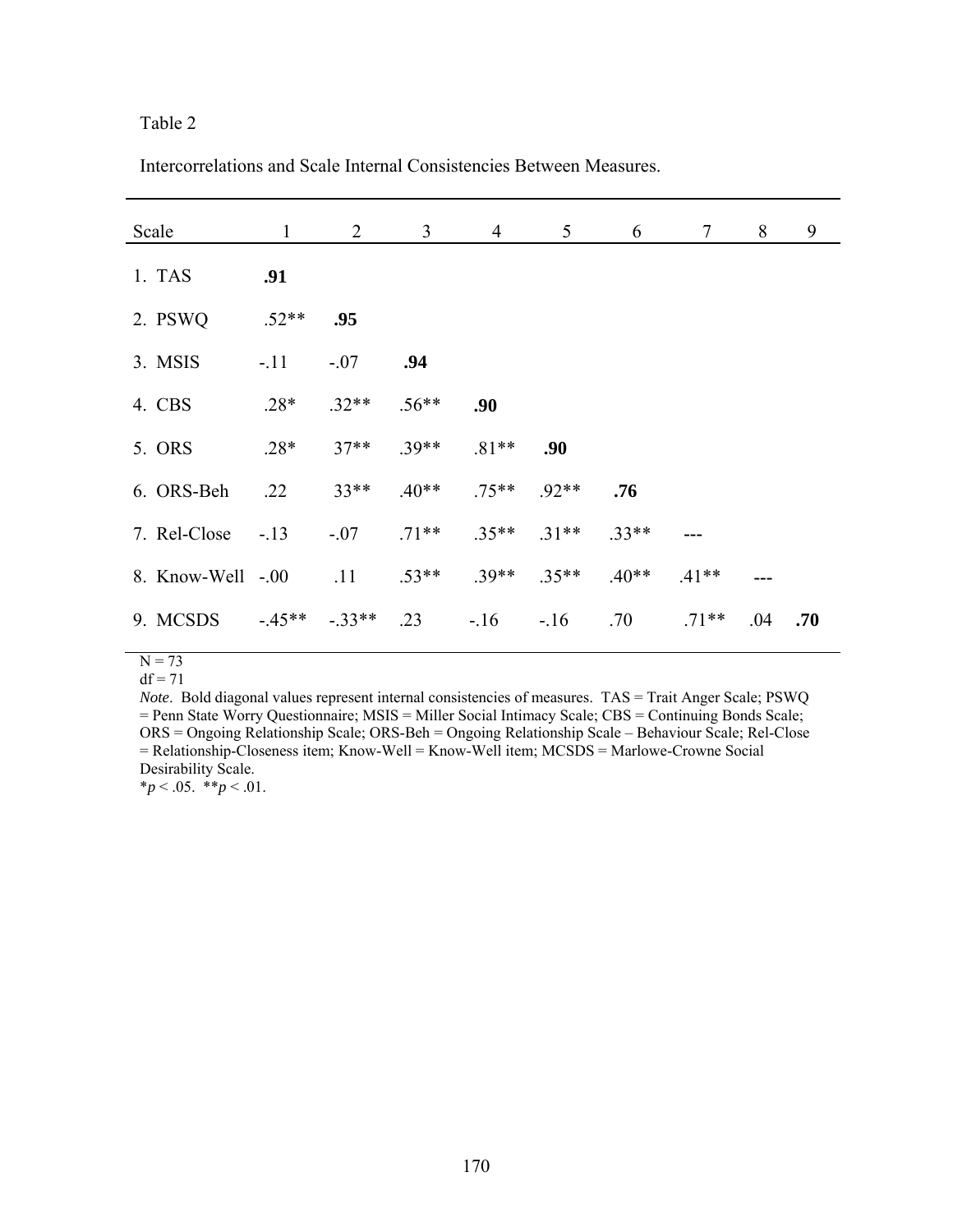| Scale   |         |        |      |      |      |
|---------|---------|--------|------|------|------|
| 1. TAS  | 00.1    |        |      |      |      |
| 2. PSWQ | .52     | 1.00   |      |      |      |
| 3. MSIS | $-.113$ | $-.07$ | 1.00 |      |      |
| 4. CBS  | .28     | .32    | .56  | 1.00 |      |
| 5. ORS  | .28     | .37    | .39  | .81  | 00.1 |

Correlation Matrix for Determining Suitability of Factor Analysis.

Note: TAS = Trait Anger Scale; PSWQ = Penn State Worry Questionnaire; MSIS = Miller Social Intimacy Scale; CBS = Continuing Bonds Scale; ORS = Ongoing Relationship Scale.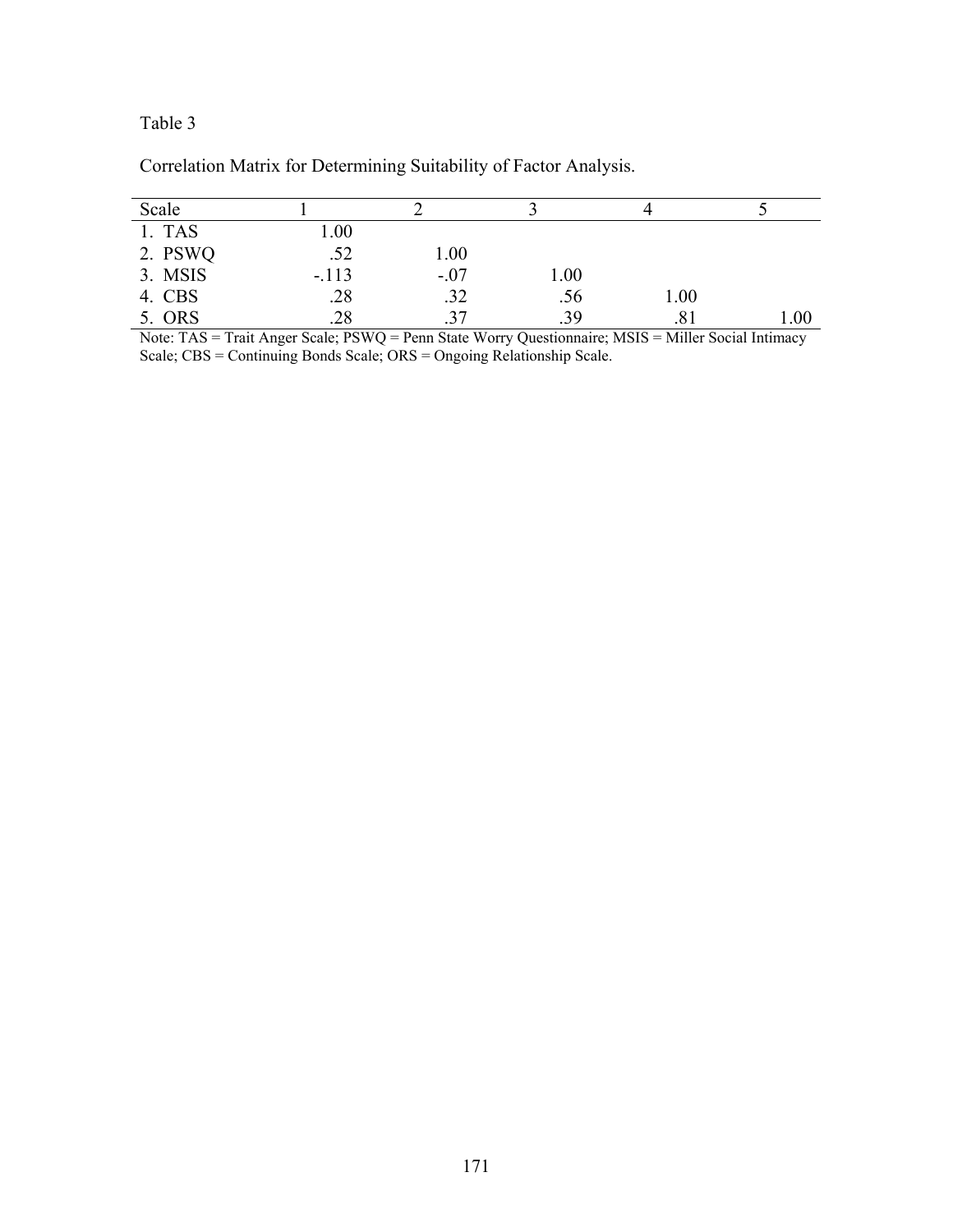|           |       | Initial Eigenvalues |              |       | Extraction Sums of Squared Loadings |              |
|-----------|-------|---------------------|--------------|-------|-------------------------------------|--------------|
| Component | Total | % of Variance       | Cumulative % | Total | % of Variance                       | Cumulative % |
|           | 2.46  | 49.15               | 49.15        | 2.46  | 49.15                               | 49.15        |
|           | 1.44  | 28.81               | 77.96        | 1.44  | 28.81                               | 77.96        |
|           | .49   | 9.88                | 87.83        |       |                                     |              |
| 4         | .45   | 8.92                | 96.76        |       |                                     |              |
|           | .16   | 3.24                | 100.00       |       |                                     |              |

# Results from Principal Components Analysis.

 $N = 73$ 

*Note.* Extraction Method: Principal Component Analysis.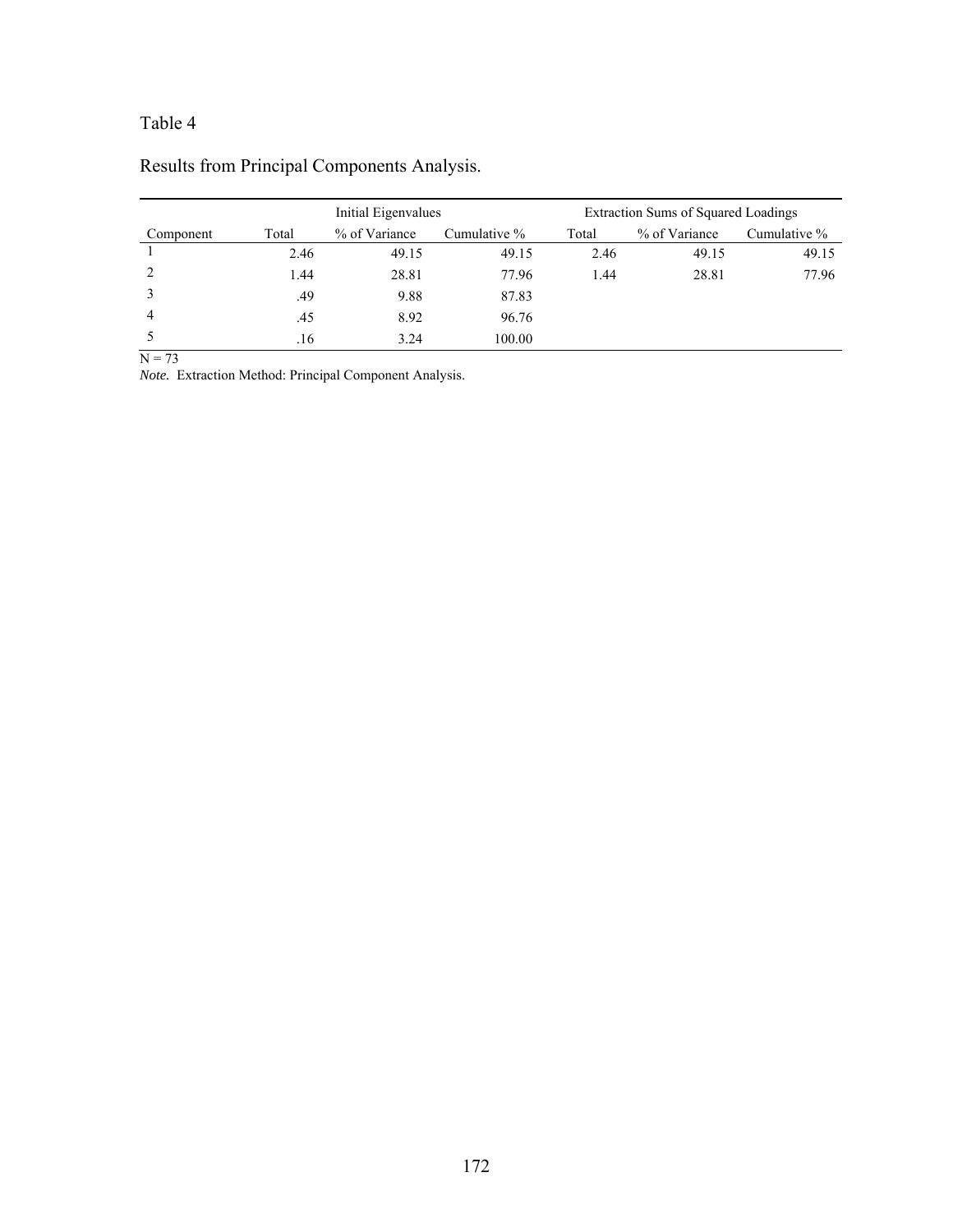Rotated Component Matrix.

|             |      | Component                   |  |  |  |  |
|-------------|------|-----------------------------|--|--|--|--|
|             |      | $\mathcal{D}_{\mathcal{L}}$ |  |  |  |  |
| <b>CBS</b>  | .897 | .290                        |  |  |  |  |
| <b>MSIS</b> | .822 | $-.308$                     |  |  |  |  |
| <b>ORS</b>  | .807 | .376                        |  |  |  |  |
| <b>TAS</b>  | .049 | .847                        |  |  |  |  |
| <b>PSWQ</b> | .135 | 841                         |  |  |  |  |

Extraction Method: Principal Component Analysis. Rotation Method: Varimax with Kaiser Normalization. Rotation converged in 3 iterations. *Note.* CBS = Continuing Bonds Scale; ORS = Ongong Relationship Scale; MSIS = Miller Social Intimacy Scale; TAS = Trait Anger Scale; PSWQ = Penn State Worry Questionnaire.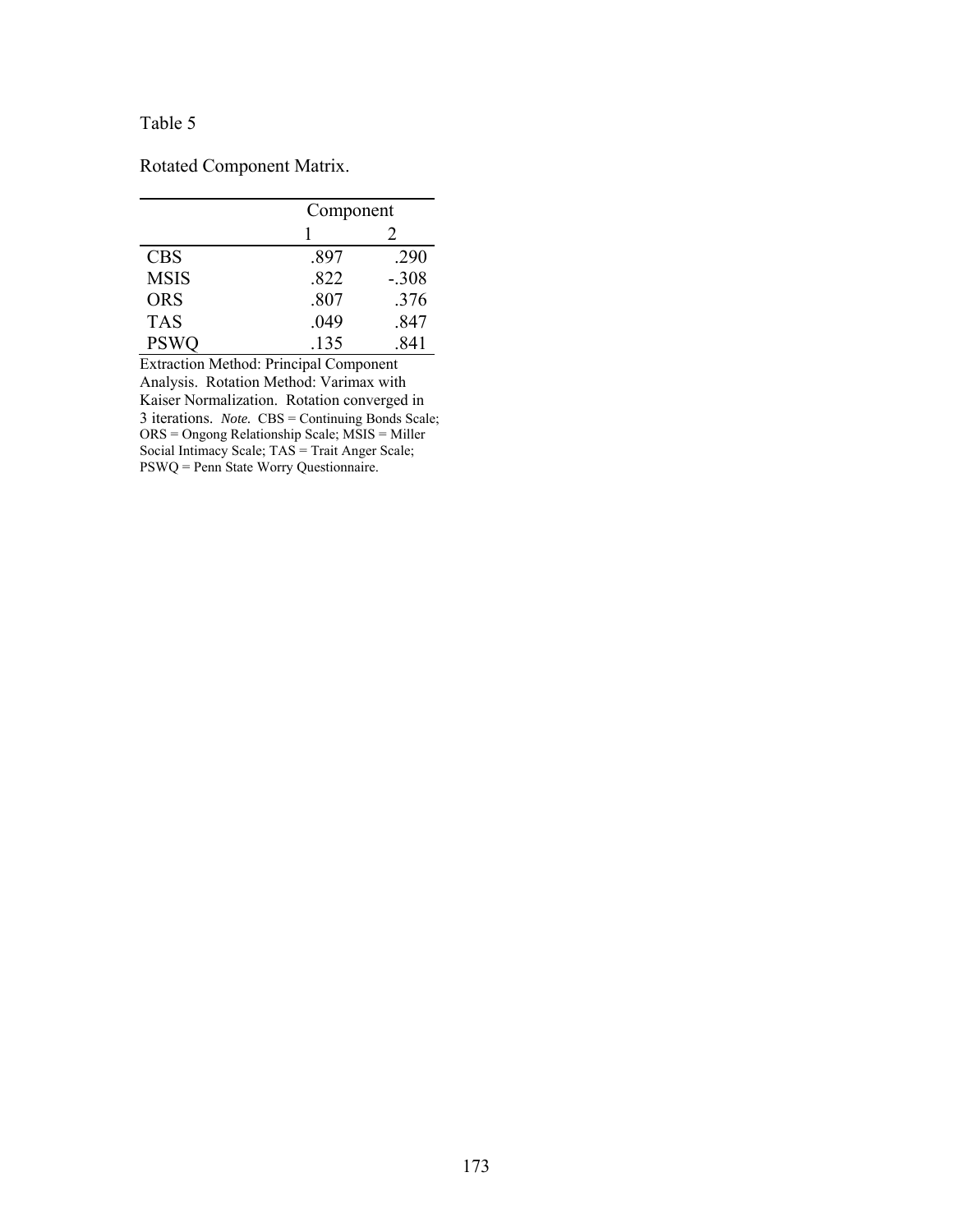|              |        |       |           |         | t-test for Equality of Means |           |            |  |  |
|--------------|--------|-------|-----------|---------|------------------------------|-----------|------------|--|--|
|              |        |       | Std.      |         |                              | $Sig. 2-$ | Mean       |  |  |
| Scale        | Gender | Mean  | Deviation | t       | df                           | tailed    | Difference |  |  |
|              |        |       |           |         |                              |           |            |  |  |
| <b>TAS</b>   | Male   | 19.38 | 6.70      | $-1.31$ | 71                           | .20       | $-2.31$    |  |  |
|              | Female | 21.69 | 6.91      |         |                              |           |            |  |  |
| <b>PSWQ</b>  | Male   | 45.38 | 16.28     | $-3.34$ | 71                           | .00.      | $-12.97$   |  |  |
|              | Female | 58.34 | 14.49     |         |                              |           |            |  |  |
| <b>MSIS</b>  | Male   | 49.76 | 14.02     | $-2.79$ | 71                           | .01       | $-10.49$   |  |  |
|              | Female | 60.25 | 14.77     |         |                              |           |            |  |  |
| <b>CBS</b>   | Male   | 27.90 | 8.47      | $-2.87$ | 71                           | .01       | $-7.27$    |  |  |
|              | Female | 35.17 | 10.28     |         |                              |           |            |  |  |
| <b>ORS</b>   | Male   | 29.19 | 11.99     | $-1.96$ | 71                           | .05       | $-6.04$    |  |  |
|              | Female | 35.23 | 11.93     |         |                              |           |            |  |  |
| ORS-Beh      | Male   | 4.95  | 2.78      | $-1.49$ | 71                           | .14       | $-.97$     |  |  |
|              | Female | 5.92  | 2.42      |         |                              |           |            |  |  |
| ORS-Comfort  | Male   | 24.23 | 9.44      | $-2.02$ | 71                           | .05       | $-5.07$    |  |  |
|              | Female | 29.31 | 9.79      |         |                              |           |            |  |  |
| <b>MCSDS</b> | Male   | 5.52  | 2.73      | $-.07$  | 71                           | .94       | $-.05$     |  |  |
|              | Female | 5.58  | 3.01      |         |                              |           |            |  |  |
|              |        |       |           |         |                              |           |            |  |  |

Independent Samples t-Test Examining Gender Differences on Measures.

 $N = 21$  Male and 52 Female

*Note.* TAS = Trait Anger Scale; MSIS = Miller Social Intimacy Scale; CBS = Continuing Bond Scale; ORS = Ongoing Relationship Scale; ORS-Beh = Ongoing Relationship Scale – Behaviour scale; ORS-Comfort = Ongoing Relationship Scale – Comfort scale; MCSDS = Marlowe-Crowne Social Desirability Scale.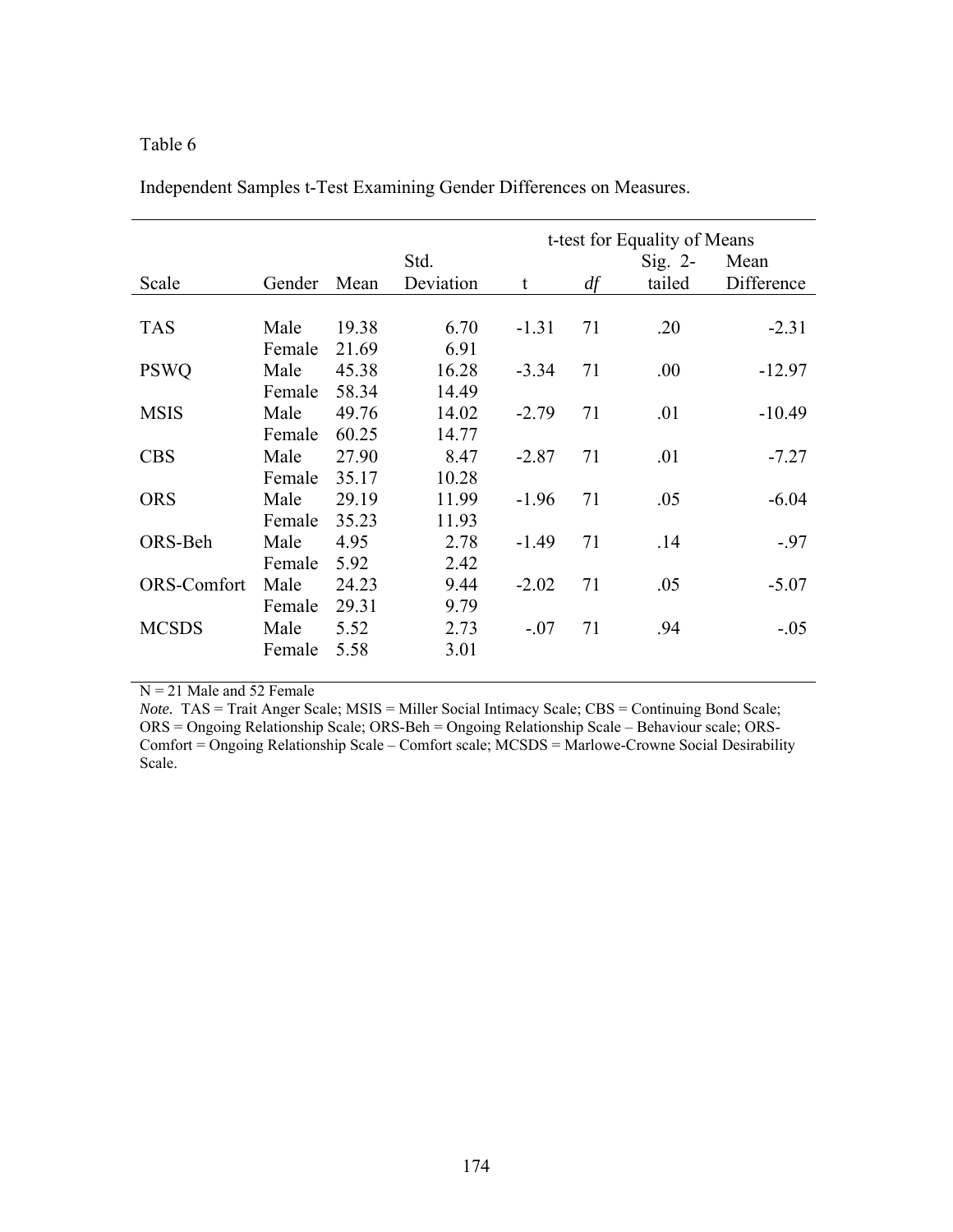Summary of Missing Data.

|                               |     | <b>No Missing Data</b> | <b>Cases</b>            | <b>Missing and</b><br><b>Total Replaced</b><br>per scale | <b>Total</b> |                |
|-------------------------------|-----|------------------------|-------------------------|----------------------------------------------------------|--------------|----------------|
| <b>Scale</b>                  | N   | <b>Percent</b>         | N                       | Percent                                                  | $\mathbf N$  | <b>Percent</b> |
| <b>ICG</b>                    | 187 | 96.9                   | 6                       | 3.1                                                      | 193          | 100            |
| <b>HGRC</b> Despair           | 185 | 95.9                   | 8                       | 4.1                                                      | 193          | 100            |
| <b>HGRC Panic Behaviour</b>   | 186 | 96.4                   | 7                       | 3.6                                                      | 193          | 100            |
| <b>HGRC Growth</b>            | 188 | 97.4                   | 5                       | 2.6                                                      | 193          | 100            |
| <b>HGRC Blame/Anger</b>       | 188 | 97.4                   | 5                       | 2.6                                                      | 193          | 100            |
| <b>HGRC</b> Detachment        | 185 | 95.9                   | 8                       | 4.1                                                      | 193          | 100            |
| <b>HGRC</b> Disorganization   | 188 | 97.4                   | 5                       | 2.6                                                      | 193          | 100            |
| <b>ORS</b>                    | 185 | 95.9                   | 8                       | 4.1                                                      | 193          | 100            |
| <b>ORS</b> Behaviour          | 188 | 97.4                   | 5                       | 2.6                                                      | 193          | 100            |
| <b>ORS</b> Comfort            | 189 | 97.9                   | $\overline{4}$          | 2.1                                                      | 193          | 100            |
| <b>ECRI</b> Anxiety           | 190 | 98.4                   | 3                       | 1.6                                                      | 193          | 100            |
| <b>ECRI</b> Avoidance         | 190 | 98.4                   | 3                       | 1.6                                                      | 193          | 100            |
| <b>IDWL</b> Loss              | 190 | 98.4                   | $\overline{\mathbf{3}}$ | 1.6                                                      | 193          | 100            |
| <b>IDWL</b> Restoration       | 188 | 97.4                   | 5                       | 2.6                                                      | 193          | 100            |
| <b>IDWL</b> Oscillation       | 186 | 96.4                   | 7                       | 3.6                                                      | 193          | 100            |
| CD-RISC                       | 184 | 95.3                   | 9                       | 4.7                                                      | 193          | 100            |
| <b>MSIS</b>                   | 182 | 94.3                   | 11                      | 5.7                                                      | 193          | 100            |
| <b>IDI</b> Emotional Reliance | 182 | 94.3                   | 11                      | 5.7                                                      | 193          | 100            |
| <b>IDI</b> Lack Confidence    | 186 | 96.4                   | 7                       | 3.6                                                      | 193          | 100            |
| <b>IDI</b> Autonomy           | 183 | 94.8                   | 10                      | 5.2                                                      | 193          | 100            |
| <b>MCSDS</b>                  | 186 | 96.4                   | 7                       | 3.6                                                      | 193          | 100            |

*Note*. ICG = Inventory of Complicated Grieving; HGRC Despair = Hogan Grief Reaction Checklist Despair Subscale; HGRC Panic Behaviour = Hogan Grief Reaction Checklist Panic Behaviour Subscale; HGRC Personal Growth = Hogan Grief Reaction Checklist Growth Subscale; HGRC Blame/Anger = Hogan Grief Reaction Checklist Blame/Anger Subscale; HGRC Detachment = Hogan Grief Reaction Checklist Detachment Subscale; HGRC Disorganization = Hogan Grief Reaction Checklist Disorganization Subscale; ORS = Ongoing Relationship Scale; ORS *Behaviour* = Ongoing Relationship Scale Behaviour Subscale; ORS *Comfort* = Ongoing Relationship Subscale Comfort Subscale; ECRI Anxiety = Experiences in Close Relationships Inventory Anxiety Subscale; ECRI Avoidance = Experiences in Close Relationships Inventory Avoidance Subscale; IDWL Loss = Inventory of Daily Widowed Life Loss-Orientation Subscale; IDWL Restoration = Inventory of Daily Widowed Life Restoration-Orientation Subscale; IDWL Oscillation = Inventory of Daily Widowed Life Oscillation Balance Subscale; CD-RISC = Connor-Davidson Resilience Scale; MSIS = Miller Social Intimacy Scale; IDI Emotional Reliance = Interpersonal Dependency Inventory Emotional Reliance on Others Subscale; IDI Lack Confidence = Interpersonal Dependency Inventory Lack of Self-Confidence Subscale; IDI Autonomy = Interpersonal Dependency Inventory Assertion of Autonomy Subscale; MCSDS = Marlowe-Crowne Social Desirability Scale.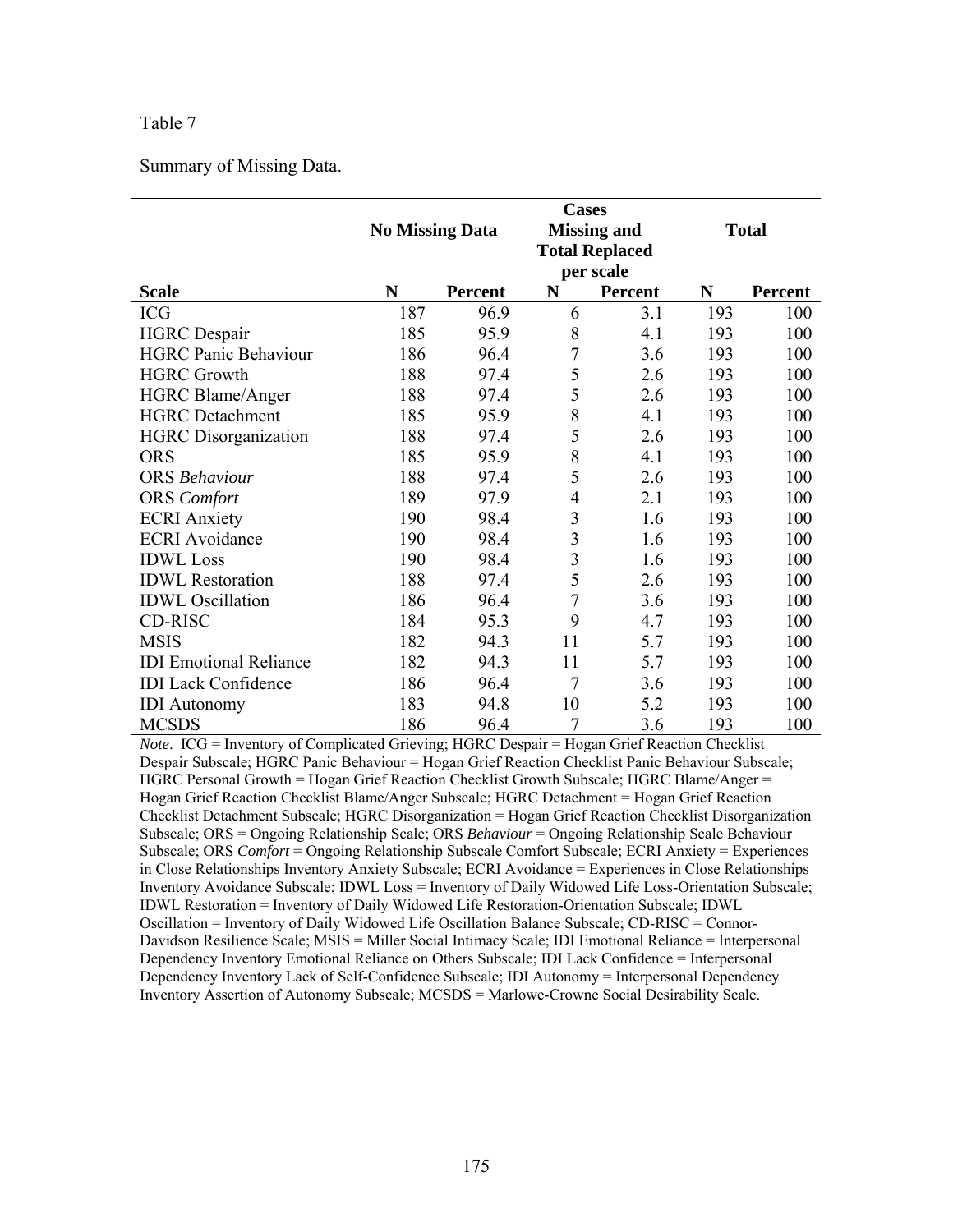Independent Samples t-Test Examining Mode of Completion on Demographic Variables.

|                        |                              |                |             |           | t-test for Equality of Means |     |                                 |                                  |  |  |
|------------------------|------------------------------|----------------|-------------|-----------|------------------------------|-----|---------------------------------|----------------------------------|--|--|
| <b>Variable</b>        | Mode of<br><b>Completion</b> | N              | <b>Mean</b> | <b>SD</b> | t                            | df  | $\boldsymbol{p}$<br>$(2-ailed)$ | <b>Mean</b><br><b>Difference</b> |  |  |
| Participant Age        | Paper                        | 156            | 58.54       | 13.75     | $-5.13$                      | 189 | .00                             | $-12.82$                         |  |  |
|                        | Online                       | 35             | 45.71       | 11.39     |                              |     |                                 |                                  |  |  |
| Participant's age at   |                              |                |             |           |                              |     |                                 |                                  |  |  |
| deceased's death       | Paper                        | 158            | 46.89       | 16.13     | $-3.04$                      | 191 | .00.                            | $-8.91$                          |  |  |
|                        | Online                       | 35             | 37.97       | 13.55     |                              |     |                                 |                                  |  |  |
| Time since death       | Paper                        | 156            | 11.52       | 9.72      | $-2.08$                      | 188 | .04                             | $-3.74$                          |  |  |
|                        | Online                       | 34             | 7.78        | 8.42      |                              |     |                                 |                                  |  |  |
| Length of relationship | Paper                        | 151            | 38.68       | 13.24     | $-1.42$                      | 184 | .16                             | $-3.58$                          |  |  |
|                        | Online                       | 35             | 35.10       | 14.38     |                              |     |                                 |                                  |  |  |
| Length of marriage     | Paper                        | 57             | 36.16       | 12.24     | $-2.25$                      | 59  | .03                             | $-14.47$                         |  |  |
|                        | Online                       | $\overline{4}$ | 21.69       | 15.44     |                              |     |                                 |                                  |  |  |
| Deceased's age         | Paper                        | 158            | 69.16       | 13.47     | $-0.84$                      | 191 | .41                             | $-2.08$                          |  |  |
|                        | Online                       | 35             | 67.09       | 12.66     |                              |     |                                 |                                  |  |  |
| Relationship closeness | Paper                        | 156            | 2.99        | 1.06      | $-1.44$                      | 189 | .15                             | $-28$                            |  |  |
|                        | Online                       | 35             | 2.71        | .93       |                              |     |                                 |                                  |  |  |
| Death expected         | Paper                        | 157            | 2.39        | 1.14      | 1.51                         | 190 | .13                             | .33                              |  |  |
|                        | Online                       | 35             | 2.71        | 1.23      |                              |     |                                 |                                  |  |  |
| Counseling received    | Paper                        | 157            | .17         | .37       | .88                          | 190 | .38                             | .06                              |  |  |
|                        | Online                       | 35             | .23         | .43       |                              |     |                                 |                                  |  |  |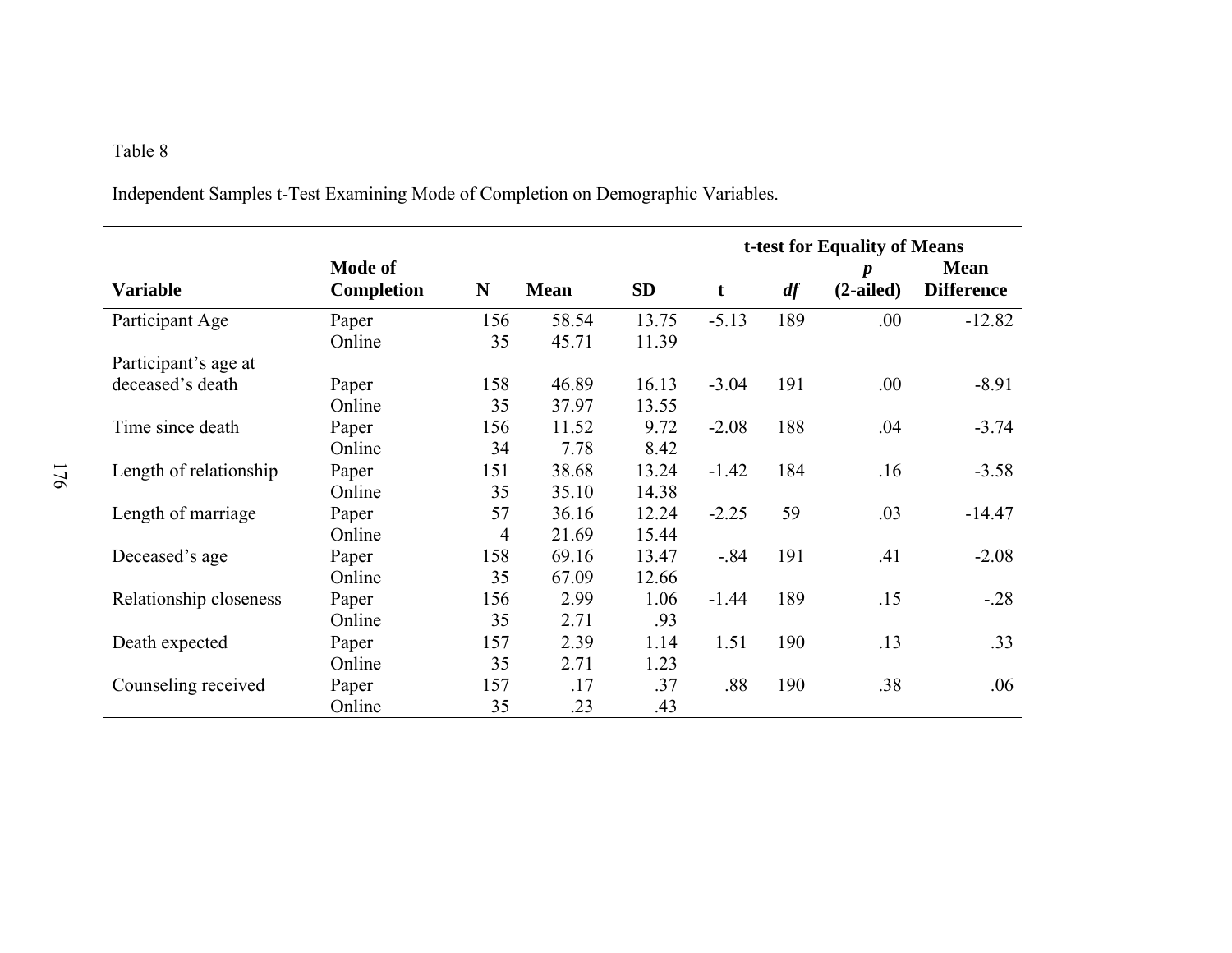Independent Samples t-Test Comparing Mode of Completion on Measures.

|                      |                              |             |           | t-test for Equality of Means |       |                   |                                  |  |
|----------------------|------------------------------|-------------|-----------|------------------------------|-------|-------------------|----------------------------------|--|
| <b>Scale</b>         | <b>Mode of</b><br>Completion | <b>Mean</b> | <b>SD</b> | t                            | df    | $p(2-$<br>tailed) | <b>Mean</b><br><b>Difference</b> |  |
| <b>ICG</b>           | Paper                        | 15.94       | 10.29     | .47                          | 191   | .64               | .90                              |  |
|                      | Online                       | 16.83       | 10.18     |                              |       |                   |                                  |  |
| <b>HGRC</b> Despair  | Paper                        | 17.81       | 6.64      | .59                          | 191   | .56               | .75                              |  |
|                      | Online                       | 18.57       | 7.66      |                              |       |                   |                                  |  |
| <b>HGRC</b> Panic    | Paper                        | 8.37        | .67       | .09                          | 191   | .93               | .13                              |  |
|                      | Online                       | 8.43        | 1.42      |                              |       |                   |                                  |  |
| <b>HGRC Growth</b>   | Paper                        | 37.26       | 9.45      | 1.28                         | 191   | .20               | 2.30                             |  |
|                      | Online                       | 39.56       | 10.45     |                              |       |                   |                                  |  |
| <b>HGRC</b>          | Paper                        | 9.11        | 3.38      | .89                          | 191   | .38               | .59                              |  |
| Blame/Anger          | Online                       | 9.70        | 4.34      |                              |       |                   |                                  |  |
| <b>HGRC</b>          | Paper                        | 11.54       | 5.09      | .50                          | 191   | .62               | .49                              |  |
| Detachment           | Online                       | 12.03       | 5.99      |                              |       |                   |                                  |  |
| <b>HGRC</b>          | Paper                        | 12.47       | 5.57      | $-.20$                       | 191   | .84               | $-.21$                           |  |
| Disorganization      | Online                       | 12.27       | 5.77      |                              |       |                   |                                  |  |
| <b>ORS Full</b>      | Paper                        | 35.42       | 11.97     | 2.20                         | 191   | .03               | 4.91                             |  |
|                      | Online                       | 40.33       | 11.67     |                              |       |                   |                                  |  |
| <b>ORS</b> Behaviour | Paper                        | 6.72        | 2.42      | 2.77                         | 191   | .01               | 1.22                             |  |
|                      | Online                       | 7.94        | 2.05      |                              |       |                   |                                  |  |
| <b>ORS</b> Comfort   | Paper                        | 28.81       | 10.23     | 1.77                         | 191   | .08               | 3.39                             |  |
|                      | Online                       | 32.20       | 10.30     |                              |       |                   |                                  |  |
| <b>IDWL</b> Loss     | Paper                        | 19.44       | 6.02      | 1.29                         | 191   | .20               | 1.45                             |  |
|                      | Online                       | 20.89       | 5.98      |                              |       |                   |                                  |  |
| <b>IDWL</b>          | Paper                        | 29.69       | 5.94      | .54                          | 191   | .59               | .61                              |  |
| Restoration          | Online                       | 30.30       | 6.64      |                              |       |                   |                                  |  |
| <b>IDWL</b>          | Paper                        | 10.38       | 7.83      | $-.85$                       | 191   | .39               | $-1.28$                          |  |
| Oscillation          | Online                       | 9.10        | 8.85      |                              |       |                   |                                  |  |
| CD-RISC              | Paper                        | 75.49       | 13.40     | .88                          | 191   | .38               | 2.21                             |  |
|                      | Online                       | 77.69       | 13.27     |                              |       |                   |                                  |  |
| <b>MSIS</b>          | Paper                        | 47.92       | 13.83     | $-.73$                       | 60.36 | 47                | $-1.58$                          |  |
|                      | Online                       | 46.35       | 11.00     |                              |       |                   |                                  |  |
| <b>IDI</b> Emotional | Paper                        | 37.64       | 8.40      | .20                          | 191   | .84               | .31                              |  |
| Reliance             | Online                       | 37.95       | 7.54      |                              |       |                   |                                  |  |
| <b>IDI</b> Lack      | Paper                        | 32.32       | 7.26      | $-1.82$                      | 71.68 | .07               | $-1.83$                          |  |
| Confidence           | Online                       | 30.48       | 4.89      |                              |       |                   |                                  |  |
| <b>IDI</b> Autonomy  | Paper                        | 27.63       | 5.92      | 1.24                         | 191   | .22               | 1.35                             |  |
|                      | Online                       | 28.99       | 5.36      |                              |       |                   |                                  |  |
| <b>MCSDS</b>         | Paper                        | 7.50        | 2.84      | $-2.70$                      | 191   | .01               | $-1.48$                          |  |
|                      | Online                       | 6.03        | 3.30      |                              |       |                   |                                  |  |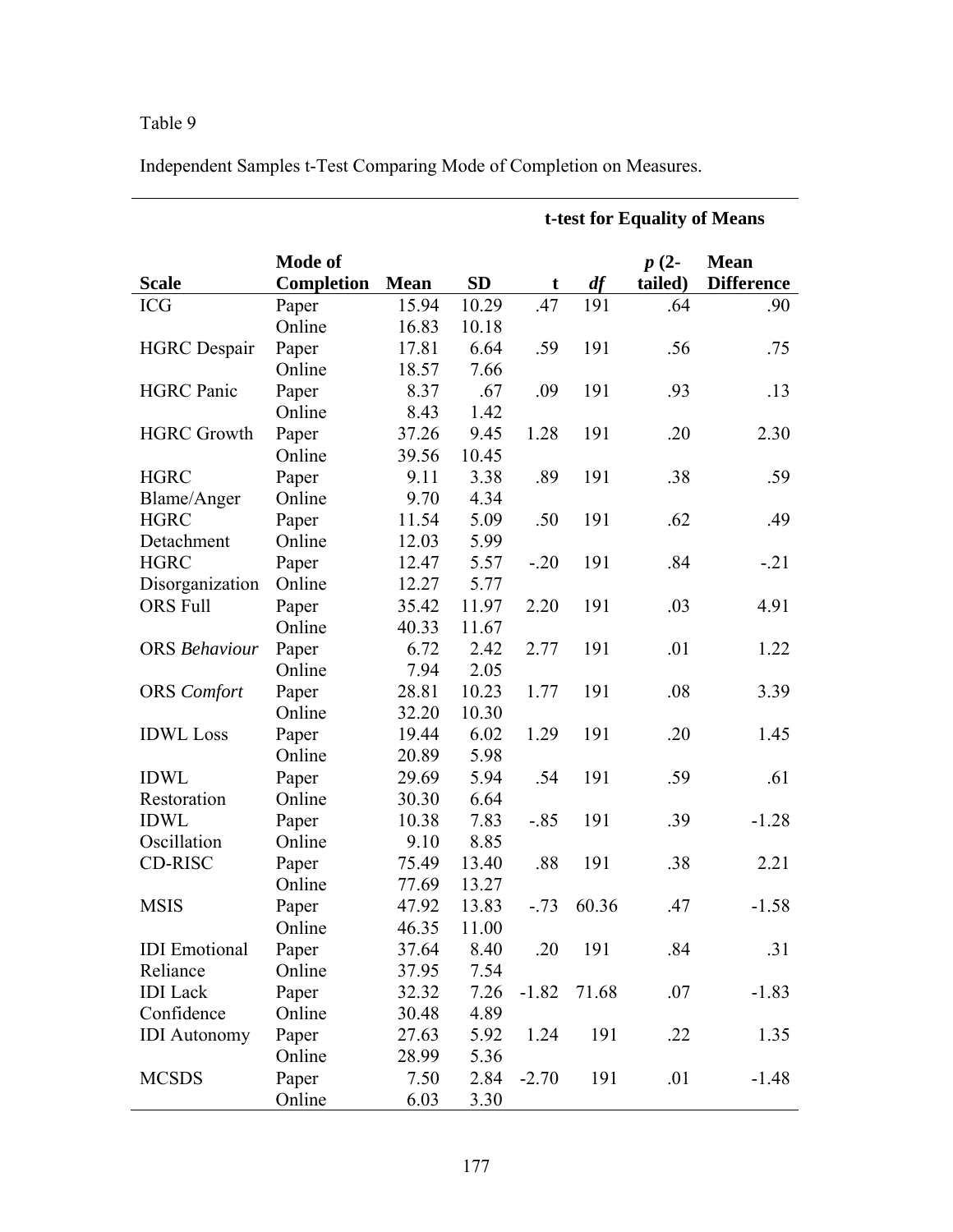#### $N = 193$  (158 Paper and 35 Online)

*Note*. ICG = Inventory of Complicated Grieving; HGRC Despair = Hogan Grief Reaction Checklist Despair Subscale; HGRC Panic Behaviour = Hogan Grief Reaction Checklist Panic Behaviour Subscale; HGRC Personal Growth = Hogan Grief Reaction Checklist Growth Subscale; HGRC Blame/Anger = Hogan Grief Reaction Checklist Blame/Anger Subscale; HGRC Detachment = Hogan Grief Reaction Checklist Detachment Subscale; HGRC Disorganization = Hogan Grief Reaction Checklist Disorganization Subscale; ORS = Ongoing Relationship Scale; ORS *Behaviour* = Ongoing Relationship Scale Behaviour Subscale; ORS *Comfort* = Ongoing Relationship Subscale Comfort Subscale; IDWL Loss = Inventory of Daily Widowed Life Loss-Orientation Subscale; IDWL Restoration = Inventory of Daily Widowed Life Restoration-Orientation Subscale; IDWL Oscillation = Inventory of Daily Widowed Life Oscillation Balance Subscale; CD-RISC = Connor-Davidson Resilience Scale; MSIS = Miller Social Intimacy Scale; IDI Emotional Reliance = Interpersonal Dependency Inventory Emotional Reliance on Others Subscale; IDI Lack Confidence = Interpersonal Dependency Inventory Lack of Self-Confidence Subscale; IDI Autonomy = Interpersonal Dependency Inventory Assertion of Autonomy Subscale; MCSDS = Marlowe-Crowne Social Desirability Scale.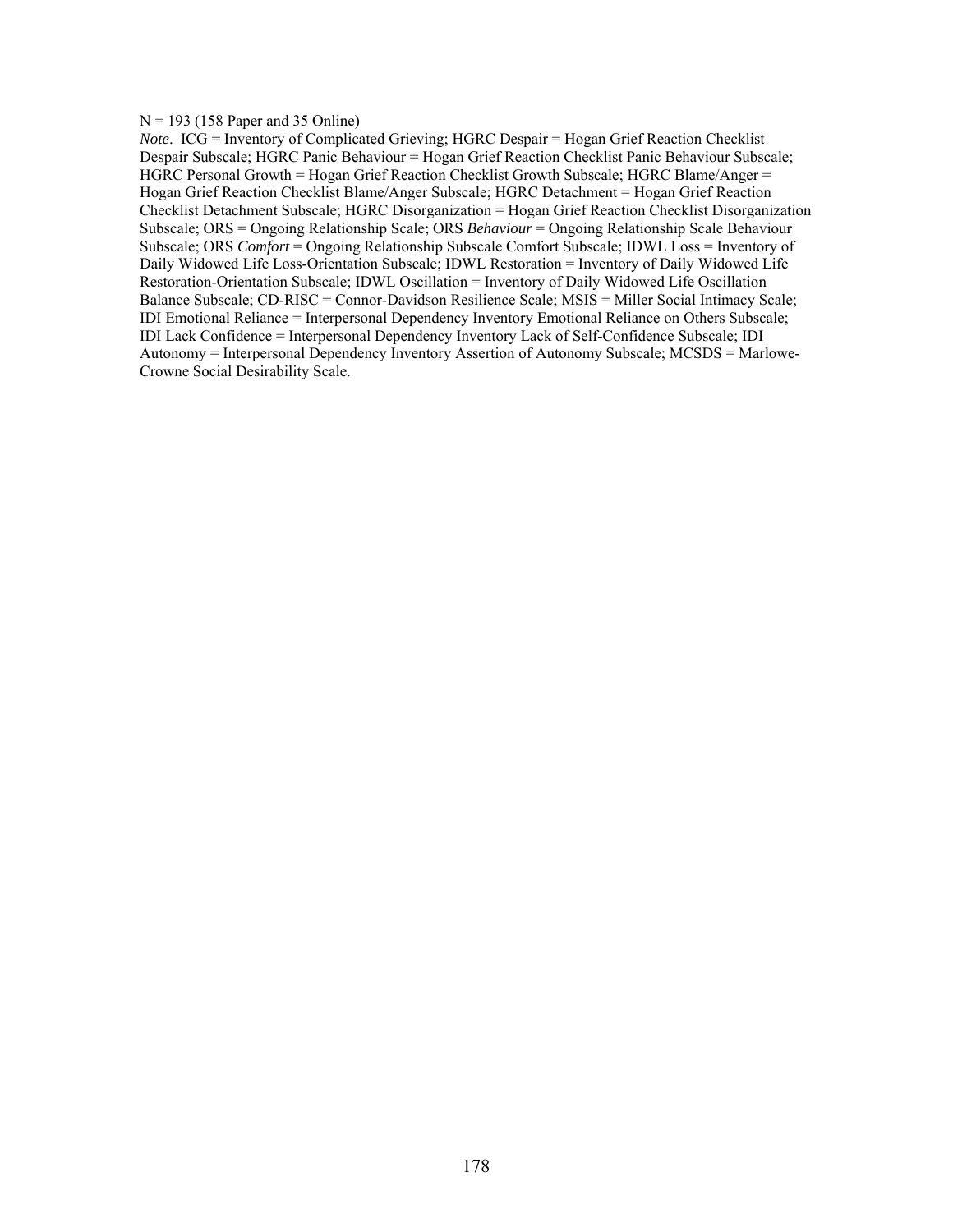|                 |                             |     |             |           | t-test for Equality of Means |        |                   |                                  |  |  |
|-----------------|-----------------------------|-----|-------------|-----------|------------------------------|--------|-------------------|----------------------------------|--|--|
| <b>Variable</b> | Relationship<br>to Deceased | N   | <b>Mean</b> | <b>SD</b> | t                            | df     | $p(2-$<br>tailed) | <b>Mean</b><br><b>Difference</b> |  |  |
| Participant     | Spouse/partner              | 60  | 70.22       | 10.90     | 12.39                        | 189    | .00               | 20.46                            |  |  |
| Age             | Parent                      | 131 | 49.76       | 10.45     |                              |        |                   |                                  |  |  |
| Participant     | Spouse/partner              | 61  | 59.41       | 11.94     | 10.80                        | 128.57 | .00               | 20.67                            |  |  |
| Age at          | Parent                      | 132 | 38.73       | 13.24     |                              |        |                   |                                  |  |  |
| Death           |                             |     |             |           |                              |        |                   |                                  |  |  |
| Deceased        | Spouse/partner              | 61  | 63.80       | 12.24     | $-3.65$                      | 191    | .00               | $-7.29$                          |  |  |
| Age             | Parent                      | 132 | 71.09       | 13.21     |                              |        |                   |                                  |  |  |
| Length of       | Spouse/partner              | 61  | 36.68       | 13.59     | $-94$                        | 184    | .35               | $-1.98$                          |  |  |
| Relationship    | Parent                      | 125 | 38.66       | 13.45     |                              |        |                   |                                  |  |  |
| Relationship    | Spouse/partner              | 60  | 3.68        | .85       | 7.86                         | 125.47 | .00               | 1.08                             |  |  |
| Closeness       | Parent                      | 131 | 2.60        | .94       |                              |        |                   |                                  |  |  |
| Time since      | Spouse/partner              | 61  | 10.72       | 9.38      | $-13$                        | 188    | .89               | $-.20$                           |  |  |
| Death           | Parent                      | 129 | 10.92       | 9.72      |                              |        |                   |                                  |  |  |
| Death           | Spouse/partner              | 60  | 2.22        | 1.11      | $-1.88$                      | 190    | .06               | $-.34$                           |  |  |
| Expected        | Parent                      | 132 | 2.55        | 1.17      |                              |        |                   |                                  |  |  |

Independent Samples t-Test Comparing Relationship to Deceased on Demographic Variables.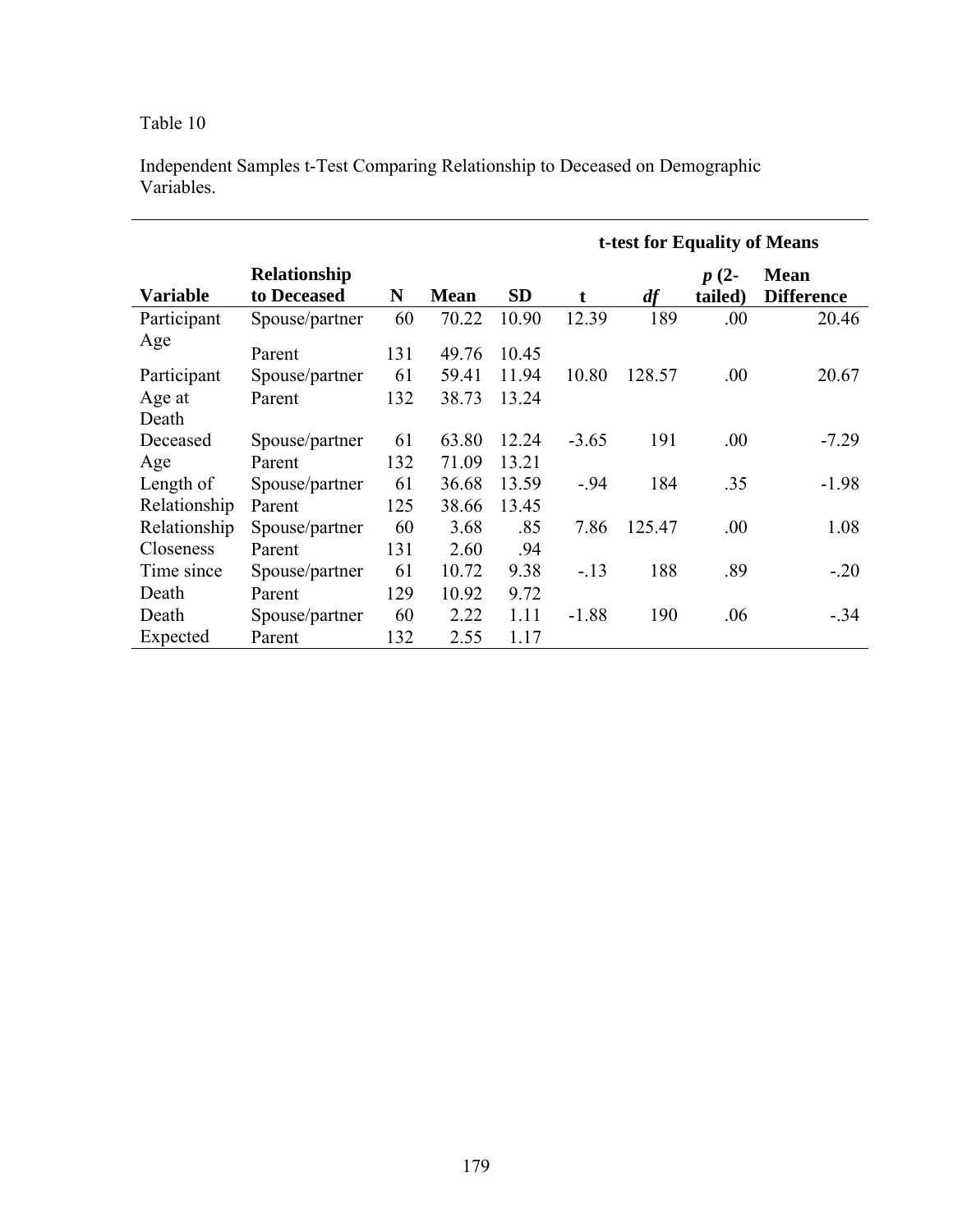Independent Sample t-Tests of Relationship to Deceased on Primary Scales and

Subscales.

|                      |                |             |           | t-test for Equality of Means |       |         |                   |  |  |
|----------------------|----------------|-------------|-----------|------------------------------|-------|---------|-------------------|--|--|
|                      | Relationship   |             |           |                              |       | $p(2-$  | <b>Mean</b>       |  |  |
| <b>Scale</b>         | to Deceased    | <b>Mean</b> | <b>SD</b> | t                            | df    | tailed) | <b>Difference</b> |  |  |
| <b>ICG</b>           | Spouse/Partner | 19.86       | 10.78     | 3.56                         | 191   | .00     | 5.49              |  |  |
|                      | Parent         | 14.37       | 9.55      |                              |       |         |                   |  |  |
| <b>HGRC</b> Despair  | Spouse/Partner | 19.56       | 7.88      | 2.05                         | 95.38 | .04     | 2.34              |  |  |
|                      | Parent         | 17.21       | 6.17      |                              |       |         |                   |  |  |
| <b>HGRC</b> Panic    | Spouse/Partner | 22.61       | 8.48      | 1.19                         | 191   | .23     | 1.54              |  |  |
|                      | Parent         | 21.07       | 8.29      |                              |       |         |                   |  |  |
| <b>HGRC Growth</b>   | Spouse/Partner | 39.14       | 9.39      | 1.43                         | 191   | .15     | 2.14              |  |  |
|                      | Parent         | 37.00       | 9.73      |                              |       |         |                   |  |  |
| <b>HGRC</b>          | Spouse/Partner | 9.48        | 3.59      | .71                          | 191   | .48     | .39               |  |  |
| Blame/Anger          | Parent         | 9.09        | 3.56      |                              |       |         |                   |  |  |
| <b>HGRC</b>          | Spouse/Partner | 11.53       | 4.16      | $-.17$                       | 191   | .87     | $-14$             |  |  |
| Detachment           | Parent         | 11.67       | 5.70      |                              |       |         |                   |  |  |
| <b>HGRC</b>          | Spouse/Partner | 13.60       | 5.17      | 1.99                         | 191   | .05     | 1.71              |  |  |
| Disorganization      | Parent         | 11.90       | 5.72      |                              |       |         |                   |  |  |
| <b>ORS</b> Full      | Spouse/Partner | 34.92       | 12.51     | $-1.10$                      | 191   | .27     | $-2.04$           |  |  |
|                      | Parent         | 36.96       | 11.81     |                              |       |         |                   |  |  |
| <b>ORS</b> Behaviour | Spouse/Partner | 6.69        | 2.60      | $-1.01$                      | 191   | .32     | $-.37$            |  |  |
|                      | Parent         | 7.06        | 2.29      |                              |       |         |                   |  |  |
| <b>ORS</b> Comfort   | Spouse/Partner | 28.29       | 10.61     | $-1.04$                      | 191   | .30     | $-1.65$           |  |  |
|                      | Parent         | 29.95       | 10.16     |                              |       |         |                   |  |  |
| <b>IDWL</b> Loss     | Spouse/Partner | 20.98       | 6.40      | 2.02                         | 191   | .05     | 1.87              |  |  |
|                      | Parent         | 19.11       | 5.77      |                              |       |         |                   |  |  |
| <b>IDWL</b>          | Spouse/Partner | 32.39       | 5.75      | 4.19                         | 191   | .00     | 3.78              |  |  |
| Restoration          | Parent         | 28.61       | 5.85      |                              |       |         |                   |  |  |
| <b>IDWL</b>          | Spouse/Partner | 11.70       | 8.37      | 1.83                         | 191   | .07     | 2.26              |  |  |
| Oscillation          | Parent         | 9.44        | 7.78      |                              |       |         |                   |  |  |
| <b>CD-RISC</b>       | Spouse/Partner | 76.14       | 12.93     | .18                          | 191   | .86     | .37               |  |  |
|                      | Parent         | 75.77       | 13.62     |                              |       |         |                   |  |  |
| <b>MSIS</b>          | Spouse/Partner | 55.46       | 10.80     | 6.02                         | 191   | .00     | 11.43             |  |  |
|                      | Parent         | 44.02       | 12.88     |                              |       |         |                   |  |  |
| <b>IDI</b> Emotional | Spouse/Partner | 35.34       | 7.83      | $-2.75$                      | 191   | .01     | $-3.44$           |  |  |
| Reliance             | Parent         | 38.78       | 8.22      |                              |       |         |                   |  |  |
| <b>IDI</b> Lack      | Spouse/Partner | 32.29       | 6.39      | .42                          | 191   | .67     | .45               |  |  |
| Confidence           | Parent         | 31.84       | 7.17      |                              |       |         |                   |  |  |
| <b>IDI</b> Autonomy  | Spouse/Partner | 26.67       | 5.17      | $-1.97$                      | 191   | .05     | $-1.76$           |  |  |
|                      | Parent         | 28.44       | 6.05      |                              |       |         |                   |  |  |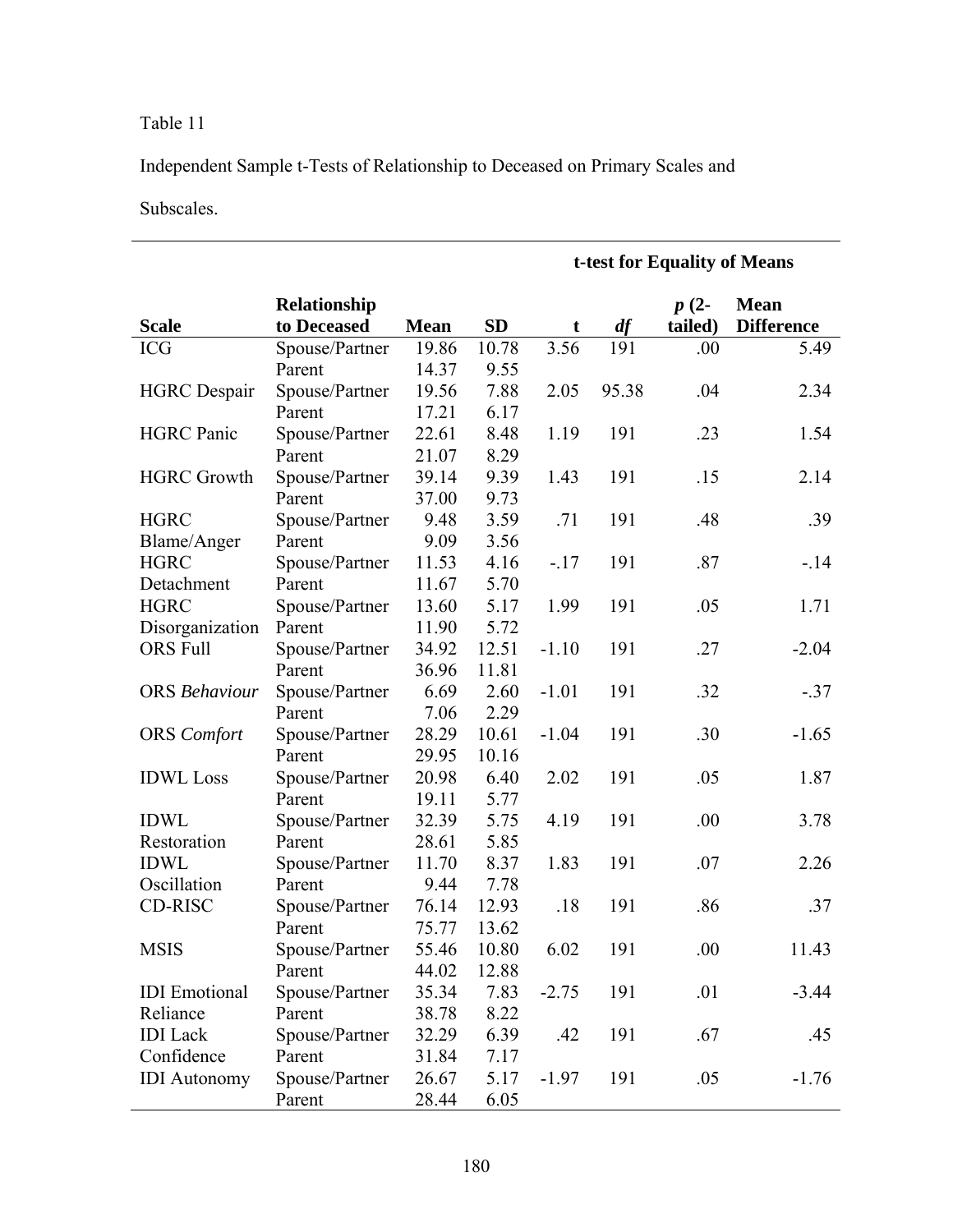| <b>MCSDS</b> | Spouse/Partner 8.33 2.40 3.91 147.43 |           |  | .00 | 1.59 |
|--------------|--------------------------------------|-----------|--|-----|------|
|              | Parent                               | 6.73 3.08 |  |     |      |

 $N = 193$  (61 Spouse/Partner and 132 Parent)

*Note*. ICG = Inventory of Complicated Grieving; HGRC Despair = Hogan Grief Reaction Checklist Despair Subscale; HGRC Panic Behaviour = Hogan Grief Reaction Checklist Panic Behaviour Subscale; HGRC Personal Growth = Hogan Grief Reaction Checklist Growth Subscale; HGRC Blame/Anger = Hogan Grief Reaction Checklist Blame/Anger Subscale; HGRC Detachment = Hogan Grief Reaction Checklist Detachment Subscale; HGRC Disorganization = Hogan Grief Reaction Checklist Disorganization Subscale; ORS = Ongoing Relationship Scale; ORS *Behaviour* = Ongoing Relationship Scale Behaviour Subscale; ORS *Comfort* = Ongoing Relationship Subscale Comfort Subscale; IDWL Loss = Inventory of Daily Widowed Life Loss-Orientation Subscale; IDWL Restoration = Inventory of Daily Widowed Life Restoration-Orientation Subscale; IDWL Oscillation = Inventory of Daily Widowed Life Oscillation Balance Subscale; CD-RISC = Connor-Davidson Resilience Scale; MSIS = Miller Social Intimacy Scale; IDI Emotional Reliance = Interpersonal Dependency Inventory Emotional Reliance on Others Subscale; IDI Lack Confidence = Interpersonal Dependency Inventory Lack of Self-Confidence Subscale; IDI Autonomy = Interpersonal Dependency Inventory Assertion of Autonomy Subscale; MCSDS = Marlowe-Crowne Social Desirability Scale.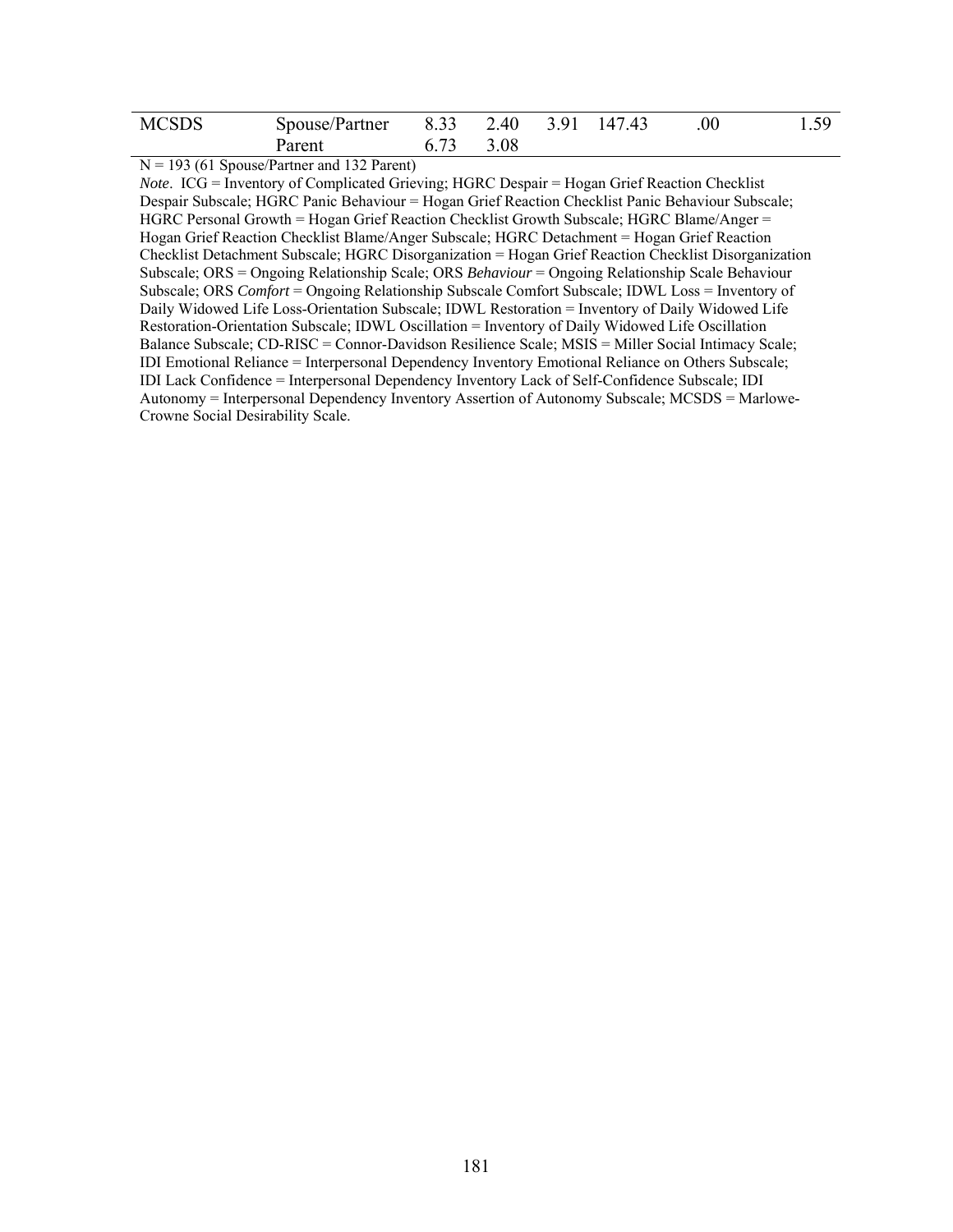| <b>Scale</b>         | <b>Mean</b> | 5%             | Std.             | <b>Skewness</b> | <b>Kurtosis</b> | Kolmogorov-    |
|----------------------|-------------|----------------|------------------|-----------------|-----------------|----------------|
|                      |             | <b>Trimmed</b> | <b>Deviation</b> |                 |                 | <b>Smirnov</b> |
|                      |             | <b>Mean</b>    |                  |                 |                 |                |
| <b>ICG</b>           | 16.10       | 15.41          | 10.25            | 1.16            | 1.55            | .00            |
| <b>HGRC</b> Despair  | 17.95       | 16.98          | 6.82             | 2.55            | 7.92            | .00            |
| <b>HGRC</b> Panic    | 21.55       | 20.56          | 8.36             | 1.72            | 3.44            | .00            |
| <b>HGRC Growth</b>   | 37.68       | 37.70          | 9.65             | $-0.06$         | 0.13            | .20            |
| <b>HGRC</b>          | 9.21        | 8.72           | 3.57             | 2.61            | 9.14            | .00            |
| Blame/Anger          |             |                |                  |                 |                 |                |
| <b>HGRC</b>          | 11.63       | 10.95          | 5.25             | 2.15            | 5.43            | .00            |
| Detachment           |             |                |                  |                 |                 |                |
| <b>HGRC</b>          | 12.44       | 11.84          | 5.59             | 1.46            | 2.19            | .00.           |
| Disorganization      |             |                |                  |                 |                 |                |
| <b>ORS Full</b>      | 36.31       | 36.35          | 12.04            | $-0.17$         | $-0.59$         | .05            |
| <b>ORS</b> Behaviour | 6.94        | 7.06           | 2.40             | $-0.64$         | $-0.51$         | .00.           |
| <b>ORS</b> Comfort   | 29.42       | 29.37          | 10.30            | 0.01            | $-0.68$         | .20            |
| <b>IDWL</b> Loss     | 19.70       | 19.41          | 6.02             | 0.71            | 0.23            | .00            |
| <b>IDWL</b>          | 29.80       | 29.78          | 6.07             | 0.09            | 0.49            | .00            |
| Restoration          |             |                |                  |                 |                 |                |
| <b>IDWL</b>          | 10.15       | 10.20          | 8.02             | $-0.17$         | 0.00            | .00.           |
| Oscillation          |             |                |                  |                 |                 |                |
| CD-RISC              | 75.89       | 76.59          | 13.37            | $-0.70$         | $-0.02$         | .00            |
| <b>IDI</b> Emotional | 37.69       | 37.45          | 8.24             | 0.37            | $-0.30$         | .00            |
| Reliance             |             |                |                  |                 |                 |                |
| <b>IDI</b> Lack      | 31.98       | 31.63          | 6.92             | 0.77            | 0.73            | .00            |
| Confidence           |             |                |                  |                 |                 |                |
| <b>IDI</b> Autonomy  | 27.88       | 27.63          | 5.83             | 0.74            | 0.76            | .00            |
| <b>MSIS</b>          | 47.64       | 48.50          | 13.35            | $-0.87$         | 0.46            | .00            |

Test of Normality of Distribution on Different Scales.

 $N = 193$ 

*Note*. ICG = Inventory of Complicated Grieving; HGRC Despair = Hogan Grief Reaction Checklist Despair Subscale; HGRC Panic Behaviour = Hogan Grief Reaction Checklist Panic Behaviour Subscale; HGRC Growth = Hogan Grief Reaction Checklist Personal Growth Subscale; HGRC Blame/Anger = Hogan Grief Reaction Checklist Blame/Anger Subscale; HGRC Detachment = Hogan Grief Reaction Checklist Detachment Subscale; HGRC Disorganization = Hogan Grief Reaction Checklist Disorganization Subscale; ORS *Behaviour* = Ongoing Relationship Scale Behaviour Subscale; ORS *Comfort* = Ongoing Relationship Subscale Comfort Subscale; IDWL Loss = Inventory of Daily Widowed Life Loss-Orientation Subscale; IDWL Restoration = Inventory of Daily Widowed Life Restoration-Orientation Subscale; IDWL Oscillation = Inventory of Daily Widowed Life Oscillation Balance Subscale; CD-RISC = Connor-Davidson Resilience Scale; IDI Emotional Reliance = Interpersonal Dependency Inventory Emotional Reliance on Others Subscale; IDI Lack Confidence = Interpersonal Dependency Inventory Lack of Social Self-Confidence Subscale; IDI Autonomy = Interpersonal Dependency Inventory Assertion of Autonomy Subscale; MSIS = Miller Social Intimacy Scale.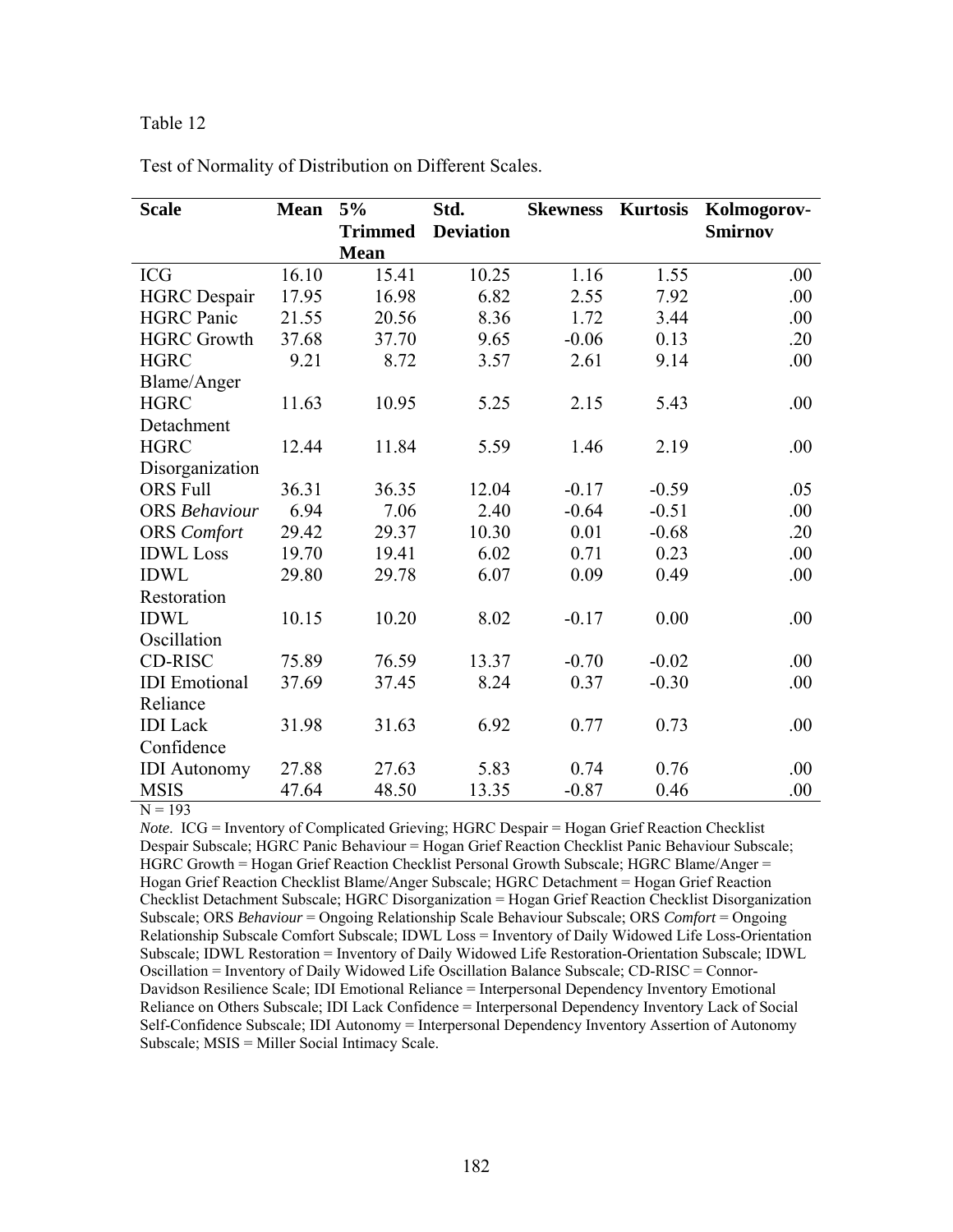l,

Test of Normality of Scales Based on Attachment Style.

|                               |                         | Kolmogorov-Smirnov |     |     |  |
|-------------------------------|-------------------------|--------------------|-----|-----|--|
| <b>Scale</b>                  | <b>Attachment Style</b> | <b>Statistic</b>   | df  | p   |  |
| HGRC - Despair                | Secure                  | .23                | 118 | .00 |  |
|                               | Fearful                 | .15                | 18  | .20 |  |
|                               | Preoccupied             | .27                | 9   | .06 |  |
|                               | Dismissing              | .21                | 48  | .00 |  |
| HGRC - Panic                  | Secure                  | .18                | 118 | .00 |  |
|                               | Fearful                 | .17                | 18  | .16 |  |
|                               | Preoccupied             | .32                | 9   | .01 |  |
|                               | Dismissing              | .17                | 48  | .00 |  |
| HGRC - Blame/Anger            | Secure                  | .29                | 118 | .00 |  |
|                               | Fearful                 | .19                | 18  | .10 |  |
|                               | Preoccupied             | .32                | 9   | .01 |  |
|                               | Dismissing              | .32                | 48  | .00 |  |
| <b>HGRC</b> Detachment        | Secure                  | .26                | 118 | .00 |  |
|                               | Fearful                 | .16                | 18  | .20 |  |
|                               | Preoccupied             | .35                | 9   | .00 |  |
|                               | Dismissing              | .22                | 48  | .00 |  |
| <b>HGRC</b> Disorganization   | Secure                  | .17                | 118 | .00 |  |
|                               | Fearful                 | .13                | 18  | .20 |  |
|                               | Preoccupied             | .20                | 9   | .20 |  |
|                               | Dismissing              | .18                | 48  | .00 |  |
| <b>ORS</b> Behaviour          | Secure                  | .16                | 118 | .00 |  |
|                               | Fearful                 | .21                | 18  | .04 |  |
|                               | Preoccupied             | .25                | 9   | .10 |  |
|                               | Dismissing              | .15                | 48  | .01 |  |
| <b>IDWL</b> – Restoration     | Secure                  | .09                | 118 | .02 |  |
|                               | Fearful                 | .12                | 18  | .20 |  |
|                               | Preoccupied             | .15                | 9   | .20 |  |
|                               | Dismissing              | .12                | 48  | .07 |  |
| IDWL - Oscillation            | Secure                  | .10                | 118 | .01 |  |
|                               | Fearful                 | .22                | 18  | .03 |  |
|                               | Preoccupied             | .19                | 9   | .20 |  |
|                               | Dismissing              | .10                | 48  | .20 |  |
| <b>IDI</b> Emotional Reliance | Secure                  | .08                | 118 | .04 |  |
|                               | Fearful                 | .15                | 18  | .20 |  |
|                               | Preoccupied             | .17                | 9   | .20 |  |
|                               | Dismissing              | .11                | 48  | .20 |  |

*Note*. HGRC Despair = Hogan Grief Reaction Checklist Despair Subscale; HGRC Panic Behaviour = Hogan Grief Reaction Checklist Panic Behaviour Subscale; HGRC Blame/Anger = Hogan Grief Reaction Checklist Blame/Anger Subscale; HGRC Detachment = Hogan Grief Reaction Checklist Detachment Subscale; HGRC Disorganization = Hogan Grief Reaction Checklist Disorganization Subscale; ORS = Ongoing Relationship Scale; ORS *Behaviour* = Ongoing Relationship Scale Behaviour Subscale; IDWL Restoration = Inventory of Daily Widowed Life Restoration-Orientation Subscale; IDWL Oscillation = Inventory of Daily Widowed Life Oscillation Balance Subscale; IDI Emotional Reliance = Interpersonal Dependency Inventory Emotional Reliance on Others Subscale.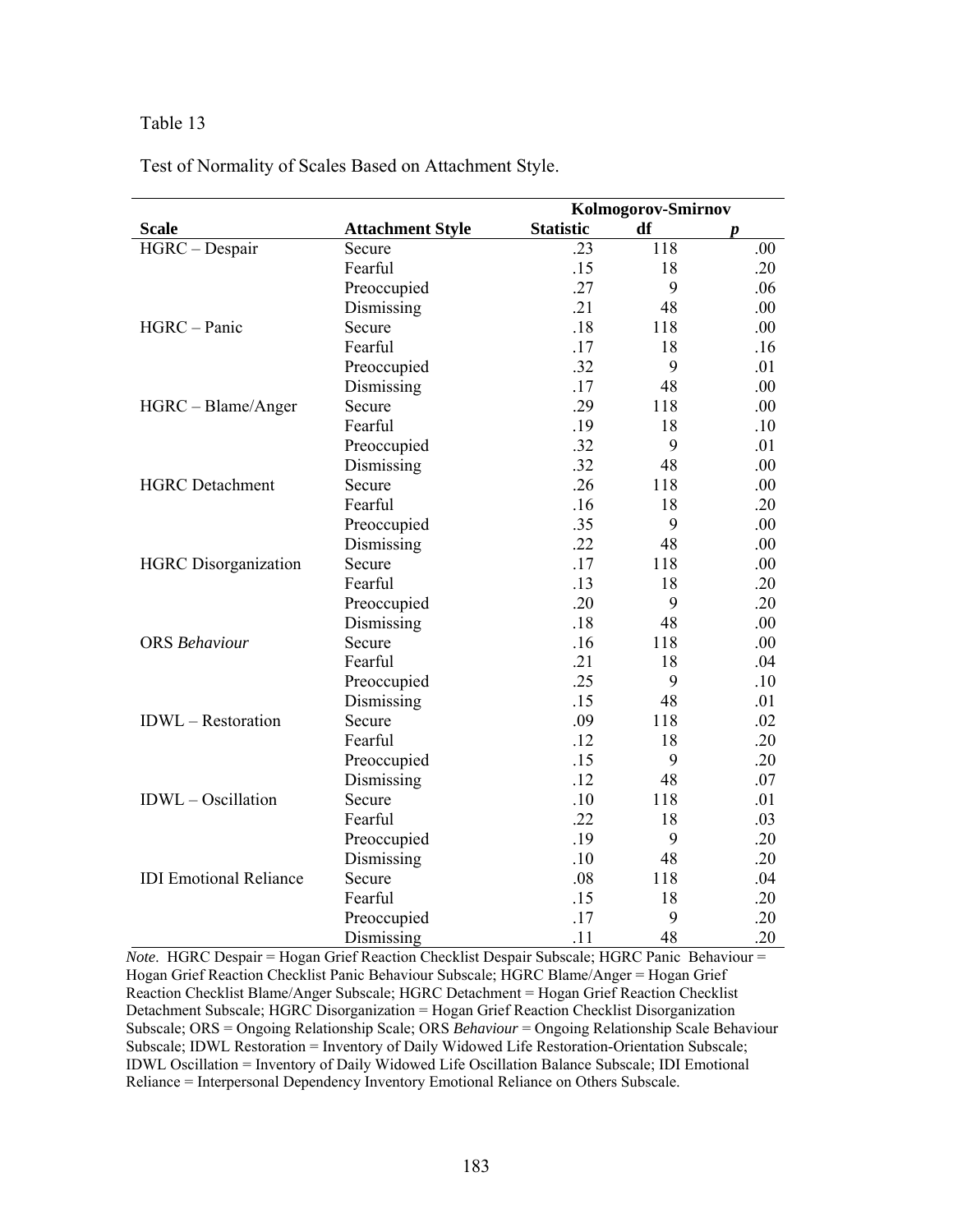Test of Homogeneity of Variance for Different Scales.

| <b>Scale</b>                  | <b>Levene Statistic</b> | df1 | df2 | p   |
|-------------------------------|-------------------------|-----|-----|-----|
| <b>ICG</b>                    | 3.56                    | 3   | 189 | .02 |
| <b>HGRC</b> Despair           | 8.72                    | 3   | 189 | .00 |
| <b>HGRC</b> Panic             | 5.54                    | 3   | 189 | .00 |
| <b>HGRC Growth</b>            | 1.29                    | 3   | 189 | .28 |
| <b>HGRC Blame/Anger</b>       | 12.20                   | 3   | 189 | .00 |
| <b>HGRC</b> Detachment        | 9.12                    | 3   | 189 | .00 |
| <b>HGRC</b> Disorganization   | 4.43                    | 3   | 189 | .01 |
| <b>ORS</b> Full               | 3.79                    | 3   | 189 | .01 |
| <b>ORS</b> Behaviour          | 5.03                    | 3   | 189 | .00 |
| <b>ORS</b> Comfort            | 3.88                    | 3   | 189 | .01 |
| <b>IDWL</b> Loss              | 3.10                    | 3   | 189 | .03 |
| <b>IDWL Restoration</b>       | 1.43                    | 3   | 189 | .24 |
| <b>IDWL</b> Oscillation       | 6.38                    | 3   | 189 | .00 |
| <b>CD-RISC</b>                | 2.79                    | 3   | 189 | .04 |
| <b>MSIS</b>                   | 6.06                    | 3   | 189 | .00 |
| <b>IDI</b> Emotional Reliance | .54                     | 3   | 189 | .65 |
| <b>IDI</b> Lack Confidence    | 2.78                    | 3   | 189 | .04 |
| <b>IDI</b> Autonomy           | 1.37                    | 3   | 189 | .25 |

*Note*. ICG = Inventory of Complicated Grieving; HGRC Despair = Hogan Grief Reaction Checklist Despair Subscale; HGRC Panic Behaviour = Hogan Grief Reaction Checklist Panic Behaviour Subscale; HGRC Growth = Hogan Grief Reaction Checklist Personal Growth Subscale; HGRC Blame/Anger = Hogan Grief Reaction Checklist Blame/Anger Subscale; HGRC Detachment = Hogan Grief Reaction Checklist Detachment Subscale; HGRC Disorganization = Hogan Grief Reaction Checklist Disorganization Subscale; ORS *Behaviour* = Ongoing Relationship Scale Behaviour Subscale; ORS *Comfort* = Ongoing Relationship Subscale Comfort Subscale; IDWL Loss = Inventory of Daily Widowed Life Loss-Orientation Subscale; IDWL Restoration = Inventory of Daily Widowed Life Restoration-Orientation Subscale; IDWL Oscillation = Inventory of Daily Widowed Life Oscillation Balance Subscale; CD-RISC = Connor-Davidson Resilience Scale; MSIS = Miller Social Intimacy Scale; IDI Emotional Reliance = Interpersonal Dependency Inventory Emotional Reliance on Others Subscale; IDI Lack Confidence = Interpersonal Dependency Inventory Lack of Social Self-Confidence Subscale; IDI Autonomy = Interpersonal Dependency Inventory Assertion of Autonomy Subscale.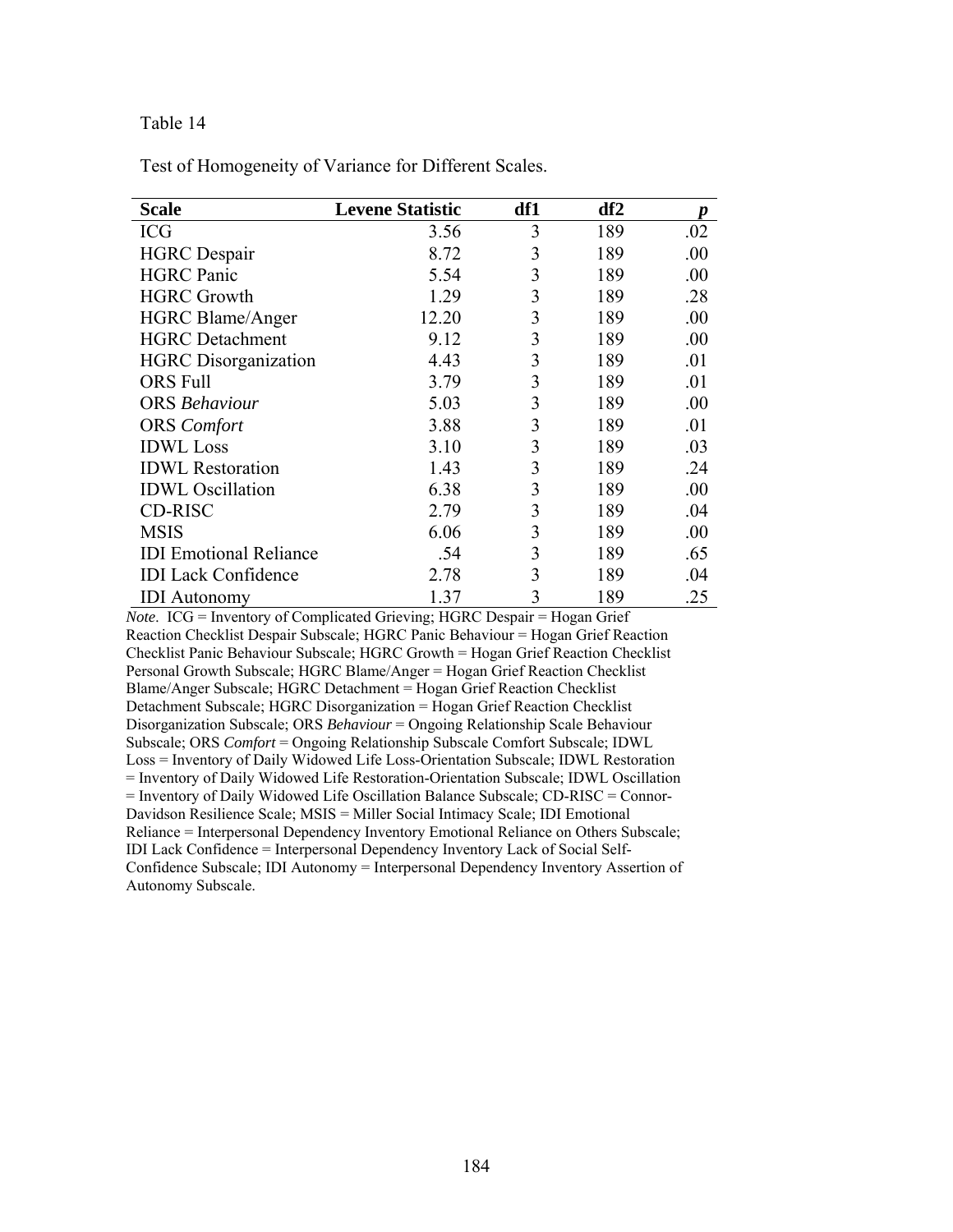| <b>Scale</b>         | Chi-          | df             | Asymp. | <b>Mean Rank</b> |         |             |                   |
|----------------------|---------------|----------------|--------|------------------|---------|-------------|-------------------|
|                      | <b>Square</b> |                | Sig.   | <b>Secure</b>    | Fearful | Preoccupied | <b>Dismissing</b> |
| <b>ICG</b>           | 30.96         | $\overline{3}$ | .000   | 104.08           | 114.58  | 152.72      | 62.54             |
| <b>HGRC</b> Despair  | 13.91         | 3              | .003   | 100.53           | 117.08  | 129.83      | 74.62             |
| <b>HGRC</b> Panic    | 8.76          | $\overline{3}$ | .033   | 96.47            | 125.86  | 116.78      | 83.77             |
| <b>HGRC Growth</b>   | 5.02          | 3              | .170   | 99.68            | 98.92   | 125.17      | 84.42             |
| <b>HGRC</b>          | 11.94         | $\overline{3}$ | .008   | 93.58            | 130.58  | 124.94      | 87.58             |
| Blame/Anger          |               |                |        |                  |         |             |                   |
| <b>HGRC</b>          | 15.07         | 3              | .002   | 91.76            | 137.44  | 127.33      | 89.03             |
| Detachment           |               |                |        |                  |         |             |                   |
| <b>HGRC</b>          | 11.12         | 3              | .011   | 97.62            | 128.92  | 113.89      | 80.33             |
| Disorganization      |               |                |        |                  |         |             |                   |
| <b>ORS</b>           | 20.92         | 3              | .000   | 109.08           | 88.58   | 115.94      | 66.90             |
| <b>ORS</b> Behaviour | 12.76         | 3              | .005   | 107.44           | 92.00   | 93.44       | 73.86             |
| <b>ORS</b> Comfort   | 21.50         | 3              | .000   | 108.98           | 90.47   | 117.33      | 66.19             |
| <b>IDWL</b> Loss     | 23.42         | $\overline{3}$ | .000   | 107.51           | 98.86   | 128.72      | 64.51             |
| <b>IDWL</b>          | 1.47          | $\overline{3}$ | .688   | 93.58            | 104.50  | 111.00      | 99.98             |
| Restoration          |               |                |        |                  |         |             |                   |
| <b>IDWL</b>          | 15.93         | 3              | .001   | 86.14            | 102.17  | 86.67       | 123.61            |
| Oscillation          |               |                |        |                  |         |             |                   |
| <b>CD-RISC</b>       | 3.25          | 3              | .355   | 97.04            | 76.56   | 98.28       | 104.33            |
| <b>IDI</b> Emotional | 20.23         | 3              | .000   | 95.92            | 132.86  | 145.17      | 77.19             |
| Reliance             |               |                |        |                  |         |             |                   |
| <b>IDI</b> Lack      | 4.83          | 3              | .185   | 96.63            | 119.06  | 110.33      | 87.14             |
| Confidence           |               |                |        |                  |         |             |                   |
| <b>IDI</b> Autonomy  | 2.60          | 3              | .457   | 91.84            | 104.28  | 105.39      | 105.38            |
| <b>MSIS</b>          | 80.38         | 3              | .000   | 123.67           | 52.69   | 112.50      | 45.14             |

Kruskal-Wallis Test of Differences between Attachment Types.

 $N = 193$  (118 Secure, 18 Fearful, 9 Preoccupied, and 48 Dismissing)

*Note.* ICG = Inventory of Complicated Grief; HGRC Despair = Hogan Grief Reaction Checklist Despair Subscale; HGRC Panic = Hogan Grief Reaction Checklist Panic Behaviour Subscale; HGRC Growth = Hogan Grief Reaction Checklist Personal Growth Subscale; HGRC Blame/Anger = Hogan Grief Reaction Checklist Blame/Anger Subscale; HGRC Detachment = Hogan Grief Reaction Checklist Detachment Subscale; HGRC Disorganization = Hogan Grief Reaction Checklist Disorganization Subscale; ORS = Ongoing Relationship Scale; ORS *Behaviour* = Ongoing Relationship Scale Behaviour Subscale; ORS *Comfort* = Ongoing Relationship Subscale Comfort Subscale; IDWL Loss = Inventory of Daily Widowed Life Loss-Orientation Subscale; IDWL Restoration = Inventory of Daily Widowed Life Restoration-Orientation Subscale; IDWL Oscillation = Inventory of Daily Widowed Life Oscillation Balance Subscale; CD-RISC = Connor-Davidson Resilience Scale; IDI Emotional Reliance = Interpersonal Dependency Inventory Emotional Reliance on Others Subscale; IDI Lack Confidence = Interpersonal Dependency Inventory Lack of Social Self-Confidence; IDI Autonomy = Interpersonal Dependency Inventory Assertion of Autonomy Subscale; MSIS = Miller Social Intimacy Scale.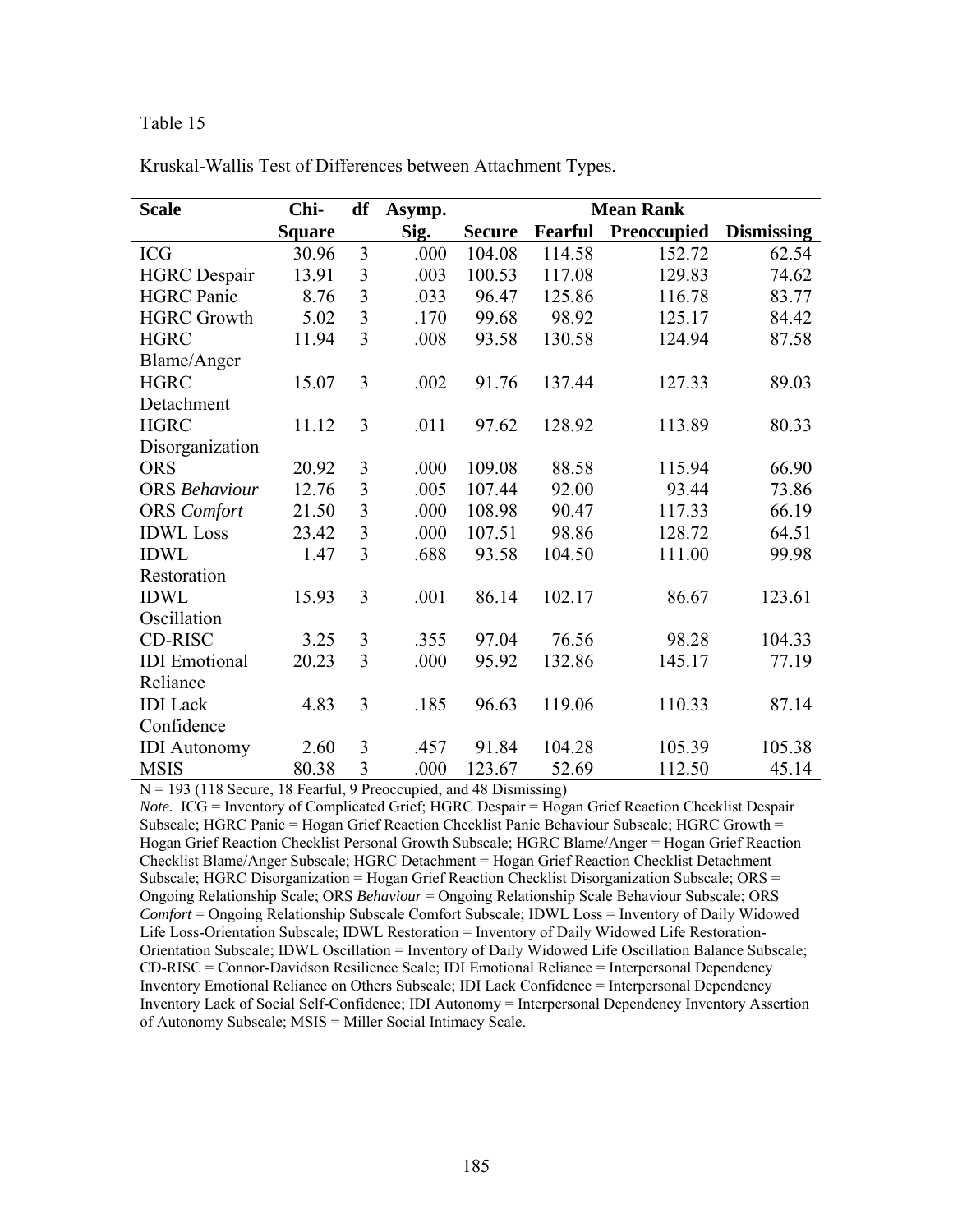Figure 1. Two Dimensional Model of Differences Between Four Attachment Styles Based on Bartholomew's (1990) and Brennen, Clark, and Shaver's (1998) Models

### **Model of Self (Anxiety)**

|                                  |                    | Positive<br>(Low)                                               | Negative<br>(High)                                         |
|----------------------------------|--------------------|-----------------------------------------------------------------|------------------------------------------------------------|
| <b>Model of</b><br><b>Others</b> | Positive<br>(Low)  | <b>SECURE</b><br>Comfortable with intimacy<br>and autonomy      | <b>PREOCCUPIED</b><br>Preoccupied with<br>relationships    |
| (Avoidance)                      | Negative<br>(High) | <b>DISMISSING</b><br>Dismissing of intimacy<br>Counterdependent | <b>FEARFUL</b><br>Fearful of intimacy<br>Socially avoidant |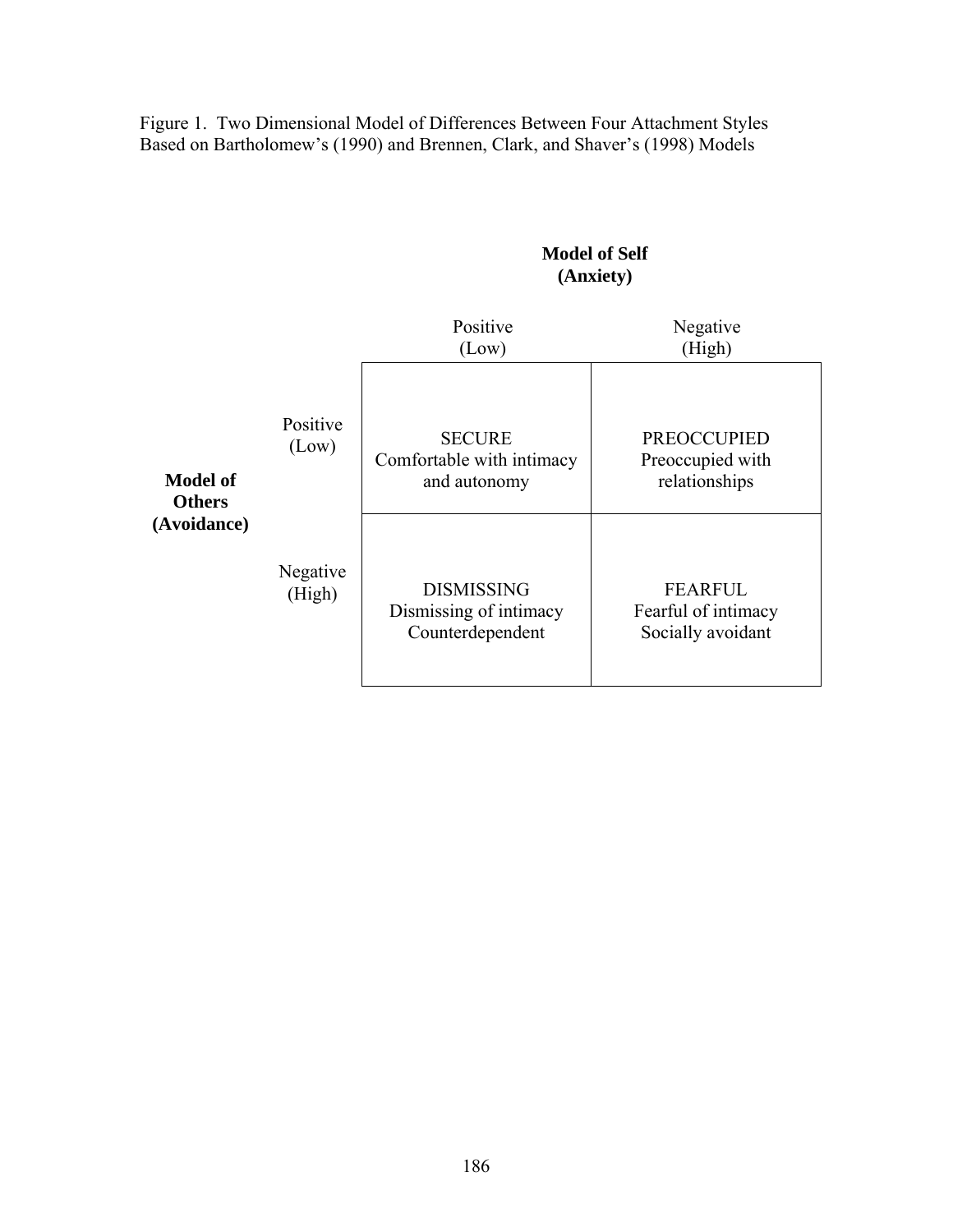

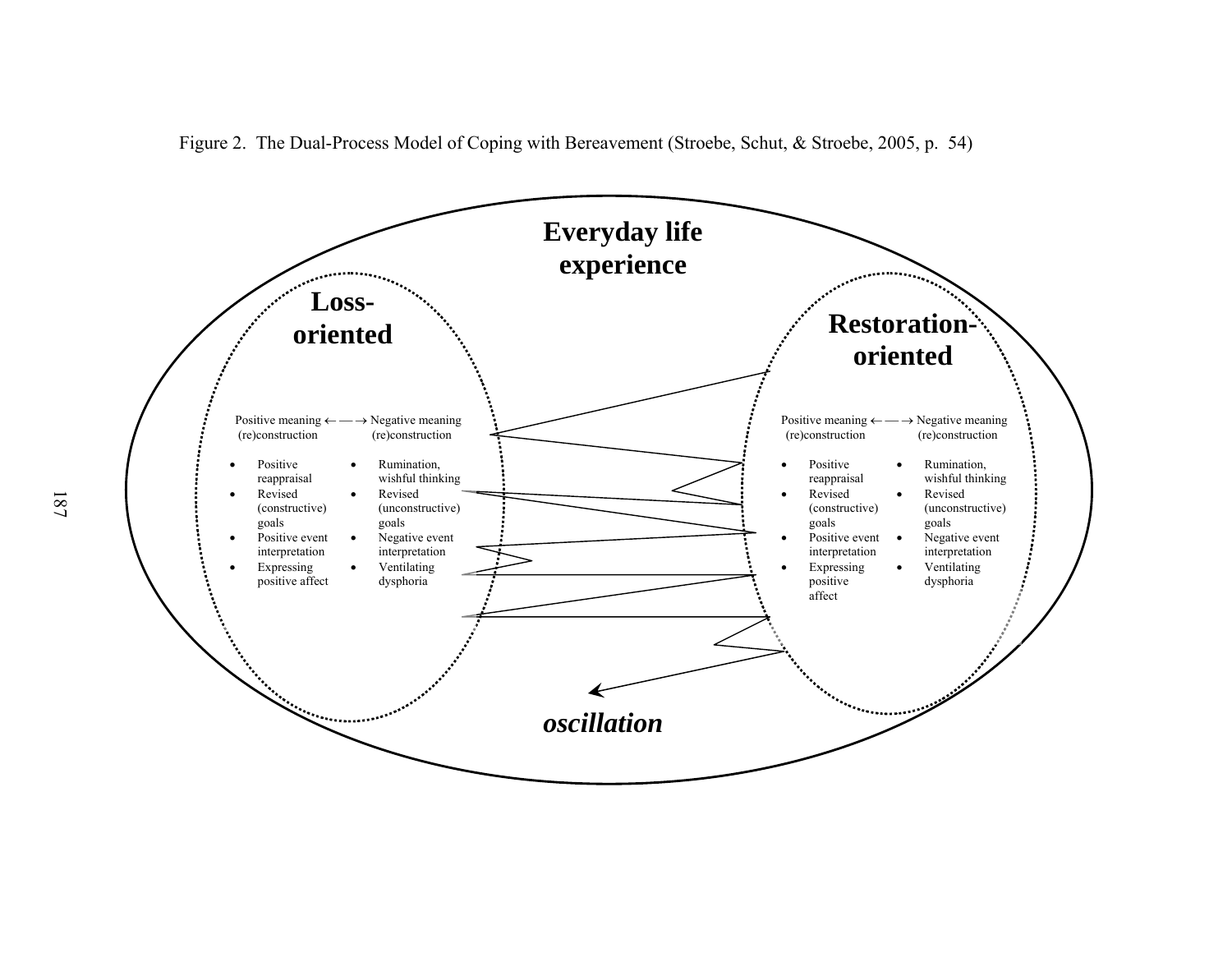Figure 3. Outcomes of Challenge: Potential Consequences for a Single Hypothetical Stressor (Leary & Ickovics, 1995, p. 127).

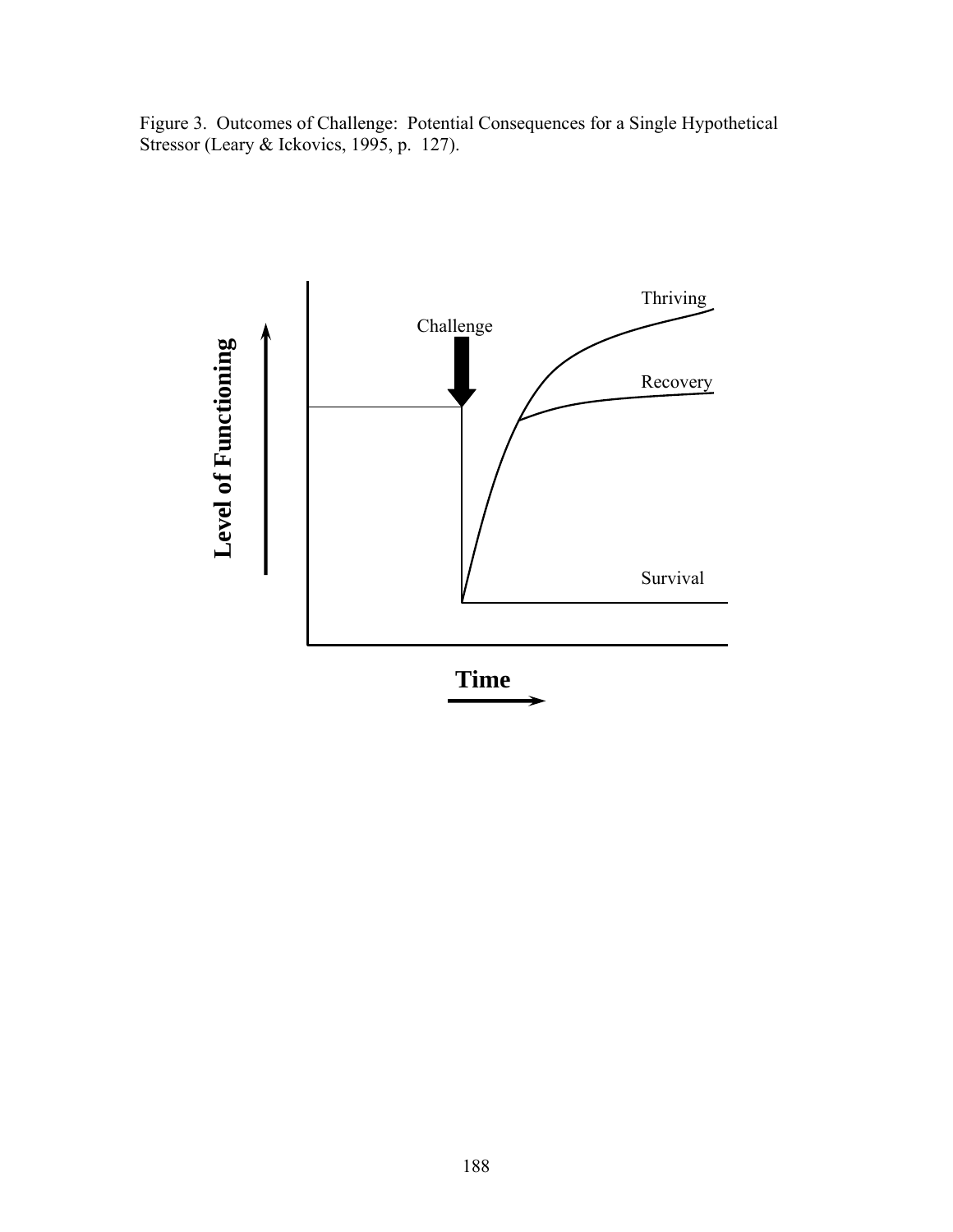

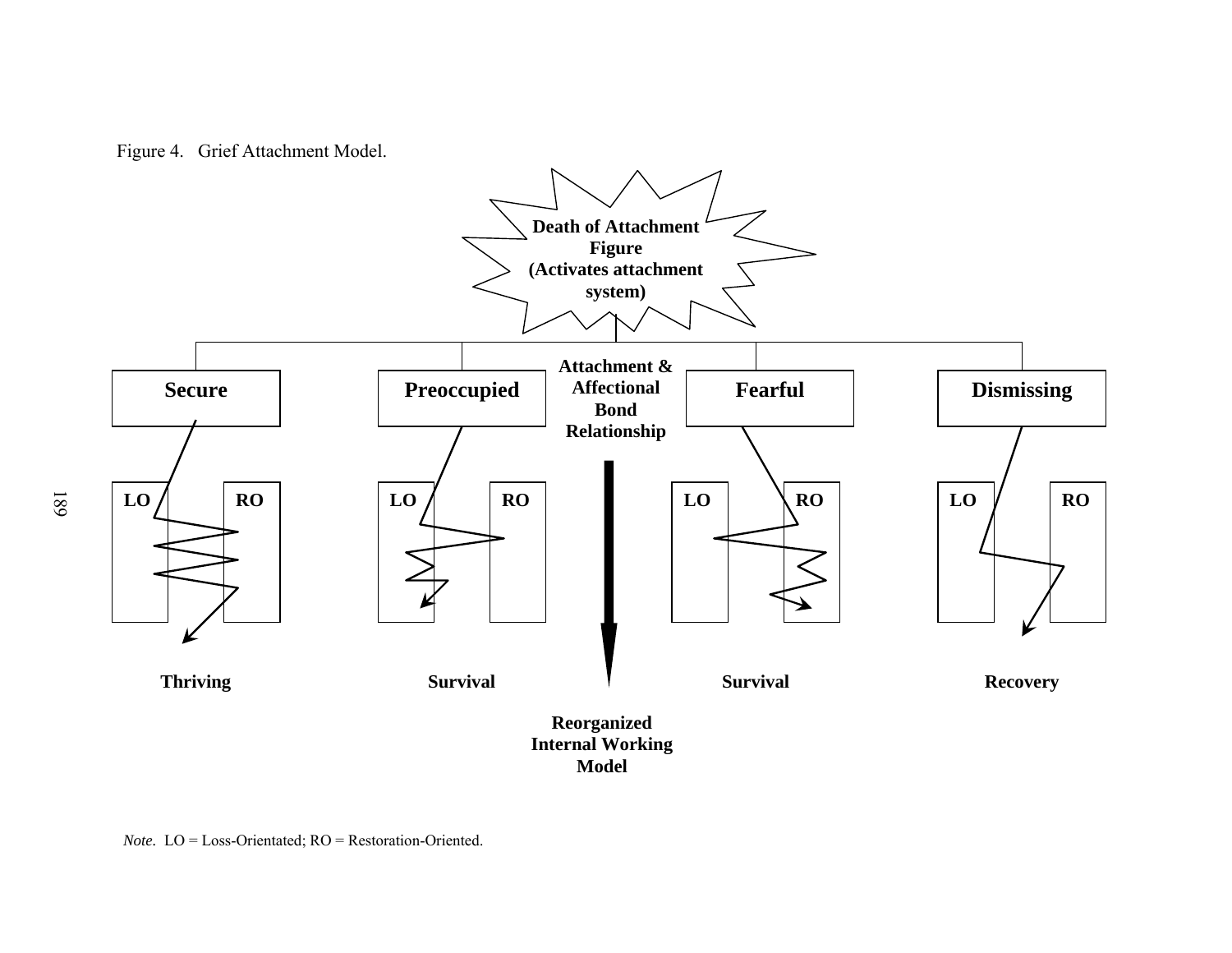#### Appendix A: **Study 1 Information and Consent Form**

**Investigator:** Tracey Waskowic, Graduate Student in Clinical Psychology **Supervisor:** Dr. Brian Chartier, Associate Professor, STM College, 966-8948

**Description:** This study is being conducted as part of a doctoral dissertation. The study focuses on the factors that may contribute to maintaining an ongoing relationship with a deceased individual. Specifically, the study examines the feelings and behaviours that one may engage in that help him/her to remain connected following a significant individual's death.

If you decide to participate in this study you will be asked to complete a two-part questionnaire and a list of demographic questions. The questionnaire will ask about common behaviours one may engage in to remain connected to a deceased person. The information that you provide will be used to help further our understanding of grief experiences following the death of a significant individual. Due to the focus and potentially sensitive nature of the questions you may find some of the questions difficult to complete, so please feel free to contact myself or Dr. Brian Chartier to discuss any of your concerns. You can reach me at [tracey.waskowic@usask.ca;](mailto:tracey.waskowic@usask.ca) Dr. Brian Chartier can be contacted at 966-8948, e-mail: [brian.chartier@usask.ca](mailto:brian.chartier@usask.ca)

 The study will take approximately 15 minutes to complete. Once completed you will find a debriefing sheet, which further explains the nature and purpose of the study. Please read the debriefing sheet only after you have fully completed the question booklet.

 The results of the study will be presented in an aggregate form to ensure your anonymity and confidentiality. Also, we ask that you return your question booklet without your name on it. Finally, any information you provide to us will be kept in a secure location for a period of five years following the completion of the study. The final results of the study may be published in journal articles or presented at conferences; however, at no point will individual participant information be released.

Completion and return of the question booklet indicates that you:

- $\sqrt{\phantom{a}}$  Understand the explanation of the study and that possible risks have sufficiently been explained to you.
- √ Are able to contact the individuals listed above should you have any questions or concerns at any time during the course of the study.
- $\sqrt{\frac{1}{\sqrt{1-\frac{1}{\sqrt{1-\frac{1}{\sqrt{1-\frac{1}{\sqrt{1-\frac{1}{\sqrt{1-\frac{1}{\sqrt{1-\frac{1}{\sqrt{1-\frac{1}{\sqrt{1-\frac{1}{\sqrt{1-\frac{1}{\sqrt{1-\frac{1}{\sqrt{1-\frac{1}{\sqrt{1-\frac{1}{\sqrt{1-\frac{1}{\sqrt{1-\frac{1}{\sqrt{1-\frac{1}{\sqrt{1-\frac{1}{\sqrt{1-\frac{1}{\sqrt{1-\frac{1}{\sqrt{1-\frac{1}{\sqrt{1-\frac{1}{\sqrt{1-\frac{1}{\sqrt{1-\frac{1}{\sqrt{1-\frac{1}{\sqrt{1-\frac$
- √ Consent to participate in the study.

### *Your experience and time is greatly appreciated!*

 $\_$  , and the contribution of the contribution of  $\mathcal{L}_\mathcal{A}$  , and the contribution of  $\mathcal{L}_\mathcal{A}$ 

Tracey Waskowic, B.A. Hons., B. Ed. Brian Chartier, Ph.D.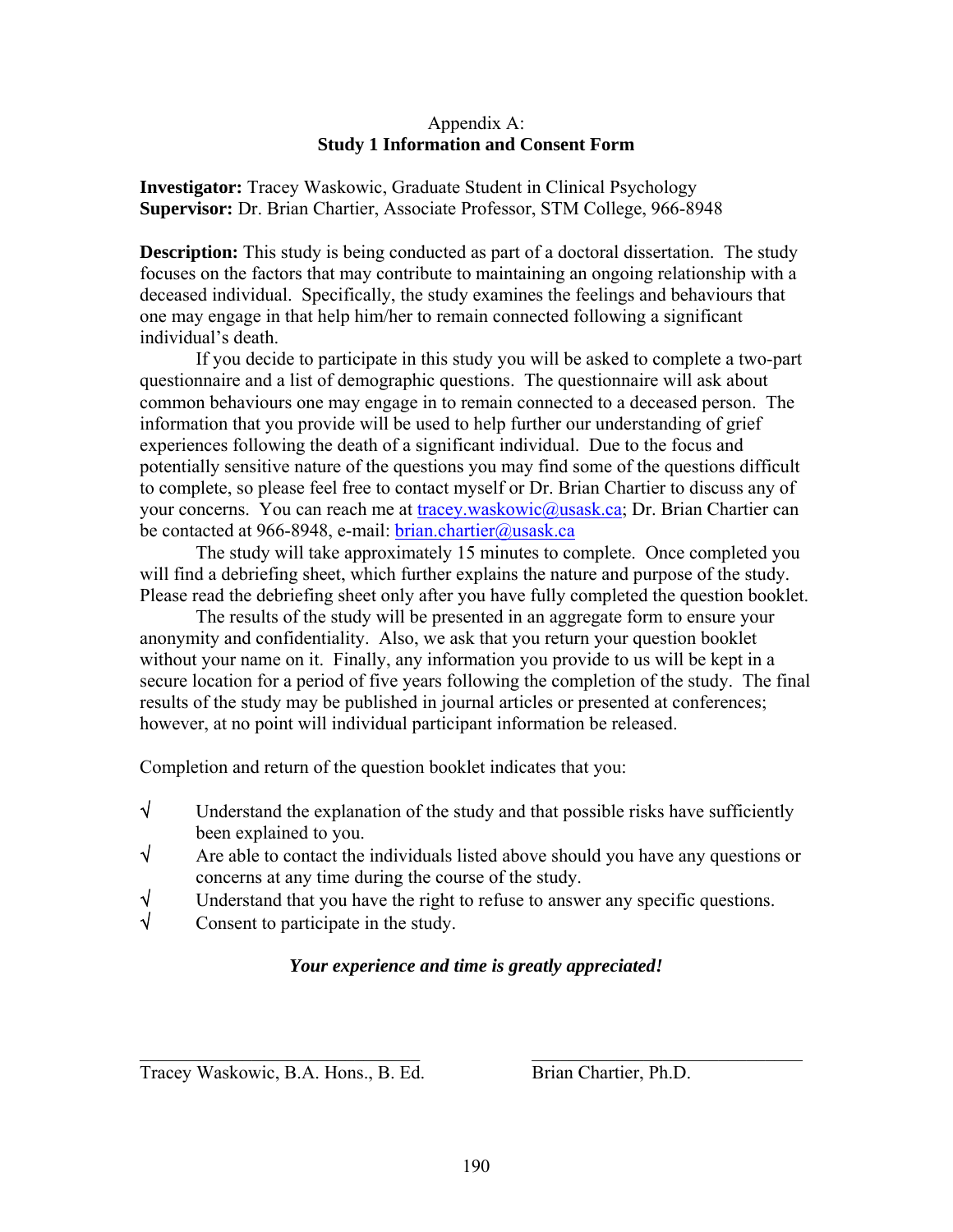Appendix B:

### **Study 1 Debriefing Letter**

#### *To Be Read Upon Completion of the Questionnaires*

**Thank you** for your time and participation in this study. Your assistance and experience are greatly valued and appreciated. The study you have just completed examines the relationship between the perceived closeness of a relationship and whether one engages in various behaviours to maintain an ongoing relationship following the person's death.

This type of research represents a relatively new area and therefore, the information you have shared will assist in increasing our understanding of how different people cope with the grief after the death of a spouse or partner. If you have any questions, concerns, or would like to discuss the study, please do not hesitate to contact us.

If you have any questions or comments regarding the study you have just completed please feel free to contact us and we'd be happy to discuss these with you. Your willingness to participate and assist with this research is sincerely appreciated.

 $\mathcal{L}_\text{max}$  and the contract of the contract of the contract of the contract of the contract of the contract of

Once again, **thank you**.

Tracey Waskowic, B.A. Hons, B. Ed. Brian Chartier, Ph.D Graduate Student, Clinical Psychology Associate Professor, Psychology

tracey.waskowic@usask.ca (306) 966-8948 or brian.chartier@usask.ca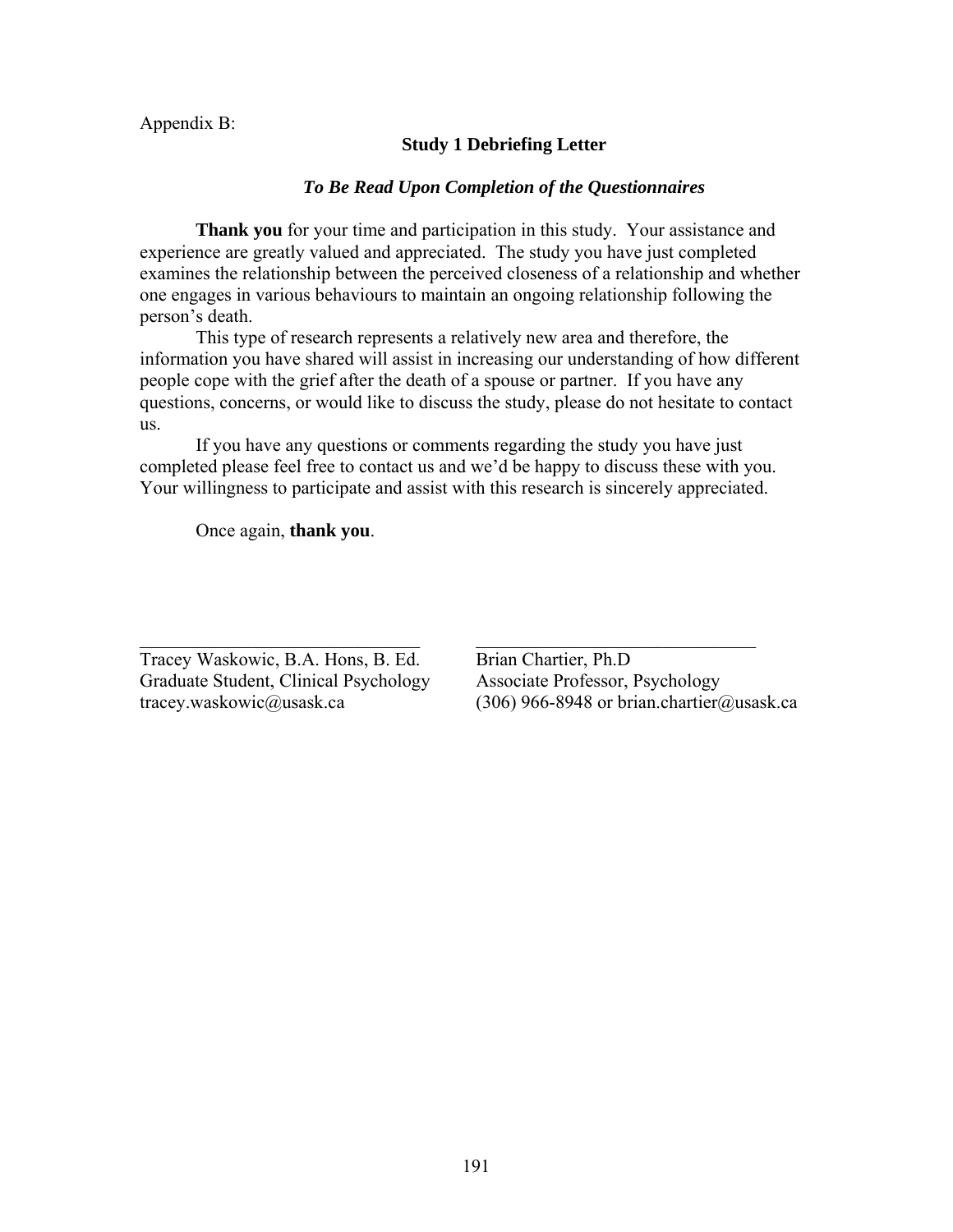Appendix C:

### **Study 1 Demographic Questionnaire**

### *Instructions: Please indicate the appropriate response to the following questions:*

- 1. Your gender (check appropriate answer):
	- male temale  $\sim$  female
- 2. Please indicate your age in years:
- 3. Highest level of education completed: \_\_\_\_\_\_\_\_\_\_\_\_\_\_\_\_\_\_\_\_\_\_\_\_\_\_\_\_\_\_\_\_\_\_\_
- 4. Was the deceased your (check one):

| spouse/partner         | sibling    | friend       |
|------------------------|------------|--------------|
| parent                 | aunt/uncle | niece/nephew |
| child                  | cousin     | acquaintance |
| grandparent            | grandchild |              |
| other (please specify) |            |              |

5. Looking back, my relationship with this person was (check one):

 $\Box$  Closer than any relationship I've ever had before or since

- $\Box$  Closer than most relationships I've had with other people
- $\Box$  About as close as most of my relationships with others
- $\Box$  Not as close as most of my relationships
- $\Box$  Not very close at all
- 6. Was the death of this person:

| Sudden         | Tragic | Expected | Accidental |
|----------------|--------|----------|------------|
| Other, specify |        |          |            |

- 7. How long did you know this person: year(s) month(s)
- 8. How long has it been since this person's death:  $year(s)$  month(s)
- 9. How well do you feel you knew this person (check one):

\_\_\_\_\_\_ Not well at all \_\_\_\_\_\_ Somewhat \_\_\_\_\_\_ Very well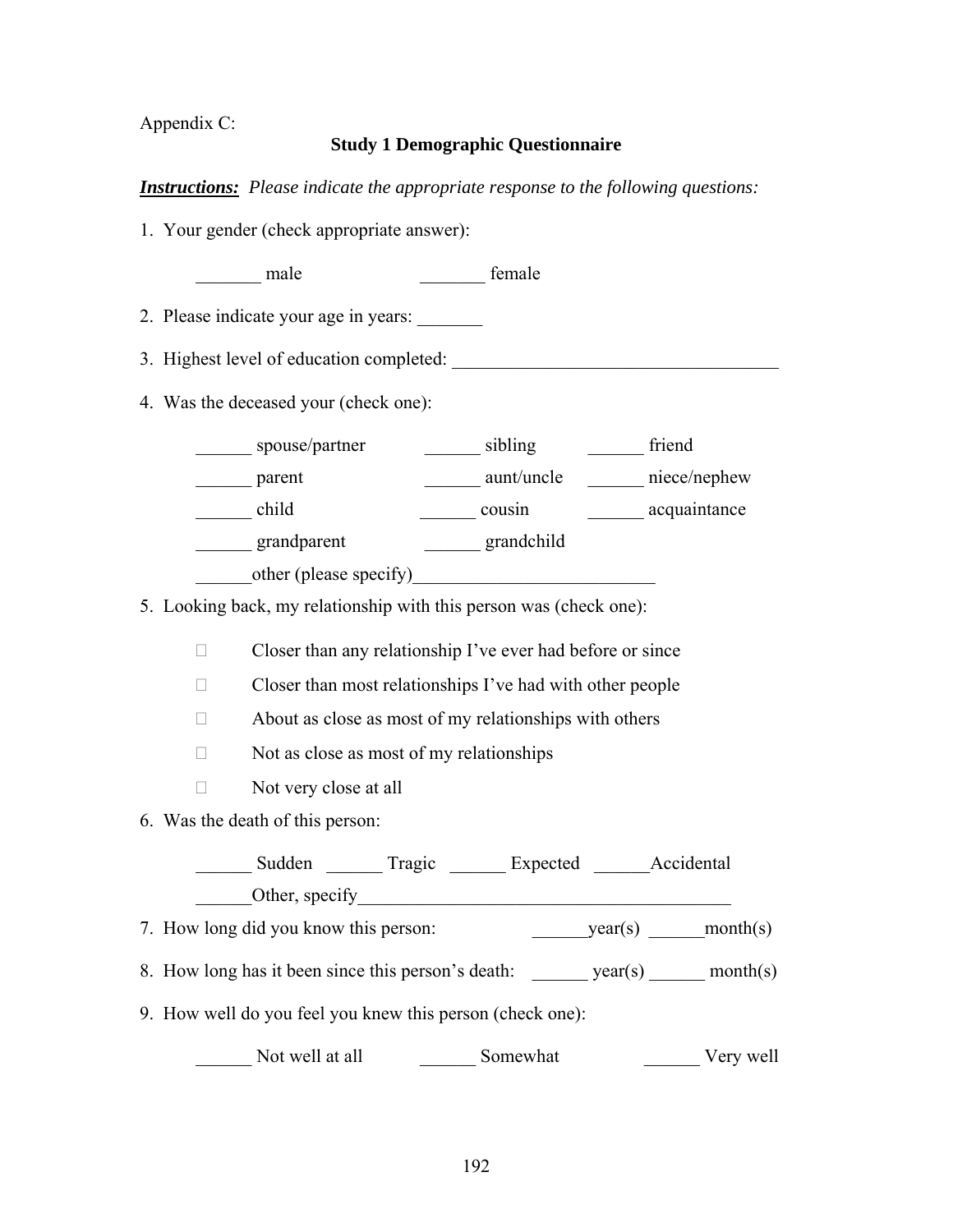Appendix D:

# **Ongoing Relationship Scale (Waskowic & Chartier, 2006)**

*Instructions: Please read and respond to each question by circling the answer that is most true for you.* 

| 1. If the grave were accessible I would visit the grave?                                           | Yes        | N <sub>0</sub> |
|----------------------------------------------------------------------------------------------------|------------|----------------|
| 2. Do you have interchanges (i.e., talk) with ?                                                    | Yes        | N <sub>0</sub> |
| 3. Does have an ongoing influence in the way<br>you live your life?                                | Yes        | N <sub>0</sub> |
|                                                                                                    | <b>Yes</b> | N <sub>0</sub> |
| 5. Do you anticipate reuniting with _______ one day?                                               | Yes        | N <sub>0</sub> |
| 6. Do you keep/have objects that belonged to/remind<br>you of ?                                    | Yes        | N <sub>0</sub> |
| 7. Do you engage in behaviours/activities as a way of expressing<br>your ongoing love for _______? | Yes        | No.            |
| 8. Do you find yourself doing things that would have<br>thought to be the right thing to do?       | Yes        | N <sub>0</sub> |
| 9. Do you have a sense of "s presence in your life?                                                | Yes        | N <sub>0</sub> |
| 10. Do you reminisce about _______?                                                                | Yes        | N <sub>0</sub> |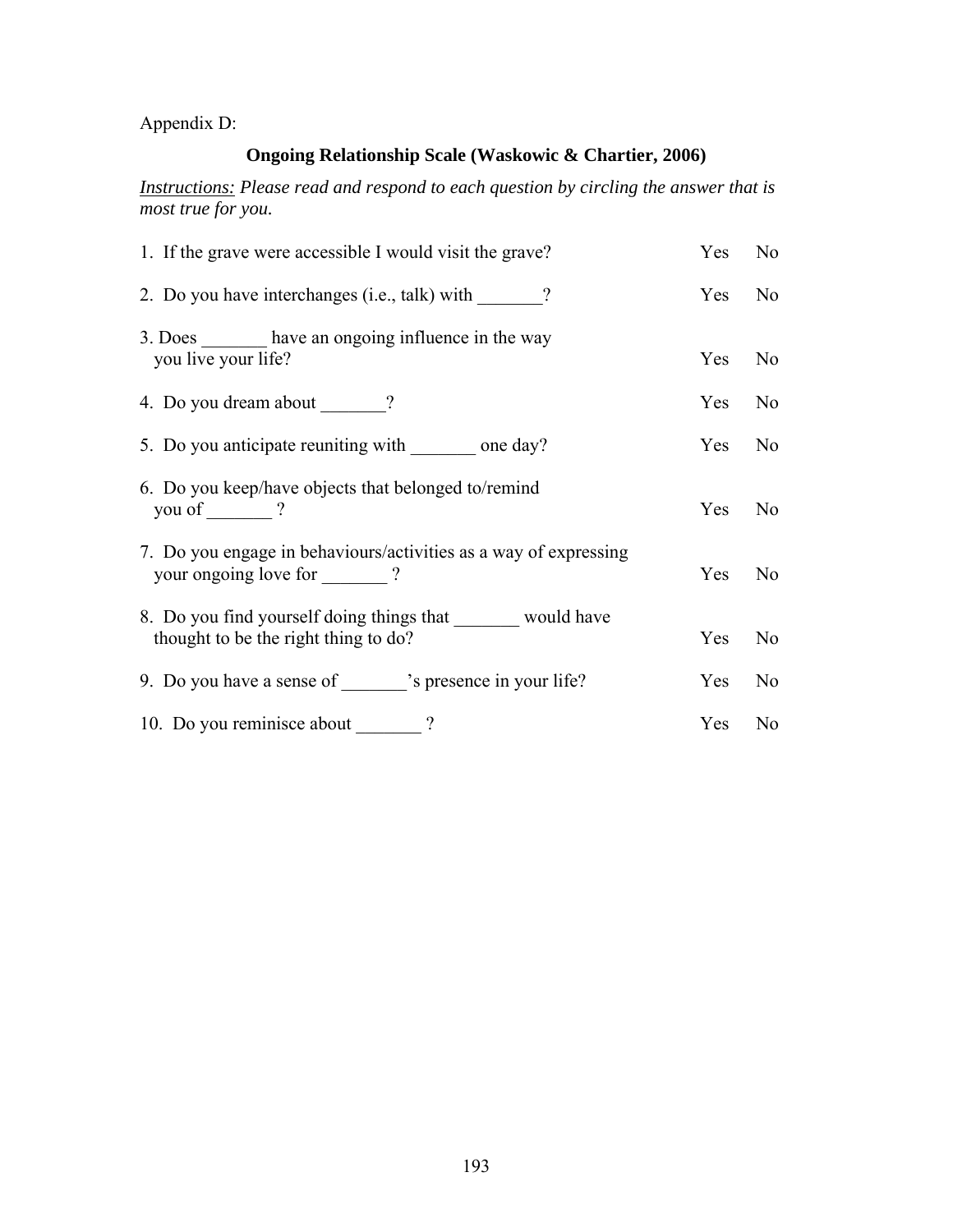*Instructions: Please read each statement carefully, and choose the number that best describes the way you feel. Circle the number beside the statement that best describes you. Please do not skip any items.* 

| $\bf{0}$<br>Does not describe me at all<br>Does not quite describe me<br>1<br><b>Describes me fairly well</b><br>$\overline{2}$ | 3<br>$\overline{\mathbf{4}}$ | <b>Describes me well</b><br>Describes me very well |
|---------------------------------------------------------------------------------------------------------------------------------|------------------------------|----------------------------------------------------|
|                                                                                                                                 |                              |                                                    |
| 2. When I talk to _____________ about what's going on in my life I                                                              |                              |                                                    |
|                                                                                                                                 |                              |                                                    |
|                                                                                                                                 |                              |                                                    |
| 5. Knowing I will eventually be reunited with __________                                                                        |                              |                                                    |
| 6. I have kept things that belonged to ______________ because                                                                   |                              |                                                    |
| 7. Doing things that shows my ongoing love for __________                                                                       |                              |                                                    |
| 8. It brings me comfort when I find myself doing things that                                                                    |                              |                                                    |
| 9. It is comforting to feel ______________'s presence in my life and                                                            |                              |                                                    |
| 10. Reminiscing about when was alive makes me                                                                                   |                              |                                                    |

#### Scoring:

1. Full Scale – add total of all items. Scores range from 0 to 50 with 25 as midpoint.

2. Behaviour subscale – add total for items 1 through 10 on first half of scale, where a 'Yes' response  $= 1$  and a 'No' response  $= 0$ . Scores may vary from 0 to 10 with 5 as the midpoint.

3. Comfort subscale – add total for last 10 items of full scale. Scores can range from 0 to 40 with 20 being the midpoint.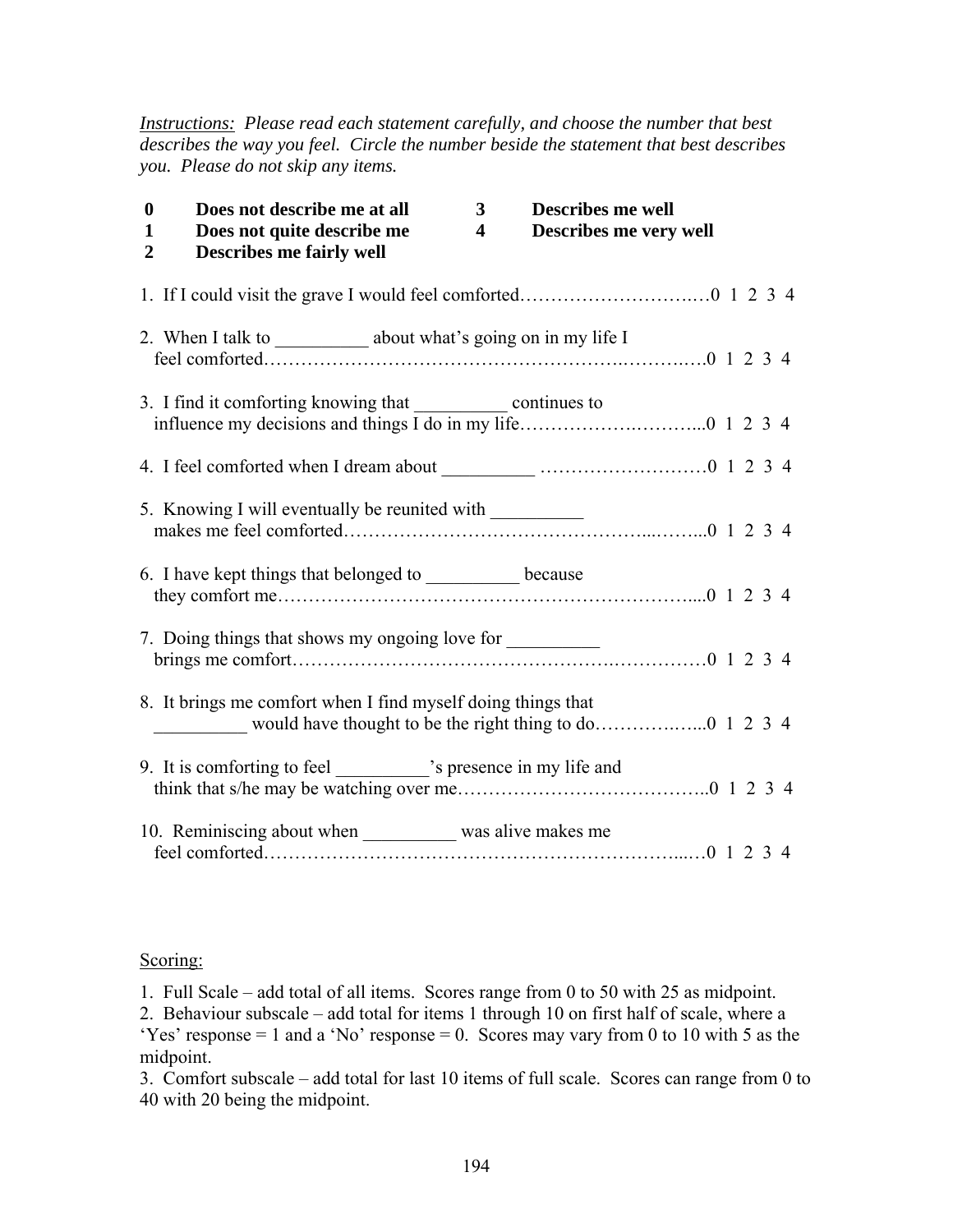## Appendix E:

# **Continuing Bonds Scale (Fiels, Gal-Oz, & Bonanno, 2003)**

*Instructions:* With the deceased person in mind respond to the following statements by circling the appropriate number for each item.

|     |                                                                                                          | <b>Not</b><br>at all<br>true |                | <b>Somewhat</b><br>true |                | <b>Very</b><br>true |
|-----|----------------------------------------------------------------------------------------------------------|------------------------------|----------------|-------------------------|----------------|---------------------|
| 1.  | I seek out things to remind me of<br>him/her.                                                            | 1                            | $\overline{2}$ | 3                       | $\overline{4}$ | 5                   |
| 2.  | I keep items that belonged to or were<br>closely associated with him/her as a<br>reminder of him/her.    | 1                            | $\overline{2}$ | 3                       | $\overline{4}$ | 5                   |
| 3.  | I like to reminisce with others about<br>him/her.                                                        | 1                            | $\overline{2}$ | 3                       | $\overline{4}$ | 5                   |
| 4.  | I have inner conversations with him/her<br>where I turn to him/her for comfort or<br>advice.             | $\mathbf{1}$                 | $\overline{2}$ | 3                       | $\overline{4}$ | 5                   |
| 5.  | Even though no longer physically<br>present, he/she continues to be a loving<br>presence in my life.     | $\mathbf{1}$                 | $\overline{2}$ | $\overline{3}$          | $\overline{4}$ | 5                   |
| 6.  | I am aware of having taken on many of<br>his/her habits, values, or interests.                           | $\mathbf{1}$                 | $\overline{2}$ | 3                       | $\overline{4}$ | 5                   |
| 7.  | I attempt to carry out his/her wishes.                                                                   | 1                            | $\overline{2}$ | 3                       | 4              | 5                   |
| 8.  | I am aware of the positive influence of<br>him/her on who I am today.                                    | 1                            | $\overline{2}$ | $\overline{3}$          | $\overline{4}$ | 5                   |
| 9.  | I have many fond memories that bring<br>joy to me.                                                       | 1                            | $\overline{2}$ | 3                       | $\overline{4}$ | 5                   |
| 10. | When making decisions, I imagine<br>his/her viewpoint and use this as a guide<br>in deciding what to do. | 1                            | $\overline{2}$ | 3                       | $\overline{4}$ | 5                   |
| 11. | I experience him/her as continuing to live<br>on through me.                                             | 1                            | $\overline{2}$ | 3                       | $\overline{4}$ | 5                   |

# Scoring:

Total CBS score is calculated by summing items 1 through 11.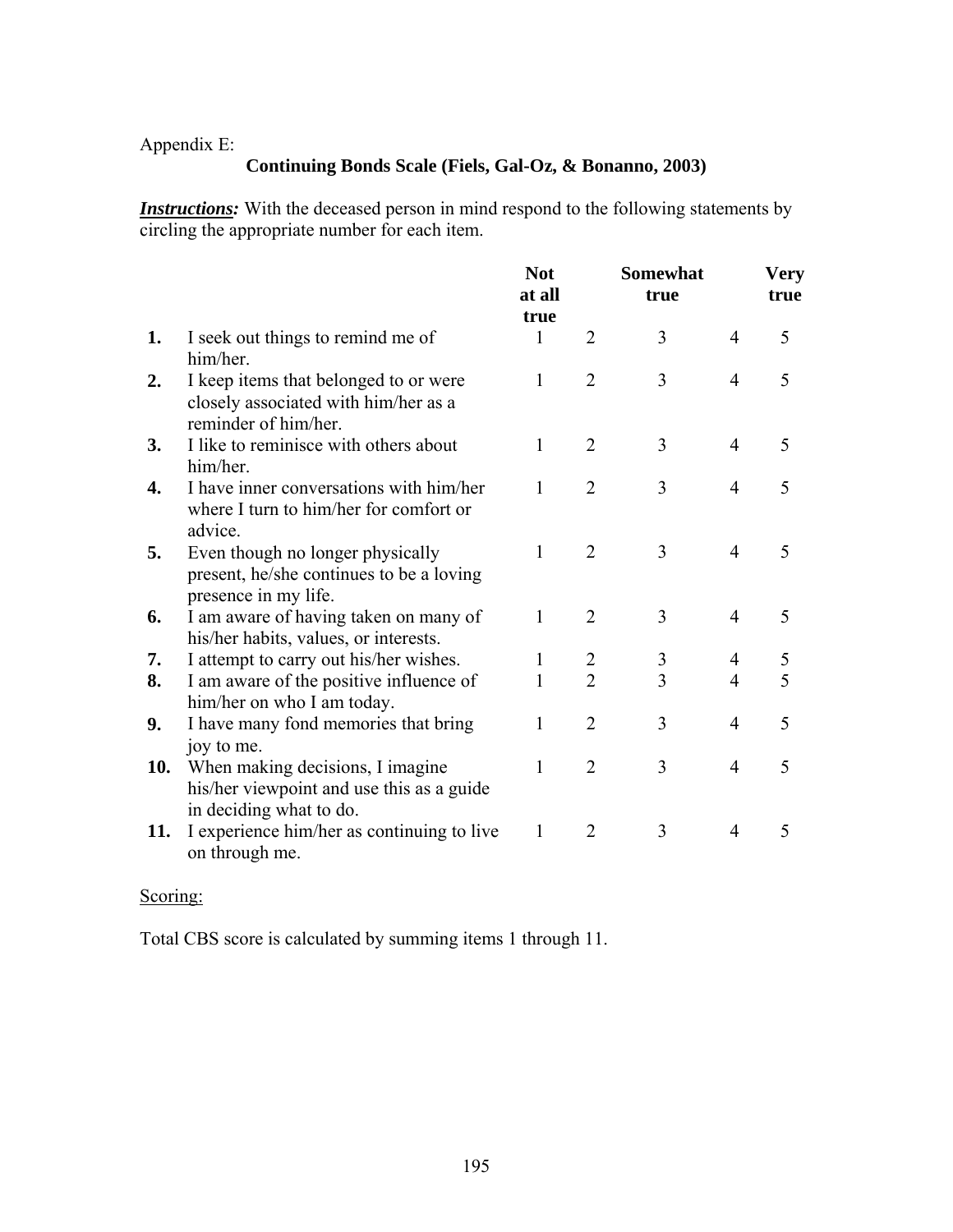# Appendix F:

### **Miller Social Intimacy Scale (Miller & Lefcourt, 1982)**

### *Instructions:*

A number of phrases are listed below that describe the kind of relationships people have with others. Indicate, by circling the appropriate letters in the answer field, how you would describe your relationship with \_\_\_\_\_\_\_\_\_\_\_\_\_\_\_\_\_.

|                                                                                                          | <b>Very</b><br>rarely |   | <b>Some</b><br>of the<br>time |   | <b>Almost</b><br>always |
|----------------------------------------------------------------------------------------------------------|-----------------------|---|-------------------------------|---|-------------------------|
| 1. When you had leisure time how<br>often did you choose to spend it with<br>him/her alone?              | A                     | B | $\mathcal{C}$                 | D | E                       |
| 2. How often did you keep very<br>personal information to yourself and<br>did not share it with him/her? | A                     | B | $\mathcal{C}$                 | D | E                       |
| 3. How often did you show him/her<br>affection?                                                          | A                     | B | $\mathcal{C}$                 | D | E                       |
| 4. How often did you confide very<br>personal information to him/her?                                    | $\mathbf{A}$          | B | $\mathcal{C}$                 | D | E                       |
| 5. How often were you able to<br>understand his/her feelings?                                            | $\mathbf{A}$          | B | $\mathcal{C}$                 | D | E                       |
| 6. How often did you feel close to<br>him/her?                                                           | A                     | B | $\mathcal{C}$                 | D | E                       |
| 7. How much did you like to spend<br>time alone with him/her?                                            | A                     | B | $\mathcal{C}$                 | D | E                       |
| 8. How much did you feel like being<br>encouraging and supportive to<br>him/her when he/she was unhappy? | $\mathbf{A}$          | B | $\mathcal{C}$                 | D | E                       |
| 9. How close did you feel to him/her<br>most of the time?                                                | $\mathsf{A}$          | B | $\mathcal{C}$                 | D | E                       |
| 10. How important was it to you to<br>listen to his/her personal disclosures?                            | A                     | B | $\mathcal{C}$                 | D | E                       |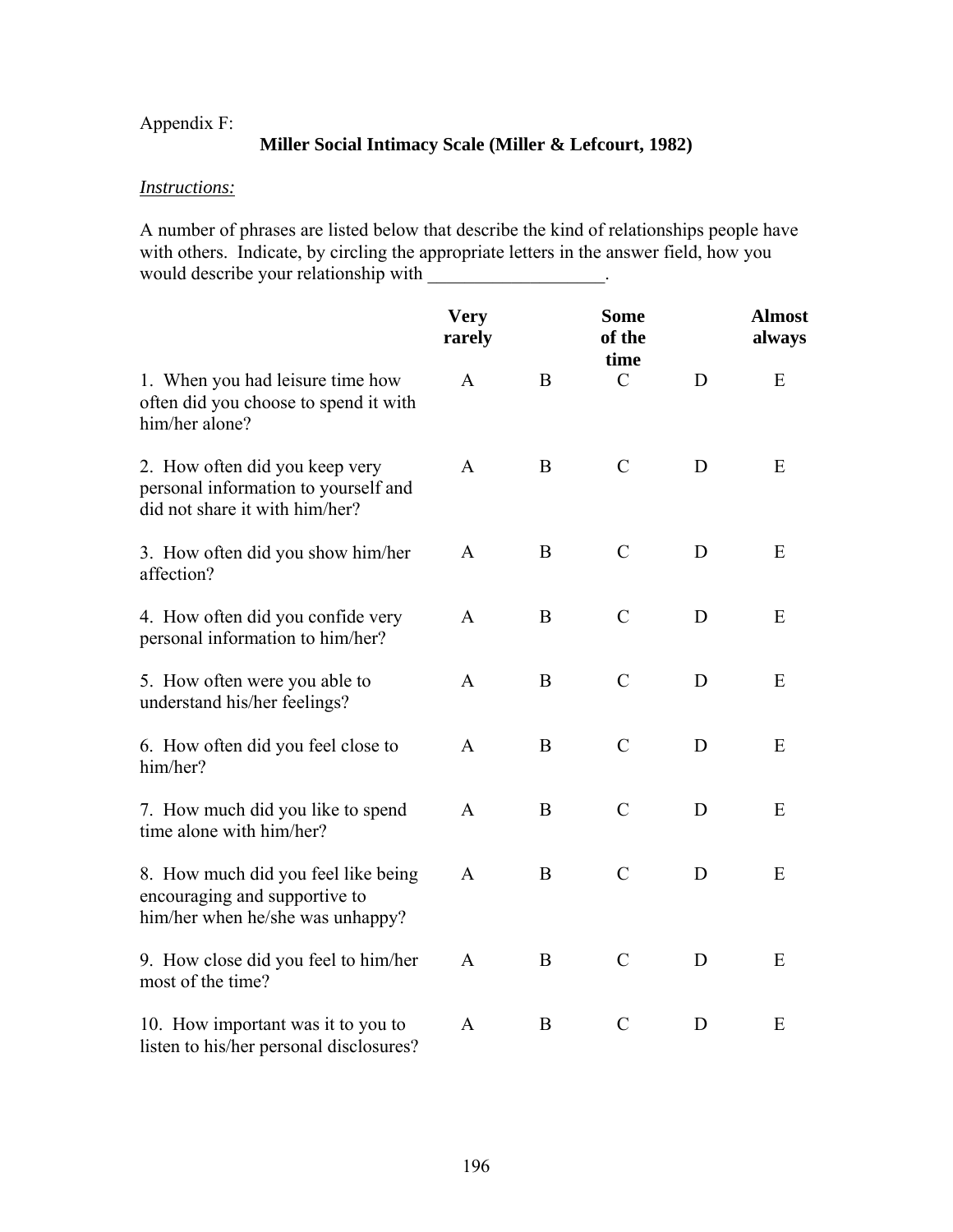| 11. How satisfying was your<br>relationship with him/her?                                                        | A            | B | $\mathcal{C}$ | D | Ε |
|------------------------------------------------------------------------------------------------------------------|--------------|---|---------------|---|---|
| 12. How affectionate did you feel<br>towards him/her?                                                            | $\mathsf{A}$ | B | $\mathcal{C}$ | D | E |
| 13. How important was it to you<br>that he/she understood your feelings?                                         | $\mathsf{A}$ | B | C             | D | Ε |
| 14. How much damage was caused<br>by a typical disagreement in your<br>relationship with him/her?                | $\mathsf{A}$ | B | $\mathcal{C}$ | D | E |
| 15. How important was it to you<br>that he/she be encouraging and<br>supportive to you when you were<br>unhappy? | A            | B | C             | D | Ε |
| 16. How important was it to you<br>that he/she showed you affection?                                             | $\mathbf{A}$ | B | $\mathcal{C}$ | D | E |
| 17. How important was your<br>relationship with him/her in your<br>life?                                         | $\mathbf{A}$ | B | $\mathcal{C}$ | D | E |

# Scoring:

Items 2 and 14 are reversed-scored, then individual items are summed  $(A=1, E=5)$  to produce an overall score for the MSIS, with higher scores indicating greater amounts of social intimacy.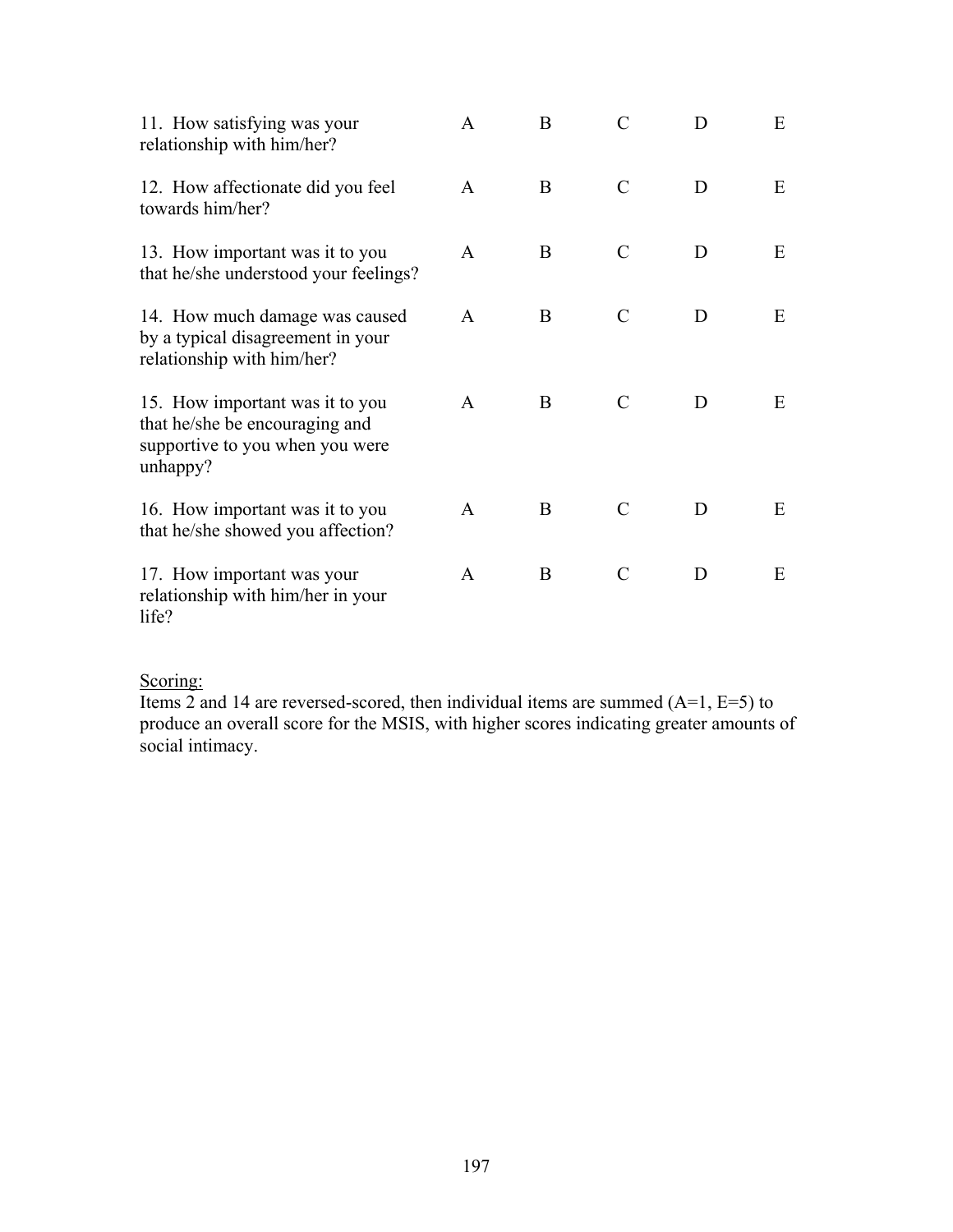## Appendix G:

### **Penn State Worry Questionnaire (Meyer, Miller, Metzger, & Borkovec, 1990)**

### *Instructions:*

Enter the number from the scale below that best describes how typical or characteristic each of the 16 items is of you, putting the number next to the item.

| Not at all typical | Somewhat typical | Very typical |
|--------------------|------------------|--------------|

- \_\_\_\_\_ 1. If I don't have enough time to do everything, I don't worry about it.
- 2. My worries overwhelm me.
- 3. I don't' tend to worry about things.
- 4. Many situations make me worry.
- 5. I know I shouldn't worry about things, but I just can't help it.
- \_\_\_\_\_ 6. When I am under pressure, I worry a lot.
- 7. I am always worrying about something.
- 8. I find it easy to dismiss worrisome thoughts.
- \_\_\_\_\_ 9. As soon as I finis one task, I start to worry about everything else I have to do.
- 10. I never worry about anything.
- 11. When there is nothing more I can do about a concern, I don't worry about it anymore.
- 12. I've been a worrier all my life.
- 13. I notice that I have been worrying about things.
- 14. Once I start worrying, I can't stop.
- 15. I worry all the time.
- 16. I worry about projects until they are all done.

### Scoring:

Items 1, 3, 8, 10, and 11 are reverse-scored, and then sum individual items for the total score. Higher scores suggest a stronger tendency to worry.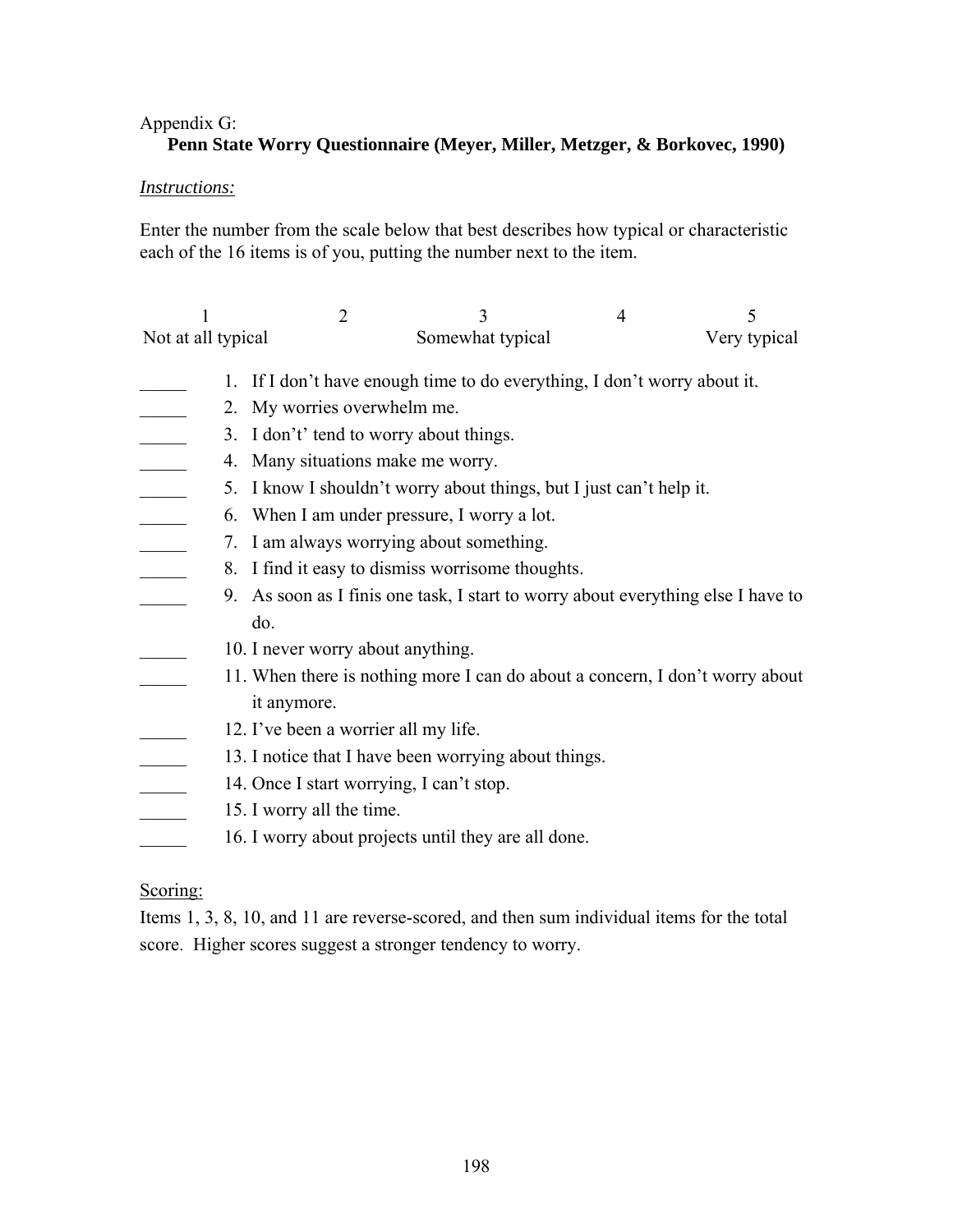### Appendix H:

### **Trait Anger Scale (Spielberger, Jacobs, & Crane, 1983)**

### *Instructions:*

A number of statements that people have used to describe themselves are given below. Read the statements below and indicate how you *generally* feel by placing the appropriate number next to each item.

- $1 =$  Almost never  $2 =$ Sometimes  $3$  = Often  $4 =$  Almost always
- 1. I have a fiery temper.
	- 2. I am quick tempered.
- 3. I am a hot-headed person.
- \_\_\_\_\_ 4. It makes me furious when I am criticized in front of others.
	- 5. I get angry when I'm slowed down by others' mistakes.
- \_\_\_\_\_ 6. I feel infuriated when I do a good job and get a poor evaluation.
- 7. I fly off the handle.
- 8. I feel annoyed when I am not given recognition for doing good work.
- 9. When I get mad, I say nasty things.
- 10. When I get frustrated, I feel like hitting someone.

Scoring:

Sum the individual items. Scores range from 10 to 40. Higher scores reflect greater anger.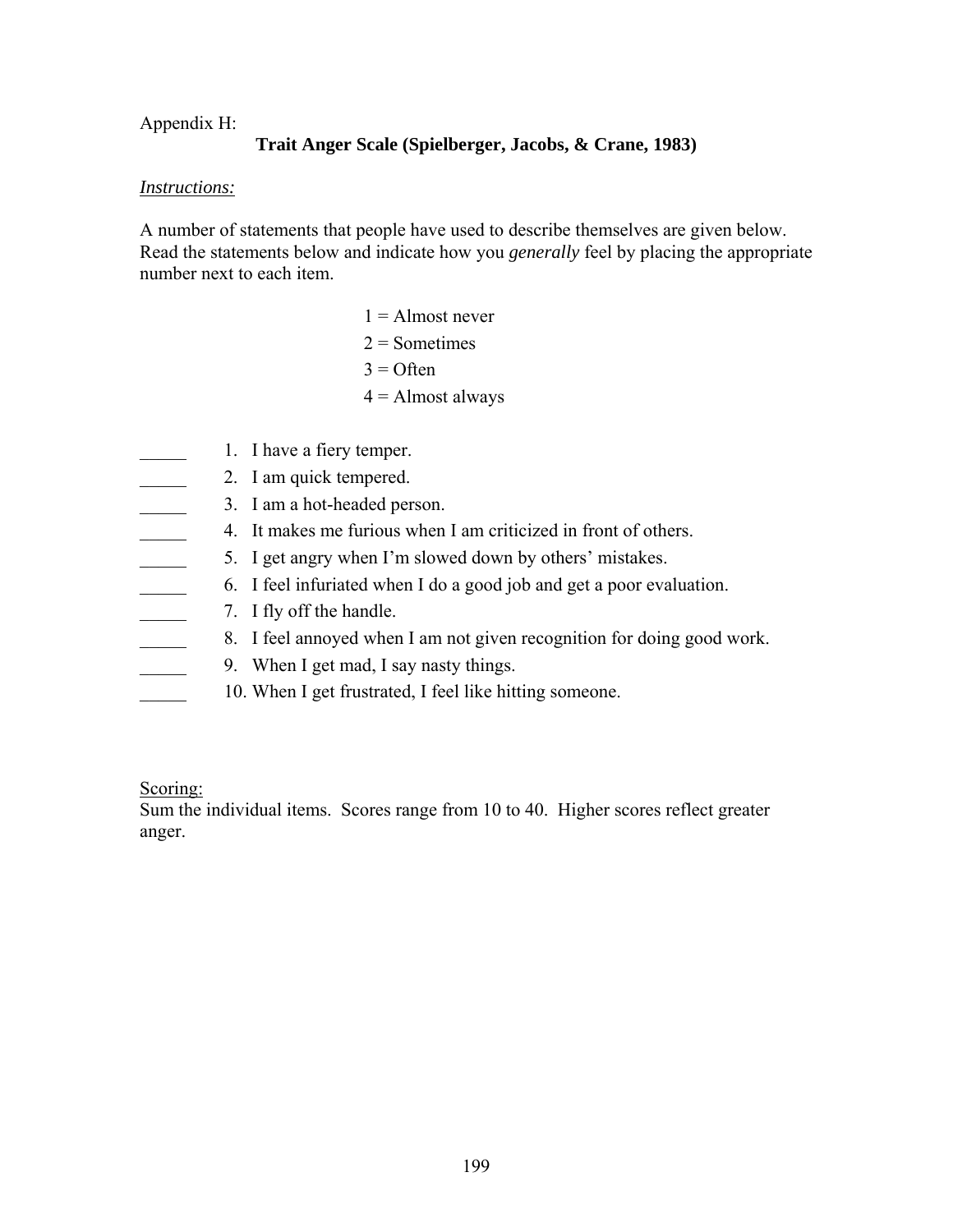# Appendix I:

### **Marlowe-Crowne Social Desirability Scale (Reynolds, 1982)**

### *Instructions:* **Please circle the appropriate response to the following statements.**

| 1.  | It is sometimes hard for me to go on with my work if I am not<br>encouraged.                                        | T | F            |
|-----|---------------------------------------------------------------------------------------------------------------------|---|--------------|
| 2.  | I sometimes feel resentful when I don't get my way.                                                                 | T | $\mathbf{F}$ |
| 3.  | On a few occasions, I have given up doing something because I thought<br>too little of my ability.                  | T | $\mathbf F$  |
| 4.  | There have been times when I felt like rebelling against people in<br>authority even though I knew they were right. | T | F            |
| 5.  | No matter who I'm talking to, I'm always a good listener.                                                           | T | $\mathbf{F}$ |
| 6.  | There have been occasions when I took advantage of someone.                                                         | T | F            |
| 7.  | I'm always willing to admit it when I make a mistake.                                                               | T | $\mathbf{F}$ |
| 8.  | I sometimes try to get even rather than forgive and forget.                                                         | T | $\mathbf{F}$ |
| 9.  | I am always courteous, even to people who are disagreeable.                                                         | T | $\mathbf{F}$ |
| 10. | I have never been irked when people expressed ideas very different from<br>my own.                                  | T | $\mathbf{F}$ |
| 11. | There have been times when I was quite jealous of the good fortune of<br>others.                                    | T | F            |
| 12. | I am sometimes irritated by people who ask favours of me.                                                           | T | $\mathbf{F}$ |
| 13. | I have never deliberately said something that hurt someone's feelings.                                              | Т | F            |

# Scoring:

Reverse score items 1, 2, 3, 4, 6, 8, 11, and 12 then add total sum of items 1 through 13.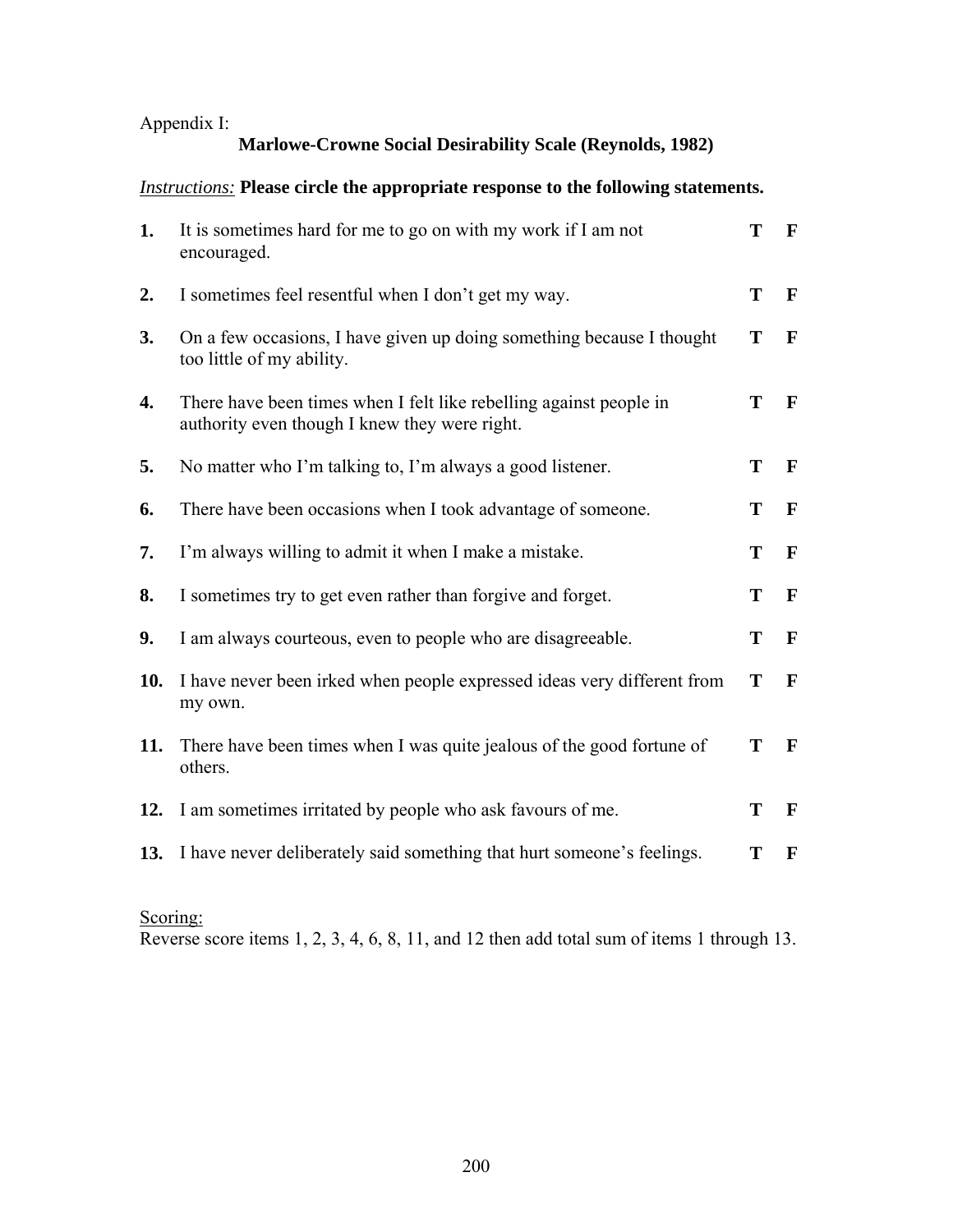Appendix J:

### **Study 2 Information and Consent Form**

**Investigator:** Tracey Waskowic, Graduate Student in Clinical Psychology **Supervisor:** Dr. Brian Chartier, Associate Professor, STM College, 966-8948

**Description:** This study is being conducted as part of a doctoral dissertation. The study focuses on the factors that may contribute to maintaining an ongoing relationship with a deceased individual. Specifically, the study examines the feelings and behaviours that one may engage in that help him/her to remain connected following a significant individual's death.

If you decide to participate in this study you will be asked to complete a four-part questionnaire and a list of demographic questions. The questionnaire will assess grief experiences and your relationship with the deceased prior to his/her death. The information that you provide will be used to help further our understanding of grief experiences following the death of a significant individual. Due to the focus and potentially sensitive nature of the questions you may find some of the questions difficult to complete, so please feel free to contact myself or Dr. Brian Chartier to discuss any of your concerns. You can reach me at [tracey.waskowic@usask.ca;](mailto:tracey.waskowic@usask.ca) Dr. Brian Chartier can be contacted at 966-8948, e-mail: [brian.chartier@usask.ca](mailto:brian.chartier@usask.ca)

 The study will take approximately 45 minutes to complete. Once completed you will find a debriefing sheet, which further explains the nature and purpose of the study. Please read the debriefing sheet only after you have fully completed the question booklet.

 The results of the study will be presented in an aggregate form to ensure your anonymity and confidentiality. Also, we ask that you return your question booklet without your name on it. Finally, any information you provide to us will be kept in a secure location for a period of five years following the completion of the study. The final results of the study may be published in journal articles or presented at conferences; however, at no point will individual participant information be released.

Completion and return of the question booklet indicates that you:

- $\sqrt{\phantom{a}}$  Understand the explanation of the study and that possible risks have sufficiently been explained to you.
- √ Are able to contact the individuals listed above should you have any questions or concerns at any time during the course of the study.
- $\sqrt{\frac{1}{\sqrt{1-\frac{1}{\sqrt{1-\frac{1}{\sqrt{1-\frac{1}{\sqrt{1-\frac{1}{\sqrt{1-\frac{1}{\sqrt{1-\frac{1}{\sqrt{1-\frac{1}{\sqrt{1-\frac{1}{\sqrt{1-\frac{1}{\sqrt{1-\frac{1}{\sqrt{1-\frac{1}{\sqrt{1-\frac{1}{\sqrt{1-\frac{1}{\sqrt{1-\frac{1}{\sqrt{1-\frac{1}{\sqrt{1-\frac{1}{\sqrt{1-\frac{1}{\sqrt{1-\frac{1}{\sqrt{1-\frac{1}{\sqrt{1-\frac{1}{\sqrt{1-\frac{1}{\sqrt{1-\frac{1}{\sqrt{1-\frac{1}{\sqrt{1-\frac$
- √ Consent to participate in the study.

### *Your experience and time is greatly appreciated!*

 $\_$  , and the contribution of the contribution of  $\mathcal{L}_\mathcal{A}$  , and the contribution of  $\mathcal{L}_\mathcal{A}$ 

Tracey Waskowic, B.A. Hons., B. Ed. Brian Chartier, Ph.D.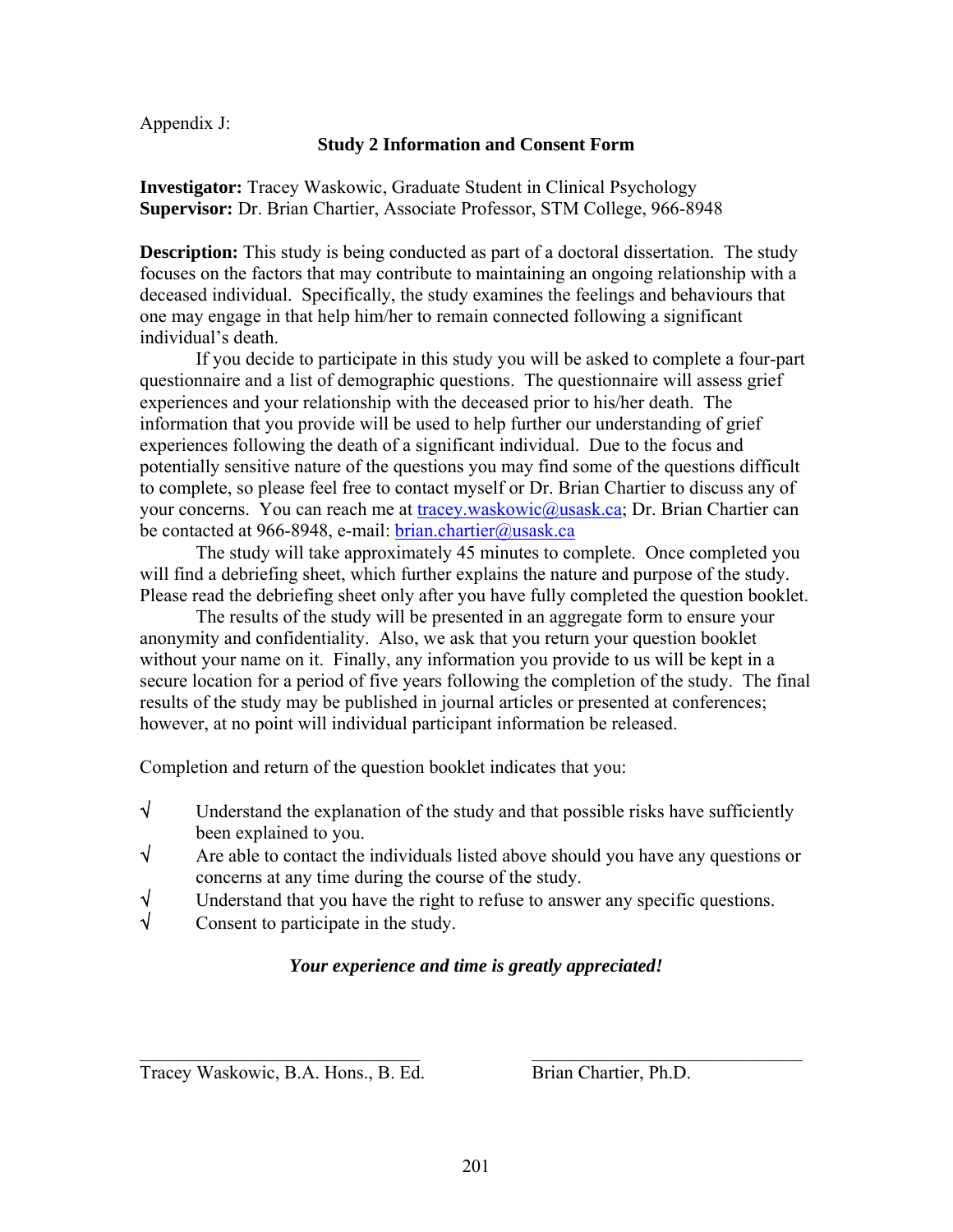Appendix K:

### **Study 2 Debriefing Letter**

#### *To Be Read Upon Completion of the Questionnaires*

**Thank you** for your time and participation in this study. Your assistance and experience are greatly valued and appreciated. The study you have just completed examines the relationship between an individual's style of attachment and how he/she experiences the loss following the death of a spouse or partner. The study examines whether one's style of attachment is related in part to whether/how one continues to carry on a relationship with the individual after his/her death and if so if this can account for some variation observed in individual's grief experiences.

This type of research represents a relatively new area and therefore, the information you have shared will assist in increasing our understanding of how different people cope with the grief after the death of a spouse or partner. If you have any questions, concerns, or would like to discuss the study, please do not hesitate to contact us.

Due to the sensitive nature of the questionnaires it is possible that some items may have caused discomfort or an emotional reaction. If you feel that you have become upset as a result of this study and need someone to help you cope with these feelings, you may wish to contact one of the agencies listed below:

> Saskatoon Mental Health and Addictions Services 715 Queen Street 655-8877

 Saskatoon Family Services Bureau 443 2<sup>nd</sup> Avenue North 244-0127

 $\_$  , and the contribution of the contribution of  $\mathcal{L}_\mathcal{A}$  , and the contribution of  $\mathcal{L}_\mathcal{A}$ 

Once again, **thank you** for your participation.

Sincerely,

Tracey Waskowic, B.A. Hons, B. Ed. Brian Chartier, Ph.D Doctoral Student, Clinical Psychology Associate Professor, Psychology

tracey.waskowic@usask.ca (306) 966-8948 or brian.chartier@usask.ca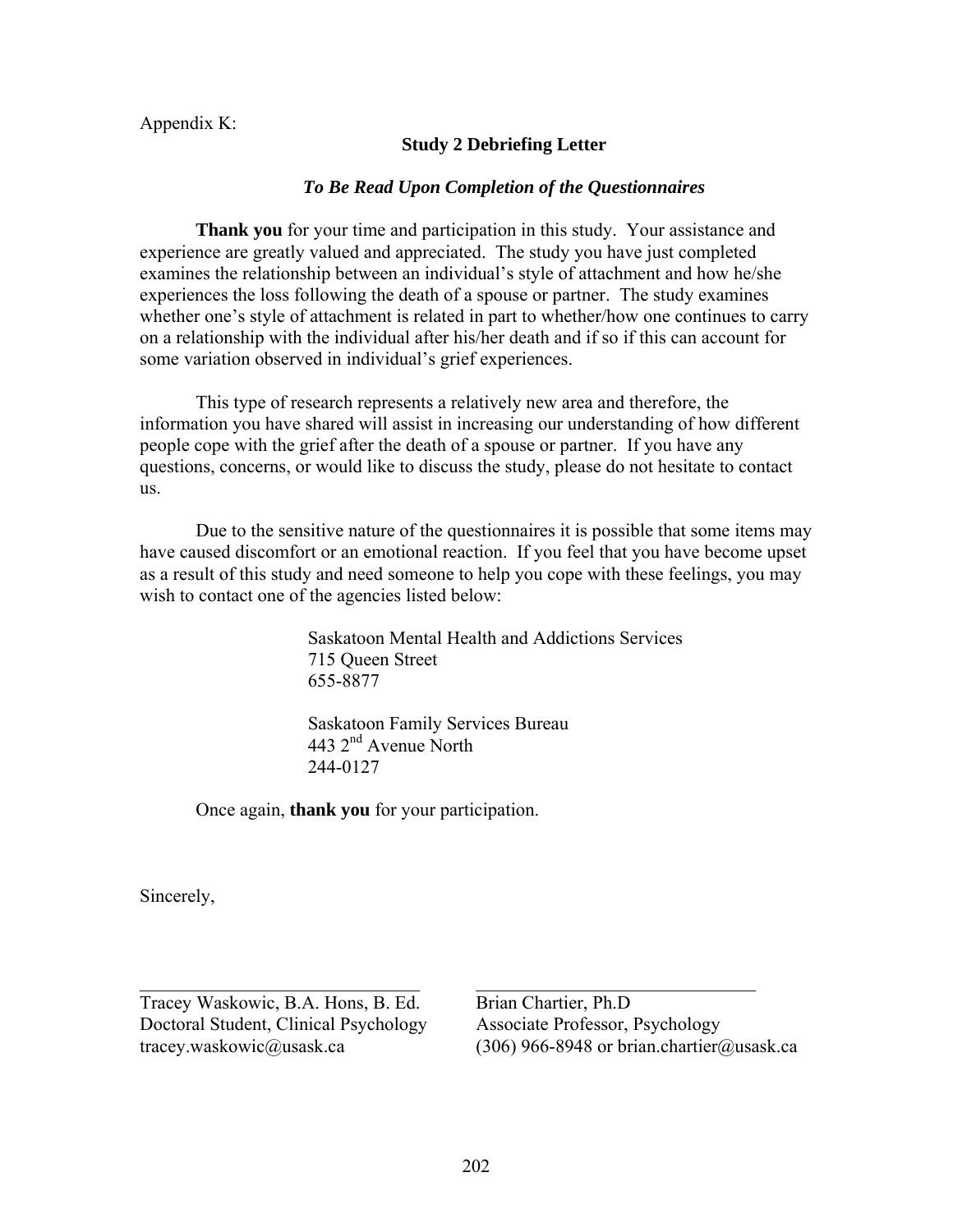Appendix L:

#### **Study 2 Demographic Questionnaire (Spouse/Partner Loss)**

#### *Instructions:*

*Please indicate the appropriate response to the following questions:* 

1. Your gender (check appropriate answer):

male temale

- 2. Please indicate your age in years: \_\_\_\_\_
- 3. How old was your spouse/partner when he/she died:
- 4. Was the death (check one):

 $\Box$  sudden  $\Box$  tragic  $\Box$  expected  $\Box$  accidental  $\Box$ 

- 5. How long were you married to the deceased: \_\_\_\_\_year(s)
- 6. At the time of your spouse's death were you (check one):

 $\Box$  divorced  $\Box$  separated  $\Box$  together  $\Box$  common law

7. Looking back, my relationship with this person was (check one):

 $\Box$  closer than any relationship I've ever had before or since

 $\Box$  closer than most relationships I've had with other people

 $\square$  about as close as most of my relationships with others

 $\Box$  not a close as most of my relationships

 $\Box$  not very close at all

- 8. How long since your spouse/partner died: \_\_\_\_\_\_ year(s) \_\_\_\_\_ month(s)
- 9. Are you presently (check one):

 $\Box$  single  $\Box$  dating  $\Box$  interested in having a relationship

□ remarried/common law <br>How long?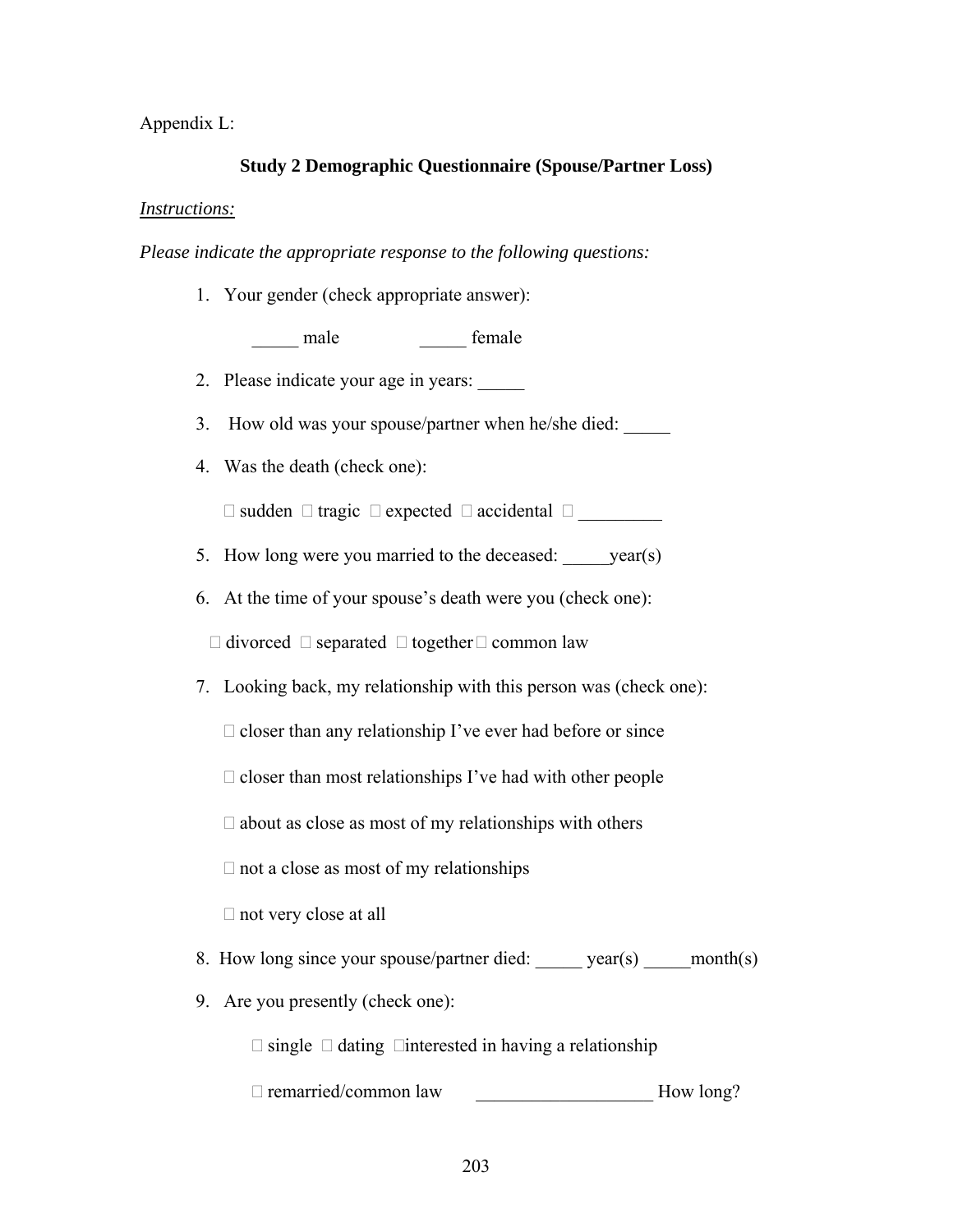10. Have you received any professional counselling to help you work through the death of your spouse/partner (check one):

 $\Box$  No

Yes How long? \_\_\_\_\_\_\_\_\_\_\_\_\_\_\_\_\_\_\_\_\_

From whom (check one):

| $\Box$ Therapist | $\Box$ Social worker | $\Box$ Grief counsellor | $\Box$ Psychologist |  |
|------------------|----------------------|-------------------------|---------------------|--|
| $\Box$ Clergy    | $\Box$ Family Doctor | $\Box$ Psychiatrist     | $\Box$ Nurse        |  |
| $\Box$ Other     |                      | (Please specify)        |                     |  |

11. What (if any) is your religious affiliation: \_\_\_\_\_\_\_\_\_\_\_\_\_\_\_\_\_\_\_\_\_\_\_\_\_\_\_\_\_\_\_

12. Is religion important in you life:

 $\Box$  not at all  $\Box$ somewhat  $\Box$  very much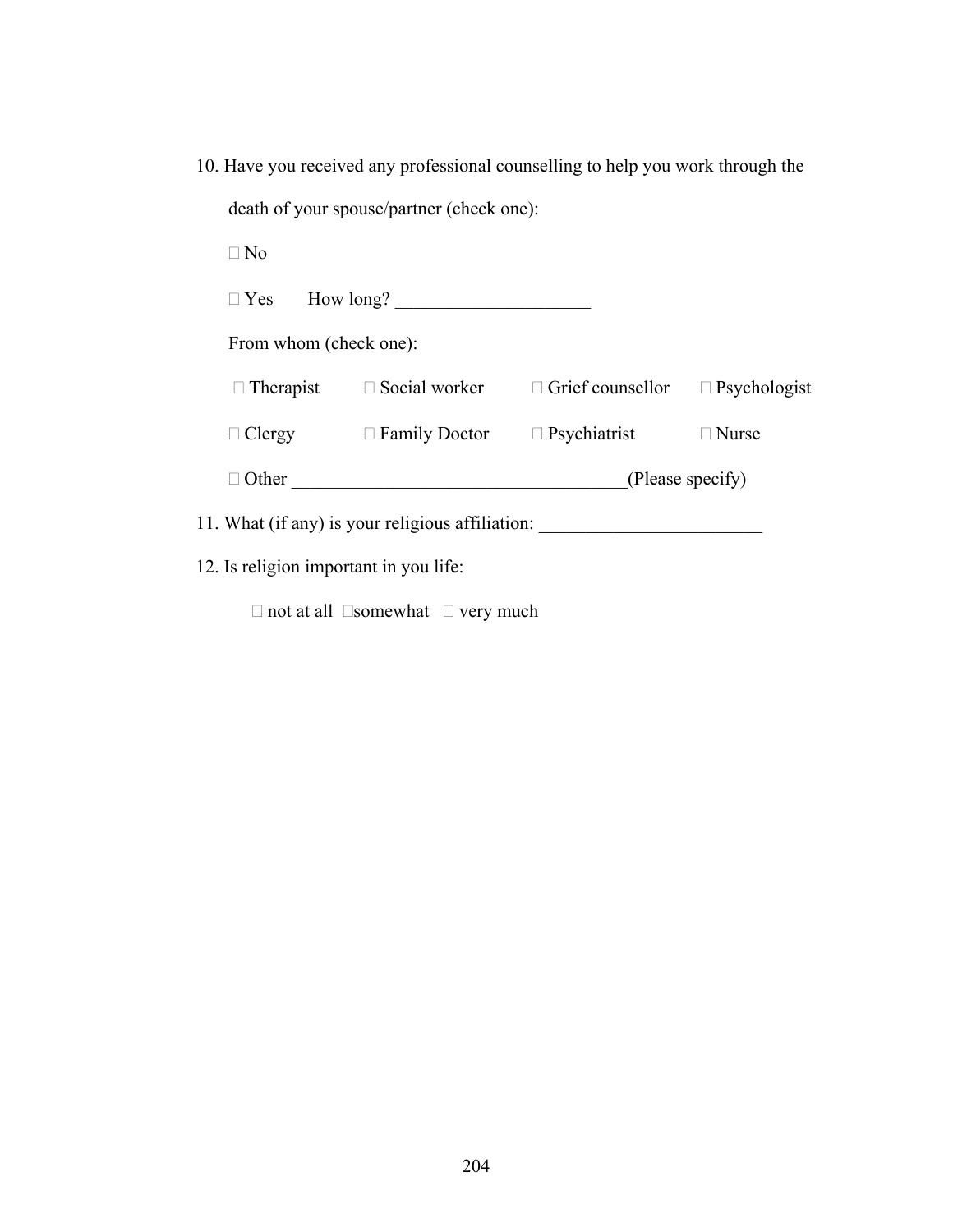### Appendix M:

### **Study 2 Demographic Questionnaire (Parent Loss)**

*Instructions: Please indicate the appropriate response to the following questions.*

1. Your gender (check appropriate answer):

\_\_\_\_\_ male \_\_\_\_\_ female

- 2. Please indicate your age in years: \_\_\_\_\_
- 3. How old was your parent when he/she died:
- 4. Was the death (check one):

 $\Box$  sudden  $\Box$  tragic  $\Box$  expected  $\Box$  accidental  $\Box$ 

5. Looking back, my relationship with this person was (check one):

 $\Box$  closer than any relationship I've ever had before or since

 $\Box$  closer than most relationships I've had with other people

- $\Box$  about as close as most of my relationships with others
- $\Box$  not a close as most of my relationships
- $\Box$  not very close at all

8. How long since your parent died: \_\_\_\_\_ year(s) \_\_\_\_\_ month(s)

9. Have you received any professional counselling to help you work through the death of your parent (check one):

 $\Box$  No

 $\Box$  Yes How long?

From whom (check one):

| $\Box$ Therapist | $\Box$ Social worker | $\Box$ Grief counsellor | $\Box$ Psychologist |  |
|------------------|----------------------|-------------------------|---------------------|--|
| $\Box$ Clergy    | $\Box$ Family Doctor | $\Box$ Psychiatrist     | $\Box$ Nurse        |  |
| $\Box$ Other     |                      | (Please specify)        |                     |  |

10. What (if any) is your religious affiliation: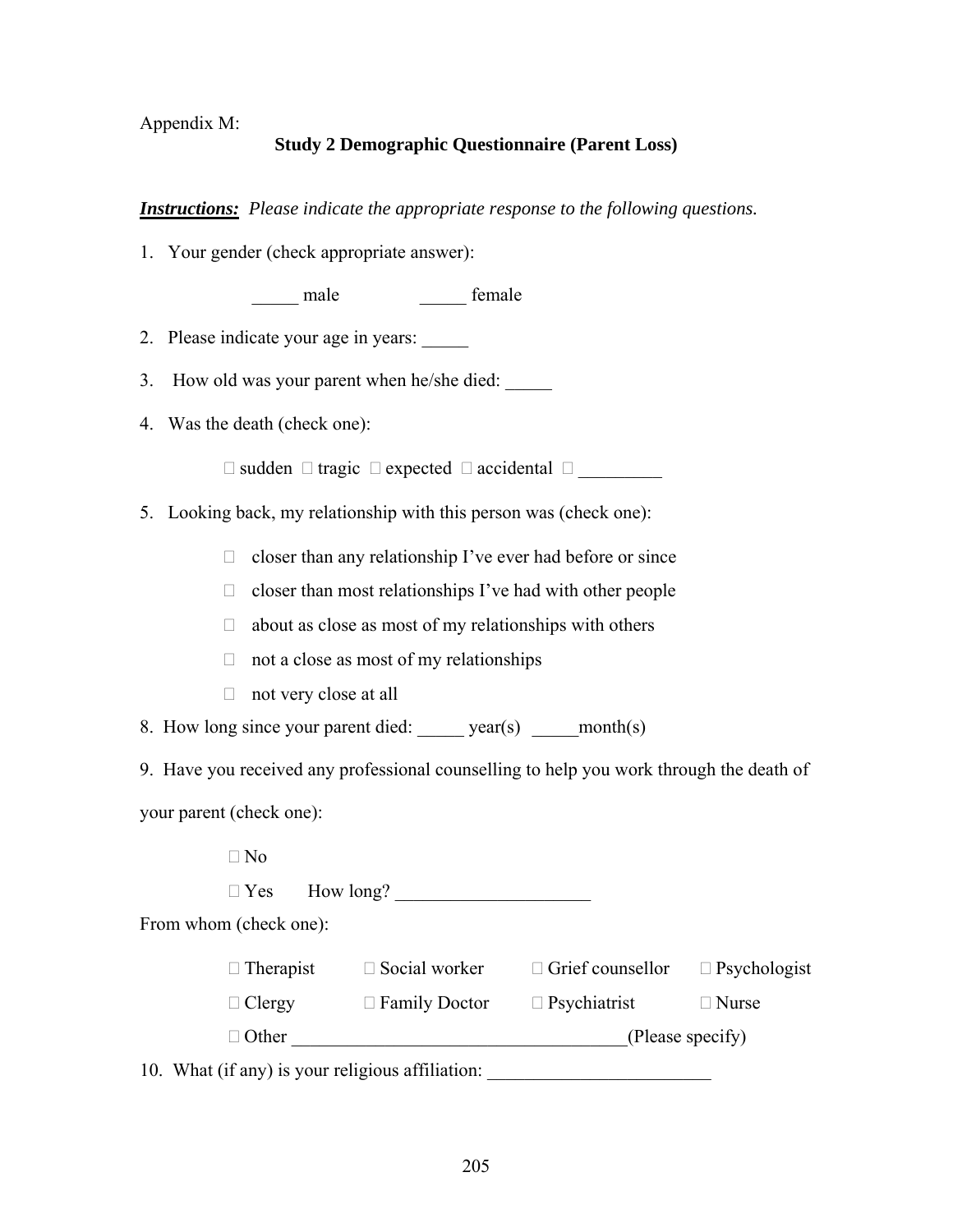# 11. Is religion important in you life:

 $\Box$  not at all  $\Box$  somewhat  $\Box$  very much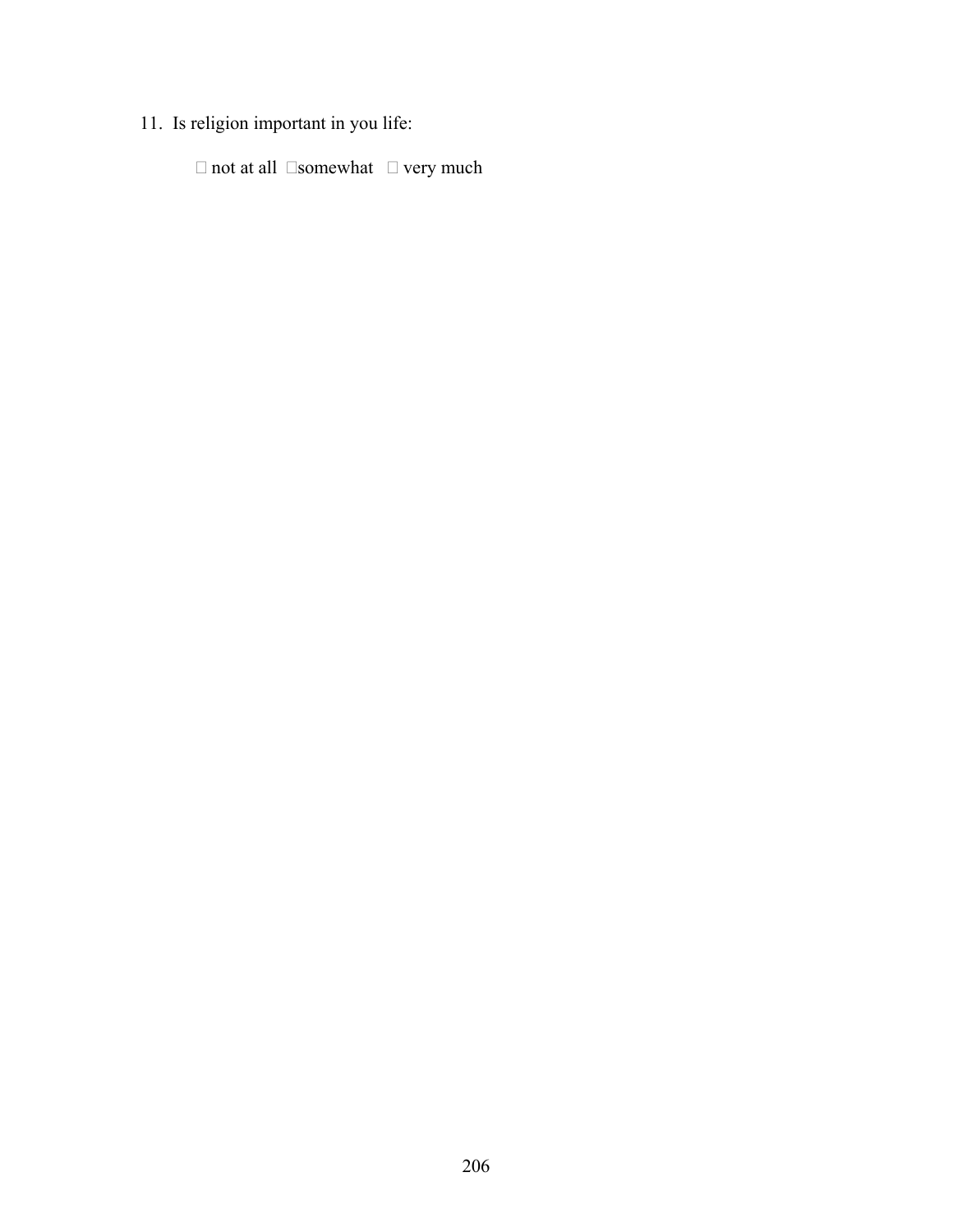#### Appendix N:

## **Experiences in Close Relationships Inventory (Brennan, Clark, & Shaver, 1998)**

#### *Instructions:*

*The following statements concern how you felt in your relationship with \_\_\_\_\_\_\_\_ Respond to each statement by indicating how much you agree or disagree with it. Write the number in the space provided, using the following rating.* 

| и                                  | 2 3 |                   | 5. | - 6 |                          |
|------------------------------------|-----|-------------------|----|-----|--------------------------|
| <b>Disagree</b><br><b>Strongly</b> |     | Neutral/<br>Mixed |    |     | Agree<br><b>Strongly</b> |

- 1. I prefer not to show how I feel deep down.
- \_\_\_ 2. I worry about being abandoned.
- \_\_\_ 3. I am very comfortable being close to \_\_\_\_\_\_\_\_\_.
- \_\_\_ 4. I worry a lot about my relationships.
- \_\_\_ 5. Just when \_\_\_\_\_\_\_\_\_ starts to get close to me I find myself pulling away.
- \_\_\_ 6. I worry that \_\_\_\_\_\_\_\_\_ won't care about me as much as I care about him/her.
- \_\_\_ 7. I get uncomfortable when \_\_\_\_\_\_\_\_\_ wants to be very close.
- \_\_\_ 8. I worry a fair amount about losing \_\_\_\_\_\_\_\_\_.
- \_\_\_ 9. I don't feel comfortable opening up to \_\_\_\_\_\_\_\_\_.
- \_\_\_ 10. I often wish that \_\_\_\_\_\_\_\_\_ 's feelings for me were as strong as my feelings for him/her.
- 11. I want to get close to but I keep pulling back.
- 12. I often want to merge completely with , and this sometimes scares him/her away.
- \_\_\_ 13. I am nervous when \_\_\_\_\_\_\_\_\_ gets too close to me.
- 14. I worry about being alone.
- 15. I feel comfortable sharing my private thoughts and feelings with  $\blacksquare$
- 16. My desire to be very close sometimes scares people away.
- 17. I try to avoid getting too close to  $\blacksquare$
- 18. I need a lot of reassurance that I am loved by
- 19. I find it relatively easy to get close to  $\blacksquare$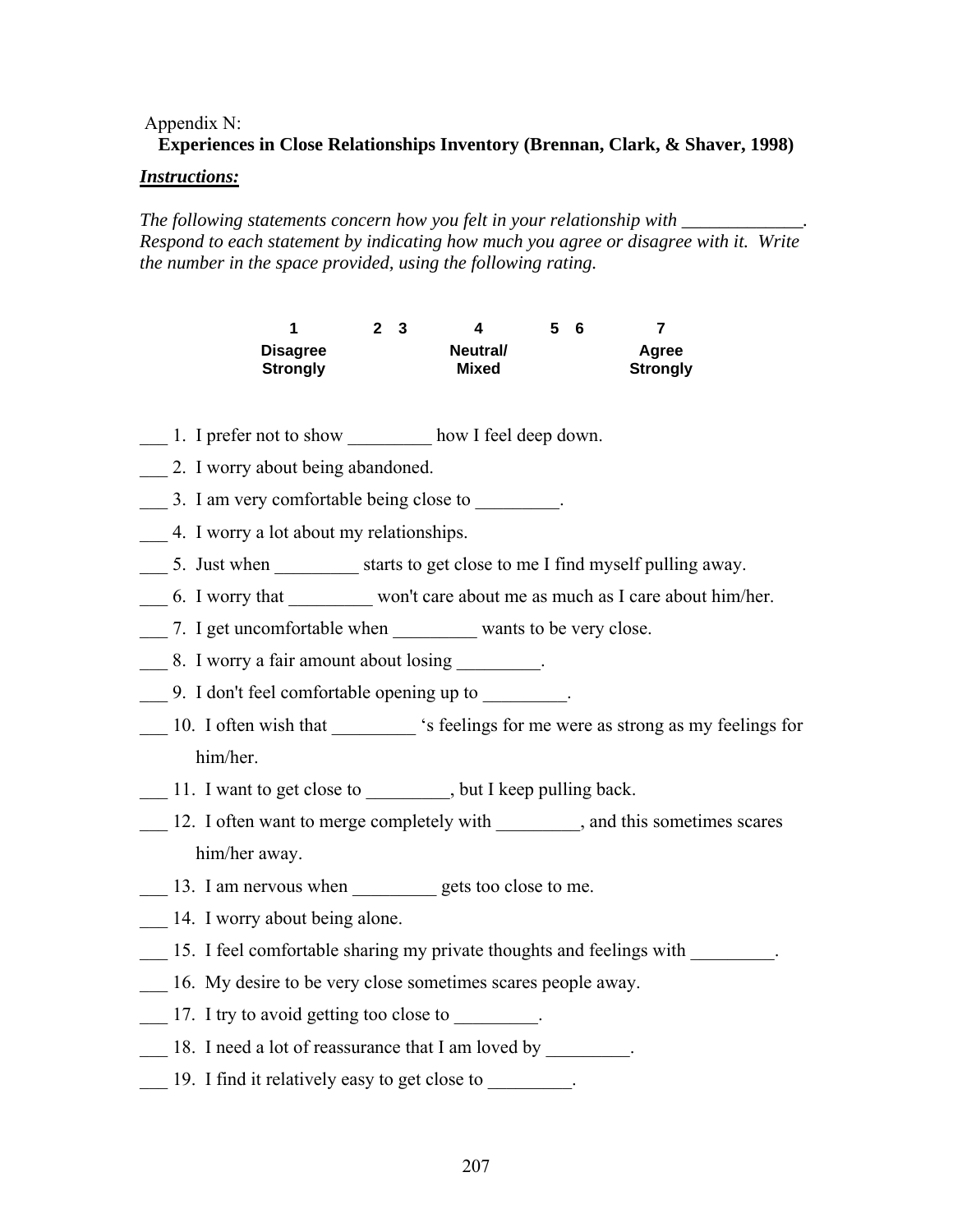- 20. Sometimes I feel that I force to show more feeling, more commitment.
- 21. I find it difficult to allow myself to depend on  $\blacksquare$
- \_\_\_ 22. I do not often worry about being abandoned.
- \_\_\_ 23. I prefer not to be too close to \_\_\_\_\_\_\_\_\_.
- \_\_\_ 24. If I can't get \_\_\_\_\_\_\_\_\_ to show interest in me, I get upset or angry.
- \_\_\_ 25. I tell \_\_\_\_\_\_\_\_\_ just about everything.
- \_\_\_ 26. I find that \_\_\_\_\_\_\_\_\_ doesn't want to get as close as I would like.

\_\_\_ 27. I usually discuss my problems and concerns with \_\_\_\_\_\_\_\_\_.

- \_\_\_ 28. When I'm not involved in a relationship, I feel somewhat anxious and insecure.
- \_\_\_ 29. I feel comfortable depending on \_\_\_\_\_\_\_\_\_.
- 30. I get frustrated when **is not around as much as I would like**.
- 11. I don't mind asking for comfort, advice, or help.
- \_\_\_ 32. I get frustrated if \_\_\_\_\_\_\_\_\_\_ is not available when I need him/her.
- \_\_\_ 33. It helps to turn to \_\_\_\_\_\_\_\_\_\_ in times of need.
- \_\_\_ 34. When \_\_\_\_\_\_\_\_\_ disapproves of me, I feel really bad about myself.
- 35. I turn to for many things, including comfort and reassurance.
- 36. I resent it when spends time away from me.

#### Scoring:

1. Reverse score items: 3, 15, 19, 22, 25, 27, 29, 31, 33, and 35.  $(1 \rightarrow 7, 2 \rightarrow 6, 3 \rightarrow 5,$  $5\rightarrow 3, 6\rightarrow 2, 7\rightarrow 1$ 

2. Compute scores for avoidance and anxiety dimensions Compute avoidance = mean.14(1,3r,5,7,9,11,13,15r,17,19r,21,23,25r,27r,29r,31r,33r,35r).

Compute anxiety = mean.14(2,4,6,8,10,12,14,16,18,20,22r,24,26,28,30,32,34,36).

3. Compute attachment-style categories from the classification coefficients based on Brennen, Clark, and Shaver's sample of 1082 participants.

Compute Sec = avoidance\*3.2893296 + anxiety\*5.4725318 – 11.5307833.

Compute Fear = avoidance\*7.2371075 + anxiety\*8.1776446 – 32.3553266.

Compute Pre = avoidance\*3.9246754 + anxiety\*9.7102446 – 28.4573220.

```
Compute Dis = avoidance*7.3654621 + anxiety*4.9392039 – 22.2281088.
```
If (sec>max(fear,pre,dis))  $ATT = 1$ . If (fear>max(sec,pre,dis))  $ATT = 2$ . If (pre>max(sec,fear,dis))  $ATT = 3$ . If (dis $>$ max(sec,pre,fear)) ATT = 4.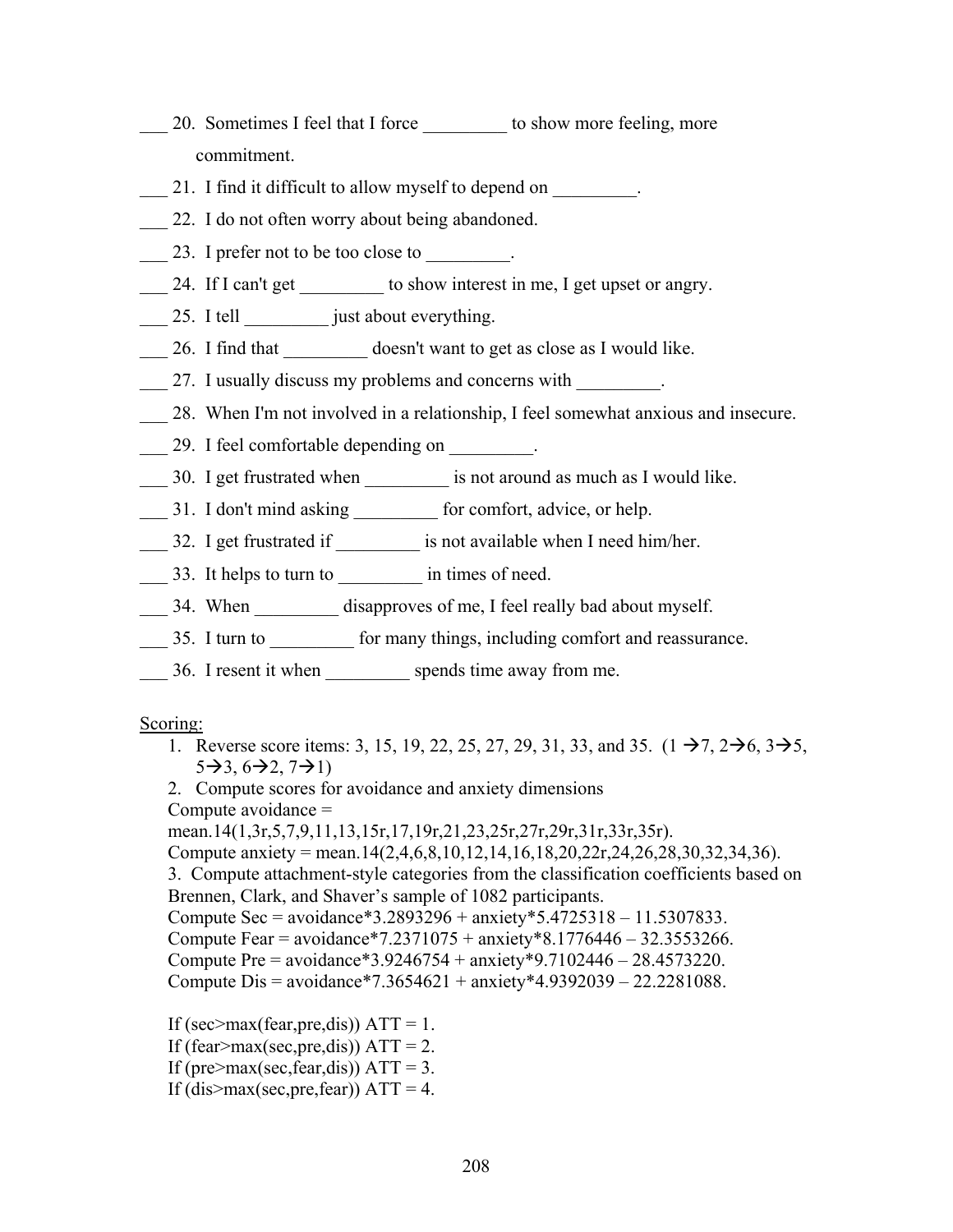#### Appendix O:

## **Interpersonal Dependency Inventory (Hirschfield, Klerman, Gough, Barrett, Korchin, & Chodoff, 1977)**

#### *Instructions:*

Please read each statement and decide whether or not it is characteristic of your attitudes, feelings, or behaviours. Then assign a rating to every statement, using the values given below:

- $4$  = very characteristic of me
- $3$  = quite characteristic of me
- 2 = somewhat characteristic of me
- $1 =$  not characteristic of me
- 1. I prefer to be by myself.
	- 2. When I have a decision to make, I always ask for advice.
- 3. I do my best work when I know it will be appreciated.
- \_\_\_\_\_ 4. I can't stand being fussed over when I am sick.
- 5. I would rather be a follower than a leader.
- \_\_\_\_\_ 6. I believe people could do a lot more for me if they wanted to.
- 7. As a child, pleasing my parents was very important to me.
- \_\_\_\_\_ 8. I don't need other people to make me feel good.
	- \_\_\_\_\_ 9. Disapproval by someone I care about is very painful for me.
- 10. I feel confident of my ability to deal with most of the personal problems I am likely to meet in life.
- 11. I'm the only person I want to please.
- 12. The idea of losing a close friend is terrifying to me.
- 13. I am quick to agree with the opinions expressed by others.
- 14. I rely only on myself.
- 15. I would be completely lost if I didn't have someone special.
- 16. I get upset when someone discovers a mistake I've made.
- 17. It is hard for me to ask someone for a favor.
- 18. I hate it when people offer me sympathy.
- 19. I easily get discouraged when I don't get what I need from others.
- 20. In an argument, I give in easily.
- \_\_\_\_\_ 21. I don't need much from people.
- 22. I must have one person who is very special to me.
- 23. When I go to a party, I expect that the other people will like me.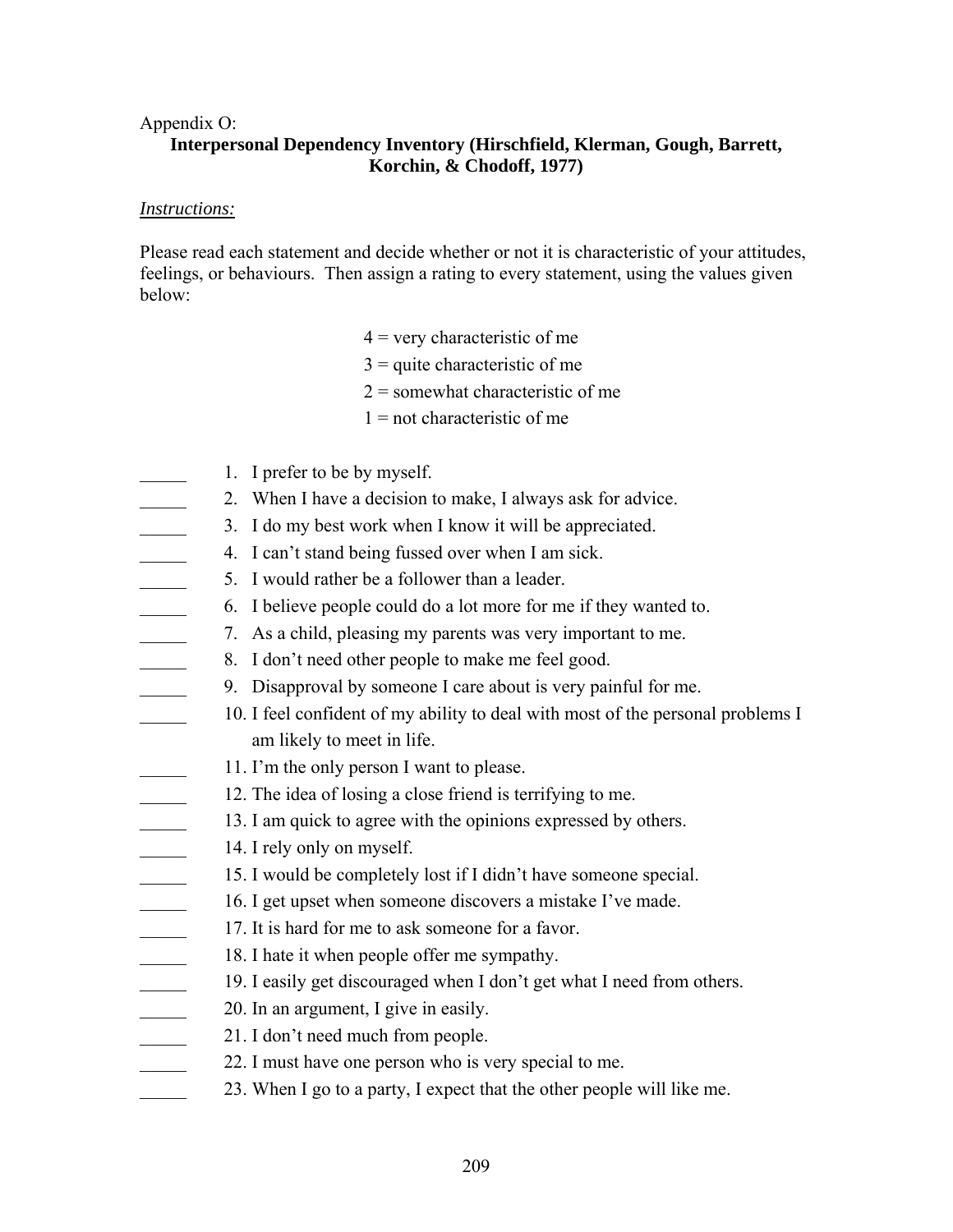|                                                                 | 24. I feel better when I know someone else is in command.                     |
|-----------------------------------------------------------------|-------------------------------------------------------------------------------|
|                                                                 | 25. When I am sick, I prefer that my friends leave me alone.                  |
|                                                                 | 26. I'm never happier than when people say I've done a good job.              |
|                                                                 | 27. It is hard for me to make up my mind about a TV show or movie until I     |
|                                                                 | know what other people think.                                                 |
|                                                                 | 28. I am willing to disregard other people's feelings I order to accomplish   |
|                                                                 | something that's important to me.                                             |
|                                                                 | 29. I need to have one person who puts me above all others.                   |
|                                                                 | 30. In social situations I tend to be very self-conscious.                    |
|                                                                 | 31. I don't need anyone.                                                      |
|                                                                 | 32. I have a lot of trouble making decisions by myself.                       |
|                                                                 | 33. I tend to imagine the worst if a loved one doesn't arrive when expected.  |
| $\overline{a}$                                                  | 34. Even when things go wrong I can get along without asking for help from    |
|                                                                 | my friends.                                                                   |
|                                                                 | 35. I tend to expect too much from others.                                    |
|                                                                 | 36. I don't like to buy clothes by myself.                                    |
| $\frac{1}{\sqrt{2\pi}}\left( \frac{1}{\sqrt{2\pi}}\right) ^{2}$ | 37. I tend to be a loner.                                                     |
|                                                                 | 38. I feel that I never really get all that I need from people.               |
| $\overline{\phantom{a}}$                                        | 39. When I meet new people, I'm afraid that I won't do the right thing.       |
|                                                                 | 40. Even if most people turned against me, I could still go on if someone I   |
|                                                                 | love stood by me.                                                             |
|                                                                 | 41. I would rather stay free of involvements with others than to risk         |
|                                                                 | disappointments.                                                              |
|                                                                 | 42. What people think of me doesn't affect how I feel.                        |
|                                                                 | 43. I think that most people don't realize how easily they can hurt me.       |
|                                                                 | 44. I am very confident about my own judgment.                                |
|                                                                 | 45. I have always had a terrible fear that I will lose the love an support of |
|                                                                 | people I desperately need.                                                    |
|                                                                 | 46. I don't have what it takes to be a good leader.                           |
|                                                                 | 47. I would feel helpless if deserted by someone I love.                      |
|                                                                 | 48. What other people say doesn't bother me.                                  |

Scoring: (Sum each subscale separately to provide scores for each subscale) Emotional reliance on others subscale: 3, 6, 7, 9, 12, 15, 16, 19, 22, 26, 29, 33, 35, 38, 40, 43, 45, 47

Lack of self-confidence subscale: 2, 5, 10, 13, 17, 19, 20, 23, 24, 27, 30, 32, 36, 39, 41, 44, 46). Items 10, 23, and 44 are rescored by subtracting the item response from 5. Assertion of autonomy subscale: 1, 4, 8, 11, 14, 18, 21, 25, 28, 31, 34, 37, 42, 48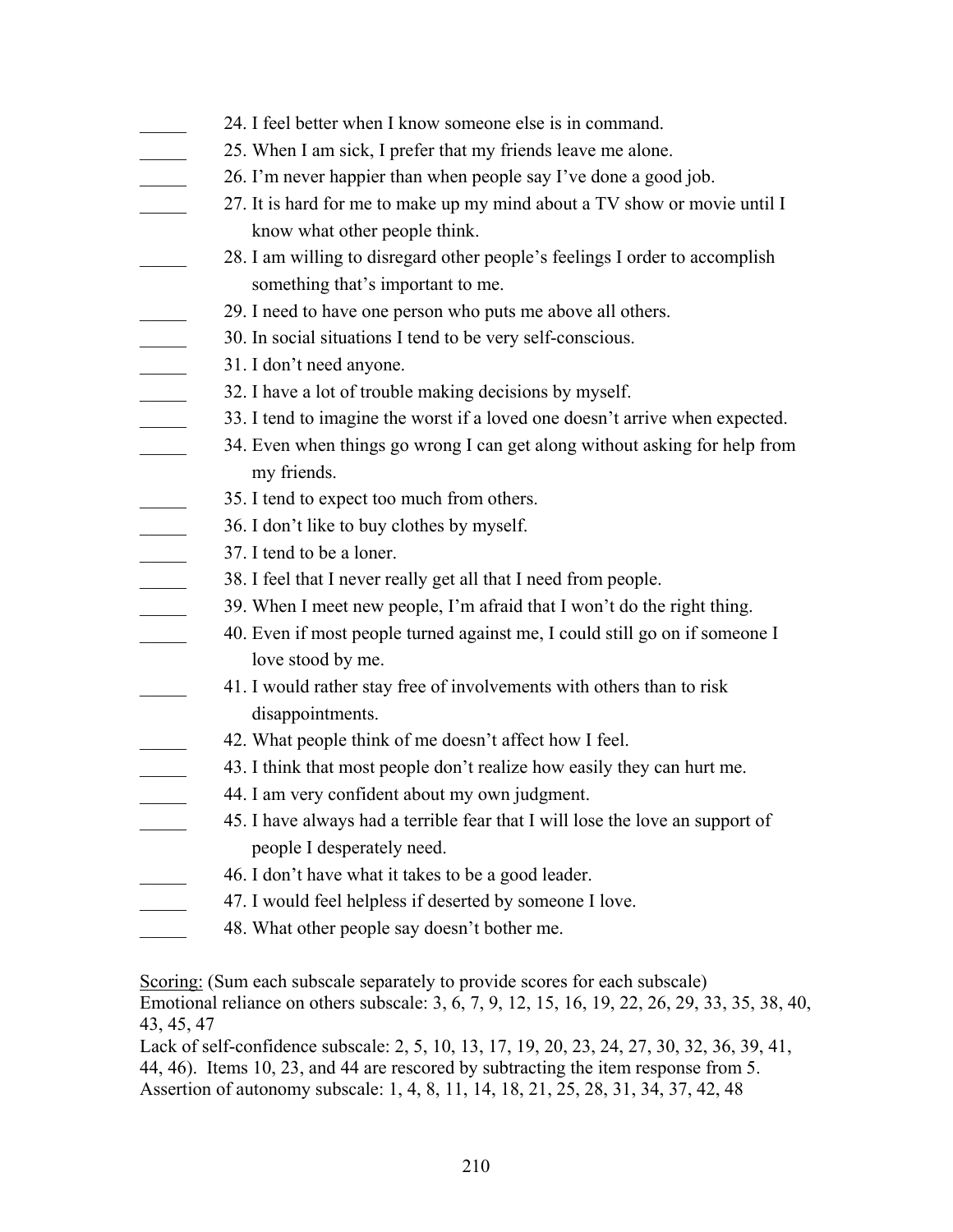## Appendix P:

## **Inventory of Complicated Grief** (Prigerson et al., 1995)

*Please fill in the circle next to the answer which best describes how you feel right now:* 

1. I think about this person so much that it's hard for me to do the things I normally do…

| O never                                                                  | O rarely | O sometimes O often | O always                                                                                     |
|--------------------------------------------------------------------------|----------|---------------------|----------------------------------------------------------------------------------------------|
| 2. Memories of the person who died upset me                              |          |                     |                                                                                              |
| O never                                                                  | O rarely | O sometimes O often | O always                                                                                     |
| 3. I feel I cannot accept the death of the person who died               |          |                     |                                                                                              |
| O never                                                                  | O rarely | O sometimes O often | O always                                                                                     |
| 4. I feel myself longing for the person that died                        |          |                     |                                                                                              |
| O never                                                                  | O rarely | O sometimes O often | O always                                                                                     |
| 5. I feel drawn to places and things associated with the person who died |          |                     |                                                                                              |
| O never                                                                  | O rarely | O sometimes O often | O always                                                                                     |
| 6. I can't help feeling angry about his/her death                        |          |                     |                                                                                              |
| O never                                                                  | O rarely | O sometimes O often | O always                                                                                     |
| 7. I feel disbelief over what happened                                   |          |                     |                                                                                              |
| O never                                                                  | O rarely | O sometimes O often | O always                                                                                     |
| 8. I feel stunned or dazed over what happened                            |          |                     |                                                                                              |
| O never                                                                  | O rarely | O sometimes O often | O always                                                                                     |
| 9. Ever since s/he died it is hard for me to trust people                |          |                     |                                                                                              |
| O never                                                                  | O rarely | O sometimes O often | O always                                                                                     |
|                                                                          |          |                     | 10. Ever since s/he died I feel like I have lost the ability to care about other people or I |
|                                                                          |          |                     |                                                                                              |

feel distant from people I care about…

| O never | O rarely | O sometimes O often | O always |
|---------|----------|---------------------|----------|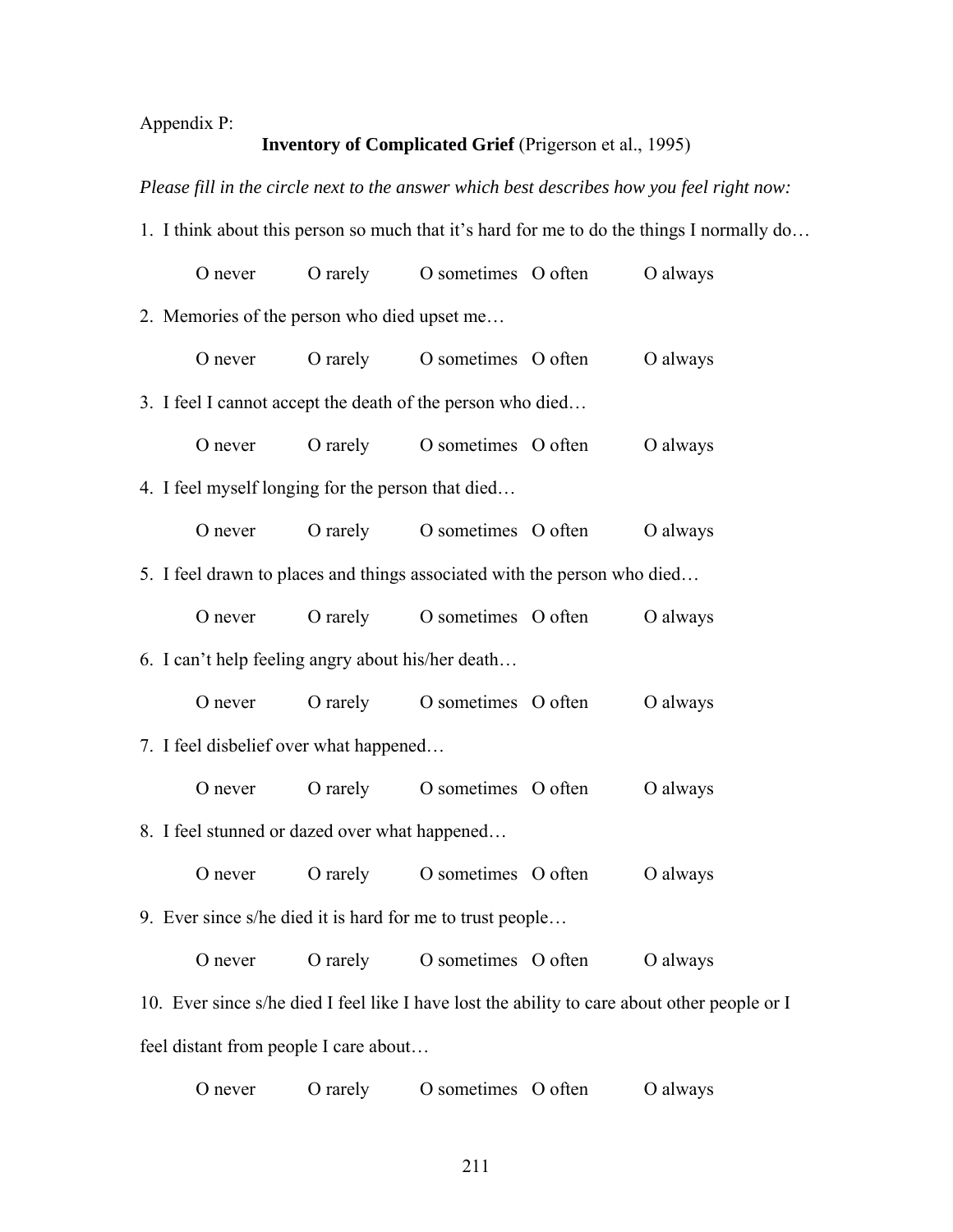11. I have pain in the same area of my body or have some of the same symptoms as the person who died…

| O never                                                               | O rarely O sometimes O often         | O always |
|-----------------------------------------------------------------------|--------------------------------------|----------|
| 12. I go out of my way to avoid reminders of the person who died      |                                      |          |
| O never                                                               | O rarely O sometimes O often         | O always |
| 13. I feel that life is empty without the person who died             |                                      |          |
|                                                                       | O never O rarely O sometimes O often | O always |
| 14. I hear the voice of the person who died speak to me               |                                      |          |
|                                                                       | O never O rarely O sometimes O often | O always |
| 15. I see the person who died stand before me                         |                                      |          |
|                                                                       | O never O rarely O sometimes O often | O always |
| 16. I feel that it is unfair that I should live when this person died |                                      |          |
|                                                                       | O never O rarely O sometimes O often | O always |
| 17. I feel bitter over this person's death                            |                                      |          |
|                                                                       | O never O rarely O sometimes O often | O always |
| 18. I feel envious of others who have not lost someone close          |                                      |          |
|                                                                       | O never O rarely O sometimes O often | O always |
| 19. I feel lonely a great deal of the time ever since s/he died       |                                      |          |
| O never                                                               | O rarely O sometimes O often         | O always |

## Scoring:

Item values are: never = 0, rarely = 1, sometimes = 2, often = 3, and always = 4 ICG total score  $>25$  = syndromal level of complicated grief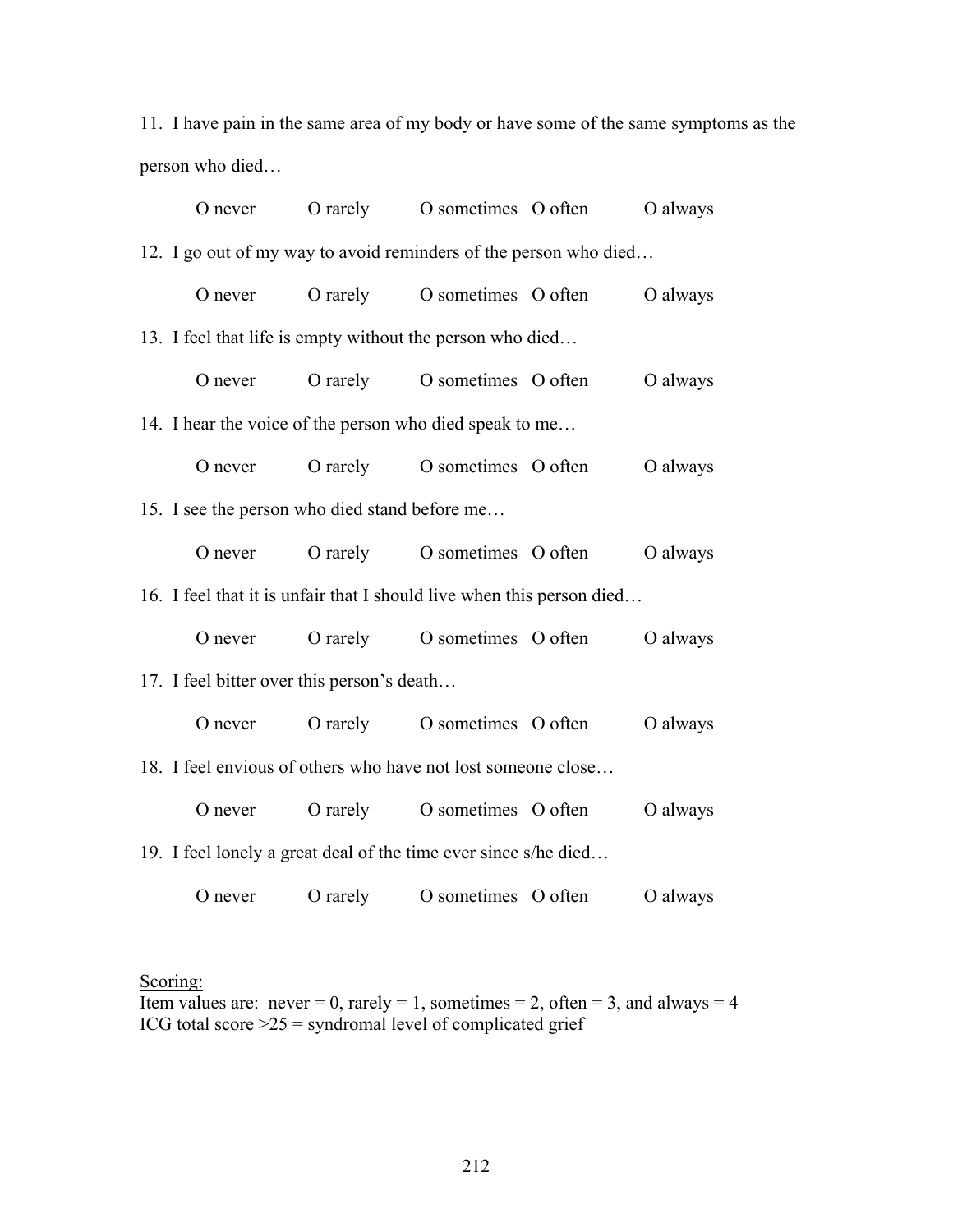## Appendix Q:

## **Hogan Grief Reaction Checklist (Hogan, Greenfield, & Schmidt, 2001)**

*This questionnaire consists of a list of thoughts and feelings that you may have had* **since**  y*our spouse's death. Please read each statement carefully, and choose the number that best describes the way you have been feeling during the* **past two weeks, including today***. Circle the number beside the statement that best describes you. Please do not skip any items.* 

| 1<br>$\overline{2}$<br>3 | Does not describe me at all<br>Does not quite describe me<br><b>Describes me fairly well</b>               | $\overline{\mathbf{4}}$<br>5 | <b>Describes me well</b><br>Describes me very well |  |                        |  |
|--------------------------|------------------------------------------------------------------------------------------------------------|------------------------------|----------------------------------------------------|--|------------------------|--|
|                          | 1. My hopes are shattered                                                                                  |                              |                                                    |  | 1 2 3 4 5              |  |
|                          | 2. I have learned to cope better with life                                                                 |                              |                                                    |  | 12345                  |  |
|                          | 3. I have little control over my sadness                                                                   |                              |                                                    |  | 12345                  |  |
|                          | 4. I worry excessively                                                                                     |                              |                                                    |  | 12345                  |  |
|                          | 5. I frequently feel bitter                                                                                |                              |                                                    |  | 12345                  |  |
|                          | 6. I feel like I am in shock                                                                               |                              |                                                    |  | 12345                  |  |
|                          | 7. Sometimes my heart beats faster than it normally<br>does for no reason<br>8. I am resentful             |                              |                                                    |  | 1 2 3 4 5<br>1 2 3 4 5 |  |
|                          | 9. I am preoccupied with feeling worthless                                                                 |                              |                                                    |  | 12345                  |  |
|                          | 10. I feel as though I am a better person                                                                  |                              |                                                    |  | 12345                  |  |
|                          | 11. I believe I should have died and he or she should<br>have lived<br>12. I have a better outlook on life |                              |                                                    |  | 12345<br>12345         |  |
|                          | 13. I often have headaches                                                                                 |                              |                                                    |  | 12345                  |  |
|                          | 14. I feel a heaviness in my heart                                                                         |                              |                                                    |  | 12345                  |  |
|                          | 15. I feel revengeful                                                                                      |                              |                                                    |  | 12345                  |  |
|                          | 16. I have burning in my stomach                                                                           |                              |                                                    |  | 12345                  |  |
|                          | 17. I want to die to be with him or her                                                                    |                              |                                                    |  | 12345                  |  |
|                          | 18. I frequently have muscle tension                                                                       |                              |                                                    |  | 1 2 3 4 5              |  |
|                          | 19. I have more compassion for others                                                                      |                              |                                                    |  | 12345                  |  |
|                          | 20. I forget things easily, e.g., names, telephone<br>numbers                                              |                              |                                                    |  | 1 2 3 4 5              |  |
|                          | 21. I feel shaky                                                                                           |                              |                                                    |  | 12345                  |  |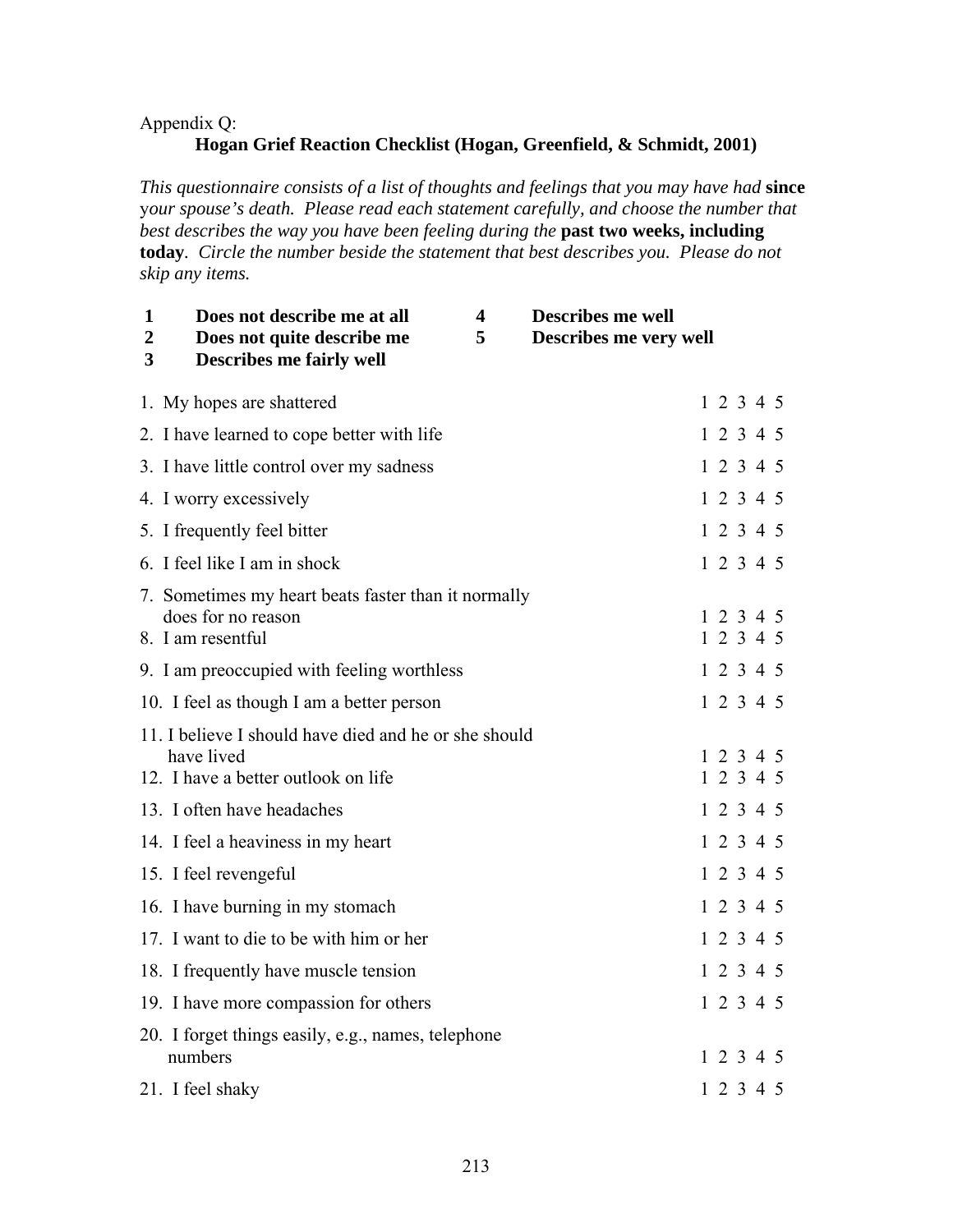| 22. I am confused about who I am                               | 1 2 3 4 5 |
|----------------------------------------------------------------|-----------|
| 23. I have lost my confidence                                  | 1 2 3 4 5 |
| 24. I am stronger because of the grief I have<br>experienced   | 1 2 3 4 5 |
| 25. I don't believe I will ever be happy again                 | 1 2 3 4 5 |
| 26. I have difficulty remembering things from the past         | 1 2 3 4 5 |
| 27. I frequently feel frightened                               | 1 2 3 4 5 |
| 28. I feel unable to cope                                      | 1 2 3 4 5 |
| 29. I agonize over his or her death                            | 1 2 3 4 5 |
| 30. I am a more forgiving person                               | 1 2 3 4 5 |
| 31. I have panic attacks over nothing                          | 1 2 3 4 5 |
| 32. I have difficulty concentrating                            | 1 2 3 4 5 |
| 33. I feel like I am walking in my sleep                       | 1 2 3 4 5 |
| 34. I have shortness of breath                                 | 1 2 3 4 5 |
| 35. I avoid tenderness                                         | 1 2 3 4 5 |
| 36. I am more tolerant of myself                               | 1 2 3 4 5 |
| 37. I have hostile feelings                                    | 1 2 3 4 5 |
| 38. I am experiencing periods of dizziness                     | 1 2 3 4 5 |
| 39. I have difficulty learning new things                      | 1 2 3 4 5 |
| 40. I have difficulty accepting the permanence of the<br>death | 1 2 3 4 5 |
| 41. I am more tolerant of others                               | 1 2 3 4 5 |
| 42. I blame others                                             | 1 2 3 4 5 |
| 43. I feel like I don't know myself                            | 1 2 3 4 5 |
| 44. I am frequently fatigued                                   | 1 2 3 4 5 |
| 45. I have hope for the future                                 | 1 2 3 4 5 |
| 46. I have difficulty with abstract thinking                   | 1 2 3 4 5 |
| 47. I feel hopeless                                            | 1 2 3 4 5 |
| 48. I want to harm others                                      | 1 2 3 4 5 |
| 49. I have difficulty remembering new information              | 1 2 3 4 5 |
| 50. I feel sick more often                                     | 1 2 3 4 5 |
| 51. I reached a turning point where I began to let go          |           |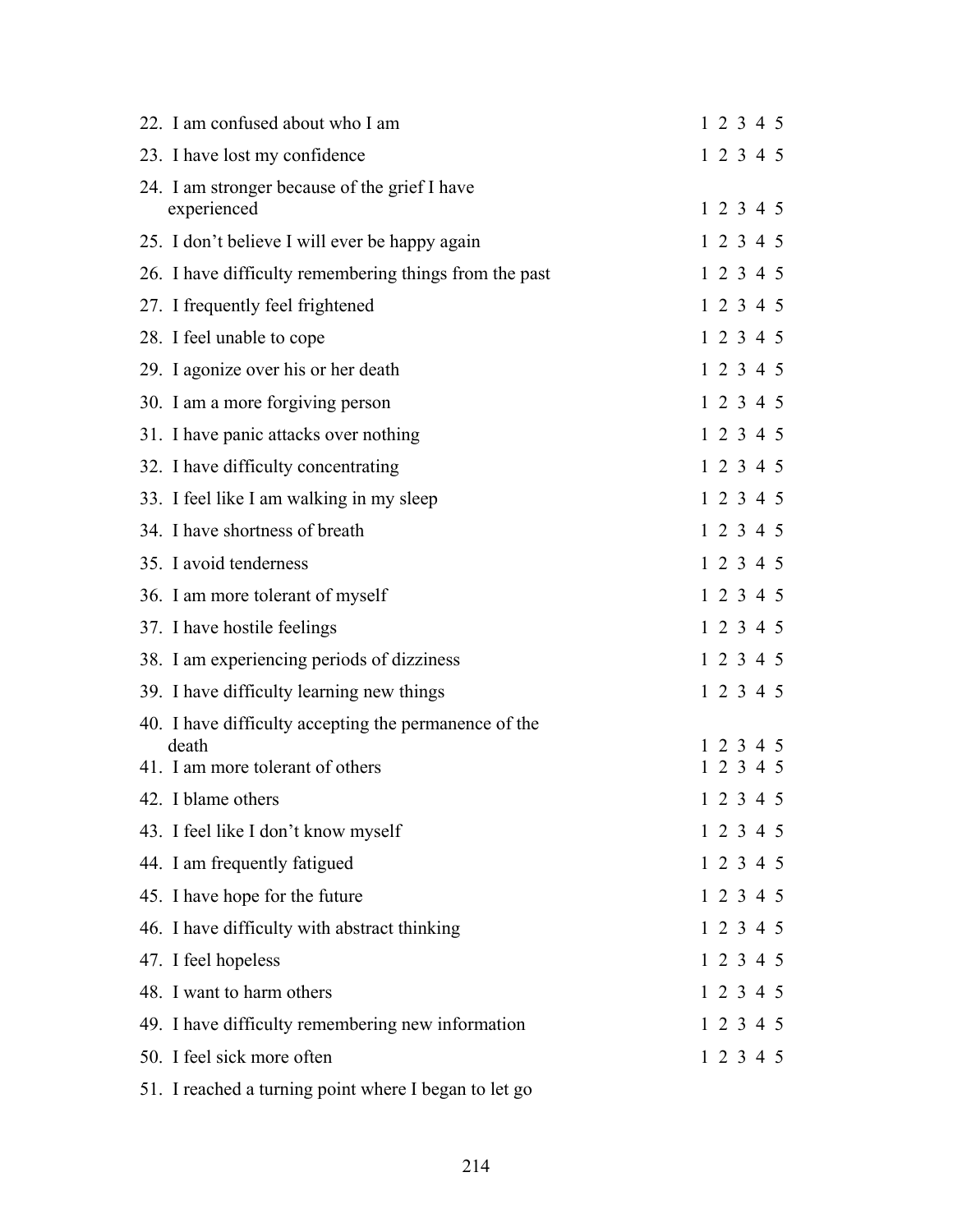| of some of my grief                      | 1 2 3 4 5 |
|------------------------------------------|-----------|
| 52. I often have back pain               | 1 2 3 4 5 |
| 53. I am afraid that I will lose control | 1 2 3 4 5 |
| 54. I feel detached from others          | 1 2 3 4 5 |
| 55. I frequently cry                     | 1 2 3 4 5 |
| 56. I startle easily                     | 1 2 3 4 5 |
| 57. Tasks seem insurmountable            | 1 2 3 4 5 |
| 58. I get angry often                    | 1 2 3 4 5 |
| 59. I ache with loneliness               | 1 2 3 4 5 |
| 60. I am having more good days than bad  | 1 2 3 4 5 |
| 61. I care more deeply for others        | 1 2 3 4 5 |

Subscales for Scoring Hogan Grief Reaction Checklist:

1 – Despair (1, 3, 6, 11, 14, 17, 25, 29, 33, 40, 47, 55, 59); scores range from 13-65

2 – Panic Behaviour (4, 7, 13, 16, 18, 21, 27, 31, 34, 38, 44, 50, 52, 56); scores range from 14-70

- 3- Personal Growth (2, 10, 12, 19, 24, 30, 36, 41, 45, 51, 60, 61); scores range from 12-60
- 4 Blame and Anger (5, 8, 15, 37, 42, 48, 58); scores range from 7-35
- 5 Detachment (9, 22, 23, 28, 35, 43, 53, 54); scores range from 8-40
- 6 Disorganization (20, 26, 32, 39, 46, 49, 57); scores range from 7-35

Grief Misery = Despair + Panic Behaviour + Blame/Anger + Detachment + Disorganization; scores range from 49-245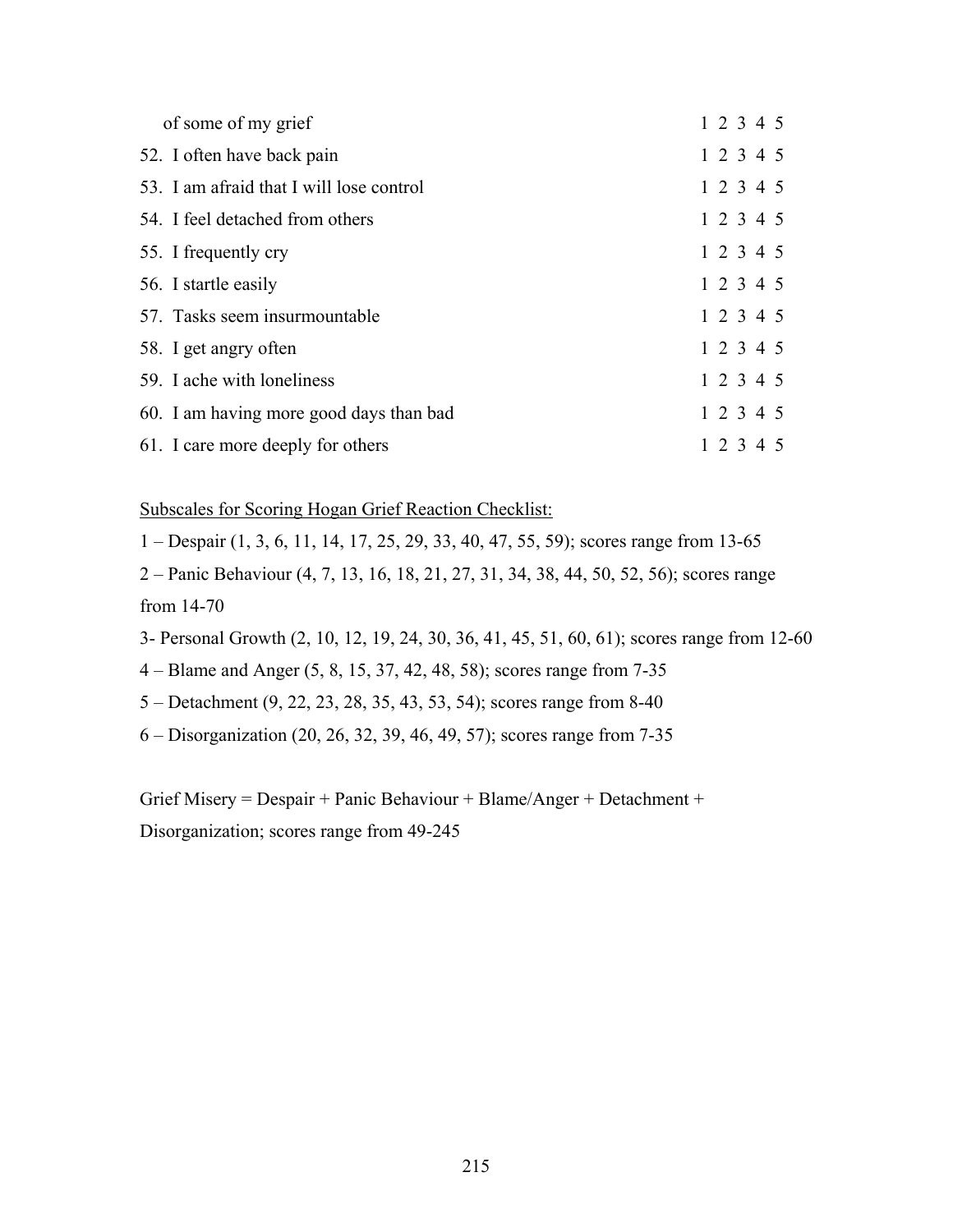## Appendix R:

# **Inventory of Daily Widowed Life (Caserta & Lund, 2007)**

## *Instructions*:

Below is a list of activities, tasks, or issues that widows and widowers sometimes need to confront or do in their daily lives. For each item, please indicate how much time you have spent on it *during the past week*.

| <b>Activity</b>                           | <b>Rarely or</b><br>not at all | Once in<br>a while | <b>Fairly</b><br>often | <b>Almost</b><br>always |
|-------------------------------------------|--------------------------------|--------------------|------------------------|-------------------------|
| 1. Thinking about how much I miss my      | 1                              | $\overline{2}$     | 3                      | 4                       |
| 2. Thinking about the circumstances or    | $\mathbf{1}$                   | $\overline{2}$     | 3                      | $\overline{4}$          |
|                                           |                                |                    |                        |                         |
| death.                                    |                                |                    |                        |                         |
| 3. Yearning for my __________.            | $\mathbf{1}$                   | $\boldsymbol{2}$   | 3                      | $\overline{4}$          |
| 4. Looking at old photographs and other   | 1                              | $\overline{2}$     | 3                      | $\overline{4}$          |
| reminders of my                           |                                |                    |                        |                         |
| 5. Imagining how my                       | $\mathbf{1}$                   | $\overline{2}$     | 3                      | 4                       |
| would react to my behaviour.              |                                |                    |                        |                         |
| 6. Imagining how my                       | 1                              | $\overline{2}$     | 3                      | $\overline{4}$          |
| would react to the way I handled tasks or |                                |                    |                        |                         |
| problems I faced.                         |                                |                    |                        |                         |
| 7. Crying or feeling sad about the death  | 1                              | 2                  | 3                      | 4                       |
| of my<br><b>Contract Contract State</b>   |                                |                    |                        |                         |
| 8. Being preoccupied with my situation.   | 1                              | 2                  | 3                      | 4                       |
| 9. Engaging in fond or happy memories     | 1                              | $\overline{2}$     | 3                      | 4                       |
| about my __________.                      |                                |                    |                        |                         |
| 10. Feeling a bond with my                | 1                              | $\overline{c}$     | 3                      | 4                       |
| 11. Feeling lonely.                       | 1                              | $\overline{c}$     | 3                      | 4                       |
| 12. Visiting or doing things with others. | 1                              | $\overline{2}$     | $\overline{3}$         | 4                       |
| 13. Finding ways to keep busy or          | 1                              | $\overline{2}$     | $\overline{3}$         | $\overline{4}$          |
| occupied.                                 |                                |                    |                        |                         |
| 14. Dealing with financial matters.       | 1                              | 2                  | 3                      | 4                       |
| 15. Engaging in leisure activities        | 1                              | $\overline{2}$     | 3                      | $\overline{4}$          |
| (hobbies, recreation, physical activity,  |                                |                    |                        |                         |
| etc.)                                     |                                |                    |                        |                         |
| 16. Attending to my own health-related    | 1                              | $\overline{2}$     | 3                      | $\overline{4}$          |
| needs.                                    |                                |                    |                        |                         |
| 17. Engaging in employment or             | $\mathbf{1}$                   | $\overline{2}$     | 3                      | 4                       |
| volunteer work.                           |                                |                    |                        |                         |
| 18. Watching TV, listening to music,      | $\mathbf{1}$                   | $\overline{2}$     | 3                      | 4                       |
| listening to the radio, reading.          |                                |                    |                        |                         |
| 19. Attending to legal, insurance or      | 1                              | $\overline{2}$     | 3                      | 4                       |
| property matters.                         |                                |                    |                        |                         |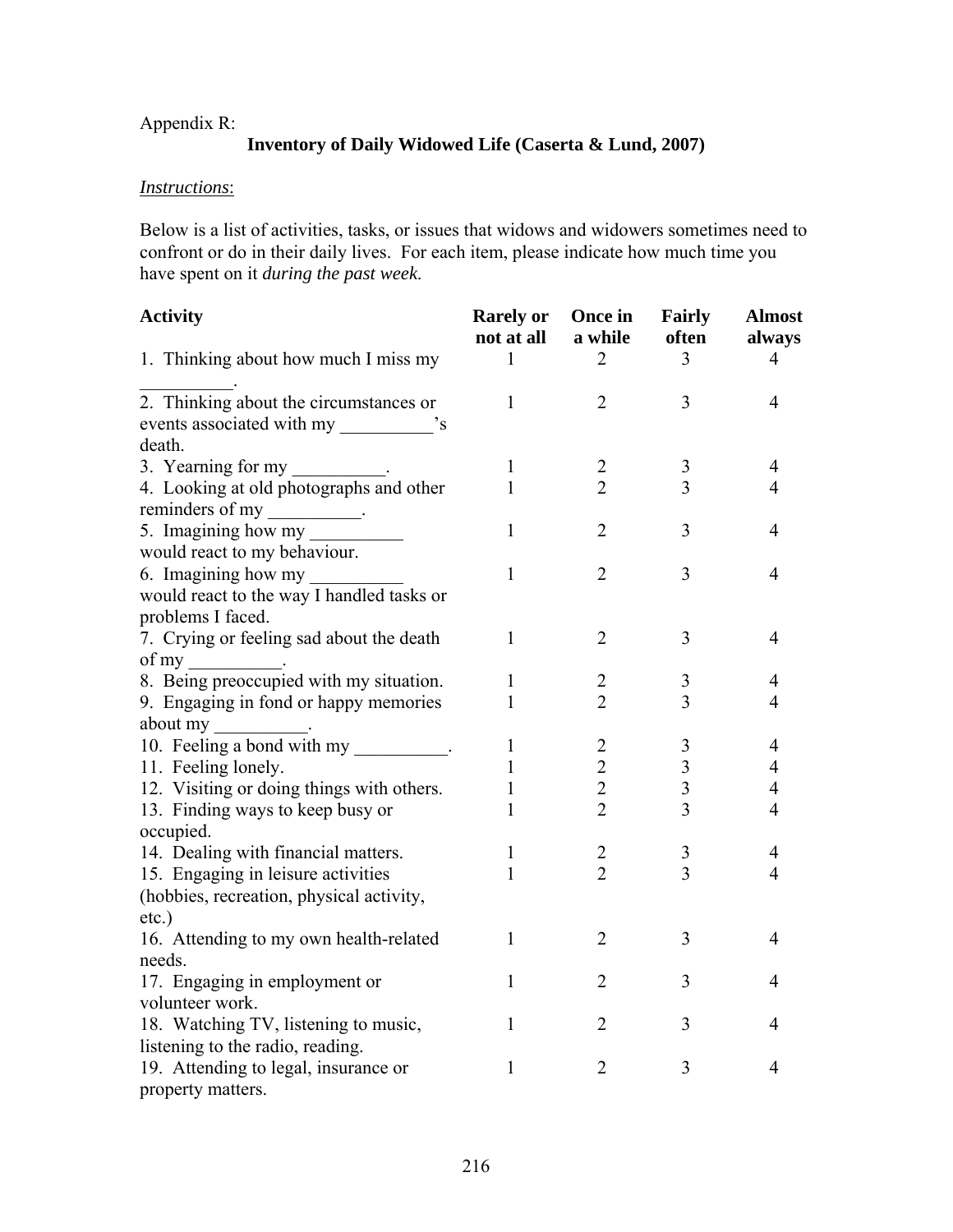| 20. Attending to the maintenance of my |  |  |  |
|----------------------------------------|--|--|--|
| household or automobile.               |  |  |  |
| 21. Focusing less on my grief.         |  |  |  |
| 22. Learning to do new things.         |  |  |  |

#### Scoring:

LO Subscale Score = Sum of items 1 through 11 (Possible range = 11[Low] to 44[High]). RO Subscale Score = Sum of items 12 through 22 (Possible range = 11[Low] to 44[High]).

Oscillation Balance = RO score minus LO score (Possible range = -33 [Exclusively Lossoriented] to +33 [Exclusively Restoration-oriented]). A score equal to zero (0) indicates perfect oscillation balance.